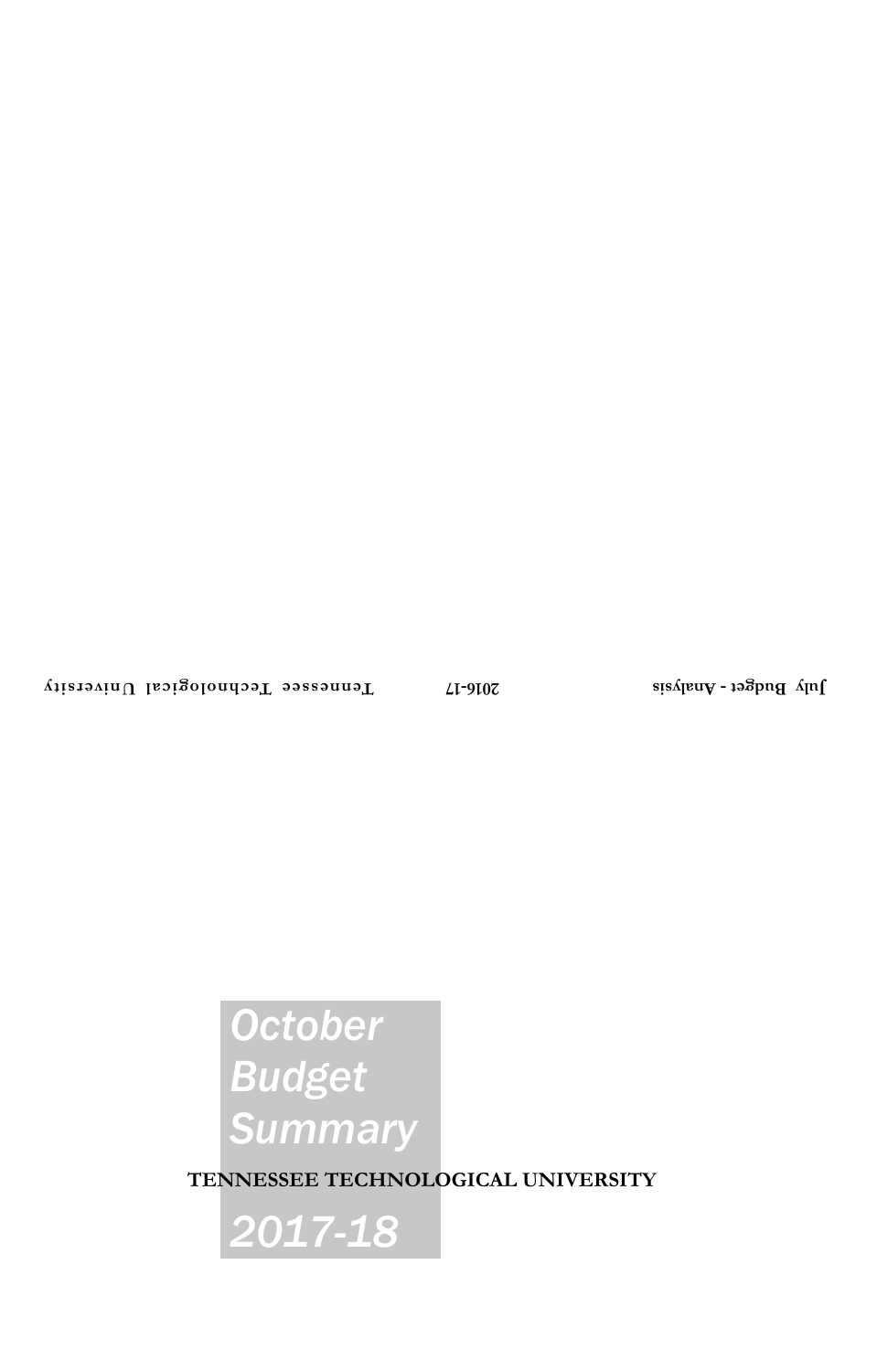# **TENNESSEE TECHNOLOGICAL UNIVERSITY OCTOBER BUDGET 2017-18 Summary**

# **TABLE OF CONTENTS**

|                                                                | Page     |                                                                | Page |
|----------------------------------------------------------------|----------|----------------------------------------------------------------|------|
| I. Summary of Unrestricted Current Funds Available and Applied |          | V. Unrestricted Expenditures by Major Functional Area & Object |      |
|                                                                |          | Actual 2016-17                                                 |      |
| II. Detail of Special Allocations                              | 4        | Original Budget 2017-18                                        | 12   |
|                                                                |          | Revised Budget 2017-18                                         | 13   |
| III. Unrestricted Expenditures                                 |          |                                                                |      |
| Actual 2016-17                                                 |          | VI. Detailed Current Fund Revenues                             | 14   |
| Original Budget 2017-18                                        | $\sigma$ |                                                                |      |
| Revised Budget 2017-18                                         |          | VII. Detailed Current Fund Expenditures                        | 18   |
| IV. Detail of Transfers                                        | 8        | VIII. Restricted Current Funds, Revenues & Expenditures        | 229  |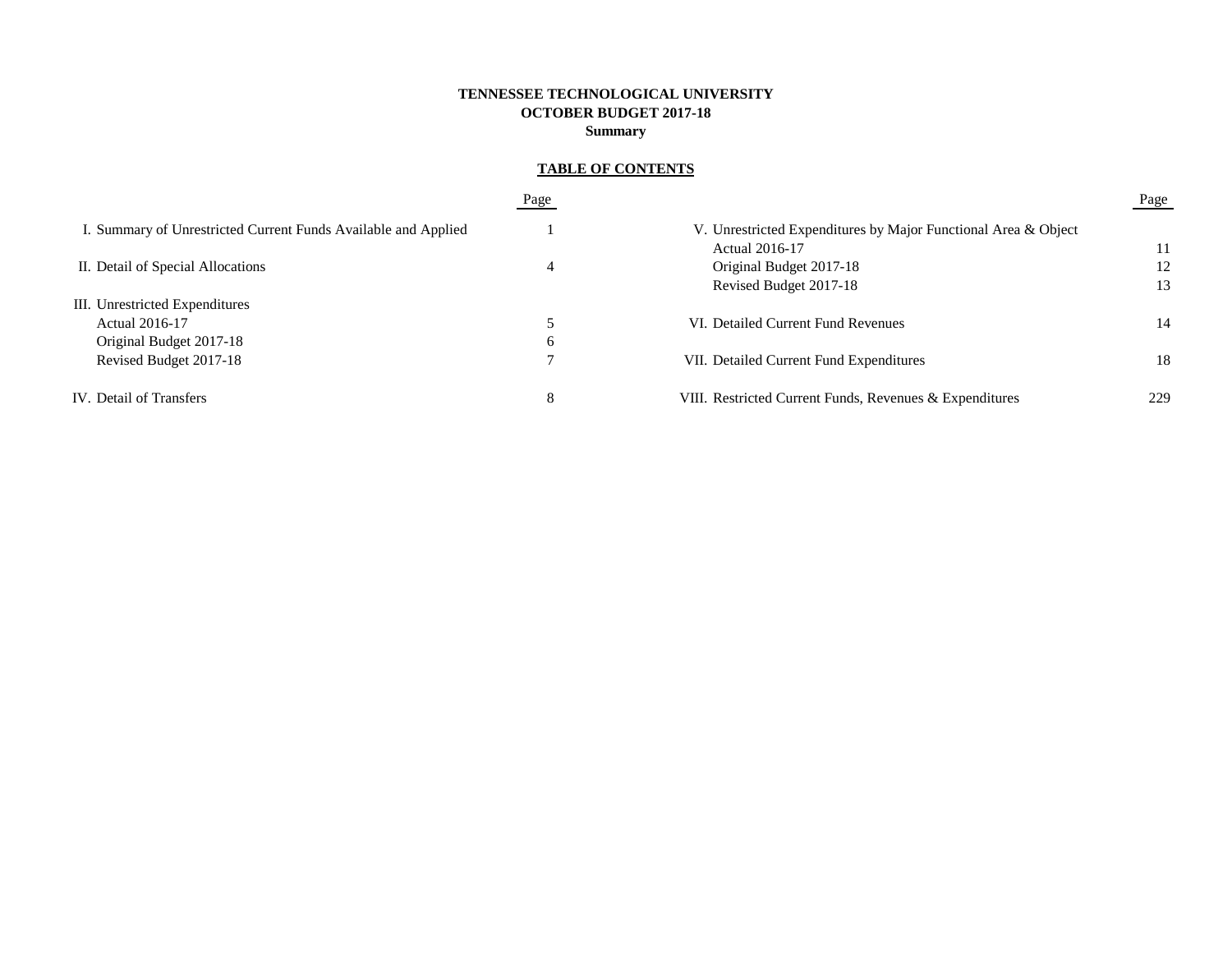#### Form I Georgian Communication of the Communication of Tennessee Tech University Communication Run Time 12:42 PM Summary Of Unrestricted Current Funds Available And Applied October Budget 2017-18

|                                              | Actual<br>$2016 - 17$   | July<br>Budget<br>$2017 - 18$ | October<br>Budget<br>$2017 - 18$ | % Change<br>Over<br>Actual |  |
|----------------------------------------------|-------------------------|-------------------------------|----------------------------------|----------------------------|--|
| Unrestricted Current Fund Balances           |                         |                               |                                  |                            |  |
| at Beginning of Period                       |                         |                               |                                  |                            |  |
| Allocation for Encumbrances                  | 740,567                 | 740,600                       | 270,200                          | $-63.5$                    |  |
| Allocation for Working Capital               | 4,046,192               | 4,046,200                     | 3,335,300                        | $-17.6$<br>$-17.5$         |  |
| Special Allocations<br>Unallocated Balance   | 10,578,348<br>1,426,127 | 6,092,200<br>$\Omega$         | 8,731,000<br>324,600             | $-77.2$                    |  |
| Total Unrestricted Current Fund Balances     | 16,791,234              | 10,879,000                    | 12,661,100                       | $-24.6$                    |  |
| Revenues                                     |                         |                               |                                  |                            |  |
| Education and General                        |                         |                               |                                  |                            |  |
| Tuition and Fees                             | 96,845,705              | 98,559,500                    | 98,560,500                       | 01.8                       |  |
| State Appropriations                         | 42, 172, 363            | 45,448,900                    | 47,030,200                       | 11.5                       |  |
| Federal Grants and Contracts                 | 1,291,184               | 869,700                       | 869,700                          | $-32.6$                    |  |
| Local Grants & Contracts                     | 18,188                  | 3,200                         | 3,200                            | $-82.4$                    |  |
| State Grants & Contracts                     | 108,505                 | 59,400                        | 59,400                           | $-45.3$                    |  |
| Private Grants & Contracts                   | 32,282                  | 39,100                        | 39,100                           | 21.1                       |  |
| Private Gifts                                | 20,976                  | $\Omega$                      | $\Omega$                         | $-100.0$                   |  |
| Sales and Services of Educational Activities | 1,947,215               | 1,676,800                     | 878,000                          | $-54.9$                    |  |
| Sales and Services of Other Activities       | 9,592,431               | 8,655,700                     | 8,637,700                        | $-10.0$                    |  |
| Other Sources                                | 974,416                 | 683,500                       | 866,000                          | $-11.1$                    |  |
| Total Education and General                  | 153,003,265             | 155,995,800                   | 156,943,800                      | 02.6                       |  |
| Sales & Services of Aux Enterprises          |                         |                               |                                  |                            |  |
| Sales & Services of Aux Enterprises          | 16,917,308              | 17,473,700                    | 17,673,700                       | 04.5                       |  |
| Total Revenues                               | 169,920,573             | 173,469,500                   | 174,617,500                      | 02.8                       |  |
| Expenditures and Transfers                   |                         |                               |                                  |                            |  |
| Education and General                        |                         |                               |                                  |                            |  |
| Instruction                                  | 68,403,756              | 66,572,800                    | 71,337,200                       | 04.3                       |  |
| Research                                     | 2,040,812               | 2,583,800                     | 3,693,500                        | 81.0                       |  |
| Public Service                               | 2,729,050               | 2,579,400                     | 2,379,400                        | $-12.8$                    |  |
| Academic Support                             | 12,298,538              | 12,204,400                    | 11,680,800                       | $-05.0$                    |  |
| Student Services                             | 20,082,370              | 18,164,100                    | 18,783,400                       | $-06.5$                    |  |
| Institutional Support                        | 15,061,102              | 14,635,600                    | 15,990,800                       | 06.2                       |  |
| Operation & Maintenance of Plant             | 12,822,785              | 14,088,400                    | 13,687,300                       | 06.7                       |  |
| Scholarships and Fellowships                 | 16,339,882              | 18,044,100                    | 18,638,900                       | 14.1                       |  |
| Total Education and General                  | 149,778,295             | 148,872,600                   | 156, 191, 300                    | 04.3                       |  |
| Mandatory Transfers for:                     |                         |                               |                                  |                            |  |
| Principal and Interest                       | 518,243                 | 328,400                       | 325,000                          | $-37.3$                    |  |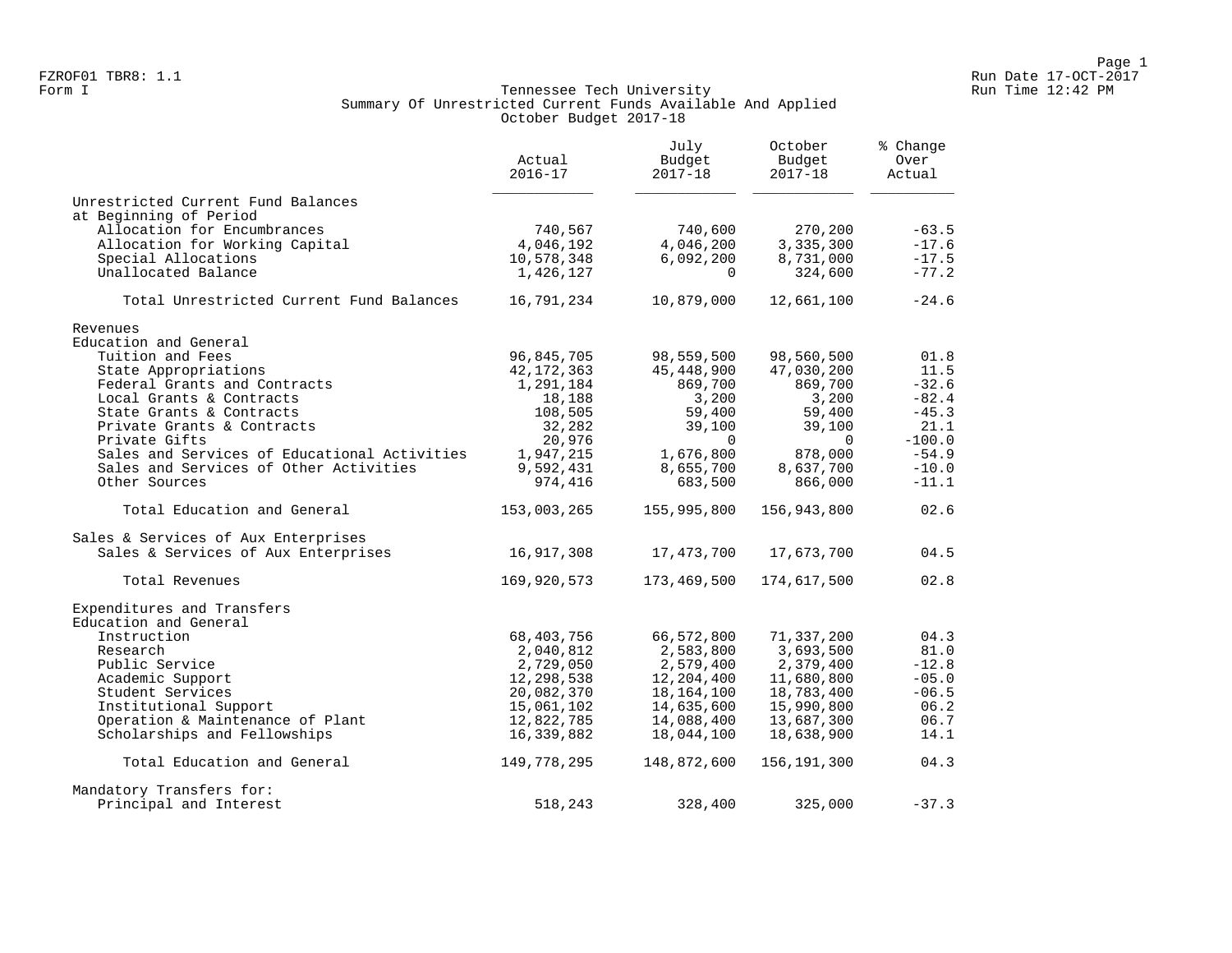### Form I Georgian Communication of the Communication of Tennessee Tech University Communication Run Time 12:42 PM Summary Of Unrestricted Current Funds Available And Applied October Budget 2017-18

|                                                                                                                                                                                | Actual<br>$2016 - 17$                             | July<br>Budget<br>$2017 - 18$                   | October<br>Budget<br>$2017 - 18$                  | % Change<br>Over<br>Actual            |  |
|--------------------------------------------------------------------------------------------------------------------------------------------------------------------------------|---------------------------------------------------|-------------------------------------------------|---------------------------------------------------|---------------------------------------|--|
| Total Mandatory Transfers                                                                                                                                                      | 518,243                                           | 328,400                                         | 325,000                                           | $-37.3$                               |  |
| Non-Mandatory Transfers for:<br>Transfers to Unexpended Plant Fund<br>Transfers to Renewal & Replacements<br>Transfers to Other Funds<br>Transfers from Renewal & Replacements | 3, 227, 108<br>1,183,760<br>2,398,745<br>$\Omega$ | 2,919,800<br>1,462,100<br>2,318,000<br>$\Omega$ | 3,015,000<br>870,100<br>2,366,000<br>$-3,000,000$ | $-06.6$<br>$-26.5$<br>$-01.4$<br>00.0 |  |
| Total Non-Mandatory Transfers                                                                                                                                                  | 6,809,613                                         | 6,699,900                                       | 3,251,100                                         | $-52.3$                               |  |
| Total Education and General                                                                                                                                                    | 157,106,151                                       | 155,900,900                                     | 159,767,400                                       | 01.7                                  |  |
| Auxiliary Enterprises Expenditures<br>Auxiliary Enterprise Expenditures<br>Total Auxiliary Expenditures                                                                        | 6,801,561<br>6,801,561                            | 7,222,400<br>7,222,400                          | 7,235,800<br>7,235,800                            | 06.4<br>06.4                          |  |
|                                                                                                                                                                                |                                                   |                                                 |                                                   |                                       |  |
| Mandatory Transfers for:<br>Principal and Interest                                                                                                                             | 3,981,250                                         | 5,596,000                                       | 5,057,900                                         | 27.0                                  |  |
| Total Mandatory Transfers                                                                                                                                                      | 3,981,250                                         | 5,596,000                                       | 5,057,900                                         | 27.0                                  |  |
| Non-Mandatory Transfers for:<br>Transfers to Renewal & Replacements                                                                                                            | 6,161,784                                         | 4,655,300                                       | 5,666,800                                         | $-08.0$                               |  |
| Total Non-Mandatory Transfers                                                                                                                                                  | 6,161,784                                         | 4,655,300                                       | 5,666,800                                         | $-08.0$                               |  |
| Total Auxiliary Enterprises                                                                                                                                                    | 16,944,595                                        | 17, 473, 700                                    | 17,960,500                                        | 06.0                                  |  |
| Total Expenditures And Transfers                                                                                                                                               | 174,050,746                                       | 173, 374, 600                                   | 177, 727, 900                                     | 02.1                                  |  |
| Other                                                                                                                                                                          |                                                   |                                                 |                                                   | 00.0<br>00.0                          |  |
| Total Other                                                                                                                                                                    | $\mathbf 0$                                       | 0                                               | $\mathbf 0$                                       | 00.0                                  |  |
| Unrestricted Current Fund Balances<br>at End of Period<br>Allocation for Encumbrances<br>Allocation for Working Capital                                                        | 270,194<br>3, 335, 259                            | 740,600<br>4,046,200                            | 270,200<br>3,335,300                              | 00.0<br>00.0                          |  |
| Special Allocations<br>Unallocated Balance                                                                                                                                     | 8,731,020<br>324,588                              | 6,187,100<br>$\Omega$                           | 5,945,200<br>$\Omega$                             | $-31.9$<br>$-100.0$                   |  |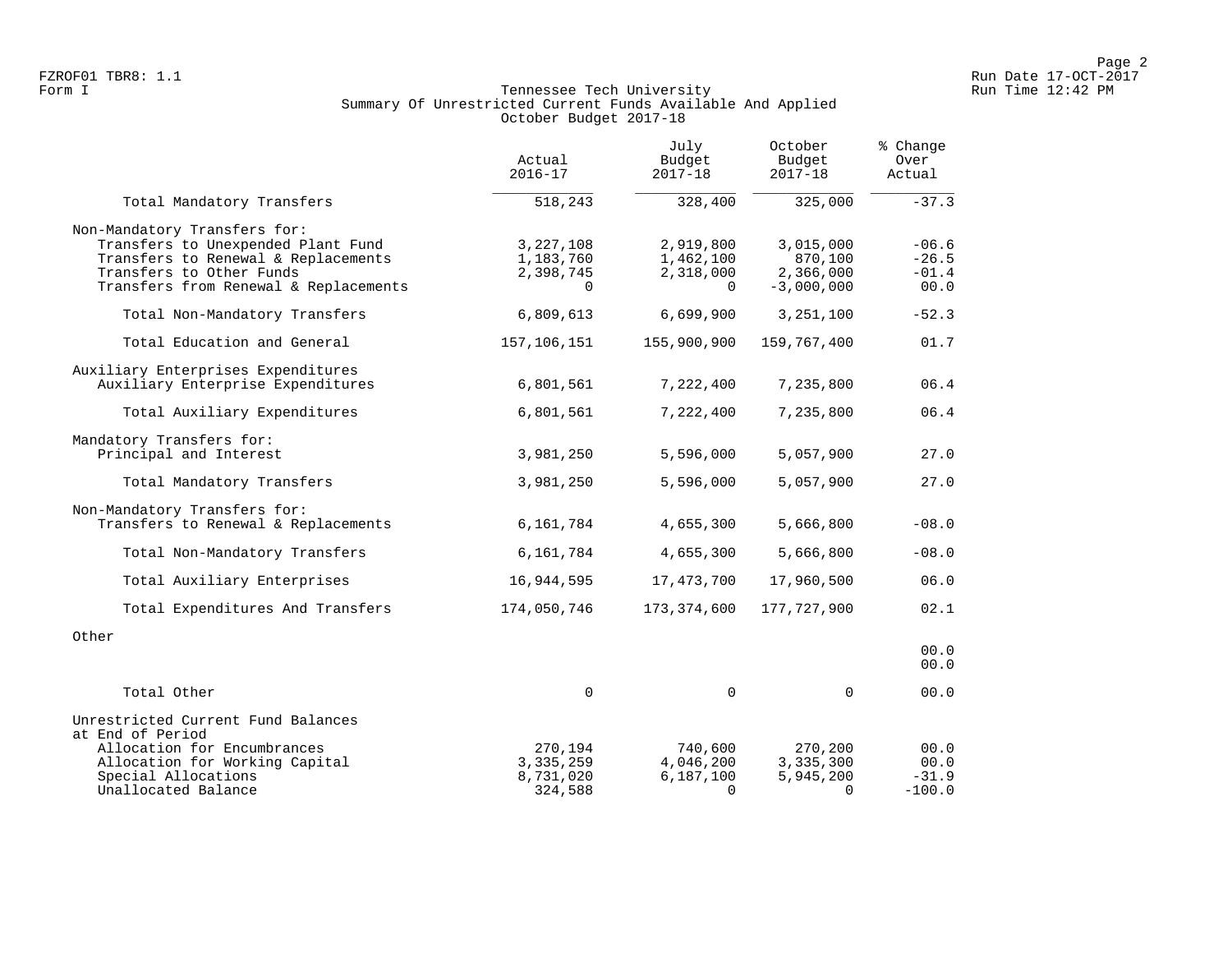## Form I Georgian Communication of the Communication of Tennessee Tech University Communication Run Time 12:42 PM Summary Of Unrestricted Current Funds Available And Applied October Budget 2017-18

|                                          | Actual<br>$2016 - 17$ | July<br>Budget<br>2017-18 | October<br>Budget<br>2017-18 | % Change<br>Over<br>Actual |
|------------------------------------------|-----------------------|---------------------------|------------------------------|----------------------------|
| Total Unrestricted Current Fund Balances | 12,661,061            | 10,973,900                | 9,550,700                    | $-24.6$                    |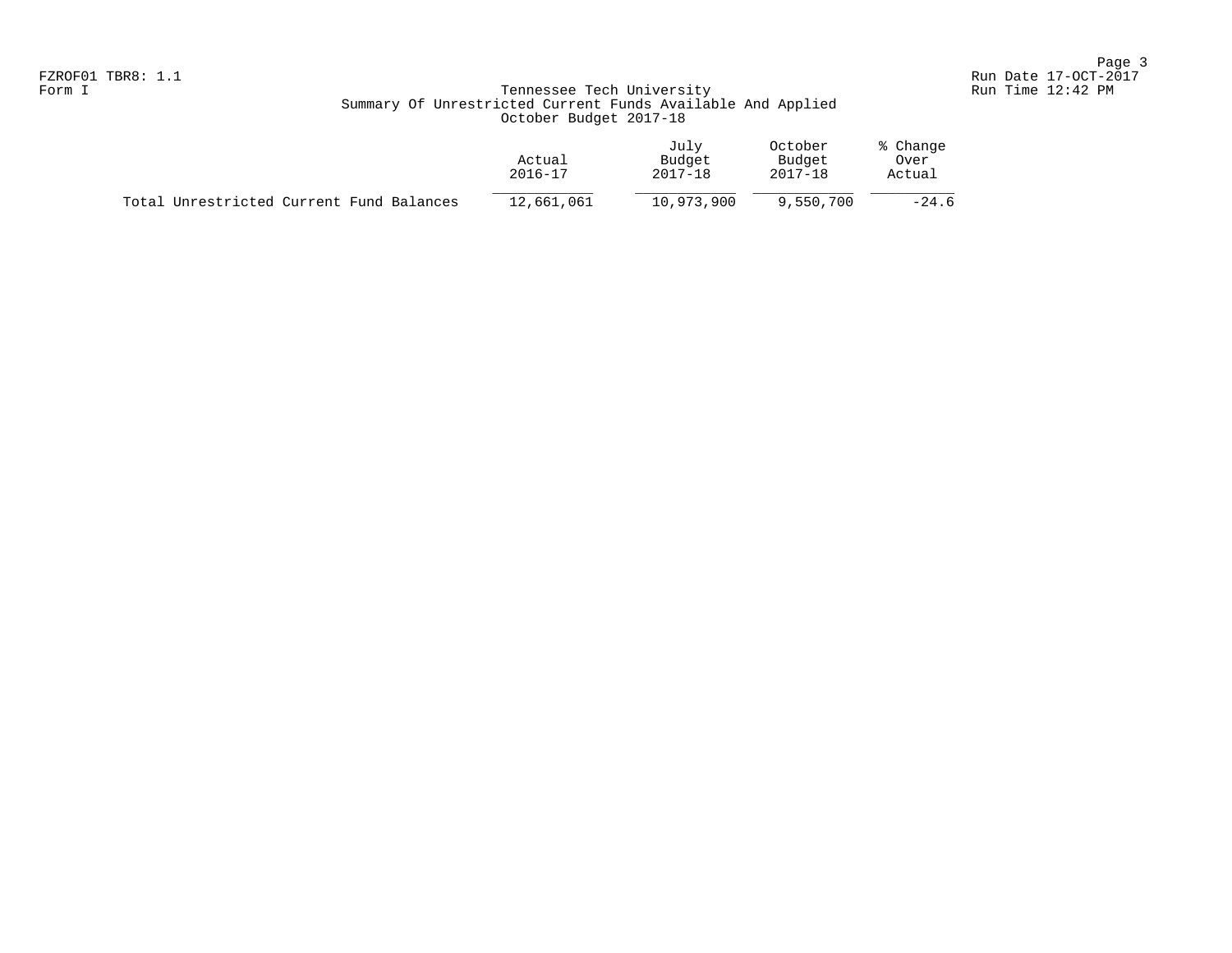## Form II Tennessee Tech University Run Time 12:49 PM Special Allocations October Budget 2017-18

|                                                                                                                                                                                                                                                                                                                                                                                                                 | Actual<br>$2016 - 17$ | July<br>Budget<br>$2017 - 18$ | October<br>Budget<br>$2017 - 18$ |
|-----------------------------------------------------------------------------------------------------------------------------------------------------------------------------------------------------------------------------------------------------------------------------------------------------------------------------------------------------------------------------------------------------------------|-----------------------|-------------------------------|----------------------------------|
| At Beginning of Period<br>2% to 5% Reserve                                                                                                                                                                                                                                                                                                                                                                      |                       |                               |                                  |
| Allocation for Compensated Absences                                                                                                                                                                                                                                                                                                                                                                             | 7,554,985             | 3,079,307                     | 6,003,368                        |
| Allocation for Student Activity Fees                                                                                                                                                                                                                                                                                                                                                                            | 693,638               | 693,638                       | 621,069                          |
| Allocation for Technology Access Fees                                                                                                                                                                                                                                                                                                                                                                           | 1,430,213             | 1,430,213                     | 1,076,383                        |
| Allocation for Auxiliary Contingency                                                                                                                                                                                                                                                                                                                                                                            | 840,350               | 829,833                       | 845,870                          |
| Allocation for Specialized Academic Course Fees<br>Allocation for Unexpended Contracts<br>Allocation for Conferences and Institutes<br>Allocation for Floyd Scholarship<br>Allocation for RODP<br>Allocation for TTC Equipment Appropriation<br>Allocation for OPEB<br>Allocation for Designated Appropriations<br>Allocation for Sustainable Campus Fee<br>Allocation for International Education Fee<br>Total | 59,162<br>10,578,348  | 59,162<br>6,092,153           | 184,330<br>8,731,020             |
|                                                                                                                                                                                                                                                                                                                                                                                                                 |                       |                               |                                  |
| At End of Period<br>2% to 5% Reserve                                                                                                                                                                                                                                                                                                                                                                            | 6,003,368             | 3,130,376                     | 3,179,694                        |
| Allocation for Compensated Absences                                                                                                                                                                                                                                                                                                                                                                             |                       |                               |                                  |
| Allocation for Student Activity Fees                                                                                                                                                                                                                                                                                                                                                                            | 621,069               | 693,638                       | 621,069                          |
| Allocation for Technology Access Fees                                                                                                                                                                                                                                                                                                                                                                           | 1,076,383             | 1,430,213                     | 1,076,383                        |
| Allocation for Auxiliary Contingency                                                                                                                                                                                                                                                                                                                                                                            | 845,870               | 873,685                       | 883,684                          |
| Allocation for Specialized Academic Course Fees<br>Allocation for Unexpended Contracts<br>Allocation for Conferences and Institutes<br>Allocation for Floyd Scholarship<br>Allocation for RODP<br>Allocation for TTC Equipment Appropriation<br>Allocation for OPEB<br>Allocation for Designated Appropriations<br>Allocation for Sustainable Campus Fee<br>Allocation for International Education Fee          | 184,330               | 59,162                        | 184,330                          |
| Total                                                                                                                                                                                                                                                                                                                                                                                                           | 8,731,020             | 6,187,074                     | 5,945,160                        |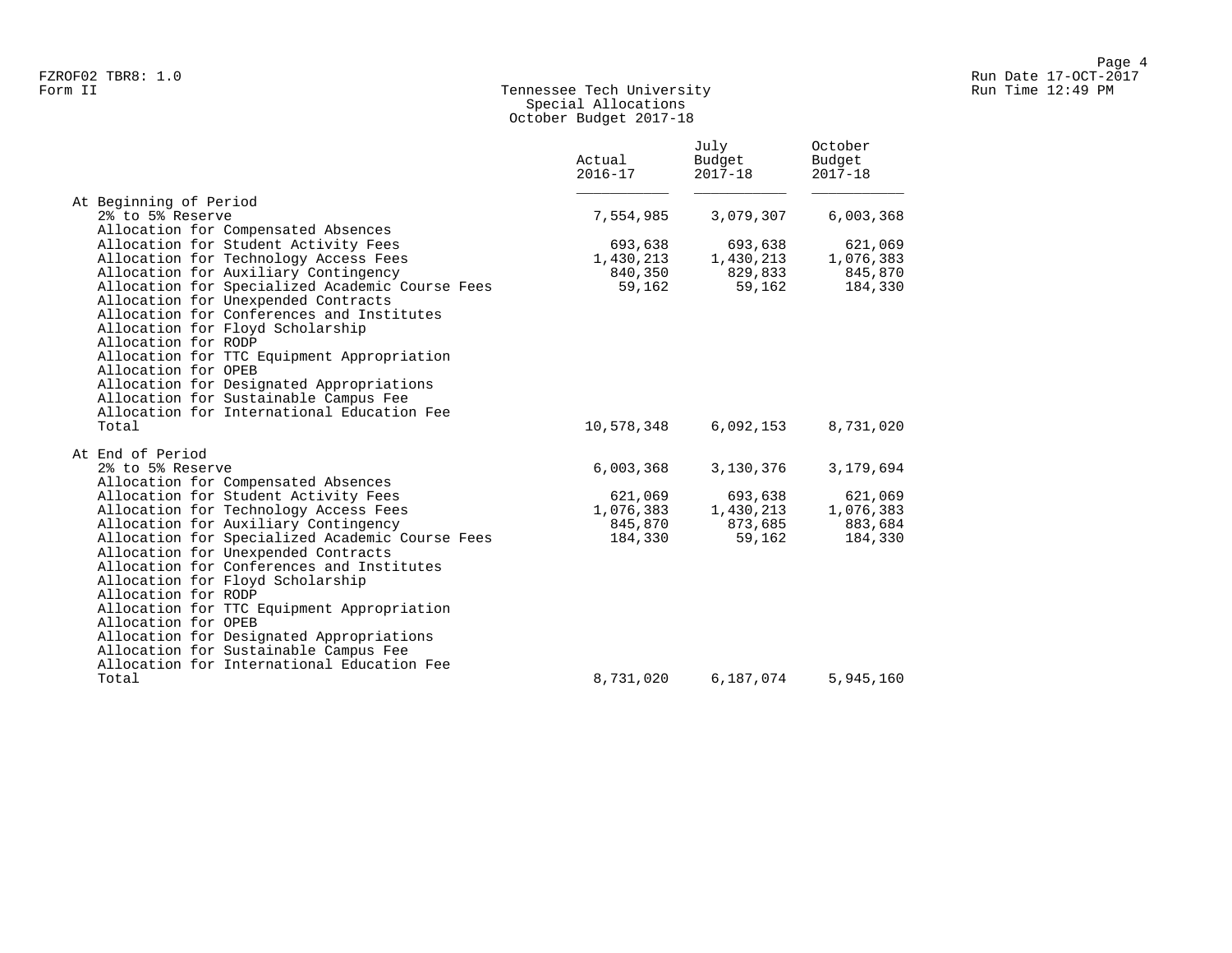FZROF03 TBR8: 1.0<br>Form III Run Date 17-OCT-2017<br>Form III Run Time 12:52 PM

#### Form III Tennessee Tech University Run Time 12:52 PM Unrestricted Educational And General Expenditures By Budget Category Actual 2016-17

| UNRESTRICTED EXPENDITURES<br>EDUCATION AND GENERAL | Professional<br>Salaries | Other<br>Salaries | Employee<br>Benefits | Travel       | Operating<br>Expense | Capital<br>Outlay | Total       | % OF<br>Total<br>E & G |
|----------------------------------------------------|--------------------------|-------------------|----------------------|--------------|----------------------|-------------------|-------------|------------------------|
|                                                    |                          |                   |                      |              |                      |                   |             |                        |
| Instruction                                        | 39, 363, 096             | 3, 164, 123       | 15,761,313           | 421,562      | 8,865,677            | 827,985           | 68,403,756  | 45.67                  |
| Research                                           | 506,542                  | 204,239           | 232,366              | 163,482      | 866,113              | 68,070            | 2,040,812   | 1.36                   |
| Public Service                                     | 639,575                  | 384,178           | 383,955              | 70,977       | 1,250,365            | 0                 | 2,729,050   | 1.82                   |
| Academic Support                                   | 7,622,448                | 2,124,024         | 3,789,453            | 215,051      | $-1,936,857$         | 484,419           | 12,298,538  | 8.21                   |
| Student Services                                   | 7,330,238                | 1,944,327         | 3,882,985            | 1,582,255    | 5,329,038            | 13,527            | 20,082,370  | 13.41                  |
| Institutional Support                              | 6,770,209                | 1,766,967         | 3,307,324            | 159,159      | 3,057,443            | $\mathbf 0$       | 15,061,102  | 10.06                  |
| Oper & Maint of Plant                              | 988,465                  | 2,726,817         | 1,879,723            | 14,208       | 7,142,160            | 71,412            | 12,822,785  | 8.56                   |
| Scholarships & Fellow                              | 0                        | $\mathbf 0$       | $\mathbf 0$          | $\mathbf{0}$ | 16,339,882           | $\mathbf 0$       | 16,339,882  | 10.91                  |
| Total Educational and General                      | 63, 220, 573             | 12, 314, 675      | 29, 237, 119         | 2,626,694    | 40, 913, 821         | 1,465,413         | 149,778,295 |                        |
| Auxiliary Enterprises                              | 738,756                  | 1,448,355         | 687,839              | 11,803       | 3,914,808            | 0                 | 6,801,561   |                        |
| Total Unrestricted                                 | 63,959,329               | 13,763,030        | 29,924,958           | 2,638,497    | 44,828,629           | 1,465,413         | 156,579,856 |                        |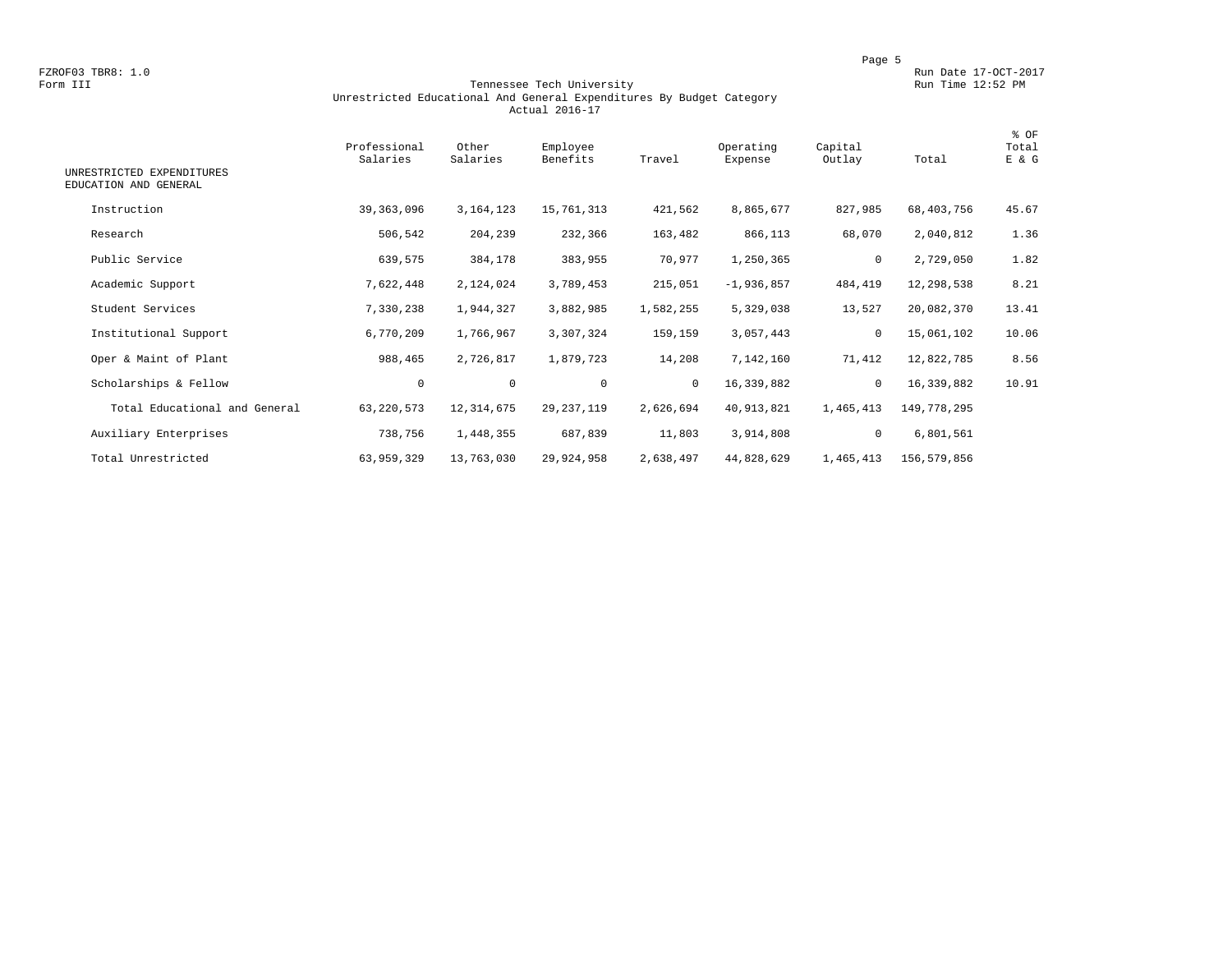FZROF03 TBR8: 1.0<br>Form III Run Date 17-OCT-2017<br>Form III Run Time 12:52 PM

#### Form III Tennessee Tech University Run Time 12:52 PM Unrestricted Educational And General Expenditures By Budget Category Original 2017-18

| UNRESTRICTED EXPENDITURES<br>EDUCATION AND GENERAL | Professional<br>Salaries | Other<br>Salaries | Employee<br>Benefits | Travel    | Operating<br>Expense | Capital<br>Outlay | Total       | % OF<br>Total<br>E & G |
|----------------------------------------------------|--------------------------|-------------------|----------------------|-----------|----------------------|-------------------|-------------|------------------------|
| Instruction                                        | 40,097,200               | 2,919,900         | 13,897,800           | 308,900   | 9,237,500            | 111,500           | 66,572,800  | 44.72                  |
| Research                                           | 300,200                  | 131,700           | 270,800              | 28,500    | 1,852,600            | 0                 | 2,583,800   | 1.74                   |
| Public Service                                     | 614,900                  | 320,400           | 436,800              | 39,500    | 1,167,800            | 0                 | 2,579,400   | 1.73                   |
| Academic Support                                   | 7,972,400                | 2,113,500         | 4,325,800            | 224,500   | $-2,661,800$         | 230,000           | 12,204,400  | 8.20                   |
| Student Services                                   | 7,582,600                | 1,770,300         | 3,984,900            | 1,203,300 | 3,623,000            | $\mathbf 0$       | 18,164,100  | 12.20                  |
| Institutional Support                              | 6,807,900                | 1,694,600         | 3,692,900            | 80,700    | 2,352,500            | 7,000             | 14,635,600  | 9.83                   |
| Oper & Maint of Plant                              | 1,059,500                | 2,977,100         | 2,348,400            | 9,600     | 7,693,800            | $\mathbf 0$       | 14,088,400  | 9.46                   |
| Scholarships & Fellow                              | $\mathbf 0$              | $\mathbf 0$       | $\mathbf 0$          | $\circ$   | 18,044,100           | $\mathbf 0$       | 18,044,100  | 12.12                  |
| Total Educational and General                      | 64, 434, 700             | 11,927,500        | 28,957,400           | 1,895,000 | 41,309,500           | 348,500           | 148,872,600 |                        |
| Auxiliary Enterprises                              | 796,700                  | 1,459,200         | 755,700              | 20,000    | 4,188,300            | 2,500             | 7,222,400   |                        |
| Total Unrestricted                                 | 65, 231, 400             | 13,386,700        | 29,713,100           | 1,915,000 | 45,497,800           | 351,000           | 156,095,000 |                        |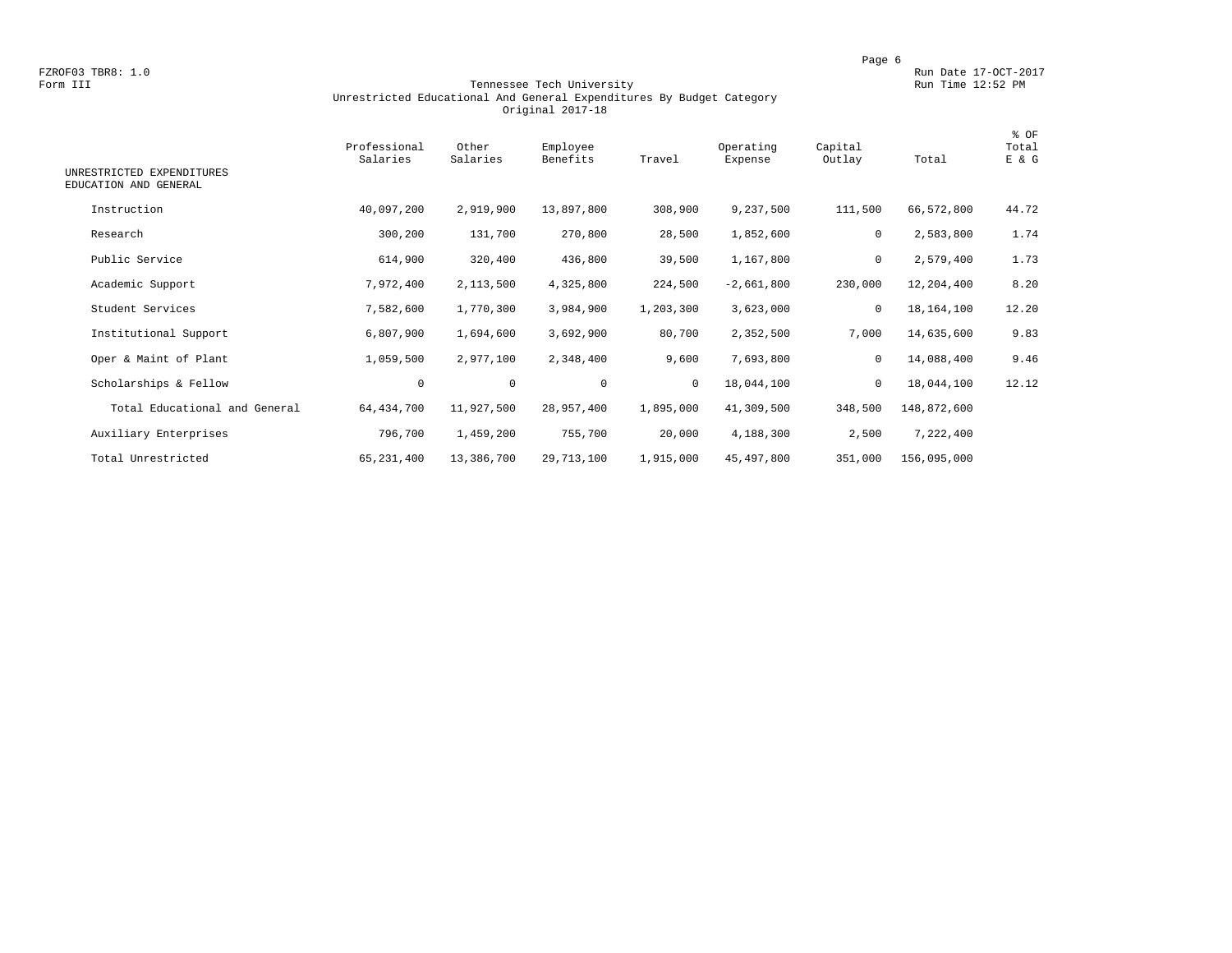FZROF03 TBR8: 1.0<br>Form III Run Date 17-OCT-2017<br>Form III Run Time 12:52 PM

#### Form III Tennessee Tech University Run Time 12:52 PM Unrestricted Educational And General Expenditures By Budget Category Revised 2017-18

| UNRESTRICTED EXPENDITURES<br>EDUCATION AND GENERAL | Professional<br>Salaries | Other<br>Salaries | Employee<br>Benefits | Travel       | Operating<br>Expense | Capital<br>Outlay | Total       | % OF<br>Total<br>E & G |
|----------------------------------------------------|--------------------------|-------------------|----------------------|--------------|----------------------|-------------------|-------------|------------------------|
| Instruction                                        | 40,674,000               | 2,938,500         | 16,094,400           | 334,500      | 11,184,300           | 111,500           | 71,337,200  | 45.67                  |
| Research                                           | 379,000                  | 159,700           | 213,000              | 58,000       | 2,865,400            | 18,400            | 3,693,500   | 2.36                   |
| Public Service                                     | 464,900                  | 329,600           | 344,800              | 9,100        | 1,231,000            | $\mathbf 0$       | 2,379,400   | 1.52                   |
| Academic Support                                   | 8,011,300                | 2,026,500         | 3,924,600            | 219,000      | $-2,720,600$         | 220,000           | 11,680,800  | 7.48                   |
| Student Services                                   | 7,644,900                | 1,703,400         | 3,736,400            | 1,264,400    | 4,434,300            | $\mathbf 0$       | 18,783,400  | 12.03                  |
| Institutional Support                              | 6,946,900                | 1,595,200         | 4,084,600            | 113,700      | 3,243,400            | 7,000             | 15,990,800  | 10.24                  |
| Oper & Maint of Plant                              | 1,056,500                | 2,920,100         | 2,251,500            | 9,800        | 7,449,400            | 0                 | 13,687,300  | 8.76                   |
| Scholarships & Fellow                              | 0                        | $\mathbf 0$       | $\mathbf{0}$         | $\mathbf{0}$ | 18,638,900           | $\mathbf{0}$      | 18,638,900  | 11.93                  |
| Total Educational and General                      | 65,177,500               | 11,673,000        | 30,649,300           | 2,008,500    | 46, 326, 100         | 356,900           | 156,191,300 |                        |
| Auxiliary Enterprises                              | 789,400                  | 1,453,800         | 755,700              | 20,000       | 4,214,400            | 2,500             | 7,235,800   |                        |
| Total Unrestricted                                 | 65,966,900               | 13,126,800        | 31,405,000           | 2,028,500    | 50,540,500           | 359,400           | 163,427,100 |                        |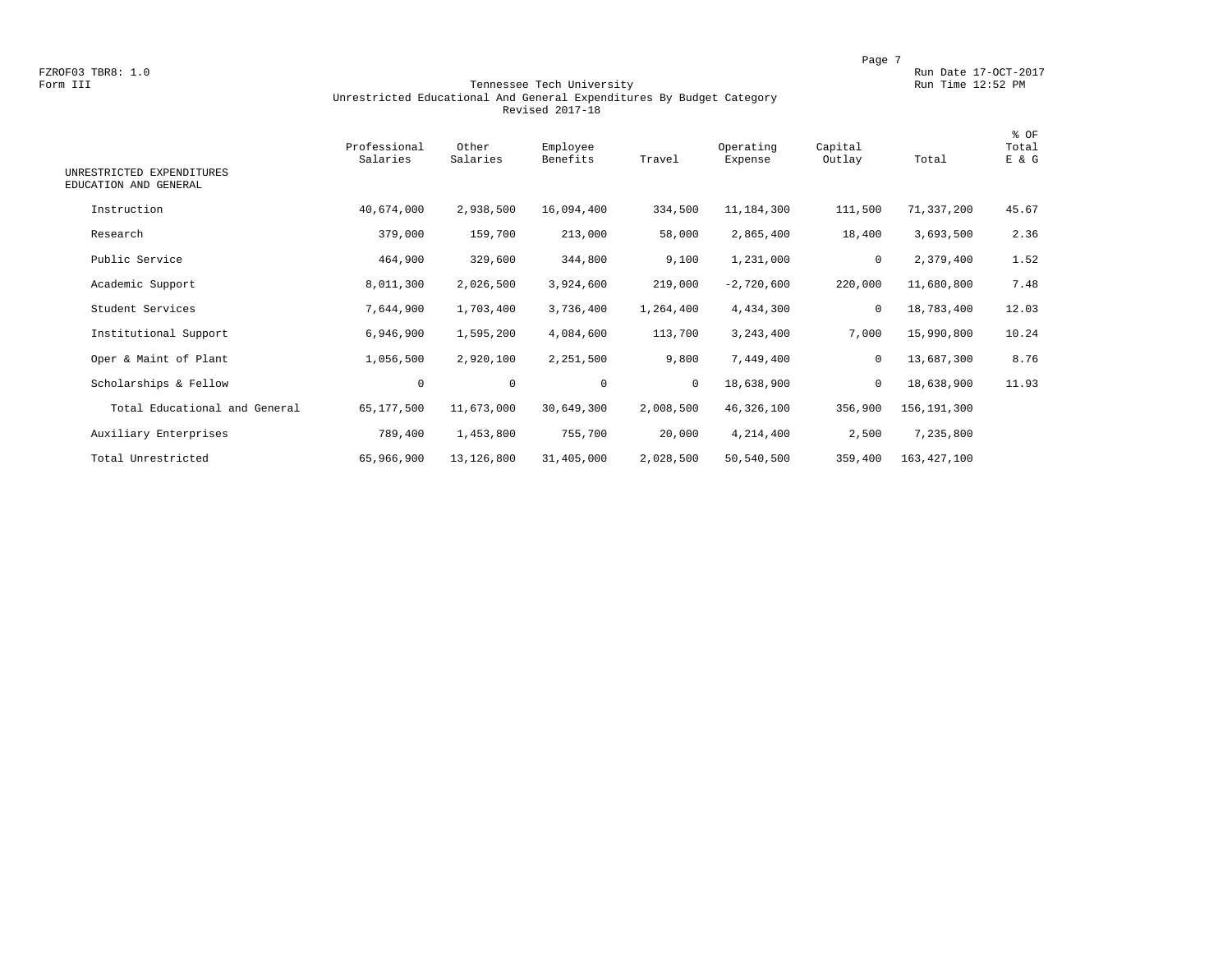#### Form IV Tennessee Tech University Run Time 01:01 PM Detail Of Transfers October Budget 2017-18

|                                                                | Actual<br>$2016 - 17$ | July<br>$2017 - 18$ | October<br>$2017 - 18$ |
|----------------------------------------------------------------|-----------------------|---------------------|------------------------|
| Educational And General                                        |                       |                     |                        |
| Mandatory Transfers                                            |                       |                     |                        |
| Retirement of Indebtedness:                                    |                       |                     |                        |
| ROI Energy Performance Contract                                | 243,480               | 10,220              | 6,350                  |
| ROI Performance Contr Order 2                                  | 157,862               | 123,630             | 124,130                |
| ROI Energy Perf 2014B 08B 915                                  | 63,533                | 63,530              | 63,530                 |
| ROI Energy Perf 2014B 09A 918                                  | 43,576                | 43,580              | 43,580                 |
| ROI Parking & Transportation P927                              | 8,192                 | 74,400              | 74,400                 |
| ROI Lab Science Building P928                                  | 1,600                 | 13,000              | 13,000                 |
| Loan Fund Matching-NDSL                                        |                       |                     |                        |
| Renewals and Replacements:                                     |                       |                     |                        |
| Total E&G Mandatory Transfers                                  | 518,243               | 328,360             | 324,990                |
| Non-Mandatory Transfers To (From)                              |                       |                     |                        |
| Unexpended Plant Funds:                                        |                       |                     |                        |
| Transf to Un Ex Plant Extra Maint                              | 90,000                | 90,000              | 90,000                 |
| Transf to Un Ex Plant Parkg Paving                             | 0                     | 214,800             | 214,800                |
| Trf to Un Ex Plnt Volpe Library Exp                            | 225,000               | $\Omega$            | 0                      |
| Trf to Un Ex Plt Extra Maint Local                             | 60,000                | 60,000              | 60,000                 |
| Trf to Un Ex Plt West Prop Purchase                            | 886,630               | $\Omega$            | $\overline{0}$         |
| Trf to Un Ex Plt Var Acad Bldg                                 | 0                     | 841,000             | 901,210                |
| Trf to Un Ex Plt Research                                      | $\Omega$              | $\Omega$            | 20,000                 |
| Trf to Un Ex Plt Regions TSBDC S300                            | 6,950                 | $\Omega$            | 0                      |
| Trf to Un Ex Plt Facilities Develop                            | 965,779               | 939,400             | 939,400                |
| Trf to Un Ex Plt Alumni Bldg                                   | 8,643                 | $\Omega$            | 0                      |
| Trf to Un Ex Plt W TV Dixie Prkg Pr                            | 878,465               | 774,575             | 789,575                |
| Trf to Un Ex Plt RUC Studio 365 367                            | 36,800                | 0                   | 0                      |
| Trf to Un Ex Plt Found move Cap Pro                            | 11,000                | $\mathbf 0$         | $\mathbf 0$            |
| Trf to Un Ex Plt Shipley Tanks                                 | 24,804                | $\Omega$            | $\mathbf 0$            |
| Trf to Un Ex Plt Lewis 102                                     | 10,000                | $\Omega$            | $\mathbf 0$            |
| Trf to Un Ex Plt Clement 227                                   | 11,988                | $\Omega$            | 0                      |
| Trf to Un Ex Plt TnSBD to FNDH                                 | 6,049                 | $\mathbf 0$         | $\mathbf 0$            |
| Trf to Un Ex Plt Bruner CS Suite<br>Renewals and Replacements: | 5,000                 | $\Omega$            | $\mathbf 0$            |
| Transfers to RR Computer Ctr                                   | 300,000               | 200,000             | 200,000                |
| Transfers to RR MP Athletics                                   | 0                     | 2,000               | 2,000                  |
| Transfers to RR MP Ext Educ                                    | $\Omega$              | 1,000               | 1,000                  |
| Transfers to RR MP Arts n Sci                                  | 14,495                | 10,000              | 10,000                 |
| Transfers to RR MP Water Ctr                                   | 8,835                 | 12,000              | 10,000                 |
| Transfers to RR Post Office                                    | 36,396                | $\Omega$            | 30,000                 |
| Transfers to RR Reserves                                       | $\mathbf{0}$          | 675,000             | $\overline{0}$         |
| Transfers to RR Athletic Fund                                  | 33,093                | $\mathbf 0$         | $\overline{0}$         |
| Transfers to RR Craft Ctr E&G                                  | 198,749               | $\Omega$            | 190,000                |
| Transfers to RR Com Equipment Repl                             | 77,110                | 77,110              | 77,110                 |
| Transfers to RR Electronic Updates                             | 335,000               | 350,000             | 350,000                |
| Transfers to RR MP Engineering                                 | 4,441                 | $\Omega$            | $\overline{0}$         |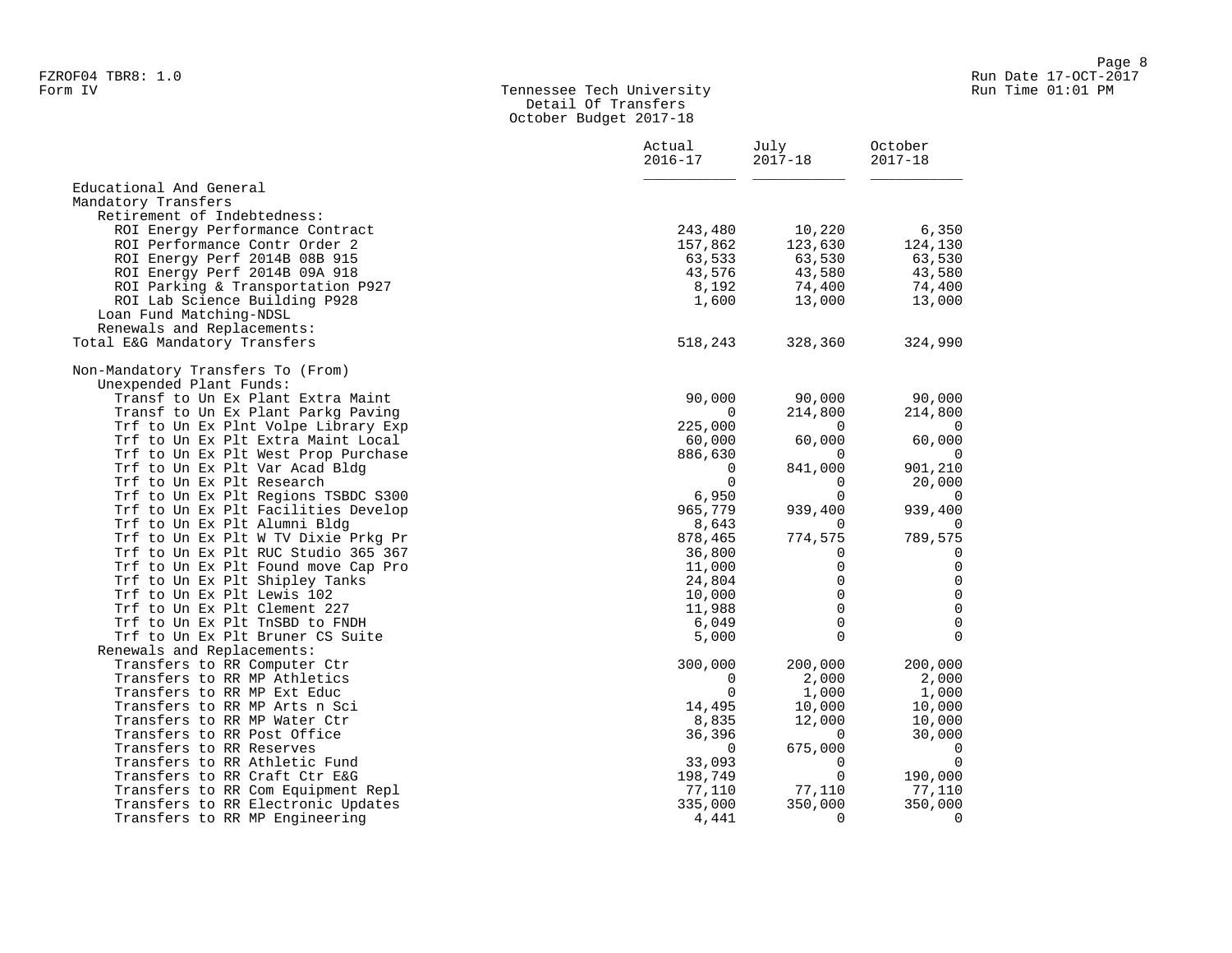## Form IV Tennessee Tech University Run Time 01:01 PM Detail Of Transfers October Budget 2017-18

|                                                                   | Actual<br>$2016 - 17$   | July<br>$2017 - 18$ | October<br>$2017 - 18$ |
|-------------------------------------------------------------------|-------------------------|---------------------|------------------------|
| Transfers to RR MP Ag HEC                                         | 547                     | $\Omega$            | $\Omega$               |
| Trnsfr to RR CHEC Technology Access                               | 162,746                 | 120,000             | $\mathbf 0$            |
| Trnsfr to RR CHEC Parking                                         | 12,348                  | 15,000              | $\mathbf 0$            |
| Transfers from RR Reserves                                        | $\Omega$                | $\mathbf{0}$        | $-3,000,000$           |
| Other:                                                            |                         |                     |                        |
| Transfers to Restricted                                           | 22,200                  | $\Omega$            | $\mathbf 0$            |
| Transfers to ROI Fitness Center                                   | 2,076,008               | 2,030,490           | 2,072,540              |
| Transfers to ROI Univ Center<br>Transfers to ROI Eblen Center     | 93,918                  | 89,850<br>197,660   | 91,710                 |
| Total E&G Non-Mandatory Transfers                                 | 206,619<br>6,809,613    | 6,699,885           | 201,750<br>3,251,095   |
|                                                                   |                         |                     |                        |
| Total Educational And General                                     | 7,327,856               | 7,028,245           | 3,576,085              |
| Auxiliary Enterprises                                             |                         |                     |                        |
| Mandatory Transfers                                               |                         |                     |                        |
| Retirement of Indebtedness:                                       |                         |                     |                        |
| ROI Dorms 10TH D 2012C 914 (2004B)                                | 343,473                 | 347,830             | 347,820                |
| ROI R H Rep 2007C 914 Bd                                          | 112,926                 | 287,460             | 178,860                |
| ROI New Dorm 2010 917                                             | 1,274,137               | 1,285,400           | $\mathbf 0$            |
| ROI TV Apts 2012A 920                                             | 450,711                 | 460,030             | 344,570                |
| ROI TV Apts Renov PH2 P921                                        | 454,656                 | 465,070             | 413,770                |
| ROI Warf Ellington P922                                           | 369,949                 | 367,900             | 380,500                |
| ROI Jobe Murphy RH P924                                           | 65,666                  | 735,350             | 763,170                |
| ROI TV P3 2017A P923 390250 76121                                 | 82,085                  | 929,750             | 243,250                |
| ROI Dorms 10TH Dixie 2014A 05A 914                                | 150,552                 | $\Omega$            | $\overline{0}$         |
| ROI RH 2015A 914 07C 076125 390252                                | 70,511                  | 69,910              | 69,910                 |
| ROI RH 2015B 917 10A 076126 390253                                | 581,261                 | 581,260             | 581,260                |
| ROI M McCord B Evans P926                                         | 25,323                  | 66,000              | 703,100                |
| ROI RH 2017B 914 07C 076128 390255                                | 0                       | $\Omega$            | 85,910                 |
| ROI RH 2017B 917 10A 076129 390256                                | 0                       | $\mathbf 0$         | 792,780                |
| ROI TV1 2017B 920 12A 076130 390257                               | $\mathbf 0$<br>$\Omega$ | $\Omega$            | 105,900                |
| ROI TV2 2017B 921 13A 076131 390258<br>Renewals and Replacements: |                         | $\Omega$            | 47,120                 |
| Total Auxiliary Mandatory Transfers                               | 3,981,250               | 5,595,960           | 5,057,920              |
| Non-Mandatory Transfers To (From)                                 |                         |                     |                        |
| Unexpended Plant Funds:                                           |                         |                     |                        |
| Renewals and Replacements:                                        |                         |                     |                        |
| Transfers to RR Housing                                           | 3,185,557               | 1,265,729           | 1,903,846              |
| Transfers to RR Aptments                                          | 237,022                 | $\Omega$            | 0                      |
| Transfers to RR Bookstore                                         | 490,356                 | 478,564             | 480,894                |
| Transfers to RR Cafeteria                                         | 1,930,051               | 2,716,847           | 3,010,620              |
| Transfers to RR Vending                                           | 107,297                 | 74,940              | 77,737                 |
| Transfers to RR Post Office                                       | 14,200                  | 4,100               | 4,100                  |
| Transfers to RR Fitness Center                                    | 186,263                 | 73,661              | 148,572                |
| Transfers to RR CC Housing                                        | 10,538                  | 41,428              | 41,023                 |
| Transfers to RR CC Contr SR                                       | 500                     | $\Omega$            | 0                      |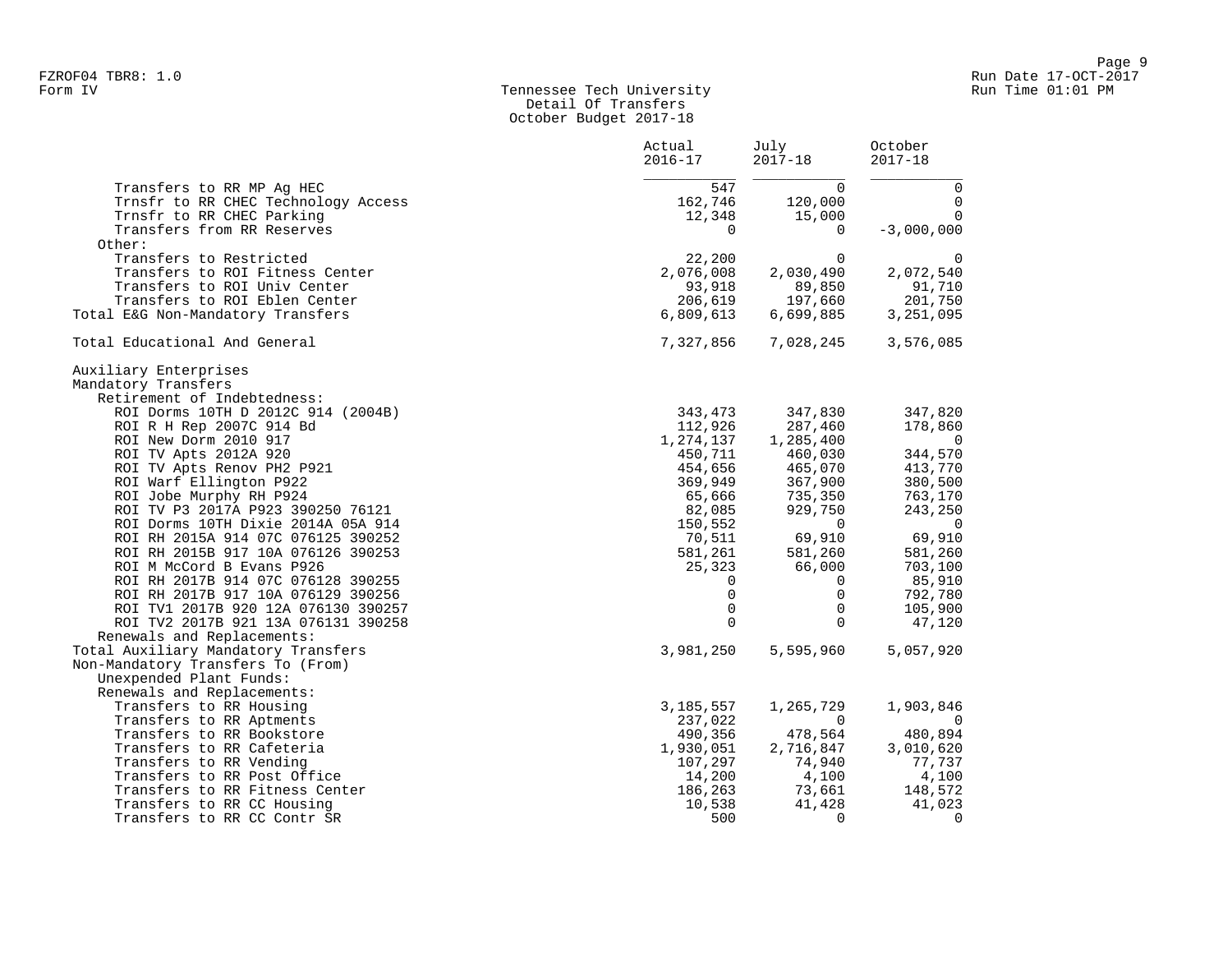## Form IV Tennessee Tech University Run Time 01:01 PM Detail Of Transfers October Budget 2017-18

|                                                   | Actual<br>$2016 - 17$ | July<br>2017-18 | October<br>2017-18 |
|---------------------------------------------------|-----------------------|-----------------|--------------------|
| Other:<br>Total Auxiliary Non-Mandatory Transfers | 6,161,784             | 4,655,269       | 5,666,792          |
| Total Auxiliary Enterprises                       | 10,143,034            | 10,251,229      | 10,724,712         |
| Total Transfers                                   | 17,470,890            | 17,279,474      | 14,300,797         |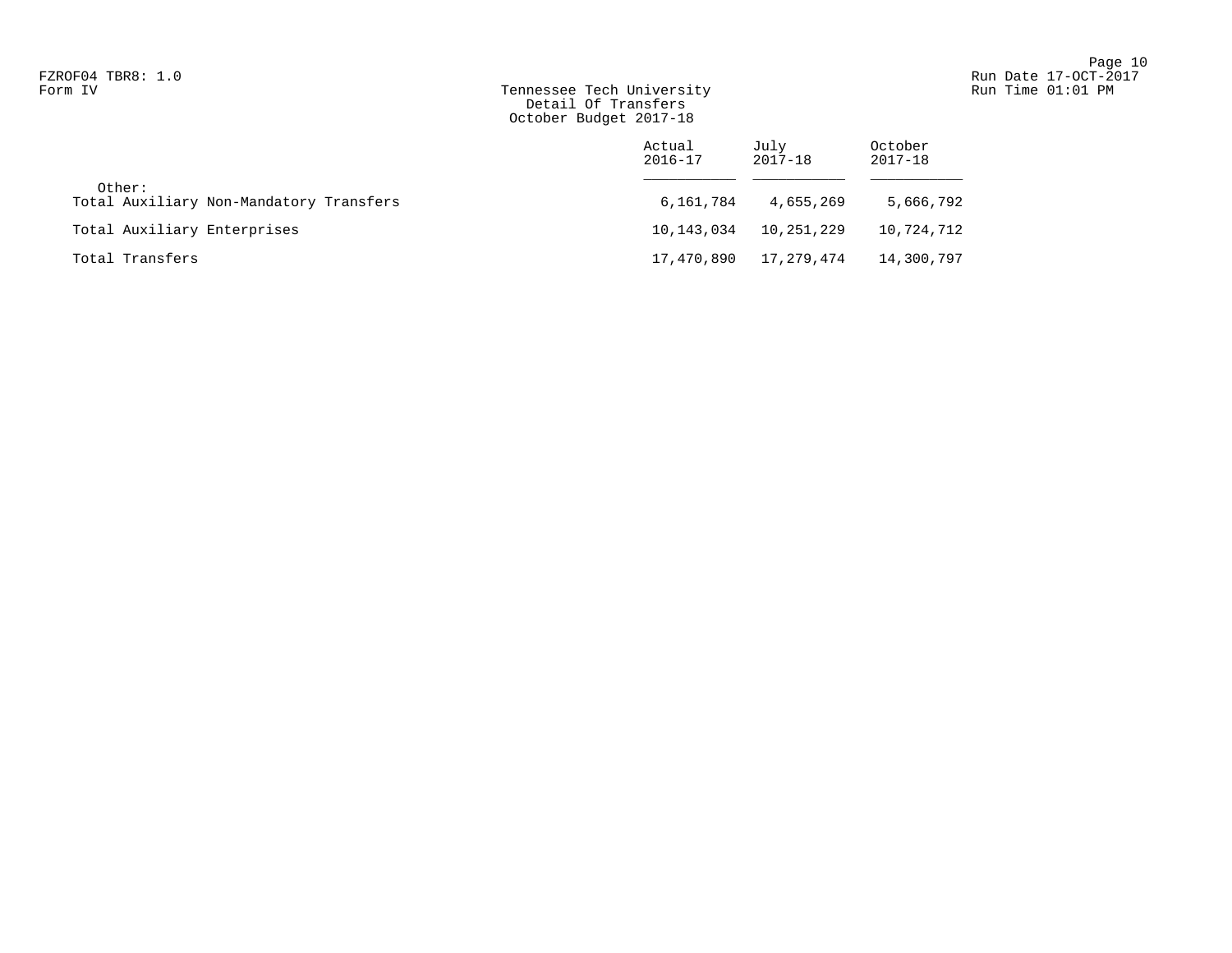Page 11 FZROF05 TBR8: 1.0 Run Date 17-OCT-2017

#### Form V Tennessee Tech University Run Time 01:11 PM Unrestricted Expenditures And Transfers By Major Functional Area And Account For Fiscal Year Actual 2016-17

|                             |              |                | Public      | Academic       | Student      | Inst.       | Operation &  | Scholar/    | Total         |             |               |
|-----------------------------|--------------|----------------|-------------|----------------|--------------|-------------|--------------|-------------|---------------|-------------|---------------|
|                             | Instruction  | Research       | Service     | Support        | Services     | Support     | Maintenance  | Fellowships | $E$ & $G$     | Auxiliary   | Total         |
| Salaries                    |              |                |             |                |              |             |              |             |               |             |               |
| Administrative/Professional | 141,750      | 164,924        | $\mathbf 0$ | 1,806,712      | 454,364      | 2,778,139   | 118,892      | $\Omega$    | 5,464,781     | $\mathbb O$ | 5,464,781     |
| Academic                    | 36,984,904   | 283,879        | 94,410      | 897,479        | 8,873        | 4,536       | $\Omega$     | $\Omega$    | 38, 274, 081  | $\circ$     | 38, 274, 081  |
| Supporting                  | 2,350,605    | 89,010         | 276,969     | 1,935,338      | 1,688,710    | 1,713,392   | 2,666,717    | $\Omega$    | 10,720,741    | 758,550     | 11, 479, 291  |
| Students                    | 813,518      | 115,229        | 107,209     | 188,686        | 255,617      | 53,575      | 60,100       | $\Omega$    | 1,593,934     | 689,805     | 2,283,739     |
| Professional                | 2,236,442    | 57,739         | 545,165     | 4,918,257      | 6,867,001    | 3,987,534   | 869,573      | $\Omega$    | 19, 481, 711  | 738,756     | 20, 220, 467  |
| Total Salaries              | 42,527,219   | 710,781        | 1,023,753   | 9,746,472      | 9,274,565    | 8,537,176   | 3,715,282    | $\Omega$    | 75, 535, 248  | 2,187,111   | 77, 722, 359  |
| Employee Benefits           |              |                |             |                |              |             |              |             |               |             |               |
| FICA                        | 2,891,169    | 42,557         | 66,914      | 658,692        | 639,662      | 562,582     | 259,013      | $\Omega$    | 5,120,589     | 117,523     | 5,238,112     |
| Retirement                  | 4, 351, 375  | 65,626         | 97,222      | 1,087,576      | 1,002,207    | 995,097     | 475,354      | $\Omega$    | 8,074,457     | 170,457     | 8,244,914     |
| Insurance                   | 6,043,494    | 58,383         | 164,630     | 1,716,229      | 1,751,455    | 1,421,097   | 997,008      | $\Omega$    | 12, 152, 296  | 328,606     | 12,480,902    |
| Unemployment Compensation   | 24,176       | $\mathbf 0$    | $\mathbf 0$ | 1,925          | 2,904        | 3,850       | 1,554        | $^{\circ}$  | 34,409        | 90          | 34,499        |
| Other                       | 2,451,099    | 65,800         | 55,189      | 325,031        | 486,757      | 324,698     | 146,794      | $\Omega$    | 3,855,368     | 71.163      | 3,926,531     |
| Total Benefits              | 15,761,313   | 232,366        | 383,955     | 3,789,453      | 3,882,985    | 3,307,324   | 1,879,723    | $\Omega$    | 29, 237, 119  | 687,839     | 29,924,958    |
| Total Personal Serv.        | 58, 288, 532 | 943,147        | 1,407,708   | 13,535,925     | 13, 157, 550 | 11,844,500  | 5,595,005    | 0           | 104, 772, 367 | 2,874,950   | 107,647,317   |
| Other                       |              |                |             |                |              |             |              |             |               |             |               |
| Travel                      | 421,562      | 163,482        | 70,977      | 215,051        | 1,582,255    | 159,159     | 14,208       | $\Omega$    | 2,626,694     | 11,803      | 2,638,497     |
| Printing, Duplicating, Film | 82,088       | 13,530         | 33,916      | 22,457         | 273,875      | $-234,054$  | 5,848        | $\mathbf 0$ | 197,660       | 6,593       | 204,253       |
| Processing                  |              |                |             |                |              |             |              |             |               |             |               |
| Utilities & Fuel            | $\mathbf 0$  | $\overline{0}$ | $\mathbf 0$ | 24,266         | 122          | $\circ$     | 4,686,250    | $\mathbf 0$ | 4,710,638     | 36          | 4,710,674     |
| Communications & Shipping   | 228,794      | 4,333          | 48,609      | 399,034        | 189,390      | $-522, 115$ | 52,947       | $\Omega$    | 400,992       | 458,546     | 859,538       |
| Cost                        |              |                |             |                |              |             |              |             |               |             |               |
| Maintenance/Repairs         | 194,066      | 7,465          | 13,147      | 133,326        | 115,753      | 111,979     | 2,714,018    | $\Omega$    | 3,289,754     | 535,144     | 3,824,898     |
| Professional/Admin.         | 1,428,405    | 202,306        | 256,950     | 2,565,535      | 1,991,269    | 2,259,661   | 527,145      | $\Omega$    | 9,231,271     | 205,550     | 9,436,821     |
| Services                    |              |                |             |                |              |             |              |             |               |             |               |
| Supplies                    | 1,647,387    | 289,926        | 139,892     | 755,060        | 1,551,258    | 567,101     | 448,651      | $\mathbf 0$ | 5,399,275     | 317.561     | 5,716,836     |
| Rental & Insurance          | 444.558      | 11,080         | 10,148      | 101,925        | 346,952      | 105,232     | 349,903      | $\mathbf 0$ | 1,369,798     | 142,353     | 1,512,151     |
| Motor Vehicle Operation     | 5            | 1,131          | 3.693       | 37,661         | 29,971       | 5,496       | 127,936      | $\mathbf 0$ | 205,893       | 7,429       | 213,322       |
| Grants & Subsidies          | 484          | 650            | 30          | 33,376         | 99           | 923         | 50           | $\Omega$    | 35,612        | 600         | 36,212        |
| Other Services & Expenses   | 64.752       | $\mathbf 0$    | 9,930       | $^{\circ}$     | 79,483       | 623,219     | $\mathbf 0$  | $\mathbf 0$ | 777,384       | 64,019      | 841,403       |
| Stores for Resale           | $\Omega$     | 26             | $\mathbf 0$ | $\Omega$       | 451          | 2,108       | $\mathbf 0$  | $\Omega$    | 2,585         | 84,794      | 87,379        |
| Equipment                   | 827,985      | 68,070         | $\mathbf 0$ | 331,662        | 13,527       | $\circ$     | 71,412       | $\mathbf 0$ | 1,312,656     | $\mathbb O$ | 1,312,656     |
| Improvements Other Than     | $\mathbf 0$  | $\overline{0}$ | $\mathbf 0$ | 48,099         | $\Omega$     | $\mathbb O$ | $\mathbf 0$  | $\Omega$    | 48,099        | $\circ$     | 48,099        |
| Buildings                   |              |                |             |                |              |             |              |             |               |             |               |
| Dept Revenue & Service      | 4,196,408    | 282,958        | 734,050     | $-5,994,168$   | 566,902      | 137,893     | $-1,770,588$ | $\Omega$    | $-1,846,545$  | 2,087,133   | 240,588       |
| Charges                     |              |                |             |                |              |             |              |             |               |             |               |
| Library Holdings & Bindings | $\mathbf 0$  | $\overline{0}$ | $\mathbf 0$ | 104,658        | $\circ$      | $\circ$     | $\mathbf 0$  | $\Omega$    | 104,658       | $\mathbb O$ | 104,658       |
| Scholarships                | 578,730      | 52,708         | $\mathbf 0$ | $-15, 329$     | 183,513      | $\circ$     | $\mathbf 0$  | 16,339,882  | 17, 139, 504  | 5,050       | 17, 144, 554  |
| Total Other                 | 10, 115, 224 | 1,097,665      | 1,321,342   | $-1, 237, 387$ | 6,924,820    | 3,216,602   | 7,227,780    | 16,339,882  | 45,005,928    | 3,926,611   | 48,932,539    |
| Total E & G                 | 68,403,756   | 2,040,812      | 2,729,050   | 12,298,538     | 20,082,370   | 15,061,102  | 12,822,785   | 16,339,882  | 149,778,295   | 6,801,561   | 156, 579, 856 |
| Transfers & Debt Serv.      | $\mathbf{0}$ | $\Omega$       | $^{\circ}$  | $\overline{0}$ | $\Omega$     | $^{\circ}$  | $\mathbf 0$  | $\Omega$    | 7,327,856     | 10,143,034  | 17,470,890    |
| Grand Total                 | 68, 403, 756 | 2,040,812      | 2.729.050   | 12,298,538     | 20,082,370   | 15,061,102  | 12,822,785   | 16,339,882  | 157, 106, 151 | 16,944,595  | 174,050,746   |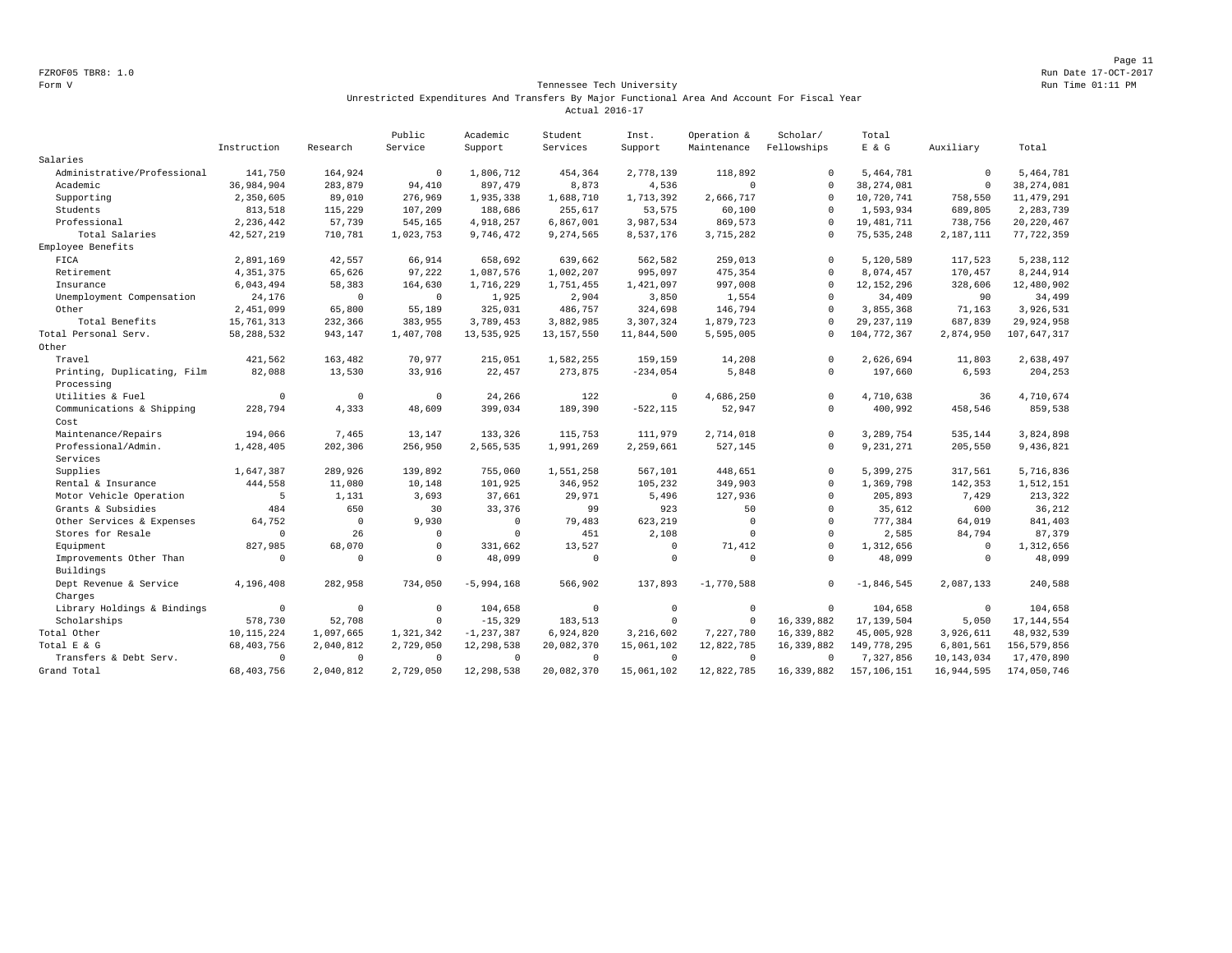Page 12 FZROF05 TBR8: 1.0 Run Date 17-OCT-2017

#### Form V Tennessee Tech University Run Time 01:11 PM Unrestricted Expenditures And Transfers By Major Functional Area And Account For Fiscal Year Original 2017-18

|                             |              |            | Public    | Academic       | Student      | Inst.          | Operation &    | Scholar/    | Total          |              |                |
|-----------------------------|--------------|------------|-----------|----------------|--------------|----------------|----------------|-------------|----------------|--------------|----------------|
|                             | Instruction  | Research   | Service   | Support        | Services     | Support        | Maintenance    | Fellowships | E & G          | Auxiliary    | Total          |
| Salaries                    |              |            |           |                |              |                |                |             |                |              |                |
| Administrative/Professional | 151,440      | 168,595    | $\Omega$  | 2,016,607      | 473,309      | 2,813,893      | 123,024        | $\Omega$    | 5,746,868      | $\mathbf 0$  | 5,746,868      |
| Academic                    | 37,659,294   | 87,581     | 123,917   | 755,412        | $^{\circ}$   | 4,000          | $\Omega$       | $\Omega$    | 38,630,204     | 1,000        | 38,631,204     |
| Supporting                  | 2,370,192    | 101,342    | 271,920   | 1,993,808      | 1,578,012    | 1,644,284      | 2,955,618      | $\Omega$    | 10,915,176     | 729,905      | 11,645,081     |
| Students                    | 549,720      | 30,390     | 48,525    | 119,700        | 192,273      | 50,308         | 21,438         | $\Omega$    | 1,012,354      | 729,285      | 1,741,639      |
| Professional                | 2,286,499    | 44,015     | 490,967   | 5,200,331      | 7,109,329    | 3,989,992      | 936,509        | $\Omega$    | 20,057,642     | 795,732      | 20,853,374     |
| Total Salaries              | 43,017,145   | 431,923    | 935,329   | 10,085,858     | 9,352,923    | 8,502,477      | 4,036,589      | 0           | 76, 362, 244   | 2,255,922    | 78,618,166     |
| Employee Benefits           |              |            |           |                |              |                |                |             |                |              |                |
| FICA                        | 2,501,608    | 48,751     | 78,630    | 778,647        | 717,282      | 664,728        | 422,711        | $\Omega$    | 5, 212, 357    | 136,035      | 5,348,392      |
| Retirement                  | 4,169,347    | 81,252     | 131,051   | 1,297,746      | 1,195,469    | 1,107,880      | 704,519        | $\Omega$    | 8,687,264      | 226,725      | 8,913,989      |
| Insurance                   | 5,837,086    | 113,753    | 183,471   | 1,816,844      | 1,673,657    | 1,551,032      | 986,326        | $\Omega$    | 12, 162, 169   | 317, 415     | 12, 479, 584   |
| Unemployment Compensation   | 138,978      | 2,708      | 4,368     | 43,258         | 39,849       | 36,929         | 23,484         | $\Omega$    | 289,574        | 7,557        | 297,131        |
| Other                       | 1,250,804    | 24,376     | 39, 315   | 389,324        | 358,641      | 332,364        | 211,356        | $\Omega$    | 2,606,180      | 68,017       | 2,674,197      |
| Total Benefits              | 13,897,823   | 270,840    | 436,835   | 4,325,819      | 3,984,898    | 3,692,933      | 2,348,396      |             | 28,957,544     | 755,749      | 29, 713, 293   |
| Total Personal Serv.        | 56,914,968   | 702,763    | 1,372,164 | 14, 411, 677   | 13, 337, 821 | 12, 195, 410   | 6,384,985      | 0           | 105, 319, 788  | 3,011,671    | 108, 331, 459  |
| Other                       |              |            |           |                |              |                |                |             |                |              |                |
| Travel                      | 308,926      | 28,540     | 39,520    | 224,450        | 1,203,310    | 80,660         | 9,640          | $\Omega$    | 1,895,046      | 20,010       | 1,915,056      |
| Operating Expense Budget    | 4,563,438    | 1,564,236  | 420,562   | 3,383,041      | 2,765,103    | 3,521,919      | 3,978,560      | $\Omega$    | 20,196,859     | 1,844,861    | 22,041,720     |
| Capital Expenditure Budget  | 111,500      | $\Omega$   |           | 230,000        | $\Omega$     | 6,970          | $\Omega$       |             | 348,470        | 2,500        | 350,970        |
| Utilities & Fuel            |              | $\Omega$   |           | 0              | $\Omega$     | $\Omega$       | 5,943,480      | $\Omega$    | 5,943,480      | $^{\circ}$   | 5,943,480      |
| Dept Revenue & Service      | 4, 251, 230  | 288,360    | 747,270   | $-6,044,840$   | 588,440      | $-1, 169, 468$ | $-2, 228, 200$ | $\cap$      | $-3, 567, 208$ | 2,343,410    | $-1, 223, 798$ |
| Charges                     |              |            |           |                |              |                |                |             |                |              |                |
| Scholarships                | 422,880      | $\circ$    | $\Omega$  | $^{\circ}$     | 269,500      | $^{\circ}$     | $\mathbf 0$    | 18,044,121  | 18,736,501     | 0            | 18,736,501     |
| Total Other                 | 9,657,974    | 1,881,136  | 1,207,352 | $-2, 207, 349$ | 4,826,353    | 2,440,081      | 7,703,480      | 18,044,121  | 43, 553, 148   | 4,210,781    | 47,763,929     |
| Total E & G                 | 66,572,942   | 2,583,899  | 2,579,516 | 12,204,328     | 18, 164, 174 | 14,635,491     | 14,088,465     | 18,044,121  | 148,872,936    | 7,222,452    | 156,095,388    |
| Transfers & Debt Serv.      | $\Omega$     | $^{\circ}$ |           | $^{\circ}$     | $\Omega$     | $\Omega$       | $^{\circ}$     | $\Omega$    | 7,028,245      | 10, 251, 229 | 17, 279, 474   |
| Grand Total                 | 66, 572, 942 | 2,583,899  | 2,579,516 | 12, 204, 328   | 18, 164, 174 | 14,635,491     | 14,088,465     | 18,044,121  | 155,901,181    | 17, 473, 681 | 173, 374, 862  |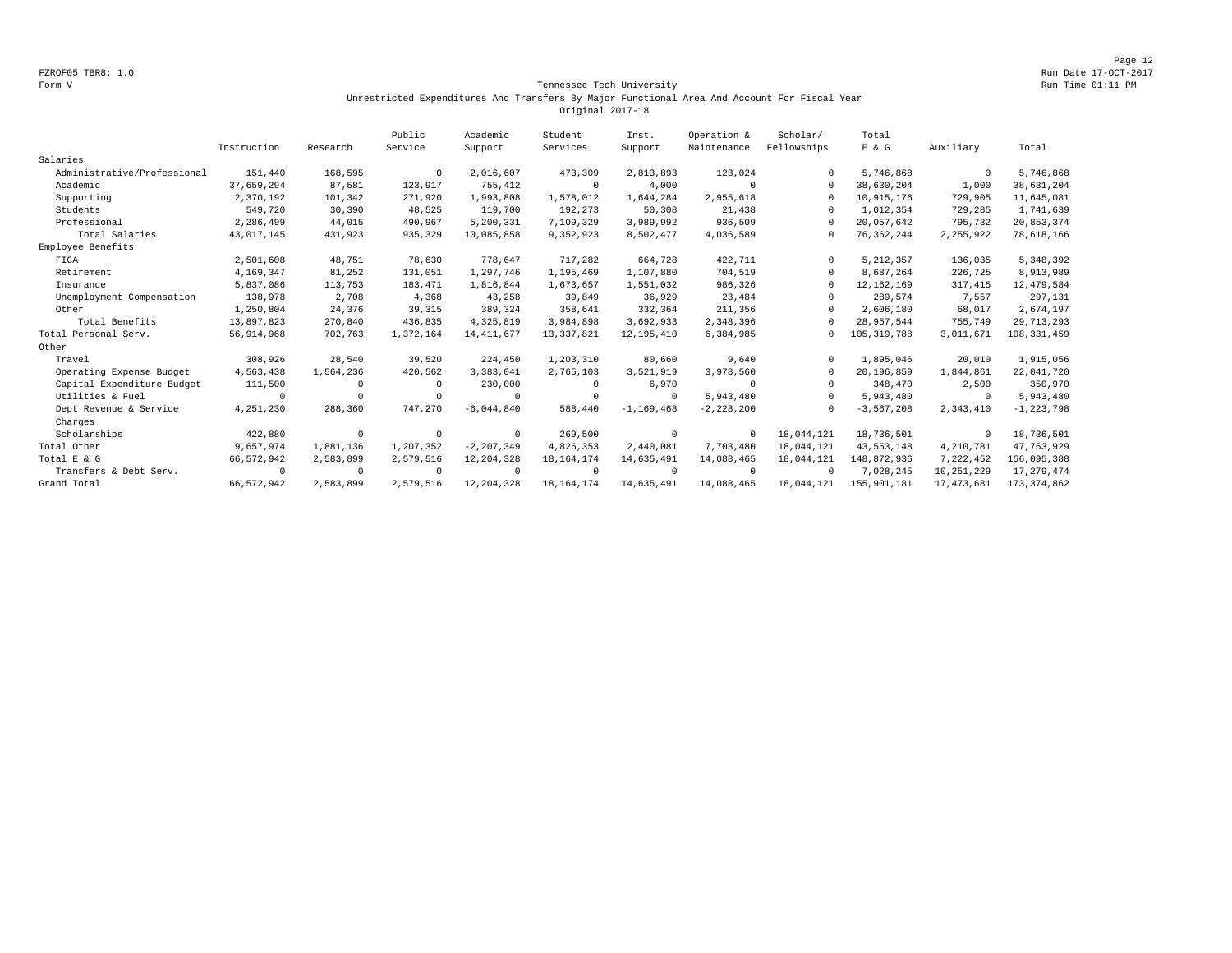Page 13 FZROF05 TBR8: 1.0 Run Date 17-OCT-2017

#### Form V Tennessee Tech University Run Time 01:11 PM Unrestricted Expenditures And Transfers By Major Functional Area And Account For Fiscal Year Revised 2017-18

|                             |              |            | Public    | Academic       | Student    | Inst.          | Operation &  | Scholar/    | Total         |             |                |
|-----------------------------|--------------|------------|-----------|----------------|------------|----------------|--------------|-------------|---------------|-------------|----------------|
|                             | Instruction  | Research   | Service   | Support        | Services   | Support        | Maintenance  | Fellowships | E & G         | Auxiliary   | Total          |
| Salaries                    |              |            |           |                |            |                |              |             |               |             |                |
| Administrative/Professional | 150,906      | 168,392    |           | 2,108,037      | 499,977    | 2,842,464      | 122,940      | $\Omega$    | 5,892,716     | $\mathbf 0$ | 5,892,716      |
| Academic                    | 38, 171, 183 | 93,893     | 123,552   | 729,329        | $^{\circ}$ | 4,000          | $\Omega$     | $\Omega$    | 39, 121, 957  | 1,000       | 39, 122, 957   |
| Supporting                  | 2,352,878    | 110,185    | 267,109   | 1,912,813      | 1,499,567  | 1,544,006      | 2,903,275    | $\Omega$    | 10,589,833    | 724,472     | 11, 314, 305   |
| Students                    | 585,670      | 49,505     | 62,505    | 113,700        | 203,813    | 51,178         | 16,778       | $\Omega$    | 1,083,149     | 729,285     | 1,812,434      |
| Professional                | 2,351,937    | 116,715    | 341,322   | 5, 173, 923    | 7,144,890  | 4,100,440      | 933,566      | $\Omega$    | 20, 162, 793  | 788,433     | 20,951,226     |
| Total Salaries              | 43, 612, 574 | 538,690    | 794,488   | 10,037,802     | 9,348,247  | 8,542,088      | 3,976,559    | $\Omega$    | 76,850,448    | 2,243,190   | 79,093,638     |
| Employee Benefits           |              |            |           |                |            |                |              |             |               |             |                |
| FICA                        | 2,896,997    | 38,335     | 62,072    | 706,432        | 672,560    | 735,237        | 405,273      | $\Omega$    | 5,516,906     | 136,035     | 5,652,941      |
| Retirement                  | 4,828,328    | 63,891     | 103,453   | 1,177,387      | 1,120,933  | 1,225,395      | 675,455      | $\Omega$    | 9,194,842     | 226,725     | 9,421,567      |
| Insurance                   | 6,759,659    | 89,447     | 144,834   | 1,648,341      | 1,569,306  | 1,715,553      | 945,637      | $\Omega$    | 12,872,777    | 317, 415    | 13,190,192     |
| Unemployment Compensation   | 160,944      | 2,130      | 3,448     | 39,246         | 37,364     | 40,846         | 22,515       |             | 306,493       | 7,557       | 314,050        |
| Other                       | 1,448,498    | 19,167     | 31,036    | 353,216        | 336,280    | 367,618        | 202,636      | $\Omega$    | 2,758,451     | 68,017      | 2,826,468      |
| Total Benefits              | 16,094,426   | 212,970    | 344,843   | 3,924,622      | 3,736,443  | 4,084,649      | 2, 251, 516  |             | 30,649,469    | 755,749     | 31, 405, 218   |
| Total Personal Serv.        | 59,707,000   | 751,660    | 1,139,331 | 13,962,424     | 13,084,690 | 12,626,737     | 6,228,075    | $\Omega$    | 107,499,917   | 2,998,939   | 110,498,856    |
| Other                       |              |            |           |                |            |                |              |             |               |             |                |
| Travel                      | 334,496      | 57,989     | 9,100     | 219,046        | 1,264,391  | 113,657        | 9,800        |             | 2,008,479     | 20,010      | 2,028,489      |
| Operating Expense Budget    | 6,488,171    | 2,576,135  | 481,387   | 3, 344, 776    | 3,618,071  | 4,396,820      | 4,164,160    | $\Omega$    | 25,069,520    | 1,985,741   | 27,055,261     |
| Capital Expenditure Budget  | 111,500      | 18,449     |           | 220,000        | $\Omega$   | 6,970          | $\Omega$     |             | 356,919       | 2,500       | 359,419        |
| Utilities & Fuel            | $\Omega$     | $^{\circ}$ |           | $\mathbf 0$    |            | $^{\circ}$     | 5,372,480    | $\Omega$    | 5,372,480     | $^{\circ}$  | 5,372,480      |
| Dept Revenue & Service      | 4, 264, 740  | 289,280    | 749,640   | $-6,065,420$   | 589,310    | $-1, 153, 449$ | $-2,087,290$ | $\Omega$    | $-3,413,189$  | 2,228,610   | $-1, 184, 579$ |
| Charges                     |              |            |           |                |            |                |              |             |               |             |                |
| Scholarships                | 431,380      | $^{\circ}$ | $\Omega$  | $\Omega$       | 226,900    | $^{\circ}$     | $\circ$      | 18,638,934  | 19,297,214    | $\Omega$    | 19,297,214     |
| Total Other                 | 11,630,287   | 2,941,853  | 1,240,127 | $-2, 281, 598$ | 5,698,672  | 3,363,998      | 7,459,150    | 18,638,934  | 48,691,423    | 4,236,861   | 52,928,284     |
| Total E & G                 | 71,337,287   | 3,693,513  | 2,379,458 | 11,680,826     | 18,783,362 | 15,990,735     | 13,687,225   | 18,638,934  | 156, 191, 340 | 7,235,800   | 163, 427, 140  |
| Transfers & Debt Serv.      | $^{\circ}$   | $^{\circ}$ |           | $\mathbf 0$    | $\Omega$   | $\overline{0}$ | $\Omega$     | $\Omega$    | 3,576,085     | 10,724,712  | 14,300,797     |
| Grand Total                 | 71, 337, 287 | 3,693,513  | 2,379,458 | 11,680,826     | 18,783,362 | 15,990,735     | 13,687,225   | 18,638,934  | 159, 767, 425 | 17,960,512  | 177, 727, 937  |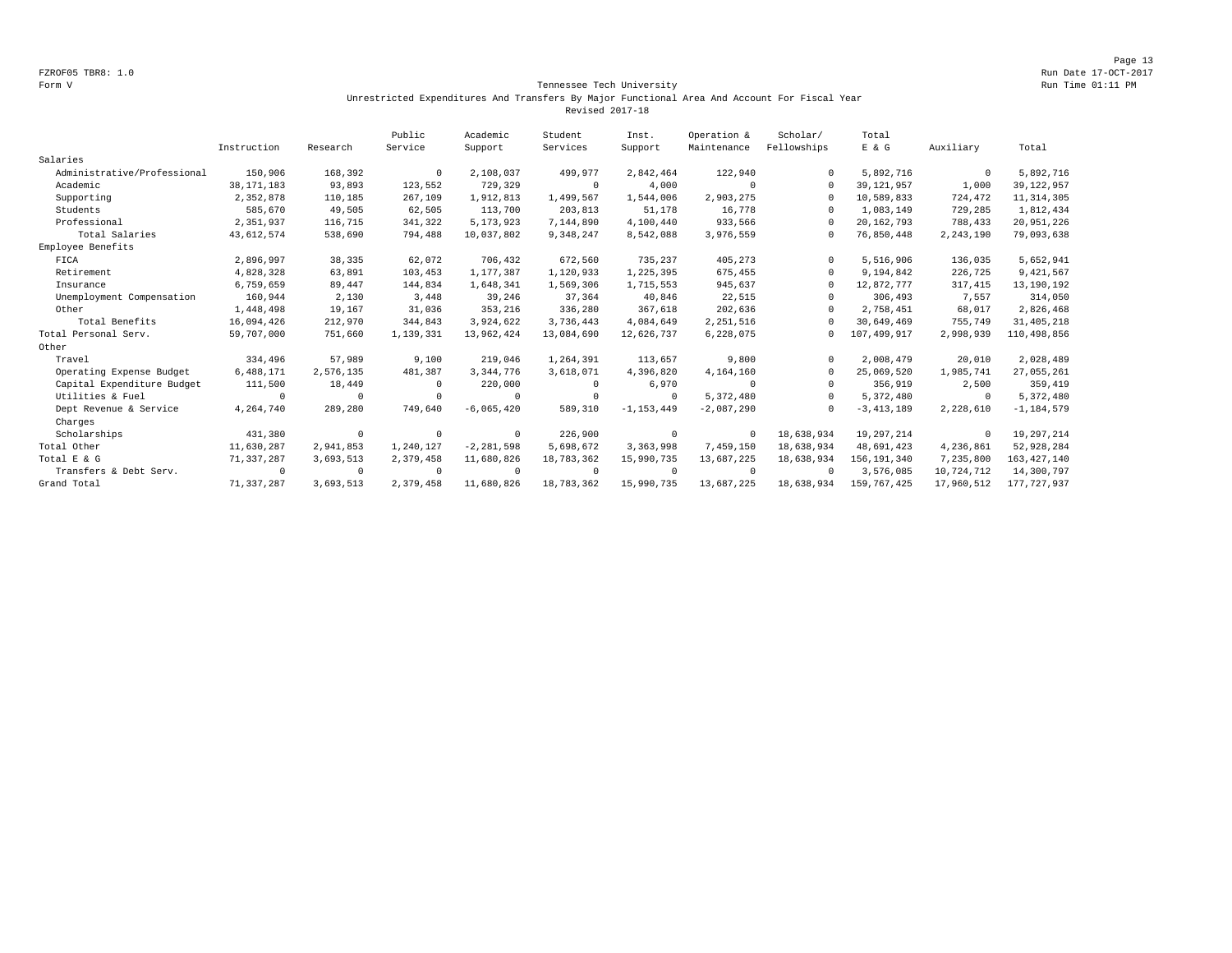| FZROF06 TBR8: 1.1                                                                                                                                                                                                           |                                                                              |                     |                               | RUN DATE 17-OCT-2017 |  |
|-----------------------------------------------------------------------------------------------------------------------------------------------------------------------------------------------------------------------------|------------------------------------------------------------------------------|---------------------|-------------------------------|----------------------|--|
| Form VI                                                                                                                                                                                                                     | Tennessee Tech University<br>Current Fund Revenues<br>October Budget 2017-18 |                     | RUN TIME 01:21 PM             |                      |  |
|                                                                                                                                                                                                                             | ACTUAL<br>$2016 - 17$                                                        | JULY<br>$2017 - 18$ | <b>OCTOBER</b><br>$2017 - 18$ |                      |  |
| Education and General                                                                                                                                                                                                       |                                                                              |                     |                               |                      |  |
| Tuition and Fees                                                                                                                                                                                                            |                                                                              |                     |                               |                      |  |
| Mandatory Fees                                                                                                                                                                                                              |                                                                              |                     |                               |                      |  |
| 5100 Maintenance Fees                                                                                                                                                                                                       | 74,106,011                                                                   | 74,656,000          | 76,004,500                    |                      |  |
| 5105 Out-Of-State Tuition                                                                                                                                                                                                   | 11,399,172                                                                   | 9,997,500           | 8,746,000                     |                      |  |
| 5110 Debt Service Fees                                                                                                                                                                                                      | 2,376,545                                                                    | 2,318,000           | 2,366,000                     |                      |  |
| General Access                                                                                                                                                                                                              |                                                                              |                     |                               |                      |  |
| 5120 Technology Access Fee                                                                                                                                                                                                  | 2,252,995                                                                    | 2,341,300           | 2,210,500                     |                      |  |
| 5131 Facilities Fee                                                                                                                                                                                                         | 967,379                                                                      | 939,400             | 948,000                       |                      |  |
| Total Mandatory Fees                                                                                                                                                                                                        | 91,102,102                                                                   | 90,252,200          | 90,275,000                    |                      |  |
| Non-Mandatory Fees                                                                                                                                                                                                          |                                                                              |                     |                               |                      |  |
|                                                                                                                                                                                                                             |                                                                              | 90,000              | 58,000                        |                      |  |
| 1-Mandatory rees<br>5160 CEU Student Fees<br>5170 Application Fees<br>5175 Late Registration Fees<br>5155 Institution On-Line Course Fee (424,650<br>5156 Institution On-Line Course Fee (424,650<br>5156 POD Ree (662,237) |                                                                              | 246,000             | 238,000                       |                      |  |
|                                                                                                                                                                                                                             |                                                                              |                     | 120,000                       |                      |  |
|                                                                                                                                                                                                                             |                                                                              | 134,000<br>556,500  | 527,500                       |                      |  |
|                                                                                                                                                                                                                             |                                                                              | 659,500             | 659,500                       |                      |  |
|                                                                                                                                                                                                                             |                                                                              |                     |                               |                      |  |
|                                                                                                                                                                                                                             |                                                                              | 2,780,000           | 2,785,000                     |                      |  |
|                                                                                                                                                                                                                             |                                                                              |                     |                               |                      |  |
|                                                                                                                                                                                                                             |                                                                              | 0<br>938,000        | 0<br>902,300                  |                      |  |
|                                                                                                                                                                                                                             |                                                                              | $\overline{a}$      | $\Omega$                      |                      |  |
|                                                                                                                                                                                                                             |                                                                              | $543,000$           | 570,000                       |                      |  |
|                                                                                                                                                                                                                             |                                                                              | $\overline{0}$      | $\mathbf 0$                   |                      |  |
|                                                                                                                                                                                                                             |                                                                              | $\Omega$            | $\Omega$                      |                      |  |
|                                                                                                                                                                                                                             |                                                                              | $\Omega$            | $\Omega$                      |                      |  |
|                                                                                                                                                                                                                             |                                                                              | 876,200             | 985,000                       |                      |  |
|                                                                                                                                                                                                                             |                                                                              | $\overline{0}$      | $\Omega$                      |                      |  |
|                                                                                                                                                                                                                             |                                                                              | 220,000             | 225,000                       |                      |  |
|                                                                                                                                                                                                                             |                                                                              | 1,000,000           | 1,000,000                     |                      |  |
|                                                                                                                                                                                                                             |                                                                              | 107,900             | 107,900                       |                      |  |
|                                                                                                                                                                                                                             |                                                                              | 50,000              | 50,000                        |                      |  |
|                                                                                                                                                                                                                             |                                                                              | 2,000               | 2,000                         |                      |  |
|                                                                                                                                                                                                                             |                                                                              | 4,000               | 4,000                         |                      |  |
|                                                                                                                                                                                                                             |                                                                              | 2,800               | 2,800                         |                      |  |
|                                                                                                                                                                                                                             |                                                                              | 54,551              | $\sim$ 0                      |                      |  |
|                                                                                                                                                                                                                             |                                                                              | 2,000               | 2,000                         |                      |  |
|                                                                                                                                                                                                                             |                                                                              | 16,000              | 16,000                        |                      |  |
|                                                                                                                                                                                                                             |                                                                              | 1,000               | 1,000                         |                      |  |
|                                                                                                                                                                                                                             |                                                                              | $\overline{0}$      | $\Omega$                      |                      |  |
|                                                                                                                                                                                                                             |                                                                              | 12,700              | 11,500                        |                      |  |
|                                                                                                                                                                                                                             |                                                                              | 4,000               | 4,000                         |                      |  |
| 51840 Workshop Fee Meals                                                                                                                                                                                                    | 589                                                                          | $\overline{0}$      | $\mathbf 0$                   |                      |  |
| 51842 Golf Fees                                                                                                                                                                                                             | 7,150                                                                        | 7,150               | 14,000                        |                      |  |

PAGE 14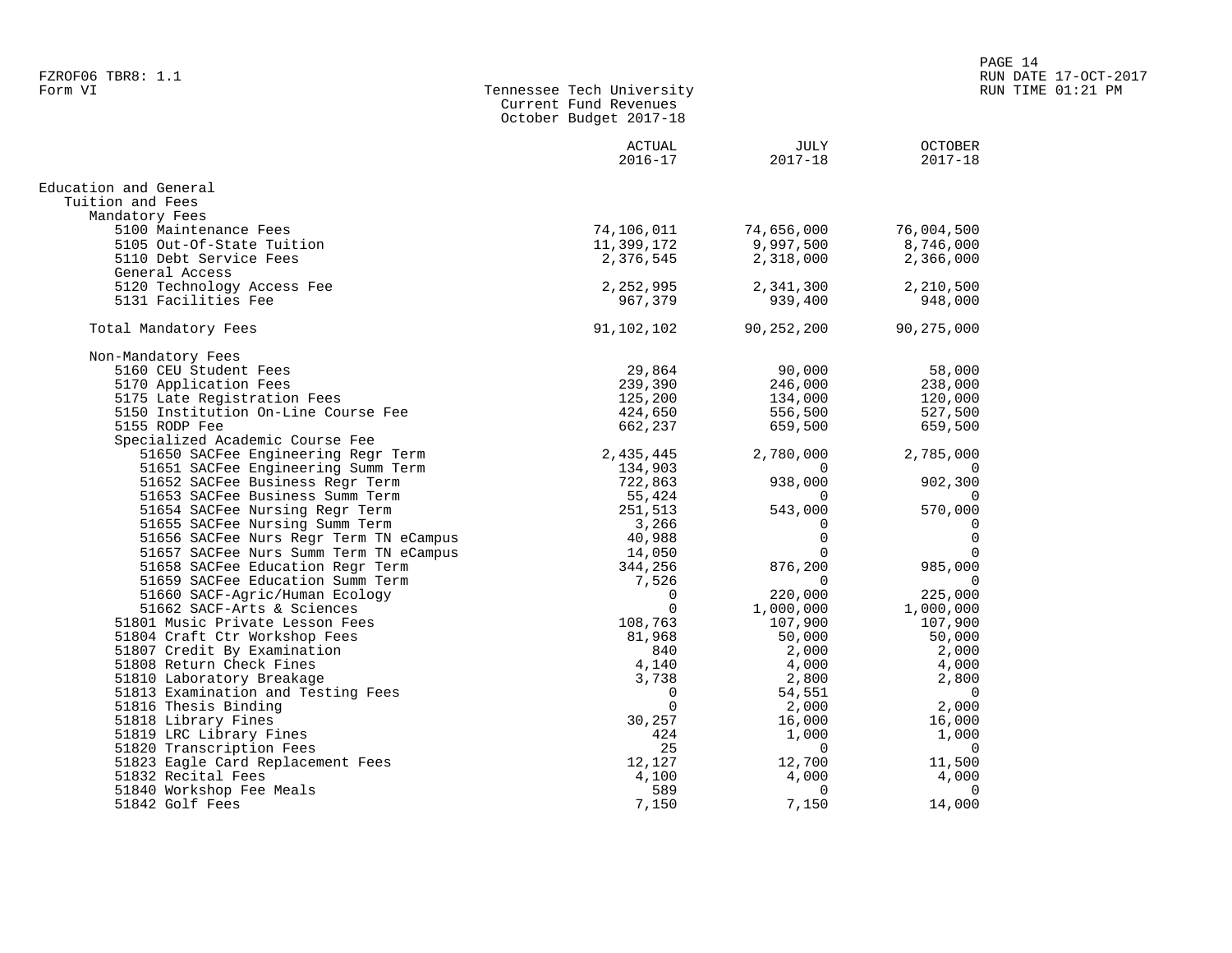FZROF06 TBR8: 1.1 RUN DATE 17-OCT-2017 Form VI Tennessee Tech University RUN TIME 01:21 PM Current Fund Revenues October Budget 2017-18 ACTUAL JULY OCTOBER 2016-17 2017-18 2017-18 51900 Sales Tax Transmitted -2,093 0 0 Total Non-Mandatory Fees 2012 12:00 12:00 13:00 5,743,603 8,307,301 8,285,500 Total Tuition & Fees 96,845,705 98,559,501 98,560,500 52000 State Appropriations 42,172,363 45,448,900 47,030,200 5300 Federal Grants and Contracts 1,291,184 869,670 869,670 5400 State Grants & Contracts 108,505 59,400 59,400 5500 Local Grants & Contracts 18,188 3,200 3,200 5600 Private Grants & Contracts 32,282 39,100 39,100 5700 Private Gifts 20,976 0 0 Sales & Services of Educ. Activities 5810 Child Care Centers - Educational 473,603 393,040 393,040 58361 Extramurals 0 820 820 58362 Band Camps 31,270 53,330 53,330 58364 Livestock Dairy Beef Cattle 277,316 325,050 38,900 58365 Livestock Dairy Sheep 10,554 6,900 6,900 58366 Livestock Dairy Hogs 16,827 13,870 13,870 58374 Dramatics 8,173 2,420 2,420 58379 Sales Svcs Edu Depts Taxable 7,600 5,580 14,247 58380 Sales Svcs Edu Depts Nontaxable 8,219 13,975 19,975 58381 Sales Tax Transmitted -726 0 0 58382 Workshop Fees 56,022 7,875 5,575 58387 Dairy Cattle 0 430 430 58388 Showing Fitting Services 0 5,240 5,240 58389 Bull Development Center 4,706 6,000 6,000 58391 Business Media Service Center 549,675 498,570 92,346 58394 Sponsorships 6,250 0 0 58395 Federal Program Income 7,394 0 0 58396 Vegetables and Garden Products 118,796 71,000 71,000 58397 Bull Sales 48,395 50,000 50,000 58398 Oakley Ag Ctr Student Rental 0 15,000 0 58400 Indirect Cost Recovery Unrestricted 137,419 124,640 23,086 58408 Plant Sales 472 2,220 0 58411 Competitions 77 0 0 58412 Instructional Equipment Rental 62,000 2,000 2,000 58414 Examination and Testing Fees 7,125 8,500 8,500 58415 Examination and Testing COMPASS 15,580 6,000 6,000 58416 ACT GED Testing 0 70 70 58417 Certified Teacher Test/Praxis 47,950 40,000 40,000 58418 Lab Manuals 46,894 24,231 24,231 58420 CLEP Testing Fees 3,350 0 0 58421 Western Gov Testing Fees 660 0 0

en and the set of the set of the set of the set of the set of the set of the set of the set of the set of the set of the set of the set of the set of the set of the set of the set of the set of the set of the set of the se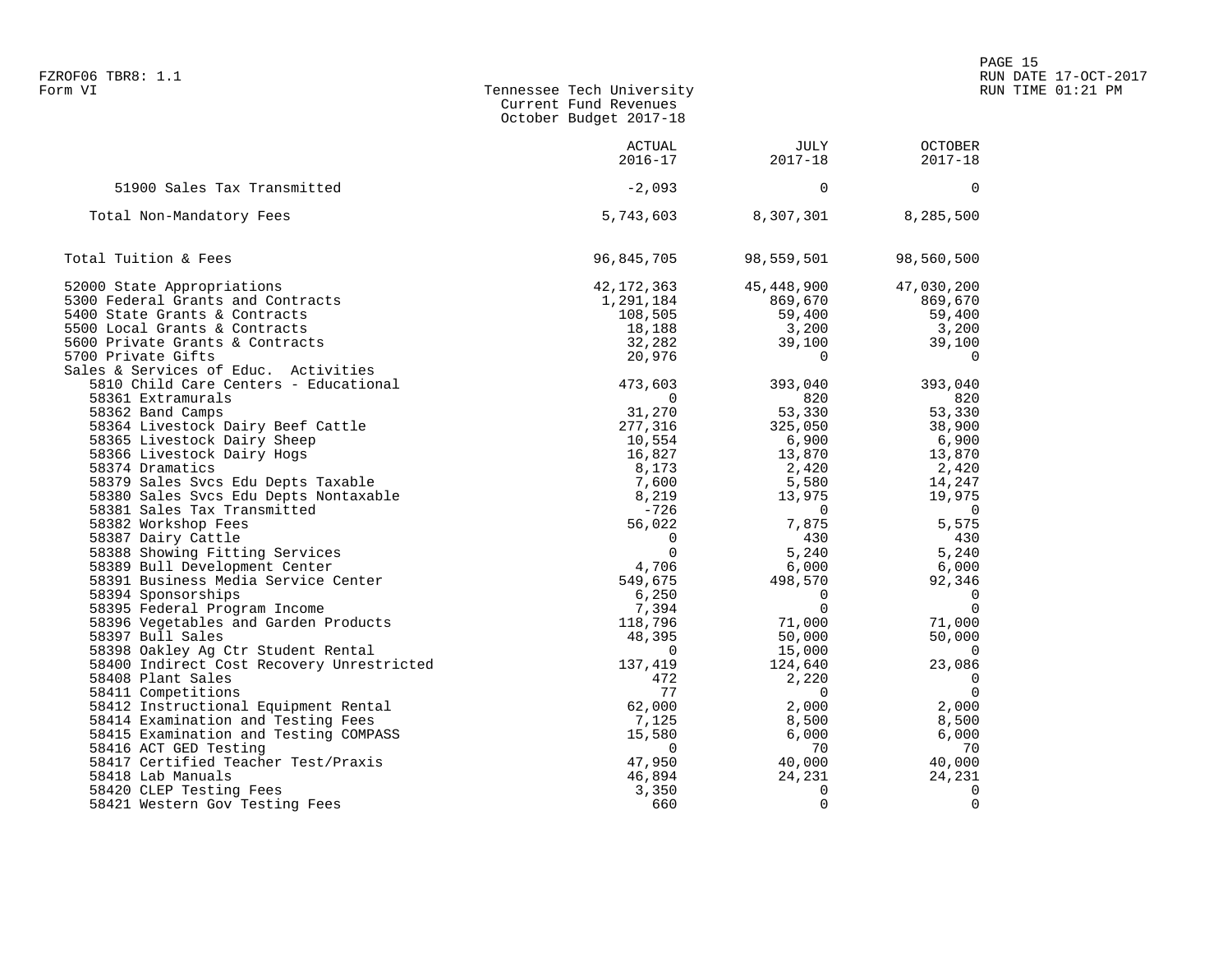| Tennessee Tech University |
|---------------------------|
| Current Fund Revenues     |
| October Budget 2017-18    |
|                           |

|                                                                                   | <b>ACTUAL</b><br>$2016 - 17$ | <b>JULY</b><br>$2017 - 18$ | <b>OCTOBER</b><br>$2017 - 18$ |
|-----------------------------------------------------------------------------------|------------------------------|----------------------------|-------------------------------|
|                                                                                   |                              |                            |                               |
| 58422 Independent Study Testing Fee                                               | 1,210                        | $\Omega$                   | 0                             |
| 58423 Royalties Patents Copyrights                                                | 339                          | $\mathbf 0$                | $\mathbf 0$                   |
| 58424 edTPA Remediation Scoring Fee<br>58425 Sales & Services Edu Bad Debt Contra | 200<br>$-135$                | $\mathbf 0$<br>$\Omega$    | $\mathbf 0$<br>$\Omega$       |
|                                                                                   |                              |                            |                               |
| Total Sales & Services of Educ. Activities                                        | 1,947,215                    | 1,676,761                  | 877,980                       |
| Sales & Services of Other Activities                                              |                              |                            |                               |
| 5800 Athletics                                                                    | 6,677,696                    | 5,892,390                  | 6,398,890                     |
| 58860 Sales and Service Other Act Taxable                                         | 55,527                       | 35,940                     | 70,940                        |
| 58861 Sales and Serv Other Act Nontaxable                                         | 861,432                      | 835,945                    | 180,000                       |
| 58862 Sales & Serv Oth Sales Tax Transmit                                         | $-10, 133$                   | $-4,130$                   | $-4,230$                      |
| 58863 Parking Permits-Staff                                                       | 269,819                      | 288,000                    | 300,000                       |
| 58864 Parking Permits-Student                                                     | 906,490                      | 826,000                    | 900,000                       |
| 58867 Facilities Rental                                                           | 124,855                      | 139,009                    | 132,009                       |
| 58868 Agric Pavilion Concessions Taxable                                          | $\mathbf 0$                  | 46,000                     | 46,000                        |
| 58869 Agric Pavilion Student Resid Rent                                           | 4,428                        | 4,980                      | 4,980                         |
| 58870 Salvage Income                                                              | 27,667                       | 40,000                     | 40,000                        |
| 58871 Royalties Patents Copyrights                                                | 5,247                        | 0                          | $\overline{0}$                |
| 58872 Commissions on Other Sources                                                | 38,131                       | 20,000                     | 37,500                        |
| 58873 PSC Metals Salvage                                                          | 9,529                        | $\Omega$                   | $\Omega$                      |
| 58874 Photo Services Sales Taxable                                                | 5,976                        | 32,490                     | 32,490                        |
| 58875 Photo Services Sales Nontaxable                                             | 16,836                       | $\Omega$                   | $\overline{0}$                |
| 58876 International Student Req Fee                                               | 155,400                      | 175,600                    | 175,600                       |
| 58877 Airport Transportation Fee                                                  | 7,120                        | 9,440                      | 9,440                         |
| 58878 Intrastate Long Distance (9.75%)                                            | 15,508                       | 21,000                     | 21,000                        |
| 58879 Interstate Long Distance (8.50%)                                            | 317                          | 0                          | $\overline{0}$                |
| 58880 Long Distance Nontaxable                                                    | 4,191                        | $\Omega$                   | $\overline{0}$                |
| 58881 Printing Services Taxable                                                   | 11,165                       | 22,160                     | 22,160                        |
| 58882 Printing Services Nontaxable                                                | 94,792                       | 50,000                     | 50,000                        |
| 58883 Cable TV Taxable                                                            | 541                          | 600                        | 600                           |
| 58884 Recycling Salvage                                                           | 279                          | $\mathbf 0$                | $\overline{0}$                |
| 58885 Clinics                                                                     | 5,495                        | 2,475                      | 2,475                         |
| 58886 Career Services                                                             | 119,100                      | 43,100                     | 43,100                        |
| 58887 Pharmacy                                                                    | 59,435                       | 63,800                     | 63,800                        |
| 58888 Infirmary Lab                                                               | 17,982                       | 27,000                     | 27,000                        |
| 58889 Health Services Faculty Staff                                               | 2,820                        | $\mathbf 0$                | $\overline{0}$                |
| 58890 Student Orientation SOAR Req Fees                                           | 58,209                       | 50,000                     | 50,000                        |
| 58891 Student Orientation SOAR Hours Taxb                                         | 18,520                       | 15,000                     | 15,000                        |
| 58892 Career College Fair                                                         | 4,125                        | 5,880                      | 5,880                         |
| 58893 Replacement Diplomas                                                        | 1,410                        | 250                        | 250                           |
| 58894 Advertising                                                                 | 9,139                        | 6,780                      | 6,780                         |
| 58895 Yearbook Sales Taxable                                                      | 446                          | 500                        | 500                           |
| 58896 Yearbook Sales Nontaxable                                                   | 96                           | $\mathbf 0$                | $\overline{0}$                |
| 58897 Copies Taxable                                                              | 7,521                        | 5,535                      | 5,535                         |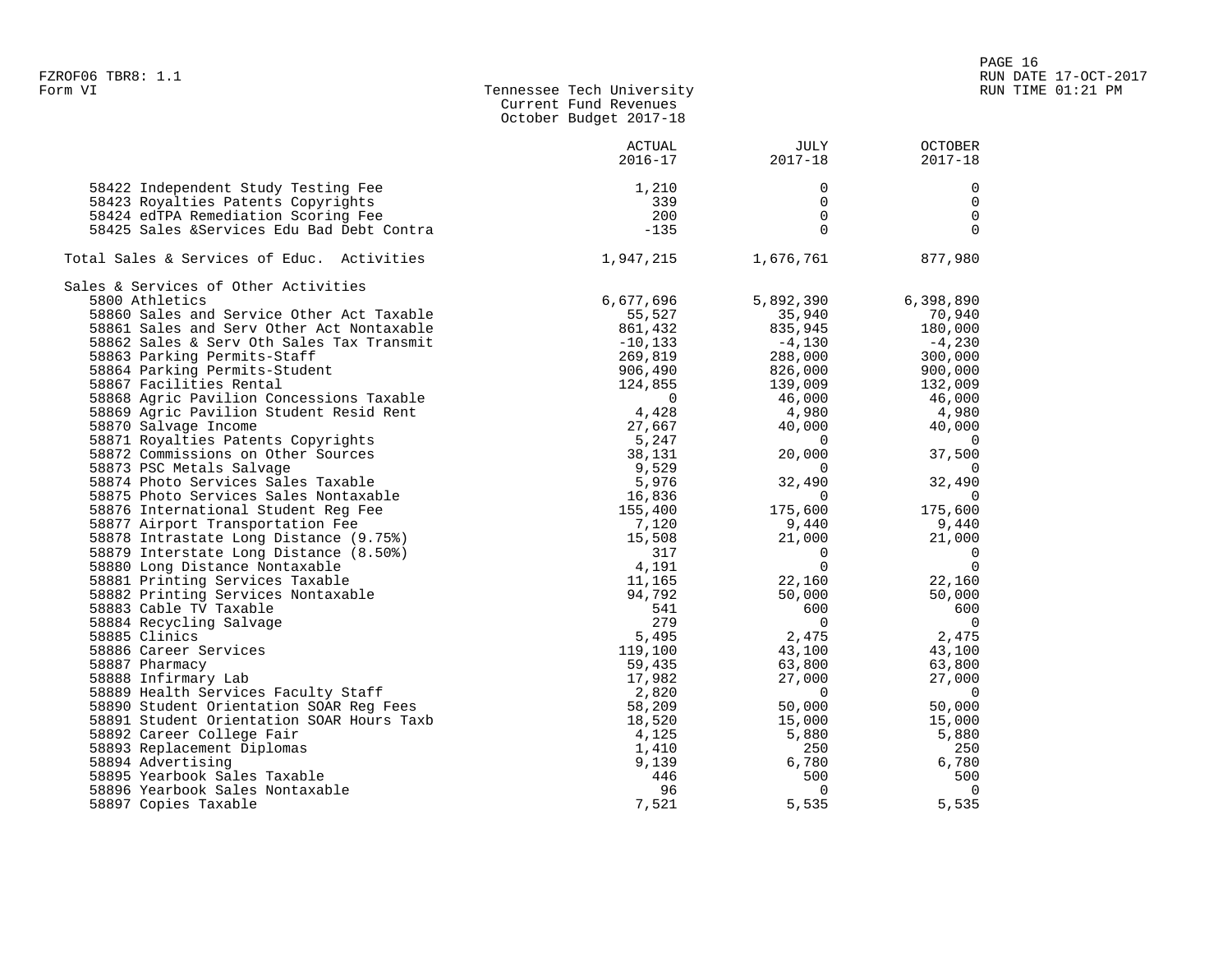| FZROF06 TBR8: 1.1<br>Form VI                                                                                                                                                                                                                                                                                                                                      | Tennessee Tech University<br>Current Fund Revenues<br>October Budget 2017-18                   |                                                                                                        |                                                                                   | LAGE II<br>RUN DATE 17-OCT-2017<br>RUN TIME 01:21 PM |  |
|-------------------------------------------------------------------------------------------------------------------------------------------------------------------------------------------------------------------------------------------------------------------------------------------------------------------------------------------------------------------|------------------------------------------------------------------------------------------------|--------------------------------------------------------------------------------------------------------|-----------------------------------------------------------------------------------|------------------------------------------------------|--|
|                                                                                                                                                                                                                                                                                                                                                                   | ACTUAL<br>$2016 - 17$                                                                          | JULY<br>$2017 - 18$                                                                                    | <b>OCTOBER</b><br>$2017 - 18$                                                     |                                                      |  |
| 58899 Salvage of Fixed Assets                                                                                                                                                                                                                                                                                                                                     | 5,320                                                                                          | $\Omega$                                                                                               |                                                                                   | 0                                                    |  |
| Total Sales & Services of Other Activities                                                                                                                                                                                                                                                                                                                        | 9,592,431                                                                                      | 8,655,744                                                                                              | 8,637,699                                                                         |                                                      |  |
| Other Sources<br>58505 Traffic Fines<br>58514 Over and Short General Nontaxable<br>58519 Miscellaneous Income Nontaxable<br>58545 Expired Grants<br>58550 Equipment Loss and Damage<br>58560 Other Operating Rev Bad Debt Contra<br>58570 Other Nonoperating Bad Debt Contra<br>58805 Interest Income<br>58830 Unrealized Gains and Losses<br>Total Other Sources | 216,155<br>25<br>117,352<br>6,459<br>1,700<br>$-3$<br>$-844$<br>639,899<br>$-6,327$<br>974,416 | 267,500<br>$\Omega$<br>30,000<br>$\Omega$<br>$\overline{0}$<br>$\Omega$<br>385,000<br>1,000<br>683,500 | 200,000<br>$\overline{\phantom{0}}$<br>30,000<br>635,000<br>1,000<br>866,000      | 0<br>$\Omega$<br>$\mathbf 0$<br>$\Omega$             |  |
| Total Educational & General                                                                                                                                                                                                                                                                                                                                       | 153,003,265                                                                                    | 155,995,776                                                                                            | 156,943,749                                                                       |                                                      |  |
| Auxiliary Enterprises Revenues<br>310 Book & University Store<br>320 Food Services<br>330 Housing<br>370 Post Office<br>350 Wellness Facility<br>390 Other Auxiliaries<br>Total Auxiliary Revenues                                                                                                                                                                | 528,087<br>2,221,114<br>12,442,352<br>15,030<br>1,480,850<br>229,875<br>16,917,308             | 525,500<br>3,023,231<br>12,356,900<br>4,750<br>1,293,300<br>270,000<br>17,473,681                      | 525,500<br>3,023,231<br>12,356,900<br>4,750<br>1,493,300<br>270,000<br>17,673,681 |                                                      |  |
| Total Revenues                                                                                                                                                                                                                                                                                                                                                    | 169,920,573                                                                                    | 173,469,457                                                                                            | 174,617,430                                                                       |                                                      |  |

PAGE 17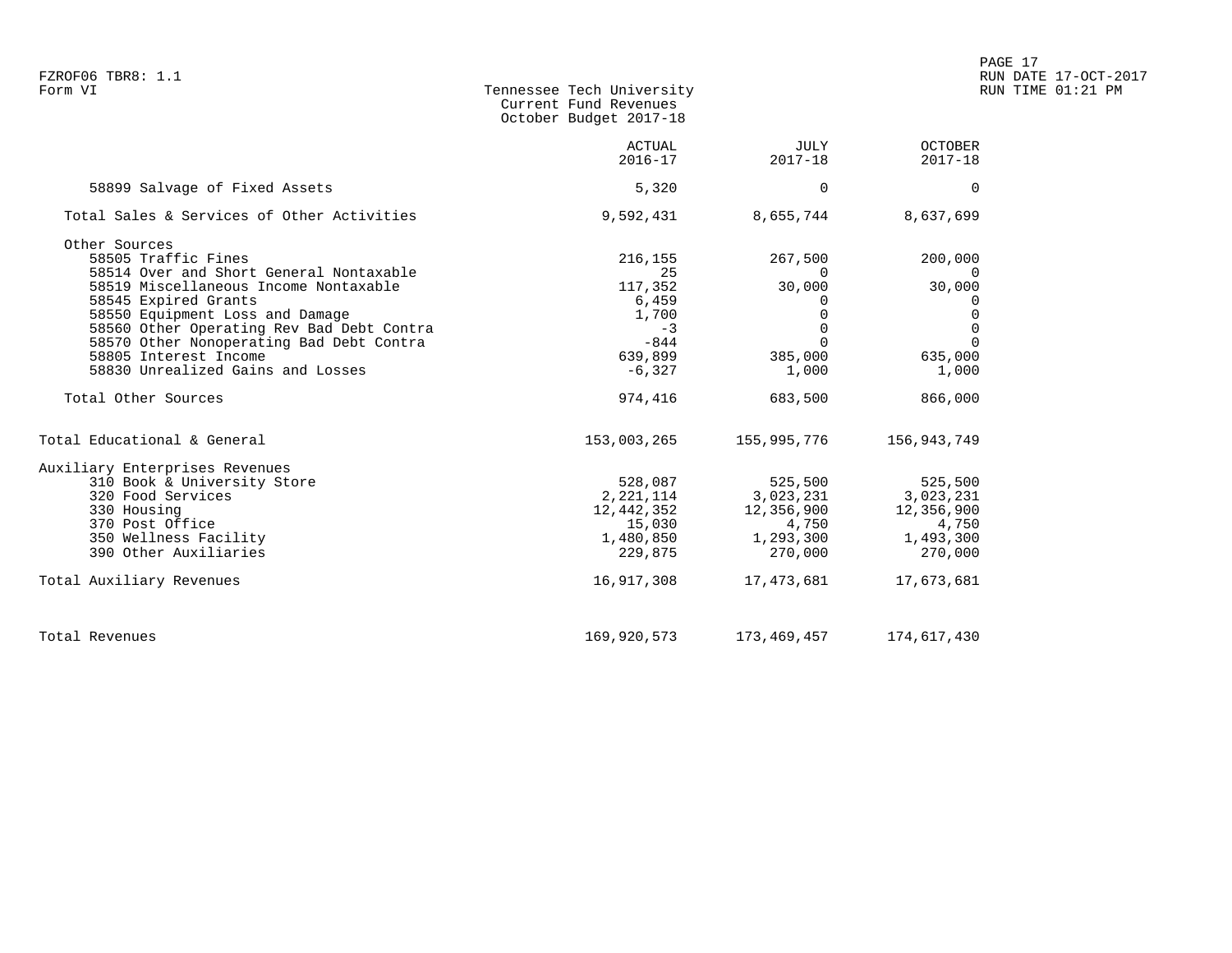PAGE 18 FZROF07 TBR8: 1.0 RUN DATE 17-OCT-2017

|                                                                                          | Actual<br>$2016 - 17$ | July<br>$2017 - 18$ | October<br>$2017 - 18$ |
|------------------------------------------------------------------------------------------|-----------------------|---------------------|------------------------|
| Education and General<br>Instruction (20)<br>Instruction (200)<br>Summer School (120004) |                       |                     |                        |
| Salaries - Academic                                                                      | 23,022                | 17,044              | 17,044                 |
| Salaries - Students                                                                      | 2,206                 | $\cap$              | $\Omega$               |
| Employee Benefits                                                                        | 4,033                 | 4,531               | 4,531                  |
| Total - Summer School (120004):                                                          | 29,261                | 21,575              | 21,575                 |
| Provost Surplus Instruction (120020)                                                     |                       |                     |                        |
| Salaries - Academic                                                                      | 0                     | 32,512              | $\Omega$               |
| Operating Expenses                                                                       | $\Omega$              |                     | 28,012                 |
| Total - Provost Surplus Instruction (120020):                                            | 0                     | 32,512              | 28,012                 |
| Online & Distance Education (120022)                                                     |                       |                     |                        |
| Salaries - Administrative                                                                | 141,750               | 142,200             | 145,906                |
| Salaries - Academic                                                                      | 5,001                 |                     | 5,000                  |
| Salaries - Supporting                                                                    |                       |                     | 62,732                 |
| Salaries - Professional                                                                  |                       | 45,465              | 103,600                |
| Employee Benefits                                                                        | 43,979                | 45,000              | 75,715                 |
| Travel<br>Operating Expenses                                                             | 2,116<br>2,632        |                     | 10,500<br>18,155       |
| Total - Online & Distance Education (120022):                                            | 195,478               | 232,665             | 421,608                |
|                                                                                          |                       |                     |                        |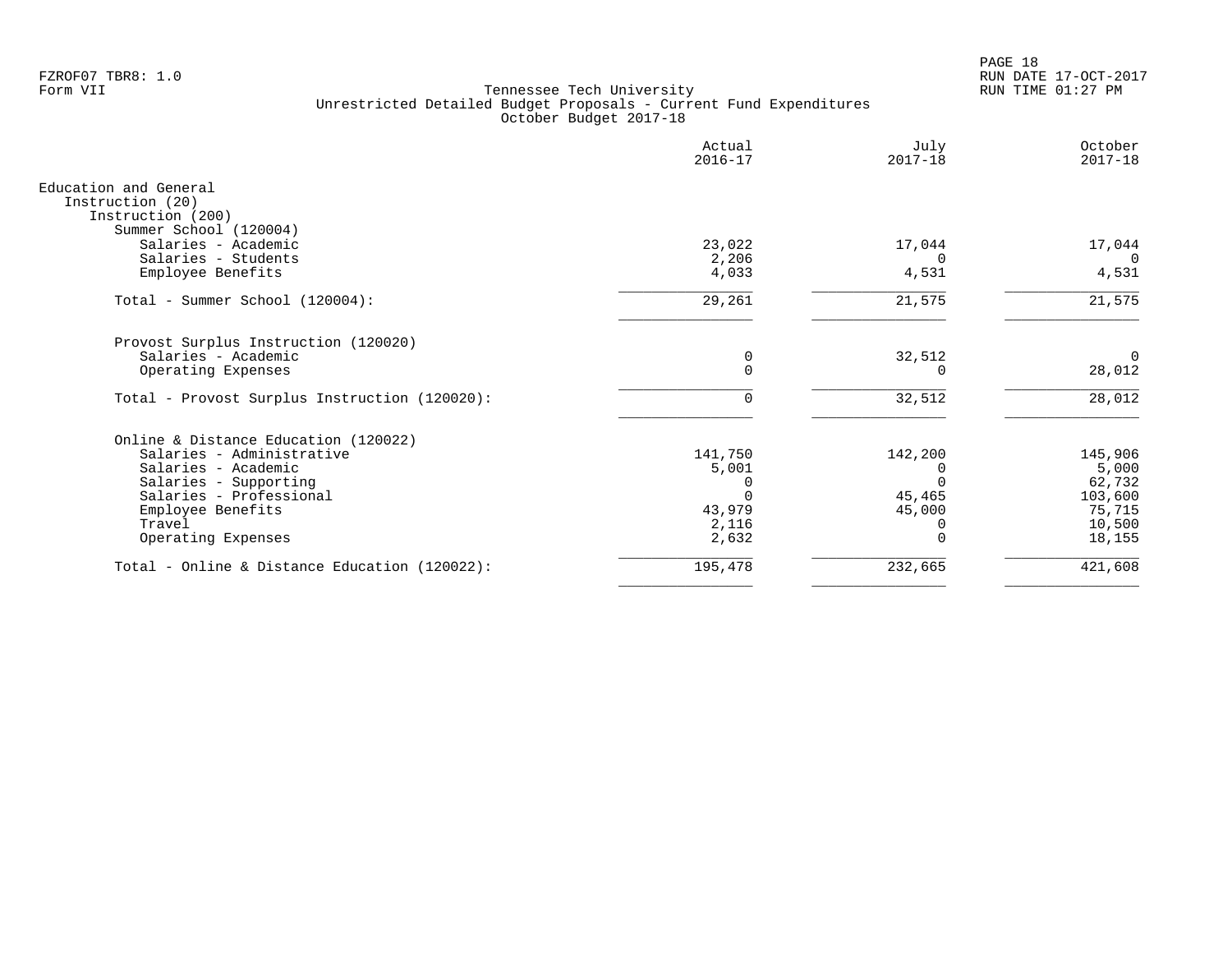PAGE 19 FZROF07 TBR8: 1.0 RUN DATE 17-OCT-2017

|                                                     | Actual<br>$2016 - 17$ | July<br>$2017 - 18$ | October<br>$2017 - 18$ |
|-----------------------------------------------------|-----------------------|---------------------|------------------------|
| Other Faculty Instruction (120025)                  |                       |                     |                        |
| Salaries - Academic                                 | 0                     | 126,315             | 126,315                |
| Salaries - Supporting                               | 0                     | 32,320              | 32,320                 |
| Employee Benefits                                   | $\Omega$              | 18,470              | 18,470                 |
| Total - Other Faculty Instruction (120025):         | $\Omega$              | 177,105             | 177,105                |
| Strategic Initiatives Instruction (120027)          |                       |                     |                        |
| Salaries - Academic                                 | 14,456                | 0                   | 0                      |
| Employee Benefits                                   | 2,900                 | $\Omega$            | $\mathbf 0$            |
| Travel                                              | 980                   | $\Omega$            | $\mathbf 0$            |
| Operating Expenses                                  | 69,039                | $\Omega$            | $\Omega$               |
| Total - Strategic Initiatives Instruction (120027): | 87,375                | $\Omega$            | $\Omega$               |
| SAF Student Success Fee (121000)                    |                       |                     |                        |
| Salaries - Academic                                 | 194,593               | 225,970             | 225,970                |
| Salaries - Supporting                               | 1,027                 | 22,880              | 22,880                 |
| Salaries - Students                                 | 44,345                | 48,500              | 48,500                 |
| Salaries - Professional                             | 83,682                | 102,830             | 105,177                |
| Employee Benefits                                   | 74,237                | 81,230              | 81,230                 |
| Travel<br>Operating Expenses                        | 200<br>33,420         | 5,000<br>20,095     | 5,000<br>46,093        |
|                                                     |                       |                     |                        |
| Total - SAF Student Success Fee (121000):           | 431,504               | 506,505             | 534,850                |
| SAF SS Fee Villages (121001)                        |                       |                     |                        |
| Salaries - Academic                                 | 35,100                | 36,500              | 50,300                 |
| Salaries - Students                                 | 28,485                | 48,000              | 48,000                 |
| Salaries - Professional                             | 7,500                 | $\mathbf 0$         | $\mathbf 0$            |
| Employee Benefits<br>Travel                         | 11,145<br>582         | 8,600<br>$\Omega$   | 30,380                 |
| Operating Expenses                                  | 57,220                | 5,181               | 0<br>151,727           |
| Department Revenues                                 | $-237$                | $\Omega$            | $\Omega$               |
| Total - SAF SS Fee Villages (121001):               | 139,795               | 98,281              | 280,407                |
|                                                     |                       |                     |                        |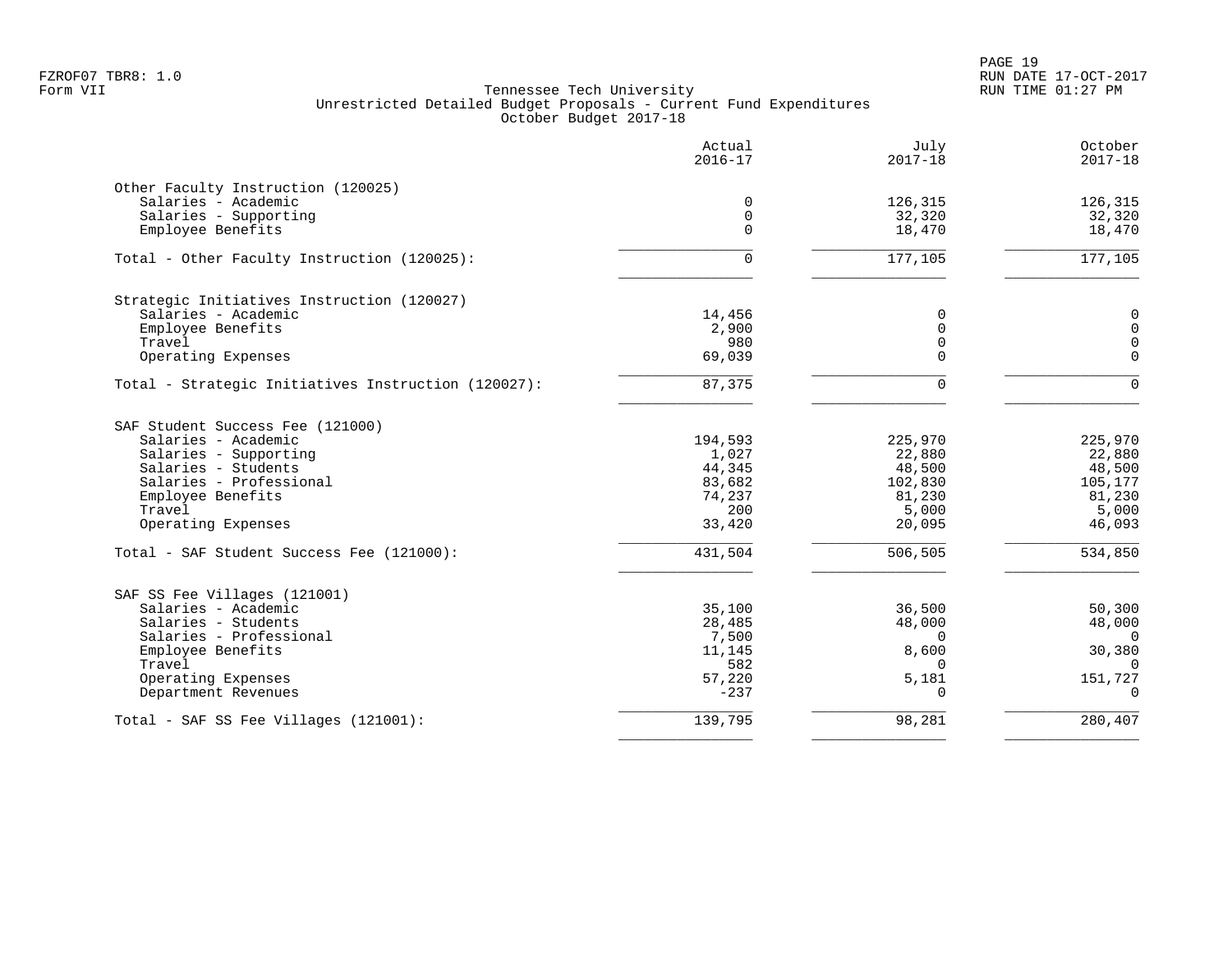PAGE 20 FZROF07 TBR8: 1.0 RUN DATE 17-OCT-2017

|                                                                         | Actual<br>$2016 - 17$ | July<br>$2017 - 18$ | October<br>$2017 - 18$ |
|-------------------------------------------------------------------------|-----------------------|---------------------|------------------------|
| Instr TAF Equipment (121600)<br>Operating Expenses<br>Capital Outlay    | 121,199<br>577,746    | 237,800<br>5,500    | 518,625<br>5,500       |
| Total - Instr TAF Equipment (121600):                                   | 698,945               | 243,300             | 524,125                |
| COOP Education (121801)<br>Salaries - Professional<br>Employee Benefits | 46,476<br>24,349      | 48,826<br>15,555    | 50,208<br>24,555       |
| Operating Expenses                                                      | 1,501                 | 1,500               | 1,500                  |
| Total - COOP Education (121801):                                        | 72,326                | 65,881              | 76,263                 |
| Honors College (121900)                                                 |                       |                     |                        |
| Salaries - Academic                                                     | 56,040                | 71,500              | 71,500                 |
| Salaries - Supporting                                                   | 30,092                | 25,000              | 25,000                 |
| Salaries - Students                                                     | 3,347<br>96,440       | 3,780               | 3,780                  |
| Salaries - Professional<br>Employee Benefits                            | 53,261                | 85,833<br>53,040    | 87,325<br>53,040       |
| Travel                                                                  | 2,045                 | 2,340               | 2,340                  |
| Operating Expenses                                                      | 9,775                 | 2,710               | 12,828                 |
| Total - Honors College (121900):                                        | 251,000               | 244,203             | 255,813                |
| Federal College Work Study Program (122001)                             |                       |                     |                        |
| Salaries - Students                                                     | 53,908                | 57,730              | 57,730                 |
| Total - Federal College Work Study Program (122001):                    | 53,908                | 57,730              | 57,730                 |
|                                                                         |                       |                     |                        |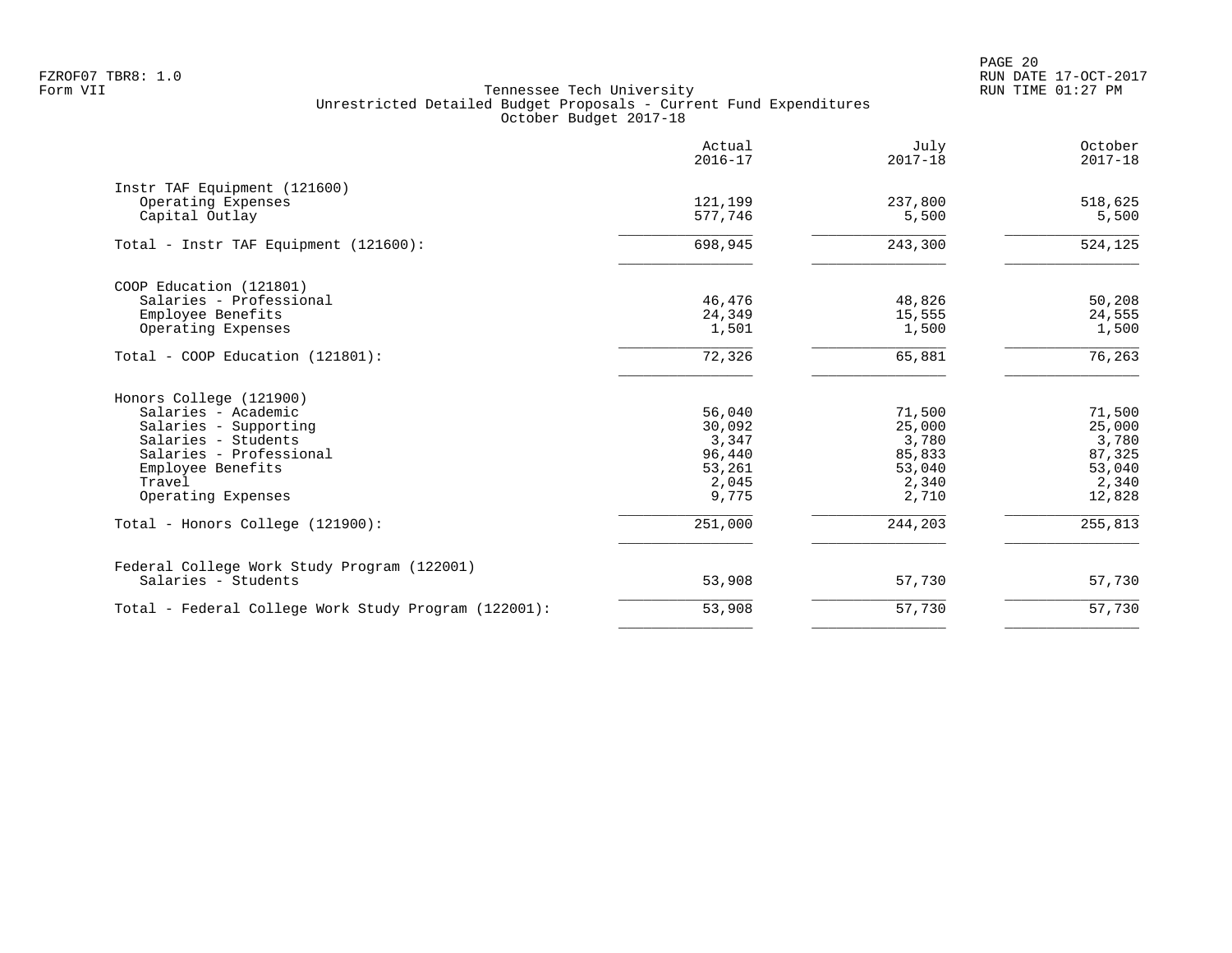PAGE 21 FZROF07 TBR8: 1.0 RUN DATE 17-OCT-2017

|                                                                                                                 | Actual<br>$2016 - 17$     | July<br>$2017 - 18$            | October<br>$2017 - 18$         |
|-----------------------------------------------------------------------------------------------------------------|---------------------------|--------------------------------|--------------------------------|
| Military Science (125600)<br>Salaries - Supporting<br>Employee Benefits<br>Travel                               | 33,254<br>21,957<br>440   | 33,562<br>24,150<br>$\cap$     | 34,538<br>24,150<br>$\Omega$   |
| Operating Expenses                                                                                              | 9,950                     | 5,460                          | 11,460                         |
| Total - Military Science (125600):                                                                              | 65,601                    | 63,172                         | 70,148                         |
| Arts and Sci Grad Assist (130001)<br>Employee Benefits                                                          | 268,652                   | 103,610                        | 103,610                        |
| Total - Arts and Sci Grad Assist (130001):                                                                      | 268,652                   | 103,610                        | 103,610                        |
| Online Course Dev Arts and Science (130010)<br>Operating Expenses                                               | 0                         | 11,800                         | 11,800                         |
| Total - Online Course Dev Arts and Science (130010):                                                            | 0                         | 11,800                         | 11,800                         |
| SACF Arts & Sciences (130016)<br>Employee Benefits<br>Operating Expenses                                        | 0<br>$\Omega$             | 233,600<br>103,800             | 233,600<br>63,800              |
| Total - SACF Arts & Sciences (130016):                                                                          | $\Omega$                  | 337,400                        | 297,400                        |
| Summer School Col of Arts & Science (130028)<br>Salaries - Academic<br>Salaries - Students<br>Employee Benefits | 633,520<br>860<br>125,614 | 393,130<br>$\Omega$<br>104,503 | 393,130<br>$\Omega$<br>126,503 |
| Total - Summer School Col of Arts & Science (130028):                                                           | 759,994                   | 497,633                        | 519,633                        |
|                                                                                                                 |                           |                                |                                |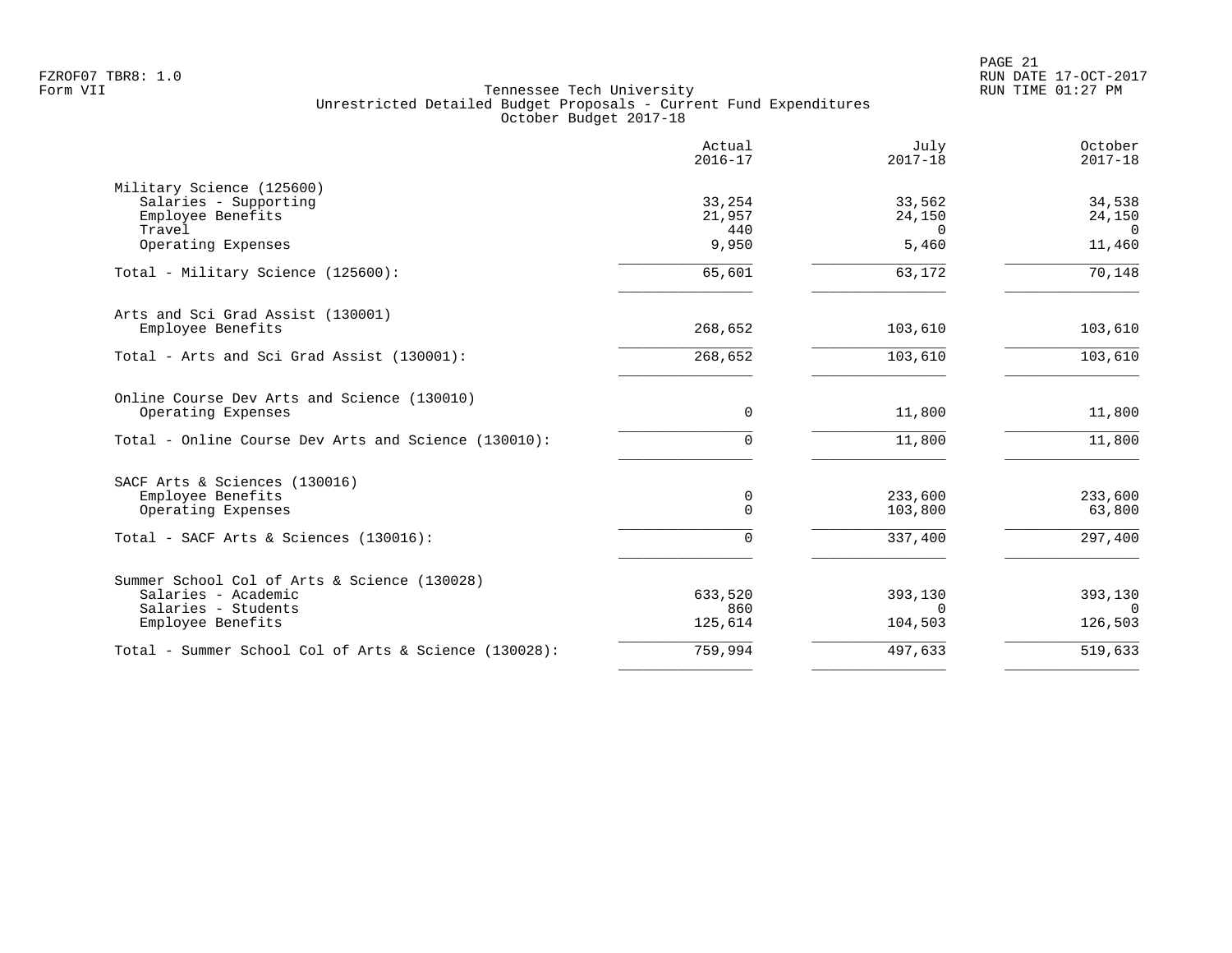PAGE 22 FZROF07 TBR8: 1.0 RUN DATE 17-OCT-2017

|                                                                                                                                                                                                        | Actual<br>$2016 - 17$                                                              | July<br>$2017 - 18$                                                                     | October<br>$2017 - 18$                                                                  |
|--------------------------------------------------------------------------------------------------------------------------------------------------------------------------------------------------------|------------------------------------------------------------------------------------|-----------------------------------------------------------------------------------------|-----------------------------------------------------------------------------------------|
| TN eCampus Col of Arts & Science (130031)<br>Salaries - Academic<br>Employee Benefits                                                                                                                  | 214,473<br>33,712                                                                  | 282,841<br>$\Omega$                                                                     | 282,841<br>35,000                                                                       |
| Total - TN eCampus Col of Arts & Science (130031):                                                                                                                                                     | 248,185                                                                            | 282,841                                                                                 | 317,841                                                                                 |
| Biology (131000)<br>Salaries - Academic<br>Salaries - Supporting<br>Salaries - Students<br>Salaries - Professional<br>Employee Benefits<br>Travel<br>Operating Expenses<br>$Total - Biology (131000):$ | 1,417,948<br>72,942<br>47,856<br>82,618<br>582,496<br>6,898<br>48,972<br>2,259,730 | 1,359,317<br>73,781<br>$\Omega$<br>83,490<br>474,640<br>$\Omega$<br>34,000<br>2,025,228 | 1,318,912<br>75,781<br>$\Omega$<br>85,810<br>589,640<br>$\Omega$<br>50,058<br>2,120,201 |
|                                                                                                                                                                                                        |                                                                                    |                                                                                         |                                                                                         |
| Biology Lab Fees (131001)<br>Travel<br>Operating Expenses                                                                                                                                              | 6,119<br>73,678                                                                    | 0<br>$\Omega$                                                                           | $\mathbf 0$<br>5,130                                                                    |
| Total - Biology Lab Fees (131001):                                                                                                                                                                     | 79,797                                                                             | $\Omega$                                                                                | 5,130                                                                                   |
| Biology Lab Manuals (131008)<br>Operating Expenses                                                                                                                                                     | $\mathbf 0$                                                                        | 1,915                                                                                   | 1,915                                                                                   |
| Total - Biology Lab Manuals (131008):                                                                                                                                                                  | 0                                                                                  | 1,915                                                                                   | 1,915                                                                                   |
|                                                                                                                                                                                                        |                                                                                    |                                                                                         |                                                                                         |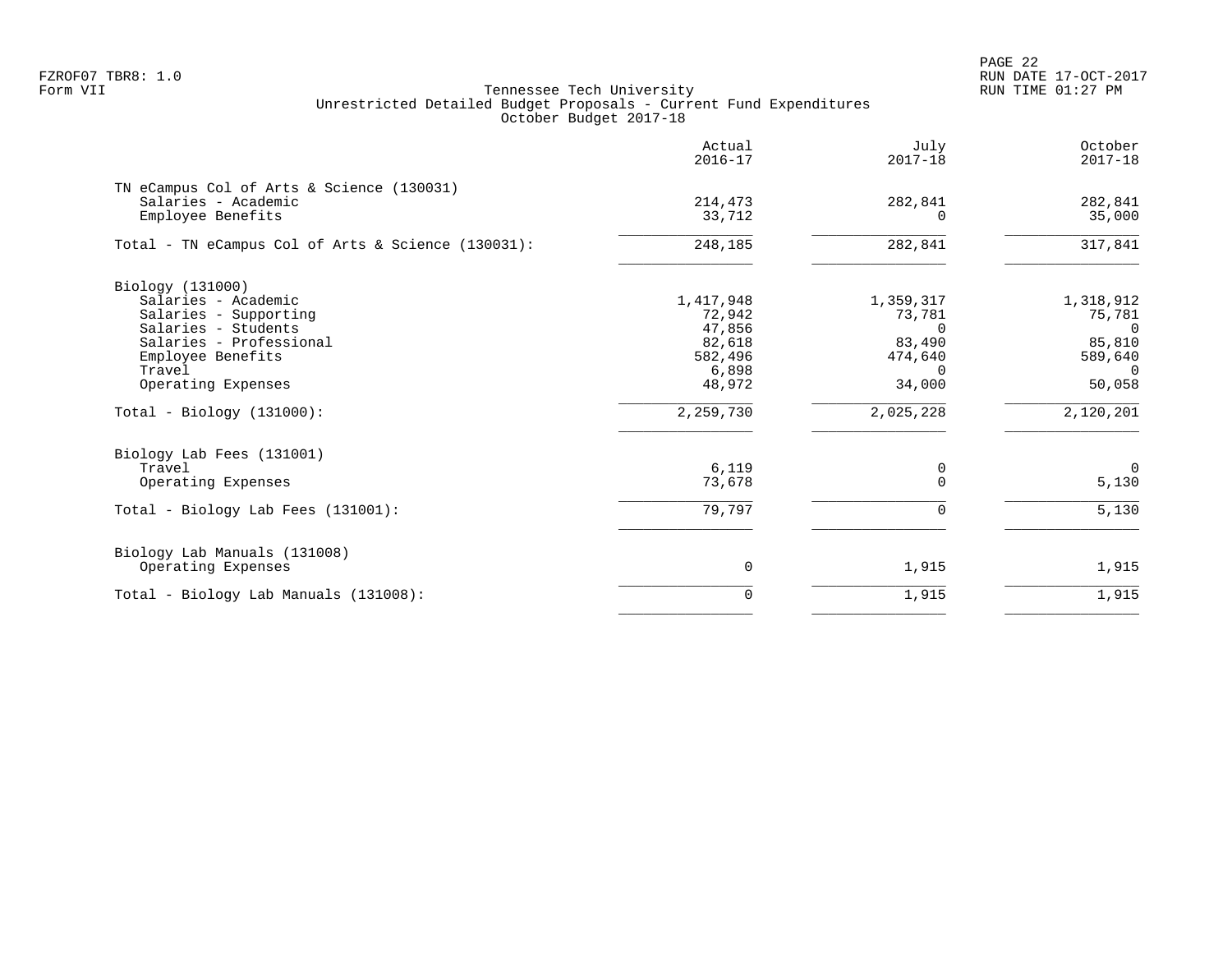PAGE 23 FZROF07 TBR8: 1.0 RUN DATE 17-OCT-2017

| Actual<br>$2016 - 17$ | July<br>$2017 - 18$                                                         | October<br>$2017 - 18$                                                        |
|-----------------------|-----------------------------------------------------------------------------|-------------------------------------------------------------------------------|
|                       |                                                                             |                                                                               |
| $\Omega$              | 115,200                                                                     | 115,200                                                                       |
|                       |                                                                             | 68,000                                                                        |
|                       |                                                                             | 15,000                                                                        |
| $\Omega$              | 183,200                                                                     | 198,200                                                                       |
|                       |                                                                             |                                                                               |
| 0                     |                                                                             | 9,400                                                                         |
|                       |                                                                             | 76,000                                                                        |
|                       | 85,400                                                                      | 85,400                                                                        |
|                       |                                                                             |                                                                               |
| 0                     | 10,000                                                                      | 10,000                                                                        |
| 0                     | 10,000                                                                      | 10,000                                                                        |
|                       |                                                                             |                                                                               |
| 1,563,014             | 1,439,752                                                                   | 1,478,613                                                                     |
| 74,185                | 71,773                                                                      | 73,787                                                                        |
|                       |                                                                             | $\Omega$                                                                      |
|                       |                                                                             | 57,114                                                                        |
|                       |                                                                             | 611,980                                                                       |
|                       |                                                                             | 2,000                                                                         |
|                       |                                                                             | 58,577                                                                        |
| 2,373,804             | 2,090,079                                                                   | 2,282,071                                                                     |
|                       | 0<br>$\Omega$<br>$\Omega$<br>26,534<br>55,208<br>609,681<br>2,000<br>43,182 | 68,000<br>$\Omega$<br>9,400<br>76,000<br>55,574<br>486,980<br>2,000<br>34,000 |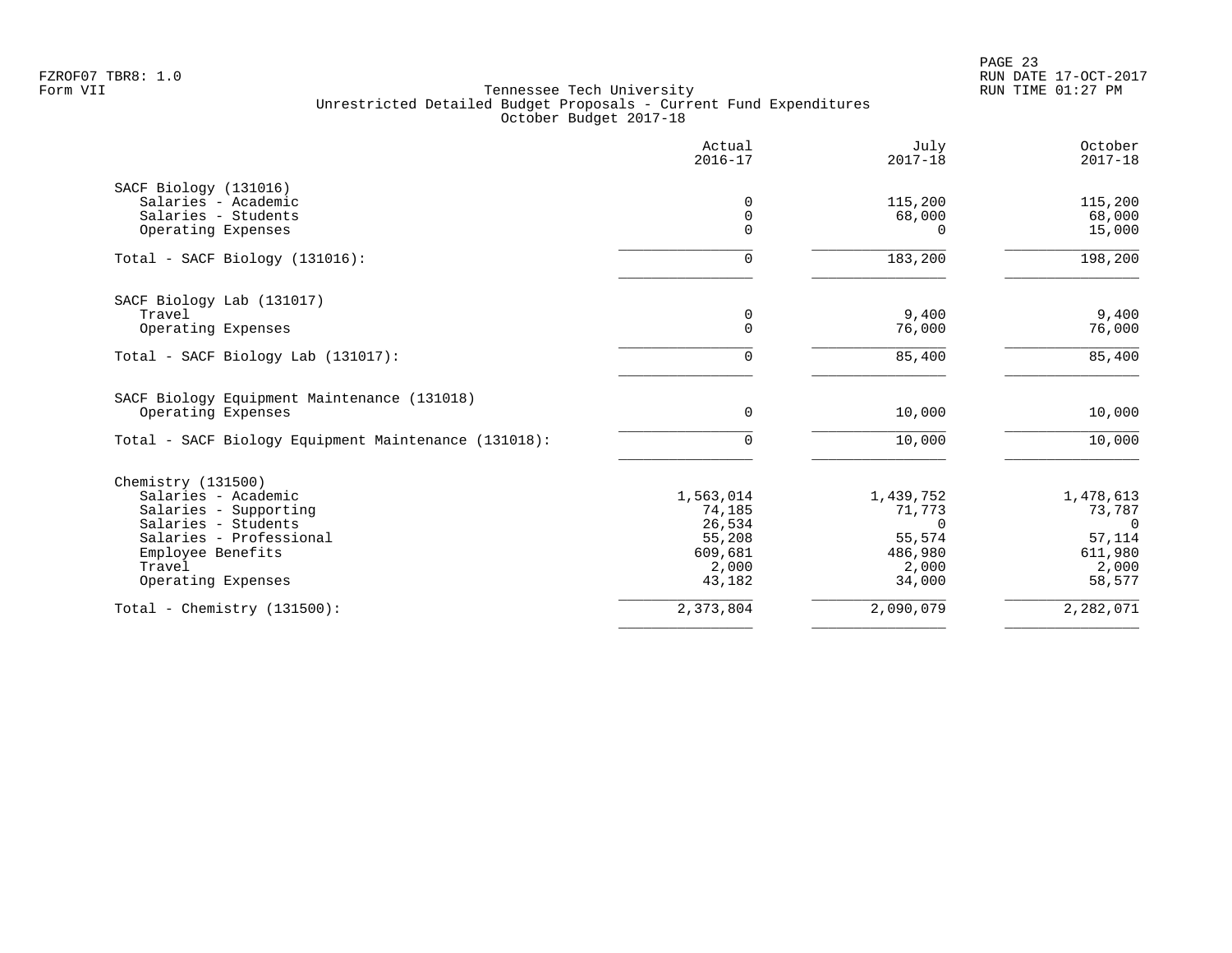PAGE 24 FZROF07 TBR8: 1.0 RUN DATE 17-OCT-2017

|                                                                                                                                                                  | Actual<br>$2016 - 17$                              | July<br>$2017 - 18$                                   | October<br>$2017 - 18$                                |
|------------------------------------------------------------------------------------------------------------------------------------------------------------------|----------------------------------------------------|-------------------------------------------------------|-------------------------------------------------------|
| Chemistry NMR Maint (131501)<br>Operating Expenses                                                                                                               | 13,976                                             | $\Omega$                                              | 1,847                                                 |
|                                                                                                                                                                  |                                                    |                                                       |                                                       |
| Total - Chemistry NMR Maint (131501):                                                                                                                            | 13,976                                             | $\Omega$                                              | 1,847                                                 |
| Chemistry Lab Fees (131502)<br>Operating Expenses                                                                                                                | 64,755                                             | $\mathbf 0$                                           | 0                                                     |
| Total - Chemistry Lab Fees (131502):                                                                                                                             | 64,755                                             | $\Omega$                                              | $\Omega$                                              |
| Preprofessional Health Services (131503)<br>Salaries - Supporting<br>Employee Benefits<br>Travel<br>Operating Expenses                                           | 19,977<br>7,502<br>500<br>837                      | 22,282<br>5,700<br>500<br>860                         | 22,914<br>5,700<br>500<br>860                         |
| Total - Preprofessional Health Services (131503):                                                                                                                | 28,816                                             | 29,342                                                | 29,974                                                |
| Environmental Science PHD (131504)<br>Salaries - Academic<br>Salaries - Students<br>Salaries - Professional<br>Employee Benefits<br>Travel<br>Operating Expenses | 67,833<br>51,456<br>667<br>1,694<br>3,403<br>1,552 | 72,650<br>37,900<br>14,030<br>1,590<br>3,700<br>5,660 | 72,650<br>37,900<br>14,030<br>1,590<br>3,700<br>5,660 |
| Total - Environmental Science PHD (131504):                                                                                                                      | 126,605                                            | 135,530                                               | 135,530                                               |
|                                                                                                                                                                  |                                                    |                                                       |                                                       |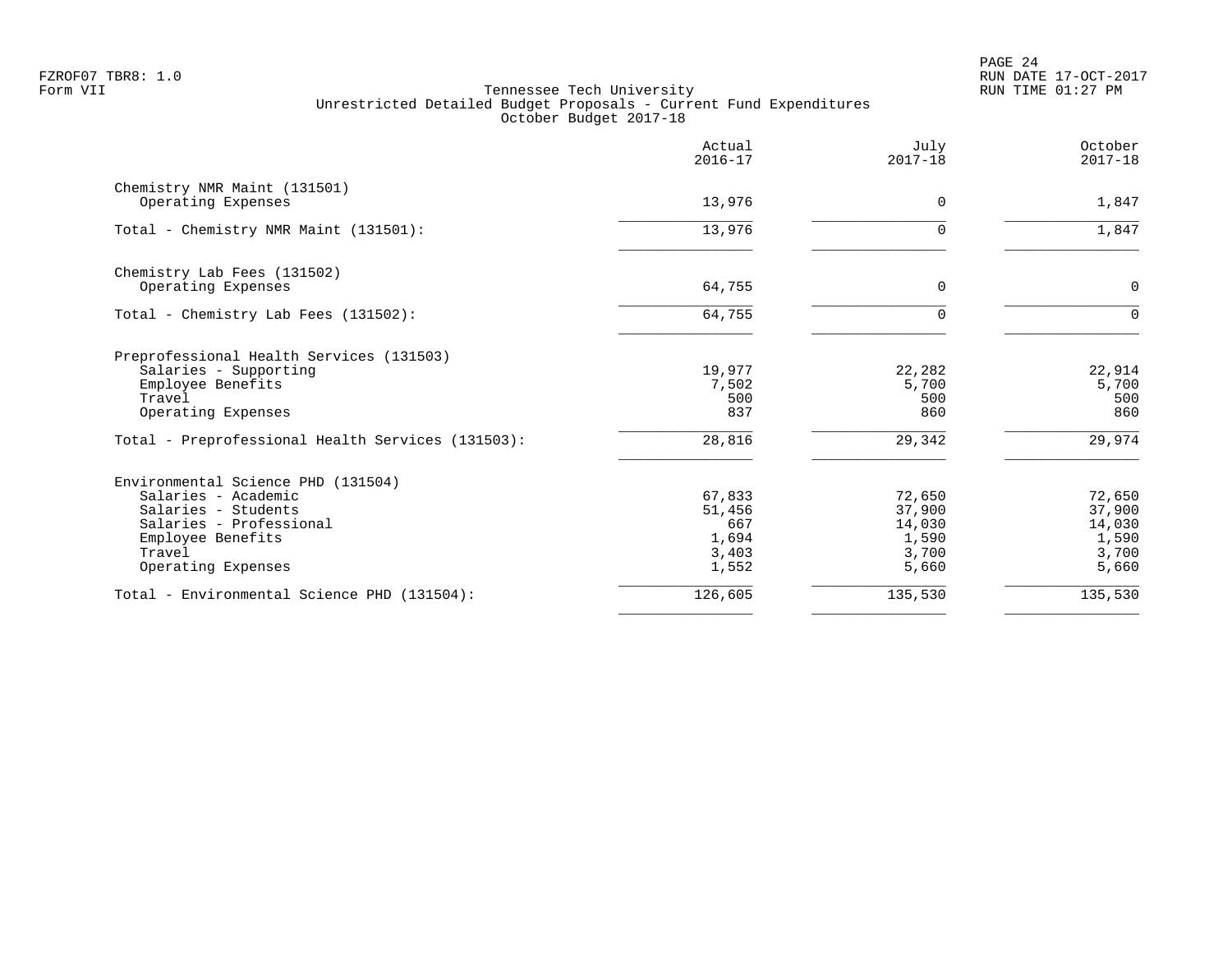PAGE 25 FZROF07 TBR8: 1.0 RUN DATE 17-OCT-2017

| 3,269<br>3,269              |
|-----------------------------|
|                             |
|                             |
| 144,000<br>27,000<br>15,000 |
| 186,000                     |
| 53,000                      |
| 53,000                      |
| 100,000                     |
| 100,000                     |
| 14,000                      |
| 14,000                      |
|                             |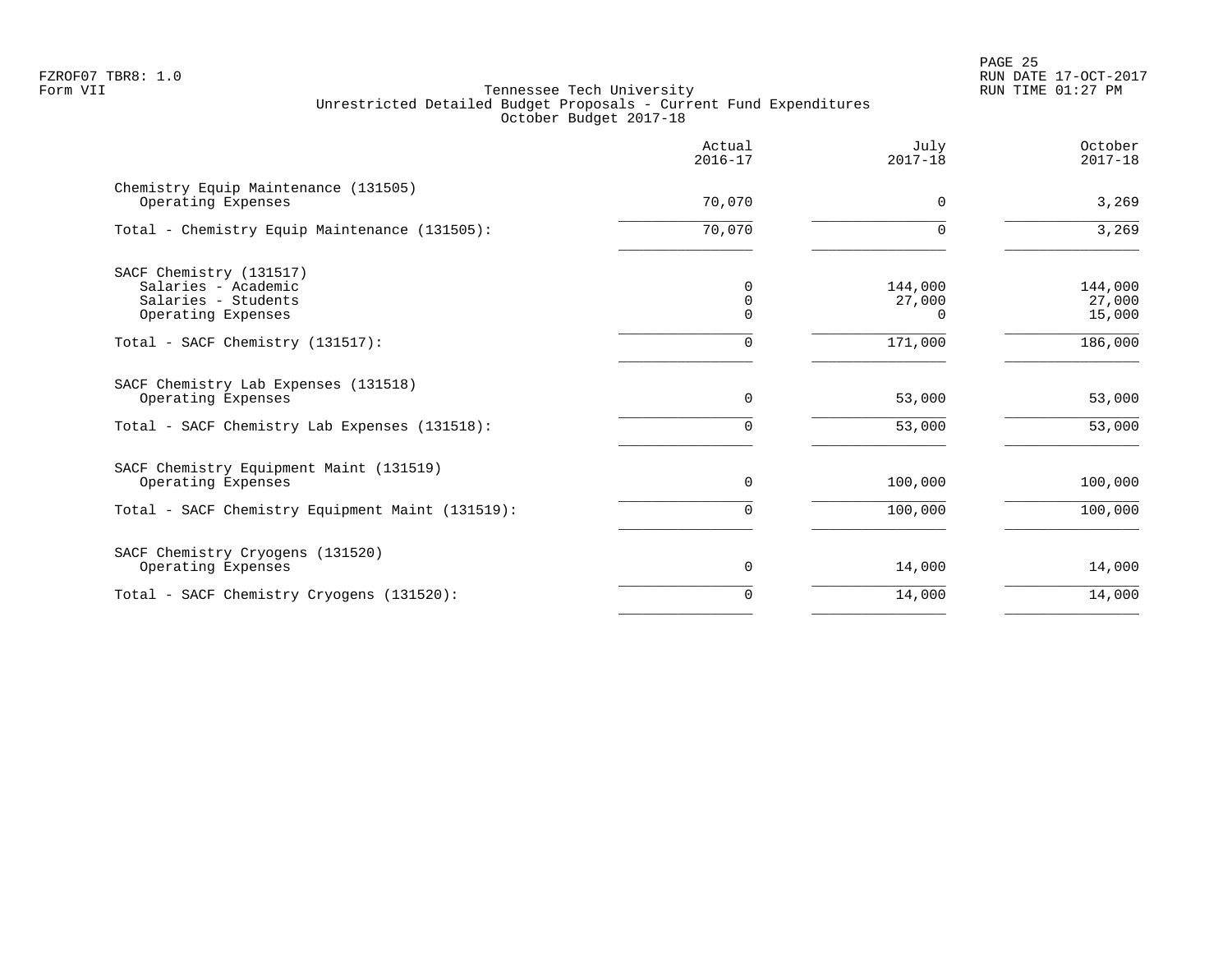|                                                | Actual<br>$2016 - 17$ | July<br>$2017 - 18$ | October<br>$2017 - 18$ |
|------------------------------------------------|-----------------------|---------------------|------------------------|
| Computer Science (132000)                      |                       |                     |                        |
| Salaries - Academic                            | 973,164               | 950,756             | 1,164,234              |
| Salaries - Supporting                          | 54,637                | 51,128              | 48,353                 |
| Salaries - Students                            | 1,822                 | $\Omega$            | $\Omega$               |
| Salaries - Professional                        | 29,221                | 42,123              | 38,741                 |
| Employee Benefits                              | 339,946               | 252,870             | 399,150                |
| Operating Expenses                             | 33,611                | 16,630              | 16,630                 |
| Total - Computer Science (132000):             | 1,432,401             | 1,313,507           | 1,667,108              |
| Computer Science Grad Assist (132001)          |                       |                     |                        |
| Employee Benefits                              | 15,920                | $\mathbf 0$         | 0                      |
| Total - Computer Science Grad Assist (132001): | 15,920                | $\mathbf 0$         | $\mathbf 0$            |
| SACF Comp Sci GTAs (132007)                    |                       |                     |                        |
| Employee Benefits                              | 79,539                | $\Omega$            | $\mathbf 0$            |
| Total - SACF Comp Sci GTAs (132007):           | 79,539                | $\Omega$            | $\Omega$               |
| Earth Sciences (132500)                        |                       |                     |                        |
| Salaries - Academic                            | 552,388               | 518,353             | 532,244                |
| Salaries - Supporting                          | 28,668                | 28,904              | 29,686                 |
| Salaries - Students                            | 4,662                 | $\Omega$            | $\Omega$               |
| Employee Benefits                              | 212,752               | 178,540             | 213,540                |
| Operating Expenses                             | 14,913                | 15,000              | 15,000                 |
| Total - Earth Sciences (132500):               | 813,383               | 740,797             | 790,470                |
|                                                |                       |                     |                        |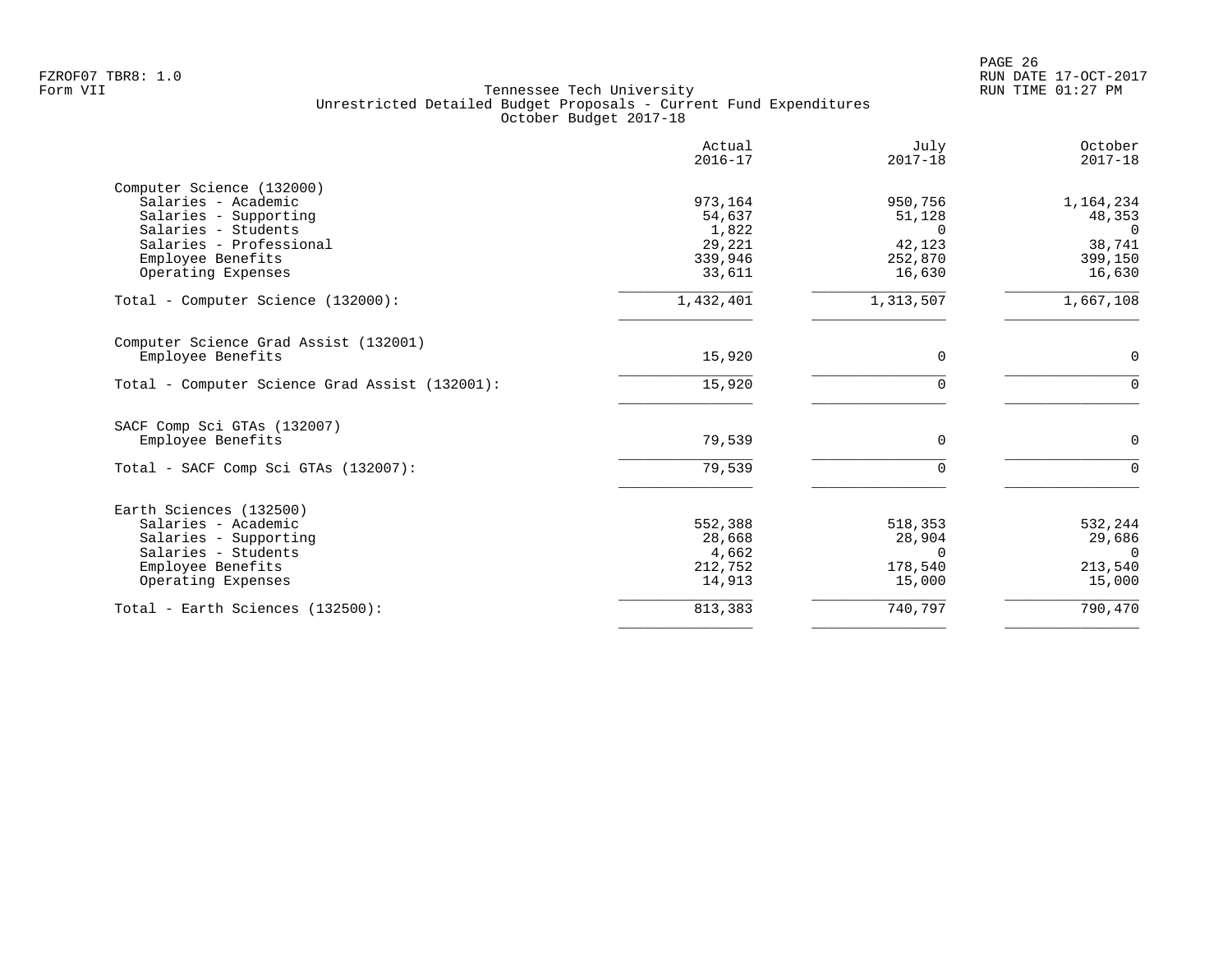|                                                       | Actual<br>$2016 - 17$ | July<br>$2017 - 18$ | October<br>$2017 - 18$ |
|-------------------------------------------------------|-----------------------|---------------------|------------------------|
| Earth Sciences Lab Fees (132501)<br>Travel            |                       |                     |                        |
| Operating Expenses                                    | 3,575<br>6,001        | 0<br>$\Omega$       | 0<br>$\mathbf 0$       |
| Total - Earth Sciences Lab Fees (132501):             | 9,576                 | $\Omega$            | $\Omega$               |
| SACF Earth Sciences (132516)                          |                       |                     |                        |
| Salaries - Students<br>Operating Expenses             | 0<br>0                | 5,300<br>0          | 5,300<br>5,000         |
| Total - SACF Earth Sciences (132516):                 | $\Omega$              | 5,300               | 10,300                 |
| SACF Earth Sciences Lab Expenses (132517)             |                       |                     |                        |
| Travel<br>Operating Expenses                          | 0<br>$\Omega$         | 2,500<br>7,200      | 2,500<br>7,200         |
| Total - SACF Earth Sciences Lab Expenses (132517):    | $\Omega$              | 9,700               | 9,700                  |
| SACF Earth Sciences Equipment Maint (132518)          |                       |                     |                        |
| Operating Expenses                                    | 0                     | 12,000              | 12,000                 |
| Total - SACF Earth Sciences Equipment Maint (132518): | $\Omega$              | 12,000              | 12,000                 |
| English (133000)                                      |                       |                     |                        |
| Salaries - Academic<br>Salaries - Supporting          | 1,797,969<br>57,336   | 1,891,089<br>58,262 | 1,951,267<br>59,835    |
| Salaries - Students                                   | 300                   | 300                 | 300                    |
| Employee Benefits                                     | 637,344               | 514,600             | 639,600                |
| Travel<br>Operating Expenses                          | 301<br>30,561         | $\Omega$<br>28,100  | 500<br>27,600          |
| Total - English $(133000)$ :                          | 2,523,811             | 2,492,351           | 2,679,102              |
|                                                       |                       |                     |                        |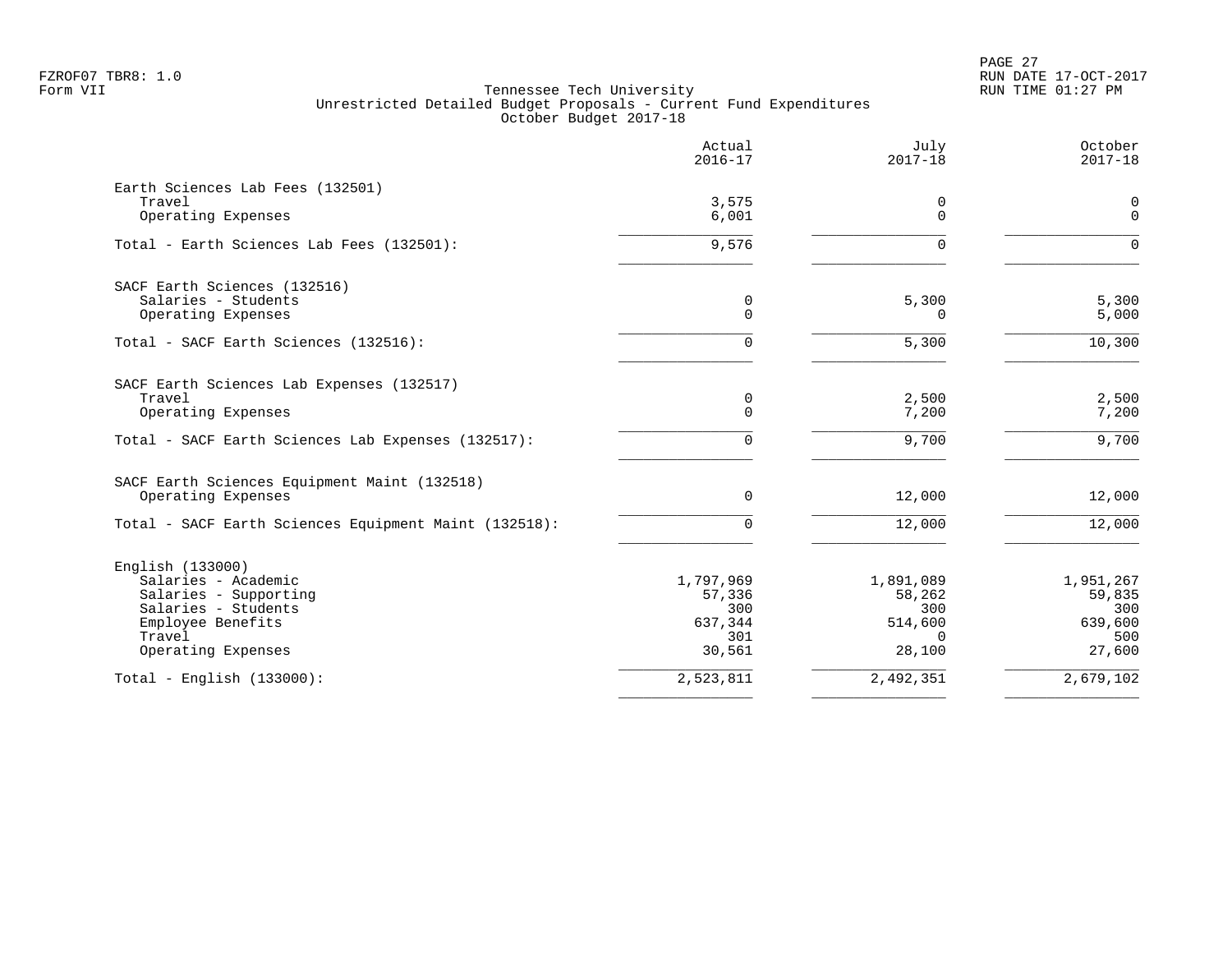|                                     | Actual<br>$2016 - 17$ | July<br>$2017 - 18$ | October<br>$2017 - 18$ |
|-------------------------------------|-----------------------|---------------------|------------------------|
| Speech (133001)                     |                       |                     |                        |
| Travel                              | 14,641                | 10,000              | 10,000                 |
| Total - Speech $(133001)$ :         | 14,641                | 10,000              | 10,000                 |
| Communication (133003)              |                       |                     |                        |
| Salaries - Academic                 | 651,105               | 651,392             | 661,197                |
| Salaries - Supporting               | 31,982                | 29,404              | 30,186                 |
| Employee Benefits                   | 219,417               | 201,330             | 219,330                |
| Operating Expenses                  | 12,216                | 13,000              | 12,825                 |
| Total - Communication (133003):     | 914,720               | 895,126             | 923,538                |
| Theatre (133004)                    |                       |                     |                        |
| Salaries - Supporting               | 24,673                | 20,000              | 20,000                 |
| Employee Benefits                   | 1,875                 | 1,530               | 1,530                  |
| Travel                              | 384                   | $\Omega$            | $\Omega$               |
| Operating Expenses                  | 23,346                | 22,420              | 22,420                 |
| Total - Theatre $(133004)$ :        | 50,278                | 43,950              | 43,950                 |
| Foreign Languages (133500)          |                       |                     |                        |
| Salaries - Academic                 | 488,564               | 500,945             | 480,448                |
| Salaries - Supporting               | 28,668                | 28,904              | 30,936                 |
| Salaries - Students                 | 1,072                 | 5,220               | 2,500                  |
| Employee Benefits                   | 195,700               | 166,530             | 196,530                |
| Operating Expenses                  | 12,495                | 10,000              | 10,000                 |
| Total - Foreign Languages (133500): | 726,499               | 711,599             | 720,414                |
|                                     |                       |                     |                        |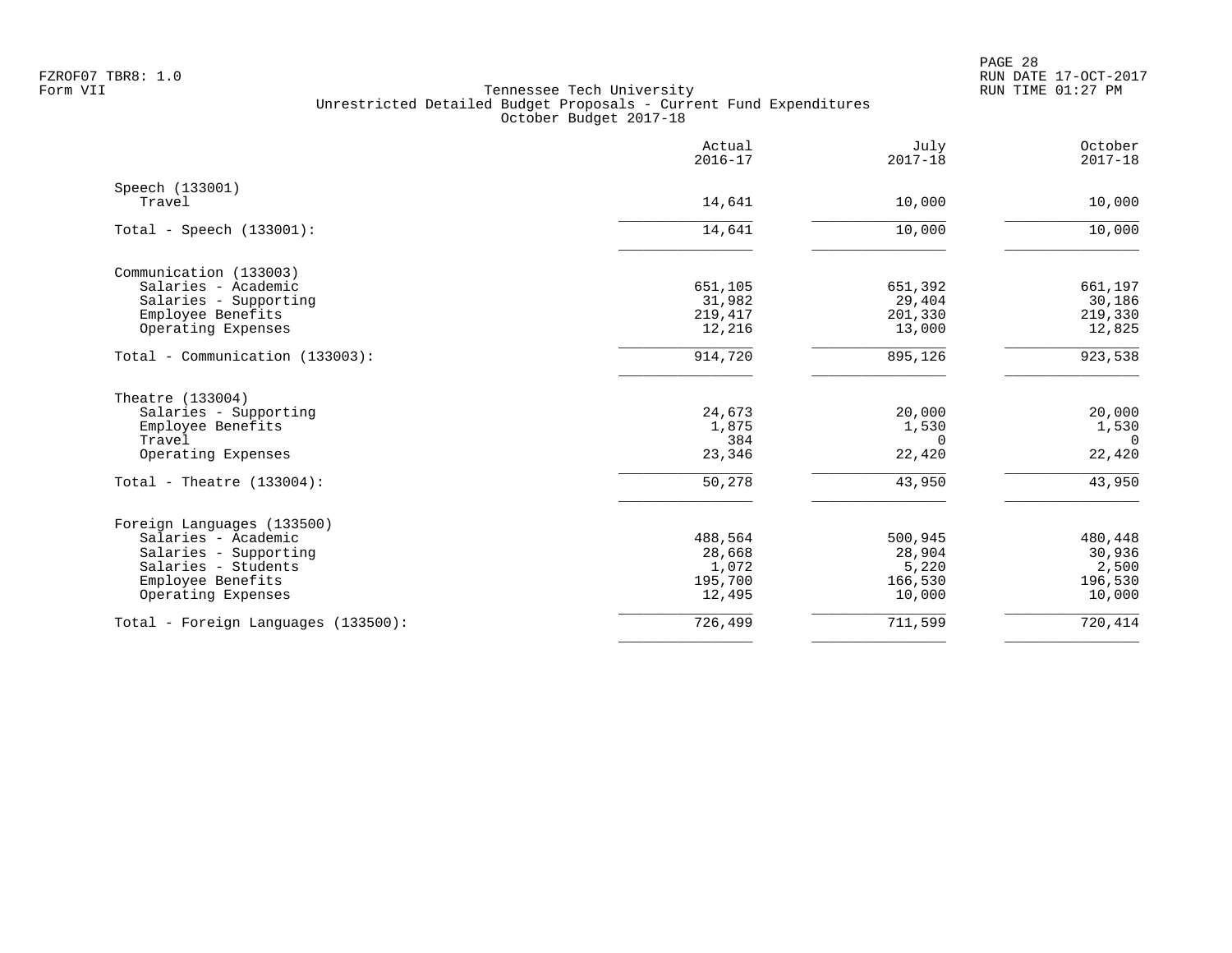PAGE 29 FZROF07 TBR8: 1.0 RUN DATE 17-OCT-2017

|                                                  | Actual<br>$2016 - 17$ | July<br>$2017 - 18$ | October<br>$2017 - 18$ |
|--------------------------------------------------|-----------------------|---------------------|------------------------|
| History (134000)                                 |                       |                     |                        |
| Salaries - Academic                              | 679,451               | 692,279             | 690,553                |
| Salaries - Supporting                            | 26,901                | 27,128              | 27,866                 |
| Employee Benefits                                | 253,906               | 237,270             | 254,270                |
| Operating Expenses                               | 16,143                | 11,810              | 11,810                 |
| Total - History $(134000)$ :                     | 976,401               | 968,487             | 984,499                |
| Ohio Valley History Conference (134005)          |                       |                     |                        |
| Travel                                           | 96                    | 0                   | $\pmb{0}$              |
| Operating Expenses                               | 3,369                 | $\mathbf 0$         | $\mathbf 0$            |
| Total - Ohio Valley History Conference (134005): | 3,465                 | $\Omega$            | $\Omega$               |
| Mathematics (134500)                             |                       |                     |                        |
| Salaries - Academic                              | 1,603,148             | 1,733,085           | 1,820,913              |
| Salaries - Supporting                            | 58,384                | 58,369              | 59,869                 |
| Salaries - Students                              | 13,760                | 20,000              | 20,000                 |
| Salaries - Professional                          | $\mathbf 0$           | $\Omega$            | 15,000                 |
| Employee Benefits                                | 615,645               | 495,060             | 616,060                |
| Travel                                           | 3,951                 | $\Omega$            | $\Omega$               |
| Operating Expenses                               | 19,865                | 24,000              | 24,000                 |
| Total - Mathematics (134500):                    | 2, 314, 753           | 2,330,514           | 2,555,842              |
| Physics (135000)                                 |                       |                     |                        |
| Salaries - Academic                              | 676,616               | 675,469             | 692,351                |
| Salaries - Supporting                            | 75,906                | 76,361              | 78,416                 |
| Salaries - Students                              | 15,615                | $\Omega$            | $\Omega$               |
| Employee Benefits                                | 266,527               | 221,940             | 266,940                |
| Operating Expenses                               | 12,129                | 12,000              | 21,592                 |
| Total - Physics $(135000)$ :                     | 1,046,793             | 985,770             | 1,059,299              |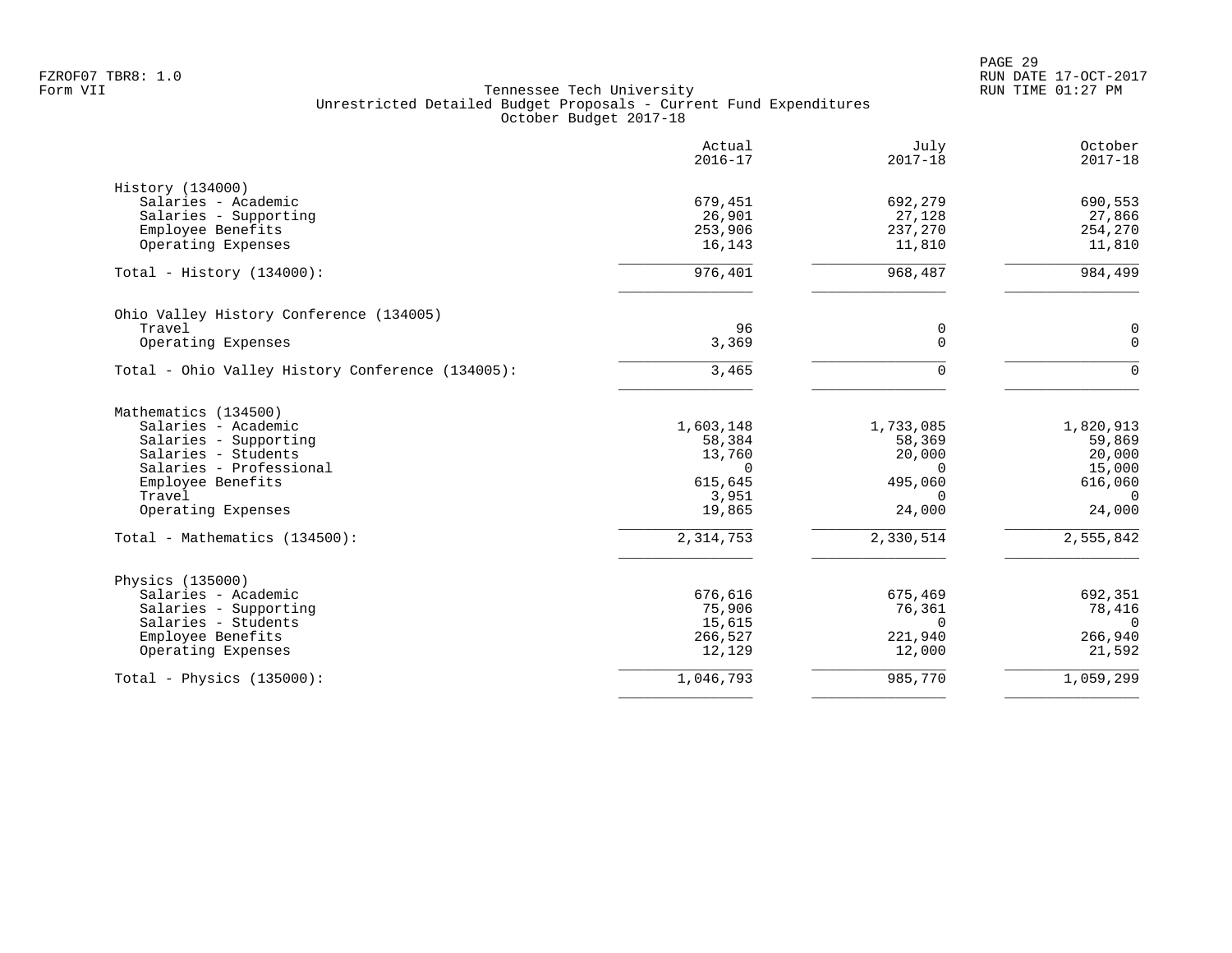|                                                                                                                                               | Actual<br>$2016 - 17$                         | July<br>$2017 - 18$                                  | October<br>$2017 - 18$                             |
|-----------------------------------------------------------------------------------------------------------------------------------------------|-----------------------------------------------|------------------------------------------------------|----------------------------------------------------|
| Physics Lab Fees (135001)<br>Operating Expenses                                                                                               | 18,346                                        | 18,930                                               | 18,930                                             |
| Total - Physics Lab Fees (135001):                                                                                                            | 18,346                                        | 18,930                                               | 18,930                                             |
| Physics Lab Materials (135007)<br>Operating Expenses<br>Capital Outlay                                                                        | 695<br>8,705                                  | 0<br>O                                               | $\mathsf 0$<br>$\mathbf 0$                         |
| Total - Physics Lab Materials (135007):                                                                                                       | 9,400                                         | 0                                                    | $\Omega$                                           |
| SACF Physics (135016)<br>Salaries - Students<br>Operating Expenses                                                                            | 0<br>$\Omega$                                 | 19,000<br>0                                          | 19,000<br>5,000                                    |
| Total - SACF Physics (135016):                                                                                                                | $\Omega$                                      | 19,000                                               | 24,000                                             |
| Sociology and Political Science (135500)<br>Salaries - Academic<br>Salaries - Supporting<br>Employee Benefits<br>Travel<br>Operating Expenses | 959,384<br>26,485<br>364,464<br>651<br>41,167 | 1,117,107<br>26,714<br>311,700<br>$\Omega$<br>16,000 | 1,139,777<br>27,459<br>366,700<br>$\cap$<br>16,430 |
| Total - Sociology and Political Science (135500):                                                                                             | 1,392,151                                     | 1,471,521                                            | 1,550,366                                          |
|                                                                                                                                               |                                               |                                                      |                                                    |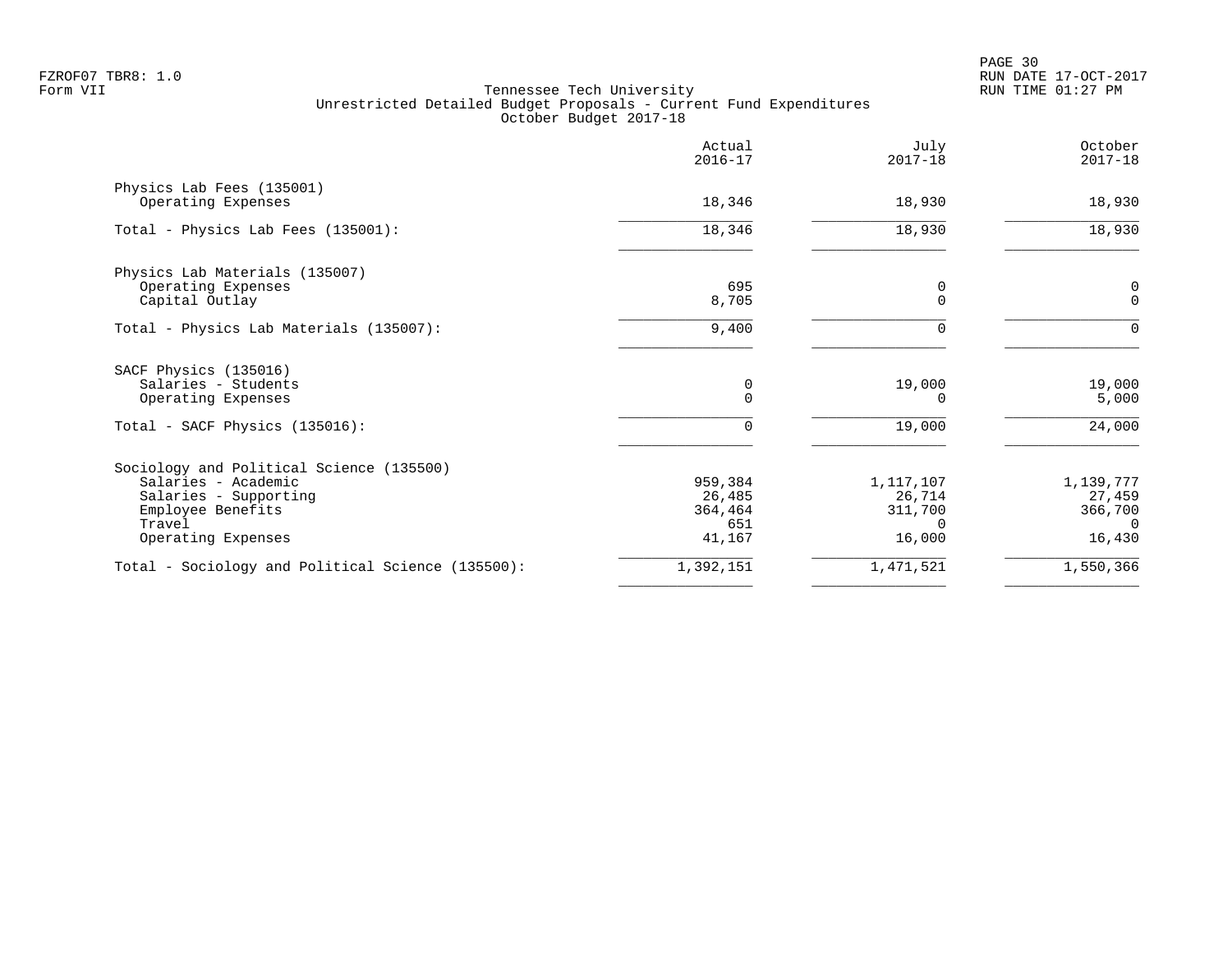| Actual<br>$2016 - 17$ | July<br>$2017 - 18$                             | October<br>$2017 - 18$                          |
|-----------------------|-------------------------------------------------|-------------------------------------------------|
|                       |                                                 |                                                 |
| 3,060                 | $\Omega$                                        | $\Omega$                                        |
| 26,555                | 27,500                                          | 27,770                                          |
| $\Omega$              | 1,800                                           | 1,300                                           |
| 110,128               | 110,895                                         | 114,281                                         |
| 38,374                | 47,050                                          | 47,050                                          |
|                       |                                                 | 3,050                                           |
| 181,549               | 190,295                                         | 193,451                                         |
| 9,612                 | 10,710                                          | 10,710                                          |
| 9,612                 | 10,710                                          | 10,710                                          |
|                       |                                                 |                                                 |
| 660,318               | 426,784                                         | 430,736                                         |
| 2,009                 | 0                                               | $\Omega$                                        |
| 248,535               | 73,000                                          | 73,000                                          |
| 49,732                | 56,762                                          | 57,509                                          |
|                       |                                                 | 64,750                                          |
|                       |                                                 | 36,000                                          |
|                       |                                                 | 1,946,282                                       |
|                       |                                                 | 6,000                                           |
| 1,808,849             | 2,548,330                                       | 2,614,277                                       |
|                       | 3,432<br>42,153<br>104,196<br>616,925<br>84,981 | 3,050<br>64,750<br>36,000<br>1,885,034<br>6,000 |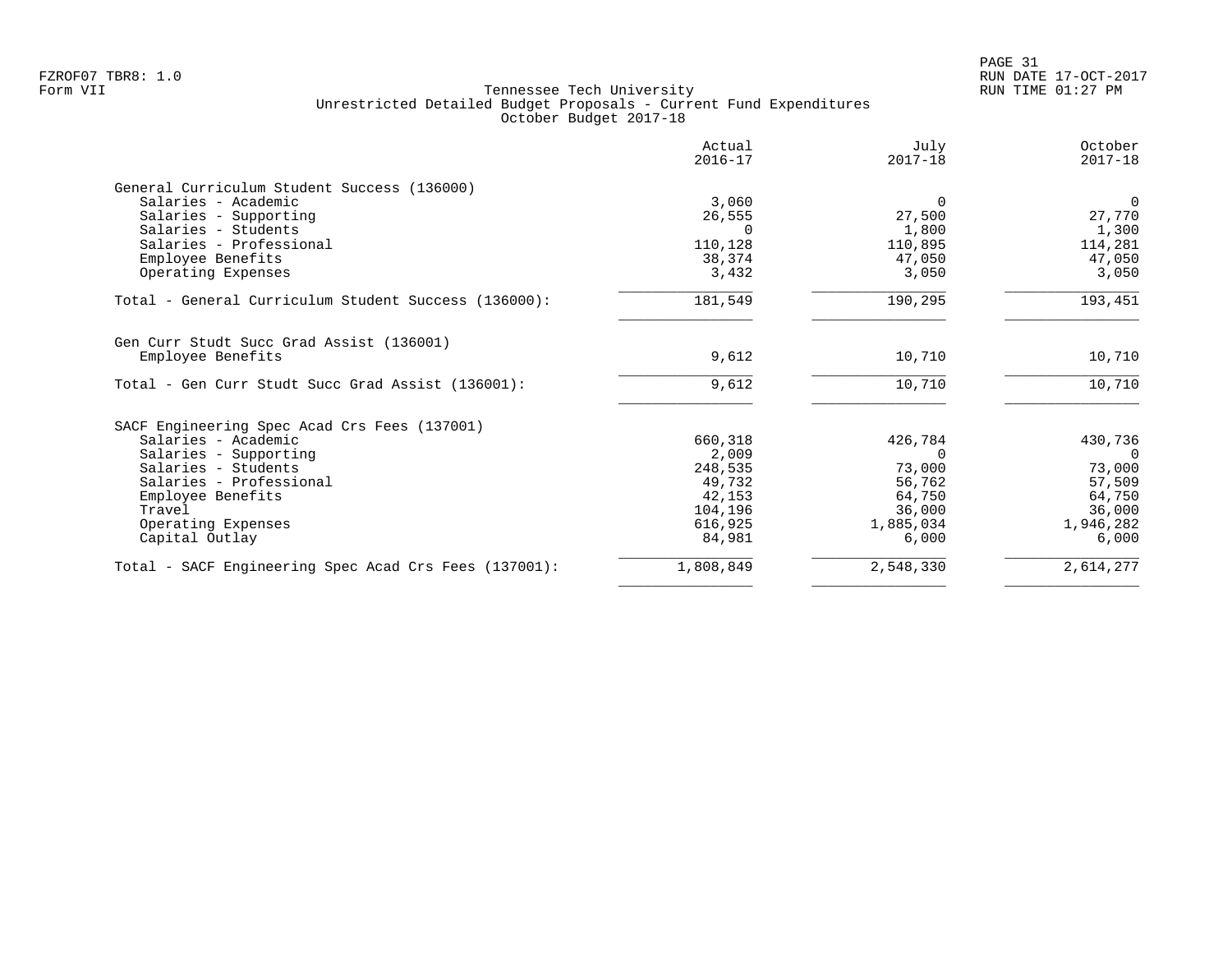|                                                   | Actual<br>$2016 - 17$ | July<br>$2017 - 18$ | October<br>$2017 - 18$ |
|---------------------------------------------------|-----------------------|---------------------|------------------------|
| SACF Enginrg Student Success (137002)             |                       |                     |                        |
| Salaries - Academic                               | $-1,200$              | $\Omega$            | $\mathbf 0$            |
| Salaries - Supporting                             | 30,205                | 30,473              | 31,322                 |
| Salaries - Students                               | 11,127                |                     | $\Omega$               |
| Salaries - Professional                           | 128,312               | 103,981             | 108,528                |
| Employee Benefits                                 | 58,572                | 45,293              | 45,293                 |
| Travel                                            | 21,350                |                     | $\Omega$               |
| Operating Expenses                                | 19,628                | 51,923              | 70,507                 |
| Total - SACF Enginrg Student Success (137002):    | 267,994               | 231,670             | 255,650                |
| Engineering Instruction Support (137008)          |                       |                     |                        |
| Employee Benefits                                 | $\Omega$              | 6,000               | 6,000                  |
| Total - Engineering Instruction Support (137008): | $\Omega$              | 6,000               | 6,000                  |
| SACF Dean of Engineering GTAs (137010)            |                       |                     |                        |
| Employee Benefits                                 | 9,652                 | $\mathbf 0$         | $\mathbf 0$            |
| Total - SACF Dean of Engineering GTAs (137010):   | 9,652                 | $\Omega$            | $\Omega$               |
| Engr Match - SACF $1$ YR (137017)                 |                       |                     |                        |
| Salaries - Academic                               | 94,044                |                     | 0                      |
| Salaries - Students                               | 478                   |                     | $\mathbf 0$            |
| Employee Benefits                                 | 46,370                |                     | $\Omega$               |
| Travel                                            | 67,648                |                     | $\Omega$               |
| Operating Expenses                                | 156,288               |                     | $\Omega$               |
| Capital Outlay                                    | 43,174                | $\Omega$            | $\mathbf 0$            |
| Total - Engr Match - SACF $1$ YR (137017):        | 408,002               | $\Omega$            | $\Omega$               |
|                                                   |                       |                     |                        |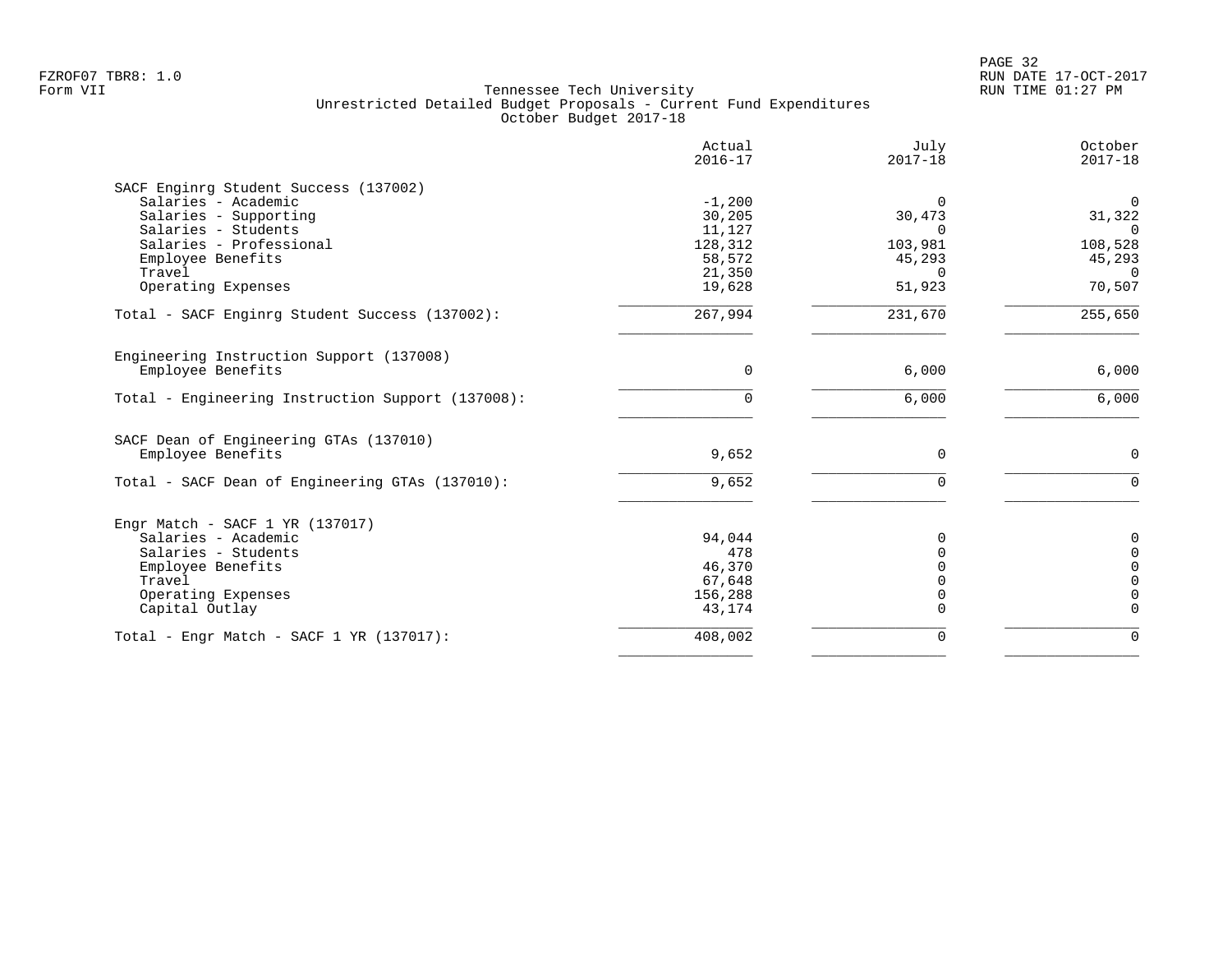|                                                      | Actual<br>$2016 - 17$ | July<br>$2017 - 18$ | October<br>$2017 - 18$ |
|------------------------------------------------------|-----------------------|---------------------|------------------------|
| Engineering MOE Funding (137020)                     |                       |                     |                        |
| Salaries - Academic                                  | 482,300               | 485,148             | 562,450                |
| Employee Benefits                                    | 125,602               | 128,000             | 128,000                |
| Total - Engineering MOE Funding (137020):            | 607,902               | 613,148             | 690,450                |
| Summer School Col of Engineering (137028)            |                       |                     |                        |
| Salaries - Academic                                  | 551,169               | 342,751             | 342,751                |
| Salaries - Students                                  | 22,725                | $\Omega$            | $\Omega$               |
| Employee Benefits                                    | 100,063               | 91,111              | 100,111                |
| Operating Expenses                                   | 10,589                | ∩                   | $\Omega$               |
| Total - Summer School Col of Engineering (137028):   | 684,546               | 433,862             | 442,862                |
| Desig Grad Stud Assist-Engineering (137032)          |                       |                     |                        |
| Employee Benefits                                    | $\Omega$              | $\Omega$            | 300,000                |
| Total - Desig Grad Stud Assist-Engineering (137032): | $\Omega$              | 0                   | 300,000                |
| General & Basic Engineering (137200)                 |                       |                     |                        |
| Salaries - Academic                                  | 217,833               | 156,401             | 161,182                |
| Salaries - Supporting                                | 28,768                | 29,004              | 29,786                 |
| Employee Benefits                                    | 134,025               | 118,180             | 134,180                |
| Travel                                               | 3,499                 | $\Omega$            | $\Omega$               |
| Operating Expenses                                   | 13,865                | 11,420              | 11,420                 |
| Total - General & Basic Engineering (137200):        | 397,990               | 315,005             | 336,568                |
|                                                      |                       |                     |                        |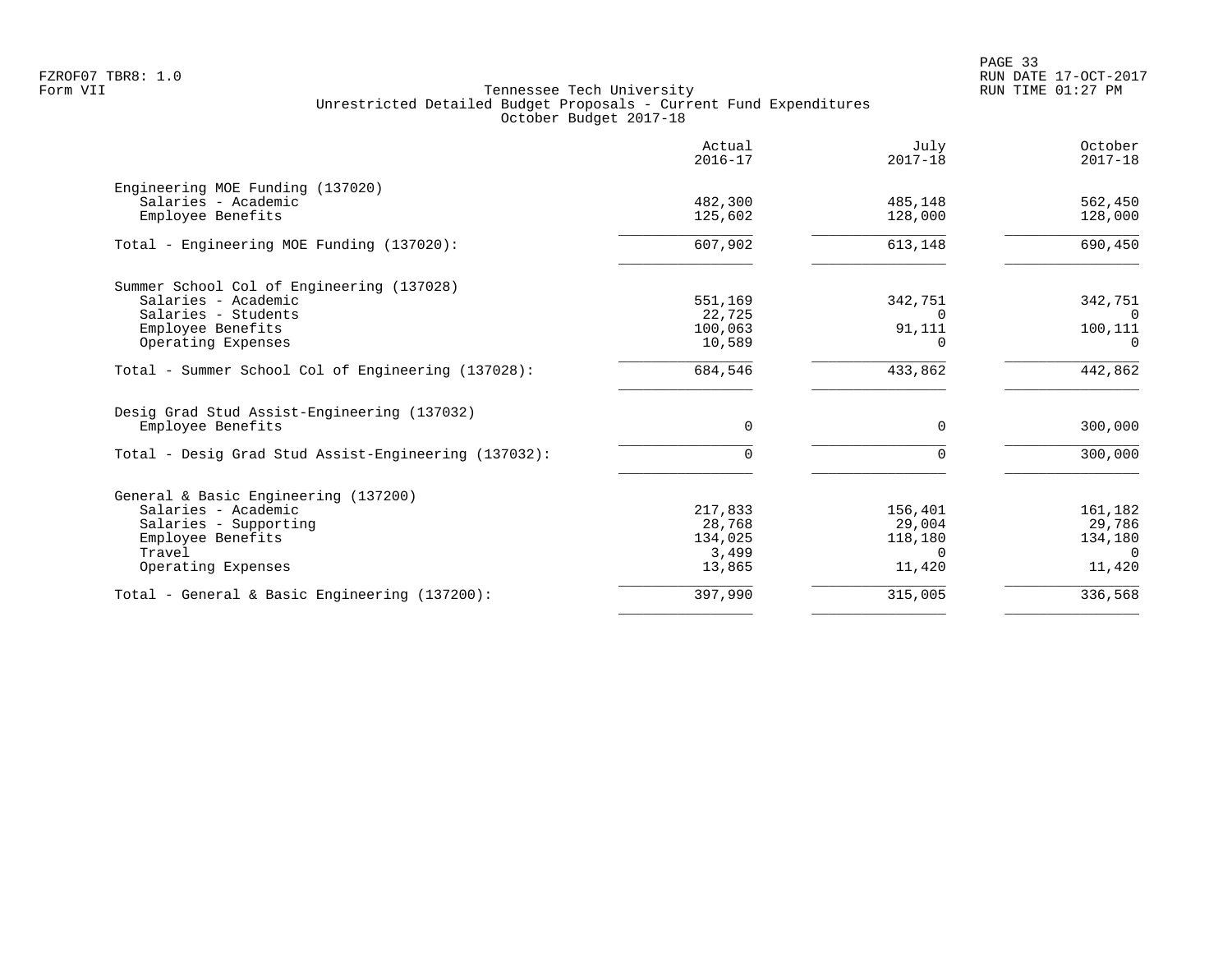PAGE 34 FZROF07 TBR8: 1.0 RUN DATE 17-OCT-2017

|                                                                                                                                                                                                                      | Actual<br>$2016 - 17$                                                  | July<br>$2017 - 18$                                                 | October<br>$2017 - 18$                                                            |
|----------------------------------------------------------------------------------------------------------------------------------------------------------------------------------------------------------------------|------------------------------------------------------------------------|---------------------------------------------------------------------|-----------------------------------------------------------------------------------|
| Basic Engr Lab Fees (137203)<br>Operating Expenses                                                                                                                                                                   | 17,379                                                                 | 18,400                                                              | 19,290                                                                            |
| Total - Basic Engr Lab Fees (137203):                                                                                                                                                                                | 17,379                                                                 | 18,400                                                              | 19,290                                                                            |
| Joint BSE with ETSU (137214)<br>Salaries - Academic                                                                                                                                                                  | 1,485                                                                  | 0                                                                   | $\mathbf 0$                                                                       |
| Total - Joint BSE with ETSU (137214):                                                                                                                                                                                | 1,485                                                                  | $\Omega$                                                            | $\Omega$                                                                          |
| Chemical Engineering (137400)<br>Salaries - Academic<br>Salaries - Supporting<br>Salaries - Students<br>Salaries - Professional<br>Employee Benefits<br>Operating Expenses<br>Total - Chemical Engineering (137400): | 735,605<br>98,094<br>2,340<br>20,600<br>275,913<br>16,378<br>1,148,930 | 809,169<br>98,504<br>0<br>$\Omega$<br>227,155<br>9,700<br>1,144,528 | 834,392<br>101,164<br>$\overline{0}$<br>$\Omega$<br>277,155<br>9,700<br>1,222,411 |
| Chemical Engr Grad Assistant (137401)<br>Employee Benefits                                                                                                                                                           | 35,596                                                                 | $\mathbf 0$                                                         | 0                                                                                 |
| Total - Chemical Engr Grad Assistant (137401):                                                                                                                                                                       | 35,596                                                                 | $\mathbf 0$                                                         | $\mathbf 0$                                                                       |
| Chemical Engr Lab Fees (137402)<br>Operating Expenses                                                                                                                                                                | 5,800                                                                  | 5,800                                                               | 5,800                                                                             |
| Total - Chemical Engr Lab Fees (137402):                                                                                                                                                                             | 5,800                                                                  | 5,800                                                               | 5,800                                                                             |
|                                                                                                                                                                                                                      |                                                                        |                                                                     |                                                                                   |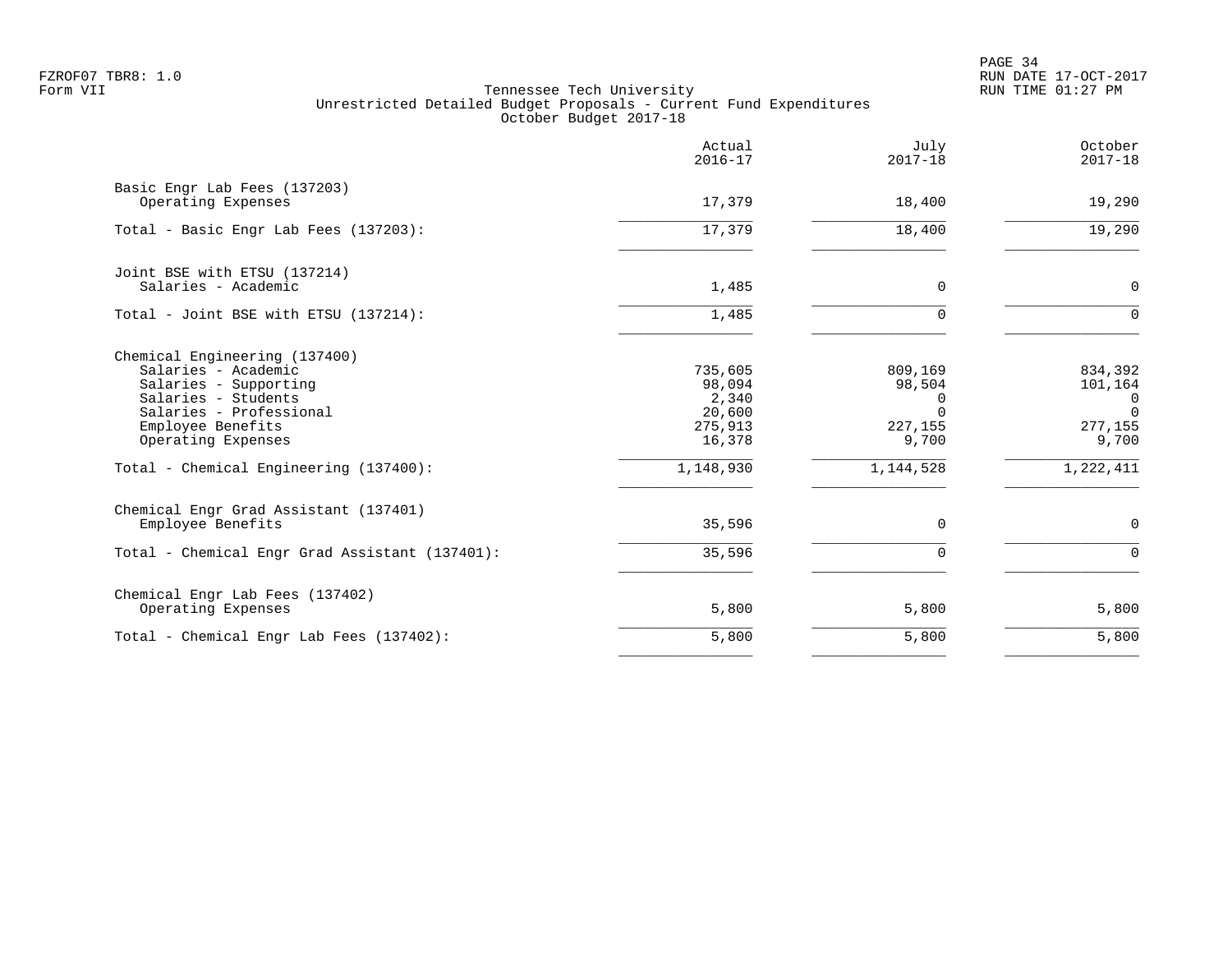en and the state of the state of the state of the state of the state of the state of the state of the state of the state of the state of the state of the state of the state of the state of the state of the state of the sta FZROF07 TBR8: 1.0 RUN DATE 17-OCT-2017

|                                                                                                                                                                              | Actual<br>$2016 - 17$                                      | July<br>$2017 - 18$                       | October<br>$2017 - 18$                                            |
|------------------------------------------------------------------------------------------------------------------------------------------------------------------------------|------------------------------------------------------------|-------------------------------------------|-------------------------------------------------------------------|
| SACF Chemical Engrg GTA (137406)<br>Employee Benefits                                                                                                                        | 44,512                                                     | $\Omega$                                  | $\Omega$                                                          |
| Total - SACF Chemical Engrg GTA (137406):                                                                                                                                    | 44,512                                                     | 0                                         | $\Omega$                                                          |
| Chem Engr Chall Grad Assit (137408)<br>Salaries - Students<br>Salaries - Professional<br>Employee Benefits                                                                   | 1,300<br>9,550<br>5,346                                    | <sup>0</sup><br>$\Omega$                  | 0<br>$\Omega$<br>15,000                                           |
| Total - Chem Engr Chall Grad Assit (137408):                                                                                                                                 | 16,196                                                     | $\Omega$                                  | 15,000                                                            |
| Civil and Environmental Engineering (137600)<br>Salaries - Academic<br>Salaries - Supporting<br>Salaries - Professional<br>Employee Benefits<br>Travel<br>Operating Expenses | 1,182,615<br>107,301<br>10,006<br>448,293<br>509<br>19,405 | 1,193,515<br>103,878<br>368,040<br>18,550 | 1,242,738<br>106,924<br>$\Omega$<br>449,040<br>$\Omega$<br>18,550 |
| Total - Civil and Environmental Engineering (137600):                                                                                                                        | 1,768,129                                                  | 1,683,983                                 | 1,817,252                                                         |
| Civil and Envir Grad Assistant (137601)<br>Employee Benefits                                                                                                                 | 10,833                                                     | 0                                         | $\mathbf 0$                                                       |
| Total - Civil and Envir Grad Assistant (137601):                                                                                                                             | 10,833                                                     | 0                                         | 0                                                                 |
|                                                                                                                                                                              |                                                            |                                           |                                                                   |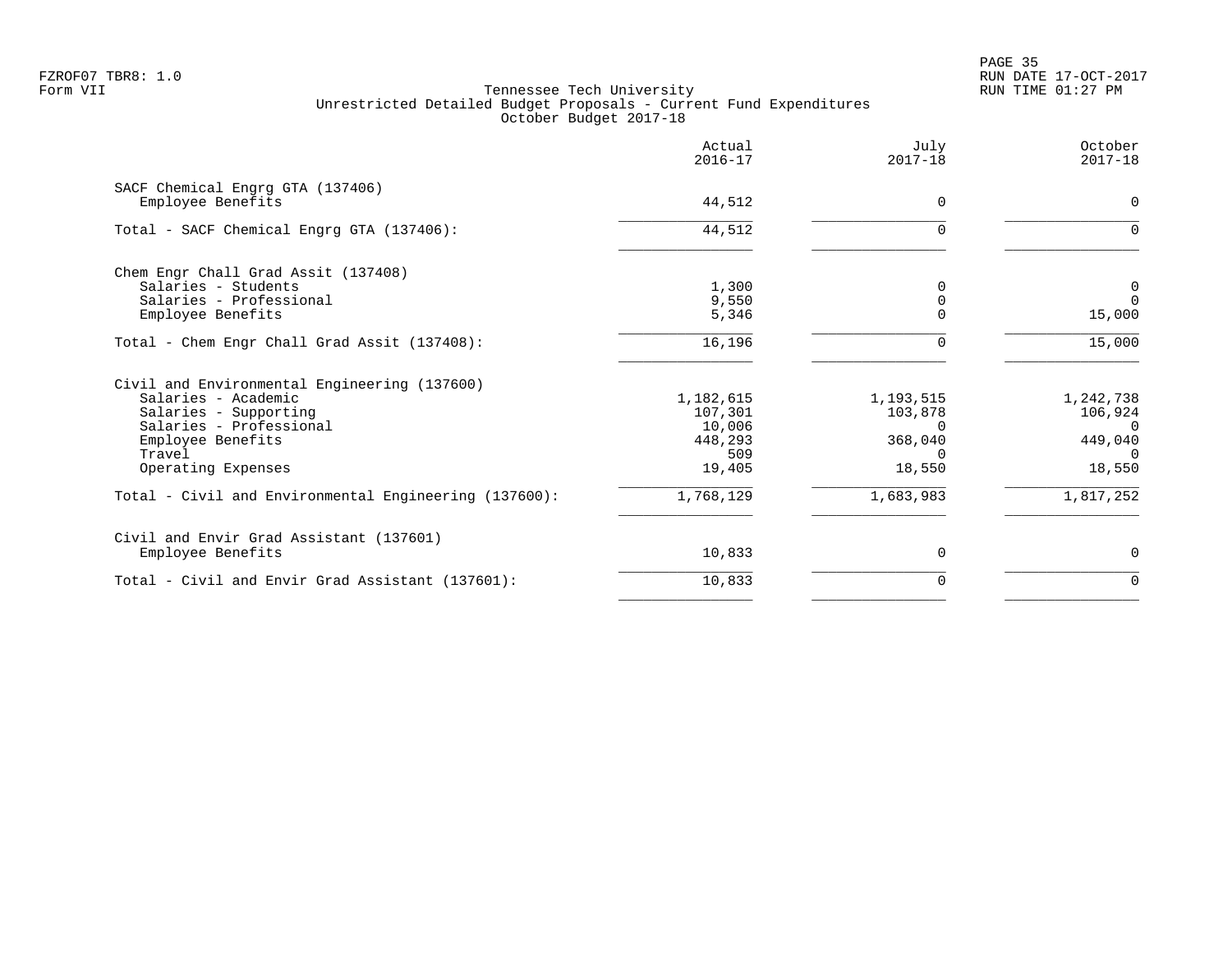en and the state of the state of the state of the state of the state of the state of the state of the state of the state of the state of the state of the state of the state of the state of the state of the state of the sta FZROF07 TBR8: 1.0 RUN DATE 17-OCT-2017

|                                                                                                                                                                                                                                           | Actual<br>$2016 - 17$                                                               | July<br>$2017 - 18$                                                           | October<br>$2017 - 18$                                                                    |
|-------------------------------------------------------------------------------------------------------------------------------------------------------------------------------------------------------------------------------------------|-------------------------------------------------------------------------------------|-------------------------------------------------------------------------------|-------------------------------------------------------------------------------------------|
| Civil and Envir Lab Fees (137602)<br>Operating Expenses                                                                                                                                                                                   | 4,000                                                                               | 4,000                                                                         | 4,000                                                                                     |
| Total - Civil and Envir Lab Fees (137602):                                                                                                                                                                                                | 4,000                                                                               | 4,000                                                                         | 4,000                                                                                     |
| SACF Civil n Envir Engrg GTA (137606)<br>Employee Benefits                                                                                                                                                                                | 66,190                                                                              | $\Omega$                                                                      | $\mathbf 0$                                                                               |
| Total - SACF Civil n Envir Engrg GTA (137606):                                                                                                                                                                                            | 66,190                                                                              |                                                                               | $\Omega$                                                                                  |
| Elect and Comptr Engr Office (137800)<br>Salaries - Academic<br>Salaries - Supporting<br>Salaries - Professional<br>Employee Benefits<br>Travel<br>Operating Expenses<br>Capital Outlay<br>Total - Elect and Comptr Engr Office (137800): | 1,274,104<br>108,405<br>90,475<br>525,013<br>5,713<br>47,247<br>25,472<br>2,076,429 | 1,354,383<br>100,072<br>100,505<br>450,690<br>$\Omega$<br>19,250<br>2,024,900 | 1,415,970<br>102,781<br>103,256<br>525,690<br>$\Omega$<br>24,865<br>$\Omega$<br>2,172,562 |
|                                                                                                                                                                                                                                           |                                                                                     |                                                                               |                                                                                           |
| Elect and Comp Engr Grad Assist (137801)<br>Employee Benefits                                                                                                                                                                             | 8,910                                                                               | $\Omega$                                                                      | 9,329                                                                                     |
| Total - Elect and Comp Engr Grad Assist (137801):                                                                                                                                                                                         | 8,910                                                                               | 0                                                                             | 9,329                                                                                     |
|                                                                                                                                                                                                                                           |                                                                                     |                                                                               |                                                                                           |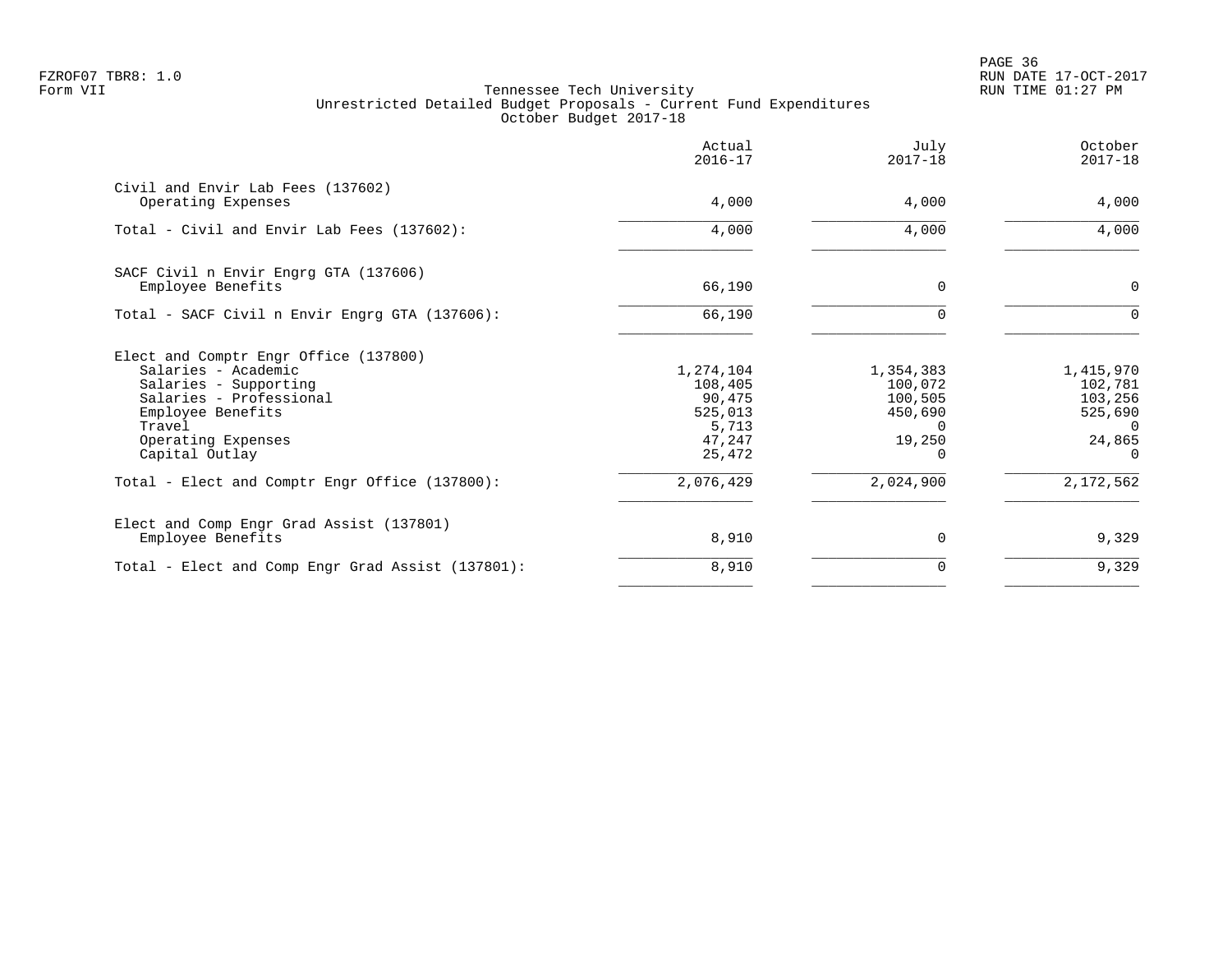PAGE 37 FZROF07 TBR8: 1.0 RUN DATE 17-OCT-2017

|                                                        | Actual<br>$2016 - 17$ | July<br>$2017 - 18$ | October<br>$2017 - 18$ |
|--------------------------------------------------------|-----------------------|---------------------|------------------------|
| Elect and Comp Lab Fees (137802)<br>Operating Expenses | 4,500                 | 4,500               | 4,500                  |
| Total - Elect and Comp Lab Fees (137802):              | 4,500                 | 4,500               | 4,500                  |
| SACF Elect n Comp GTAs (137807)                        |                       |                     |                        |
| Employee Benefits                                      | 104,014               | 0                   | $\mathbf 0$            |
| Total - SACF Elect n Comp GTAs (137807):               | 104,014               | $\Omega$            | $\Omega$               |
| Dept Manuf & EngineeringTechnology (138200)            |                       |                     |                        |
| Salaries - Academic<br>Salaries - Supporting           | 444,657<br>62,673     | 423,243<br>73,507   | 431,443<br>67,432      |
| Salaries - Students                                    | 540                   | $\Omega$            | $\Omega$               |
| Employee Benefits                                      | 181,975               | 174,450             | 182,450                |
| Travel                                                 | 170                   | $\Omega$            | $\Omega$               |
| Operating Expenses                                     | 11,047                | 11,050              | 11,050                 |
| Total - Dept Manuf & EngineeringTechnology (138200):   | 701,062               | 682,250             | 692,375                |
| Manuf & Engineering Tech Lab Fees (138202)             |                       |                     |                        |
| Operating Expenses                                     | 4,921                 | 5,000               | 5,000                  |
| Total - Manuf & Engineering Tech Lab Fees (138202):    | 4,921                 | 5,000               | 5,000                  |
| Mechanical Engineering (138400)                        |                       |                     |                        |
| Salaries - Academic                                    | 1,718,823             | 1,760,030           | 1,780,150              |
| Salaries - Supporting<br>Salaries - Professional       | 96,838                | 95,193              | 97,834                 |
| Employee Benefits                                      | 108,655<br>641,329    | 105,720<br>523,800  | 108,639<br>643,200     |
| Travel                                                 | 3,597                 | $\Omega$            | $\Omega$               |
| Operating Expenses                                     | 39,723                | 24,540              | 24,540                 |
| Total - Mechanical Engineering (138400):               | 2,608,965             | 2,509,283           | 2,654,363              |
|                                                        |                       |                     |                        |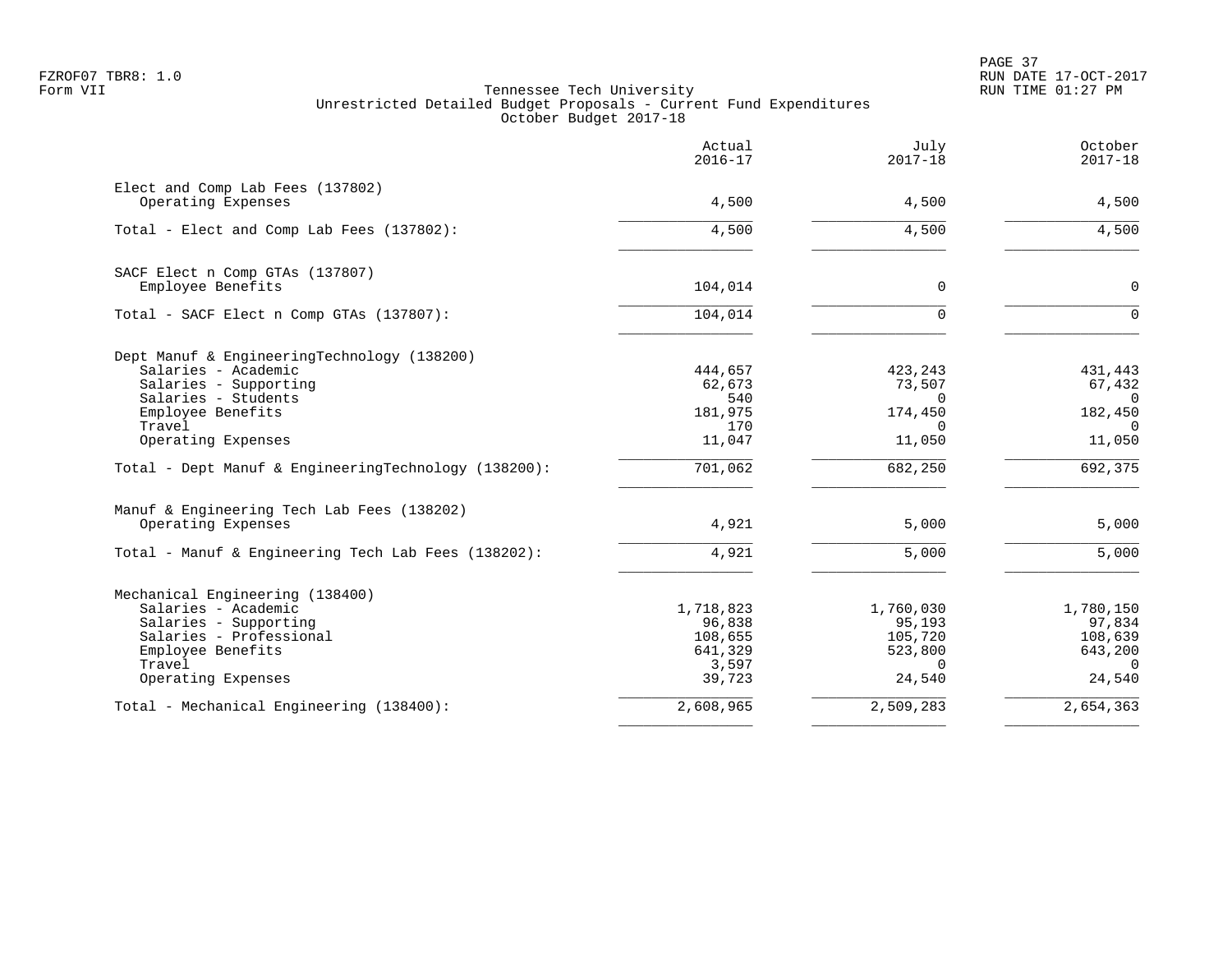PAGE 38 FZROF07 TBR8: 1.0 RUN DATE 17-OCT-2017

|                                                                                                                                                 | Actual<br>$2016 - 17$                        | July<br>$2017 - 18$                          | October<br>$2017 - 18$                          |
|-------------------------------------------------------------------------------------------------------------------------------------------------|----------------------------------------------|----------------------------------------------|-------------------------------------------------|
| Mech Engr Lab Fees (138402)<br>Operating Expenses                                                                                               | 12,211                                       | 12,200                                       | 12,200                                          |
| Total - Mech Engr Lab Fees (138402):                                                                                                            | 12,211                                       | 12,200                                       | 12,200                                          |
| SACF Mechanical Eng GTAs (138406)<br>Employee Benefits                                                                                          | 146,785                                      | $\Omega$                                     | $\Omega$                                        |
| Total - SACF Mechanical Eng GTAs (138406):                                                                                                      | 146,785                                      | $\Omega$                                     | $\Omega$                                        |
| Summer School Col of Inter Studies (139328)<br>Salaries - Academic<br>Employee Benefits<br>Total - Summer School Col of Inter Studies (139328): | 111,901<br>17,956<br>129,857                 | 53,484<br>14,217<br>67,701                   | 53,484<br>14,217<br>67,701                      |
| TN eCampus Col Interdisci Studies (139331)<br>Salaries - Academic<br>Employee Benefits                                                          | 89,152<br>11,584                             | 96,677<br>$\Omega$                           | 96,677<br>12,000                                |
| Total - TN eCampus Col Interdisci Studies (139331):                                                                                             | 100,736                                      | 96,677                                       | 108,677                                         |
| SACF Business Spec Acad Course Fee (140002)<br>Salaries - Academic<br>Salaries - Students<br>Employee Benefits<br>Travel<br>Operating Expenses  | 18,751<br>14,764<br>3,651<br>3,286<br>37,966 | 0<br>$\Omega$<br>22,390<br>25,000<br>145,554 | 7,500<br>$\Omega$<br>22,390<br>25,000<br>59,225 |
| Total - SACF Business Spec Acad Course Fee (140002):                                                                                            | 78,418                                       | 192,944                                      | 114,115                                         |
|                                                                                                                                                 |                                              |                                              |                                                 |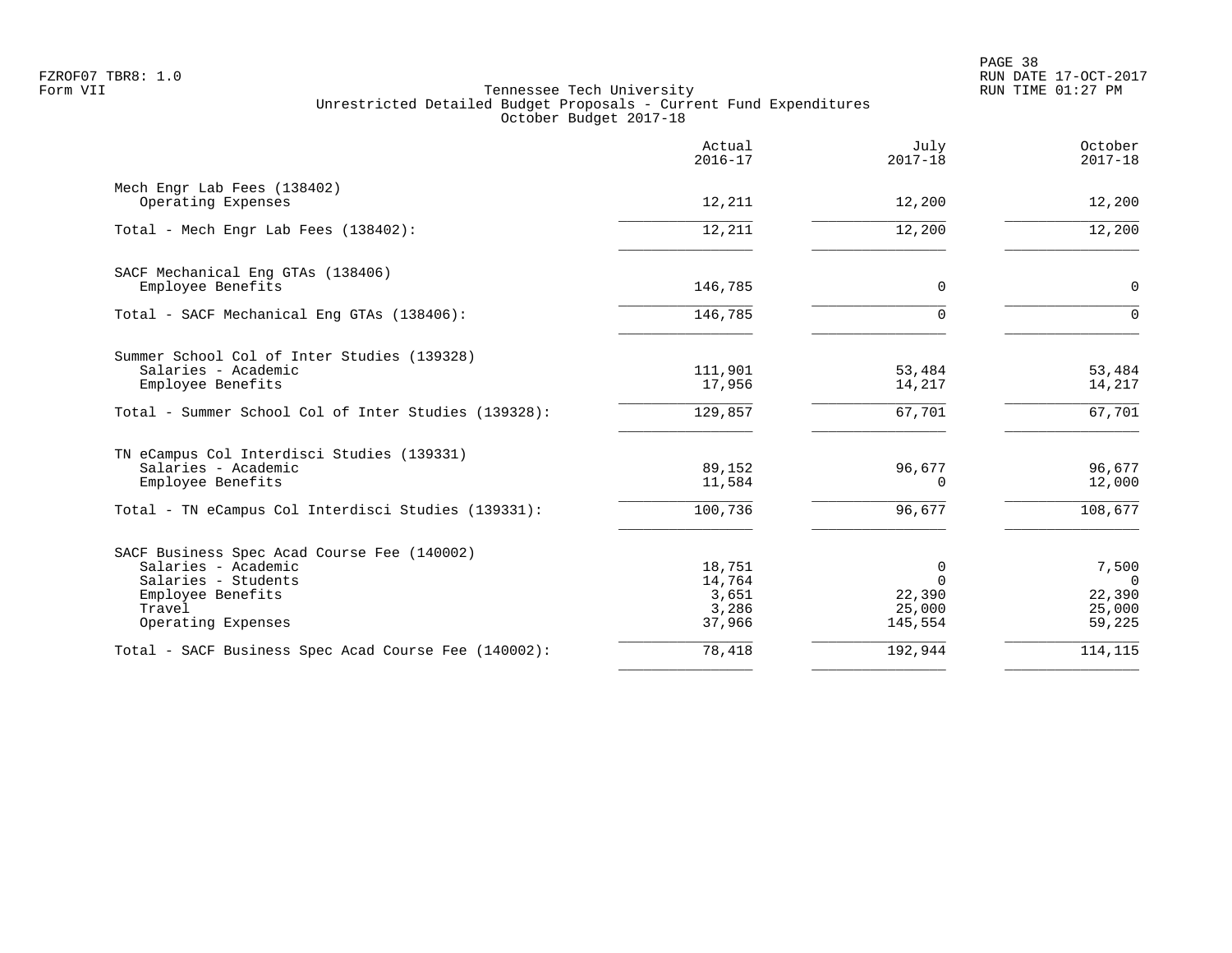PAGE 39 FZROF07 TBR8: 1.0 RUN DATE 17-OCT-2017

|                                                                   | Actual<br>$2016 - 17$ | July<br>$2017 - 18$ | October<br>$2017 - 18$ |
|-------------------------------------------------------------------|-----------------------|---------------------|------------------------|
| Summer School College of Business (140028)<br>Salaries - Academic | 283,986               |                     | 205,105                |
| Employee Benefits                                                 | 51,124                | 205,105<br>54,522   | 54,522                 |
| Total - Summer School College of Business (140028):               | 335,110               | 259,627             | 259,627                |
| TN eCampus College of Business (140031)                           |                       |                     |                        |
| Salaries - Academic                                               | 25,875                | 34,520              | 34,520                 |
| Employee Benefits                                                 | 1,979                 | 0                   | $\Omega$               |
| Total - TN eCampus College of Business (140031):                  | 27,854                | 34,520              | 34,520                 |
| Online Course Dev Business Admin (140110)                         |                       |                     |                        |
| Operating Expenses                                                | 46,379                | 43,409              | 44,397                 |
| Total - Online Course Dev Business Admin (140110):                | 46,379                | 43,409              | 44,397                 |
| Accounting (141500)                                               |                       |                     |                        |
| Salaries - Academic                                               | 914,384               | 850,697             | 862,060                |
| Salaries - Supporting                                             | 24,086                | 27,000              | 28,075                 |
| Salaries - Students                                               | 499                   | 930                 | 930                    |
| Employee Benefits                                                 | 287,136               | 283,000             | 333,000<br>$\Omega$    |
| Operating Expenses                                                | 1,398                 |                     |                        |
| Total - Accounting $(141500)$ :                                   | 1,227,503             | 1,161,627           | 1,224,065              |
|                                                                   |                       |                     |                        |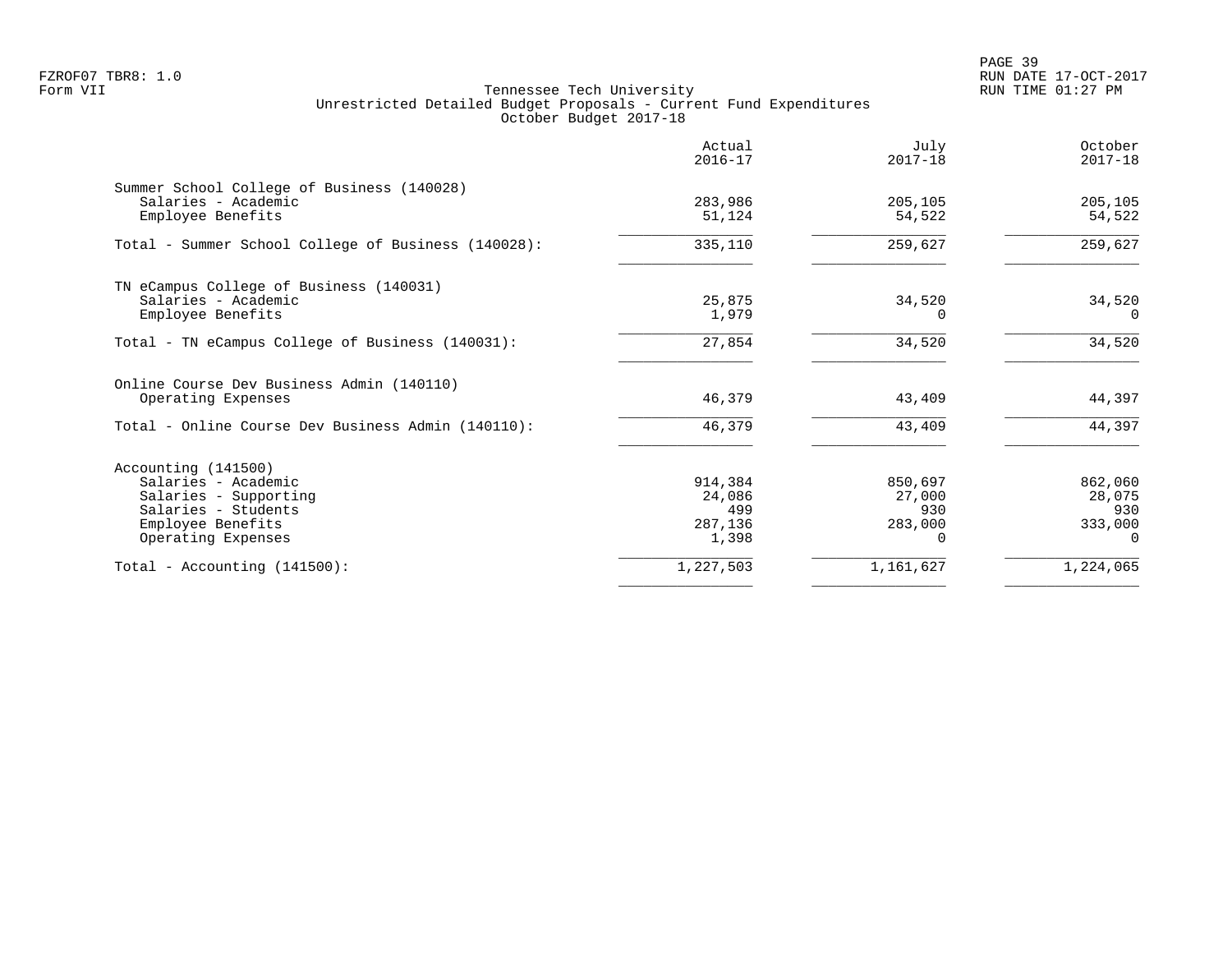PAGE 40 FZROF07 TBR8: 1.0 RUN DATE 17-OCT-2017

|                                                                                                                     | Actual<br>$2016 - 17$             | July<br>$2017 - 18$                  | October<br>$2017 - 18$               |
|---------------------------------------------------------------------------------------------------------------------|-----------------------------------|--------------------------------------|--------------------------------------|
| SACF Accounting (141501)<br>Salaries - Academic<br>Employee Benefits<br>Travel<br>Operating Expenses                | 127,326<br>27,003<br>150<br>6,982 | 277,193<br>18,030                    | 279,953<br>18,030<br>- 0<br>10,000   |
| Total - SACF Accounting (141501):                                                                                   | 161,461                           | 295,223                              | 307,983                              |
| MBA Studies (142000)<br>Salaries - Supporting<br>Salaries - Professional<br>Employee Benefits<br>Operating Expenses | 26,017<br>113,185<br>29,083<br>5  | 26,335<br>122,538<br>24,410<br>1,295 | 27,289<br>124,779<br>24,410<br>1,295 |
| Total - MBA Studies (142000):                                                                                       | 168,290                           | 174,578                              | 177,773                              |
| SACF MBA Studies (142001)<br>Operating Expenses<br>Total - SACF MBA Studies (142001):                               | 2,176<br>2,176                    | $\Omega$<br>$\Omega$                 | 2,800<br>2,800                       |
| Management Programs (142002)<br>Employee Benefits                                                                   | 0                                 | 570                                  | 570                                  |
| Total - Management Programs (142002):                                                                               | 0                                 | 570                                  | 570                                  |
|                                                                                                                     |                                   |                                      |                                      |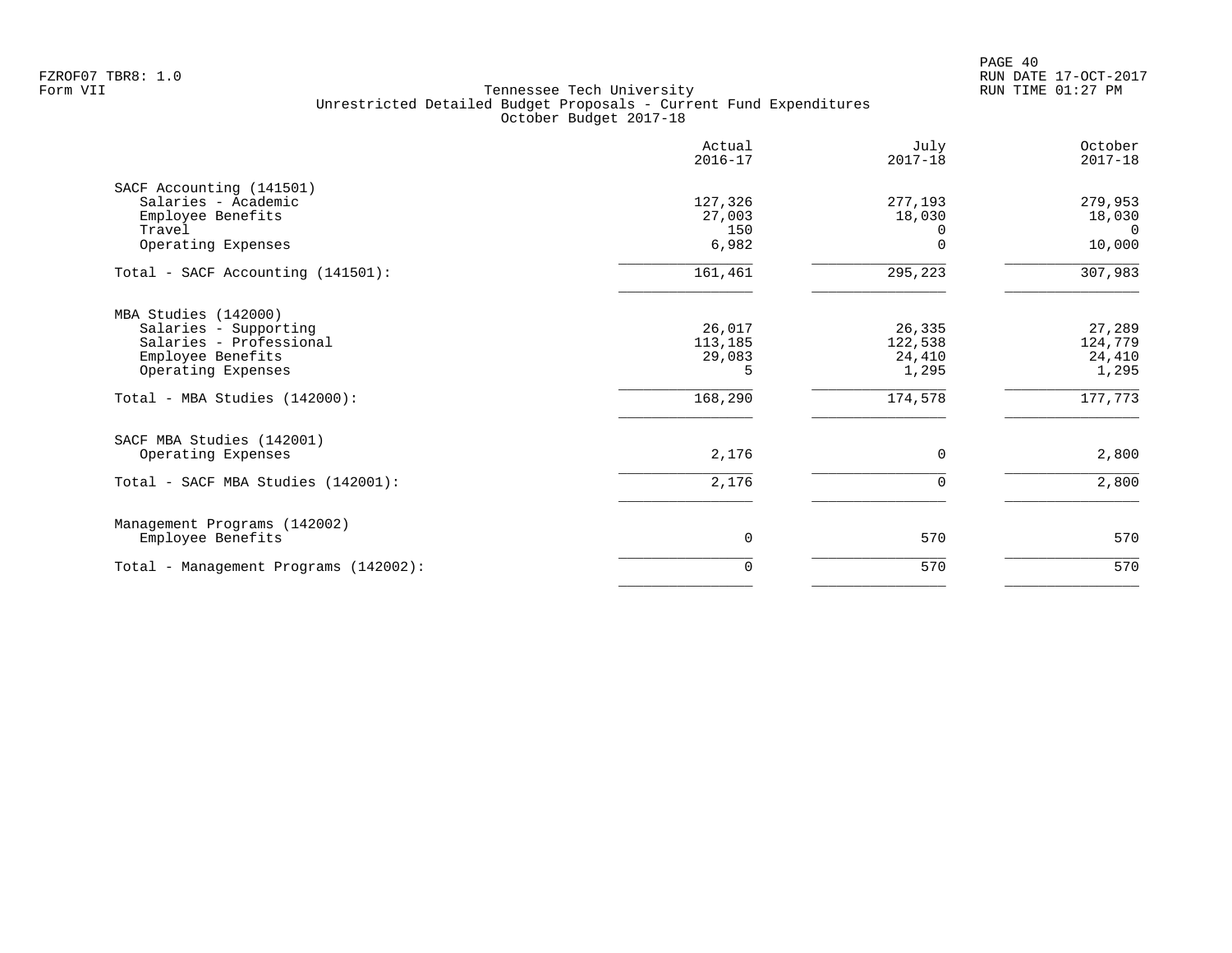PAGE 41 FZROF07 TBR8: 1.0 RUN DATE 17-OCT-2017

|                                                                                                                                     | Actual<br>$2016 - 17$                   | July<br>$2017 - 18$                 | October<br>$2017 - 18$                     |
|-------------------------------------------------------------------------------------------------------------------------------------|-----------------------------------------|-------------------------------------|--------------------------------------------|
| MBA Bus Grad Assist (142004)<br>Employee Benefits                                                                                   | 106,286                                 | 112,000                             | 112,000                                    |
| Total - MBA Bus Grad Assist (142004):                                                                                               | 106,286                                 | 112,000                             | 112,000                                    |
| Master of Accountancy (142200)<br>Operating Expenses                                                                                | $\Omega$                                | 202,000                             | 141,000                                    |
| Total - Master of Accountancy (142200):                                                                                             | 0                                       | 202,000                             | 141,000                                    |
| Economics Finance and Marketing (142500)<br>Salaries - Academic<br>Salaries - Supporting<br>Employee Benefits<br>Operating Expenses | 1,214,288<br>34,954<br>380,591<br>2,985 | 1,154,276<br>35,109<br>271,840<br>0 | 1,195,518<br>36,314<br>381,840<br>$\Omega$ |
| Total - Economics Finance and Marketing (142500):                                                                                   | 1,632,818                               | 1,461,225                           | 1,613,672                                  |
| SACF Econ Fin and Marketing (142501)<br>Salaries - Academic<br>Employee Benefits<br>Travel<br>Operating Expenses                    | 182,310<br>46,898<br>122<br>13,583      | 202,724<br>36,300                   | 206,731<br>36,300<br>$\cap$<br>14,000      |
| Total - SACF Econ Fin and Marketing (142501):                                                                                       | 242,913                                 | 239,024                             | 257,031                                    |
|                                                                                                                                     |                                         |                                     |                                            |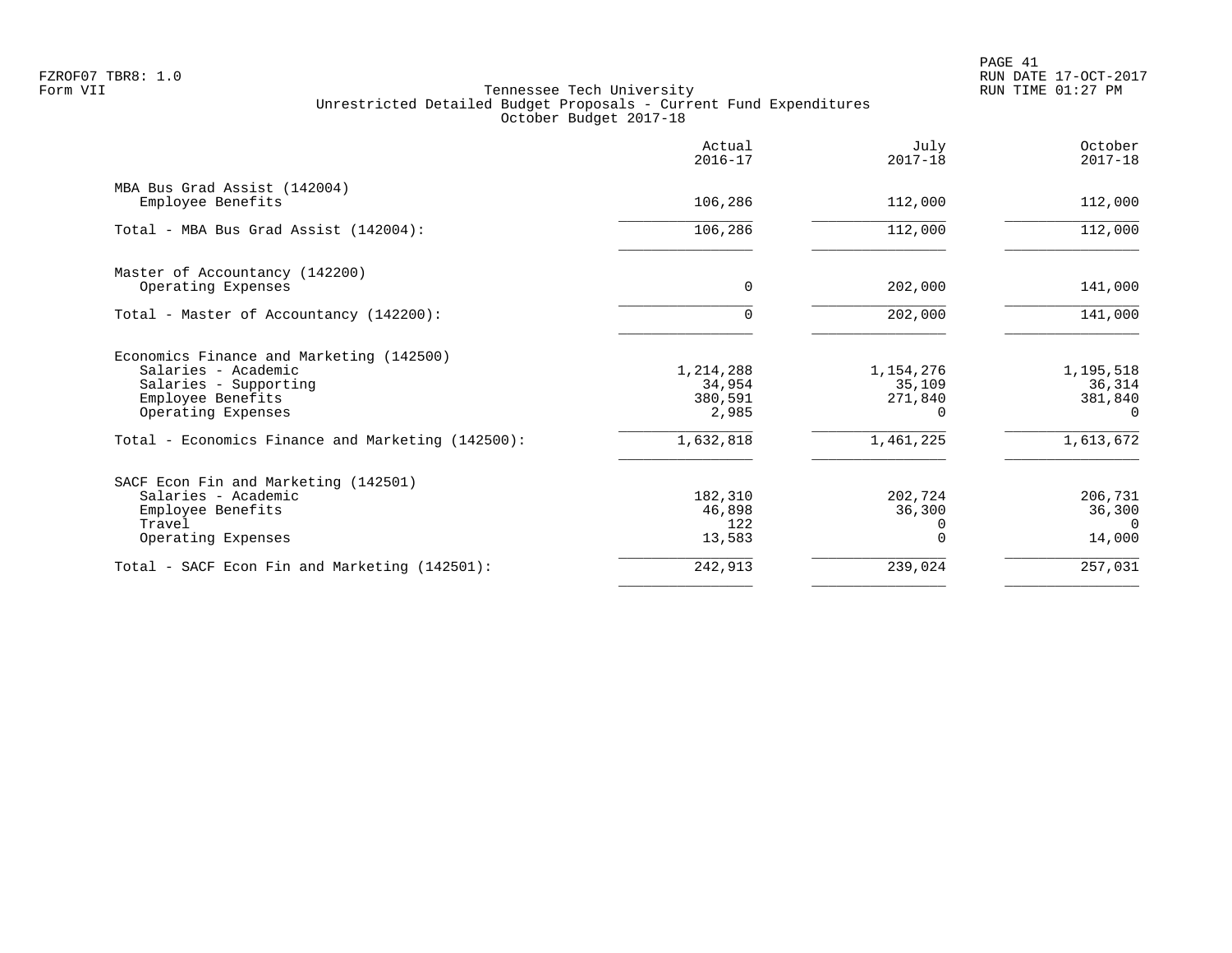PAGE 42 FZROF07 TBR8: 1.0 RUN DATE 17-OCT-2017

|                                                     | Actual<br>$2016 - 17$ | July<br>$2017 - 18$ | October<br>$2017 - 18$ |
|-----------------------------------------------------|-----------------------|---------------------|------------------------|
| Basic Business (143000)<br>Salaries - Supporting    | 85,790                | 97,771              | 94,176                 |
| Salaries - Professional                             | 79,264                | 79,743              | 81,850                 |
| Employee Benefits                                   | 59,218                | 54,130              | 60,130                 |
| Operating Expenses                                  | 24                    | $\Omega$            | $\Omega$               |
| Total - Basic Business (143000):                    | 224,296               | 231,644             | 236,156                |
| SACF Basic Business (143001)                        |                       |                     |                        |
| Salaries - Supporting                               | 3,108                 | 0                   | $\overline{0}$         |
| Salaries - Professional                             | 26,637                | 26,863              | 27,554                 |
| Employee Benefits                                   | 18,662                | 9,110               | 9,110                  |
| Operating Expenses                                  | 6,862                 | 0                   | 6,500                  |
| Total - SACF Basic Business (143001):               | 55,269                | 35,973              | 43,164                 |
| Decision Sciences and Management (144000)           |                       |                     |                        |
| Salaries - Academic                                 | 1,200,827             | 1,190,569           | 1,172,163              |
| Salaries - Supporting                               | 29,084                | 29,325              | 30,361                 |
| Employee Benefits                                   | 342,643               | 287,330             | 355,730                |
| Operating Expenses                                  | 2,500                 | $\Omega$            | $\Omega$               |
| Total - Decision Sciences and Management (144000):  | 1,575,054             | 1,507,224           | 1,558,254              |
| SACF Decision Sciences and Mangmt (144001)          |                       |                     |                        |
| Salaries - Academic                                 | 186,738               | 150,006             | 184,751                |
| Employee Benefits                                   | 42,056                | 15,830              | 15,830                 |
| Operating Expenses                                  | 8,538                 | $\Omega$            | 10,090                 |
| Total - SACF Decision Sciences and Mangmt (144001): | 237,332               | 165,836             | 210,671                |
|                                                     |                       |                     |                        |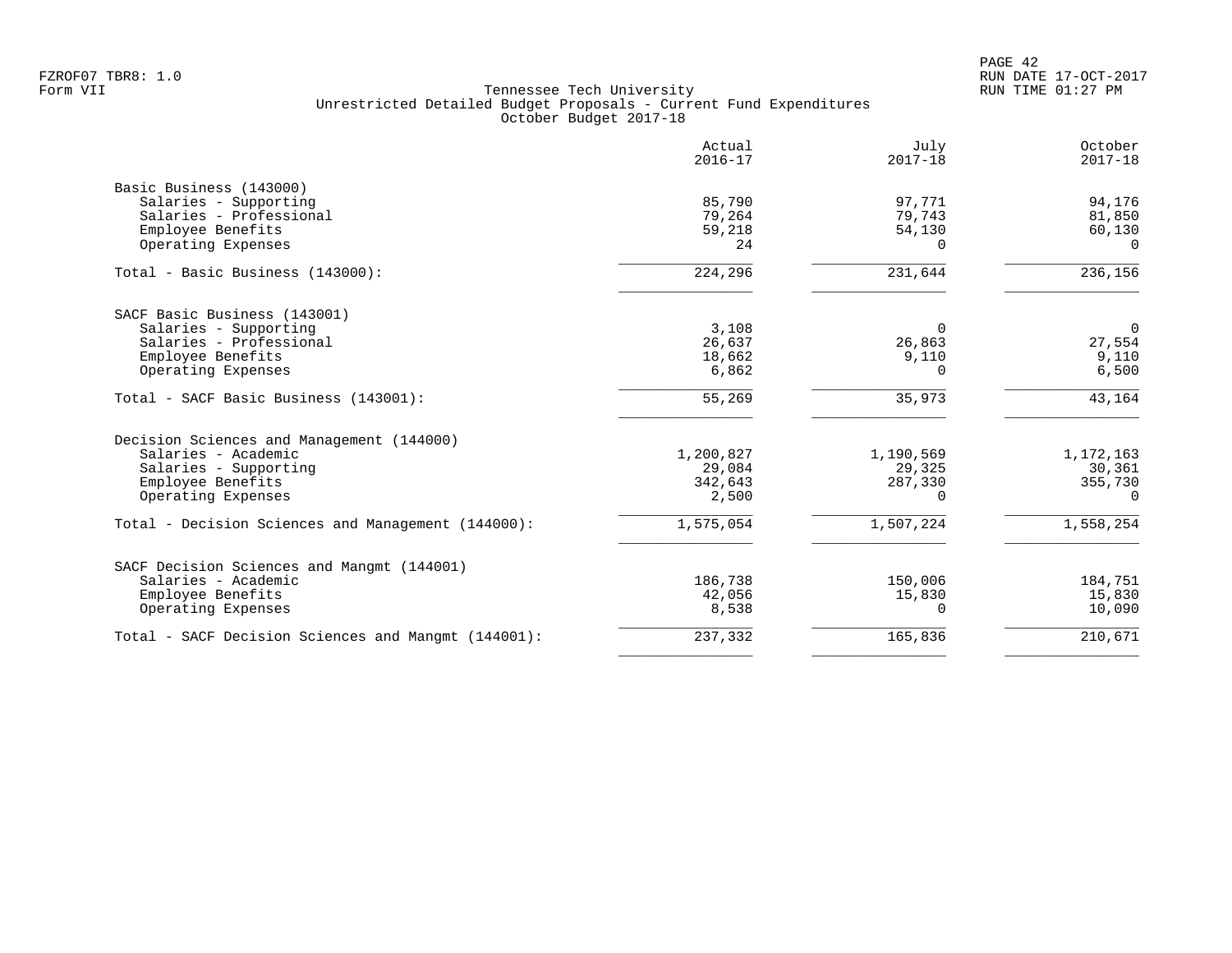PAGE 43 FZROF07 TBR8: 1.0 RUN DATE 17-OCT-2017

|                                                   | Actual<br>$2016 - 17$ | July<br>$2017 - 18$ | October<br>$2017 - 18$ |
|---------------------------------------------------|-----------------------|---------------------|------------------------|
| World Cultures (144003)<br>Operating Expenses     | 947                   | 950                 | 950                    |
|                                                   |                       |                     |                        |
| Total - World Cultures (144003):                  | 947                   | 950                 | 950                    |
| Fleetquard Cummins Computer Ctr (145000)          |                       |                     |                        |
| Operating Expenses                                | 3,417                 | 3,420               | 3,420                  |
| Total - Fleetquard Cummins Computer Ctr (145000): | 3,417                 | 3,420               | 3,420                  |
| External Relations (146000)                       |                       |                     |                        |
| Employee Benefits                                 | $\overline{0}$        | 22,260              | 22,260                 |
| Total - External Relations (146000):              | $\Omega$              | 22,260              | 22,260                 |
| Governors Schools (148000)                        |                       |                     |                        |
| Salaries - Academic                               | 3,740                 | 5,500               | 5,500                  |
| Salaries - Supporting                             | 3,318                 | 4,000               | 4,000                  |
| Employee Benefits                                 | 1,558                 | 3,000               | 3,000                  |
| Operating Expenses                                | 4,316                 | 1,378               | 11,433                 |
| Total - Governors Schools (148000):               | 12,932                | 13,878              | 23,933                 |
| Education Grad Assistant (150001)                 |                       |                     |                        |
| Employee Benefits                                 | 285,568               | 275,280             | 275,280                |
| Total - Education Grad Assistant (150001):        | 285,568               | 275,280             | 275,280                |
|                                                   |                       |                     |                        |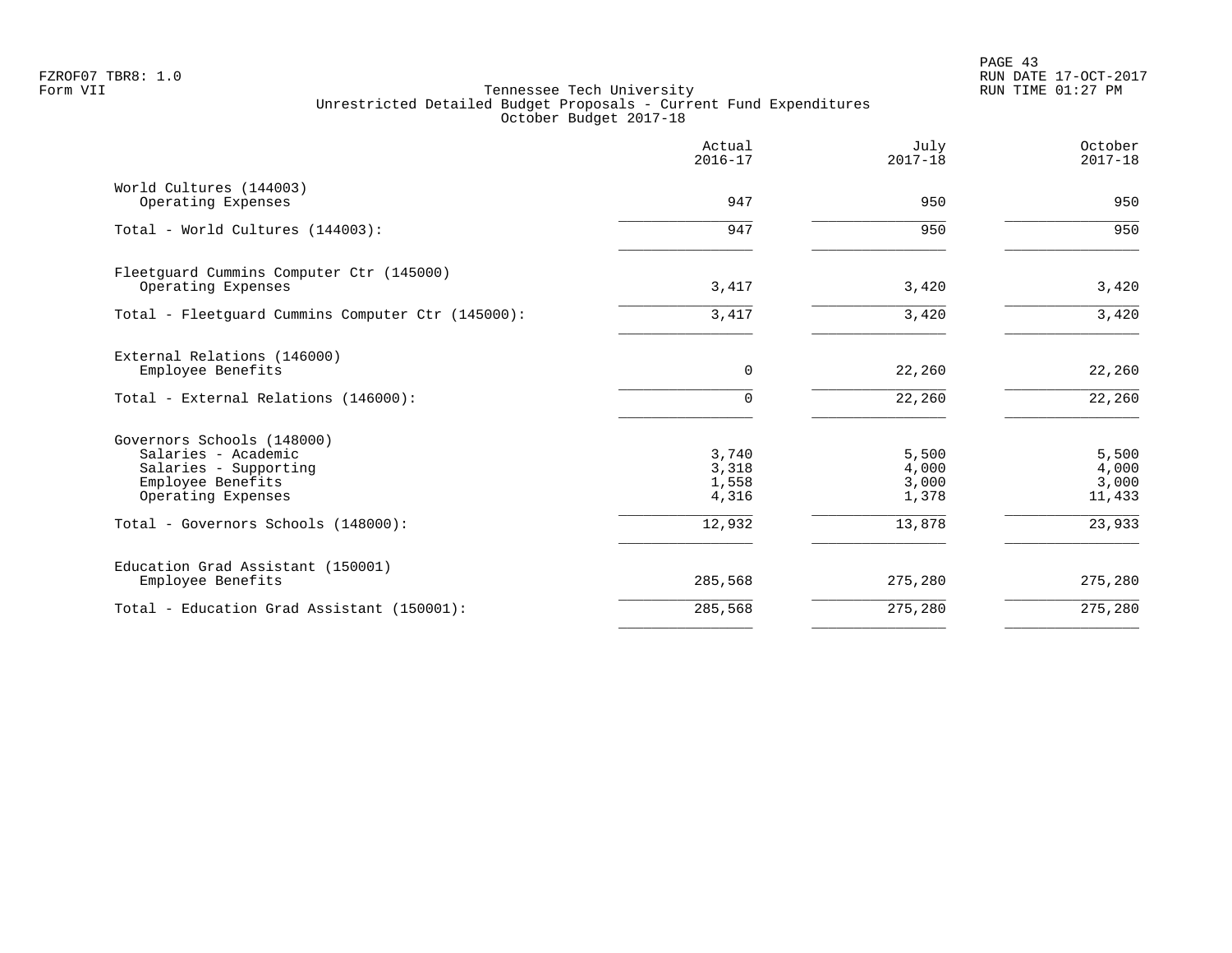PAGE 44 FZROF07 TBR8: 1.0 RUN DATE 17-OCT-2017

|                                                                                   | Actual<br>$2016 - 17$ | July<br>$2017 - 18$ | October<br>$2017 - 18$     |
|-----------------------------------------------------------------------------------|-----------------------|---------------------|----------------------------|
| Educ TIKI Grad Assistant (150002)<br>Salaries - Professional<br>Employee Benefits | 10,750<br>11,096      | 0<br>$\Omega$       | $\mathbf 0$<br>$\mathbf 0$ |
| Total - Educ TIKI Grad Assistant (150002):                                        | 21,846                | 0                   | $\Omega$                   |
| SACF Education (150008)                                                           |                       |                     |                            |
| Operating Expenses                                                                | $\mathbf 0$           | 4,516               | 53,016                     |
| Total - SACF Education (150008):                                                  | $\Omega$              | 4,516               | 53,016                     |
| SACF Education Ready-to-Teach (150009)                                            |                       |                     |                            |
| Salaries - Supporting                                                             | 110,280               | 82,000              | 82,000                     |
| Salaries - Professional                                                           | 100,049<br>56,796     | 100,674<br>45,040   | 103,474<br>45,040          |
| Employee Benefits<br>Travel                                                       | 27,453                | 40,000              | 40,000                     |
| Operating Expenses                                                                | 57,204                | 83,986              | 94,486                     |
| Total - SACF Education Ready-to-Teach (150009):                                   | 351,782               | 351,700             | 365,000                    |
| Summer School Col of Education (150028)                                           |                       |                     |                            |
| Salaries - Academic                                                               | 785,241               | 408,849             | 408,849                    |
| Employee Benefits                                                                 | 155,098               | 108,681             | 155,681                    |
| Total - Summer School Col of Education (150028):                                  | 940,339               | 517,530             | 564,530                    |
|                                                                                   |                       |                     |                            |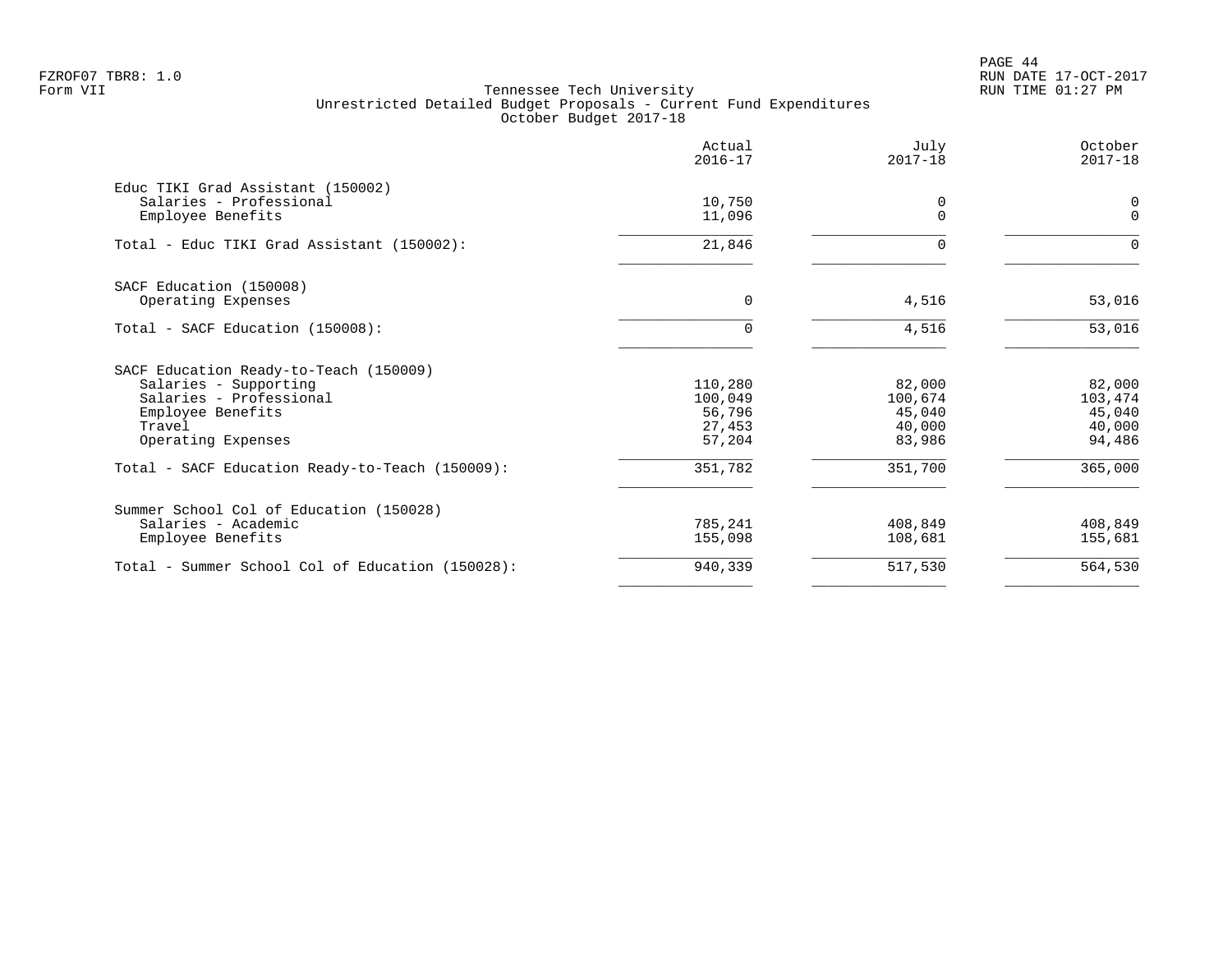PAGE 45 FZROF07 TBR8: 1.0 RUN DATE 17-OCT-2017

|                                                   | Actual<br>$2016 - 17$ | July<br>$2017 - 18$  | October<br>$2017 - 18$ |
|---------------------------------------------------|-----------------------|----------------------|------------------------|
| TN eCampus College of Education (150031)          |                       |                      |                        |
| Salaries - Academic                               | 4,563                 | 14,045               | 14,045                 |
| Salaries - Professional                           | 5,000                 | $\Omega$<br>$\Omega$ | $\Omega$<br>$\Omega$   |
| Employee Benefits<br>Operating Expenses           | 2,725<br>4,197        | $\Omega$             | $\mathbf 0$            |
| Total - TN eCampus College of Education (150031): | 16,485                | 14,045               | 14,045                 |
| Learning Support Program (151000)                 |                       |                      |                        |
| Salaries - Academic                               | 309,873               | 306,987              | 315,523                |
| Salaries - Supporting                             | 120                   | 1,960                | 1,960                  |
| Salaries - Students                               | 2,760                 | 7,820                | 7,820                  |
| Employee Benefits                                 | 108,355               | 96,390               | 108,390                |
| Travel                                            | 631                   | 1,420                | 1,420                  |
| Operating Expenses                                | 7,760                 | 11,630               | 16,187                 |
| Department Revenues                               | $-20$                 | $\Omega$             | $\Omega$               |
| Total - Learning Support Program (151000):        | 429,479               | 426,207              | 451,300                |
| ETS Site (151300)                                 |                       |                      |                        |
| Salaries - Supporting                             | 15,860                | $\mathbf 0$          | $\mathbf 0$            |
| Employee Benefits                                 | 1,213                 | $\Omega$             | $\Omega$               |
| Operating Expenses                                | 7,708                 | 40,000               | 103,106                |
| Total - ETS Site $(151300)$ :                     | 24,781                | 40,000               | 103,106                |
| Associate Dean Coll of Educ (151500)              |                       |                      |                        |
| Salaries - Supporting                             | 30,745                | 30,105               | 31,072                 |
| Salaries - Professional                           | 120,546               | 120,045              | 91,660                 |
| Employee Benefits                                 | 51,293                | 64,505               | 64,505                 |
| Operating Expenses                                | 827                   | 1,283                | 1,283                  |
| Total - Associate Dean Coll of Educ (151500):     | 203,411               | 215,938              | 188,520                |
|                                                   |                       |                      |                        |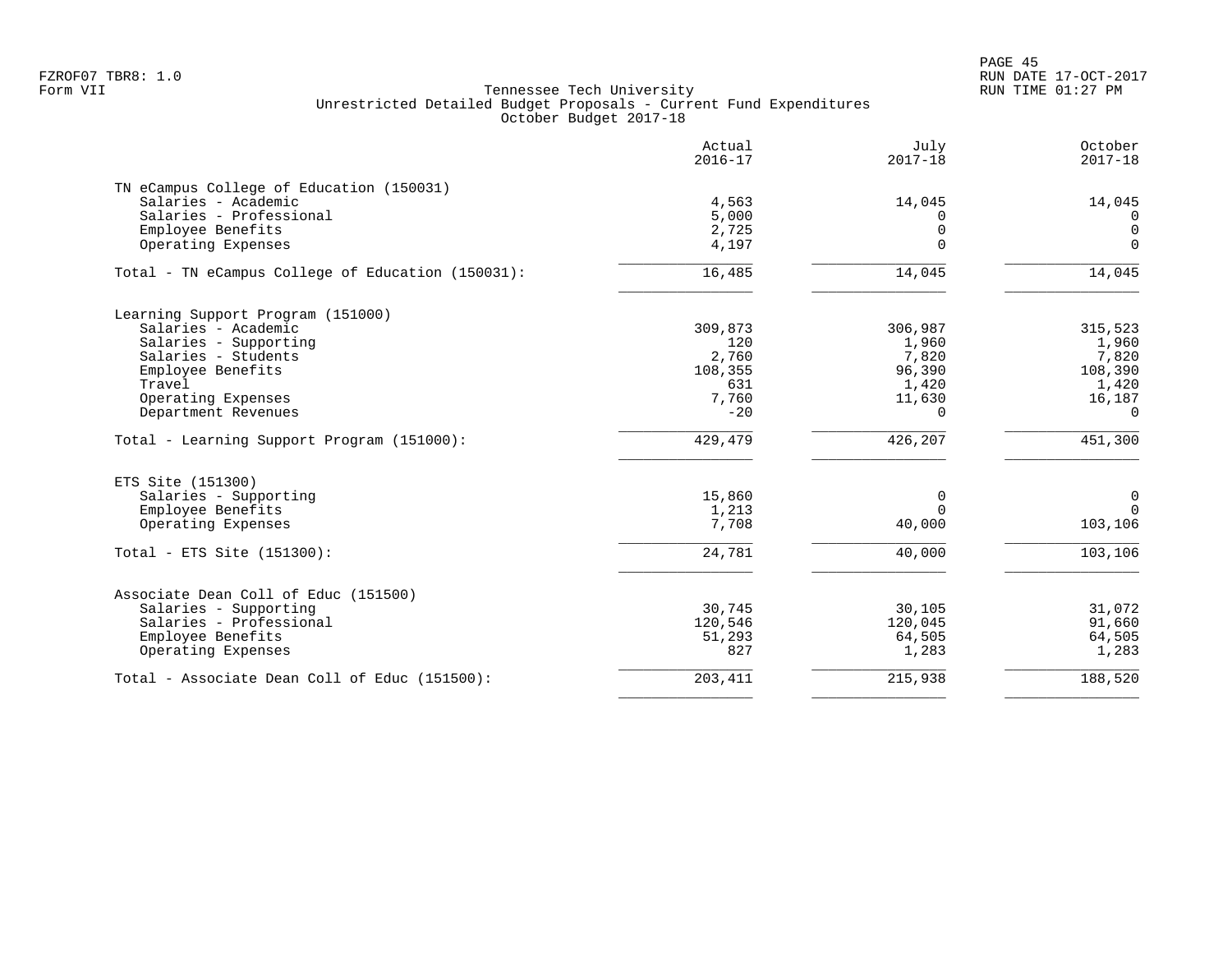PAGE 46 FZROF07 TBR8: 1.0 RUN DATE 17-OCT-2017

|                                                                   | Actual<br>$2016 - 17$ | July<br>$2017 - 18$ | October<br>$2017 - 18$ |
|-------------------------------------------------------------------|-----------------------|---------------------|------------------------|
| Education PHD (151501)                                            |                       |                     |                        |
| Salaries - Academic                                               | 14,226                | 15,490              | 15,490                 |
| Salaries - Professional                                           | 77,000                | 84,000              | 72,000                 |
| Employee Benefits                                                 | 2,680                 | 6,300               | 6,300                  |
| Operating Expenses                                                | 4,839                 | 3,572               | 3,572                  |
| Total - Education PHD (151501):                                   | 98,745                | 109,362             | 97, 362                |
| Exceptional Learning Grad Asst (151502)                           |                       |                     |                        |
| Employee Benefits                                                 | 71,750                | 86,730              | 86,730                 |
| Total - Exceptional Learning Grad Asst (151502):                  | 71,750                | 86,730              | 86,730                 |
| Desig Grad Stud Assist-Except Learn (151505)<br>Employee Benefits | $\mathbf 0$           | 0                   | 150,000                |
|                                                                   |                       |                     |                        |
| Total - Desig Grad Stud Assist-Except Learn (151505):             | $\Omega$              | $\Omega$            | 150,000                |
| Counseling and Psychology (152000)                                |                       |                     |                        |
| Salaries - Academic                                               | 1,039,495             | 1,020,815           | 1,067,370              |
| Salaries - Supporting                                             | 25,800                | 34,709              | 28,385                 |
| Salaries - Students                                               |                       | 860                 | 860                    |
| Salaries - Professional                                           | 9,400                 | 9.400               | 9,400                  |
| Employee Benefits                                                 | 412,789               | 317,200             | 417,200                |
| Travel                                                            | 11,873                | $\Omega$            | $\Omega$               |
| Operating Expenses                                                | 19,367                | 8,450               | 8,450                  |
| Total - Counseling and Psychology (152000):                       | 1,518,724             | 1,391,434           | 1,531,665              |
|                                                                   |                       |                     |                        |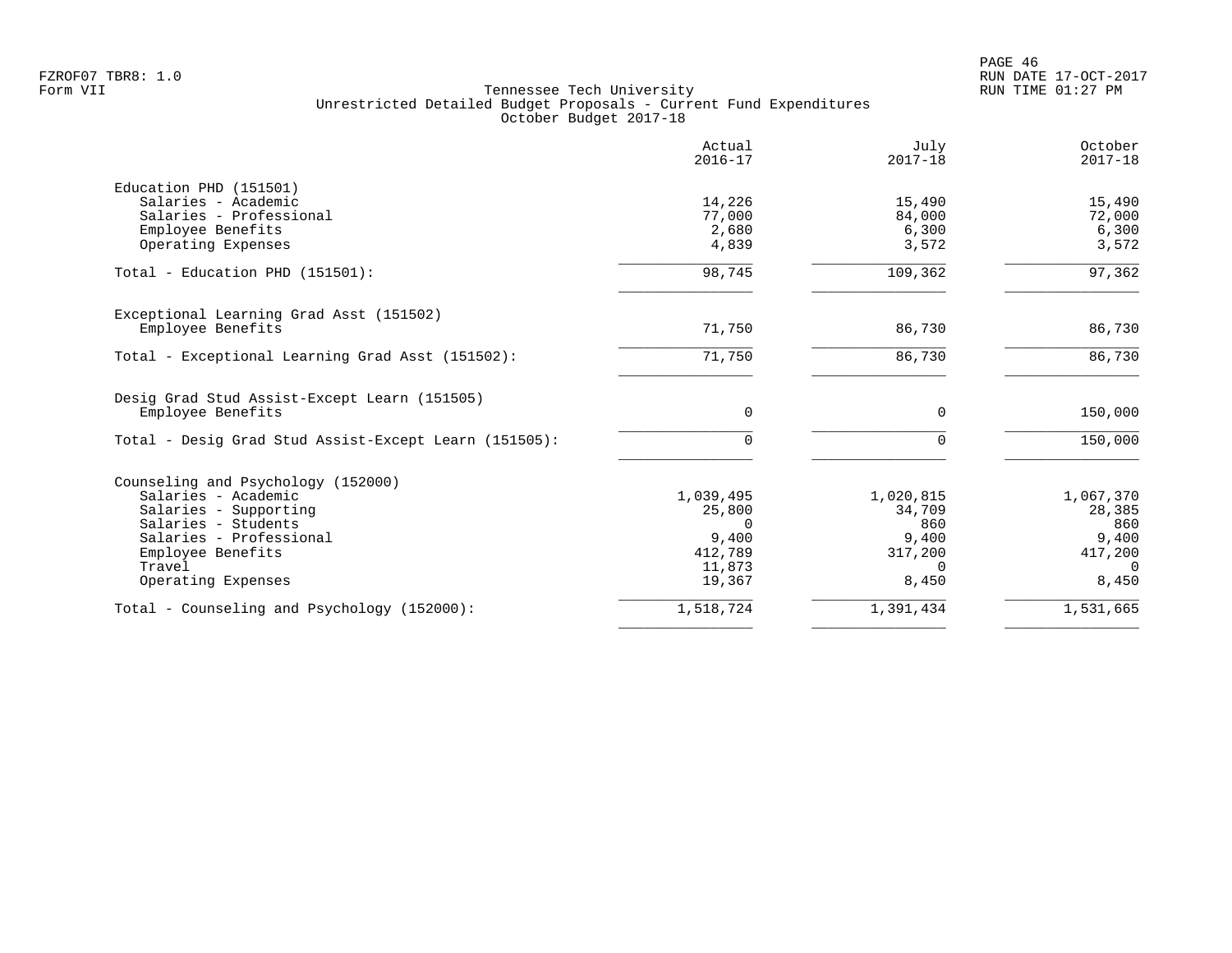PAGE 47 FZROF07 TBR8: 1.0 RUN DATE 17-OCT-2017

|                                                   | Actual<br>$2016 - 17$ | July<br>$2017 - 18$ | October<br>$2017 - 18$ |
|---------------------------------------------------|-----------------------|---------------------|------------------------|
| SACF Counseling and Psychology (152008)           |                       |                     |                        |
| Salaries - Academic                               |                       | 22,887              | 22,887                 |
| Travel                                            | $\Omega$              | $\cap$              | 10,000                 |
| Operating Expenses                                |                       | 23,000              | 13,000                 |
| Total - SACF Counseling and Psychology (152008):  | 0                     | 45,887              | 45,887                 |
| Department of Teacher Education (152500)          |                       |                     |                        |
| Salaries - Academic                               | 168,753               | 180,600             | 183,426                |
| Salaries - Supporting                             | 84,522                | 61,259              | 62,671                 |
| Salaries - Students                               |                       | 1,000               | 1,000                  |
| Salaries - Professional                           | 99,533                | 97,860              | 100,677                |
| Employee Benefits                                 | 124,564               | 108,900             | 124,900                |
| Travel                                            | 3,544                 | 22,650              | 22,650                 |
| Operating Expenses                                | 36,296                | 34,931              | 34,931                 |
| Total - Department of Teacher Education (152500): | 517,212               | 507,200             | 530,255                |
| Curriculum and Instr Office (153000)              |                       |                     |                        |
| Salaries - Academic                               | 2,126,856             | 2,035,136           | 2,045,658              |
| Salaries - Supporting                             | 86,136                | 78,849              | 106,658                |
| Salaries - Professional                           | 1,988                 | <sup>n</sup>        | $\Omega$               |
| Employee Benefits                                 | 807,974               | 650,700             | 815,700                |
| Travel                                            | 52,207                | 20,490              | 20,490                 |
| Operating Expenses                                | 78,547                | 34,045              | 29,804                 |
| Total - Curriculum and Instr Office (153000):     | 3, 153, 708           | 2,819,220           | 3,018,310              |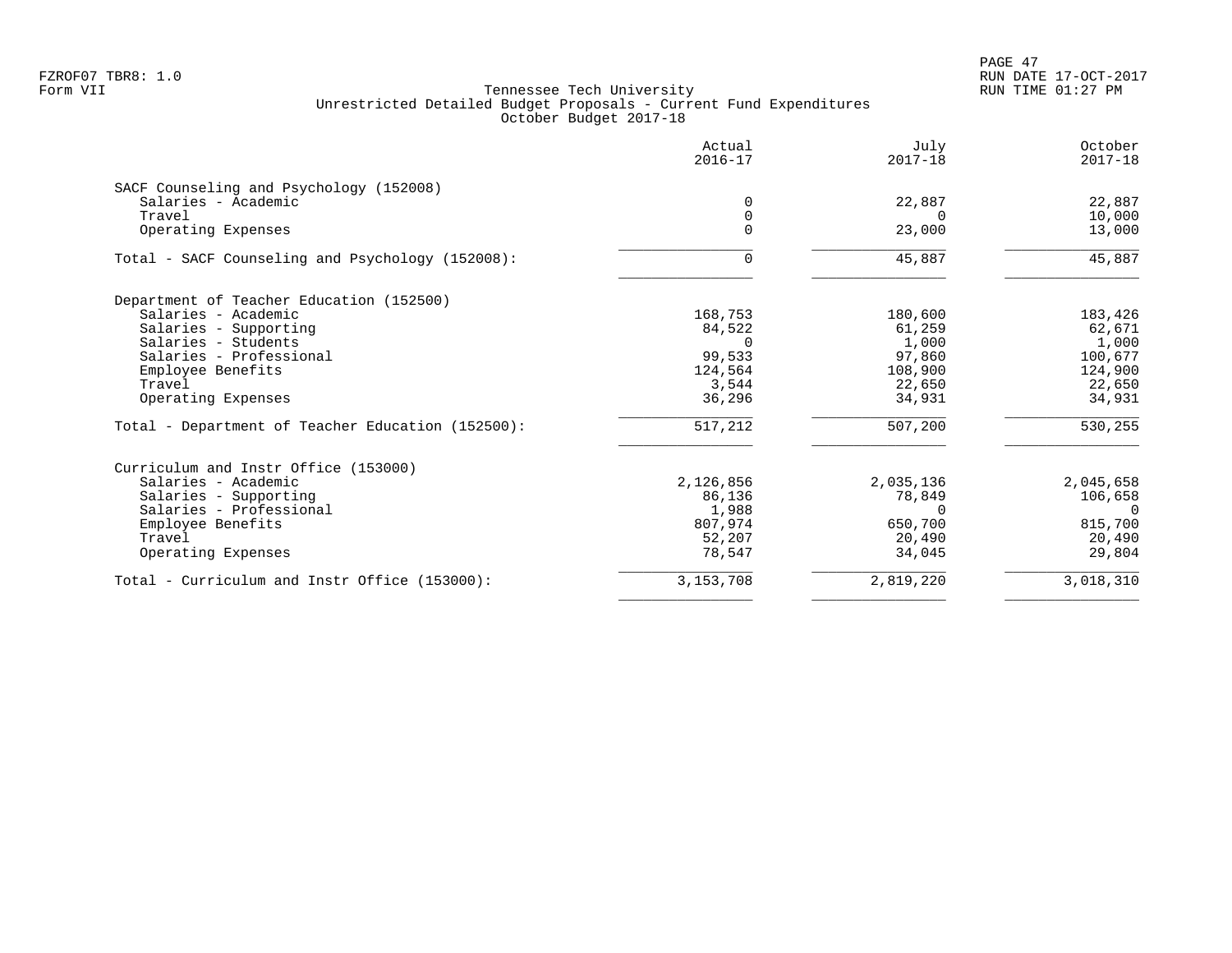PAGE 48 FZROF07 TBR8: 1.0 RUN DATE 17-OCT-2017

|                                                 | Actual<br>$2016 - 17$ | July<br>$2017 - 18$ | October<br>$2017 - 18$ |
|-------------------------------------------------|-----------------------|---------------------|------------------------|
| SACF Curriculum & Instruction (153008)          |                       |                     |                        |
| Salaries - Academic                             | 0                     | 91,040              | 164,799                |
| Operating Expenses                              | $\Omega$              | 123,000             | 49,241                 |
| Total - SACF Curriculum & Instruction (153008): | $\Omega$              | 214,040             | 214,040                |
| Two Plus Two Tullahoma (153050)                 |                       |                     |                        |
| Salaries - Academic                             | 102,871               | 103,184             | 104,644                |
| Employee Benefits                               | 41,065                | 34,520              | 41,520                 |
| Travel                                          | 241                   | 7,595               | 7,595                  |
| Operating Expenses                              | 94                    | 2,800               | 2,800                  |
| Total - Two Plus Two Tullahoma (153050):        | 144,271               | 148,099             | 156,559                |
| Two Plus Two Crossville (153051)                |                       |                     |                        |
| Salaries - Academic                             | 56,159                | 58,168              | 64,419                 |
| Employee Benefits                               | 30,561                | 26,590              | 26,590                 |
| Travel                                          | $\Omega$              | 7,900               | 7,900                  |
| Operating Expenses                              | 329                   | 1,000               | 1,000                  |
| Total - Two Plus Two Crossville (153051):       | 87,049                | 93,658              | 99,909                 |
| Two Plus Two Oak Ridge (153052)                 |                       |                     |                        |
| Salaries - Academic                             | 206,711               | 207,411             | 212,531                |
| Employee Benefits                               | 87,664                | 78,140              | 88,140                 |
| Travel                                          | 0                     | 6,670               | 6,670                  |
| Operating Expenses                              | $\Omega$              | 1,734               | 1,734                  |
| Total - Two Plus Two Oak Ridge (153052):        | 294,375               | 293,955             | 309,075                |
|                                                 |                       |                     |                        |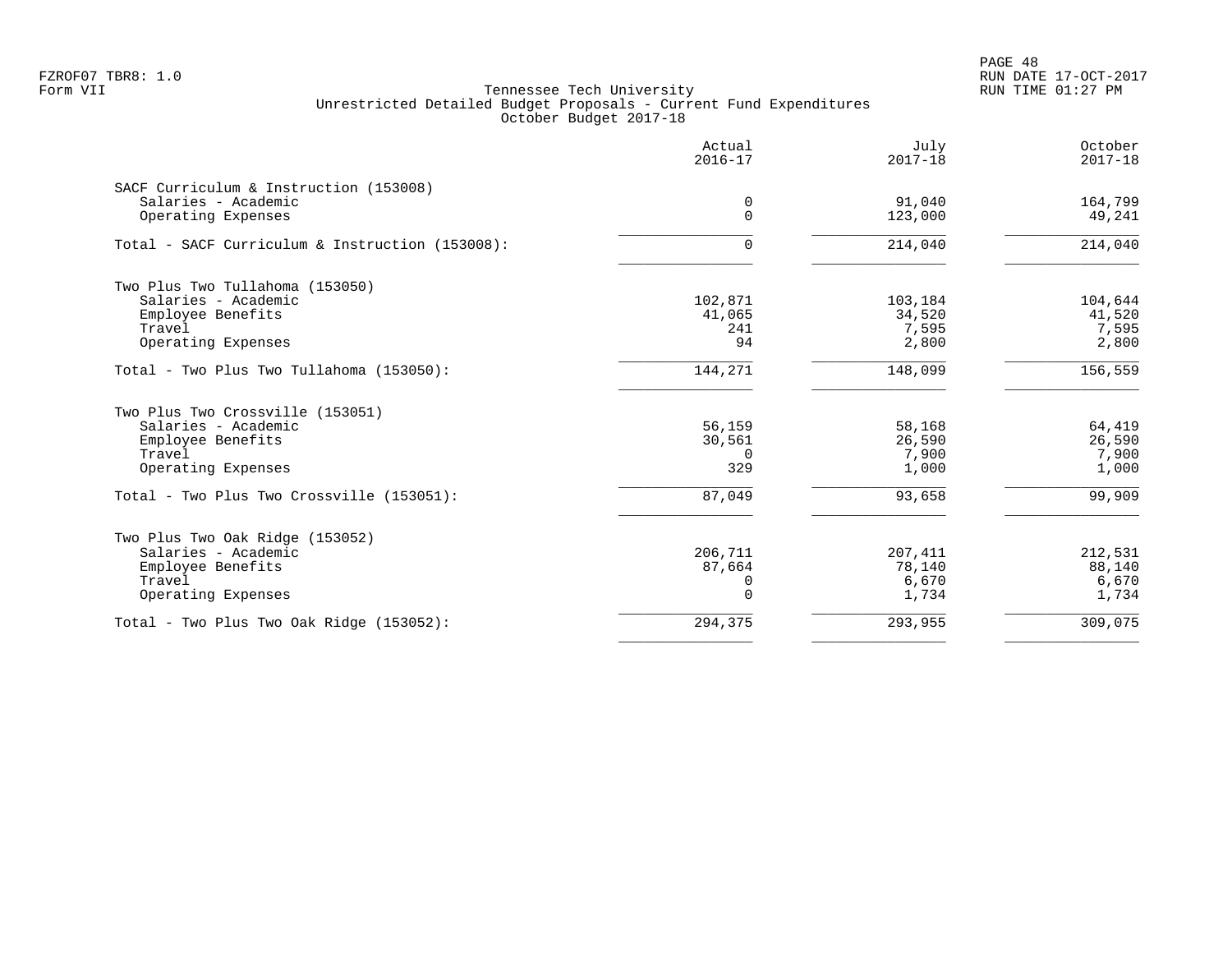|                                                  | Actual<br>$2016 - 17$ | July<br>$2017 - 18$ | October<br>$2017 - 18$ |
|--------------------------------------------------|-----------------------|---------------------|------------------------|
| Two Plus Two Pellissippi (153053)                |                       |                     |                        |
| Salaries - Academic                              | 187,679               | 188,346             | 193,514                |
| Employee Benefits                                | 83,052                | 72,300              | 83,300                 |
| Travel                                           | $\Omega$              | 10,850              | 10,850                 |
| Operating Expenses                               | 363                   | 4,200               | 4,200                  |
| Total - Two Plus Two Pellissippi (153053):       | 271,094               | 275,696             | 291,864                |
| Two Plus Two Chattanooga (153054)                |                       |                     |                        |
| Salaries - Academic                              | 87,636                | 95,321              | 96,605                 |
| Employee Benefits                                | 37,659                | 36,660              | 36,660                 |
| Travel                                           | 658                   | 7,345               | 7,345                  |
| Operating Expenses                               | 79                    | 1,400               | 1,400                  |
| Total - Two Plus Two Chattanooga (153054):       | 126,032               | 140,726             | 142,010                |
| Two Plus Two Motlow (153055)                     |                       |                     |                        |
| Salaries - Academic                              | 1,200                 | 53,558              | 53,558                 |
| Employee Benefits                                | 264                   | 29,270              | 29,270                 |
| Travel                                           | 41                    | 5,367               | 5,367                  |
| Operating Expenses                               | 209                   | 2,000               | 2,000                  |
| Total - Two Plus Two Motlow (153055):            | 1,714                 | 90,195              | 90,195                 |
| Two Plus Two Roane St Harriman (153056)          |                       |                     |                        |
| Salaries - Academic                              | 64,161                | 66,185              | 68,051                 |
| Employee Benefits                                | 32,404                | 30,170              | 30,170                 |
| Travel                                           | 99                    | 4,638               | 4,638                  |
| Operating Expenses                               | $\Omega$              | 1,150               | 1,150                  |
| Total - Two Plus Two Roane St Harriman (153056): | 96,664                | 102,143             | 104,009                |
|                                                  |                       |                     |                        |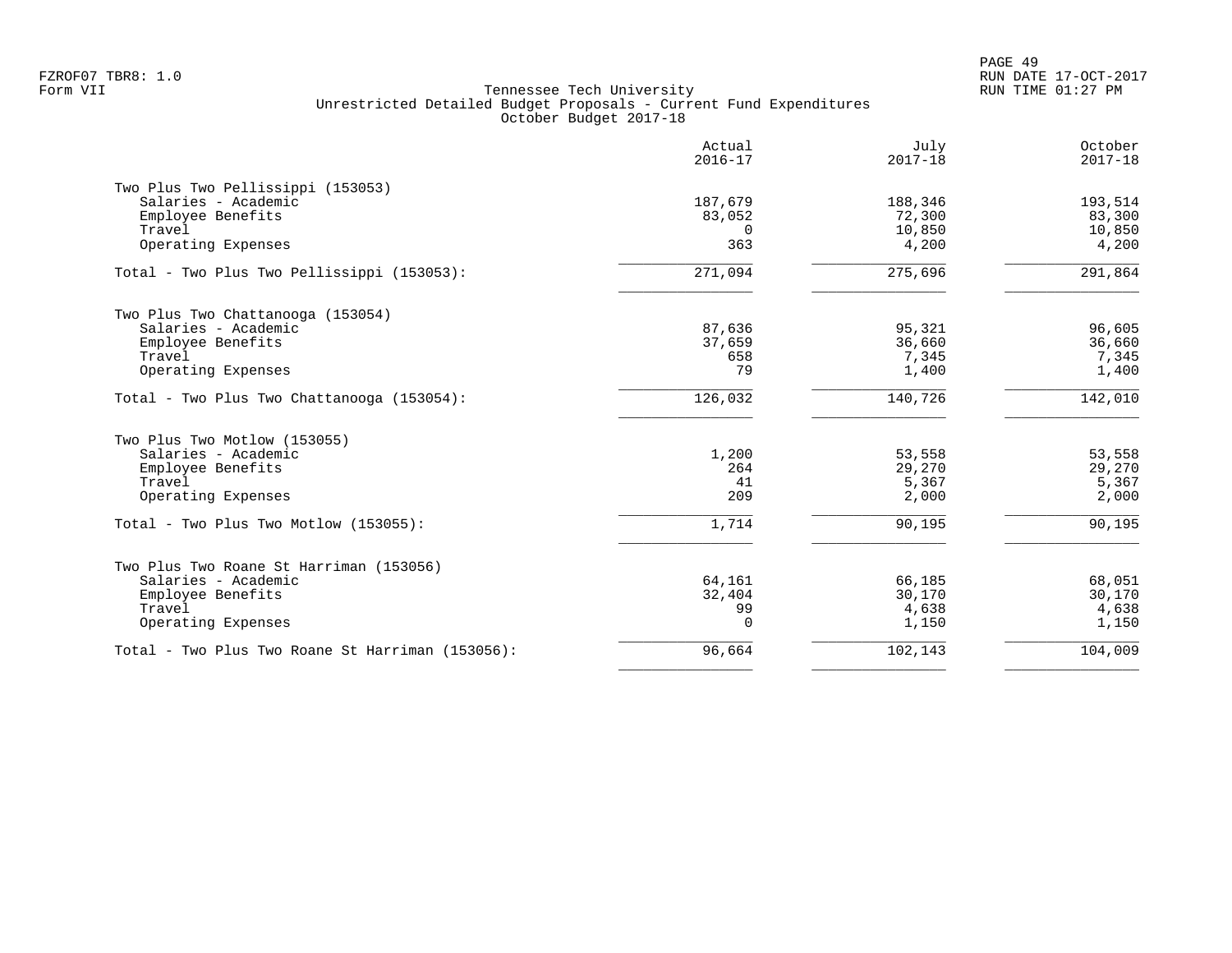|                                                                                                                                                                                                                                                          | Actual<br>$2016 - 17$                                                        | July<br>$2017 - 18$                                                           | October<br>$2017 - 18$                                                       |
|----------------------------------------------------------------------------------------------------------------------------------------------------------------------------------------------------------------------------------------------------------|------------------------------------------------------------------------------|-------------------------------------------------------------------------------|------------------------------------------------------------------------------|
| Two Plus Two Scott Co (153059)<br>Salaries - Academic<br>Employee Benefits<br>Travel<br>Operating Expenses                                                                                                                                               | 43,059<br>26,984<br>0<br>0                                                   | 45,704<br>25,420<br>2,768<br>1,010                                            | 47,860<br>25,420<br>2,768<br>1,010                                           |
| Total - Two Plus Two Scott Co (153059):                                                                                                                                                                                                                  | 70,043                                                                       | 74,902                                                                        | 77,058                                                                       |
| Exercise Sci Physical Ed Wellness (154000)<br>Salaries - Academic<br>Salaries - Supporting<br>Salaries - Students<br>Salaries - Professional<br>Employee Benefits<br>Travel<br>Operating Expenses<br>Total - Exercise Sci Physical Ed Wellness (154000): | 690,723<br>40,082<br>475<br>4,800<br>274,612<br>2,522<br>24,517<br>1,037,731 | 688,344<br>38,342<br>100<br>4,000<br>228,840<br>$\Omega$<br>22,100<br>981,726 | 698,237<br>38,971<br>100<br>4,000<br>274,840<br>3,000<br>19,100<br>1,038,248 |
| EXPW Special Courses (154001)<br>Employee Benefits                                                                                                                                                                                                       | $\mathbf 0$                                                                  | 30                                                                            | 30                                                                           |
| Total - EXPW Special Courses (154001):                                                                                                                                                                                                                   | $\Omega$                                                                     | 30                                                                            | 30                                                                           |
| EXPW Special Courses Transf In (154002)<br>Salaries - Students<br>Employee Benefits<br>Operating Expenses                                                                                                                                                | 3,473<br>148<br>1,986                                                        | 3,000<br>$\Omega$<br>5,000                                                    | 3,000<br>$\Omega$<br>11,393                                                  |
| Total - EXPW Special Courses Transf In (154002):                                                                                                                                                                                                         | 5,607                                                                        | 8,000                                                                         | 14,393                                                                       |
|                                                                                                                                                                                                                                                          |                                                                              |                                                                               |                                                                              |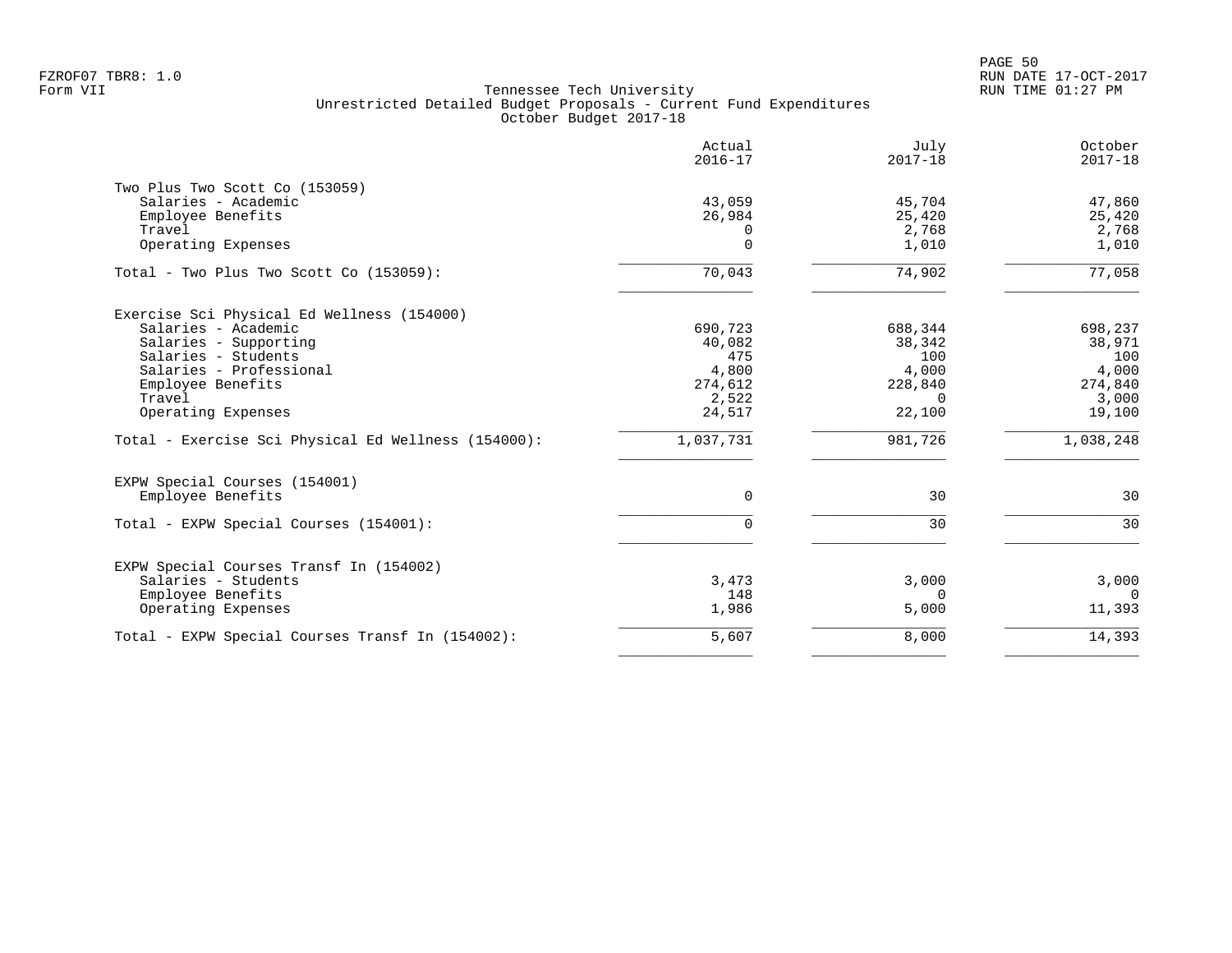| 7,150<br>7,150<br>115,521<br>8,117<br>$\Omega$ | 7,150<br>7,150<br>115,915 | 14,000<br>14,000          |
|------------------------------------------------|---------------------------|---------------------------|
|                                                |                           |                           |
|                                                |                           |                           |
|                                                |                           |                           |
|                                                |                           |                           |
|                                                |                           | 119,030                   |
|                                                | 8,157                     | 8,325                     |
| 40,539                                         | 9,000<br>38,000           | 9,000<br>38,000           |
| 164,177                                        | 171,072                   | 174, 355                  |
|                                                |                           |                           |
| 1,601                                          | 3,000                     | 16,136                    |
| 1,601                                          | 3,000                     | 16,136                    |
|                                                |                           |                           |
| 0                                              | 29,057                    | 29,057                    |
| $\Omega$                                       | 38,000                    | 38,000                    |
| $\Omega$                                       | 67,057                    | 67,057                    |
|                                                |                           |                           |
| 1,768,521                                      | 1,639,164                 | 1,673,406                 |
| 123,606                                        | 123,639                   | 101,748                   |
|                                                |                           | 1,000                     |
|                                                |                           | 683,100                   |
| 66,794                                         | 61,187                    | 6,000<br>47,418           |
| 2,646,193                                      | 2,399,460                 | 2,512,672                 |
|                                                | 1,072<br>679,069<br>7,131 | 1,000<br>573,100<br>1,370 |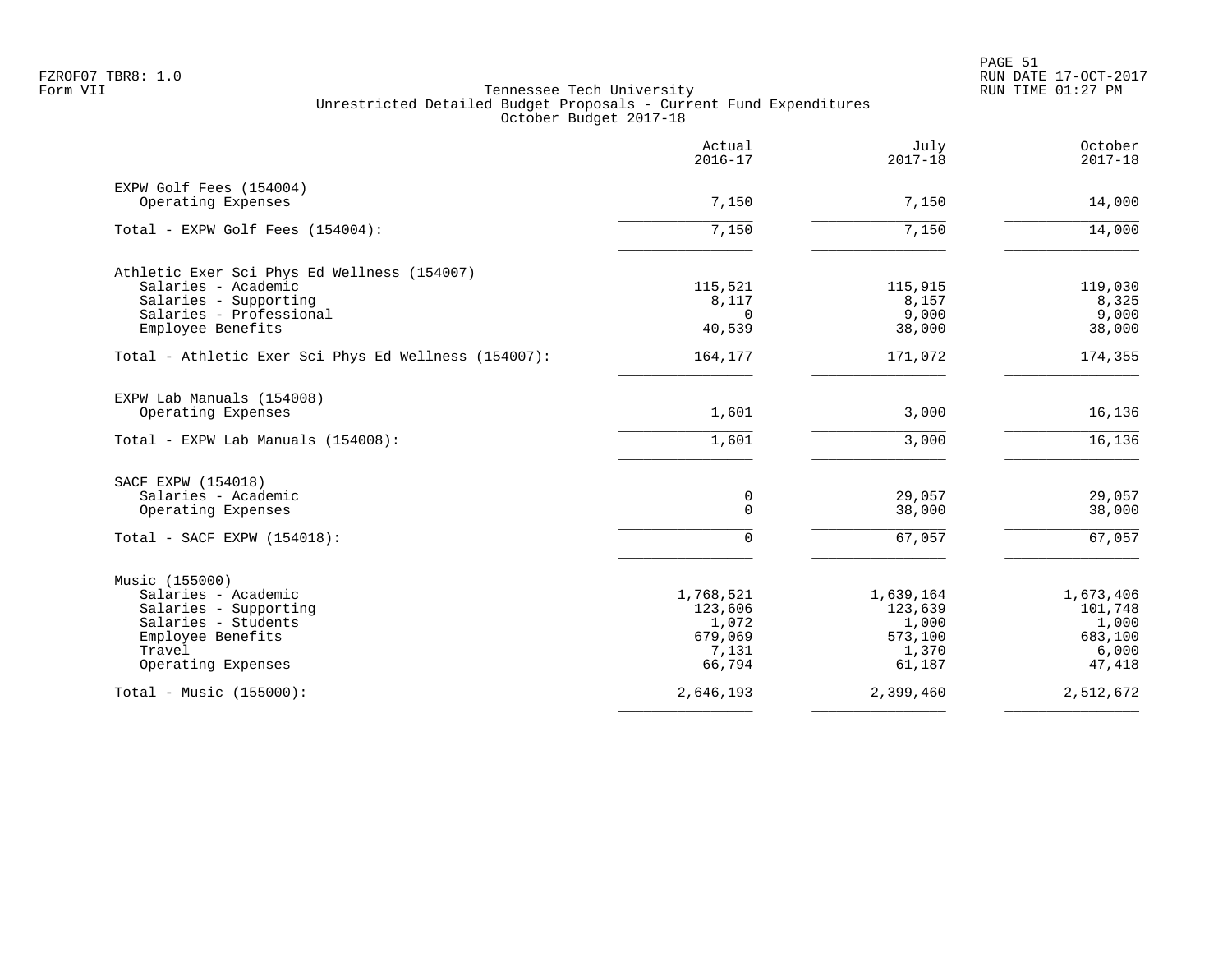PAGE 52 FZROF07 TBR8: 1.0 RUN DATE 17-OCT-2017

|                                                   | Actual<br>$2016 - 17$ | July<br>$2017 - 18$ | October<br>$2017 - 18$  |
|---------------------------------------------------|-----------------------|---------------------|-------------------------|
| Music Scholarships (155005)<br>Operating Expenses | 382,628               | 383,880             | 392,380                 |
| Total - Music Scholarships (155005):              | 382,628               | 383,880             | 392,380                 |
| Choral (155008)                                   |                       |                     |                         |
| Travel<br>Operating Expenses                      | 6,269<br>3,424        | $\Omega$<br>4,180   | $\overline{0}$<br>4,180 |
| Total - Choral $(155008)$ :                       | 9,693                 | 4,180               | 4,180                   |
| String Project (155016)<br>Operating Expenses     | 2,202                 | 0                   | 2,252                   |
| Total - String Project (155016):                  | 2,202                 | $\Omega$            | 2,252                   |
| SACF Music (155017)                               |                       |                     |                         |
| Salaries - Academic<br>Operating Expenses         | 0<br>$\Omega$         | 49,016<br>62,500    | 49,016<br>62,500        |
| Total - SACF Music $(155017)$ :                   | $\Omega$              | 111,516             | 111,516                 |
| Match Music (155025)                              |                       |                     |                         |
| Salaries - Academic                               | 0                     | 0                   | 2,960                   |
| Total - Match Music (155025):                     | $\mathbf 0$           | 0                   | 2,960                   |
|                                                   |                       |                     |                         |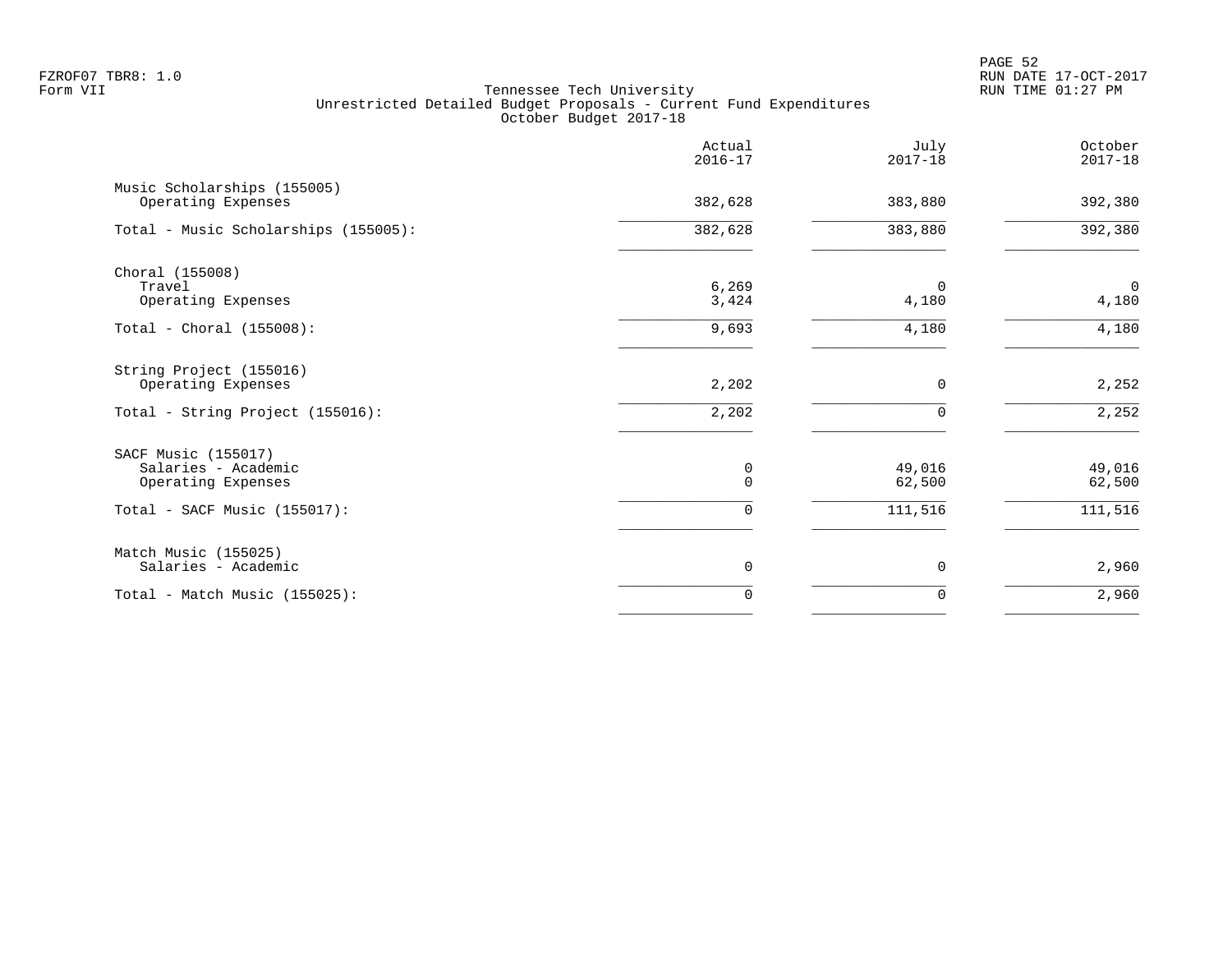PAGE 53 FZROF07 TBR8: 1.0 RUN DATE 17-OCT-2017

|                                          | Actual<br>$2016 - 17$ | July<br>$2017 - 18$ | October<br>$2017 - 18$                        |
|------------------------------------------|-----------------------|---------------------|-----------------------------------------------|
| SACF Music & Art (155200)                |                       |                     |                                               |
| Operating Expenses                       | $\mathbf 0$           | 2,055               | 49,055                                        |
| Total - SACF Music & Art $(155200)$ :    | 0                     | 2,055               | 49,055                                        |
| Art, Craft & Design (155300)             |                       |                     |                                               |
| Salaries - Academic                      | 433,046               | 375,414             | 372,792                                       |
| Salaries - Supporting                    | 27,924                | 27,731              | 28,630                                        |
| Employee Benefits                        | 149,557               | 127,500             | 152,500                                       |
| Travel                                   | 1,328                 | 1,360               | 1,360                                         |
| Operating Expenses                       | 13,965                | 12,138              | 21,655                                        |
| Total - Art, Craft & Design $(155300)$ : | 625,820               | 544,143             | 576,937                                       |
| Art Course Fee (155301)                  |                       |                     |                                               |
| Salaries - Supporting                    | 190                   | 0                   | $\pmb{0}$                                     |
| Salaries - Students                      | 670                   | $\mathbf 0$         | $\begin{smallmatrix}0\\0\\0\end{smallmatrix}$ |
| Employee Benefits                        | 14                    | $\Omega$            |                                               |
| Travel                                   | 709                   | $\Omega$            | $\Omega$                                      |
| Operating Expenses                       | 4,915                 | 6,915               | 7,079                                         |
| Total - Art Course Fee (155301):         | 6,498                 | 6,915               | 7,079                                         |
| Art Faculty CC (155302)                  |                       |                     |                                               |
| Salaries - Academic                      | 277,366               | 275,023             | 282,409                                       |
| Employee Benefits                        | 94,132                | 106,765             | 106,765                                       |
| Operating Expenses                       | $\Omega$              | 0                   | 44,000                                        |
| Total - Art Faculty CC (155302):         | 371,498               | 381,788             | 433,174                                       |
|                                          |                       |                     |                                               |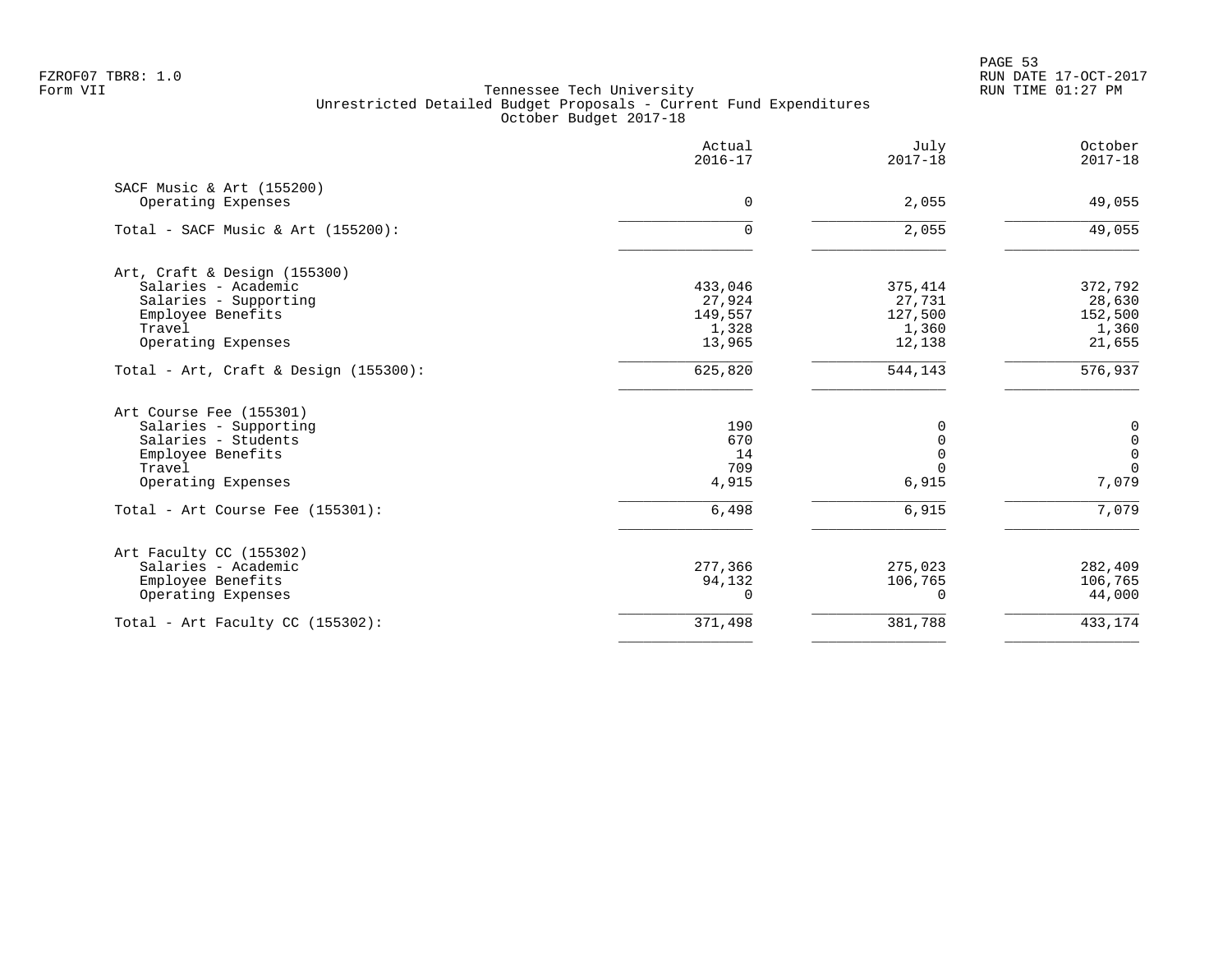|                                                       | Actual<br>$2016 - 17$   | July<br>$2017 - 18$ | October<br>$2017 - 18$ |
|-------------------------------------------------------|-------------------------|---------------------|------------------------|
| SACF Art, Craft & Design (155308)                     |                         |                     |                        |
| Salaries - Academic                                   | $\Omega$                | 34,929              | 41,929                 |
| Salaries - Supporting<br>Operating Expenses           | $\mathbf 0$<br>$\Omega$ | $\Omega$<br>44,500  | 2,100<br>35,400        |
| Total - SACF Art, Craft & Design (155308):            | $\Omega$                | 79,429              | 79,429                 |
| Craft Center Instruction (155500)                     |                         |                     |                        |
| Salaries - Supporting                                 | 8,713                   | 12,600              | 0                      |
| Employee Benefits                                     | 865                     | $\Omega$            | $\Omega$               |
| Travel                                                | 2,409                   | $\Omega$            | $\Omega$               |
| Operating Expenses                                    | 64,217                  | 61,850              | $\Omega$               |
| Total - Craft Center Instruction (155500):            | 76,204                  | 74,450              | $\Omega$               |
| SACF Agriculture & Human Ecology (160008)             |                         |                     |                        |
| Salaries - Academic                                   | 0                       | 30,500              | 26,840                 |
| Travel                                                | 0                       | 30,000              | 30,000                 |
| Operating Expenses                                    | 0                       | 34,500              | 39,500                 |
| Total - SACF Agriculture & Human Ecology (160008):    | 0                       | 95,000              | 96,340                 |
| Online Course Dev Ag and Human Ecol (160010)          |                         |                     |                        |
| Salaries - Supporting                                 | 1,439                   | 0                   | $\mathbf 0$            |
| Employee Benefits                                     | 122                     | $\Omega$            | $\Omega$               |
| Operating Expenses                                    | 1,678                   | 1,678               | 1,678                  |
| Total - Online Course Dev Ag and Human Ecol (160010): | 3,239                   | 1,678               | 1,678                  |
|                                                       |                         |                     |                        |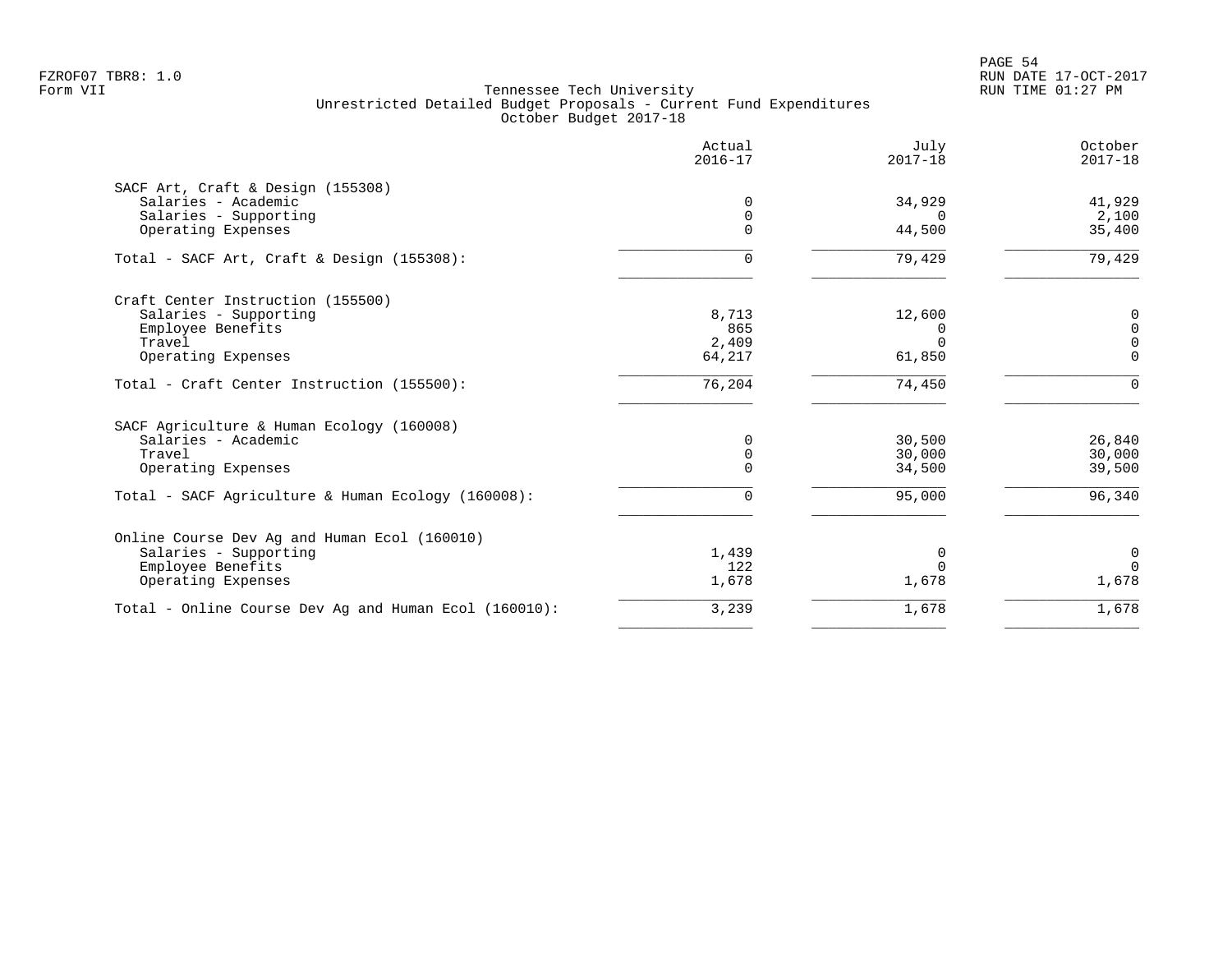en and the state of the state of the state of the state of the state of the state of the state of the state of the state of the state of the state of the state of the state of the state of the state of the state of the sta FZROF07 TBR8: 1.0 RUN DATE 17-OCT-2017

|                                                            | Actual<br>$2016 - 17$ | July<br>$2017 - 18$ | October<br>$2017 - 18$ |
|------------------------------------------------------------|-----------------------|---------------------|------------------------|
| Summer School Col Aq & HEC (160028)<br>Salaries - Academic | 94,666                | 45,253              | 45,253                 |
| Employee Benefits                                          | 18,573                | 12,029              | 19,029                 |
| Total - Summer School Col Aq & HEC (160028):               | 113,239               | 57,282              | 64,282                 |
| School of Agriculture (163000)                             |                       |                     |                        |
| Salaries - Academic                                        | 924,331               | 866,291             | 880,020                |
| Salaries - Supporting                                      | 43,554                | 43,663              | 30,370                 |
| Salaries - Students                                        | 145                   | $\Omega$            | $\Omega$               |
| Employee Benefits                                          | 348,878               | 292,785             | 352,785                |
| Travel                                                     | 3,063                 | 500                 | 500                    |
| Operating Expenses                                         | 42,420                | 15,800              | 15,800                 |
| Capital Outlay                                             | 15,363                | $\Omega$            | $\Omega$               |
| Total - School of Agriculture (163000):                    | 1,377,754             | 1,219,039           | 1,279,475              |
| Lab Fee Agriculture (163001)                               |                       |                     |                        |
| Travel                                                     | 956                   | 220                 | 220                    |
| Operating Expenses                                         | 15,321                | 15,980              | 15,980                 |
| Total - Lab Fee Agriculture (163001):                      | 16,277                | 16,200              | 16,200                 |
| Dept Match Agriculture (163005)                            |                       |                     |                        |
| Salaries - Academic                                        | 3,348                 | 0                   | 0                      |
| Employee Benefits                                          | 3,818                 | 0                   | $\mathbf 0$            |
| Travel                                                     | 3,596                 | $\mathbf 0$         | $\mathbf 0$            |
| Total - Dept Match Agriculture (163005):                   | 10,762                | 0                   | $\mathbf 0$            |
|                                                            |                       |                     |                        |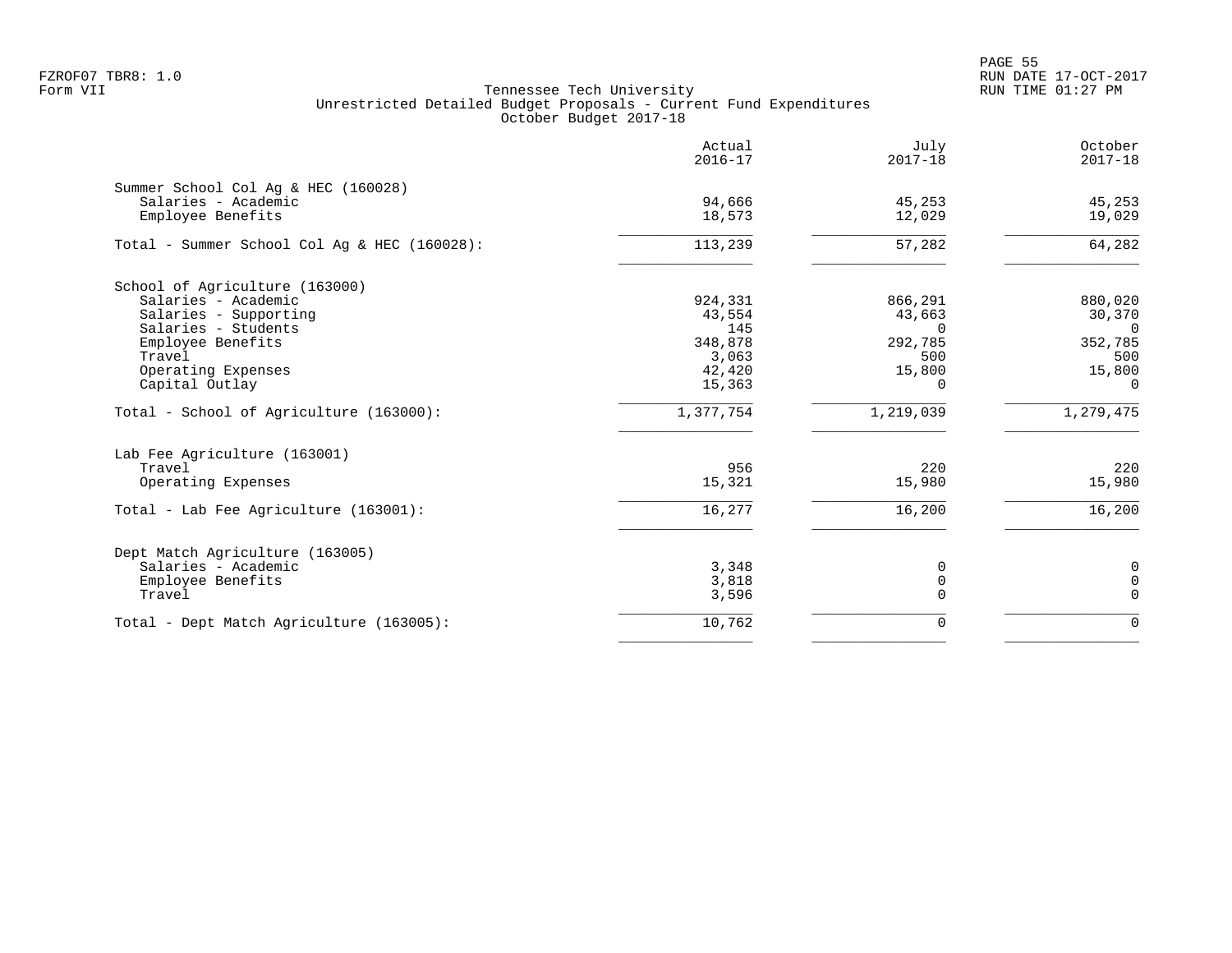|                                                   | Actual<br>$2016 - 17$ | July<br>$2017 - 18$ | October<br>$2017 - 18$ |
|---------------------------------------------------|-----------------------|---------------------|------------------------|
| SACF Agriculture (163008)<br>Salaries - Academic  | $\Omega$              | 65,000              | 65,000                 |
| Total - SACF Agriculture (163008):                | 0                     | 65,000              | 65,000                 |
| School of Human Ecology (165000)                  |                       |                     |                        |
| Salaries - Academic                               | 569,312               | 559,486             | 568,550                |
| Salaries - Supporting                             | 33,477                | 26,440              | 26,440                 |
| Employee Benefits                                 | 225,572               | 197,250             | 227,250                |
| Travel                                            | 6,798                 | $\Omega$            | $\Omega$               |
| Operating Expenses                                | 21,150                | 8,780               | 8,780                  |
| Total - School of Human Ecology (165000):         | 856,309               | 791,956             | 831,020                |
| Lab Fee Human Ecology (165001)                    |                       |                     |                        |
| Operating Expenses                                | 3,500                 | 3,500               | 3,500                  |
| Total - Lab Fee Human Ecology (165001):           | 3,500                 | 3,500               | 3,500                  |
| Human Ecology South Hall Cafe (165006)            |                       |                     |                        |
| Operating Expenses                                | 3,963                 | 0                   | 0                      |
| Department Revenues                               | $-344$                | $\Omega$            | $\mathbf 0$            |
| Total - Human Ecology South Hall Cafe (165006):   | 3,619                 | $\mathbf 0$         | $\mathbf 0$            |
| Human Ecology Tartan Commission (165007)          |                       |                     |                        |
| Operating Expenses                                | $\mathbf 0$           | $\mathbf 0$         | 339                    |
| Total - Human Ecology Tartan Commission (165007): | $\Omega$              | $\mathbf 0$         | 339                    |
|                                                   |                       |                     |                        |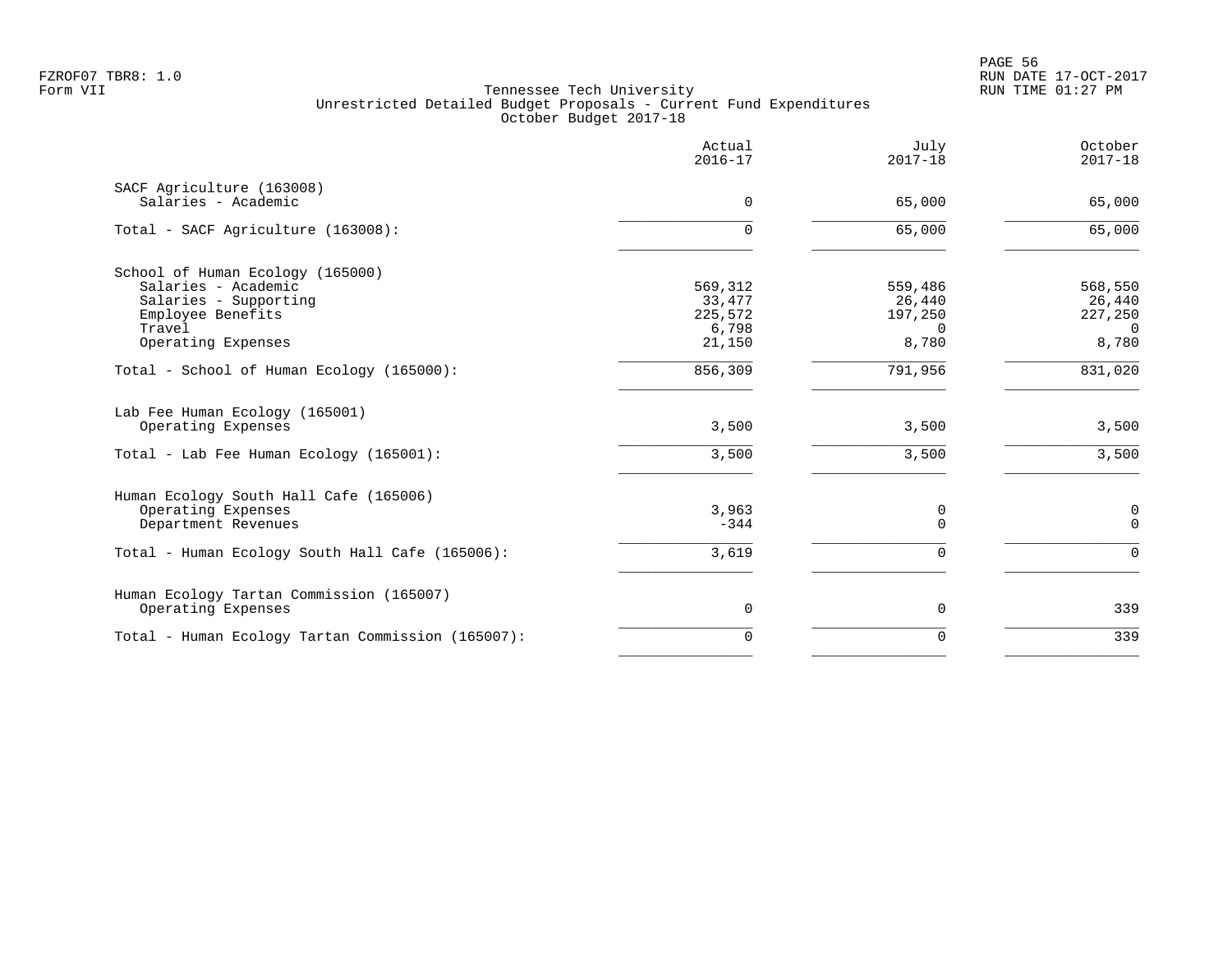PAGE 57 FZROF07 TBR8: 1.0 RUN DATE 17-OCT-2017

|                                                                                                                                                                                     | Actual<br>$2016 - 17$                                               | July<br>$2017 - 18$                                                      | October<br>$2017 - 18$                                                   |
|-------------------------------------------------------------------------------------------------------------------------------------------------------------------------------------|---------------------------------------------------------------------|--------------------------------------------------------------------------|--------------------------------------------------------------------------|
| SACF Human Ecology (165008)<br>Salaries - Academic                                                                                                                                  | $\mathbf 0$                                                         | 60,000                                                                   | 63,660                                                                   |
| Total - SACF Human Ecology (165008):                                                                                                                                                | 0                                                                   | 60,000                                                                   | 63,660                                                                   |
| Lab Fee Nursing (166000)<br>Travel<br>Operating Expenses                                                                                                                            | 231<br>18,636                                                       | $\Omega$<br>22,800                                                       | $\mathbf 0$<br>26,733                                                    |
| Total - Lab Fee Nursing (166000):                                                                                                                                                   | 18,867                                                              | 22,800                                                                   | 26,733                                                                   |
| Nursing Instruction (166001)<br>Salaries - Academic<br>Salaries - Supporting<br>Salaries - Students<br>Salaries - Professional<br>Employee Benefits<br>Travel<br>Operating Expenses | 1,168,120<br>69,333<br>160<br>175,275<br>520,451<br>4,841<br>36,457 | 1,127,712<br>70,030<br>$\Omega$<br>178,658<br>483,745<br>4,690<br>15,769 | 1,243,162<br>28,782<br>$\Omega$<br>226,876<br>555,185<br>4,690<br>22,669 |
| Total - Nursing Instruction (166001):                                                                                                                                               | 1,974,637                                                           | 1,880,604                                                                | 2,081,364                                                                |
| Nursing Exam and Testing (166002)<br>Salaries - Academic<br>Salaries - Supporting<br>Employee Benefits<br>Operating Expenses                                                        | 6,750<br>501<br>14,081<br>31,741                                    | 3,500<br>$\Omega$<br>500<br>31,956                                       | 3,500<br>$\Omega$<br>500<br>57,186                                       |
| Total - Nursing Exam and Testing (166002):                                                                                                                                          | 53,073                                                              | 35,956                                                                   | 61,186                                                                   |
|                                                                                                                                                                                     |                                                                     |                                                                          |                                                                          |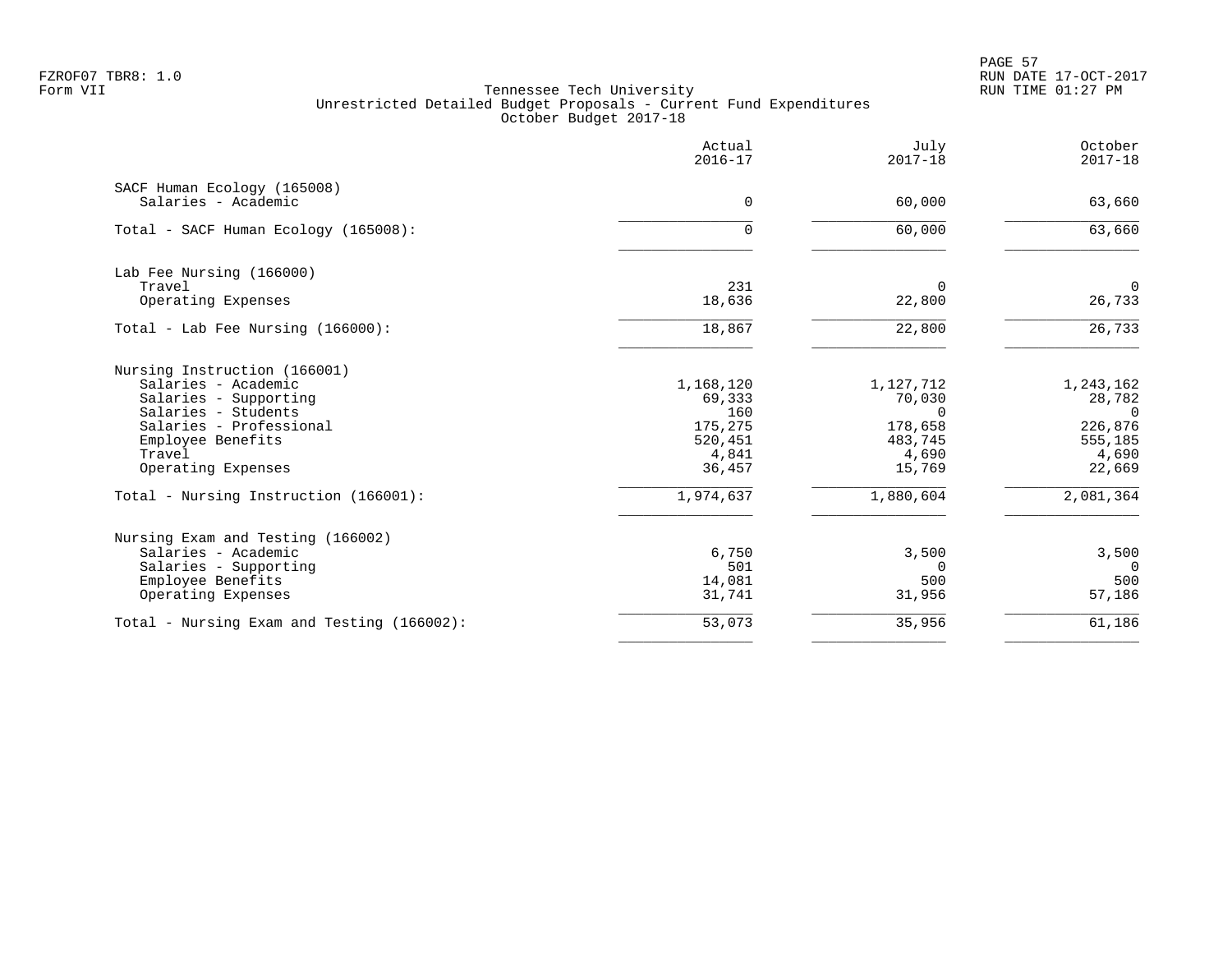|                                                   | Actual<br>$2016 - 17$ | July<br>$2017 - 18$ | October<br>$2017 - 18$ |
|---------------------------------------------------|-----------------------|---------------------|------------------------|
| SACF Nursing (166003)                             |                       |                     |                        |
| Salaries - Academic                               | 215,873               | 346,340             | 347,356                |
| Salaries - Professional                           | 4,500                 | $\Omega$            | $\Omega$               |
| Employee Benefits<br>Travel                       | 40,256<br>$-71$       | 26,830              | 26,830<br>$\Omega$     |
| Operating Expenses                                | 4,959                 | 149,830             | 245,752                |
| Total - SACF Nursing (166003):                    | 265,517               | 523,000             | 619,938                |
| Online Course Dev Nursing (166010)                |                       |                     |                        |
| Salaries - Academic                               | 42,479                | 0                   | 4,374                  |
| Employee Benefits                                 | 6,380                 | $\Omega$            | $\Omega$               |
| Operating Expenses                                | 3,179                 | 49,790              | 58,600                 |
| Total - Online Course Dev Nursing (166010):       | 52,038                | 49,790              | 62,974                 |
| SACF Nursing Joint DNP (166016)                   |                       |                     |                        |
| Operating Expenses                                | $\mathbf 0$           | 20,000              | 10,000                 |
| Total - SACF Nursing Joint DNP (166016):          | $\mathbf 0$           | 20,000              | 10,000                 |
| Summer School School of Nursing (166028)          |                       |                     |                        |
| Salaries - Academic                               | 17,585                | 41,657              | 41,657                 |
| Employee Benefits                                 | 3,260                 | 11,073              | 11,073                 |
| Total - Summer School School of Nursing (166028): | 20,845                | 52,730              | 52,730                 |
|                                                   |                       |                     |                        |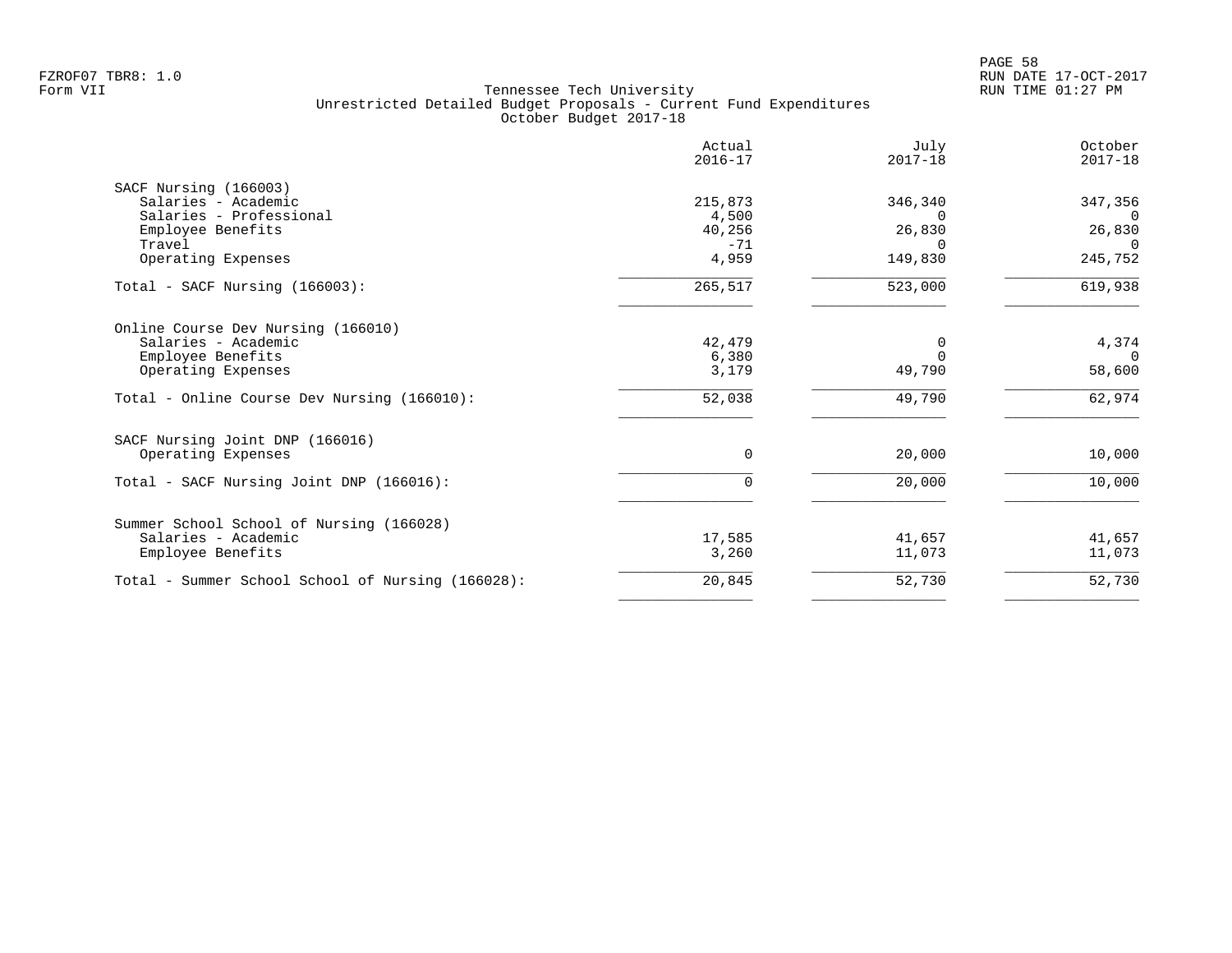PAGE 59 FZROF07 TBR8: 1.0 RUN DATE 17-OCT-2017

|                                                                                                                                                              | Actual<br>$2016 - 17$                 | July<br>$2017 - 18$                         | October<br>$2017 - 18$                         |
|--------------------------------------------------------------------------------------------------------------------------------------------------------------|---------------------------------------|---------------------------------------------|------------------------------------------------|
| TN eCampus School of Nursing (166031)<br>Salaries - Academic<br>Employee Benefits                                                                            | 235,329<br>59,275                     | 168,417<br>$\Omega$                         | 168,417<br>60,000                              |
| Total - TN eCampus School of Nursing (166031):                                                                                                               | 294,604                               | 168,417                                     | 228,417                                        |
| GA Instruction Pool (170006)<br>Employee Benefits                                                                                                            | 0                                     | 75,000                                      | 69,610                                         |
| Total - GA Instruction Pool (170006):                                                                                                                        | $\Omega$                              | 75,000                                      | 69,610                                         |
| TTU Matching (171000)<br>Salaries - Academic<br>Employee Benefits<br>Travel<br>Total - TTU Matching (171000):                                                | 560<br>4,953<br>1,986<br>7,499        | 0<br>$\mathbf 0$<br>$\Omega$<br>$\mathbf 0$ | 0<br>$\mathbf 0$<br>$\Omega$<br>$\Omega$       |
| Minority Graduate Assistant (176004)<br>Salaries - Students<br>Salaries - Professional<br>Employee Benefits<br>Total - Minority Graduate Assistant (176004): | 12,000<br>68,889<br>81,223<br>162,112 | 0<br>49,910<br>156,870<br>206,780           | $\overline{0}$<br>49,910<br>296,257<br>346,167 |
| Ext Edu Off Campus (180003)<br>Salaries - Students<br>Employee Benefits<br>Operating Expenses                                                                | 0<br>$\Omega$<br>13,034               | 650<br>8,110<br>3,000                       | 650<br>8,110<br>3,000                          |
| Total - Ext Edu Off Campus (180003):                                                                                                                         | 13,034                                | 11,760                                      | 11,760                                         |
|                                                                                                                                                              |                                       |                                             |                                                |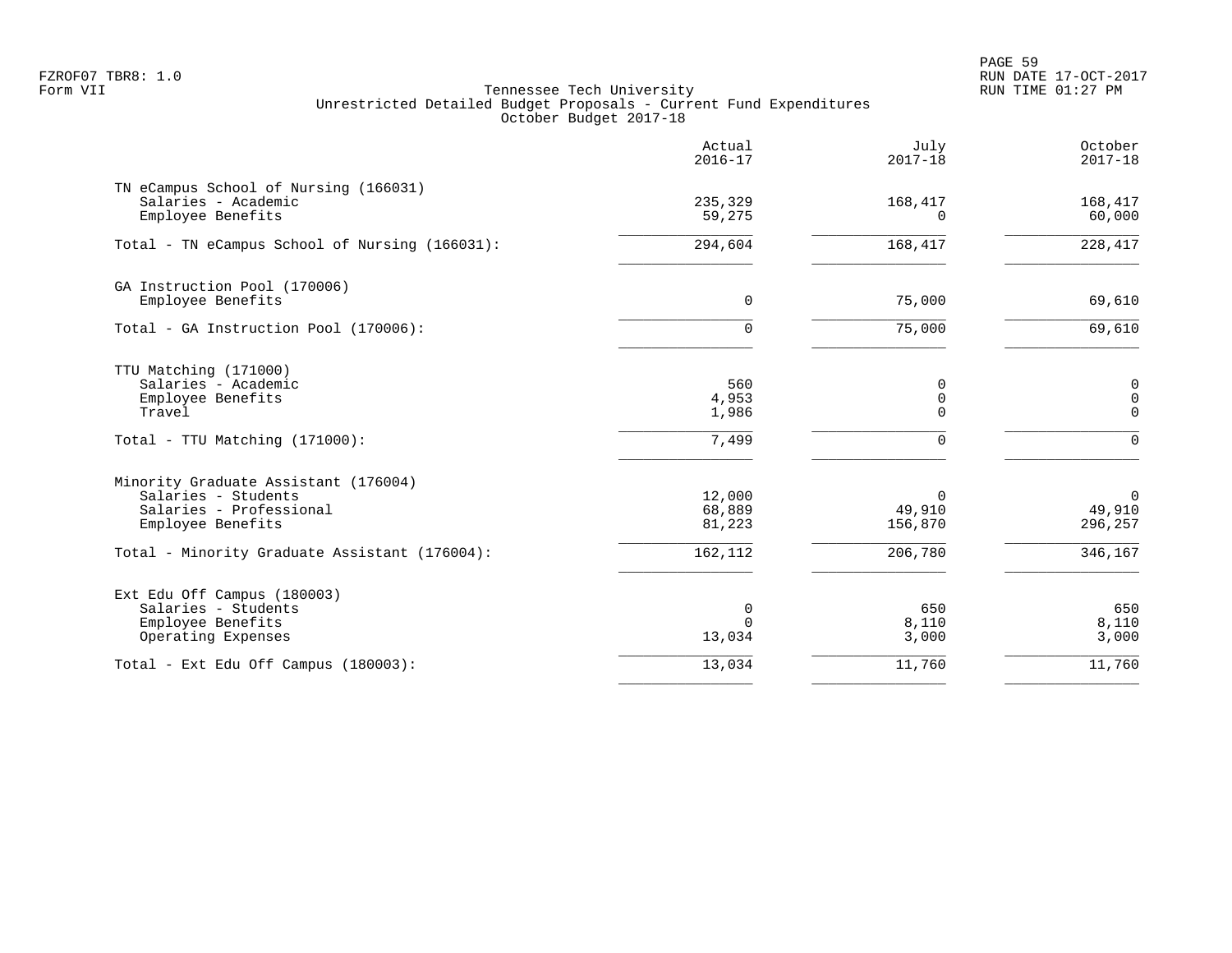PAGE 60 FZROF07 TBR8: 1.0 RUN DATE 17-OCT-2017

|                                                 | Actual<br>$2016 - 17$ | July<br>$2017 - 18$ | October<br>$2017 - 18$   |
|-------------------------------------------------|-----------------------|---------------------|--------------------------|
| Ext Educ Overload (180005)<br>Employee Benefits | $\Omega$              | 5,010               | 5,010                    |
| Total - Ext Educ Overload (180005):             | 0                     | 5,010               | 5,010                    |
| Distance MBA (180500)                           |                       |                     |                          |
| Salaries - Academic                             | 325,717               | 288,190             | 288,190                  |
| Salaries - Supporting                           | 5,595                 | 6,254               | 6,485                    |
| Salaries - Students<br>Salaries - Professional  | 200<br>66,345         | $\Omega$<br>54,234  | $\overline{0}$<br>55,588 |
| Employee Benefits                               | 84,600                | 91,290              | 91,290                   |
| Travel                                          | 2,607                 | $\Omega$            | $\Omega$                 |
| Operating Expenses                              | 92,981                | 116,650             | 116,650                  |
| Total - Distance MBA (180500):                  | 578,045               | 556,618             | 558,203                  |
| Non Credit Extended Programs (181002)           |                       |                     |                          |
| Salaries - Academic                             | 9,270                 | 6,000               | 6,000                    |
| Salaries - Supporting                           | 20,364                |                     | 12,521                   |
| Salaries - Students                             | 360                   |                     | 0                        |
| Employee Benefits                               | 3,645                 |                     | $\Omega$                 |
| Travel                                          | 83                    | 200                 | 200                      |
| Operating Expenses                              | 30,484                | 29,747              | 29,747                   |
| Department Revenues                             | $-1,219$              |                     | $\Omega$                 |
| Total - Non Credit Extended Programs (181002):  | 62,987                | 35,947              | 48,468                   |
|                                                 |                       |                     |                          |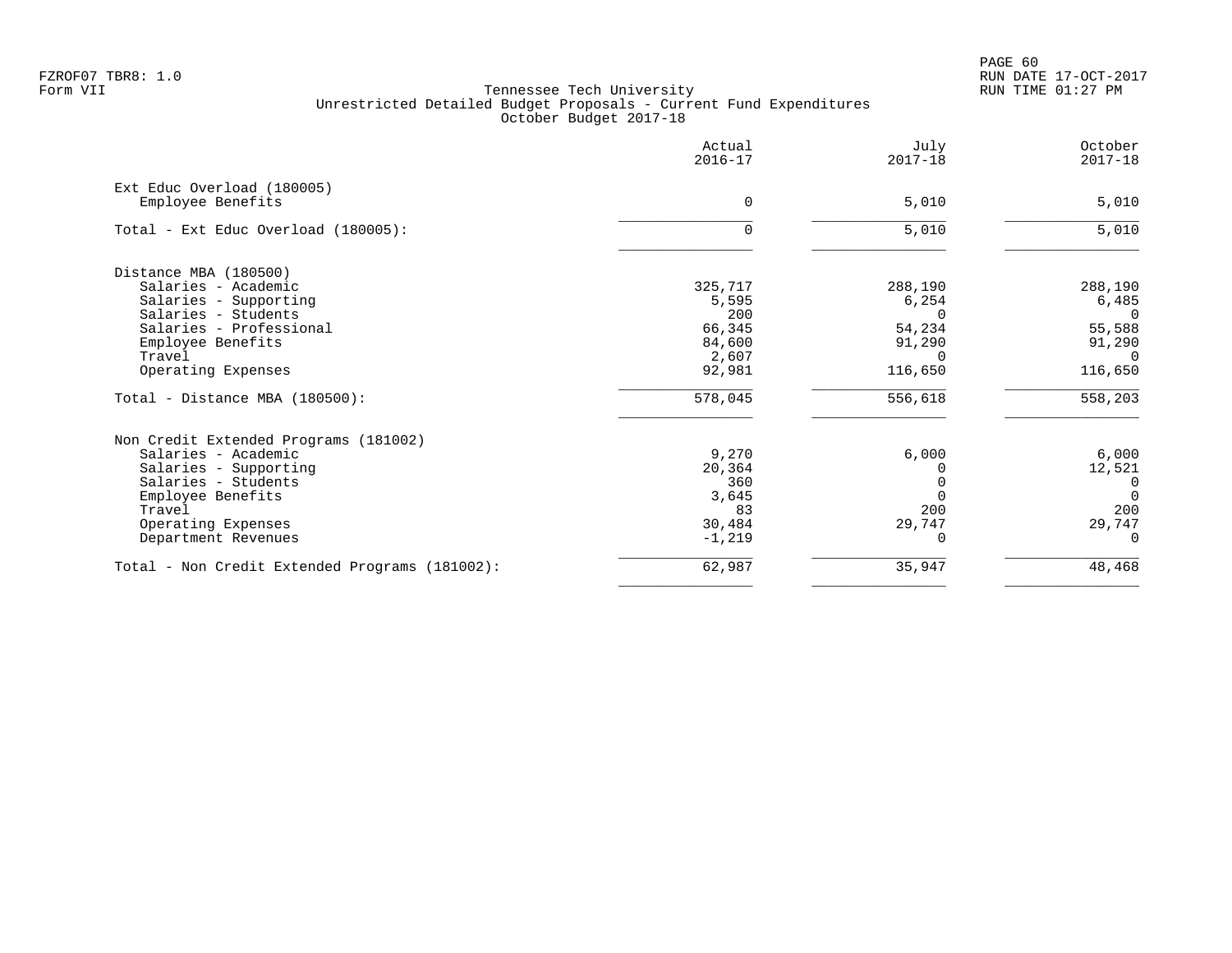| Actual<br>$2016 - 17$ | July<br>$2017 - 18$                                                                                                         | October<br>$2017 - 18$                                                                                          |
|-----------------------|-----------------------------------------------------------------------------------------------------------------------------|-----------------------------------------------------------------------------------------------------------------|
|                       |                                                                                                                             |                                                                                                                 |
|                       |                                                                                                                             | 13,644                                                                                                          |
|                       |                                                                                                                             | $\Omega$                                                                                                        |
| 14,984                | $-2,276$                                                                                                                    | 7,100<br>$-987$                                                                                                 |
|                       |                                                                                                                             | 19,757                                                                                                          |
|                       |                                                                                                                             |                                                                                                                 |
|                       |                                                                                                                             |                                                                                                                 |
|                       |                                                                                                                             | 12,875                                                                                                          |
| 49,967                | 60,020                                                                                                                      | 61,572                                                                                                          |
|                       |                                                                                                                             | 30,310                                                                                                          |
|                       | 1,090                                                                                                                       | 1,090                                                                                                           |
| 13,201                | 1,740                                                                                                                       | 1,860                                                                                                           |
| 105,935               | 105,681                                                                                                                     | 107,707                                                                                                         |
|                       |                                                                                                                             |                                                                                                                 |
|                       |                                                                                                                             | 12,875                                                                                                          |
|                       |                                                                                                                             | 2,825                                                                                                           |
|                       |                                                                                                                             | 156                                                                                                             |
| 10,117                | 12,066                                                                                                                      | 12,066                                                                                                          |
| 25,401                | 27,568                                                                                                                      | 27,922                                                                                                          |
|                       |                                                                                                                             |                                                                                                                 |
|                       |                                                                                                                             | 12,295                                                                                                          |
|                       |                                                                                                                             | 3,270                                                                                                           |
|                       |                                                                                                                             | 1,290                                                                                                           |
| 53,052                | 16,600                                                                                                                      | 16,600                                                                                                          |
| 68,293                | 33,116                                                                                                                      | 33,455                                                                                                          |
|                       | 14,117<br>333<br>2,677<br>32,111<br>19,289<br>20,659<br>2,819<br>12,460<br>2,824<br>$\Omega$<br>11,935<br>3,306<br>$\Omega$ | 13,644<br>$\Omega$<br>7,100<br>18,468<br>12,521<br>30,310<br>12,521<br>2,825<br>156<br>11,956<br>3,270<br>1,290 |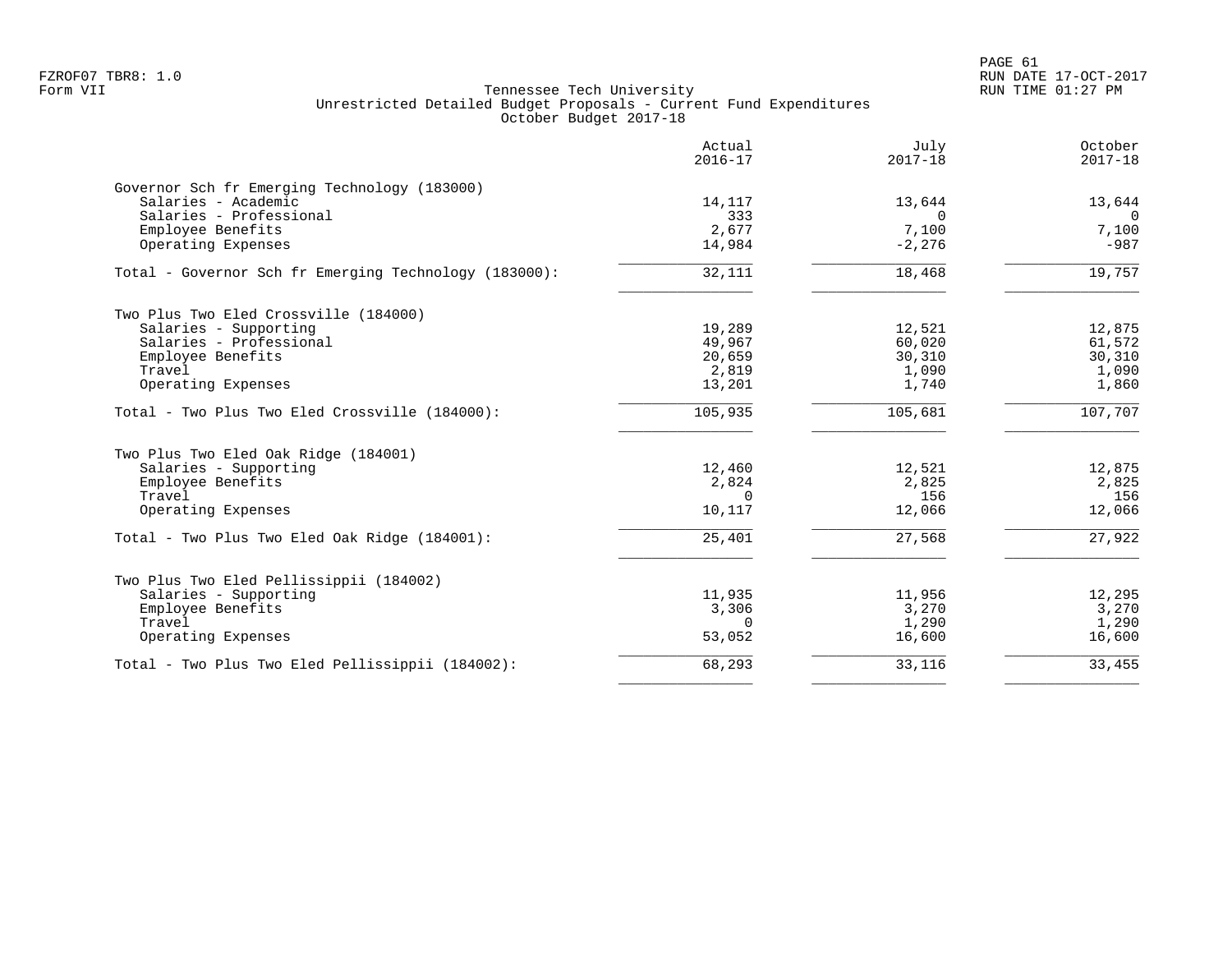PAGE 62 FZROF07 TBR8: 1.0 RUN DATE 17-OCT-2017

|                                                             | Actual<br>$2016 - 17$ | July<br>$2017 - 18$ | October<br>$2017 - 18$        |
|-------------------------------------------------------------|-----------------------|---------------------|-------------------------------|
| Two Plus Two Eled Chattanooga (184003)<br>Employee Benefits | $\mathbf 0$           | 350                 | 350                           |
| Operating Expenses                                          | 10,920                | 10,900              | 10,900                        |
| Total - Two Plus Two Eled Chattanooga (184003):             | 10,920                | 11,250              | 11,250                        |
| Two Plus Two Eled Motlow (184004)                           |                       |                     |                               |
| Salaries - Academic                                         | $\mathbf 0$           | 690                 | $\mathbf 0$<br>$\overline{0}$ |
| Salaries - Supporting<br>Salaries - Professional            | 11,700<br>62,501      | 12,521<br>62,894    | 64,617                        |
| Employee Benefits                                           | 20,716                | 20,340              | 20,340                        |
| Travel                                                      | 3,520                 | 6,793               | 4,483                         |
| Operating Expenses                                          | 4,884                 | 5,700               | 5,200                         |
| Total - Two Plus Two Eled Motlow (184004):                  | 103,321               | 108,938             | 94,640                        |
| Two Plus Two Eled Tullahoma (184005)                        |                       |                     |                               |
| Employee Benefits                                           | 0                     | 300                 | 300                           |
| Travel                                                      | $\Omega$              | 1,000               | $\overline{0}$                |
| Operating Expenses                                          | 5,400                 | 7,000               | 6,000                         |
| Total - Two Plus Two Eled Tullahoma (184005):               | 5,400                 | 8,300               | 6,300                         |
| Two Plus Two Eled RS Harriman (184006)                      |                       |                     |                               |
| Salaries - Academic                                         | 0                     | 1,300               | $\overline{0}$                |
| Employee Benefits                                           | 0                     | 1,000               | 1,000                         |
| Travel                                                      | $\Omega$              | 750                 | $\Omega$                      |
| Operating Expenses                                          | 1,842                 | 6,002               | 2,052                         |
| Total - Two Plus Two Eled RS Harriman (184006):             | 1,842                 | 9,052               | 3,052                         |
|                                                             |                       |                     |                               |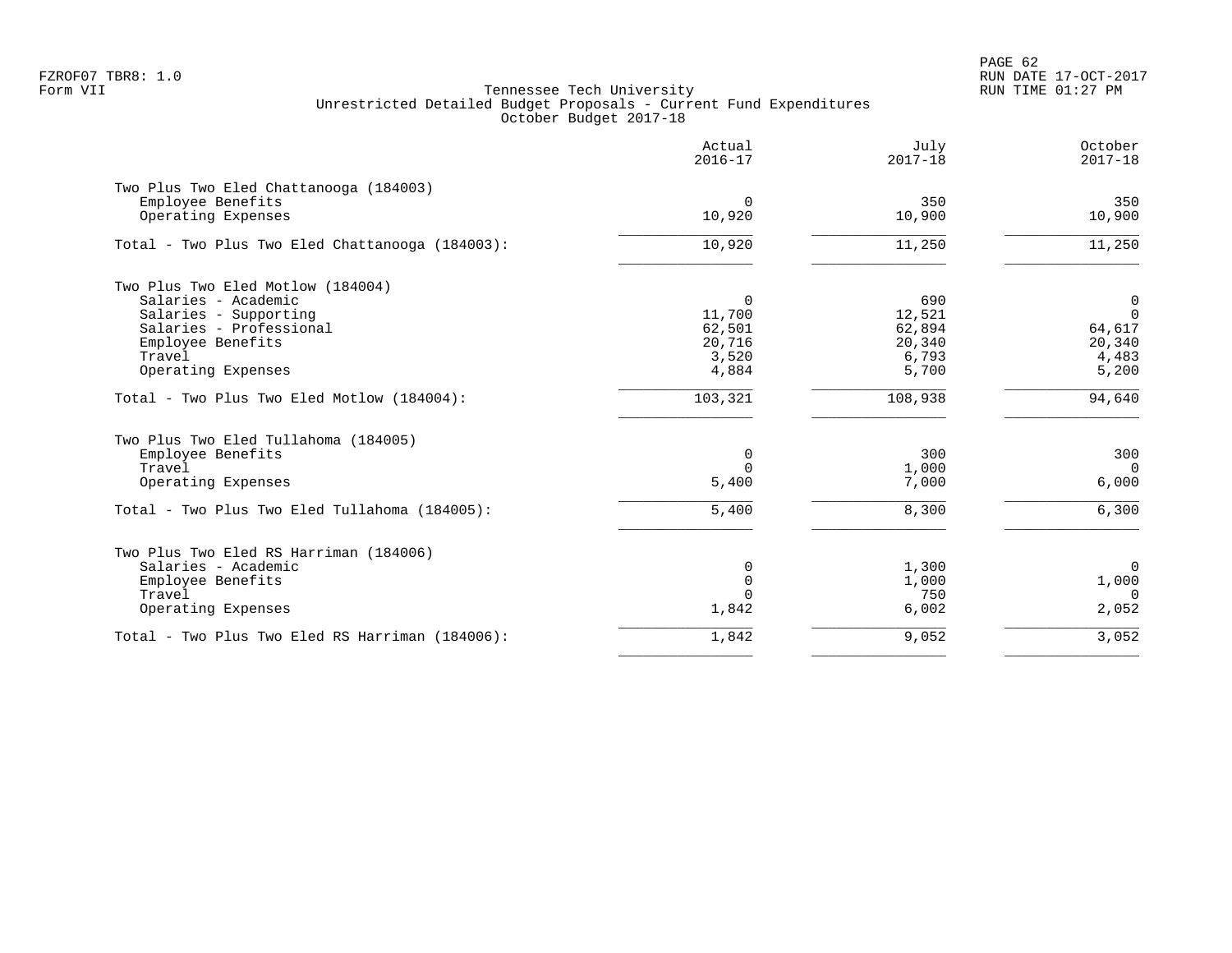PAGE 63 FZROF07 TBR8: 1.0 RUN DATE 17-OCT-2017

|                                                      | Actual<br>$2016 - 17$ | July<br>$2017 - 18$ | October<br>$2017 - 18$ |
|------------------------------------------------------|-----------------------|---------------------|------------------------|
| Two Plus Two Eled Scott Co (184007)                  |                       |                     |                        |
| Salaries - Academic                                  | $\Omega$              | 550                 | 550                    |
| Salaries - Supporting                                | 14,625                | $\Omega$            | 8,500                  |
| Employee Benefits                                    | 1,119                 | 1,600               | 1,600                  |
| Travel                                               | 836                   | 1,382               | 1,382                  |
| Operating Expenses                                   | 8,647                 | 11,990              | 6,990                  |
| Total - Two Plus Two Eled Scott Co (184007):         | 25,227                | 15,522              | 19,022                 |
| Ex Ed 2plus2 Eled Columbia (184008)                  |                       |                     |                        |
| Salaries - Academic                                  | $\Omega$              | O                   | 10,000                 |
| Salaries - Supporting                                | 8,143                 |                     | 8,000                  |
| Employee Benefits                                    | 623                   |                     | 1,765                  |
| Travel                                               | $\Omega$              |                     | 1,000                  |
| Operating Expenses                                   |                       |                     | 950                    |
| Total - Ex Ed 2plus2 Eled Columbia (184008):         | 8,766                 | U                   | 21,715                 |
| Interdisciplinary Studies Instruct (185000)          |                       |                     |                        |
| Salaries - Academic                                  | 285,709               | 229,452             | 231,548                |
| Salaries - Supporting                                | 38,579                | 43,112              | 43,762                 |
| Salaries - Students                                  | 908                   | $\Omega$            | $\Omega$               |
| Employee Benefits                                    | 93,944                | 92,610              | 92,610                 |
| Travel                                               | 6,762                 | 9,762               | 9,762                  |
| Operating Expenses                                   | 24,070                | 18,000              | 18,000                 |
| Total - Interdisciplinary Studies Instruct (185000): | 449,972               | 392,936             | 395,682                |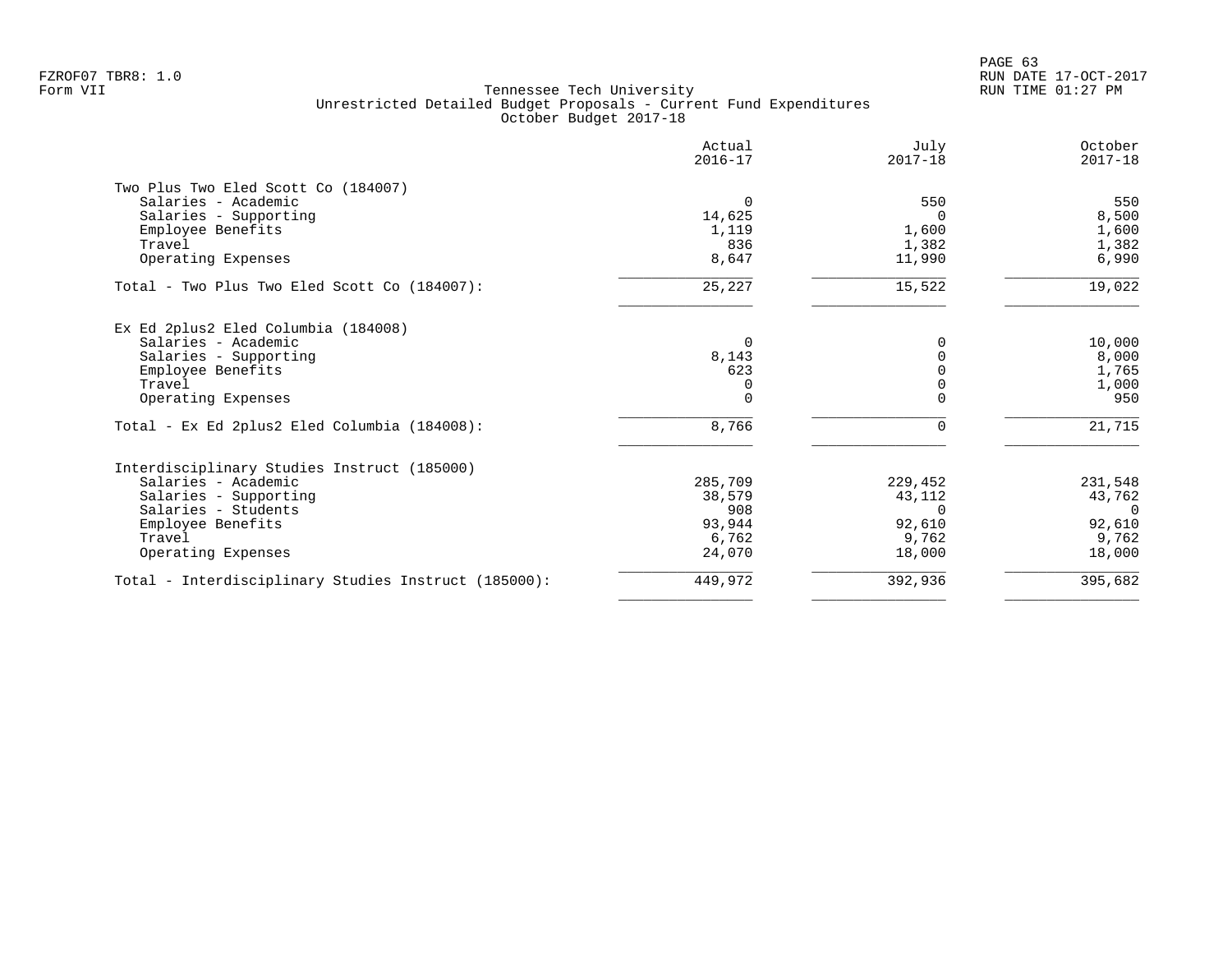PAGE 64 FZROF07 TBR8: 1.0 RUN DATE 17-OCT-2017

|                                                | Actual<br>$2016 - 17$ | July<br>$2017 - 18$ | October<br>$2017 - 18$ |
|------------------------------------------------|-----------------------|---------------------|------------------------|
| Professional Studies (185001)                  |                       |                     |                        |
| Salaries - Academic                            | 71,639                | 53,219              | 55,066                 |
| Salaries - Supporting                          | $\Omega$              | 32,950              | 33,856                 |
| Employee Benefits                              | 15,241                | 16,685              | 32,685                 |
| Travel                                         | 71                    | 2,000               | 2,000                  |
| Operating Expenses                             | 2,538                 | 3,000               | 4,080                  |
| Total - Professional Studies (185001):         | 89,489                | 107,854             | 127,687                |
| TN eCampus Instruction (185002)                |                       |                     |                        |
| Salaries - Academic                            | 1,125                 | 13,491              | 13,491                 |
| Salaries - Supporting                          | 59,121                | 25,480              | 26,310                 |
| Salaries - Professional                        | 62,433                | 62,863              | 64,571                 |
| Employee Benefits                              | 55,562                | 195,425             | 70,425                 |
| Travel                                         | 1,370                 | 4,330               | 4,330                  |
| Operating Expenses                             | 3,813                 | 60,398              | 60,398                 |
| Total - TN eCampus Instruction (185002):       | 183,424               | 361,987             | 239,525                |
| Environmental Studies Udrgrd (185005)          |                       |                     |                        |
| Salaries - Administrative                      | $\Omega$              | 5,000               | 5,000                  |
| Salaries - Academic                            | 138,381               | 147,285             | 227,527                |
| Salaries - Supporting                          | 26,073                | 31,300              | 32,031                 |
| Salaries - Professional                        | $\Omega$              | 9,204               | 9,204                  |
| Employee Benefits                              | 71,406                | 61,270              | 72,270                 |
| Travel                                         | 317                   | 1,900               | 1,900                  |
| Operating Expenses                             | 2,122                 | 5,000               | 5,000                  |
| Total - Environmental Studies Udrgrd (185005): | 238,299               | 260,959             | 352,932                |
|                                                |                       |                     |                        |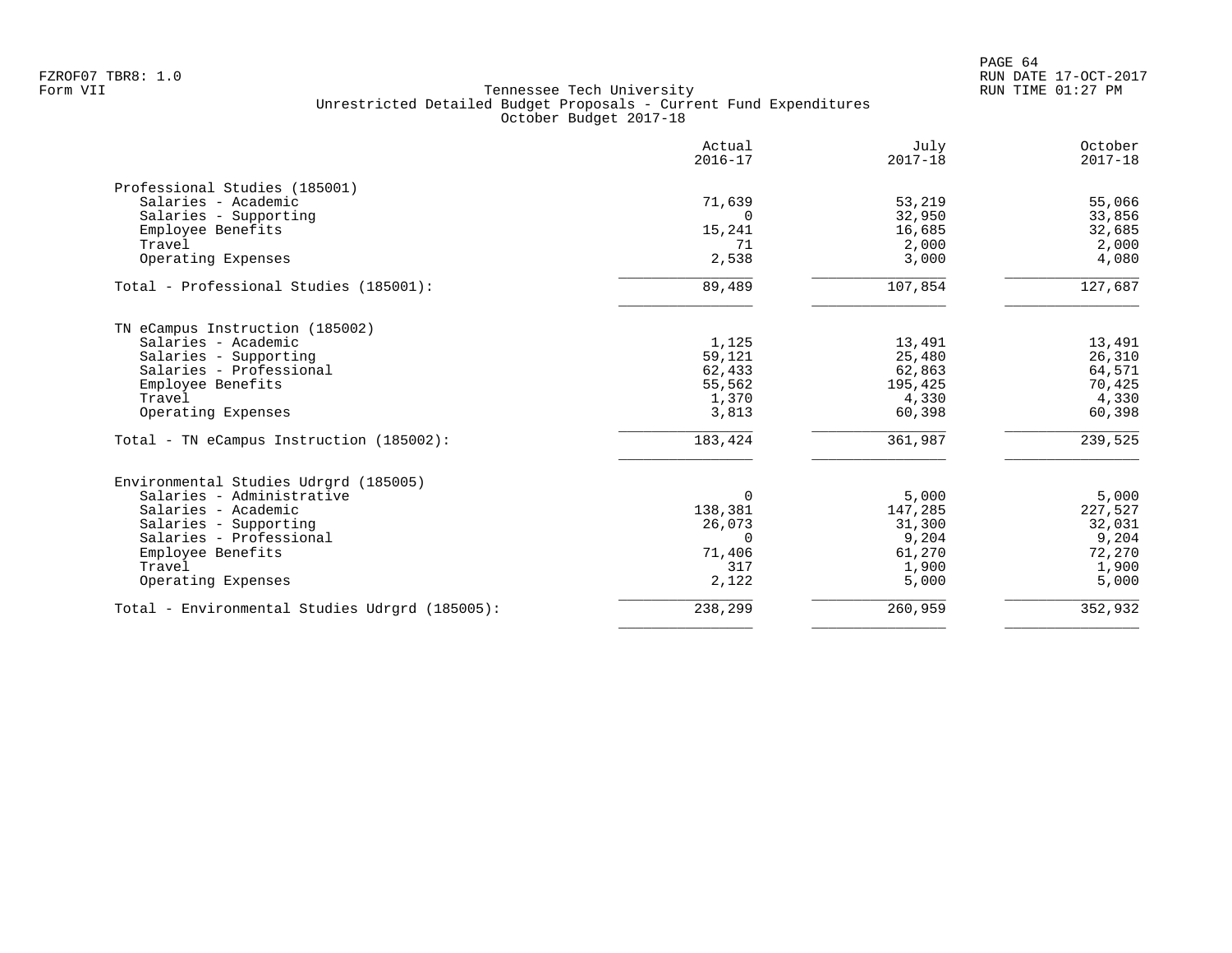PAGE 65 FZROF07 TBR8: 1.0 RUN DATE 17-OCT-2017

|                                                                                          | Actual<br>$2016 - 17$ | July<br>$2017 - 18$ | October<br>$2017 - 18$ |
|------------------------------------------------------------------------------------------|-----------------------|---------------------|------------------------|
| Interdiscip Studies Campus Instr (185007)<br>Employee Benefits                           | $\Omega$              | 2,330               | 2,330                  |
| Total - Interdiscip Studies Campus Instr (185007):                                       | $\Omega$              | 2,330               | 2,330                  |
| Interdisc Studies Online Course Fee (185008)<br>Salaries - Academic                      | 0                     | 31,500              | 31,500                 |
| Total - Interdisc Studies Online Course Fee (185008):                                    | $\Omega$              | 31,500              | 31,500                 |
| Online Course Dev Interdiscipl Stys (185010)<br>Salaries - Academic<br>Employee Benefits | 6,998<br>1,349        | 0<br>$\Omega$       | 0<br>$\Omega$          |
| Total - Online Course Dev Interdiscipl Stys (185010):                                    | 8,347                 |                     | ∩                      |
| Public Safety Instruction (185502)<br>Salaries - Academic<br>Employee Benefits           | 27,950<br>2,356       | 943<br>0            | 943<br>$\Omega$        |
| Total - Public Safety Instruction (185502):                                              | 30,306                | 943                 | 943                    |
| Environmental Sci Grad Assist (188000)<br>Employee Benefits                              | 51,283                | 45,000              | 45,000                 |
| Total - Environmental Sci Grad Assist (188000):                                          | 51,283                | 45,000              | 45,000                 |
|                                                                                          |                       |                     |                        |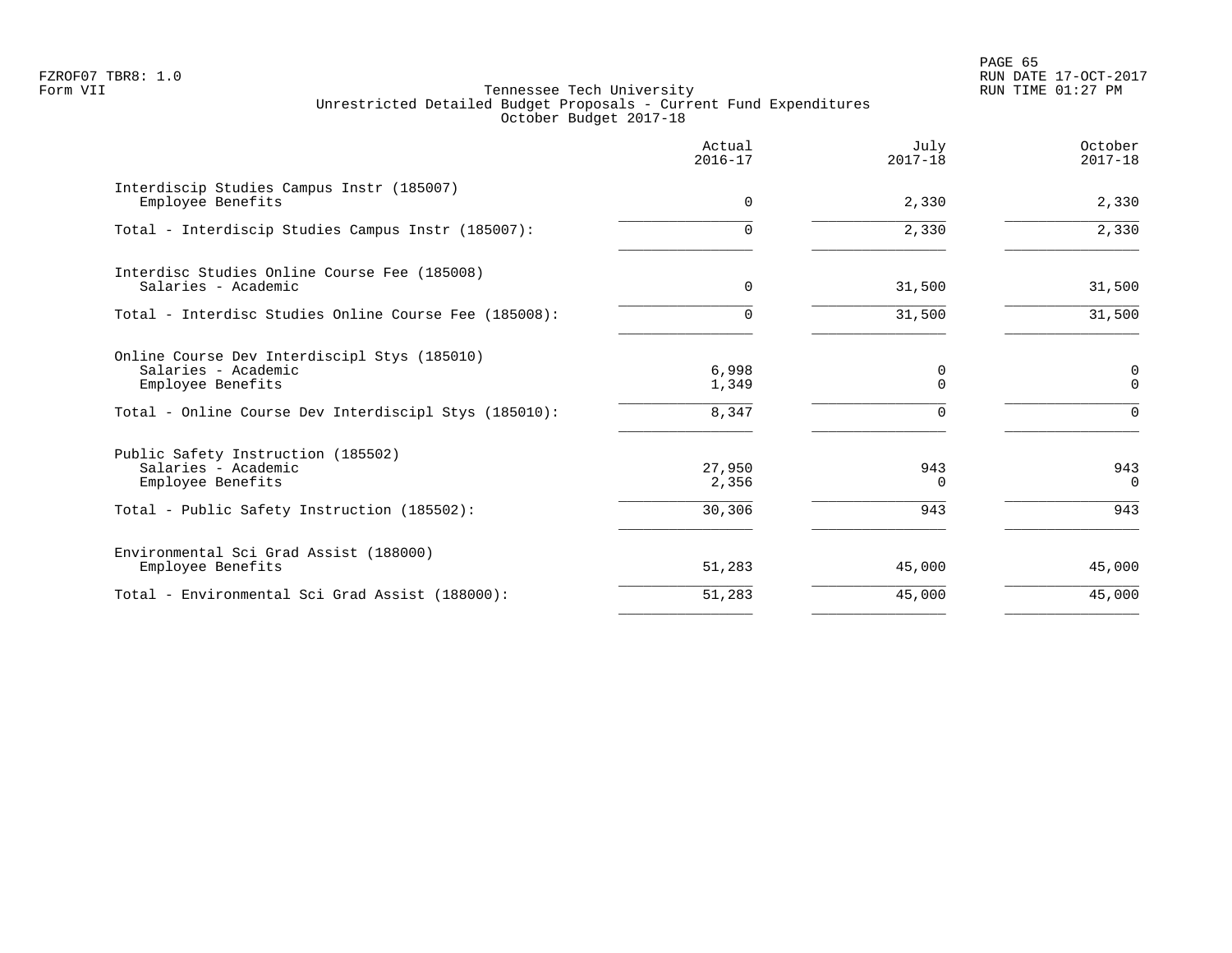|                                                      | Actual<br>$2016 - 17$ | July<br>$2017 - 18$ | October<br>$2017 - 18$ |
|------------------------------------------------------|-----------------------|---------------------|------------------------|
| EVS Challenge (188001)                               |                       |                     |                        |
| Salaries - Professional                              | 24,000                | 0                   | 0                      |
| Employee Benefits                                    | 11,742                | $\Omega$            | $\mathbf 0$            |
| Total - EVS Challenge (188001):                      | 35,742                | $\Omega$            | $\Omega$               |
| Environmental Science Masters (188002)               |                       |                     |                        |
| Salaries - Academic                                  | 11,105                |                     | 0                      |
| Salaries - Students                                  | 17,915                |                     | $\mathbb O$            |
| Salaries - Professional                              | 5,017                 |                     | $\overline{0}$         |
| Employee Benefits                                    | 1,201                 | 615                 | 615                    |
| Travel                                               | 406                   | 4,000               | 4,000                  |
| Operating Expenses                                   | 122                   | 3,000               | 3,000                  |
| Total - Environmental Science Masters (188002):      | 35,766                | 7,615               | 7,615                  |
| Desig Grad Stud Assist-Environ Sci (188003)          |                       |                     |                        |
| Employee Benefits                                    | $\Omega$              | $\Omega$            | 60,000                 |
| Total - Desig Grad Stud Assist-Environ Sci (188003): | $\Omega$              | $\Omega$            | 60,000                 |
| Interdisciplinary Student Success (189000)           |                       |                     |                        |
| Salaries - Professional                              | 139,760               | 141,914             | 145,987                |
| Employee Benefits                                    | 69,839                | 64,325              | 64,325                 |
| Travel                                               | 5,134                 | 2,000               | 2,000                  |
| Operating Expenses                                   | 1,535                 | 5,000               | 5,000                  |
| Total - Interdisciplinary Student Success (189000):  | 216,268               | 213,239             | 217,312                |
|                                                      |                       |                     |                        |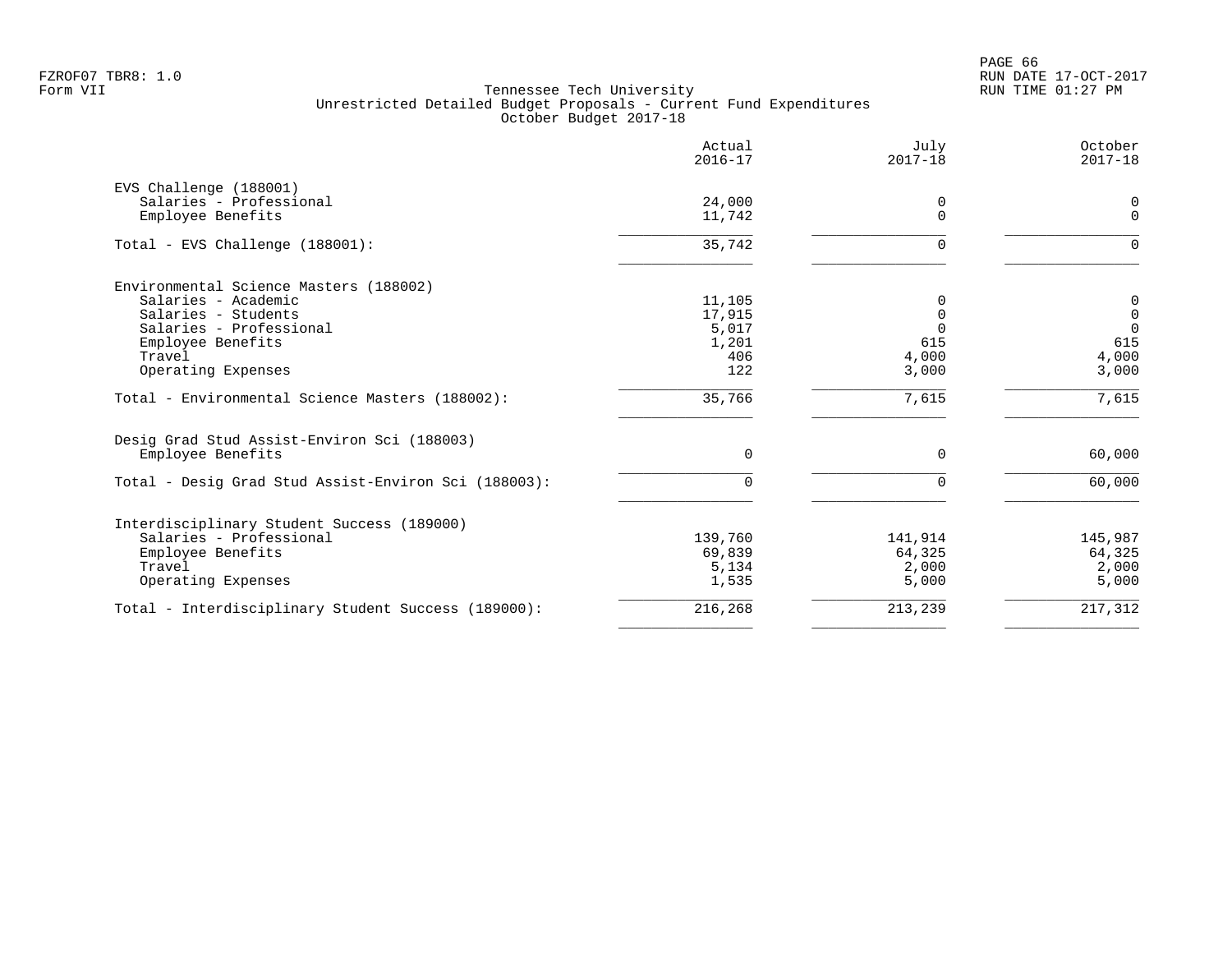PAGE 67 FZROF07 TBR8: 1.0 RUN DATE 17-OCT-2017

|                                                                                                                        | Actual<br>$2016 - 17$                   | July<br>$2017 - 18$                       | October<br>$2017 - 18$                   |
|------------------------------------------------------------------------------------------------------------------------|-----------------------------------------|-------------------------------------------|------------------------------------------|
| TAF Technology Access Fee (190006)<br>Salaries - Students<br>Employee Benefits<br>Operating Expenses<br>Capital Outlay | 174,844<br>3,681<br>1,505,726<br>72,544 | 118,830<br>15,310<br>1,410,194<br>100,000 | 158,000<br>4,000<br>2,167,476<br>100,000 |
| Total - TAF Technology Access Fee (190006):                                                                            | 1,756,795                               | 1,644,334                                 | 2,429,476                                |
| Craft Center Instuct Transfer (200007)<br>Operating Expenses                                                           | $-374,000$                              | $-374,000$                                | $-374,000$                               |
| Total - Craft Center Instuct Transfer (200007):                                                                        | $-374,000$                              | $-374,000$                                | $-374,000$                               |
| CHEC TAF Tech Access Fee (210004)<br>Operating Expenses                                                                | $\mathbf 0$                             | 30,000                                    | $\mathbf 0$                              |
| Total - CHEC TAF Tech Access Fee (210004):                                                                             | $\Omega$                                | 30,000                                    | $\Omega$                                 |
| TBR Spouse Dependent Discount (700000)<br>Employee Benefits                                                            | 420,538                                 | 226,140                                   | 226,140                                  |
| Total - TBR Spouse Dependent Discount (700000):                                                                        | 420,538                                 | 226,140                                   | 226,140                                  |
| TBR Employ Remission PC191 (700001)<br>Employee Benefits                                                               | 83,684                                  | 62,600                                    | 62,600                                   |
| Total - TBR Employ Remission PC191 (700001):                                                                           | 83,684                                  | 62,600                                    | 62,600                                   |
|                                                                                                                        |                                         |                                           |                                          |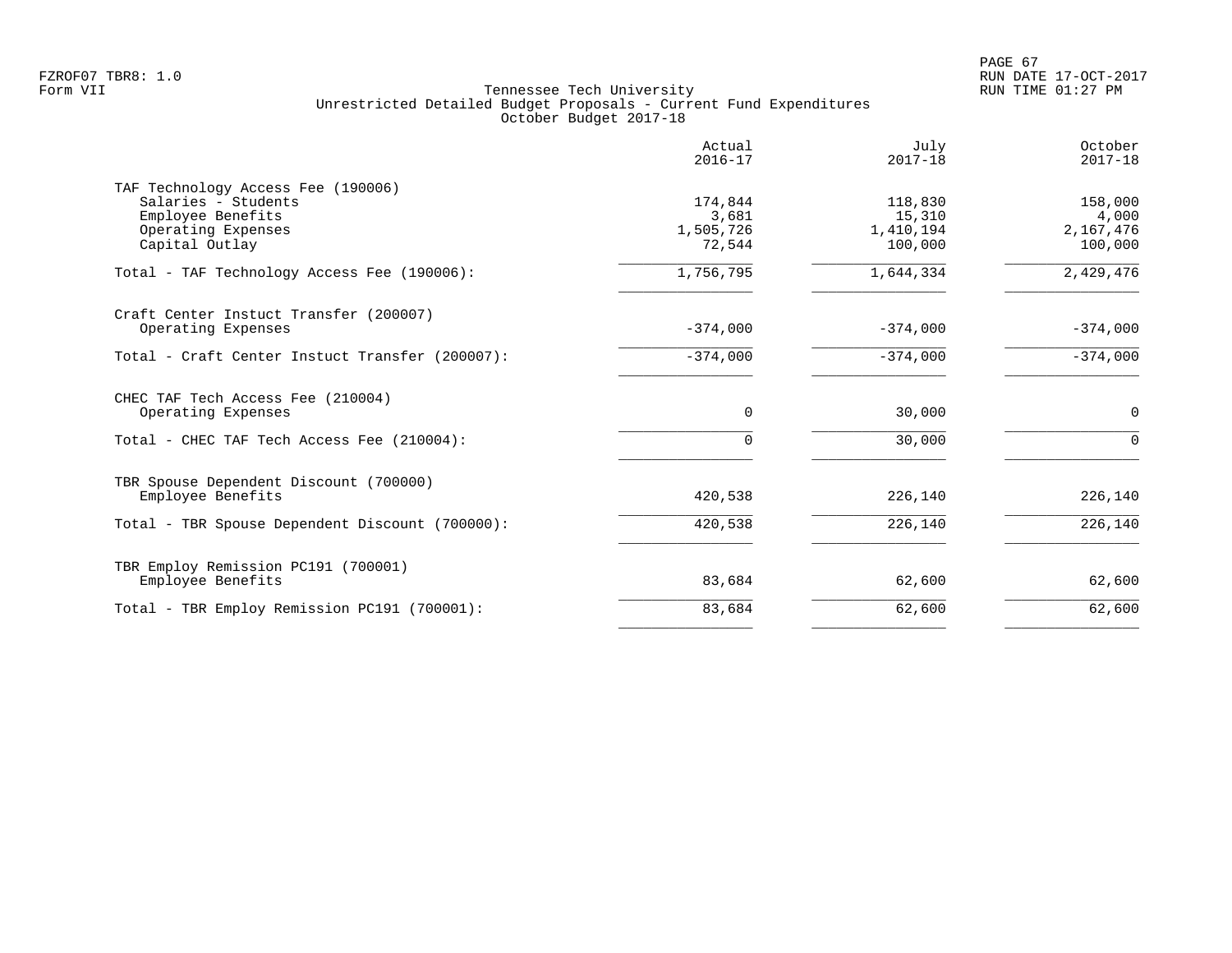PAGE 68 FZROF07 TBR8: 1.0 RUN DATE 17-OCT-2017

|                                                                                                                                                                                                                       | Actual<br>$2016 - 17$                                            | July<br>$2017 - 18$                                                         | October<br>$2017 - 18$                                         |
|-----------------------------------------------------------------------------------------------------------------------------------------------------------------------------------------------------------------------|------------------------------------------------------------------|-----------------------------------------------------------------------------|----------------------------------------------------------------|
| E and G Data Processing Allocation (700003)<br>Department Revenues                                                                                                                                                    | 4, 171, 558                                                      | 4,251,230                                                                   | 4,264,740                                                      |
| Total - E and G Data Processing Allocation (700003):                                                                                                                                                                  | 4,171,558                                                        | 4, 251, 230                                                                 | 4,264,740                                                      |
| E and G Claims Adjustment (700004)<br>Operating Expenses                                                                                                                                                              | 280,095                                                          | 210,800                                                                     | 280,090                                                        |
| Total - E and G Claims Adjustment (700004):                                                                                                                                                                           | 280,095                                                          | 210,800                                                                     | 280,090                                                        |
| $E$ and G Support (700005)<br>Salaries - Administrative<br>Salaries - Academic<br>Salaries - Supporting<br>Salaries - Professional<br>Employee Benefits<br>Operating Expenses<br>Total - E and G Support $(700005)$ : | 0<br>0<br>$\mathbf 0$<br>$\cap$<br>97,501<br>$-18,551$<br>78,950 | 4,240<br>1,103,105<br>62,000<br>56,645<br>697,194<br>$-77,159$<br>1,846,025 | 0<br>430,837<br>1,820<br>0<br>$\Omega$<br>$-81,530$<br>351,127 |
| Pool Reclass (700007)<br>Salaries - Supporting<br>Total - Pool Reclass (700007):                                                                                                                                      | $\mathbf 0$<br>0                                                 | 10,000<br>10,000                                                            | 10,000<br>10,000                                               |
| Pool Degree Adj (700008)<br>Salaries - Academic                                                                                                                                                                       | $\mathbf 0$                                                      | 5,000                                                                       | 5,000                                                          |
| Total - Pool Degree Adj (700008):                                                                                                                                                                                     | 0                                                                | 5,000                                                                       | 5,000                                                          |
|                                                                                                                                                                                                                       |                                                                  |                                                                             |                                                                |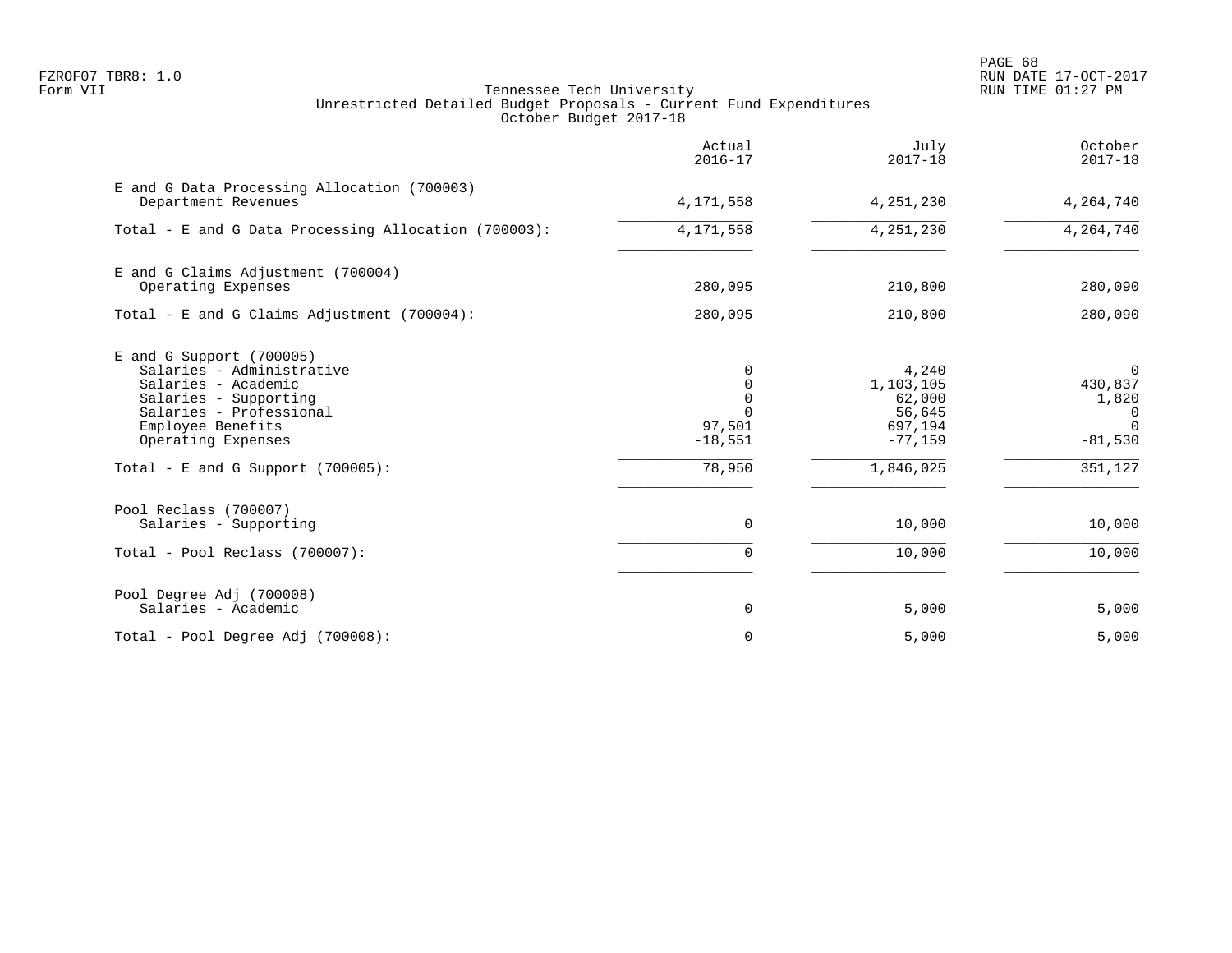PAGE 69 FZROF07 TBR8: 1.0 RUN DATE 17-OCT-2017

|                                                     | Actual<br>$2016 - 17$ | July<br>$2017 - 18$   | October<br>$2017 - 18$ |
|-----------------------------------------------------|-----------------------|-----------------------|------------------------|
| E and G Other Salary Pool (700009)                  |                       |                       |                        |
| Salaries - Academic                                 | 0                     | 110,800               | 110,800                |
| Salaries - Supporting                               | $\Omega$              | 5,650                 | 5,650                  |
| Total - E and G Other Salary Pool (700009):         | $\Omega$              | 116,450               | 116,450                |
| Post Office Allocation (700045)                     |                       |                       |                        |
| Operating Expenses                                  | $\Omega$              | 27,340                | 27,340                 |
| Department Revenues                                 | 26,670                | 0                     | 0                      |
| Total - Post Office Allocation (700045):            | 26,670                | 27,340                | 27,340                 |
| TTU Staff Tuit Maint Reimbursment (700068)          |                       |                       |                        |
| Employee Benefits                                   | 89,678                | 96,964                | 96,964                 |
| Total - TTU Staff Tuit Maint Reimbursment (700068): | 89,678                | 96,964                | 96,964                 |
| TAF Carryforward Resources (700072)                 |                       |                       |                        |
| Operating Expenses                                  | $\mathbf 0$           | $-1,430,213$          | $-1,076,383$           |
| Total - TAF Carryforward Resources (700072):        | $\Omega$              | $-1,430,213$          | $-1,076,383$           |
| Total - Instruction (200):                          |                       |                       |                        |
| Salaries - Administrative                           | 141,750               | 151,440               | 150,906                |
| Salaries - Academic                                 | 36,984,904            | 37,659,294            | 38, 171, 183           |
| Salaries - Supporting                               | 2,350,605             | 2,370,192             | 2,352,878              |
| Salaries - Students                                 | 813,518               | 549,720               | 585,670                |
| Salaries - Professional                             | 2,236,442             | 2,286,499             | 2,351,937              |
| Employee Benefits<br>Travel                         | 15,761,313<br>421,562 | 13,897,823<br>308,926 | 16,094,425<br>334,496  |
| Operating Expenses                                  | 4,669,269             | 4,986,318             | 6,919,551              |
| Capital Outlay                                      | 827,985               | 111,500               | 111,500                |
| Department Revenues                                 | 4,196,408             | 4,251,230             | 4, 264, 740            |
| Total                                               | 68,403,756            | 66, 572, 942          | 71,337,286             |
|                                                     |                       |                       |                        |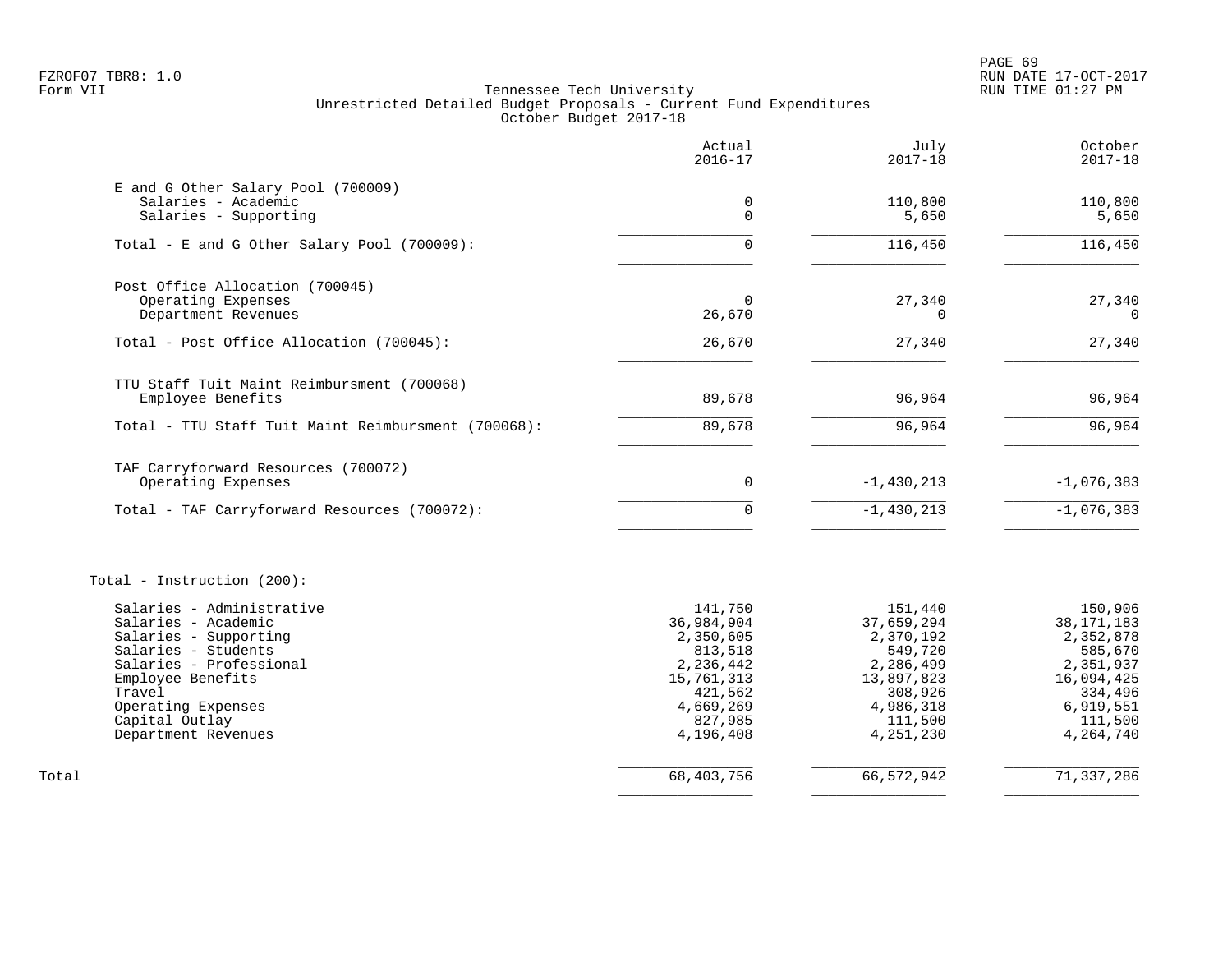PAGE 70 FZROF07 TBR8: 1.0 RUN DATE 17-OCT-2017

|                                                                                                                                                                                                                          | Actual<br>$2016 - 17$                                                                                                    | July<br>$2017 - 18$                                                                                                      | October<br>$2017 - 18$                                                                                                     |
|--------------------------------------------------------------------------------------------------------------------------------------------------------------------------------------------------------------------------|--------------------------------------------------------------------------------------------------------------------------|--------------------------------------------------------------------------------------------------------------------------|----------------------------------------------------------------------------------------------------------------------------|
| Total - Instruction $(20)$ :                                                                                                                                                                                             |                                                                                                                          |                                                                                                                          |                                                                                                                            |
| Salaries - Administrative<br>Salaries - Academic<br>Salaries - Supporting<br>Salaries - Students<br>Salaries - Professional<br>Employee Benefits<br>Travel<br>Operating Expense<br>Capital Outlay<br>Department Revenues | 141,750<br>36,984,904<br>2,350,605<br>813,518<br>2,236,442<br>15,761,313<br>421,562<br>4,669,269<br>827,985<br>4,196,408 | 151,440<br>37,659,294<br>2,370,192<br>549,720<br>2,286,499<br>13,897,823<br>308,926<br>4,986,318<br>111,500<br>4,251,230 | 150,906<br>38, 171, 183<br>2,352,878<br>585,670<br>2,351,937<br>16,094,425<br>334,496<br>6,919,551<br>111,500<br>4,264,740 |
| Total                                                                                                                                                                                                                    | 68,403,756                                                                                                               | 66,572,942                                                                                                               | 71,337,286                                                                                                                 |
| Research (25)<br>Research (250)<br>Strategic Research Initiatives (118001)<br>Salaries - Administrative<br>Salaries - Students<br>Salaries - Professional<br>Employee Benefits<br>Operating Expenses<br>Capital Outlay   | 162,800<br>2,006<br>$\Omega$<br>48,976<br>99,272<br>44,373                                                               | 163,700<br>0<br>56,000<br>$\Omega$<br>$\Omega$                                                                           | 168,392<br>81,915<br>56,000<br>82,160<br>$\cap$                                                                            |
| Total - Strategic Research Initiatives (118001):                                                                                                                                                                         | 357,427                                                                                                                  | 219,700                                                                                                                  | 388,467                                                                                                                    |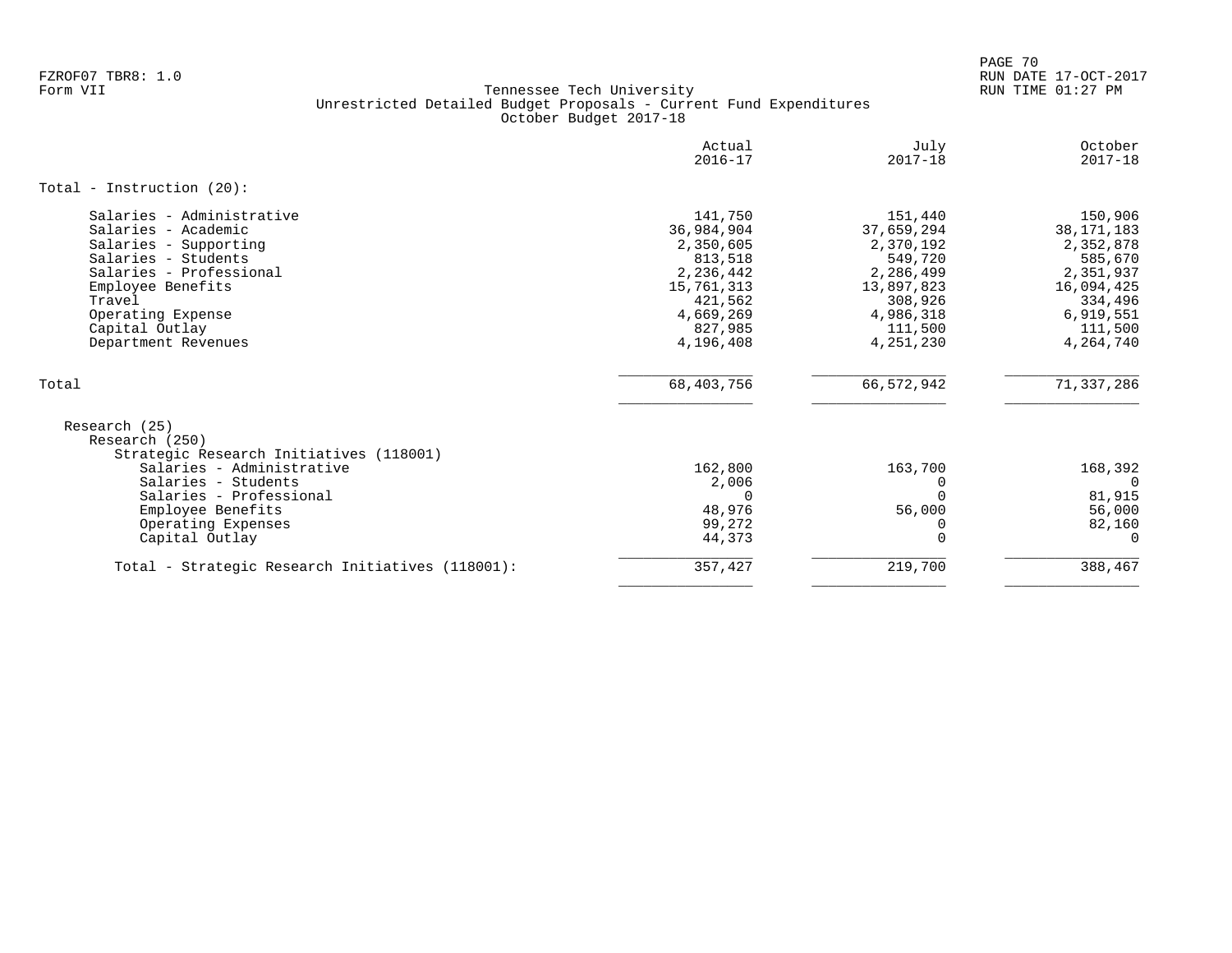PAGE 71 FZROF07 TBR8: 1.0 RUN DATE 17-OCT-2017

| Actual<br>$2016 - 17$ | July<br>$2017 - 18$                                                                                                      | October<br>$2017 - 18$                                                                                                |
|-----------------------|--------------------------------------------------------------------------------------------------------------------------|-----------------------------------------------------------------------------------------------------------------------|
|                       |                                                                                                                          | 3,930                                                                                                                 |
|                       |                                                                                                                          |                                                                                                                       |
| 0                     | $\Omega$                                                                                                                 | 3,930                                                                                                                 |
|                       |                                                                                                                          |                                                                                                                       |
| $\Omega$              |                                                                                                                          | 7,500                                                                                                                 |
|                       |                                                                                                                          | 5,300                                                                                                                 |
|                       |                                                                                                                          | 12,500                                                                                                                |
| 0                     | 25,300                                                                                                                   | 25,300                                                                                                                |
|                       |                                                                                                                          |                                                                                                                       |
| 1,260                 | 30,000                                                                                                                   | 30,000                                                                                                                |
|                       |                                                                                                                          | 2,000                                                                                                                 |
|                       |                                                                                                                          | 10,000                                                                                                                |
|                       |                                                                                                                          | 92,021                                                                                                                |
| 68,076                | 100,000                                                                                                                  | 134,021                                                                                                               |
|                       |                                                                                                                          |                                                                                                                       |
| 2,124                 | $\Omega$                                                                                                                 | $\Omega$                                                                                                              |
|                       |                                                                                                                          | 5,000                                                                                                                 |
|                       |                                                                                                                          | 26,829                                                                                                                |
|                       |                                                                                                                          | 0<br>$\Omega$                                                                                                         |
|                       |                                                                                                                          | 9,200                                                                                                                 |
| 23,673                | 1,000                                                                                                                    | 1,000                                                                                                                 |
| 79,654                | 542,131                                                                                                                  | 542,131                                                                                                               |
| 354,507               | 584,160                                                                                                                  | 584,160                                                                                                               |
|                       | $\mathbf 0$<br>$\mathbf 0$<br>$\Omega$<br>$\Omega$<br>26,887<br>39,929<br>78,169<br>16,743<br>85,385<br>21,000<br>47,759 | $\Omega$<br>7,500<br>5,300<br>12,500<br>2,000<br>10,000<br>58,000<br>5,000<br>26,829<br>$\Omega$<br>$\Omega$<br>9,200 |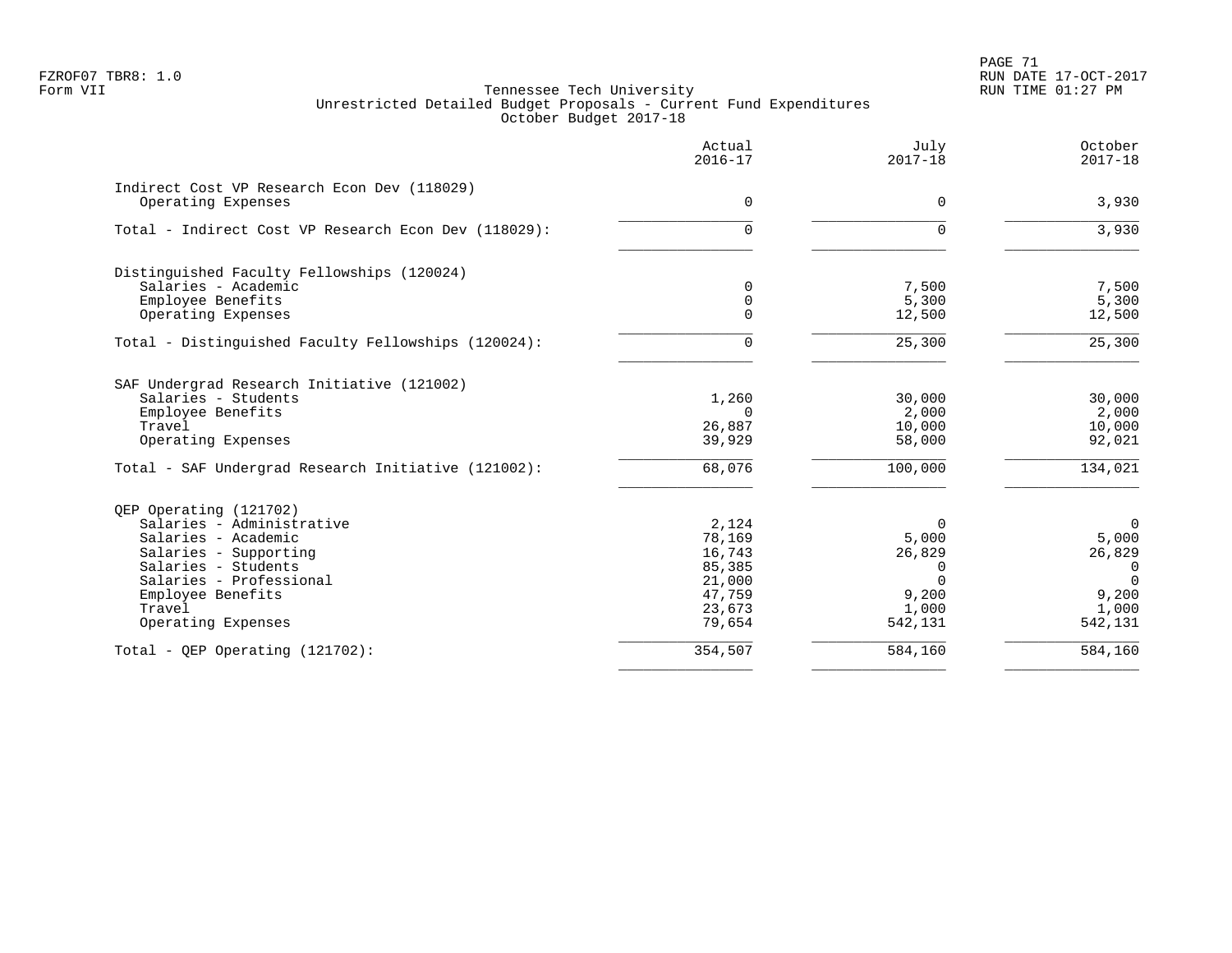PAGE 72 FZROF07 TBR8: 1.0 RUN DATE 17-OCT-2017

|                                                                                                                                     | Actual<br>$2016 - 17$ | July<br>$2017 - 18$ | October<br>$2017 - 18$        |
|-------------------------------------------------------------------------------------------------------------------------------------|-----------------------|---------------------|-------------------------------|
| Federal College Work Study Program (122001)<br>Salaries - Students                                                                  | 407                   | 390                 | 390                           |
| Total - Federal College Work Study Program (122001):                                                                                | 407                   | 390                 | 390                           |
| Student Affairs Indirect Cost (127029)<br>Operating Expenses                                                                        | $\mathbf 0$           | $\mathbf 0$         | 1,080                         |
| Total - Student Affairs Indirect Cost (127029):                                                                                     | $\Omega$              | $\Omega$            | 1,080                         |
| IC Faculty Counseling Center (127211)<br>Salaries - Academic<br>Employee Benefits<br>Total - IC Faculty Counseling Center (127211): | 880<br>199<br>1,079   | 0<br>$\Omega$       | 0<br>$\Omega$<br><sup>n</sup> |
| Indirect Cost Counseling Center (127229)<br>Operating Expenses                                                                      | $\mathbf 0$           | $\mathbf 0$         | 2,170                         |
| Total - Indirect Cost Counseling Center (127229):                                                                                   | 0                     | $\Omega$            | 2,170                         |
| Upper Cumberland Hum Sci (130008)<br>Travel<br>Operating Expenses                                                                   | 377<br>1,063          | 470<br>970          | 470<br>970                    |
| Total - Upper Cumberland Hum Sci (130008):                                                                                          | 1,440                 | 1,440               | 1,440                         |
|                                                                                                                                     |                       |                     |                               |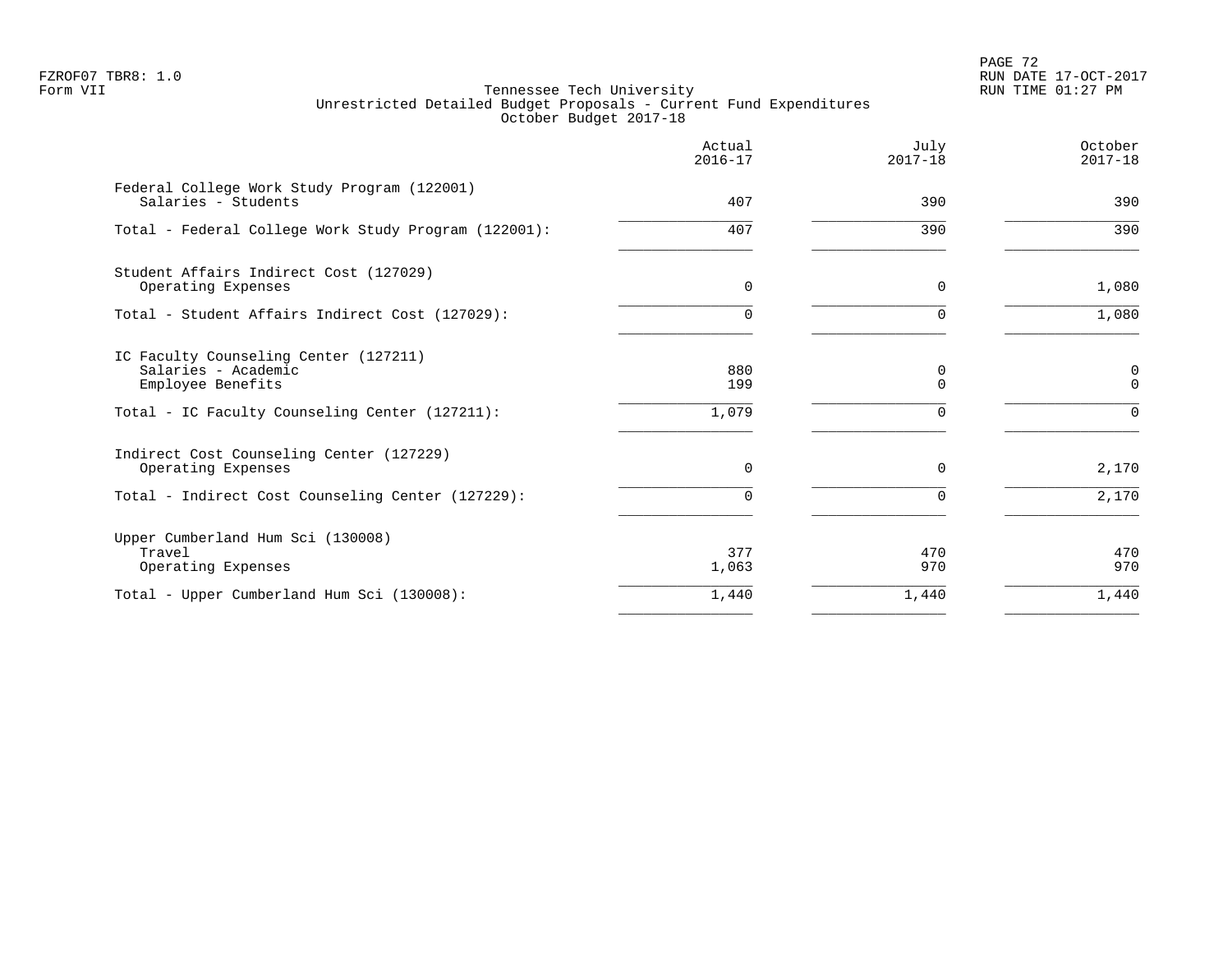PAGE 73 FZROF07 TBR8: 1.0 RUN DATE 17-OCT-2017

|                                                                                    | Actual<br>$2016 - 17$                | July<br>$2017 - 18$ | October<br>$2017 - 18$ |
|------------------------------------------------------------------------------------|--------------------------------------|---------------------|------------------------|
| Research Arts and Science (130014)                                                 |                                      |                     |                        |
| Travel                                                                             | 3,225                                | 0                   | 2,500                  |
| Operating Expenses                                                                 |                                      | $\Omega$            | 167                    |
| Total - Research Arts and Science (130014):                                        | 3,225                                |                     | 2,667                  |
| Indirect Cost Arts and Science (130029)                                            |                                      |                     |                        |
| Employee Benefits                                                                  | 1,369                                |                     | $\overline{0}$         |
| Travel                                                                             | 5,034                                | U                   | $\overline{0}$         |
| Operating Expenses                                                                 | 22,249                               |                     | 52,217                 |
| Total - Indirect Cost Arts and Science (130029):                                   | 28,652                               | U                   | 52,217                 |
| Match Biology (131005)                                                             |                                      |                     |                        |
| Salaries - Academic                                                                | 13,538                               | 0                   | $\pmb{0}$              |
| Salaries - Students                                                                | $-10,885$                            |                     | $\mathbb O$            |
|                                                                                    |                                      |                     | $\mathbf 0$            |
|                                                                                    |                                      |                     | 77                     |
| Total - Match Biology (131005):                                                    | 12,526                               | $\Omega$            | 77                     |
| IC Faculty Biology (131011)                                                        |                                      |                     |                        |
| Salaries - Academic                                                                | 1,609                                | 0                   | $\overline{0}$         |
|                                                                                    |                                      |                     | $\Omega$               |
|                                                                                    |                                      |                     | 12,151                 |
| Total - IC Faculty Biology (131011):                                               | 1,868                                | 0                   | 12,151                 |
| Employee Benefits<br>Operating Expenses<br>Employee Benefits<br>Operating Expenses | 9,873<br>$\Omega$<br>259<br>$\Omega$ | $\Omega$            |                        |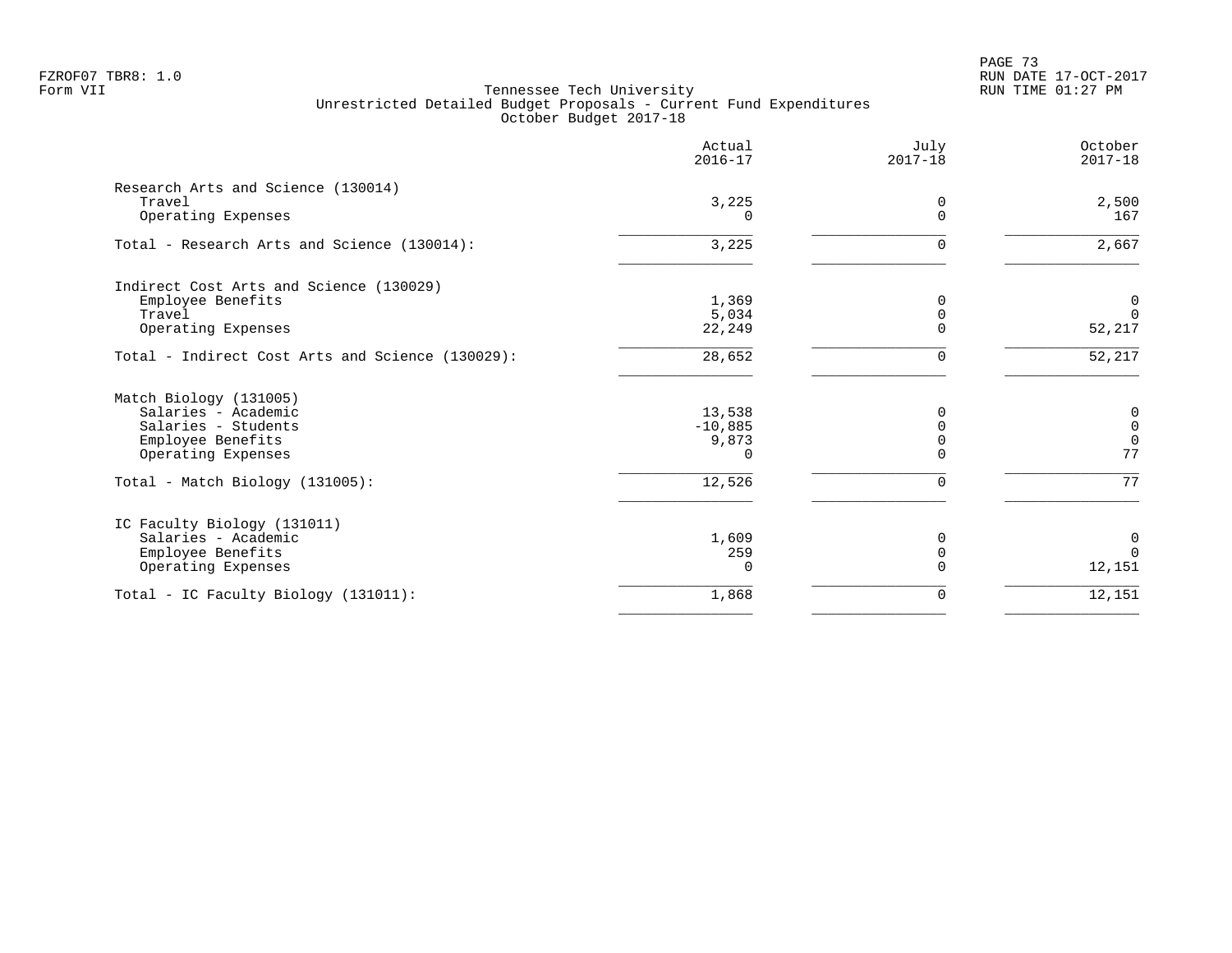PAGE 74 FZROF07 TBR8: 1.0 RUN DATE 17-OCT-2017

|                                            | Actual<br>$2016 - 17$ | July<br>$2017 - 18$ | October<br>$2017 - 18$ |
|--------------------------------------------|-----------------------|---------------------|------------------------|
| Faculty Start-Up Biology (131012)          |                       |                     |                        |
| Travel                                     | 3,414                 | 0                   | $\overline{0}$         |
| Operating Expenses                         | 22,479                | 0                   | 16,657                 |
| Capital Outlay                             | 8,450                 | $\Omega$            | $\Omega$               |
| Total - Faculty Start-Up Biology (131012): | 34,343                | 0                   | 16,657                 |
| Restricted Biology (131013)                |                       |                     |                        |
| Salaries - Academic                        | 16,282                | 0                   | $\overline{0}$         |
| Employee Benefits                          | 2,971                 | $\mathbf 0$         | $\mathbf 0$            |
| Operating Expenses                         | $\Omega$              | $\Omega$            | 367                    |
| Total - Restricted Biology (131013):       | 19,253                | $\Omega$            | $\frac{1}{367}$        |
| Biology Faculty Research (131014)          |                       |                     |                        |
| Salaries - Students                        | 2,941                 | $\Omega$            | $\mathbf 0$            |
| Employee Benefits                          | 147                   | $\Omega$            | $\mathbf 0$            |
| Travel                                     | 26                    |                     | 1,969                  |
| Operating Expenses                         | 10,975                | $\Omega$            | 8,000                  |
| Total - Biology Faculty Research (131014): | 14,089                | $\Omega$            | 9,969                  |
| IC Faculty Fisheries (131021)              |                       |                     |                        |
| Travel                                     | 200                   | 0                   | $\Omega$               |
| Operating Expenses                         | 7,122                 | $\Omega$            | 10,391                 |
| Total - IC Faculty Fisheries (131021):     | 7,322                 | 0                   | 10,391                 |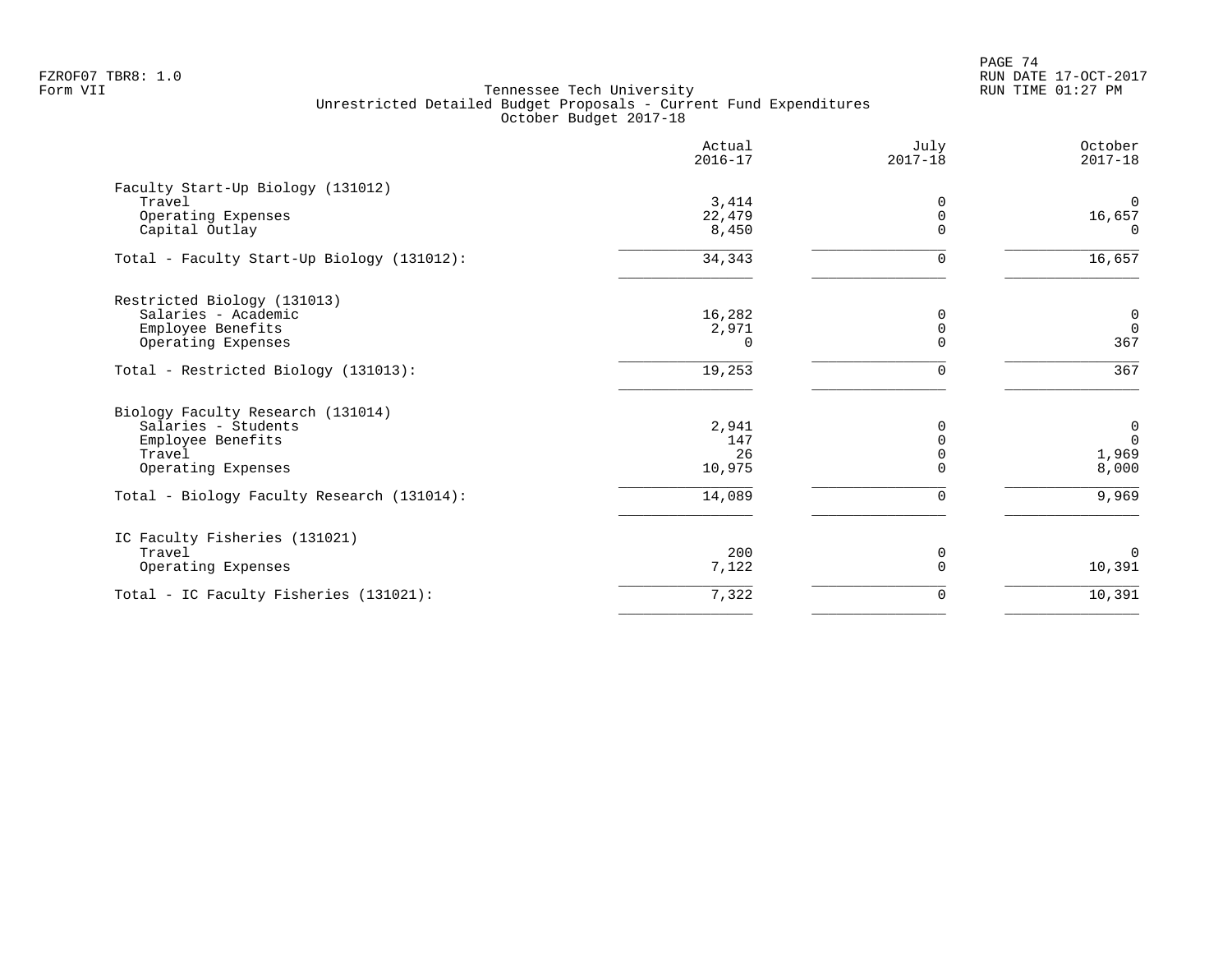|                                                                    | Actual<br>$2016 - 17$ | July<br>$2017 - 18$     | October<br>$2017 - 18$   |
|--------------------------------------------------------------------|-----------------------|-------------------------|--------------------------|
| Indirect Cost Biology (131029)<br>Travel                           | 524                   | 0                       | $\mathbf{0}$             |
| Operating Expenses                                                 | 5,355                 | $\Omega$                | 11,793                   |
| Total - Indirect Cost Biology (131029):                            | 5,879                 | $\Omega$                | 11,793                   |
| Indirect Cost Fisheries (131039)                                   |                       |                         |                          |
| Travel<br>Operating Expenses                                       | 336<br>9,741          | 0<br>$\mathbf 0$        | $\overline{0}$<br>10,113 |
| Total - Indirect Cost Fisheries (131039):                          | 10,077                | $\Omega$                | 10,113                   |
| Chemistry Student Research Developm (131510)<br>Operating Expenses | 7,325                 | 12,613                  | 43,731                   |
| Total - Chemistry Student Research Developm (131510):              | 7,325                 | 12,613                  | 43,731                   |
|                                                                    |                       |                         |                          |
| IC Faculty Chemistry (131511)<br>Salaries - Academic               | 1,387                 | 0                       | $\mathsf 0$              |
| Employee Benefits                                                  | 246                   | $\Omega$                | $\mathbf 0$              |
| Travel<br>Operating Expenses                                       | 196<br>864            | $\mathbf 0$<br>$\Omega$ | $\Omega$<br>1,202        |
| Total - IC Faculty Chemistry (131511):                             | 2,693                 | $\mathbf 0$             | 1,202                    |
| Faculty Start-Up Chemistry (131512)                                |                       |                         |                          |
| Salaries - Students                                                | 2,115                 | 0                       | $\mathbf 0$              |
| Employee Benefits<br>Operating Expenses                            | 162<br>17,002         | $\mathbf 0$<br>$\Omega$ | $\Omega$<br>51,461       |
| Total - Faculty Start-Up Chemistry (131512):                       | 19,279                | 0                       | 51,461                   |
|                                                                    |                       |                         |                          |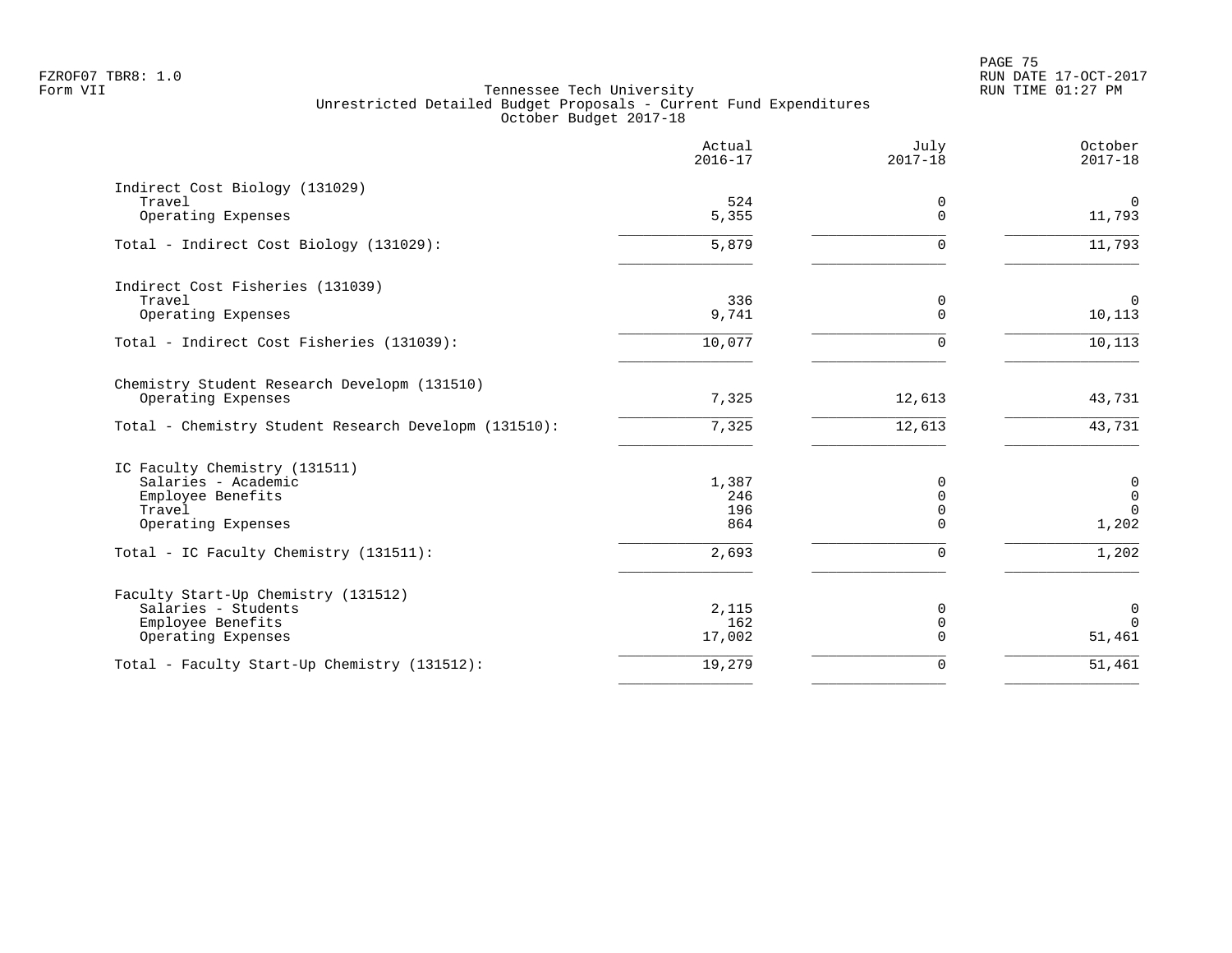en and the set of the set of the set of the set of the set of the set of the set of the set of the set of the set of the set of the set of the set of the set of the set of the set of the set of the set of the set of the se FZROF07 TBR8: 1.0 RUN DATE 17-OCT-2017

|                                                 | Actual<br>$2016 - 17$ | July<br>$2017 - 18$ | October<br>$2017 - 18$ |
|-------------------------------------------------|-----------------------|---------------------|------------------------|
| Faculty Research Chemistry (131514)             |                       |                     |                        |
| Salaries - Students                             | 1,070                 | $\Omega$            | 0                      |
| Employee Benefits                               | 82                    | $\Omega$            | $\mathbf 0$            |
| Travel                                          | 920                   | $\Omega$            | $\mathbf 0$            |
| Operating Expenses                              | 13,252                | ∩                   | 2,000                  |
| Total - Faculty Research Chemistry (131514):    | 15,324                | ∩                   | 2,000                  |
| Indirect Cost Chemistry (131529)                |                       |                     |                        |
| Operating Expenses                              | 2,644                 | 0                   | 6,462                  |
| Total - Indirect Cost Chemistry (131529):       | 2,644                 | 0                   | 6,462                  |
| Faculty Research Computer Sci (132004)          |                       |                     |                        |
| Salaries - Students                             | 0                     | 0                   | 7,000                  |
| Travel                                          | $\mathbf 0$           | $\mathbf 0$         | 1,000                  |
| Capital Outlay                                  | $\Omega$              | $\Omega$            | 10,500                 |
| Total - Faculty Research Computer Sci (132004): | 0                     | $\Omega$            | 18,500                 |
| IC Faculty Computer Sci (132011)                |                       |                     |                        |
| Salaries - Academic                             | 4,784                 |                     | 0                      |
| Salaries - Students                             | 1,720                 | $\Omega$            | $\mathsf 0$            |
| Employee Benefits                               | 841                   | $\cap$              | $\mathbf 0$            |
| Travel                                          | 1,388                 | $\Omega$            | $\Omega$               |
| Operating Expenses                              | 517                   |                     | 15,499                 |
| Total - IC Faculty Computer Sci (132011):       | 9,250                 | 0                   | 15,499                 |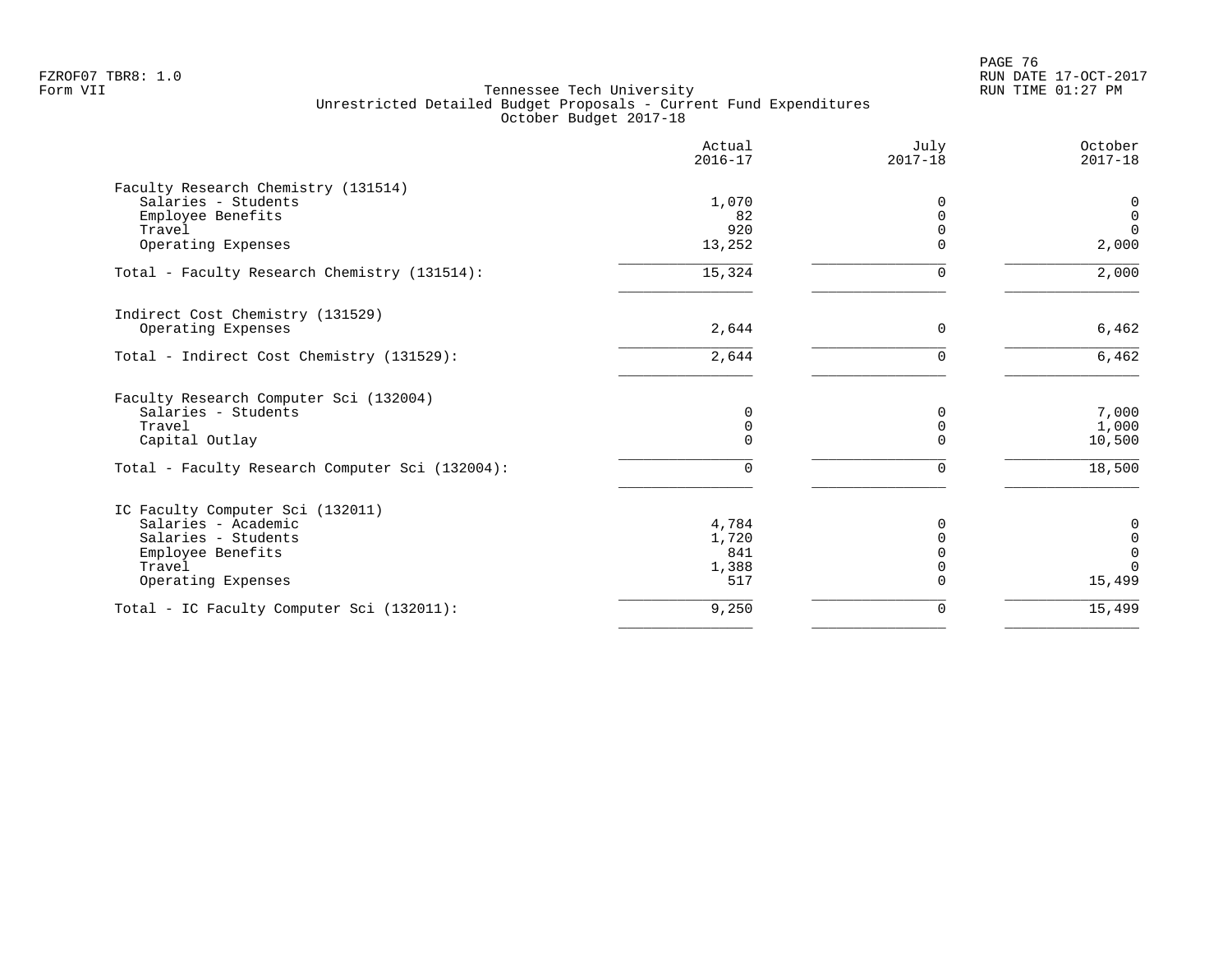PAGE 77 FZROF07 TBR8: 1.0 RUN DATE 17-OCT-2017

|                                                                          | Actual<br>$2016 - 17$ | July<br>$2017 - 18$ | October<br>$2017 - 18$   |
|--------------------------------------------------------------------------|-----------------------|---------------------|--------------------------|
| IC Faculty Communications (132021)<br>Operating Expenses                 | $\Omega$              | 0                   | 150                      |
| Total - IC Faculty Communications (132021):                              | 0                     | $\Omega$            | 150                      |
| Indirect Cost Computer Science (132029)<br>Travel<br>Operating Expenses  | 3,939<br>20           | 0<br>$\Omega$       | $\overline{0}$<br>48,005 |
| Total - Indirect Cost Computer Science (132029):                         | 3,959                 | 0                   | 48,005                   |
| IC Faculty Earth Science (132511)<br>Operating Expenses                  | $\Omega$              | $\Omega$            | 2,470                    |
| Total - IC Faculty Earth Science (132511):                               | 0                     |                     | 2,470                    |
| Faculty Start-Up Earth Sciences (132512)<br>Travel<br>Operating Expenses | 236<br>2,165          | 0<br>$\Omega$       | $\mathbf 0$<br>21,599    |
| Total - Faculty Start-Up Earth Sciences (132512):                        | 2,401                 | $\Omega$            | 21,599                   |
| Indirect Cost Earth Sciences (132529)<br>Operating Expenses              | 1,760                 | 0                   | 1,197                    |
| Total - Indirect Cost Earth Sciences (132529):                           | 1,760                 | $\Omega$            | 1,197                    |
|                                                                          |                       |                     |                          |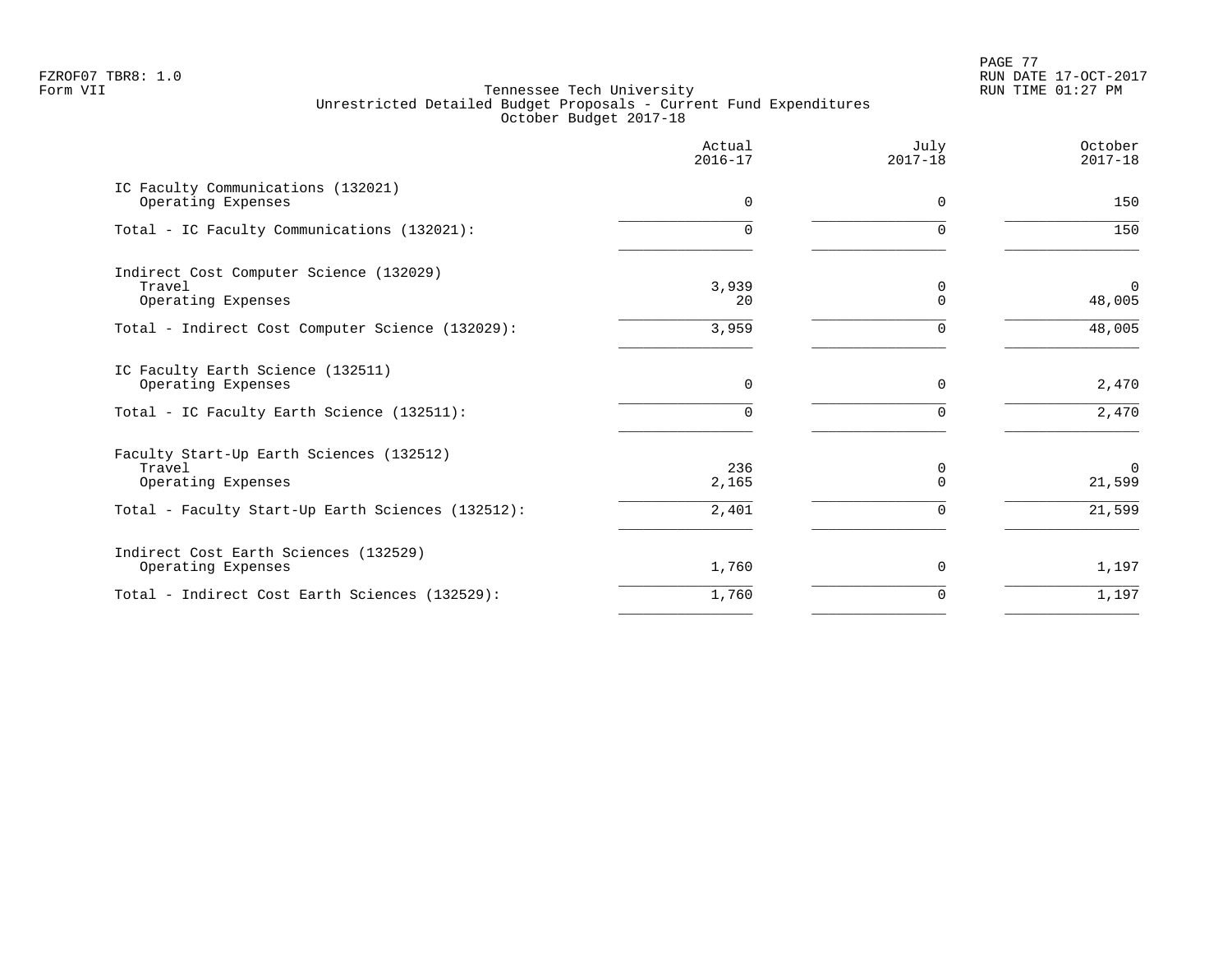PAGE 78 FZROF07 TBR8: 1.0 RUN DATE 17-OCT-2017

|                                                                             | Actual<br>$2016 - 17$ | July<br>$2017 - 18$       | October<br>$2017 - 18$ |
|-----------------------------------------------------------------------------|-----------------------|---------------------------|------------------------|
| Indirect Cost English Communicat (133029)<br>Operating Expenses             | $\Omega$              | $\Omega$                  | 1,430                  |
| Total - Indirect Cost English Communicat (133029):                          | 0                     | $\Omega$                  | 1,430                  |
| Faculty Research Foreign Lang (133514)<br>Salaries - Students               | $\mathbf 0$           | 0                         | 250                    |
| Total - Faculty Research Foreign Lang (133514):                             | $\Omega$              | 0                         | 250                    |
| Faculty Research History (134014)<br>Travel<br>Operating Expenses           | 1,268<br>U            | $\Omega$<br>$\Omega$<br>∩ | $\mathbf 0$<br>1,703   |
| Total - Faculty Research History (134014):                                  | 1,268                 |                           | 1,703                  |
| Indirect Cost History (134029)<br>Operating Expenses                        | $\mathbf 0$           | 0                         | 440                    |
| Total - Indirect Cost History (134029):                                     | $\Omega$              | $\Omega$                  | 440                    |
| IC Faculty Mathematics (134511)<br>Salaries - Academic<br>Employee Benefits | 375<br>66             | 0<br>$\cap$               | 0<br>$\Omega$          |
| Total - IC Faculty Mathematics (134511):                                    | 441                   | 0                         | $\Omega$               |
|                                                                             |                       |                           |                        |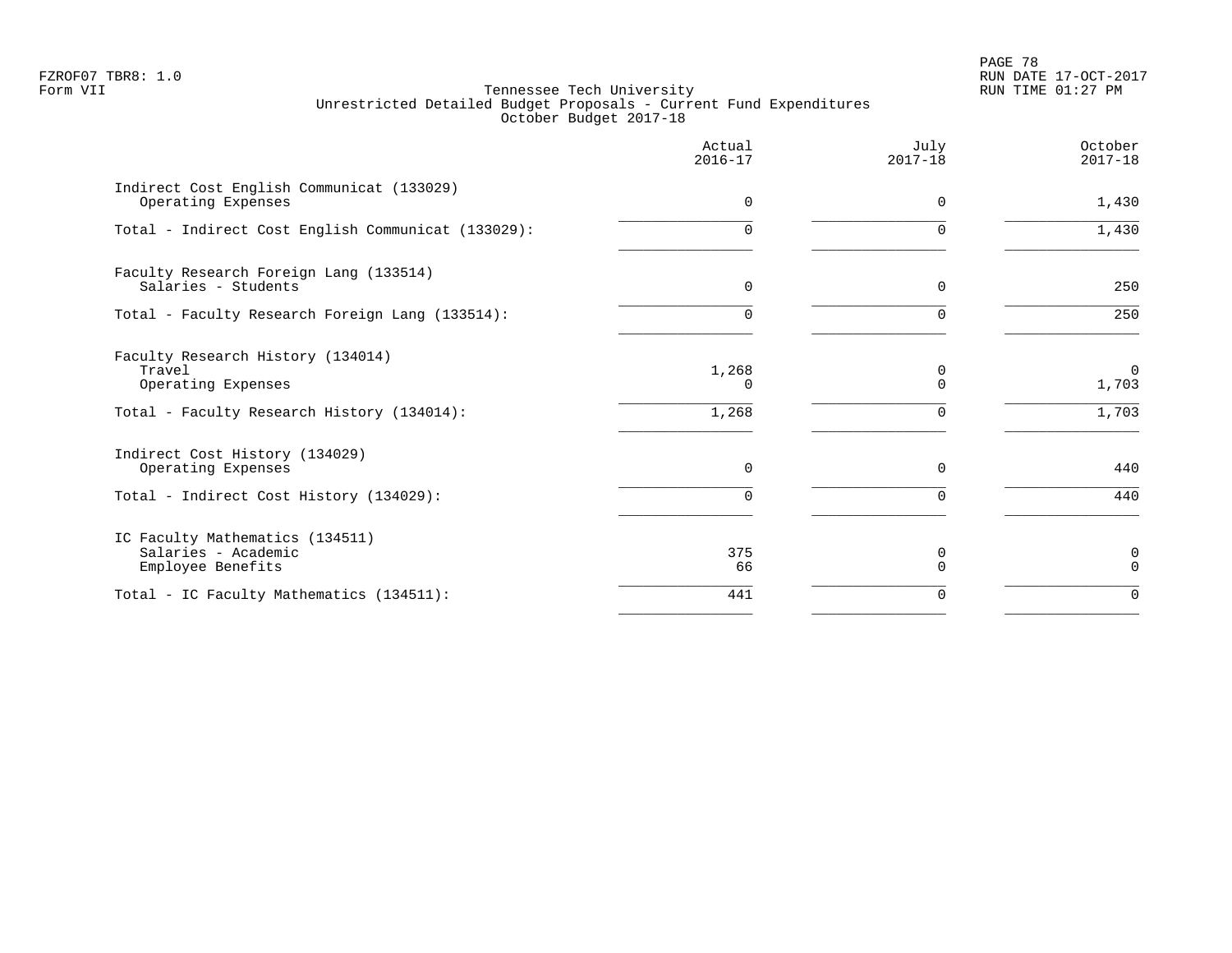PAGE 79 FZROF07 TBR8: 1.0 RUN DATE 17-OCT-2017

|                                                 | Actual<br>$2016 - 17$ | July<br>$2017 - 18$ | October<br>$2017 - 18$     |
|-------------------------------------------------|-----------------------|---------------------|----------------------------|
| Faculty Research Mathematics (134514)<br>Travel | $\Omega$              | 0                   | 200                        |
| Total - Faculty Research Mathematics (134514):  | $\Omega$              | $\Omega$            | 200                        |
| Indirect Cost Mathematics (134529)              |                       |                     |                            |
| Travel<br>Operating Expenses                    | 1,431<br>0            | 0<br>$\Omega$       | $\mathbf 0$<br>8,614       |
| Total - Indirect Cost Mathematics (134529):     | 1,431                 | $\Omega$            | 8,614                      |
| IC Faculty Physics (135011)                     |                       |                     |                            |
| Salaries - Academic<br>Employee Benefits        | 1,626<br>254          | 0<br>$\mathbf 0$    | $\mathbf 0$<br>$\mathbf 0$ |
| Operating Expenses                              | 916                   | $\Omega$            | 2,276                      |
| Total - IC Faculty Physics (135011):            | 2,796                 | 0                   | 2,276                      |
| Faculty Start-Up Physics (135012)               |                       |                     |                            |
| Travel                                          | 1,940                 | 0                   | $\mathbf 0$                |
| Operating Expenses                              | 112                   | $\Omega$            | 2,042                      |
| Total - Faculty Start-Up Physics (135012):      | 2,052                 | 0                   | 2,042                      |
| Indirect Cost Physics (135029)                  |                       |                     |                            |
| Travel<br>Operating Expenses                    | 240<br>1,249          | 0<br>$\mathbf 0$    | $\mathbf 0$<br>11,066      |
| Total - Indirect Cost Physics (135029):         | 1,489                 | $\mathbf 0$         | 11,066                     |
|                                                 |                       |                     |                            |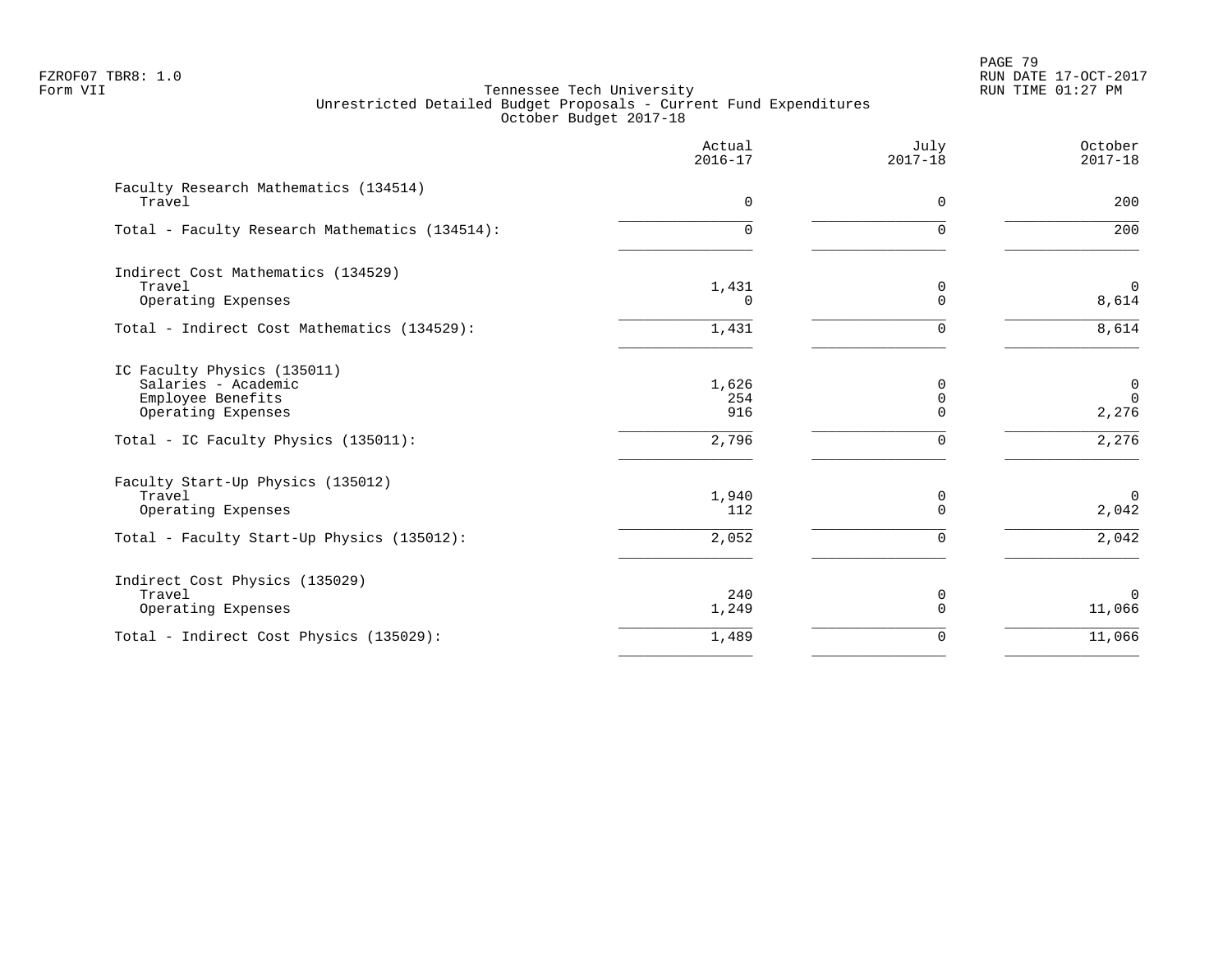|                                                                                                                           | Actual<br>$2016 - 17$      | July<br>$2017 - 18$          | October<br>$2017 - 18$       |
|---------------------------------------------------------------------------------------------------------------------------|----------------------------|------------------------------|------------------------------|
| Summer Research Soc Pol (135510)<br>Salaries - Academic<br>Employee Benefits                                              | 20,000<br>4,570            | $\Omega$<br>$\Omega$         | 5,000<br>$\Omega$            |
| Total - Summer Research Soc Pol (135510):                                                                                 | 24,570                     | $\Omega$                     | 5,000                        |
| IC Faculty Sociology and Pol Sci (135511)<br>Operating Expenses                                                           | $\mathbf 0$                | $\mathbf 0$                  | 8,438                        |
| Total - IC Faculty Sociology and Pol Sci (135511):                                                                        | 0                          | $\Omega$                     | 8,438                        |
| Indirect Cost Soc and Pol Sci (135529)<br>Travel<br>Operating Expenses<br>Total - Indirect Cost Soc and Pol Sci (135529): | 7,010<br>$\Omega$<br>7,010 | 0<br>$\Omega$<br>$\Omega$    | $\Omega$<br>37,460<br>37,460 |
| Research College of Engineering (137004)<br>Travel                                                                        | 3,000                      | $\Omega$                     | $\mathbf 0$                  |
| Total - Research College of Engineering (137004):                                                                         | 3,000                      | $\Omega$                     | $\Omega$                     |
| IC Faculty Dean of Engineering (137011)<br>Salaries - Academic<br>Employee Benefits<br>Operating Expenses                 | 450<br>57<br>0             | 0<br>$\mathbf 0$<br>$\Omega$ | 0<br>$\Omega$<br>822         |
| Total - IC Faculty Dean of Engineering (137011):                                                                          | 507                        | 0                            | 822                          |
|                                                                                                                           |                            |                              |                              |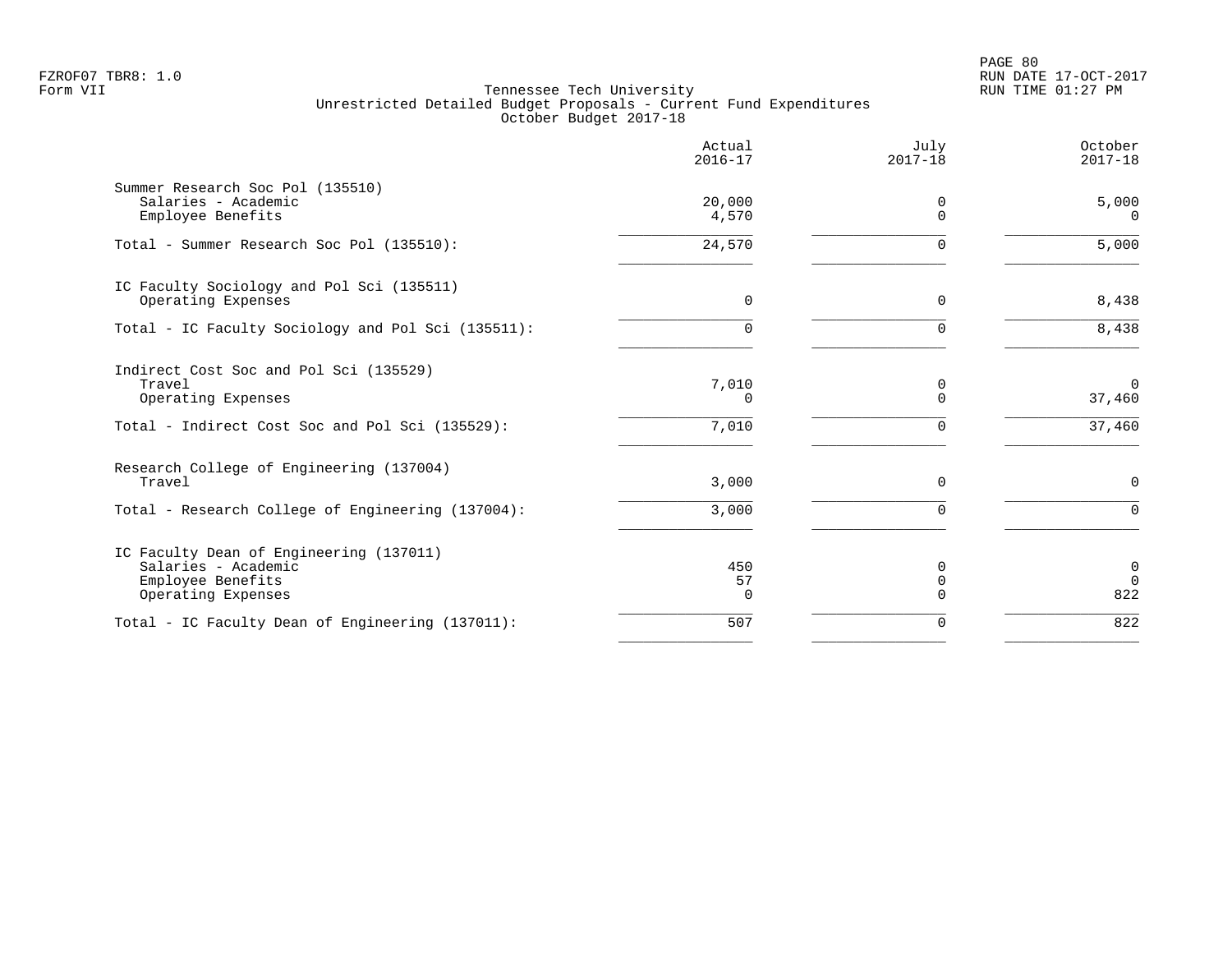| Actual<br>$2016 - 17$ | July<br>$2017 - 18$                              | October<br>$2017 - 18$                           |
|-----------------------|--------------------------------------------------|--------------------------------------------------|
|                       |                                                  |                                                  |
| $\Omega$              | $\Omega$                                         | 8,000                                            |
|                       |                                                  | 34,800                                           |
|                       |                                                  | 2,800<br>$\Omega$                                |
| 9,551                 | $-43,300$                                        | 162,587                                          |
|                       |                                                  |                                                  |
|                       |                                                  | 208,187                                          |
|                       |                                                  |                                                  |
| $\Omega$              | $\Omega$                                         | 173                                              |
| $\Omega$              | $\Omega$                                         | 173                                              |
|                       |                                                  |                                                  |
|                       |                                                  |                                                  |
|                       |                                                  | 4,318                                            |
| O.                    |                                                  | 4,318                                            |
|                       |                                                  |                                                  |
| 0                     |                                                  | 6,551                                            |
|                       |                                                  | 3,500                                            |
|                       |                                                  | 2,000                                            |
|                       |                                                  | 7,949                                            |
| 0                     |                                                  | 20,000                                           |
|                       | 29,539<br>13,991<br>14,613<br>67,694<br>$\Omega$ | 42,800<br>2,800<br>$\Omega$<br>2,300<br>$\Omega$ |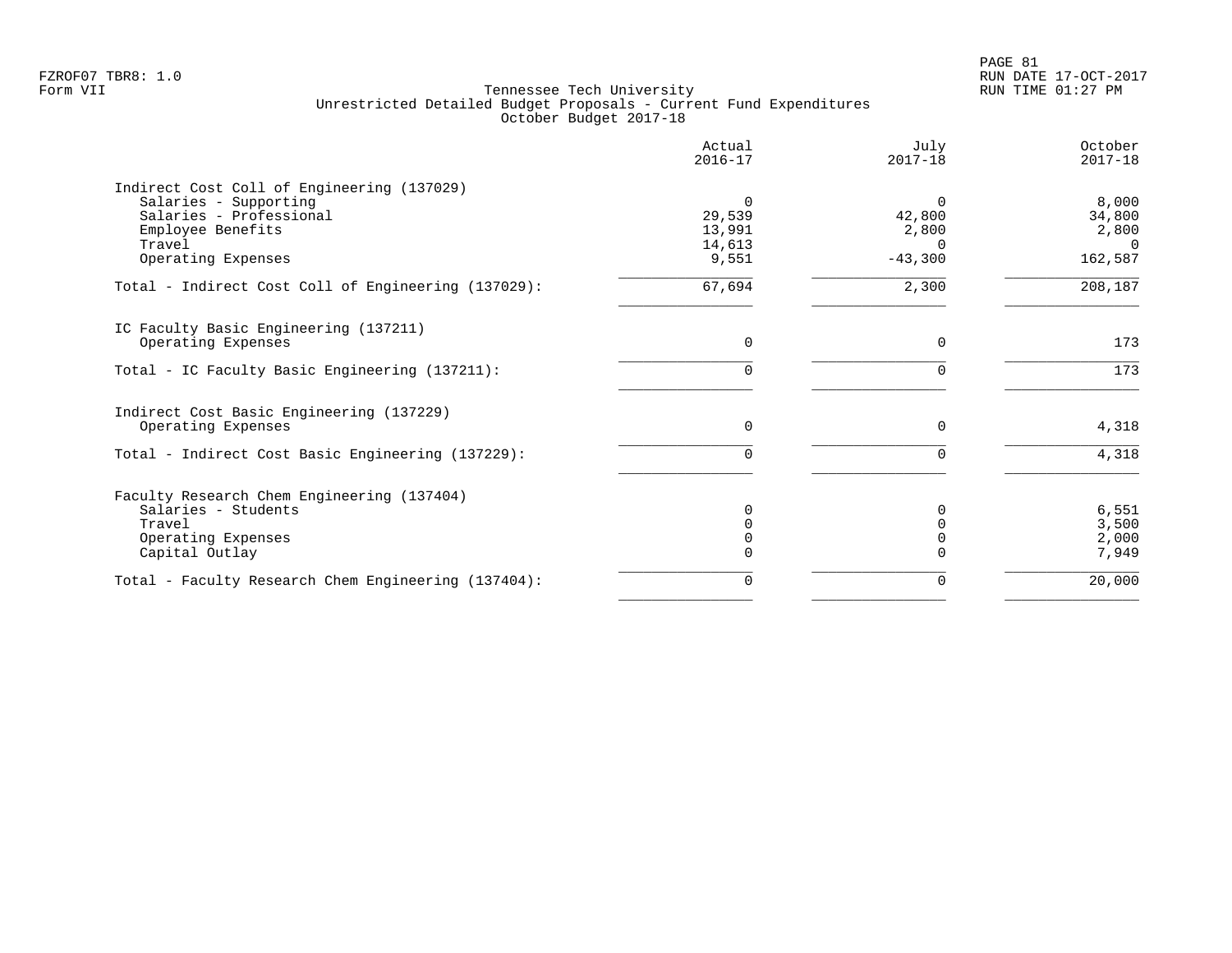PAGE 82 FZROF07 TBR8: 1.0 RUN DATE 17-OCT-2017

| Actual<br>$2016 - 17$ | July<br>$2017 - 18$          | October<br>$2017 - 18$ |
|-----------------------|------------------------------|------------------------|
|                       |                              |                        |
| 348                   | $\Omega$                     | 0                      |
| 59                    | $\Omega$                     | $\mathbf 0$            |
| 3,809                 | $\mathbf 0$                  | 6,974                  |
| 4,216                 | $\Omega$                     | 6,974                  |
|                       |                              |                        |
|                       | 0                            | $\Omega$               |
|                       | $\Omega$                     | 22,784                 |
| 9,107                 | 0                            | 22,784                 |
|                       |                              |                        |
| 4,555                 | $\Omega$                     | $\mathbf 0$            |
|                       | 0                            | $\Omega$               |
|                       |                              | 3,278                  |
| 5,979                 | 0                            | 3,278                  |
|                       |                              |                        |
| 6,731                 | $\Omega$                     | $\Omega$               |
| 10,820                | 0                            | 35,094                 |
| 6,171                 |                              | $\Omega$               |
| 23,722                | $\Omega$                     | 35,094                 |
|                       | 5,420<br>3,687<br>753<br>671 | $\Omega$               |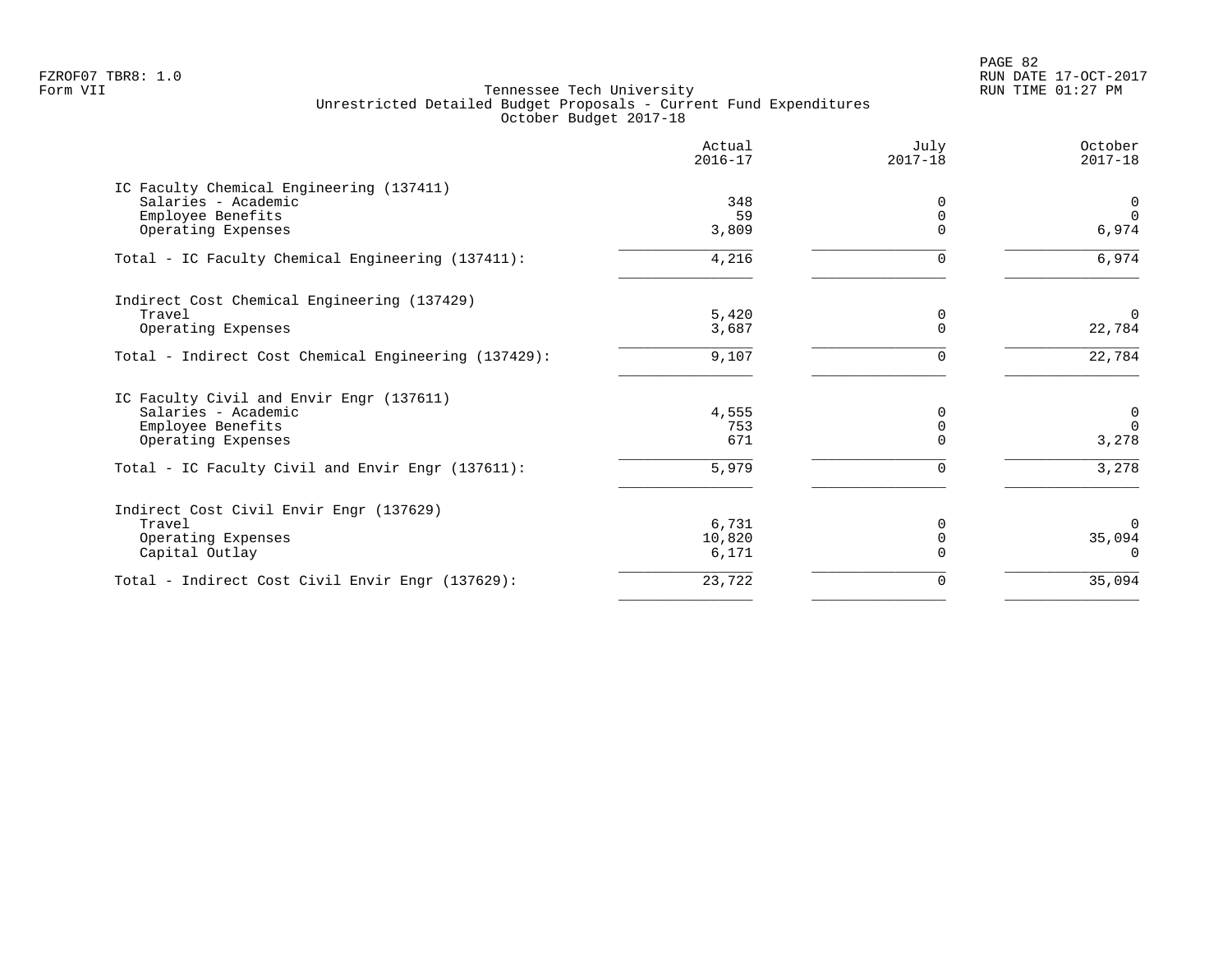|                                                     | Actual<br>$2016 - 17$ | July<br>$2017 - 18$ | October<br>$2017 - 18$ |
|-----------------------------------------------------|-----------------------|---------------------|------------------------|
| Faculty Research Elect Comp Engr (137804)           |                       |                     |                        |
| Salaries - Academic                                 | 6,000                 |                     |                        |
| Salaries - Students                                 | 2,424                 | $\Omega$            | $\Omega$               |
| Salaries - Professional                             | 1,500                 |                     | 0                      |
| Employee Benefits                                   | 870                   |                     | $\mathbf 0$            |
| Travel                                              | 1,918                 |                     | $\Omega$               |
| Operating Expenses                                  | 3,425                 | $\Omega$            | 1,158                  |
| Total - Faculty Research Elect Comp Engr (137804):  | 16,137                | $\Omega$            | 1,158                  |
| IC Faculty Elect and Comp Engr (137811)             |                       |                     |                        |
| Salaries - Academic                                 | 7,652                 | <sup>0</sup>        | $\mathsf{O}$           |
| Employee Benefits                                   | 1,197                 | $\mathbf 0$         | $\Omega$               |
| Operating Expenses                                  | 228                   | $\Omega$            | 2,444                  |
| Total - IC Faculty Elect and Comp Engr (137811):    | 9,077                 | $\Omega$            | 2,444                  |
| Indirect Cost Elect Comp Engr (137829)              |                       |                     |                        |
| Operating Expenses                                  | 660                   | 0                   | 36,230                 |
| Total - Indirect Cost Elect Comp Engr (137829):     | 660                   | $\Omega$            | 36,230                 |
| Matching Manuf & Engineering Tech (138205)          |                       |                     |                        |
| Operating Expenses                                  | 0                     | 0                   | $-581$                 |
| Total - Matching Manuf & Engineering Tech (138205): | $\Omega$              | $\Omega$            | $-581$                 |
|                                                     |                       |                     |                        |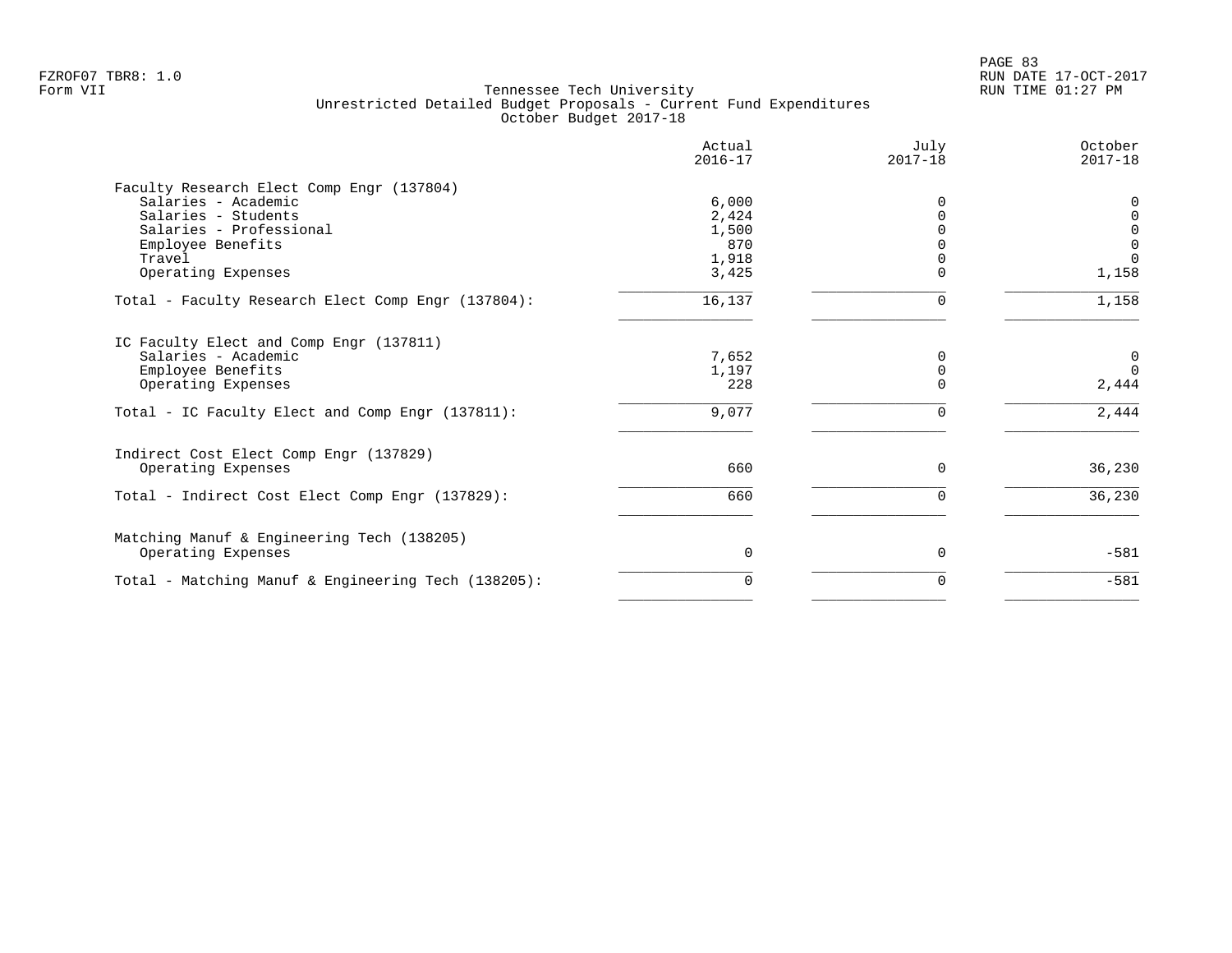PAGE 84 FZROF07 TBR8: 1.0 RUN DATE 17-OCT-2017

|                                                       | Actual<br>$2016 - 17$ | July<br>$2017 - 18$ | October<br>$2017 - 18$ |
|-------------------------------------------------------|-----------------------|---------------------|------------------------|
| IC Faculty Manuf & Engineering Tech (138211)          |                       |                     |                        |
| Salaries - Academic                                   | 85                    | 0                   | $\mathbf 0$            |
| Employee Benefits                                     | 10                    | $\Omega$            | $\Omega$               |
| Operating Expenses                                    | $\Omega$              |                     | 301                    |
| Total - IC Faculty Manuf & Engineering Tech (138211): | 95                    |                     | 301                    |
| Indirect Cost Manuf & Enginrg Tech (138229)           |                       |                     |                        |
| Operating Expenses                                    | $\Omega$              | $\Omega$            | 1,806                  |
| Total - Indirect Cost Manuf & Enginrg Tech (138229):  | $\Omega$              | U                   | 1,806                  |
| Match Mechanical Engineering (138405)                 |                       |                     |                        |
| Salaries - Academic                                   | 11,673                |                     | 2,000                  |
| Salaries - Professional                               | 3,000                 |                     | $\Omega$               |
| Employee Benefits                                     | 5,463                 |                     | 600                    |
| Travel                                                | 841                   |                     | $\overline{0}$         |
| Operating Expenses                                    | $\Omega$              |                     | $-50$                  |
| Total - Match Mechanical Engineering (138405):        | 20,977                | U                   | 2,550                  |
| IC Faculty Mechanical Engineering (138411)            |                       |                     |                        |
| Salaries - Academic                                   | 21,692                | O                   | $\mathbf 0$            |
| Employee Benefits                                     | 3,528                 | $\Omega$            | $\Omega$               |
| Operating Expenses                                    | $\Omega$              |                     | 22,922                 |
| Total - IC Faculty Mechanical Engineering (138411):   | 25,220                | 0                   | 22,922                 |
|                                                       |                       |                     |                        |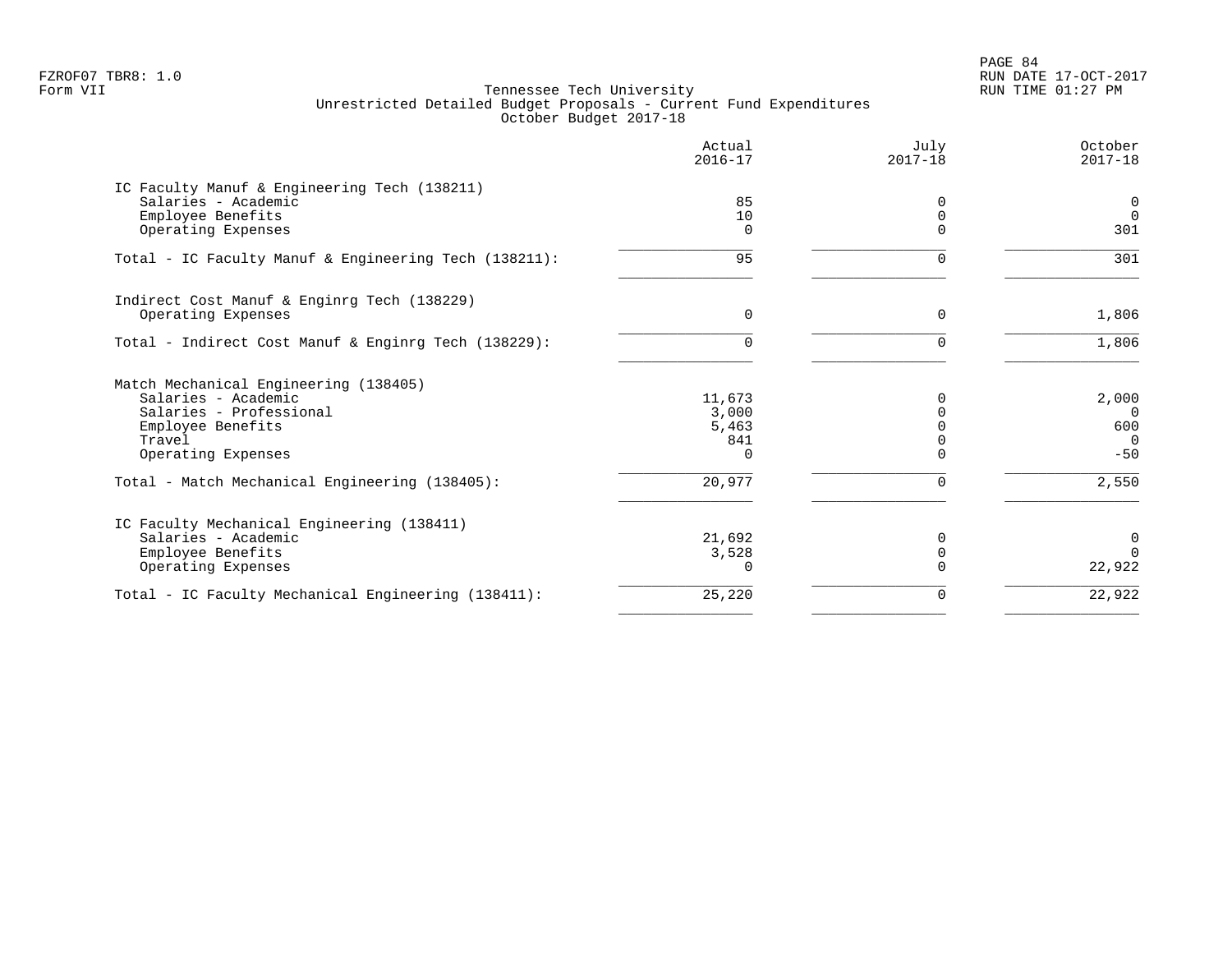PAGE 85 FZROF07 TBR8: 1.0 RUN DATE 17-OCT-2017

|                                                                                                                                                                           | Actual<br>$2016 - 17$                             | July<br>$2017 - 18$                               | October<br>$2017 - 18$                                      |
|---------------------------------------------------------------------------------------------------------------------------------------------------------------------------|---------------------------------------------------|---------------------------------------------------|-------------------------------------------------------------|
| Faculty Research Mechanical Engrg (138414)<br>Operating Expenses                                                                                                          | 10,000                                            | $\mathbf 0$                                       | $\mathbf 0$                                                 |
| Total - Faculty Research Mechanical Engrg (138414):                                                                                                                       | 10,000                                            | $\Omega$                                          | $\Omega$                                                    |
| Indirect Cost Mech Engr (138429)<br>Salaries - Academic<br>Travel<br>Operating Expenses                                                                                   | 2,000<br>1,000<br>14,306                          | $\Omega$<br>$\mathbf 0$<br>$\Omega$               | $\mathbf 0$<br>$\Omega$<br>55,303                           |
| Total - Indirect Cost Mech Engr (138429):                                                                                                                                 | 17,306                                            | $\mathbf 0$                                       | 55,303                                                      |
| IC Faculty Manufacturing Center (139011)<br>Salaries - Academic<br>Employee Benefits<br>Travel<br>Operating Expenses<br>Total - IC Faculty Manufacturing Center (139011): | 351<br>79<br>3,203<br>1,669<br>$\overline{5,302}$ | $\Omega$<br>$\Omega$<br>$\Omega$<br>$\Omega$<br>0 | $\mathbf 0$<br>$\overline{0}$<br>$\Omega$<br>7,404<br>7,404 |
| Faculty Research Manufacturing Ctr (139014)<br>Operating Expenses                                                                                                         | 858                                               | $\mathbf 0$                                       | $\mathbf 0$                                                 |
| Total - Faculty Research Manufacturing Ctr (139014):                                                                                                                      | 858                                               | $\mathbf 0$                                       | $\mathbf 0$                                                 |
| Indirect Cost Manuf Res Center (139029)<br>Operating Expenses                                                                                                             | 5,195                                             | $\mathbf 0$                                       | 49,046                                                      |
| Total - Indirect Cost Manuf Res Center (139029):                                                                                                                          | 5,195                                             | $\mathbf 0$                                       | 49,046                                                      |
|                                                                                                                                                                           |                                                   |                                                   |                                                             |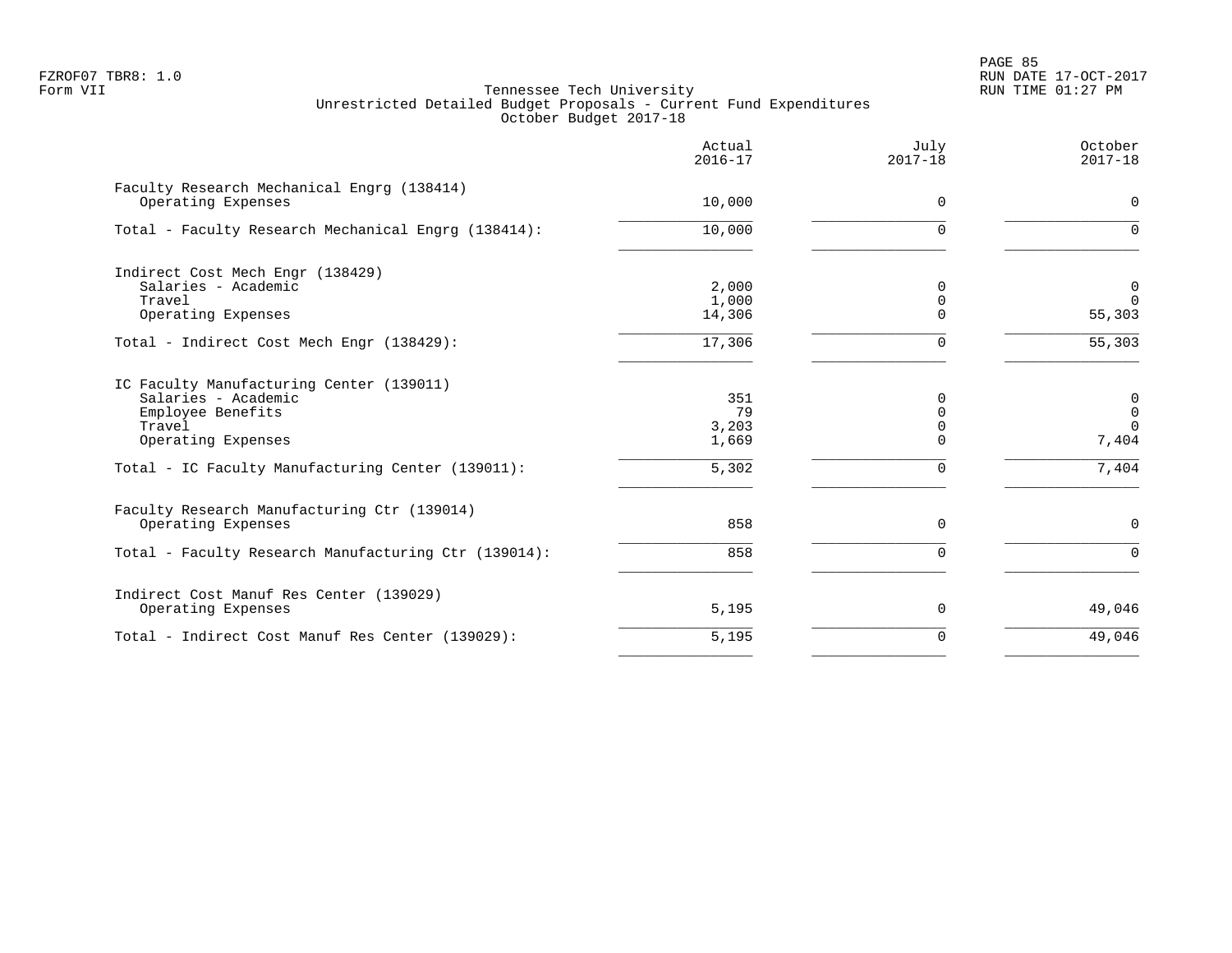PAGE 86 FZROF07 TBR8: 1.0 RUN DATE 17-OCT-2017

|                                                                              | Actual<br>$2016 - 17$ | July<br>$2017 - 18$ | October<br>$2017 - 18$ |
|------------------------------------------------------------------------------|-----------------------|---------------------|------------------------|
| Indirect Cost Energy Syst Res Ctr (139229)<br>Operating Expenses             | $\Omega$              | 0                   | 5,770                  |
| Total - Indirect Cost Energy Syst Res Ctr (139229):                          | U                     | ∩                   | 5,770                  |
| IC Faculty Water Center (139411)<br>Operating Expenses                       | $\Omega$              | $\Omega$            | 160                    |
| Total - IC Faculty Water Center (139411):                                    | <sup>n</sup>          | $\Omega$            | 160                    |
| Indirect Cost Water Res Center (139429)<br>Operating Expenses                | $\mathbf 0$           | 0                   | 2,660                  |
| Total - Indirect Cost Water Res Center (139429):                             | <sup>n</sup>          | $\Omega$            | 2,660                  |
| Cybersecurity Educ Research Center (139600)<br>Operating Expenses            | 0                     | 500,000             | 497,831                |
| Total - Cybersecurity Educ Research Center (139600):                         | $\Omega$              | 500,000             | 497,831                |
| Indirect Cost Cybersec Educ Rsr Ctr (139629)<br>Travel<br>Operating Expenses | 4,631<br>6,782        | 0                   | $\Omega$<br>4,633      |
| Total - Indirect Cost Cybersec Educ Rsr Ctr (139629):                        | 11,413                | 0                   | 4,633                  |
|                                                                              |                       |                     |                        |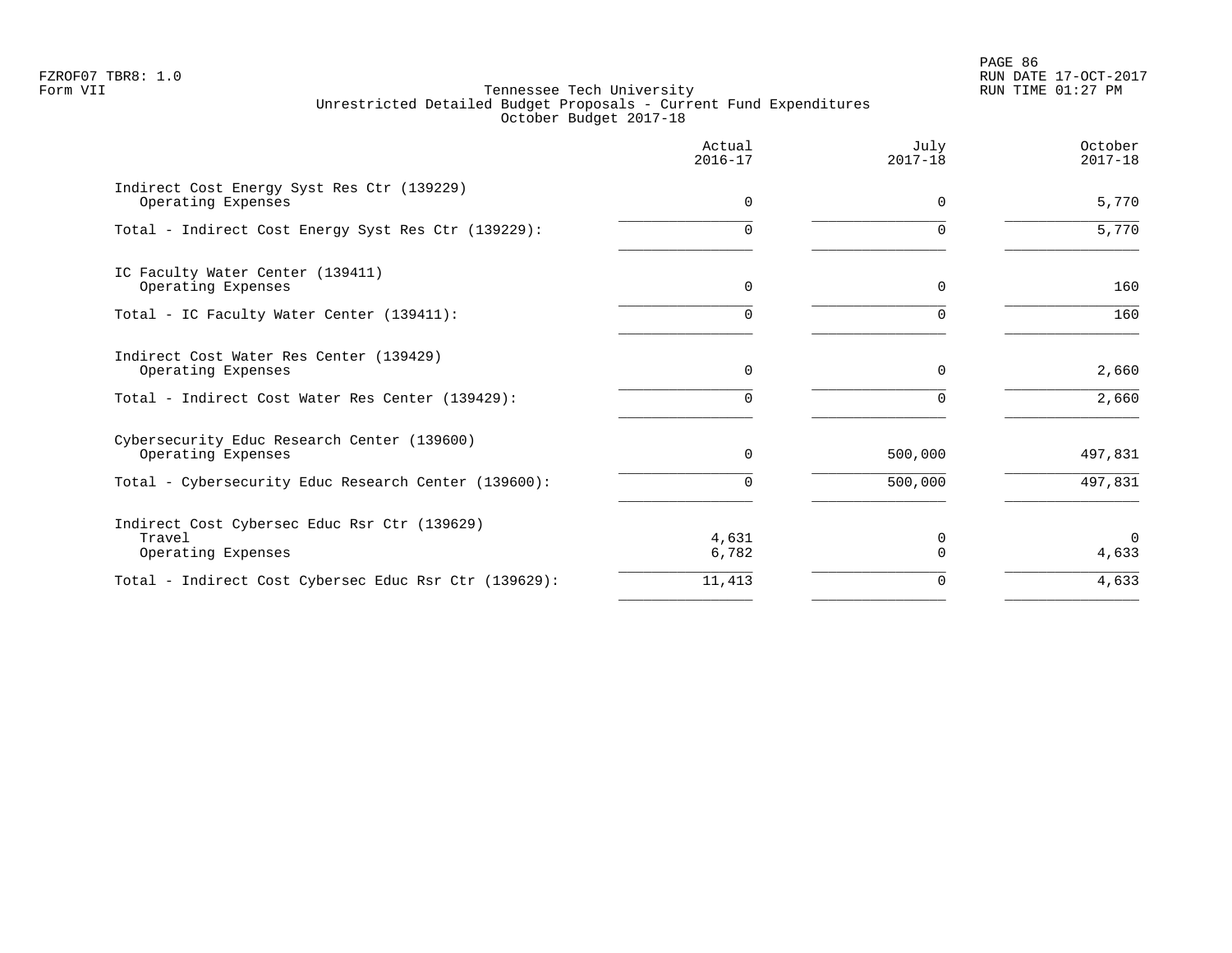PAGE 87 FZROF07 TBR8: 1.0 RUN DATE 17-OCT-2017

|                                                     | Actual<br>$2016 - 17$ | July<br>$2017 - 18$ | October<br>$2017 - 18$ |
|-----------------------------------------------------|-----------------------|---------------------|------------------------|
| Indirect Cost Dean Coll of Bus (140029)             |                       |                     |                        |
| Salaries - Students                                 | 9,553                 | $\Omega$            | 0                      |
| Employee Benefits                                   | 696                   | $\Omega$            | $\Omega$               |
| Operating Expenses                                  | $\cap$                | $\Omega$            | 8,522                  |
| Total - Indirect Cost Dean Coll of Bus (140029):    | 10,249                | 0                   | 8,522                  |
| Indirect Cost iCube (140129)                        |                       |                     |                        |
| Salaries - Students                                 | 13,775                | 0                   | $\mathbf 0$            |
| Employee Benefits                                   | 703                   | $\Omega$            | $\Omega$               |
| Operating Expenses                                  |                       |                     | 22,587                 |
| Total - Indirect Cost iCube (140129):               | 14,478                | 0                   | 22,587                 |
| IC Faculty Econ Finance Marketing (142511)          |                       |                     |                        |
| Salaries - Academic                                 | 6,247                 |                     | 0                      |
| Employee Benefits                                   | 785                   |                     | $\Omega$               |
| Operating Expenses                                  | 48                    |                     | 1,370                  |
| Total - IC Faculty Econ Finance Marketing (142511): | 7,080                 | 0                   | 1,370                  |
| Indirect Cost Econ and Finance (142529)             |                       |                     |                        |
| Operating Expenses                                  | $\Omega$              | $\Omega$            | 840                    |
| Total - Indirect Cost Econ and Finance (142529):    |                       | 0                   | 840                    |
|                                                     |                       |                     |                        |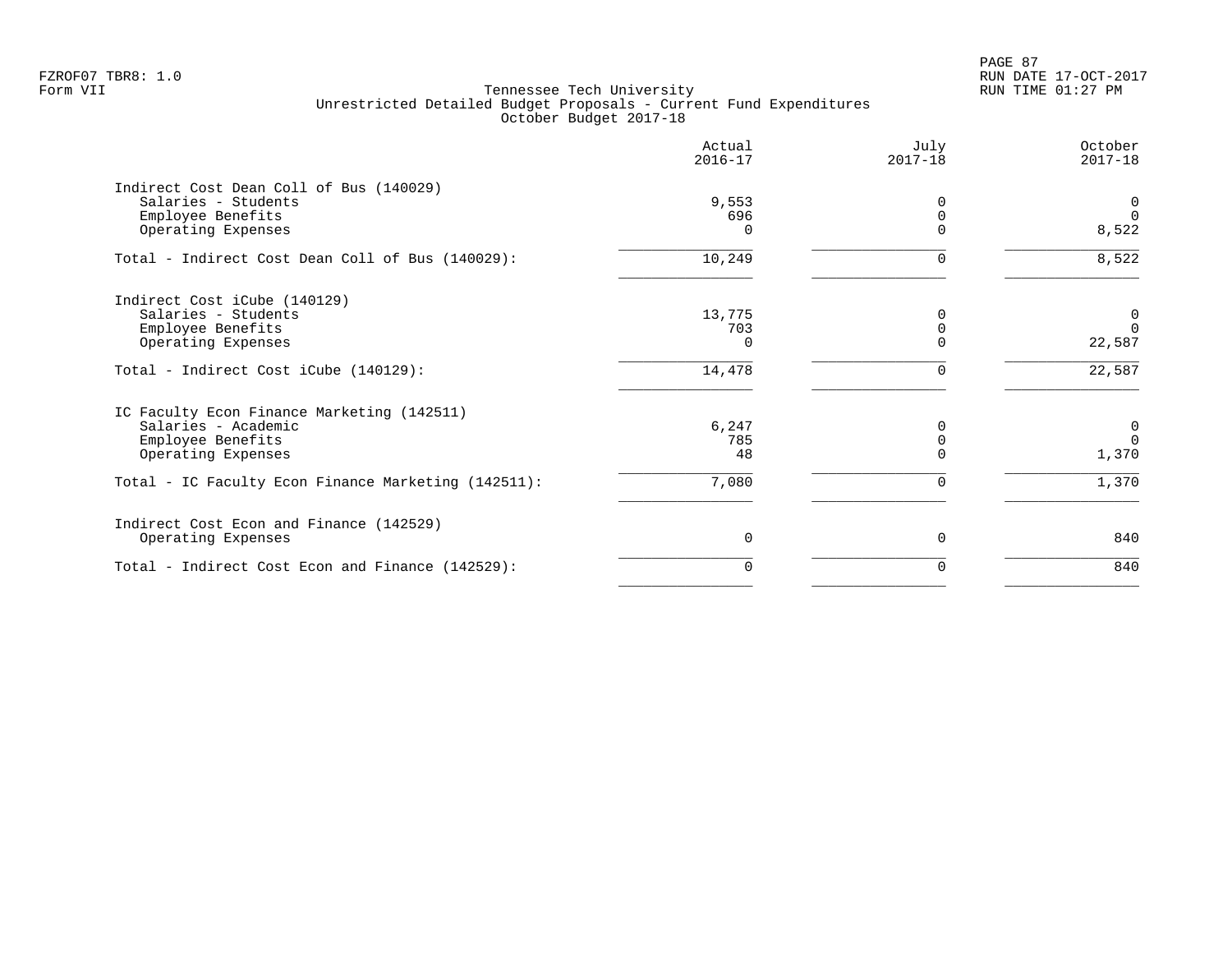|                                                                                                                           | Actual<br>$2016 - 17$ | July<br>$2017 - 18$     | October<br>$2017 - 18$          |
|---------------------------------------------------------------------------------------------------------------------------|-----------------------|-------------------------|---------------------------------|
| Indirect Cost Dec Sci and Mgnt (144029)<br>Salaries - Academic<br>Employee Benefits                                       | 901<br>160            | $\Omega$<br>$\mathbf 0$ | $\mathbf 0$<br>$\Omega$         |
| Operating Expenses                                                                                                        | $\Omega$              | $\Omega$                | 119                             |
| Total - Indirect Cost Dec Sci and Mgnt (144029):                                                                          | 1,061                 | $\Omega$                | 119                             |
| Match Dean College of Education (150015)<br>Operating Expenses                                                            | 51,708                | 0                       | 8,962                           |
| Total - Match Dean College of Education (150015):                                                                         | 51,708                | $\Omega$                | 8,962                           |
| Indirect Cost College of Educ (150029)<br>Travel<br>Operating Expenses<br>Total - Indirect Cost College of Educ (150029): | 454<br>6,733<br>7,187 | 0<br>$\Omega$<br>∩      | $\mathbf 0$<br>13,930<br>13,930 |
| Research Education (151504)<br>Travel<br>Operating Expenses                                                               | 4,141<br>U            | 0<br>$\Omega$           | 2,500<br>759                    |
| Total - Research Education (151504):                                                                                      | 4,141                 | 0                       | 3,259                           |
| Indirect Cost Assoc Dean Educ (151529)<br>Operating Expenses                                                              | $\mathbf 0$           | 0                       | 1,322                           |
| Total - Indirect Cost Assoc Dean Educ (151529):                                                                           | $\Omega$              | 0                       | 1,322                           |
|                                                                                                                           |                       |                         |                                 |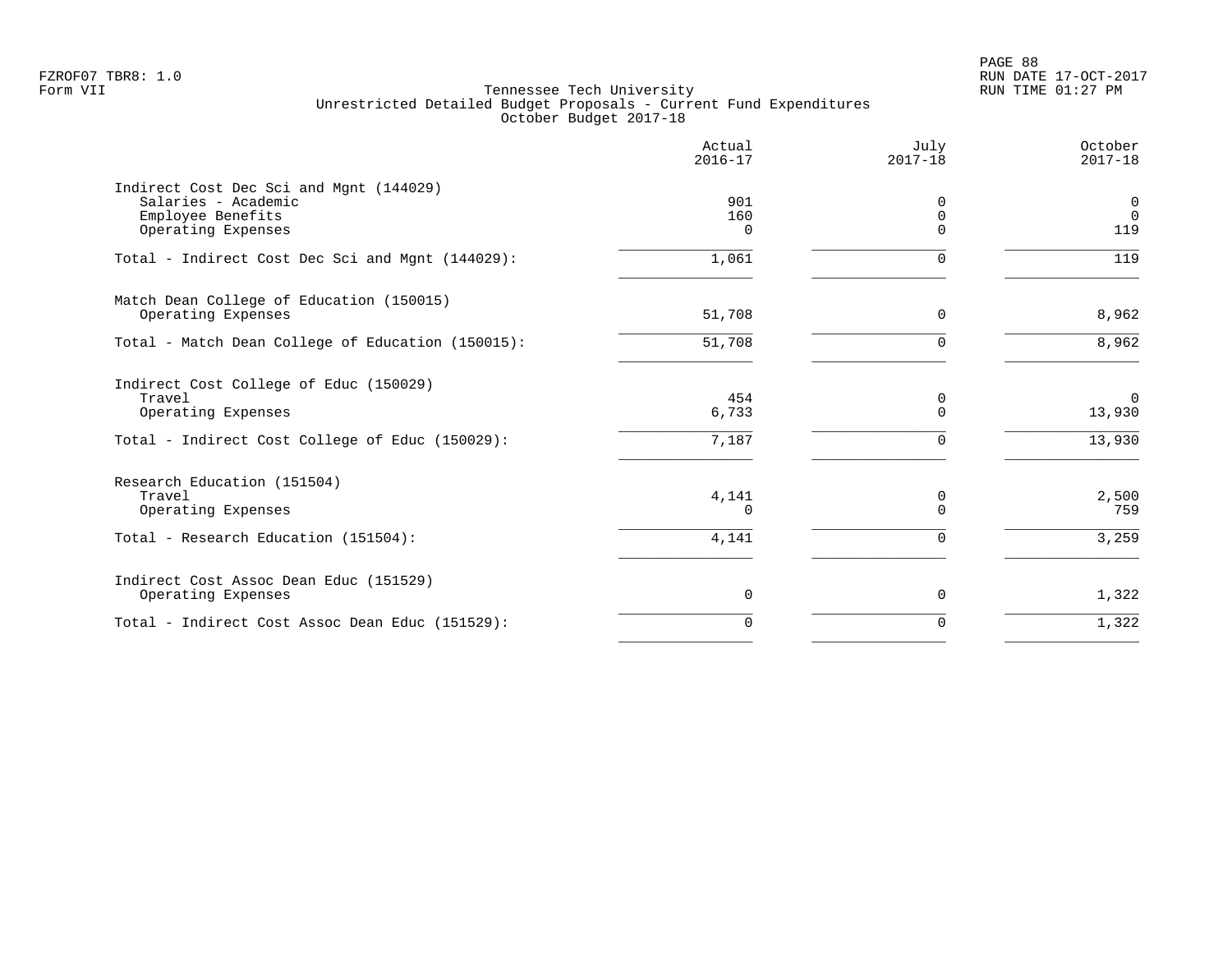PAGE 89 FZROF07 TBR8: 1.0 RUN DATE 17-OCT-2017

|                                                                                                            | Actual<br>$2016 - 17$ | July<br>$2017 - 18$ | October<br>$2017 - 18$                  |
|------------------------------------------------------------------------------------------------------------|-----------------------|---------------------|-----------------------------------------|
| Counseling and Psychology (152000)<br>Employee Benefits                                                    | 0                     | 200                 | 200                                     |
| Total - Counseling and Psychology (152000):                                                                | $\Omega$              | 200                 | 200                                     |
| Match Counseling Psychology (152005)<br>Operating Expenses                                                 | 0                     | $\Omega$            | 1,239                                   |
| Total - Match Counseling Psychology (152005):                                                              | $\Omega$              |                     | 1,239                                   |
| IC Faculty Counseling and Psych (152011)<br>Salaries - Academic<br>Employee Benefits<br>Operating Expenses | 450<br>81<br>0        | 0<br>O<br>O         | $\overline{0}$<br>$\overline{0}$<br>555 |
| Total - IC Faculty Counseling and Psych (152011):                                                          | 531                   | $\Omega$            | 555                                     |
| Faculty Research Counsel and Psych (152014)<br>Travel                                                      | 4,152                 | $\Omega$            | $\mathbf 0$                             |
| Total - Faculty Research Counsel and Psych (152014):                                                       | 4,152                 | $\Omega$            | $\Omega$                                |
| Indirect Cost Counsel and Psychol (152029)<br>Operating Expenses<br>Capital Outlay                         | 11,037<br>9,076       | 0<br>$\Omega$       | 1,315<br>$\Omega$                       |
| Total - Indirect Cost Counsel and Psychol (152029):                                                        | 20,113                | O                   | 1,315                                   |
|                                                                                                            |                       |                     |                                         |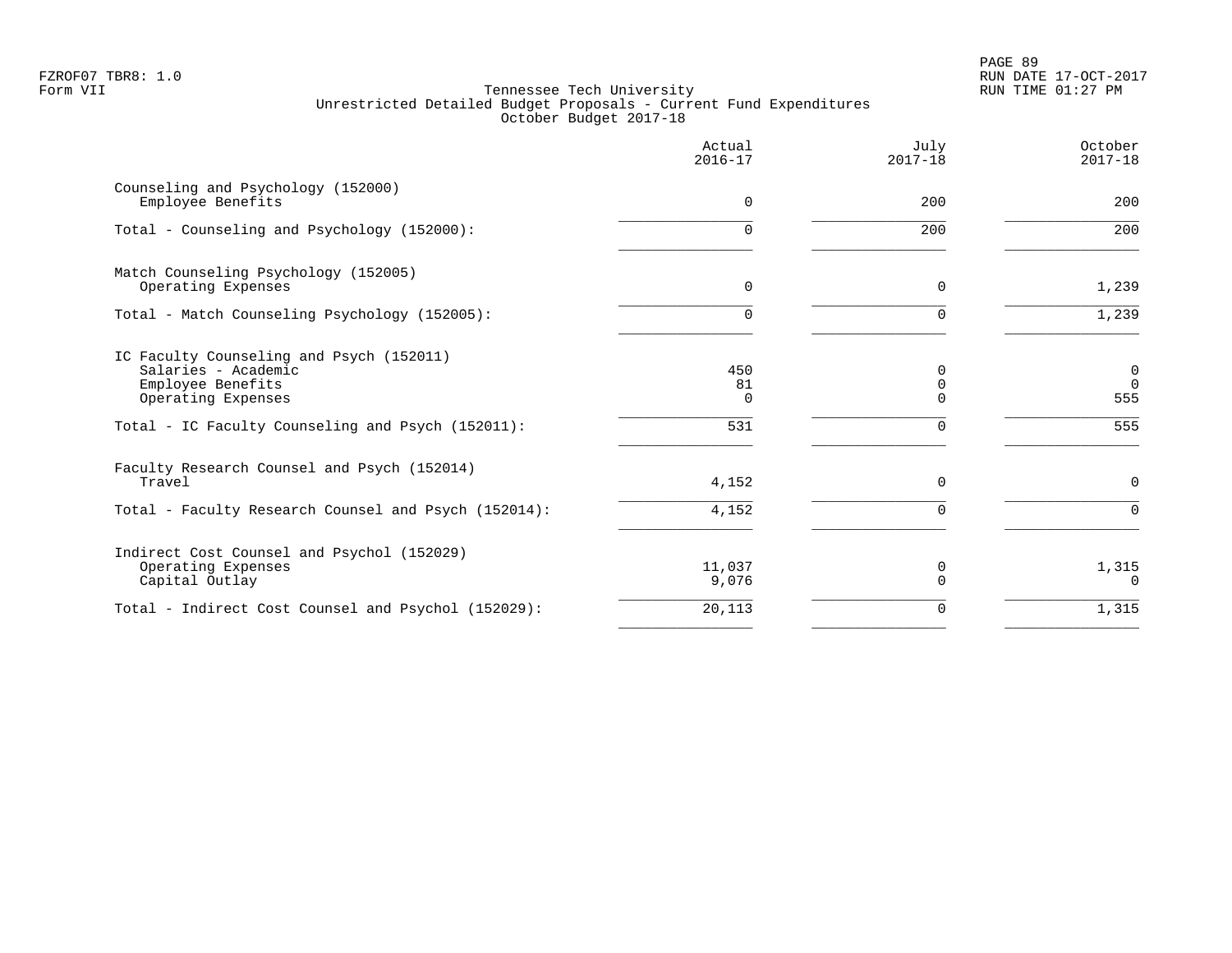PAGE 90 FZROF07 TBR8: 1.0 RUN DATE 17-OCT-2017

|                                                           | Actual<br>$2016 - 17$ | July<br>$2017 - 18$ | October<br>$2017 - 18$ |
|-----------------------------------------------------------|-----------------------|---------------------|------------------------|
| Match Dept of Teacher Educ (152515)<br>Operating Expenses | $\Omega$              | $\Omega$            | $-799$                 |
| Total - Match Dept of Teacher Educ (152515):              |                       |                     | $-799$                 |
| Faculty Research Curr Instruct (153004)                   |                       |                     |                        |
| Salaries - Academic                                       | 1,847                 |                     | 0                      |
| Salaries - Students                                       | 375                   |                     | $\overline{0}$         |
| Employee Benefits                                         | 136                   |                     | $\Omega$               |
| Travel                                                    | $\Omega$              |                     | 2,800                  |
| Operating Expenses                                        |                       |                     | $-957$                 |
| Total - Faculty Research Curr Instruct (153004):          | 2,358                 |                     | 1,843                  |
| Matching Curriculum Instruction (153005)                  |                       |                     |                        |
| Operating Expenses                                        | $\Omega$              | $\Omega$            | $-444$                 |
| Total - Matching Curriculum Instruction (153005):         | $\cap$                | U                   | $-444$                 |
| IC Faculty Curr and Instruction (153011)                  |                       |                     |                        |
| Salaries - Academic                                       | 738                   |                     | $\mathbf 0$            |
| Employee Benefits                                         | 156                   |                     | $\Omega$               |
| Operating Expenses                                        | $\Omega$              |                     | 10,673                 |
| Total - IC Faculty Curr and Instruction (153011):         | 894                   |                     | 10,673                 |
|                                                           |                       |                     |                        |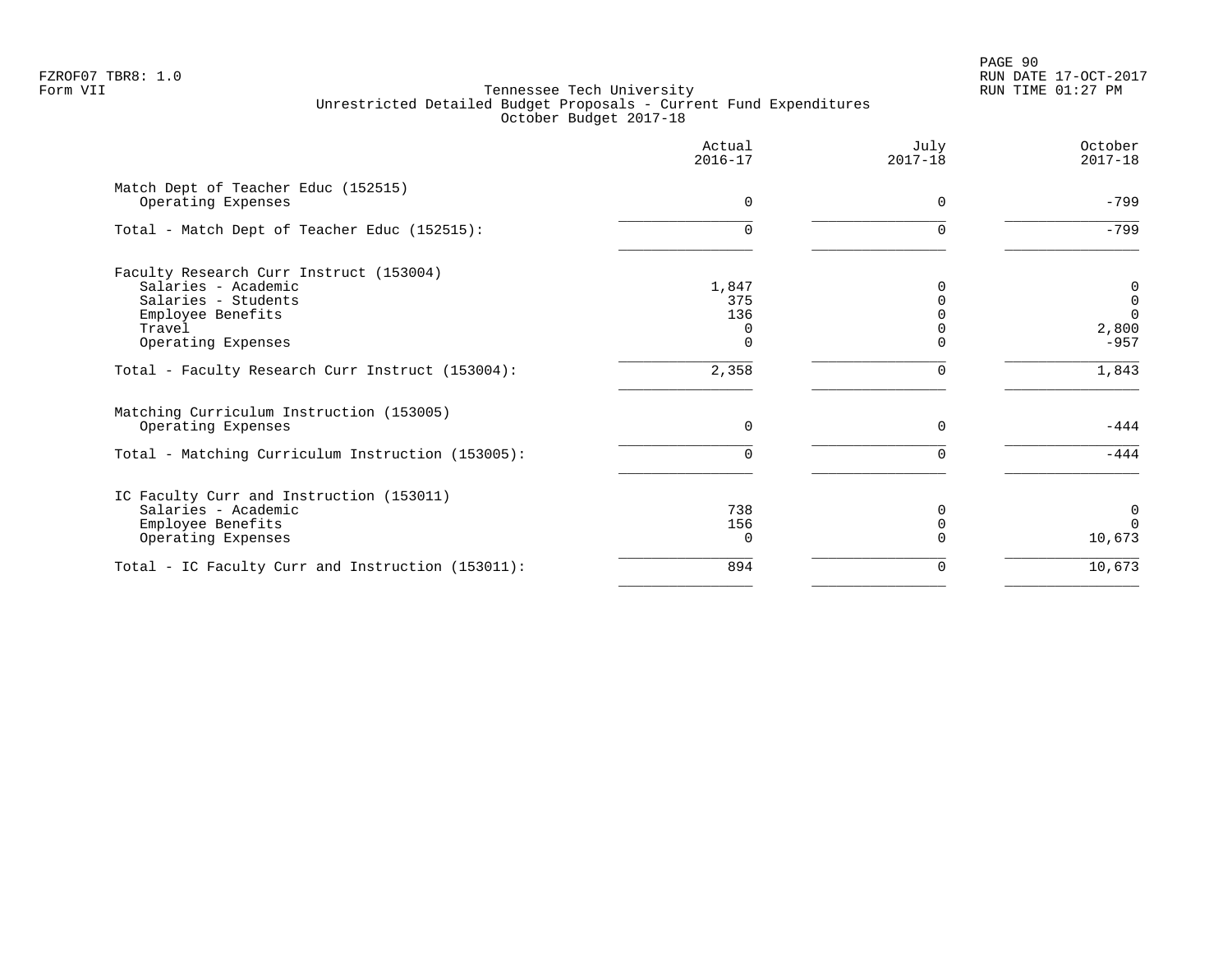PAGE 91 FZROF07 TBR8: 1.0 RUN DATE 17-OCT-2017

|                                                                                                                                       | Actual<br>$2016 - 17$        | July<br>$2017 - 18$                 | October<br>$2017 - 18$              |
|---------------------------------------------------------------------------------------------------------------------------------------|------------------------------|-------------------------------------|-------------------------------------|
| Indirect Cost Curr and Instruct (153029)<br>Operating Expenses                                                                        | 2,120                        | $\Omega$                            | 6,463                               |
| Total - Indirect Cost Curr and Instruct (153029):                                                                                     | 2,120                        | $\Omega$                            | 6,463                               |
| Child Dev Lab Indirect Costs (153429)<br>Travel                                                                                       | 366                          | 0                                   | $\mathsf{O}$                        |
| Total - Child Dev Lab Indirect Costs (153429):                                                                                        | 366                          | 0                                   | $\Omega$                            |
| Faculty Research Music Art (155014)<br>Travel<br>Operating Expenses<br>Total - Faculty Research Music Art (155014):                   | $\mathbf 0$<br>$\Omega$<br>U | 0<br>$\Omega$<br>∩                  | 1,600<br>4,390<br>5,990             |
| IC Faculty Art Craft & Design (155311)<br>Salaries - Academic<br>Employee Benefits<br>Total - IC Faculty Art Craft & Design (155311): | 122<br>28<br>150             | $\mathbf 0$<br>$\Omega$<br>$\Omega$ | $\mathbf 0$<br>$\Omega$<br>$\Omega$ |
| Indirect Cost Art Craft & Design (155329)<br>Operating Expenses                                                                       | $\Omega$                     | $\Omega$                            | 300                                 |
| Total - Indirect Cost Art Craft & Design (155329):                                                                                    | $\Omega$                     | 0                                   | 300                                 |
|                                                                                                                                       |                              |                                     |                                     |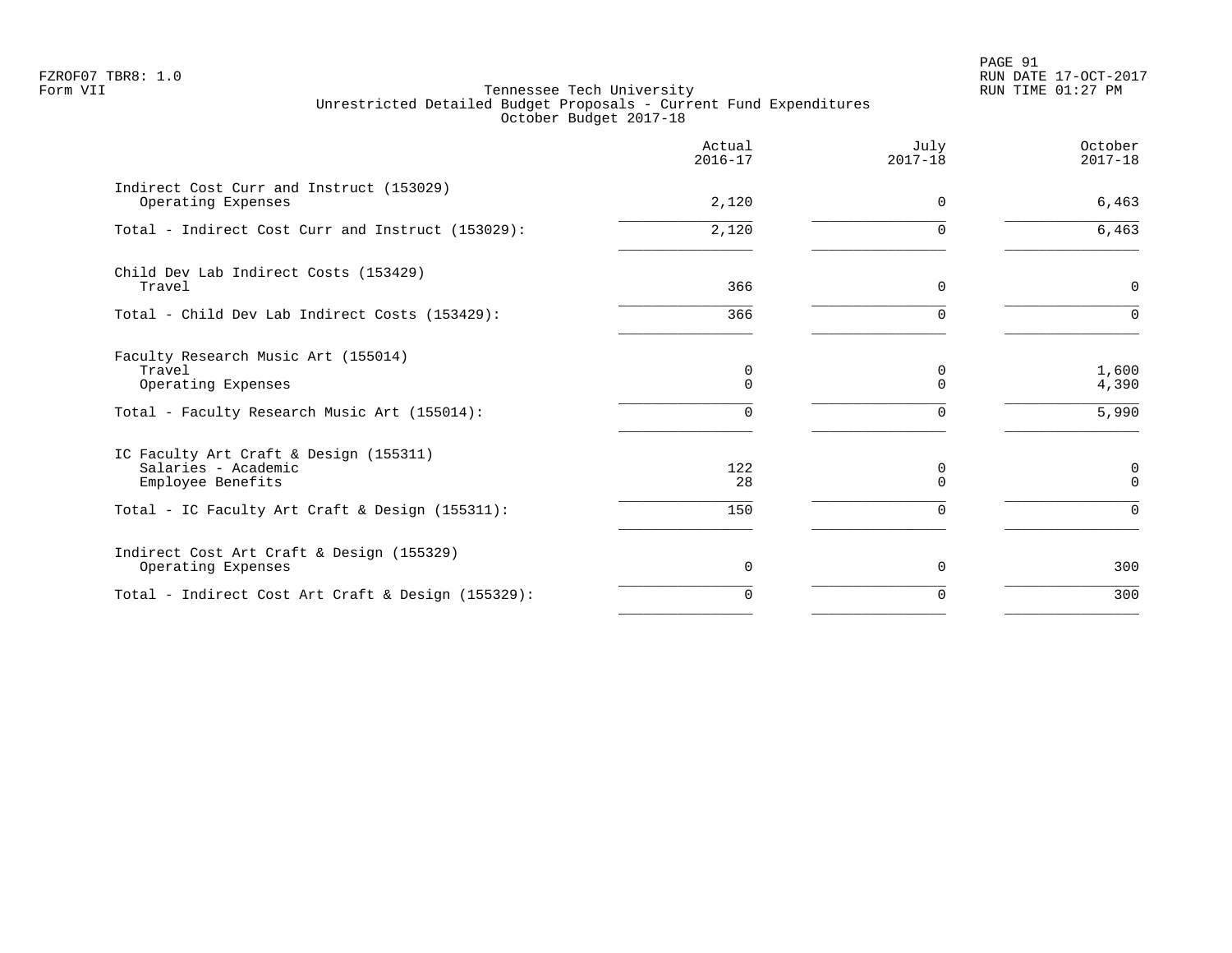PAGE 92 FZROF07 TBR8: 1.0 RUN DATE 17-OCT-2017

|                                                                                                                                       | Actual<br>$2016 - 17$                     | July<br>$2017 - 18$                        | October<br>$2017 - 18$                     |
|---------------------------------------------------------------------------------------------------------------------------------------|-------------------------------------------|--------------------------------------------|--------------------------------------------|
| Match STEM (156005)<br>Salaries - Academic<br>Employee Benefits                                                                       | 2,422<br>805                              | 0<br>$\Omega$                              | 0<br>$\mathbf 0$                           |
| Total - Match STEM (156005):                                                                                                          | 3,227                                     | <sup>n</sup>                               | $\Omega$                                   |
| Indirect Costs STEM Center (156009)<br>Operating Expenses                                                                             | $\Omega$                                  | $\mathbf 0$                                | 10,925                                     |
| Total - Indirect Costs STEM Center (156009):                                                                                          | U                                         |                                            | 10,925                                     |
| IC Faculty STEM (156021)<br>Travel<br>Operating Expenses                                                                              | 2,533<br>0                                | $\mathbf 0$<br>$\Omega$                    | $\overline{0}$<br>1,285                    |
| Total - IC Faculty STEM (156021):                                                                                                     | 2,533                                     | $\Omega$                                   | 1,285                                      |
| Indirect Cost Rural Educ (156029)<br>Operating Expenses                                                                               | $\Omega$                                  | $\Omega$                                   | 30                                         |
| Total - Indirect Cost Rural Educ (156029):                                                                                            | $\Omega$                                  | $\Omega$                                   | 30                                         |
| Horticulture Rest Staff (160001)<br>Salaries - Academic<br>Salaries - Supporting<br>Employee Benefits<br>Travel<br>Operating Expenses | 71,067<br>71,245<br>60,007<br>18<br>6,964 | 71,236<br>71,658<br>55,050<br>470<br>6,900 | 72,593<br>75,356<br>55,050<br>470<br>6,900 |
| Total - Horticulture Rest Staff (160001):                                                                                             | 209,301                                   | 205,314                                    | 210,369                                    |
|                                                                                                                                       |                                           |                                            |                                            |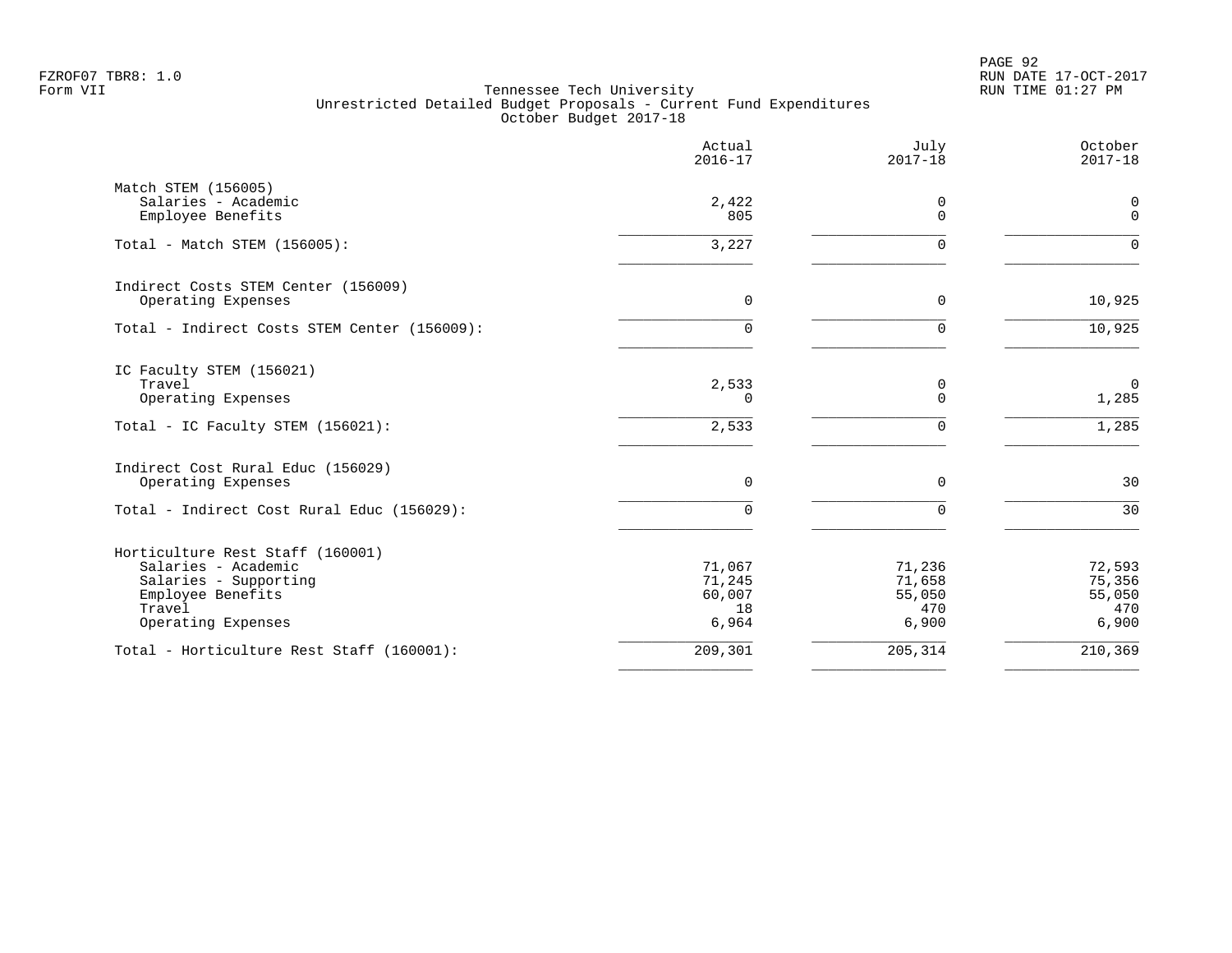|                                                                  | Actual<br>$2016 - 17$ | July<br>$2017 - 18$ | October<br>$2017 - 18$ |
|------------------------------------------------------------------|-----------------------|---------------------|------------------------|
| Indirect Cost Coll of Ag Hum Ecol (160029)<br>Operating Expenses | 5,380                 | $\Omega$            | 6,211                  |
| Total - Indirect Cost Coll of Ag Hum Ecol (160029):              | 5,380                 | ∩                   | 6,211                  |
| IC Faculty School of Gen Ag (163011)                             |                       |                     |                        |
| Salaries - Supporting                                            | 1,022                 | 0                   | $\mathsf 0$            |
| Employee Benefits                                                | 78                    | 0                   | $\overline{0}$         |
| Operating Expenses                                               | $\Omega$              | $\Omega$            | 910                    |
| Total - IC Faculty School of Gen Aq (163011):                    | 1,100                 | $\Omega$            | 910                    |
| Faculty Research Agriculture (163014)                            |                       |                     |                        |
| Salaries - Students                                              | 0                     | $\Omega$            | 5,314                  |
| Travel                                                           | 0                     | $\mathbf 0$         | 9,986                  |
| Operating Expenses                                               | 3,753                 | $\Omega$            | 10,766                 |
| Total - Faculty Research Agriculture (163014):                   | 3,753                 | $\Omega$            | 26,066                 |
| Indirect Cost Gen Aq (163029)                                    |                       |                     |                        |
| Travel                                                           | $\mathbf 0$           | 0                   | 300                    |
| Operating Expenses                                               | 34                    | $\Omega$            | 751                    |
| Total - Indirect Cost Gen Aq (163029):                           | 34                    | $\Omega$            | 1,051                  |
| Faculty Research Human Ecology (165004)                          |                       |                     |                        |
| Travel                                                           | 0                     | 0                   | 3,094                  |
| Operating Expenses                                               | 0                     | $\Omega$            | 6,906                  |
| Total - Faculty Research Human Ecology (165004):                 | $\Omega$              | 0                   | 10,000                 |
|                                                                  |                       |                     |                        |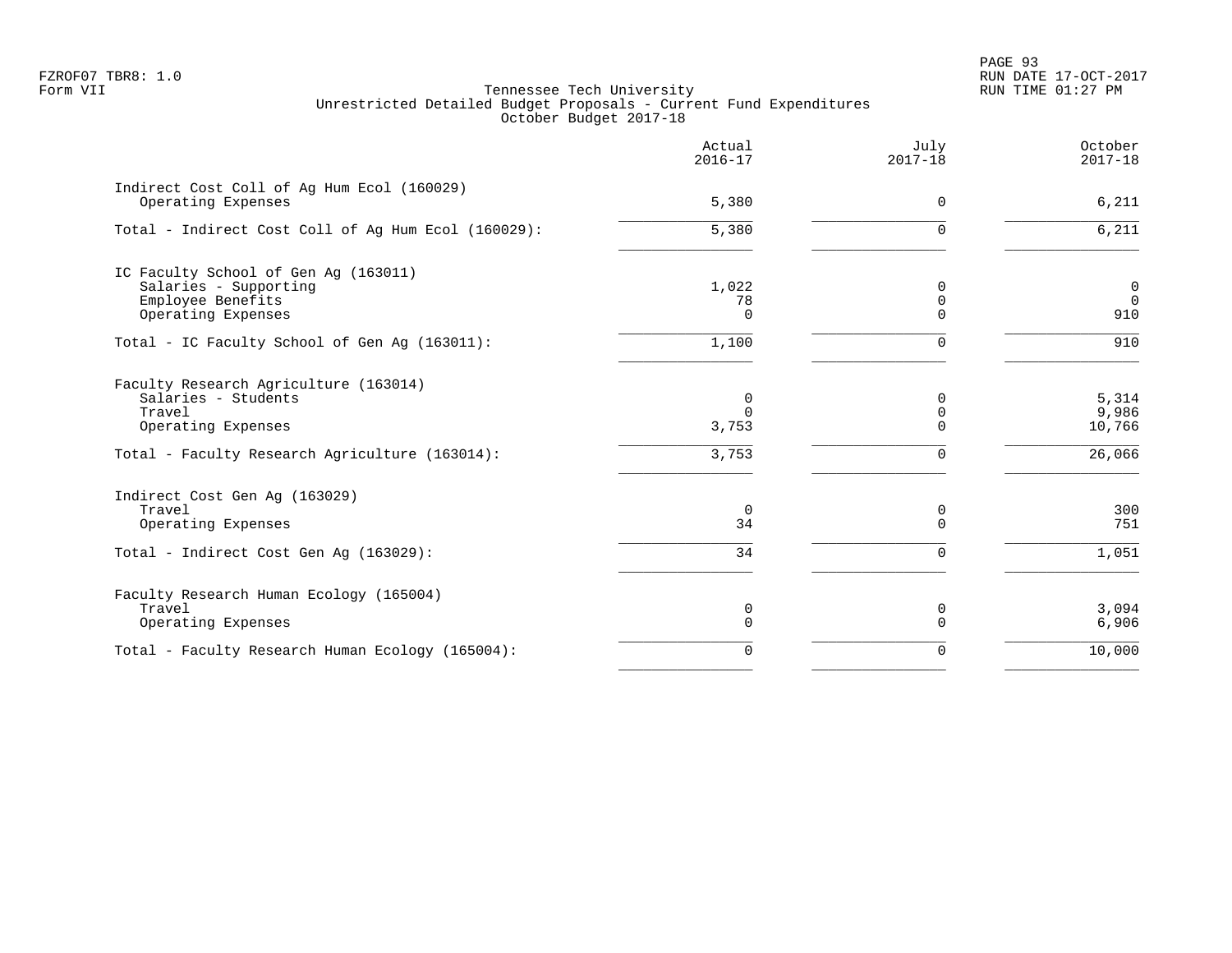PAGE 94 FZROF07 TBR8: 1.0 RUN DATE 17-OCT-2017

|                                                                                                                                | Actual<br>$2016 - 17$                        | July<br>$2017 - 18$                   | October<br>$2017 - 18$                                   |
|--------------------------------------------------------------------------------------------------------------------------------|----------------------------------------------|---------------------------------------|----------------------------------------------------------|
| IC Faculty Human Ecology (165011)<br>Travel<br>Operating Expenses                                                              | 115<br>91                                    | 0                                     | $\overline{0}$<br>2,111                                  |
| Total - IC Faculty Human Ecology (165011):                                                                                     | 206                                          |                                       | 2,111                                                    |
| Indirect Cost Human Ecology (165029)<br>Operating Expenses                                                                     | $\overline{0}$                               | 0                                     | 4,679                                                    |
| Total - Indirect Cost Human Ecology (165029):                                                                                  | $\Omega$                                     | U                                     | 4,679                                                    |
| Faculty Research Nursing (166014)<br>Travel                                                                                    | 3,295                                        | $\Omega$                              | $\mathbf 0$                                              |
| Total - Faculty Research Nursing (166014):                                                                                     | 3,295                                        | U                                     | $\Omega$                                                 |
| Research Admin (170001)<br>Salaries - Students<br>Salaries - Professional<br>Employee Benefits<br>Travel<br>Operating Expenses | 3,083<br>2,700<br>1,782<br>24,787<br>164,344 | 0<br>$\Omega$<br>6,170<br>16,600<br>0 | $\overline{0}$<br>$\Omega$<br>6,170<br>16,600<br>118,586 |
| Total - Research Admin (170001):                                                                                               | 196,696                                      | 22,770                                | 141,356                                                  |
| IC Faculty Office of Research (170011)<br>Operating Expenses                                                                   | $\overline{0}$                               | 0                                     | 1,680                                                    |
| Total - IC Faculty Office of Research (170011):                                                                                | $\Omega$                                     | $\Omega$                              | 1,680                                                    |
|                                                                                                                                |                                              |                                       |                                                          |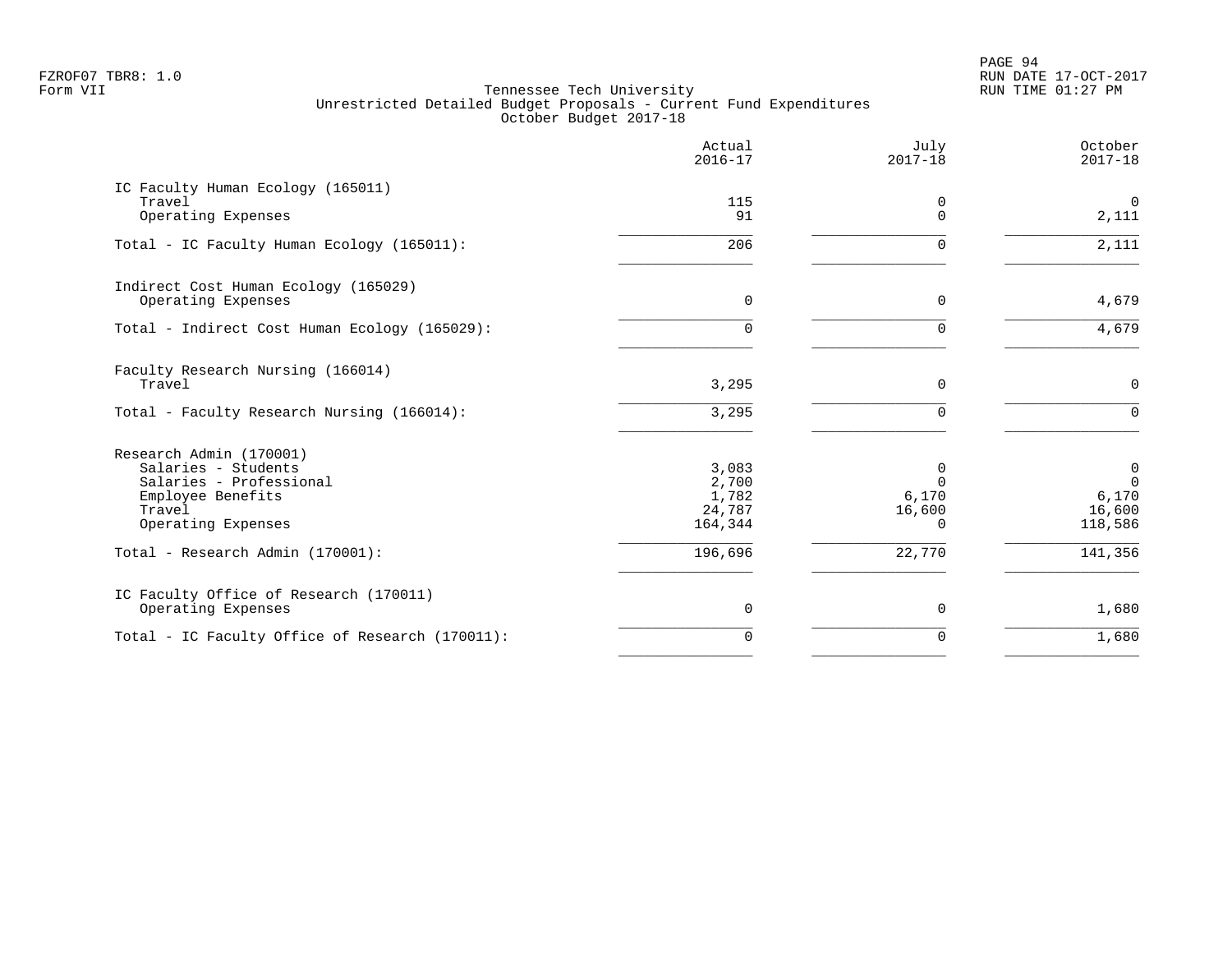PAGE 95 FZROF07 TBR8: 1.0 RUN DATE 17-OCT-2017

|                                                                            | Actual<br>$2016 - 17$ | July<br>$2017 - 18$ | October<br>$2017 - 18$ |
|----------------------------------------------------------------------------|-----------------------|---------------------|------------------------|
| Indirect Cost Pool 20 Percent (172000)<br>Operating Expenses               | $\Omega$              | 268,310             | $\mathbf 0$            |
| Total - Indirect Cost Pool 20 Percent (172000):                            | O.                    | 268,310             |                        |
| Indirect Cost Pool Faculty 10 Per (172005)<br>Operating Expenses           | $\Omega$              | 91,060              | 139,790                |
| Total - Indirect Cost Pool Faculty 10 Per (172005):                        | 0                     | 91,060              | 139,790                |
| Faculty Research 30 Percent (174000)<br>Operating Expenses                 | $\mathbf 0$           | 208,429             | 219,599                |
| Total - Faculty Research 30 Percent (174000):                              | $\Omega$              | 208,429             | 219,599                |
| Fac Research Combined (174001)<br>Salaries - Academic<br>Employee Benefits | 6,629<br>$-59$        | $\Omega$<br>9,840   | $\Omega$<br>9,840      |
| Total - Fac Research Combined (174001):                                    | 6,570                 | 9,840               | 9,840                  |
| Indirect Costs Extended Programs (180029)<br>Operating Expenses            | 0                     | $\Omega$            | 3,570                  |
| Total - Indirect Costs Extended Programs (180029):                         | $\Omega$              | $\Omega$            | 3,570                  |
|                                                                            |                       |                     |                        |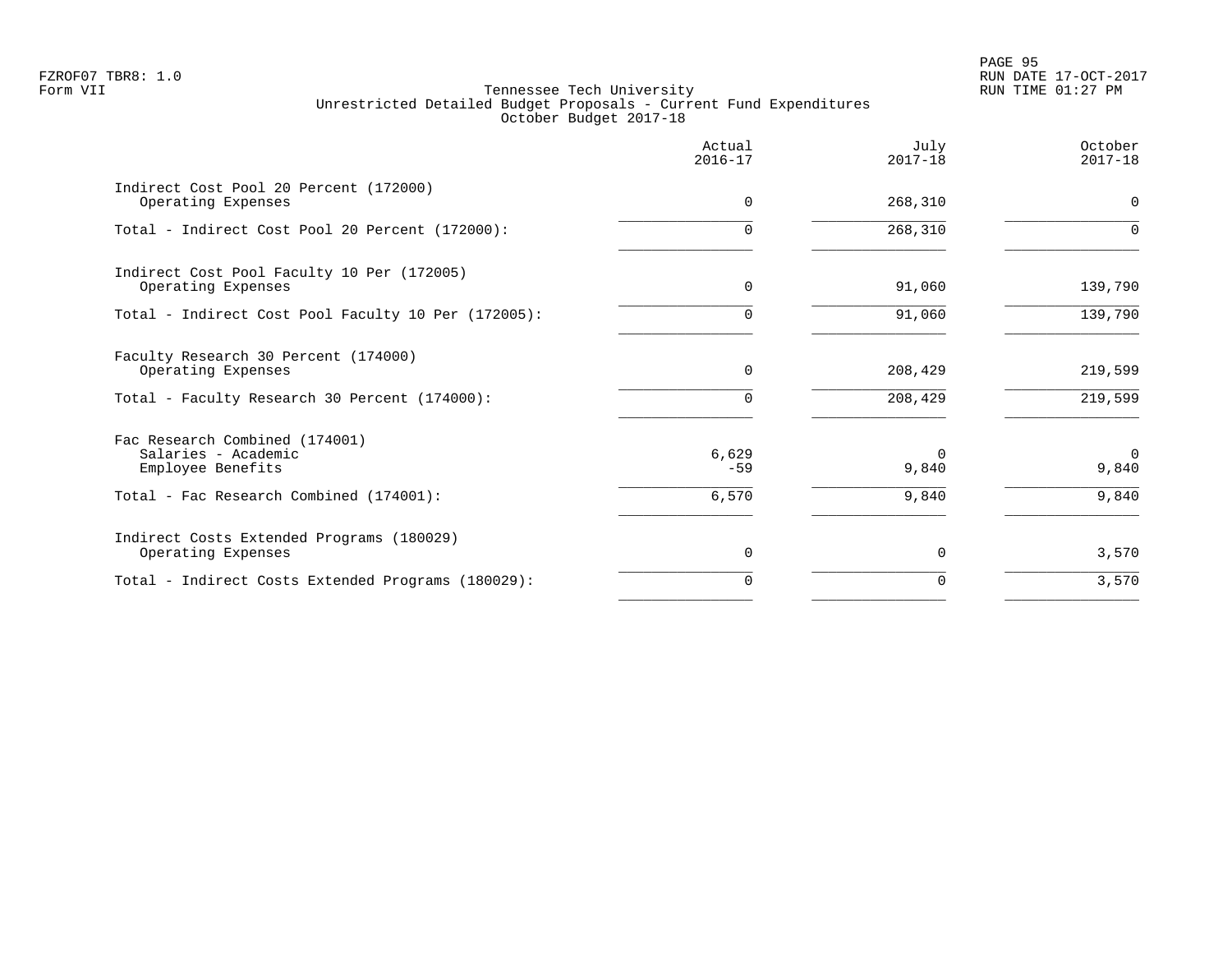PAGE 96 FZROF07 TBR8: 1.0 RUN DATE 17-OCT-2017

|                                                                                                                                                                               | Actual<br>$2016 - 17$                                       | July<br>$2017 - 18$                                    | October<br>$2017 - 18$                                                        |
|-------------------------------------------------------------------------------------------------------------------------------------------------------------------------------|-------------------------------------------------------------|--------------------------------------------------------|-------------------------------------------------------------------------------|
| TBR Spouse Dependent Discount (700000)<br>Employee Benefits                                                                                                                   | 10,667                                                      | 35,150                                                 | 35,150                                                                        |
| Total - TBR Spouse Dependent Discount (700000):                                                                                                                               | 10,667                                                      | 35,150                                                 | 35,150                                                                        |
| TBR Employ Remission PC191 (700001)<br>Employee Benefits                                                                                                                      | 5,340                                                       | 23,120                                                 | 23,120                                                                        |
| Total - TBR Employ Remission PC191 (700001):                                                                                                                                  | 5,340                                                       | 23,120                                                 | 23,120                                                                        |
| E and G Data Processing Allocation (700003)<br>Department Revenues                                                                                                            | 282,958                                                     | 288,360                                                | 289,280                                                                       |
| Total - E and G Data Processing Allocation (700003):                                                                                                                          | 282,958                                                     | 288,360                                                | 289,280                                                                       |
| E and G Claims Adjustment (700004)<br>Operating Expenses                                                                                                                      | 5,627                                                       | 2,440                                                  | 5,630                                                                         |
| Total - E and G Claims Adjustment $(700004)$ :                                                                                                                                | 5,627                                                       | 2,440                                                  | 5,630                                                                         |
| $E$ and G Support (700005)<br>Salaries - Administrative<br>Salaries - Academic<br>Salaries - Supporting<br>Salaries - Professional<br>Employee Benefits<br>Operating Expenses | 0<br>$\mathbf 0$<br>$\mathbf 0$<br>$\Omega$<br>4,016<br>290 | 4,895<br>2,045<br>2,855<br>1,215<br>58,470<br>$-3,517$ | 0<br>$\mathbf 0$<br>$\overline{0}$<br>$\overline{0}$<br>$\Omega$<br>$-4, 247$ |
| Total - E and G Support $(700005)$ :                                                                                                                                          | 4,306                                                       | 65,963                                                 | $-4, 247$                                                                     |
|                                                                                                                                                                               |                                                             |                                                        |                                                                               |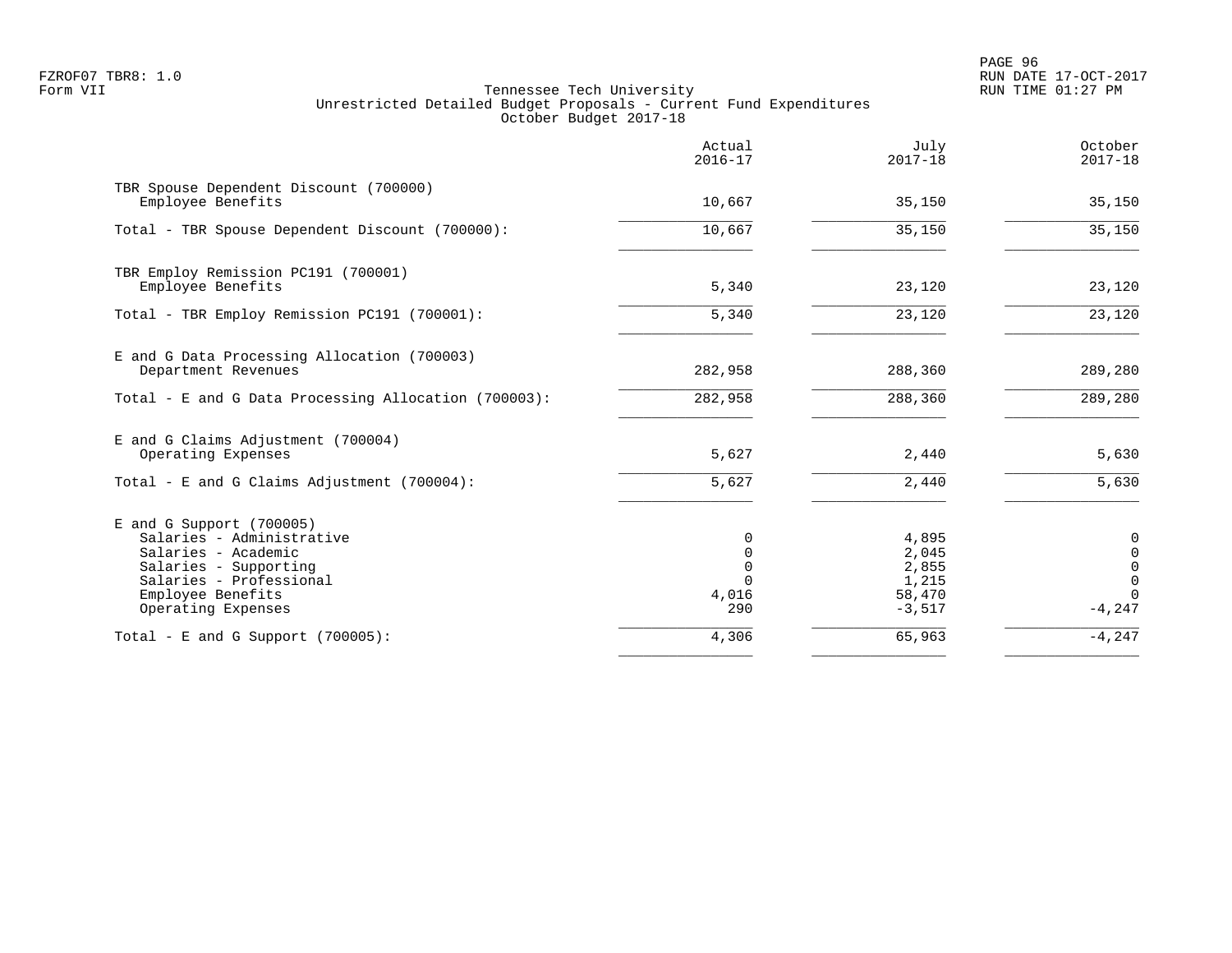PAGE 97 FZROF07 TBR8: 1.0 RUN DATE 17-OCT-2017

# Form VII Tennessee Tech University RUN TIME 01:27 PM Unrestricted Detailed Budget Proposals - Current Fund Expenditures October Budget 2017-18

|                                                                 | Actual<br>$2016 - 17$ | July<br>$2017 - 18$ | October<br>$2017 - 18$ |
|-----------------------------------------------------------------|-----------------------|---------------------|------------------------|
| E and G Salary Increase Pool (700010)<br>Salaries - Academic    | 0                     | 1,800               | 1,800                  |
| Total - E and G Salary Increase Pool (700010):                  | $\Omega$              | 1,800               | 1,800                  |
| Horticulure Rest Staff Alloc (700050)<br>Operating Expenses     | $-92,300$             | $-92,300$           | $-92,300$              |
| Total - Horticulure Rest Staff Alloc (700050):                  | $-92,300$             | $-92,300$           | $-92,300$              |
| TTU Staff Tuit Maint Reimbursment (700068)<br>Employee Benefits | 3,204                 | 7,540               | 7,540                  |
| Total - TTU Staff Tuit Maint Reimbursment (700068):             | 3,204                 | 7,540               | 7,540                  |

Total - Research (250):

| Salaries - Administrative | 164,924   | 168,595   | 168,392   |
|---------------------------|-----------|-----------|-----------|
| Salaries - Academic       | 283,879   | 87,581    | 93,893    |
| Salaries - Supporting     | 89,010    | 101,342   | 110,185   |
| Salaries - Students       | 115,229   | 30,390    | 49,505    |
| Salaries - Professional   | 57,739    | 44,015    | 116,715   |
| Employee Benefits         | 232,366   | 270,840   | 212,970   |
| Travel                    | 163,482   | 28,540    | 57,989    |
| Operating Expenses        | 583,155   | 1,564,236 | 2,576,135 |
| Capital Outlay            | 68,070    |           | 18,449    |
| Department Revenues       | 282,958   | 288,360   | 289,280   |
|                           |           |           |           |
| Total                     | 2,040,812 | 2,583,899 | 3,693,513 |
|                           |           |           |           |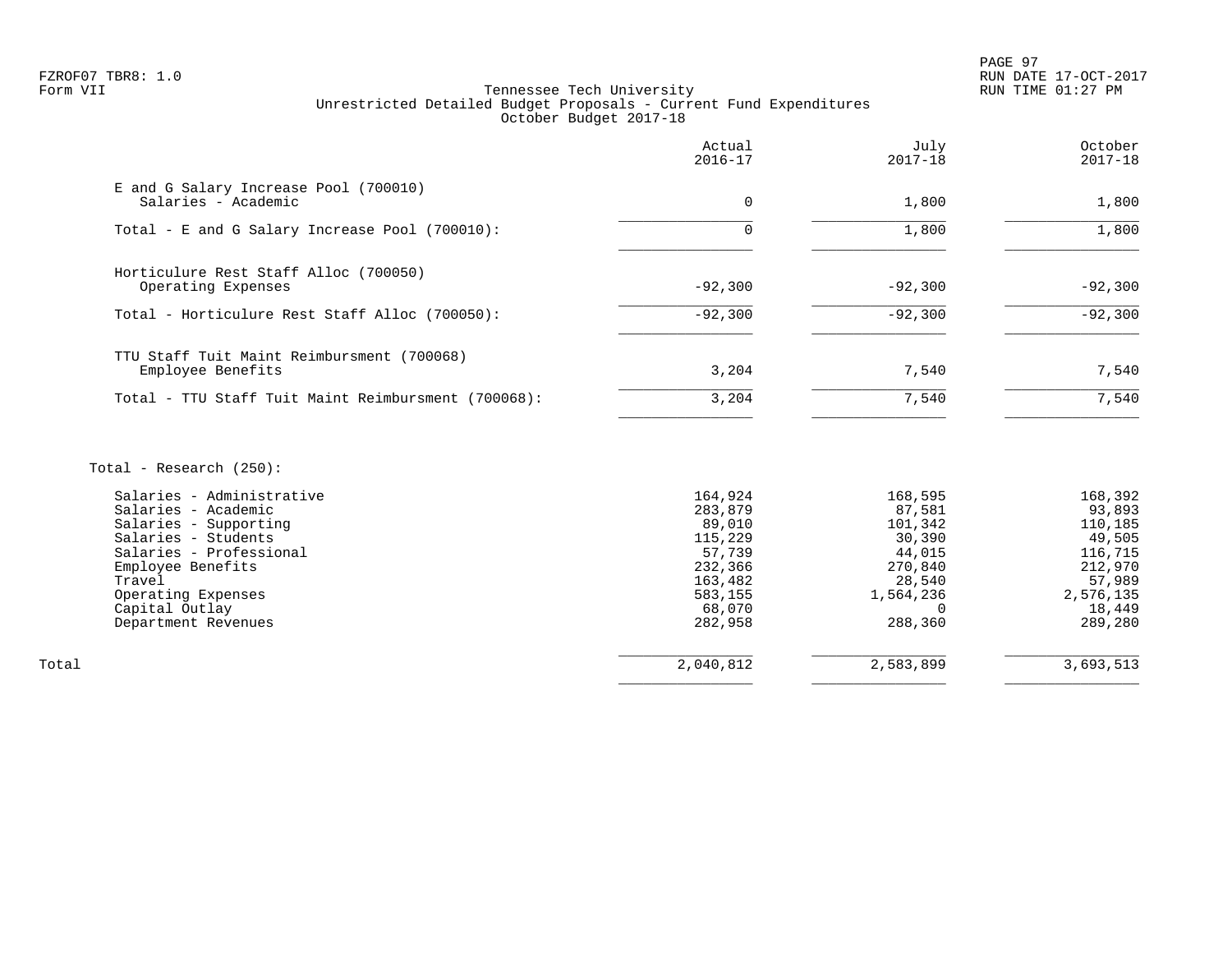PAGE 98 FZROF07 TBR8: 1.0 RUN DATE 17-OCT-2017

|                                                                                                                                                                                                                                       | Actual<br>$2016 - 17$                                                                                   | July<br>$2017 - 18$                                                                                       | October<br>$2017 - 18$                                                                                   |
|---------------------------------------------------------------------------------------------------------------------------------------------------------------------------------------------------------------------------------------|---------------------------------------------------------------------------------------------------------|-----------------------------------------------------------------------------------------------------------|----------------------------------------------------------------------------------------------------------|
| Total - Research $(25)$ :                                                                                                                                                                                                             |                                                                                                         |                                                                                                           |                                                                                                          |
| Salaries - Administrative<br>Salaries - Academic<br>Salaries - Supporting<br>Salaries - Students<br>Salaries - Professional<br>Employee Benefits<br>Travel<br>Operating Expense<br>Capital Outlay<br>Department Revenues              | 164,924<br>283,879<br>89,010<br>115,229<br>57,739<br>232,366<br>163,482<br>583,155<br>68,070<br>282,958 | 168,595<br>87,581<br>101,342<br>30,390<br>44,015<br>270,840<br>28,540<br>1,564,236<br>$\Omega$<br>288,360 | 168,392<br>93,893<br>110,185<br>49,505<br>116,715<br>212,970<br>57,989<br>2,576,135<br>18,449<br>289,280 |
| Total                                                                                                                                                                                                                                 | 2,040,812                                                                                               | 2,583,899                                                                                                 | 3,693,513                                                                                                |
| Public Service (30)<br>Public Service (300)<br>Craft Center Workshops (121762)<br>Salaries - Academic<br>Salaries - Supporting<br>Salaries - Students<br>Salaries - Professional<br>Employee Benefits<br>Travel<br>Operating Expenses | 3,101<br>5,816<br>4,298<br>42,497<br>23,672<br>$\Omega$<br>65,493                                       | 750<br>15,750<br>4,000<br>42,770<br>23,530<br>600<br>45,240                                               | 750<br>15,750<br>4,000<br>44,217<br>23,530<br>600<br>45,240                                              |
| Total - Craft Center Workshops (121762):                                                                                                                                                                                              | 144,877                                                                                                 | 132,640                                                                                                   | 134,087                                                                                                  |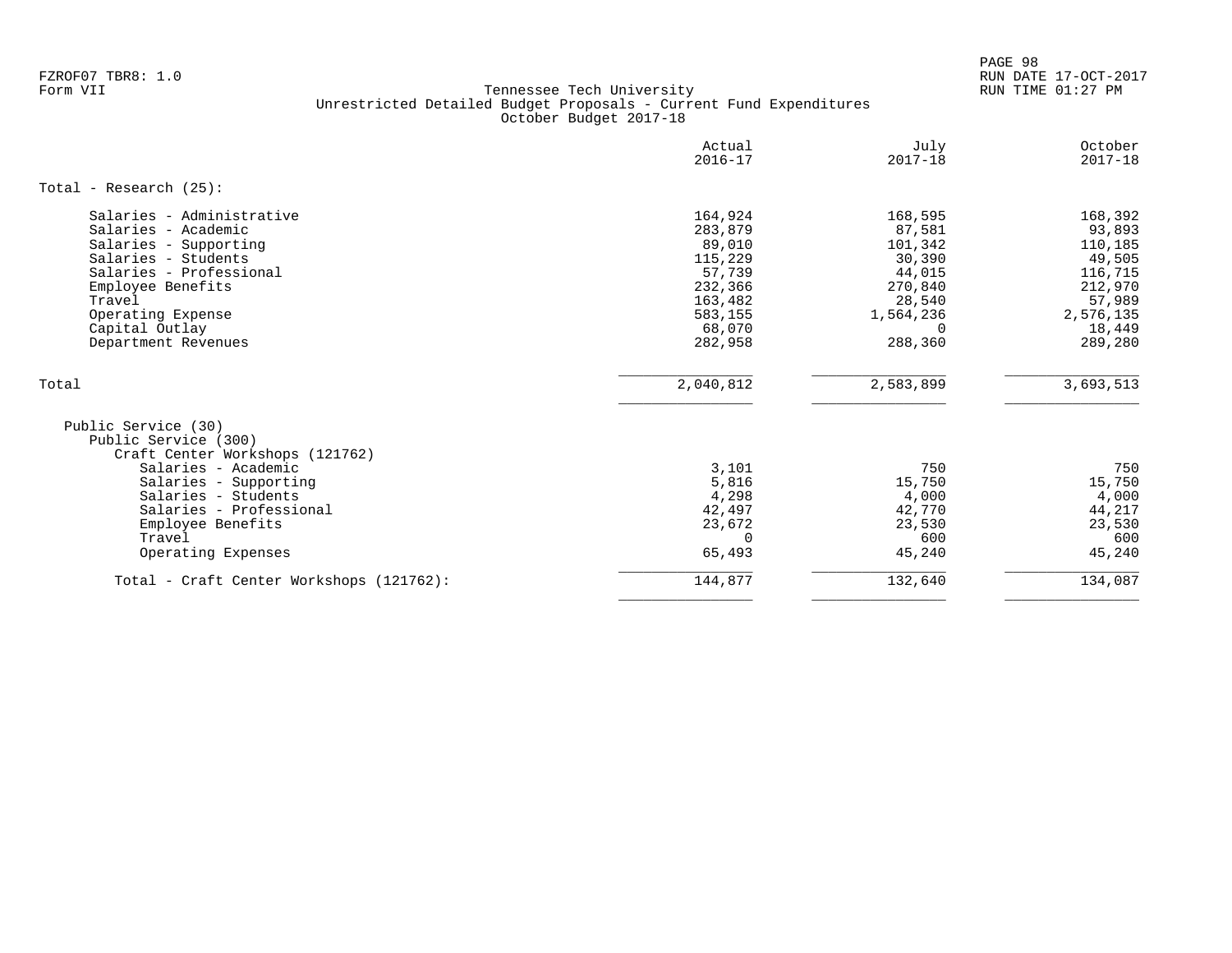|                                                                                                                                 | Actual<br>$2016 - 17$            | July<br>$2017 - 18$                | October<br>$2017 - 18$                           |
|---------------------------------------------------------------------------------------------------------------------------------|----------------------------------|------------------------------------|--------------------------------------------------|
| Craft Center Workshops Transf In (121763)<br>Operating Expenses                                                                 | $-50,000$                        | $-50,000$                          | $-50,000$                                        |
| Total - Craft Center Workshops Transf In (121763):                                                                              | $-50,000$                        | $-50,000$                          | $-50,000$                                        |
| Craft Center Exhibitions (121769)<br>Salaries - Supporting<br>Employee Benefits<br>Travel<br>Operating Expenses                 | 0<br>0<br>$\Omega$<br>1,498      | 1,000<br>760<br>100<br>2,180       | $\overline{0}$<br>760<br>100<br>3,180            |
| Total - Craft Center Exhibitions (121769):                                                                                      | 1,498                            | 4,040                              | 4,040                                            |
| Federal College Work Study Program (122001)<br>Salaries - Students                                                              | 11,023                           | 12,080                             | 12,080                                           |
| Total - Federal College Work Study Program (122001):                                                                            | 11,023                           | 12,080                             | 12,080                                           |
| WTTU Tech Radio (127904)<br>Salaries - Students<br>Employee Benefits<br>Operating Expenses<br>Total - WTTU Tech Radio (127904): | 6,569<br>135<br>10,690<br>17,394 | 10,880<br>5,830<br>6,880<br>23,590 | 10,880<br>5,830<br>11,750<br>$\overline{28,460}$ |
|                                                                                                                                 |                                  |                                    |                                                  |
| Science Fair (130005)<br>Employee Benefits                                                                                      | 0                                | 2,600                              | 2,600                                            |
| Total - Science Fair (130005):                                                                                                  | 0                                | 2,600                              | 2,600                                            |
|                                                                                                                                 |                                  |                                    |                                                  |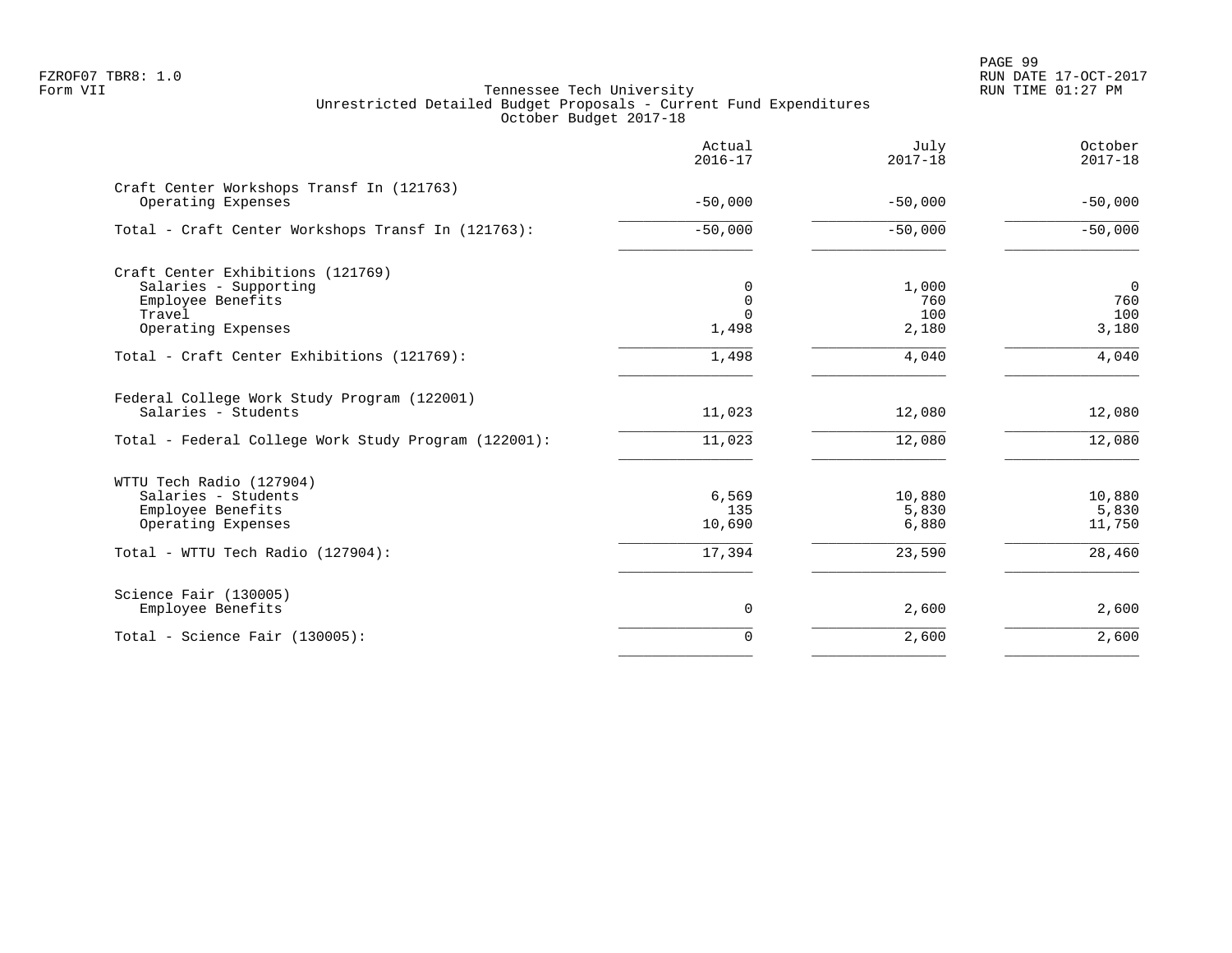PAGE 100 FZROF07 TBR8: 1.0 RUN DATE 17-OCT-2017

|                                                                                                    | Actual<br>$2016 - 17$     | July<br>$2017 - 18$          | October<br>$2017 - 18$       |
|----------------------------------------------------------------------------------------------------|---------------------------|------------------------------|------------------------------|
| COOP Fisheries Unit (131002)<br>Salaries - Supporting<br>Employee Benefits<br>Operating Expenses   | 34,859<br>21,745<br>5,340 | 35,016<br>20,715<br>$\Omega$ | 35,923<br>20,715<br>$\Omega$ |
| Total - COOP Fisheries Unit (131002):                                                              | 61,944                    | 55,731                       | 56,638                       |
| TN Great War Comm Chair (134001)<br>Travel<br>Operating Expenses                                   | 1,742<br>616              | 0<br>$\Omega$                | $\overline{0}$<br>3,407      |
| Total - TN Great War Comm Chair (134001):                                                          | 2,358                     | $\Omega$                     | 3,407                        |
| Engineering MOE Funding (137020)<br>Employee Benefits<br>Total - Engineering MOE Funding (137020): | 0<br>0                    | 2,500<br>2,500               | 2,500<br>2,500               |
| Match Mechanical Engineering (138405)<br>Salaries - Professional                                   | 10,800                    | 0                            | 0                            |
| Employee Benefits<br>Total - Match Mechanical Engineering (138405):                                | 6,747<br>17,547           | $\Omega$<br>$\Omega$         | $\Omega$<br>$\mathbf 0$      |
| Restricted Dean Coll of Business (140023)<br>Operating Expenses                                    | $\mathbf 0$               | $\mathbf 0$                  | 5,637                        |
| Total - Restricted Dean Coll of Business (140023):                                                 | $\Omega$                  | $\Omega$                     | 5,637                        |
|                                                                                                    |                           |                              |                              |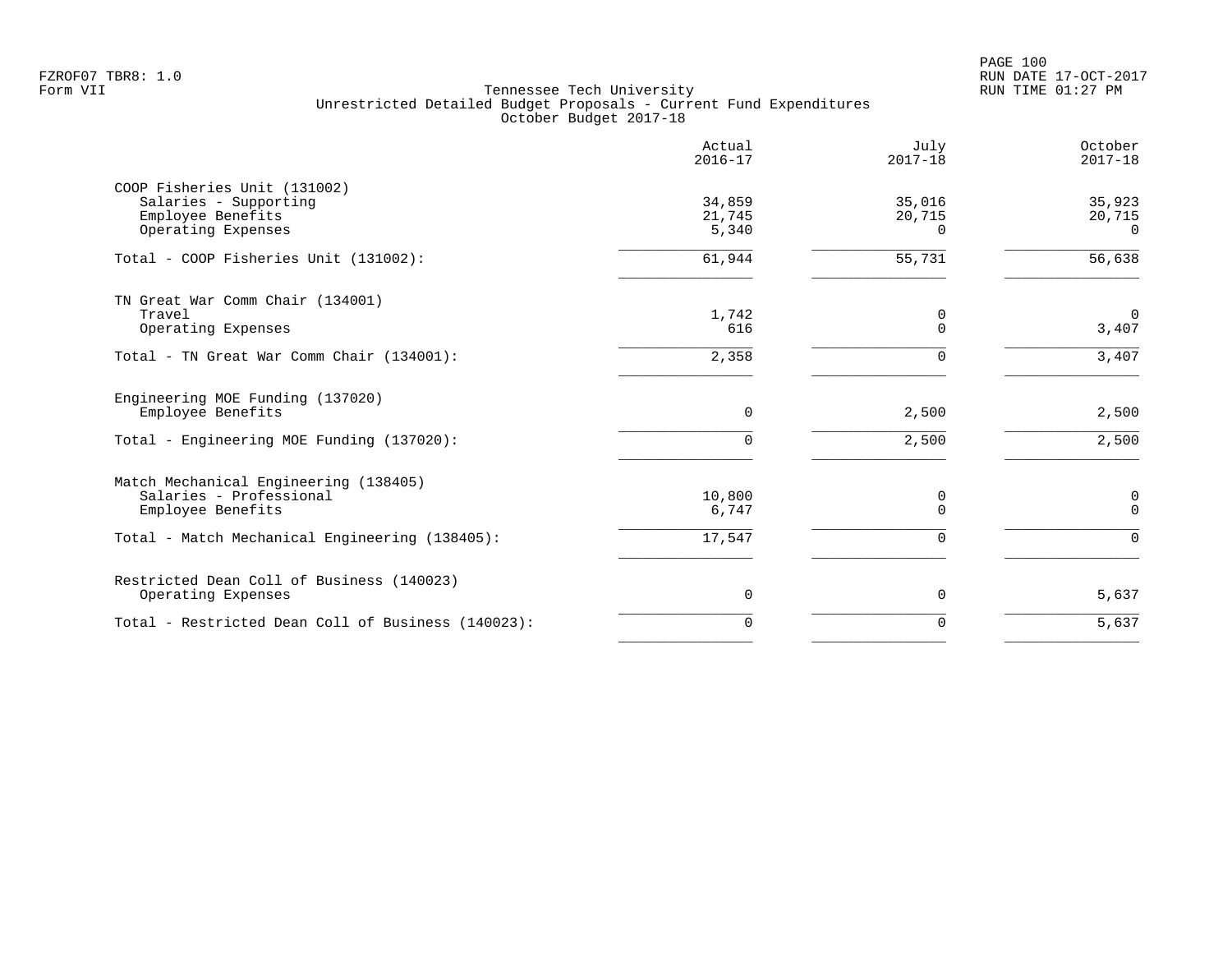|                                                 | Actual<br>$2016 - 17$ | July<br>$2017 - 18$ | October<br>$2017 - 18$ |
|-------------------------------------------------|-----------------------|---------------------|------------------------|
| Match College of Business (140035)              |                       |                     |                        |
| Salaries - Supporting                           | 7,471                 | 0                   | 0                      |
| Salaries - Students                             | 6,504                 | $\Omega$            | $\mathbf 0$            |
| Salaries - Professional                         | 54,377                | $\Omega$            | 27,894                 |
| Employee Benefits                               | 18,153                | $\Omega$            | 2,791                  |
| Travel                                          | 509                   | $\Omega$            | $\Omega$               |
| Operating Expenses                              | 26,018                | $\Omega$            | 40,740                 |
| Total - Match College of Business (140035):     | 113,032               | $\Omega$            | 71,425                 |
| TN eCampus Marketing Campaign (140100)          |                       |                     |                        |
| Salaries - Supporting                           | 5,191                 | 13,099              | 1,847                  |
| Salaries - Students                             | 14,870                | 18,000              | 7,910                  |
| Salaries - Professional                         | 209,138               | 202,294             | 26,831                 |
| Employee Benefits                               | 49,968                | 46,800              | 6,804                  |
| Travel                                          | 35,776                | 33,000              | 650                    |
| Operating Expenses                              | 204,294               | 193,970             | 117,078                |
| Total - TN eCampus Marketing Campaign (140100): | 519,237               | 507,163             | 161,120                |
| iCube (140101)                                  |                       |                     |                        |
| Salaries - Supporting                           | 1,724                 | 0                   | 0                      |
| Salaries - Students                             | 8,095                 | $\mathbf 0$         | $\mathbf 0$            |
| Salaries - Professional                         | 10,039                | $\Omega$            | $\mathbf 0$            |
| Employee Benefits                               | 6,222                 | 800                 | 800                    |
| Travel                                          | 1,229                 | $\Omega$            | $\Omega$               |
| Operating Expenses                              | 22,104                | 34,198              | 43,760                 |
| Department Revenues                             | $-164$                | $\Omega$            | $\Omega$               |
| Total - iCube $(140101)$ :                      | 49,249                | 34,998              | 44,560                 |
|                                                 |                       |                     |                        |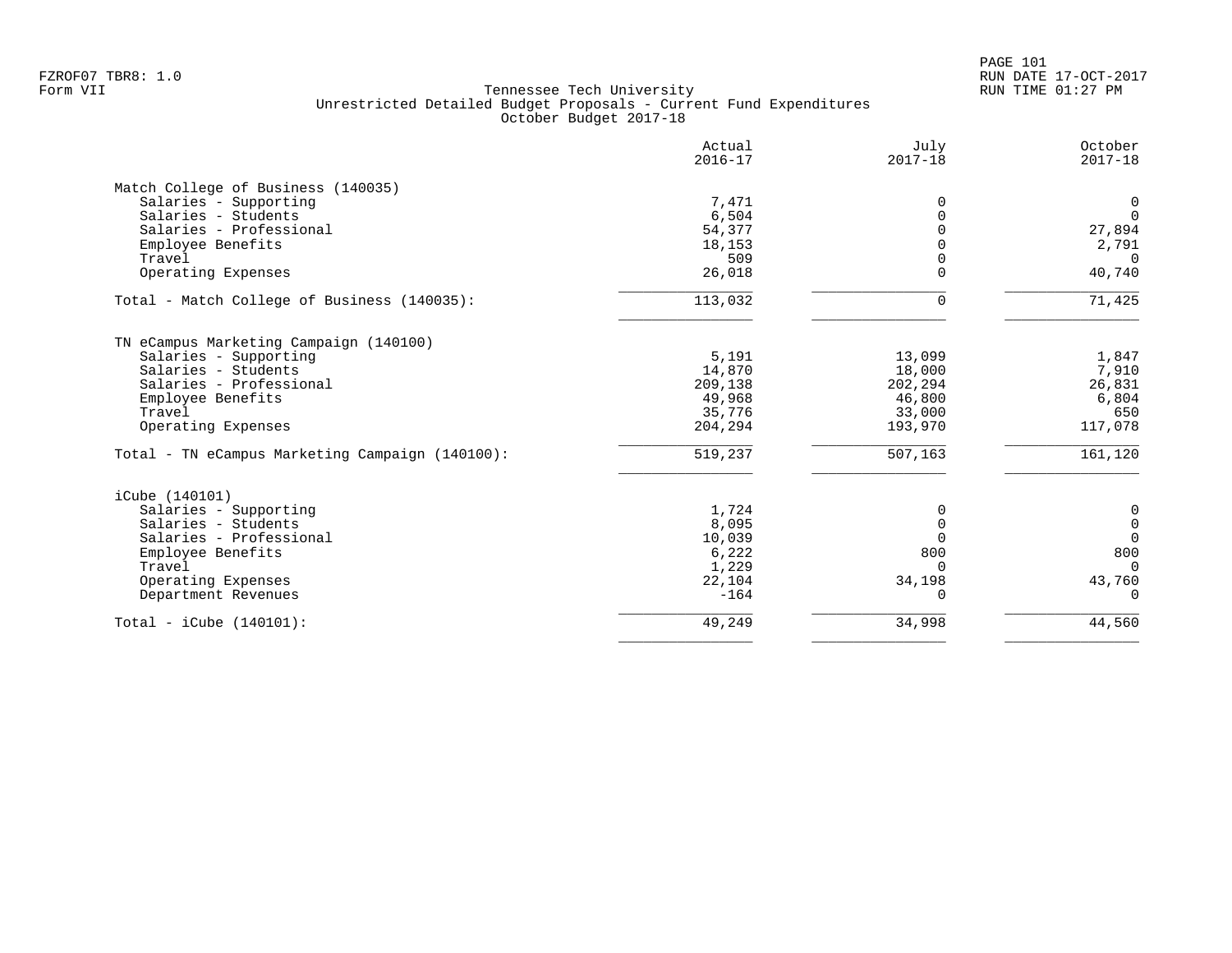PAGE 102 FZROF07 TBR8: 1.0 RUN DATE 17-OCT-2017

|                                               | Actual<br>$2016 - 17$ | July<br>$2017 - 18$ | October<br>$2017 - 18$ |
|-----------------------------------------------|-----------------------|---------------------|------------------------|
| Match iCube (140105)                          |                       |                     |                        |
| Salaries - Professional                       | 14,280                | 0                   | 0                      |
| Employee Benefits                             | 3,915                 | $\mathbf 0$         | $\overline{0}$         |
| Operating Expenses                            | 2,978                 | $\Omega$            | $-23,438$              |
| Total - Match iCube (140105):                 | 21,173                | $\Omega$            | $-23,438$              |
| SACF SBDC (147001)                            |                       |                     |                        |
| Employee Benefits                             | $\Omega$              | 850                 | 850                    |
| Total - SACF SBDC (147001):                   | $\Omega$              | 850                 | 850                    |
| Match Child Development Lab (153405)          |                       |                     |                        |
| Salaries - Supporting                         | 16,600                |                     | 9,000                  |
| Salaries - Professional                       | ∩                     | $\Omega$            | 10,000                 |
| Employee Benefits                             | 4,449                 |                     | 4,518                  |
| Travel                                        | 13,159                |                     | 3,000                  |
| Operating Expenses                            | 12,756                | $\Omega$            | 4,440                  |
| Total - Match Child Development Lab (153405): | 46,964                | 0                   | 30,958                 |
| Band Camps and Clinics (155002)               |                       |                     |                        |
| Salaries - Academic                           | 2,464                 | 0                   | $\mathbf 0$            |
| Employee Benefits                             | 442                   | $\Omega$            | $\Omega$               |
| Operating Expenses                            | 28,357                | 33,330              | 33,330                 |
| Total - Band Camps and Clinics (155002):      | 31,263                | 33,330              | 33,330                 |
|                                               |                       |                     |                        |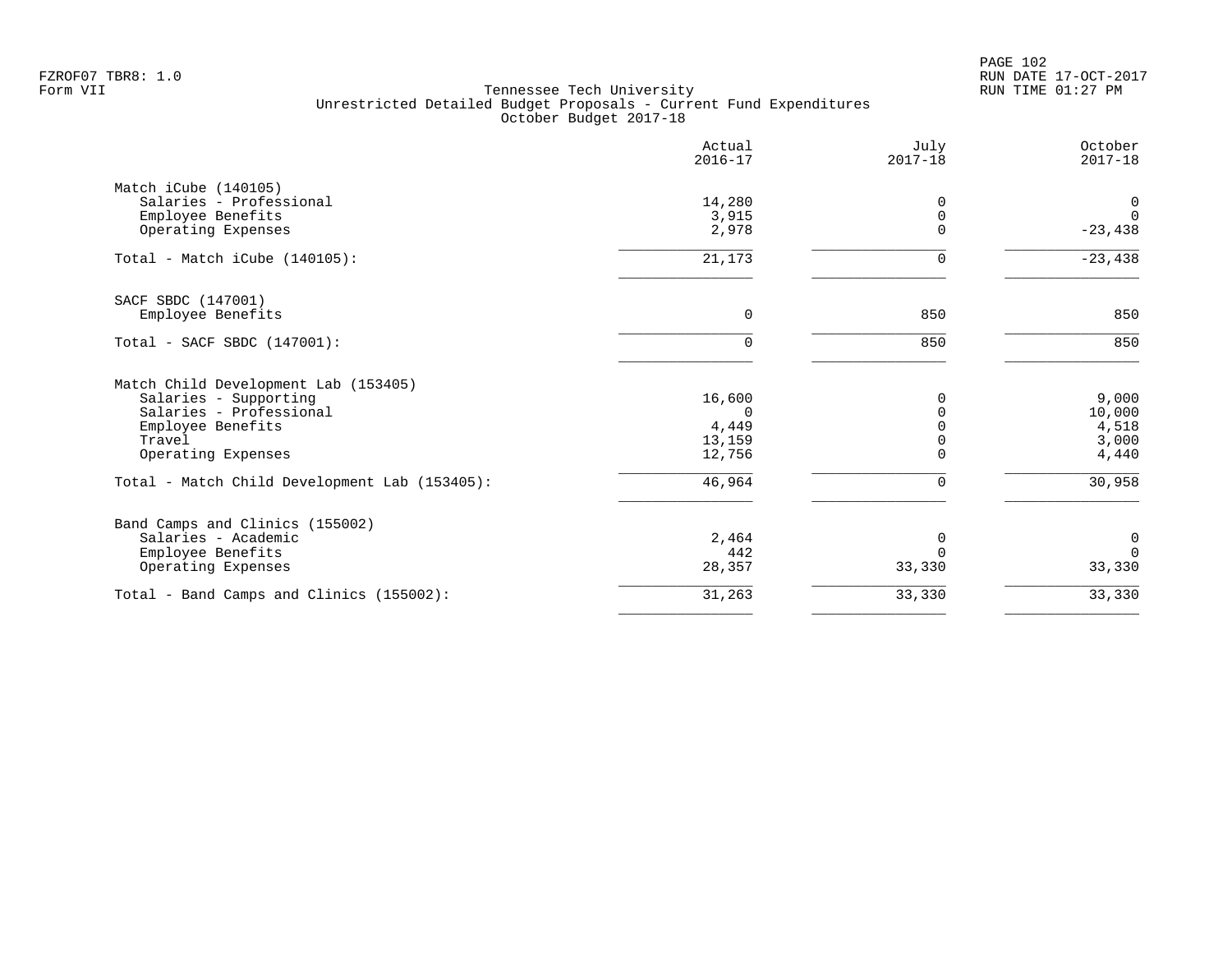PAGE 103 FZROF07 TBR8: 1.0 RUN DATE 17-OCT-2017

|                                              | Actual<br>$2016 - 17$ | July<br>$2017 - 18$ | October<br>$2017 - 18$ |
|----------------------------------------------|-----------------------|---------------------|------------------------|
| Southeast Chamber Music (155007)             |                       |                     |                        |
| Employee Benefits<br>Operating Expenses      | 0<br>$\Omega$         | 2,000<br>18,000     | 2,000<br>18,000        |
| Total - Southeast Chamber Music (155007):    | 0                     | 20,000              | 20,000                 |
| Rural Education Program (156000)             |                       |                     |                        |
| Operating Expenses                           | 0                     | 1,670               | 1,670                  |
| Total - Rural Education Program (156000):    | $\Omega$              | 1,670               | 1,670                  |
| STEM Operating (156002)                      |                       |                     |                        |
| Salaries - Academic                          | 87,938                | 117,542             | 120,637                |
| Salaries - Supporting<br>Salaries - Students | 169,539<br>34,455     | 164,860<br>400      | 168,910<br>23,400      |
| Salaries - Professional                      | 62,913                | 89,843              | 83,346                 |
| Employee Benefits                            | 118,414               | 134,130             | 134,130                |
| Travel                                       | 9,202                 | 2,820               | 2,820                  |
| Operating Expenses                           | 47,239                | 54,240              | 46,998                 |
| Total - STEM Operating (156002):             | 529,700               | 563,835             | 580,241                |
| STEM Graduate Assistant (156003)             |                       |                     |                        |
| Employee Benefits                            | 18,809                | 23,130              | 23,130                 |
| Total - STEM Graduate Assistant (156003):    | 18,809                | 23,130              | 23,130                 |
|                                              |                       |                     |                        |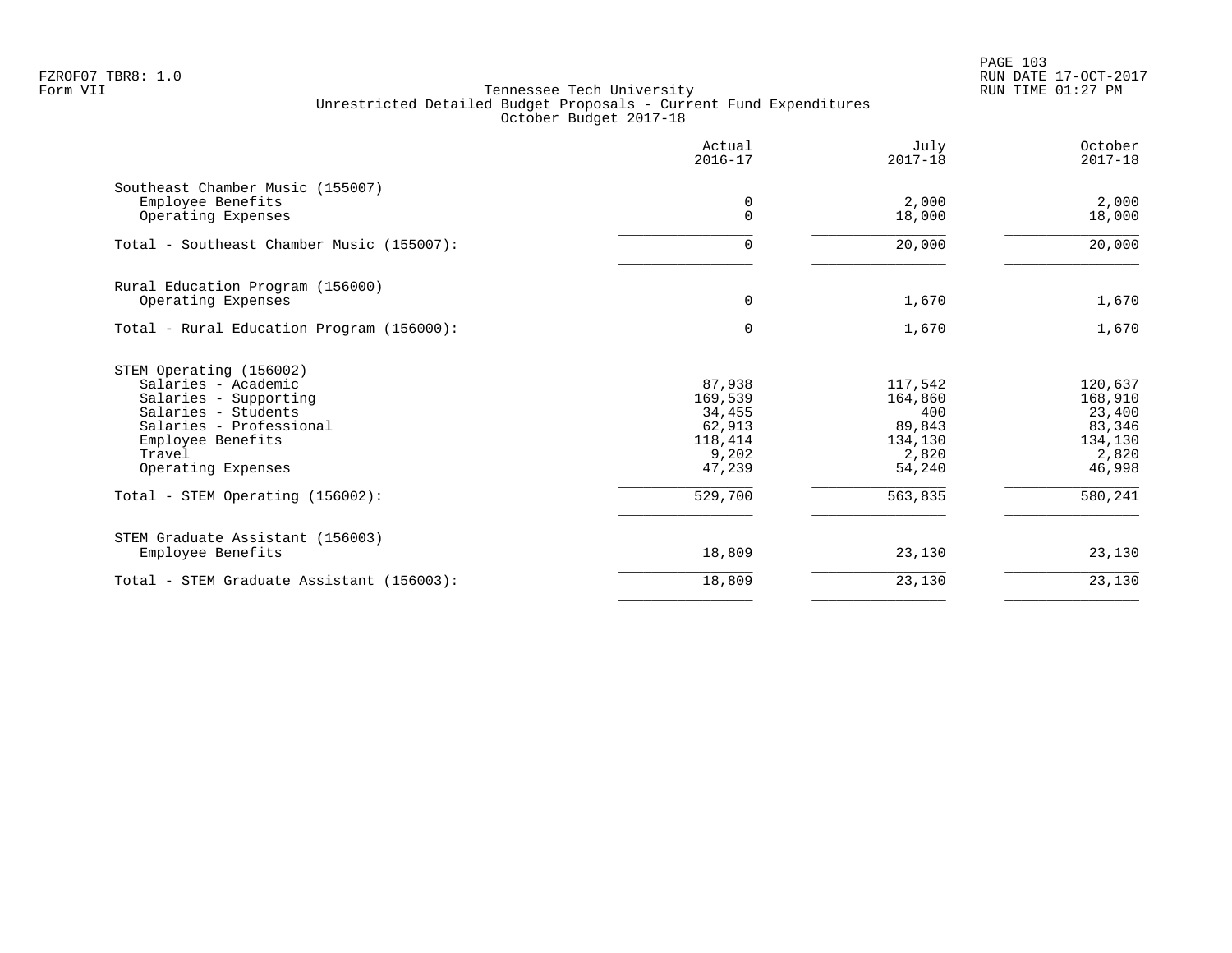PAGE 104 FZROF07 TBR8: 1.0 RUN DATE 17-OCT-2017

|                                     | Actual<br>$2016 - 17$ | July<br>$2017 - 18$ | October<br>$2017 - 18$ |
|-------------------------------------|-----------------------|---------------------|------------------------|
| STEM Workshops (156004)             |                       |                     |                        |
| Salaries - Academic                 | 907                   | 2,165               | 2,165                  |
| Salaries - Students                 | 0                     | 165                 | 165                    |
| Employee Benefits                   | 163                   | 535                 | 535                    |
| Operating Expenses                  | 45                    | 2,135               | 28,226                 |
| Total - STEM Workshops (156004):    | 1,115                 | 5,000               | 31,091                 |
| STEM Equip Rental (156006)          |                       |                     |                        |
| Operating Expenses                  | $-24$                 | 2,000               | 3,804                  |
| Total - STEM Equip Rental (156006): | $-24$                 | 2,000               | 3,804                  |
| STEM Science Fair (156007)          |                       |                     |                        |
| Travel                              | 4,999                 | 0                   | $\mathbf 0$            |
| Operating Expenses                  | 660                   | $\mathbf 0$         | 1,885                  |
| Total - STEM Science Fair (156007): | 5,659                 | $\mathbf 0$         | 1,885                  |
| STEM Mobile (156008)                |                       |                     |                        |
| Travel                              | 3,828                 | 0                   | $\overline{0}$         |
| Operating Expenses                  | 39,963                | $\Omega$            | 32,156                 |
| Total - STEM Mobile (156008):       | 43,791                | 0                   | 32,156                 |
| Ag Pavilion (161000)                |                       |                     |                        |
| Salaries - Supporting               | 35,769                | 35,050              | 35,679                 |
| Salaries - Students                 | 19,315                | 3,000               | 3,000                  |
| Salaries - Professional             | 62,622                | 63,259              | 65,764                 |
| Employee Benefits                   | 51,667                | 48,315              | 48,315                 |
| Operating Expenses                  | 42,013                | 69,590              | 69,590                 |
| Total - Aq Pavilion $(161000)$ :    | 211,386               | 219,214             | 222,348                |
|                                     |                       |                     |                        |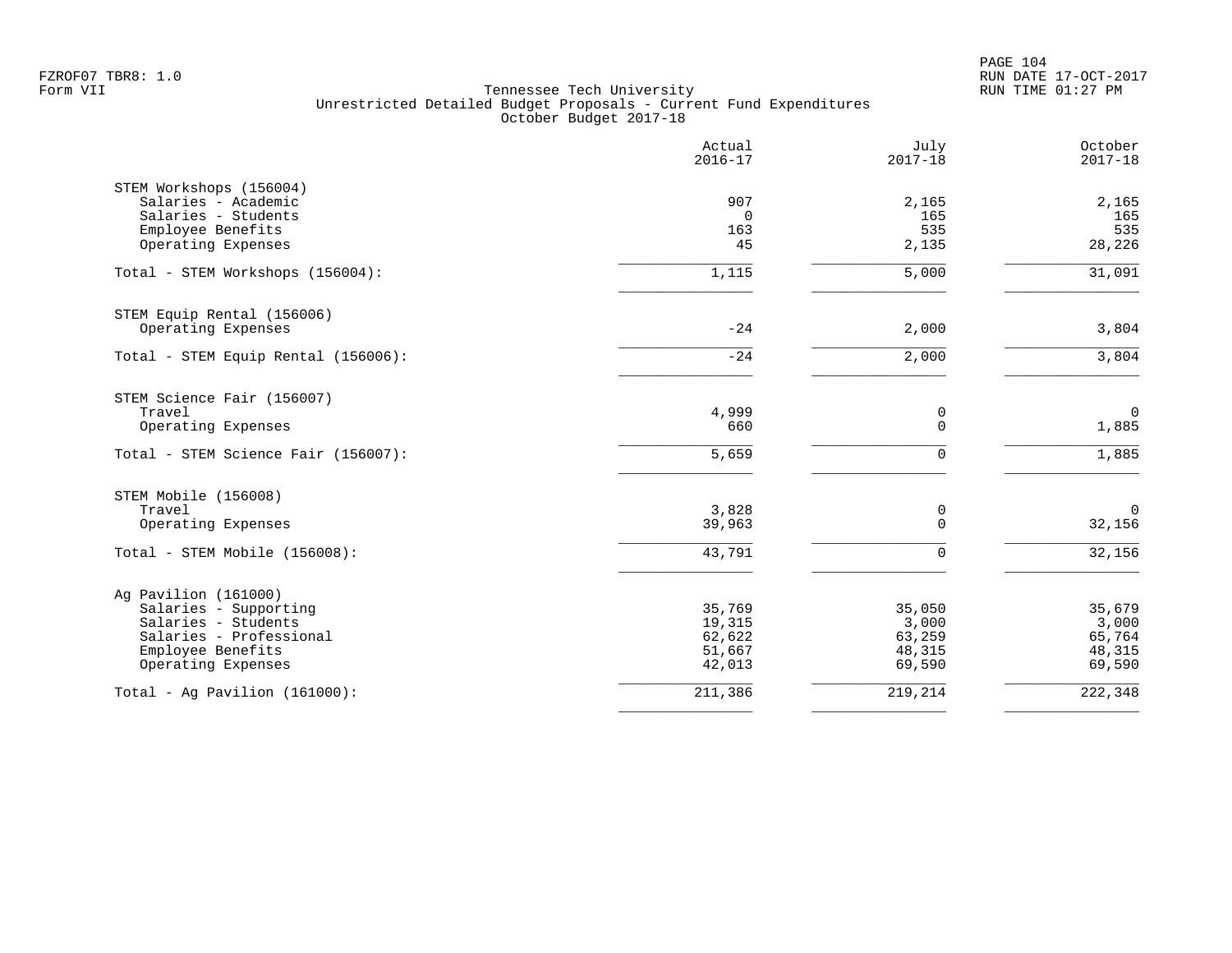|                                                                                     | Actual<br>$2016 - 17$ | July<br>$2017 - 18$ | October<br>$2017 - 18$ |
|-------------------------------------------------------------------------------------|-----------------------|---------------------|------------------------|
| Match Human Ecology (165015)<br>Operating Expenses                                  | $\Omega$              | $\Omega$            | $-1,538$               |
| Total - Match Human Ecology (165015):                                               | 0                     | $\Omega$            | $-1,538$               |
| Extended Education (180001)<br>Employee Benefits                                    | $\Omega$              | 100                 | 100                    |
| Total - Extended Education (180001):                                                | 0                     | 100                 | 100                    |
| Ext Prog Vehicles (180007)<br>Operating Expenses                                    | 0                     | 1,000               | 1,000                  |
| Total - Ext Prog Vehicles (180007):                                                 | 0                     | 1,000               | 1,000                  |
| Ext Prog Vehicles Transfer In (180008)<br>Operating Expenses                        | $\Omega$              | $-2,000$            | $-2,000$               |
| Total - Ext Prog Vehicles Transfer In (180008):                                     | 0                     | $-2,000$            | $-2,000$               |
| Highlands Workforce Development (180201)<br>Employee Benefits<br>Operating Expenses | $\Omega$<br>39,541    | 2,900               | 2,900<br>40,000        |
| Total - Highlands Workforce Development (180201):                                   | 39,541                | 2,900               | 42,900                 |
|                                                                                     |                       |                     |                        |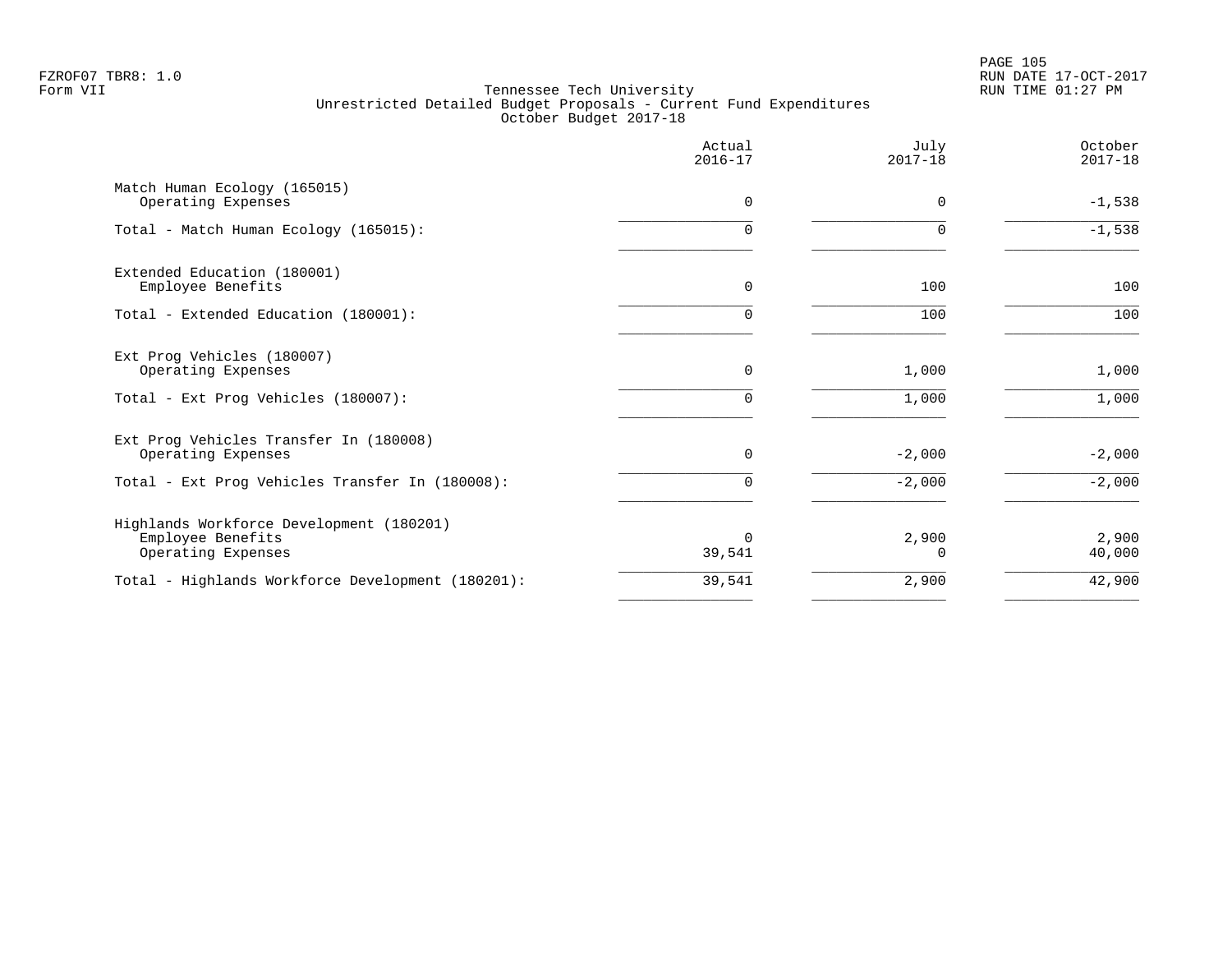PAGE 106 FZROF07 TBR8: 1.0 RUN DATE 17-OCT-2017

|                                                                                   | Actual<br>$2016 - 17$ | July<br>$2017 - 18$ | October<br>$2017 - 18$ |
|-----------------------------------------------------------------------------------|-----------------------|---------------------|------------------------|
| Economic Development Events (180202)<br>Operating Expenses<br>Department Revenues | 1,257<br>$-150$       | 0<br>$\Omega$       | 0<br>$\mathbf 0$       |
| Total - Economic Development Events (180202):                                     | 1,107                 | 0                   | $\Omega$               |
| Ext Educ NC Seminars (181004)                                                     |                       |                     |                        |
| Travel                                                                            | 533                   | 0                   | 0                      |
| Operating Expenses                                                                | 558                   | 1,800               | $\mathbf 0$            |
| Total - Ext Educ NC Seminars (181004):                                            | 1,091                 | 1,800               | $\Omega$               |
| Service Learning Center (187000)                                                  |                       |                     |                        |
| Salaries - Students                                                               | 2,080                 | 0                   | 1,070                  |
| Salaries - Professional                                                           | 78,499                | 43,941              | 44,870                 |
| Employee Benefits                                                                 | 35,022                | 33,425              | 33,425                 |
| Travel                                                                            | $\Omega$              | 3,000               | 1,930                  |
| Operating Expenses                                                                | 5,234                 | 5,000               | 5,000                  |
| Total - Service Learning Center (187000):                                         | 120,835               | 85,366              | 86,295                 |
| TVC Summit (200018)                                                               |                       |                     |                        |
| Operating Expenses                                                                | 2,243                 | $\Omega$            | $\mathbf 0$            |
| $Total - TVC Summit (200018):$                                                    | 2,243                 | 0                   | 0                      |
|                                                                                   |                       |                     |                        |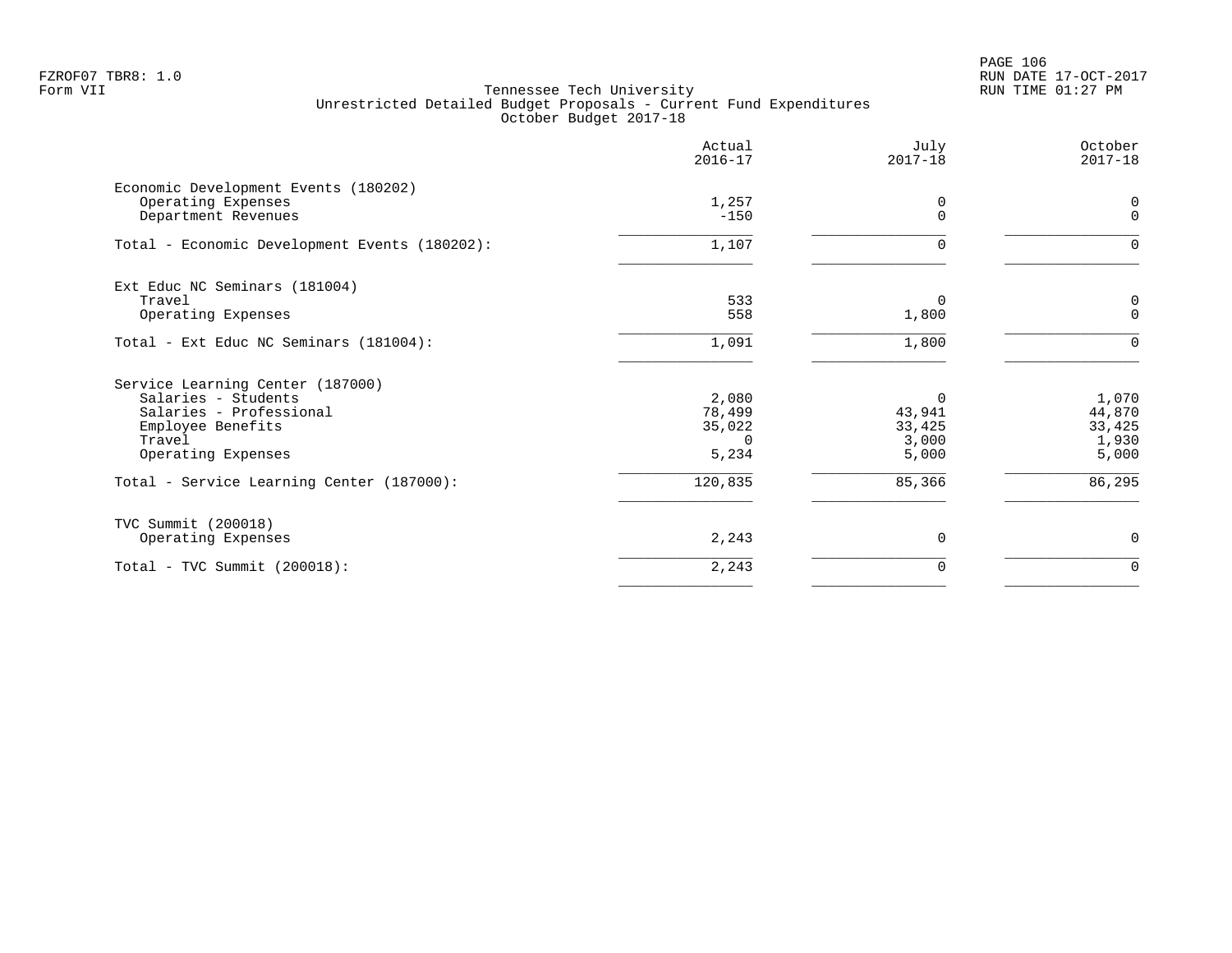PAGE 107 FZROF07 TBR8: 1.0 RUN DATE 17-OCT-2017

|                                                                                                                                                  | Actual<br>$2016 - 17$            | July<br>$2017 - 18$                            | October<br>$2017 - 18$                                                         |
|--------------------------------------------------------------------------------------------------------------------------------------------------|----------------------------------|------------------------------------------------|--------------------------------------------------------------------------------|
| TBR Spouse Dependent Discount (700000)<br>Employee Benefits                                                                                      | 2,549                            | 11,580                                         | 11,580                                                                         |
| Total - TBR Spouse Dependent Discount (700000):                                                                                                  | 2,549                            | 11,580                                         | 11,580                                                                         |
| TBR Employ Remission PC191 (700001)<br>Employee Benefits                                                                                         | 4,946                            | 11,840                                         | 11,840                                                                         |
| Total - TBR Employ Remission PC191 (700001):                                                                                                     | 4,946                            | 11,840                                         | 11,840                                                                         |
| E and G Data Processing Allocation (700003)<br>Department Revenues                                                                               | 733,264                          | 747,270                                        | 749,640                                                                        |
| Total - E and G Data Processing Allocation (700003):                                                                                             | 733,264                          | 747,270                                        | 749,640                                                                        |
| E and G Claims Adjustment (700004)<br>Operating Expenses                                                                                         | 6,591                            | 4,960                                          | 6,590                                                                          |
| Total - E and G Claims Adjustment $(700004)$ :                                                                                                   | 6,591                            | 4,960                                          | 6,590                                                                          |
| $E$ and G Support (700005)<br>Salaries - Academic<br>Salaries - Supporting<br>Salaries - Professional<br>Employee Benefits<br>Operating Expenses | 0<br>$\mathbf 0$<br>4,500<br>851 | 3,460<br>7,145<br>10,460<br>59,305<br>$-4,601$ | $\boldsymbol{0}$<br>$\mathsf{O}\xspace$<br>$\mathsf 0$<br>$\Omega$<br>$-6,088$ |
| Total - E and G Support $(700005)$ :                                                                                                             | 5,351                            | 75,769                                         | $-6,088$                                                                       |
|                                                                                                                                                  |                                  |                                                |                                                                                |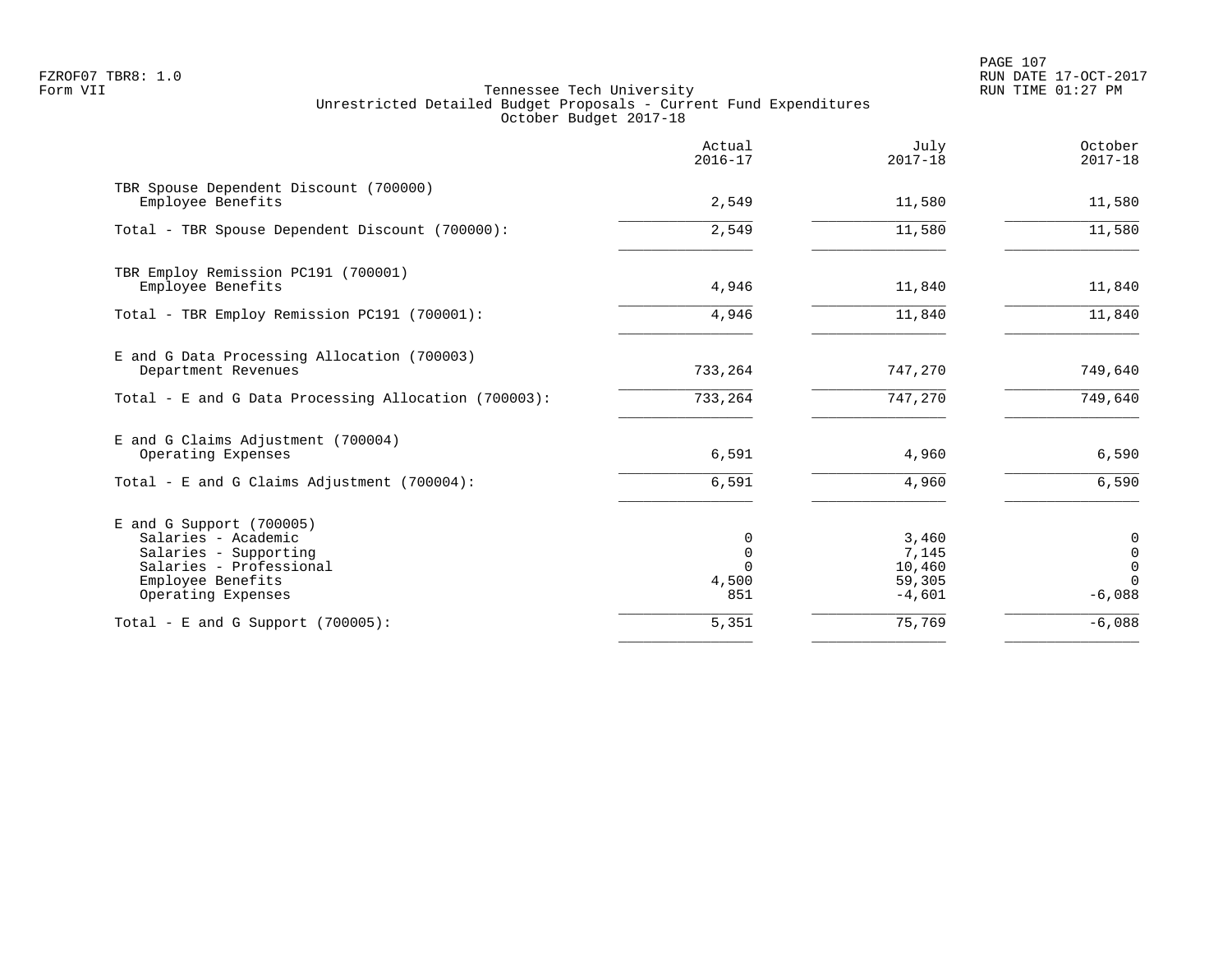PAGE 108 FZROF07 TBR8: 1.0 RUN DATE 17-OCT-2017

# Form VII Tennessee Tech University RUN TIME 01:27 PM Unrestricted Detailed Budget Proposals - Current Fund Expenditures October Budget 2017-18

|                                                                                                                                                                            | Actual<br>$2016 - 17$                                                              | July<br>$2017 - 18$                                                                | October<br>$2017 - 18$                                                            |
|----------------------------------------------------------------------------------------------------------------------------------------------------------------------------|------------------------------------------------------------------------------------|------------------------------------------------------------------------------------|-----------------------------------------------------------------------------------|
| E and G Salary Increase Pool (700010)<br>Salaries - Professional                                                                                                           | 0                                                                                  | 38,400                                                                             | 38,400                                                                            |
| Total - E and G Salary Increase Pool (700010):                                                                                                                             | $\Omega$                                                                           | 38,400                                                                             | 38,400                                                                            |
| Post Office Allocation (700045)<br>Operating Expenses<br>Department Revenues                                                                                               | $\Omega$<br>1,100                                                                  | 970<br>0                                                                           | 970<br>$\Omega$                                                                   |
| Total - Post Office Allocation (700045):                                                                                                                                   | 1,100                                                                              | 970                                                                                | 970                                                                               |
| TTU Staff Tuit Maint Reimbursment (700068)<br>Employee Benefits<br>Total - TTU Staff Tuit Maint Reimbursment (700068):                                                     | 12,437<br>12,437                                                                   | 5,190<br>5,190                                                                     | 5,190<br>5,190                                                                    |
| Total - Public Service (300):                                                                                                                                              |                                                                                    |                                                                                    |                                                                                   |
| Salaries - Academic<br>Salaries - Supporting<br>Salaries - Students<br>Salaries - Professional<br>Employee Benefits<br>Travel<br>Operating Expenses<br>Department Revenues | 94,410<br>276,969<br>107,209<br>545,165<br>383,955<br>70,977<br>516,315<br>734,050 | 123,917<br>271,920<br>48,525<br>490,967<br>436,835<br>39,520<br>420,562<br>747,270 | 123,552<br>267,109<br>62,505<br>341,322<br>344,843<br>9,100<br>481,387<br>749,640 |
| Total                                                                                                                                                                      | 2,729,050                                                                          | 2,579,516                                                                          | 2,379,458                                                                         |

 $\overline{\phantom{a}}$  , and the contract of the contract of the contract of the contract of the contract of the contract of the contract of the contract of the contract of the contract of the contract of the contract of the contrac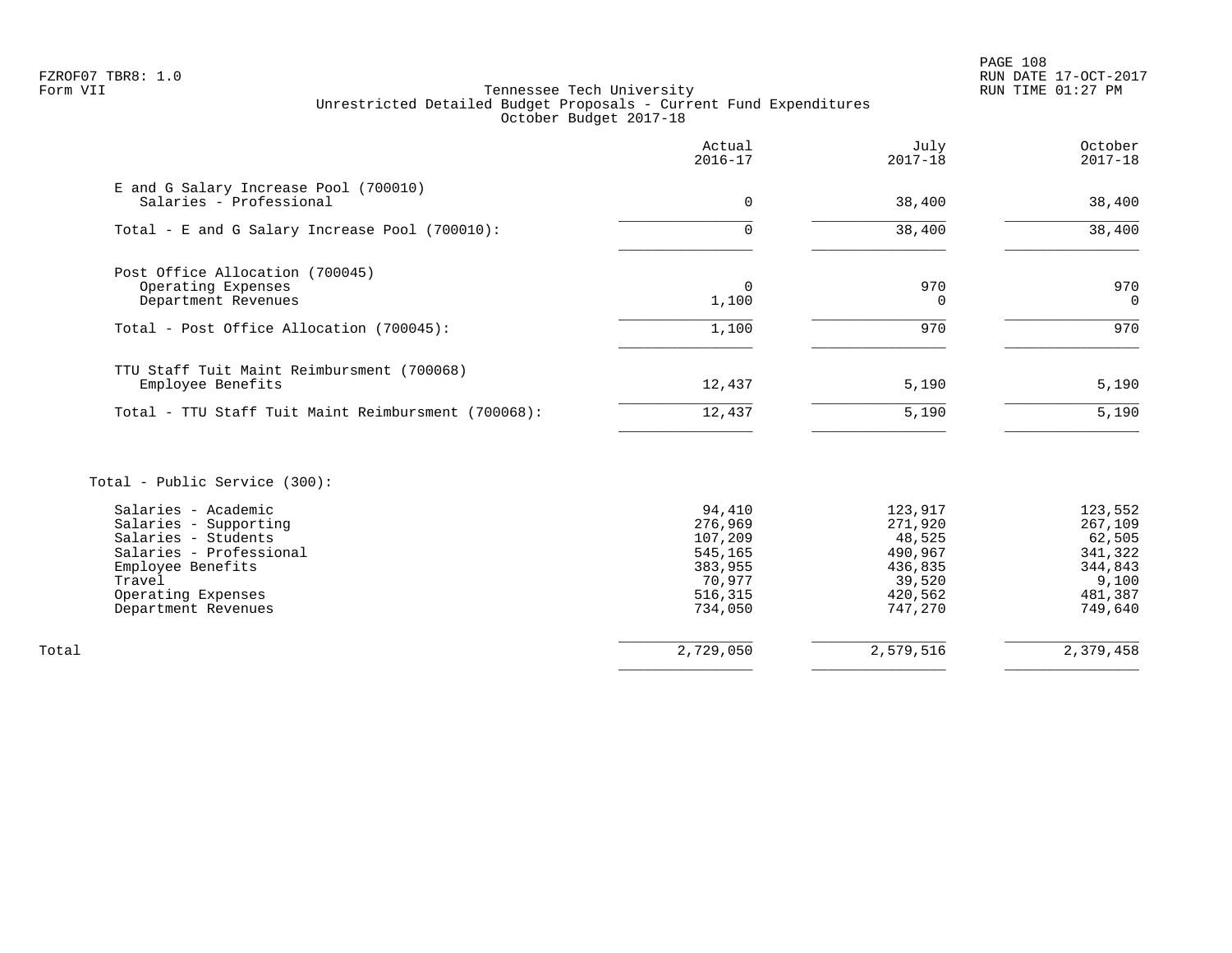PAGE 109 FZROF07 TBR8: 1.0 RUN DATE 17-OCT-2017

|                                                                                                                                                                           | Actual<br>$2016 - 17$                                                              | July<br>$2017 - 18$                                                                | October<br>$2017 - 18$                                                            |
|---------------------------------------------------------------------------------------------------------------------------------------------------------------------------|------------------------------------------------------------------------------------|------------------------------------------------------------------------------------|-----------------------------------------------------------------------------------|
| Total - Public Service (30):                                                                                                                                              |                                                                                    |                                                                                    |                                                                                   |
| Salaries - Academic<br>Salaries - Supporting<br>Salaries - Students<br>Salaries - Professional<br>Employee Benefits<br>Travel<br>Operating Expense<br>Department Revenues | 94,410<br>276,969<br>107,209<br>545,165<br>383,955<br>70,977<br>516,315<br>734,050 | 123,917<br>271,920<br>48,525<br>490,967<br>436,835<br>39,520<br>420,562<br>747,270 | 123,552<br>267,109<br>62,505<br>341,322<br>344,843<br>9,100<br>481,387<br>749,640 |
| Total                                                                                                                                                                     | 2,729,050                                                                          | 2,579,516                                                                          | 2,379,458                                                                         |
| Academic Support (35)<br>Academic Support (350)<br>Testing and Surveys (120006)                                                                                           |                                                                                    |                                                                                    |                                                                                   |
| Operating Expenses                                                                                                                                                        | 50,829                                                                             | 32,400                                                                             | 32,400                                                                            |
| Total - Testing and Surveys (120006):                                                                                                                                     | 50,829                                                                             | 32,400                                                                             | 32,400                                                                            |
| Self Study Accred Fee (120007)<br>Employee Benefits<br>Travel<br>Operating Expenses                                                                                       | 0<br>3,647<br>33,940                                                               | 3,400<br>80<br>$\Omega$                                                            | 3,400<br>80<br>$\Omega$                                                           |
| Total - Self Study Accred Fee (120007):                                                                                                                                   | 37,587                                                                             | 3,480                                                                              | 3,480                                                                             |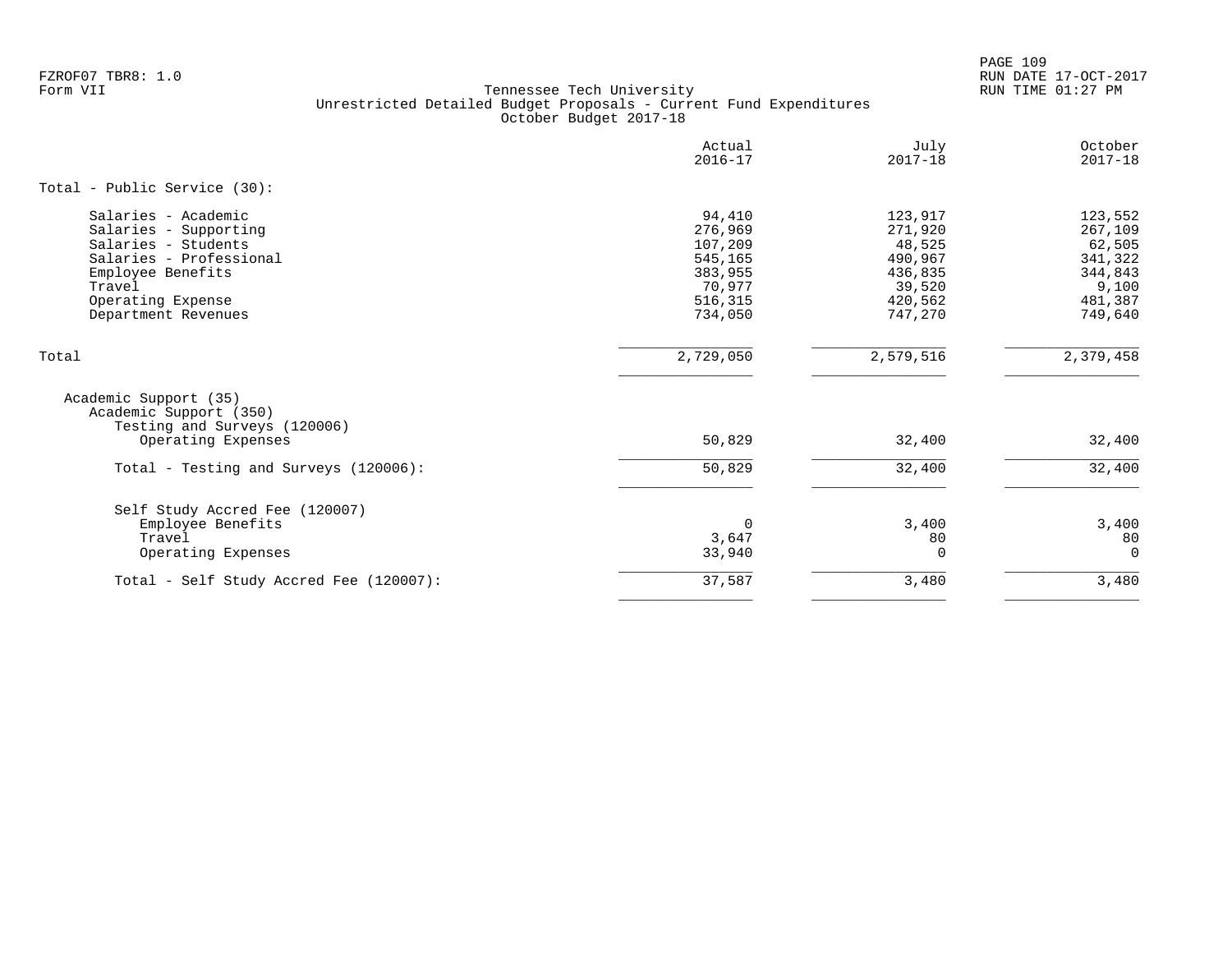|                                             | Actual<br>$2016 - 17$ | July<br>$2017 - 18$ | October<br>$2017 - 18$ |
|---------------------------------------------|-----------------------|---------------------|------------------------|
| Faculty Recruitment (120008)                |                       |                     |                        |
| Travel                                      | 17,539                | 0                   | 0                      |
| Operating Expenses                          | 2,876                 | $\Omega$            | $\mathbf 0$            |
| Total - Faculty Recruitment (120008):       | 20,415                | $\Omega$            | 0                      |
| Faculty Moving (120009)                     |                       |                     |                        |
| Salaries - Administrative                   | 5,000                 | $\Omega$            | 0                      |
| Salaries - Academic                         | 77,000                | $\Omega$            | 0                      |
| Employee Benefits                           | 11,297                | ∩                   | $\mathbf 0$            |
| Total - Faculty Moving (120009):            | 93,297                | $\Omega$            | $\Omega$               |
| Provost Office Discretion (120010)          |                       |                     |                        |
| Salaries - Academic                         | 32,181                |                     | $\mathbf 0$            |
| Salaries - Supporting                       | $\Omega$              | 11,111              | 5,111                  |
| Salaries - Students                         | 9,302                 | $\Omega$            | $\overline{0}$         |
| Salaries - Professional                     | 20,000                | $\cap$              | $\Omega$               |
| Employee Benefits                           | 12,245                | 3,500               | 3,500                  |
| Travel<br>Operating Expenses                | 16,724<br>112,001     | $\Omega$<br>3,000   | $\Omega$<br>3,000      |
| Total - Provost Office Discretion (120010): | 202,453               | 17,611              | 11,611                 |
| Faculty Development (120011)                |                       |                     |                        |
| Employee Benefits                           | $\Omega$              | 1,000               | 1,000                  |
| Travel                                      | 46,553                | 14,900              | 14,900                 |
| Operating Expenses                          | 1,691                 | $\Omega$            | $\Omega$               |
| Total - Faculty Development (120011):       | 48,244                | 15,900              | 15,900                 |
|                                             |                       |                     |                        |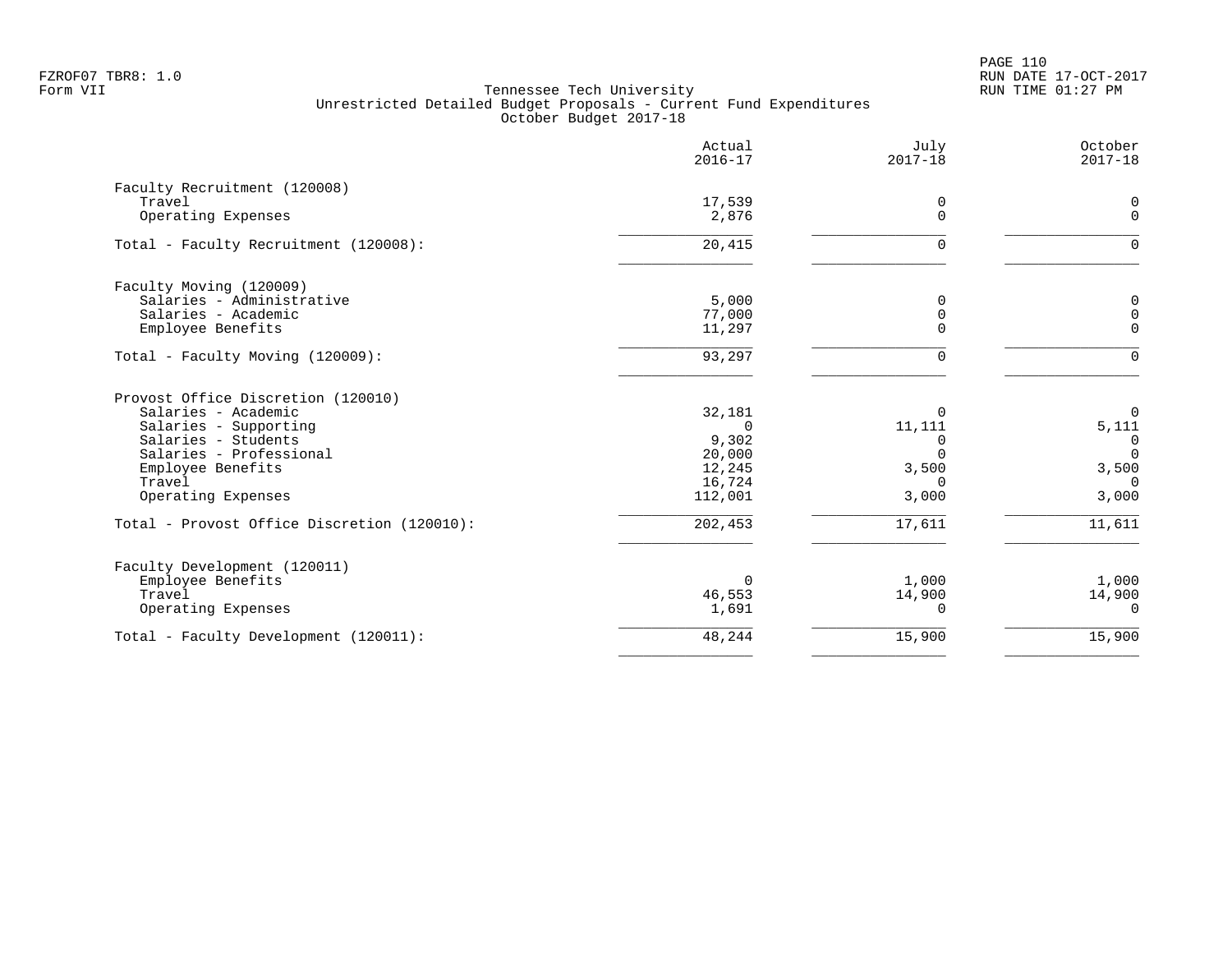PAGE 111 FZROF07 TBR8: 1.0 RUN DATE 17-OCT-2017

| Actual<br>$2016 - 17$                                      | July<br>$2017 - 18$                                      | October<br>$2017 - 18$                                   |
|------------------------------------------------------------|----------------------------------------------------------|----------------------------------------------------------|
| 0                                                          | 22,000                                                   | $\mathbf 0$                                              |
| $\Omega$                                                   | 22,000                                                   | $\Omega$                                                 |
| 9,707                                                      | 7,740                                                    | 7,740                                                    |
| 9,707                                                      | 7,740                                                    | 7,740                                                    |
| 1,465<br>11<br>34,982                                      | $\Omega$<br>1,750<br>15,220                              | $\overline{0}$<br>1,750<br>15,220                        |
| 36,458                                                     | 16,970                                                   | 16,970                                                   |
| $\Omega$                                                   | $\mathbf{1}$                                             | $\mathbf{1}$                                             |
| $\Omega$                                                   | $\mathbf{1}$                                             |                                                          |
| 297,602<br>46,869<br>106,237<br>149,531<br>2,430<br>10,389 | 299,411<br>59,740<br>82,890<br>154,805<br>1,920<br>2,950 | 318,210<br>61,484<br>85,268<br>154,805<br>1,920<br>2,950 |
| 613,058                                                    | 601,716                                                  | 624,637                                                  |
|                                                            |                                                          |                                                          |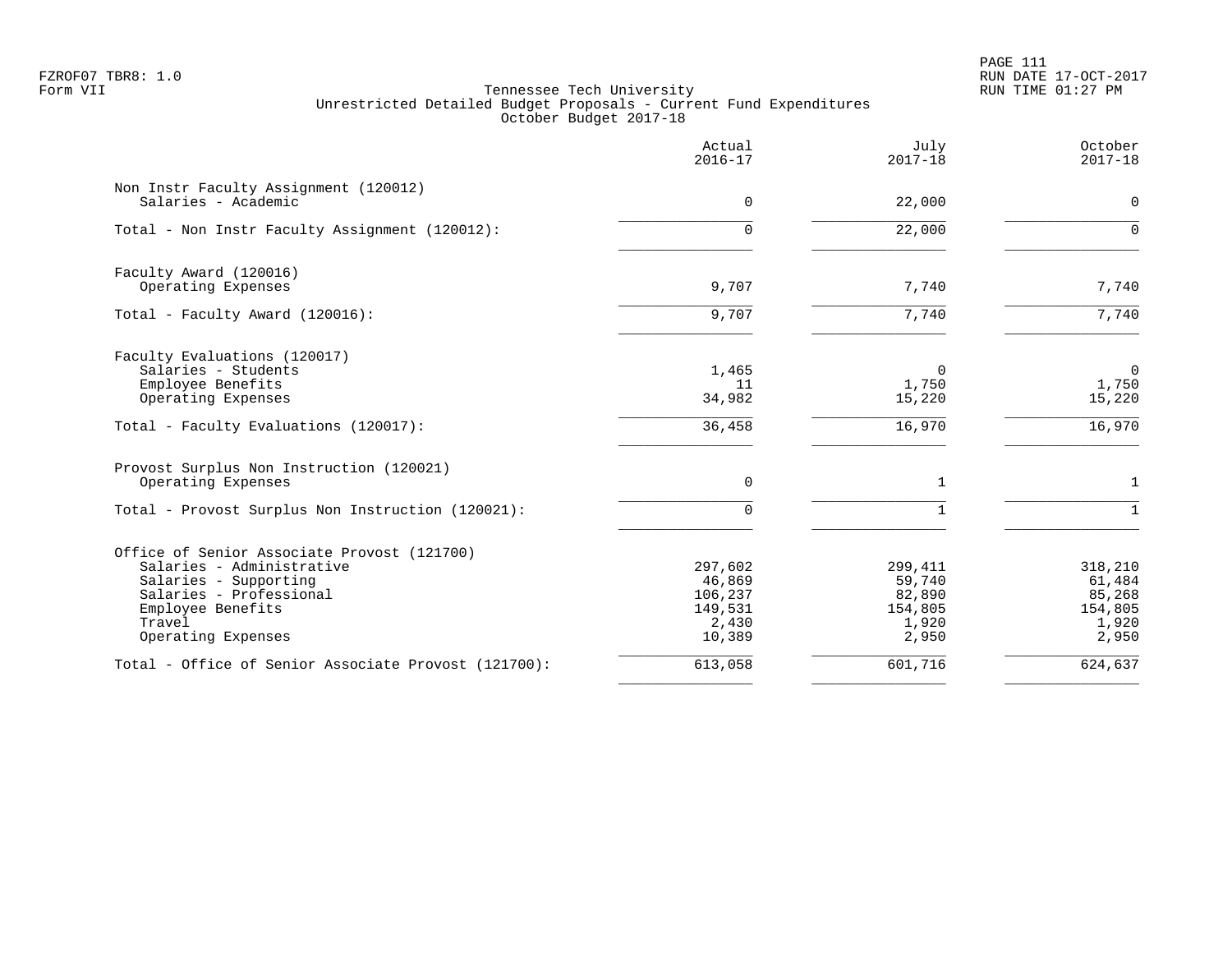PAGE 112 FZROF07 TBR8: 1.0 RUN DATE 17-OCT-2017

|                                                                                                                                                                                                     | Actual<br>$2016 - 17$                                                | July<br>$2017 - 18$                                               | October<br>$2017 - 18$                                              |
|-----------------------------------------------------------------------------------------------------------------------------------------------------------------------------------------------------|----------------------------------------------------------------------|-------------------------------------------------------------------|---------------------------------------------------------------------|
| Center for Teaching & Learning Exc (121740)<br>Salaries - Supporting<br>Salaries - Students<br>Salaries - Professional<br>Employee Benefits<br>Travel<br>Operating Expenses                         | 7,044<br>3,662<br>89,638<br>27,281<br>4,638<br>17,272                | $\Omega$<br>$\Omega$<br>85,850<br>36,050<br>$\Omega$<br>$\Omega$  | $\Omega$<br>1,180<br>191,479<br>66,765<br>3,780<br>13,155           |
| Total - Center for Teaching & Learning Exc (121740):                                                                                                                                                | 149,535                                                              | 121,900                                                           | 276, 359                                                            |
| Craft Center Admin (121760)<br>Salaries - Supporting<br>Salaries - Students<br>Salaries - Professional<br>Employee Benefits<br>Travel<br>Operating Expenses<br>Total - Craft Center Admin (121760): | 62,966<br>$\Omega$<br>95,753<br>58,865<br>3,382<br>43,399<br>264,365 | 61,333<br>10,870<br>115,852<br>56,965<br>700<br>56,766<br>302,486 | 75,752<br>10,870<br>117,328<br>56,965<br>5,700<br>69,616<br>336,231 |
| Federal College Work Study Program (122001)<br>Salaries - Students                                                                                                                                  | 17,013                                                               | 27,260                                                            | 27,260                                                              |
| Total - Federal College Work Study Program (122001):                                                                                                                                                | 17,013                                                               | 27,260                                                            | 27,260                                                              |
| Student Exchance Program (123703)<br>Operating Expenses                                                                                                                                             | $-19,561$                                                            | $\mathbf 0$                                                       | $\mathbf 0$                                                         |
| Total - Student Exchance Program (123703):                                                                                                                                                          | $-19,561$                                                            | $\mathbf 0$                                                       | $\Omega$                                                            |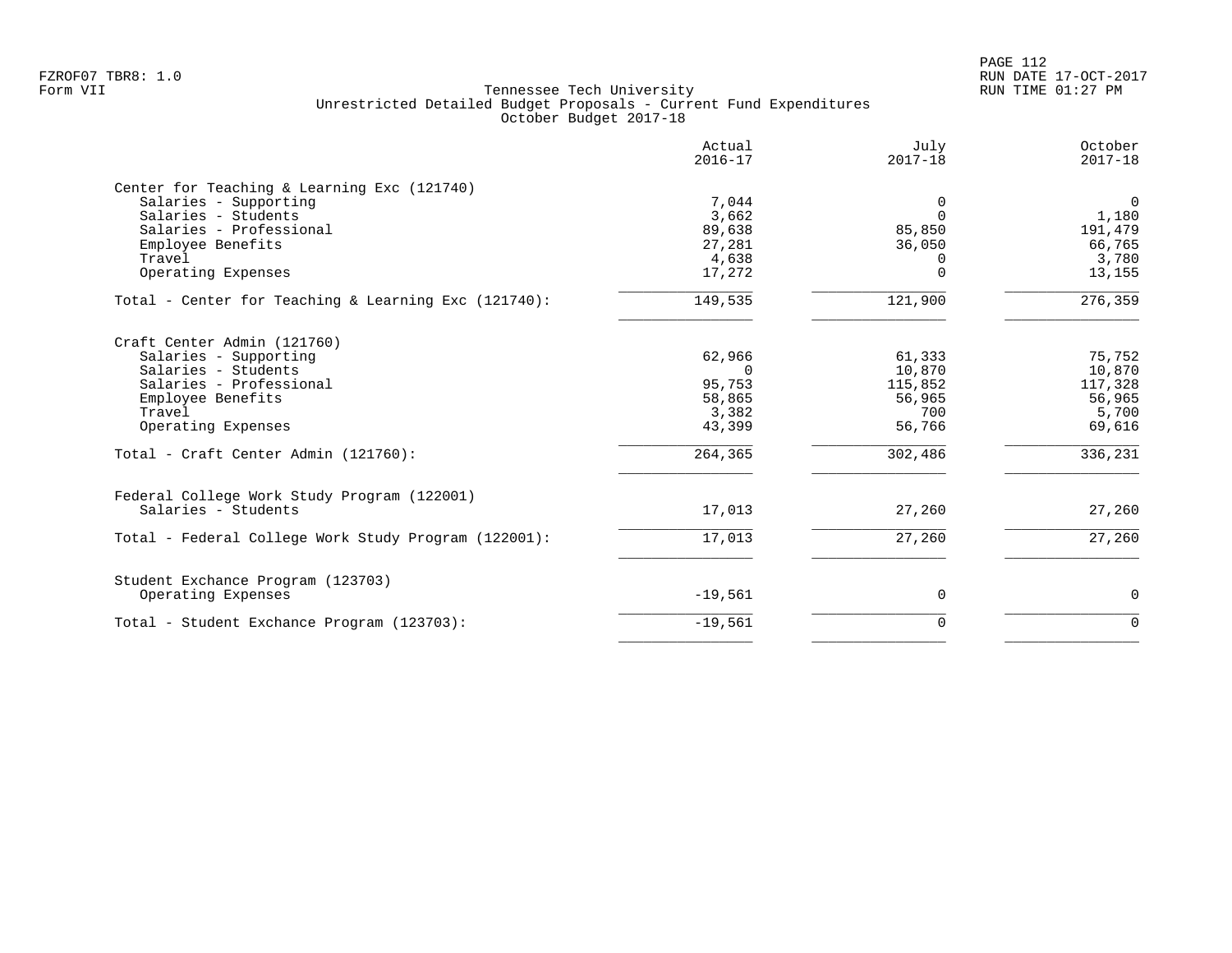PAGE 113 FZROF07 TBR8: 1.0 RUN DATE 17-OCT-2017

|                                                           | Actual<br>$2016 - 17$ | July<br>$2017 - 18$ | October<br>$2017 - 18$ |
|-----------------------------------------------------------|-----------------------|---------------------|------------------------|
| Exchange BA ENG Course Fee (123704)<br>Operating Expenses | 5,355                 | 2,500               | 2,500                  |
| Total - Exchange BA ENG Course Fee (123704):              | 5,355                 | 2,500               | 2,500                  |
| Library Administration (124000)                           |                       |                     |                        |
| Salaries - Administrative                                 | 132,838               | 133,725             | 138,080                |
| Salaries - Supporting                                     | 36,490                | 36,602              | 37,760                 |
| Salaries - Professional                                   | 48,484                | 96,276              | 97,622                 |
| Employee Benefits                                         | 90,825                | 90,440              | 90,440                 |
| Travel                                                    | 200                   | 1,660               | 1,660                  |
| Total - Library Administration (124000):                  | 308,837               | 358,703             | 365,562                |
| Library Operating (124001)                                |                       |                     |                        |
| Salaries - Academic                                       | 742,405               | 658,507             | 678,879                |
| Salaries - Supporting                                     | 321,357               | 323,594             | 330,195                |
| Salaries - Students                                       | 76,303                | 56,144              | 56,144                 |
| Salaries - Professional                                   | 97,496                | 98,078              | 100,822                |
| Employee Benefits                                         | 502,586               | 493,540             | 502,540                |
| Travel                                                    | 10,216                | 4,850               | 4,850                  |
| Operating Expenses                                        | 234,559               | 87,530              | 87,756                 |
| Department Revenues                                       | $-92,210$             | $\Omega$            | $\Omega$               |
| Total - Library Operating (124001):                       | 1,892,712             | 1,722,243           | 1,761,186              |
| Library Copying (124004)                                  |                       |                     |                        |
| Operating Expenses                                        | 356                   | 75                  | 75                     |
| Total - Library Copying (124004):                         | 356                   | 75                  | 75                     |
|                                                           |                       |                     |                        |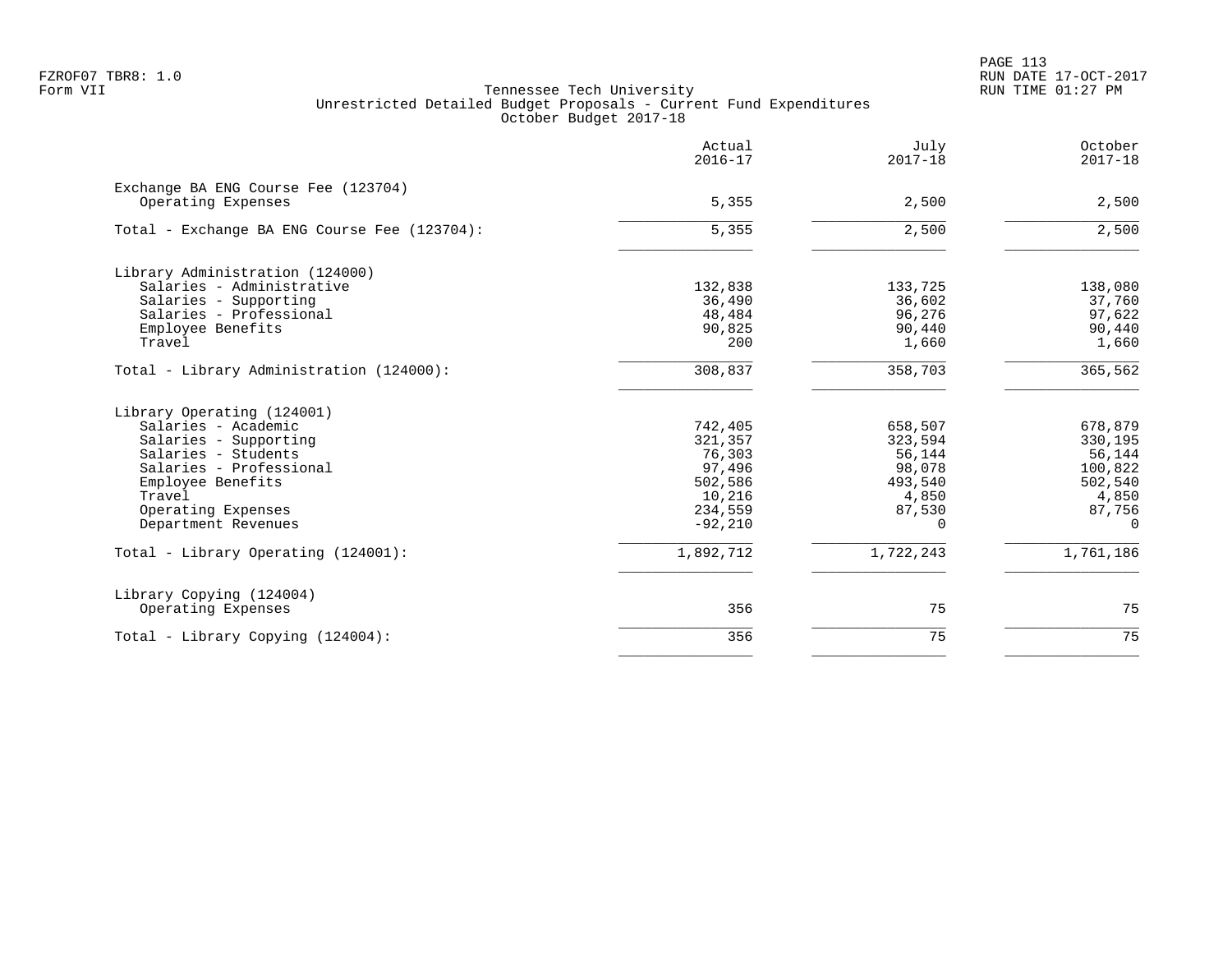PAGE 114 FZROF07 TBR8: 1.0 RUN DATE 17-OCT-2017

| Actual<br>$2016 - 17$ | July<br>$2017 - 18$                                 | October<br>$2017 - 18$       |
|-----------------------|-----------------------------------------------------|------------------------------|
|                       |                                                     |                              |
| 104,658               | 220,000                                             | 399,249<br>220,000           |
| 606,825               | 609,249                                             | 619,249                      |
|                       |                                                     |                              |
|                       |                                                     | 167,750                      |
|                       |                                                     | 74,248                       |
| 109,283               | 109,909                                             | 112,946                      |
| 115,476               | 135,760                                             | 135,760                      |
|                       | 37,793                                              | 40,513                       |
| 41,284                | 26,200                                              | 26,379                       |
| 526,211               | 543,048                                             | 557,596                      |
|                       |                                                     |                              |
| 4,889                 | 3,860                                               | 3,860                        |
| 4,889                 | 3,860                                               | 3,860                        |
|                       |                                                     |                              |
|                       | $\Omega$                                            | $\Omega$                     |
| $\Omega$              | $-13,860$                                           | $-13,860$                    |
| $-19,384$             | $-13,860$                                           | $-13,860$                    |
|                       | 502,167<br>161,917<br>70,504<br>27,747<br>$-19,384$ | 389,249<br>162,579<br>70,807 |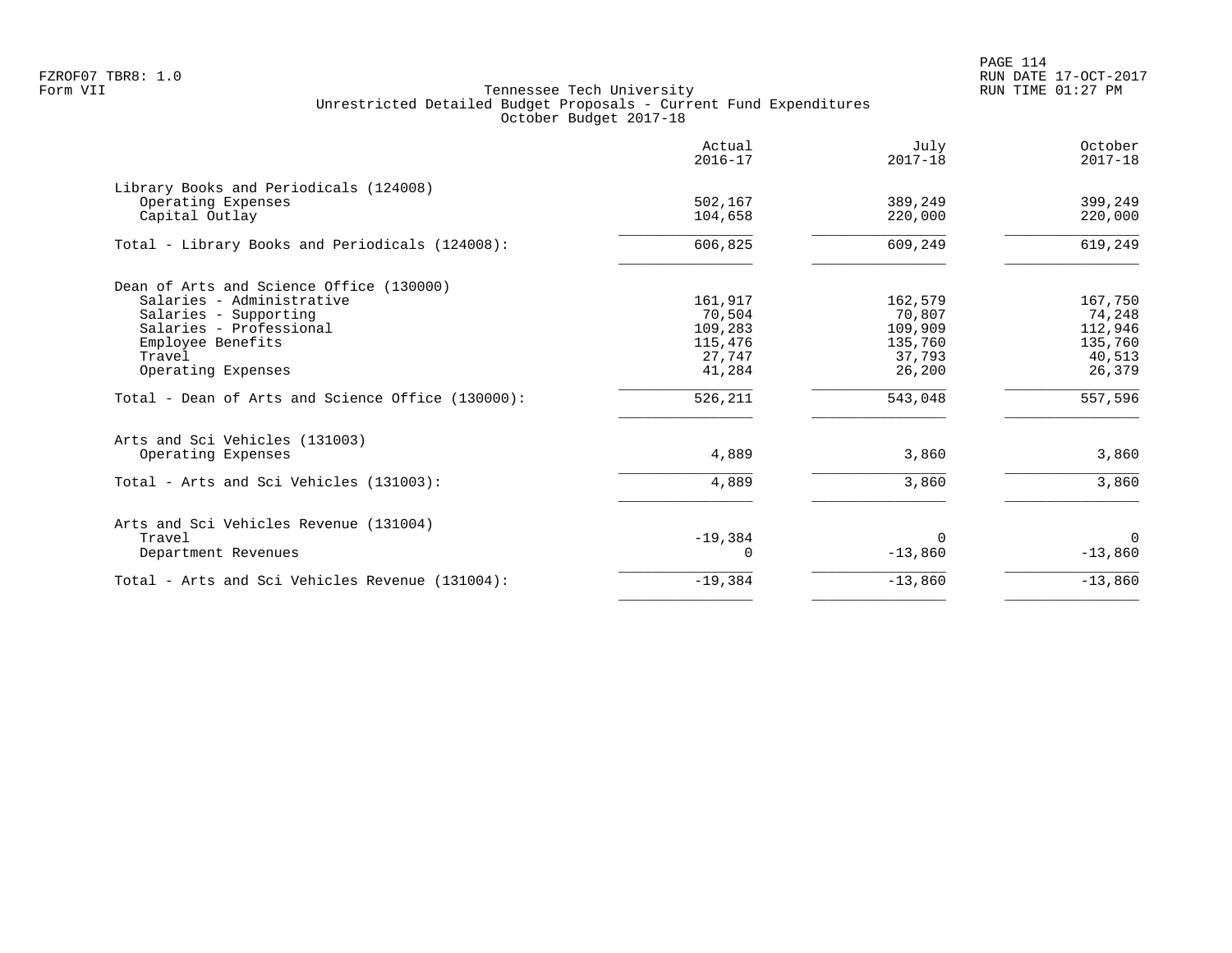|                                                      | Actual<br>$2016 - 17$ | July<br>$2017 - 18$ | October<br>$2017 - 18$ |
|------------------------------------------------------|-----------------------|---------------------|------------------------|
| Dean of Engineering Admin Office (137000)            |                       |                     |                        |
| Salaries - Administrative                            | 218,434               | 219,373             | 223,711                |
| Salaries - Supporting                                | 11,100                | 11,200              | 11,200                 |
| Salaries - Professional                              | 524,423               | 546,598             | 528,996                |
| Employee Benefits                                    | 214,260               | 225,680             | 225,680                |
| Travel                                               | 8,097                 | <sup>n</sup>        | $\Omega$               |
| Operating Expenses                                   | 92,693                | 15,566              | 69,987                 |
| Capital Outlay                                       | 6,698                 |                     | $\Omega$               |
| Department Revenues                                  | $-151$                | O                   | $\Omega$               |
| Total - Dean of Engineering Admin Office (137000):   | 1,075,554             | 1,018,417           | 1,059,574              |
| Engineering Admin Vehicles (137006)                  |                       |                     |                        |
| Travel                                               | $-7,023$              | 0                   | 0                      |
| Operating Expenses                                   | 2,581                 | $\Omega$            | $\Omega$               |
| Total - Engineering Admin Vehicles (137006):         | $-4,442$              |                     | $\Omega$               |
| Dean College of Interdiscp Studies (139300)          |                       |                     |                        |
| Salaries - Administrative                            | 116,920               | 128,000             | 128,000                |
| Salaries - Supporting                                | 27,464                | 29,395              | 30,194                 |
| Salaries - Students                                  | 7,200                 | $\Omega$            | $\Omega$               |
| Salaries - Professional                              | 53,458                | 53,684              | 54,925                 |
| Employee Benefits                                    | 80,475                | 75,295              | 81,295                 |
| Travel                                               | 5,484                 | 2,970               | 2,970                  |
| Operating Expenses                                   | 15,872                | 10,000              | 10,000                 |
| Total - Dean College of Interdiscp Studies (139300): | 306,873               | 299,344             | 307,384                |
|                                                      |                       |                     |                        |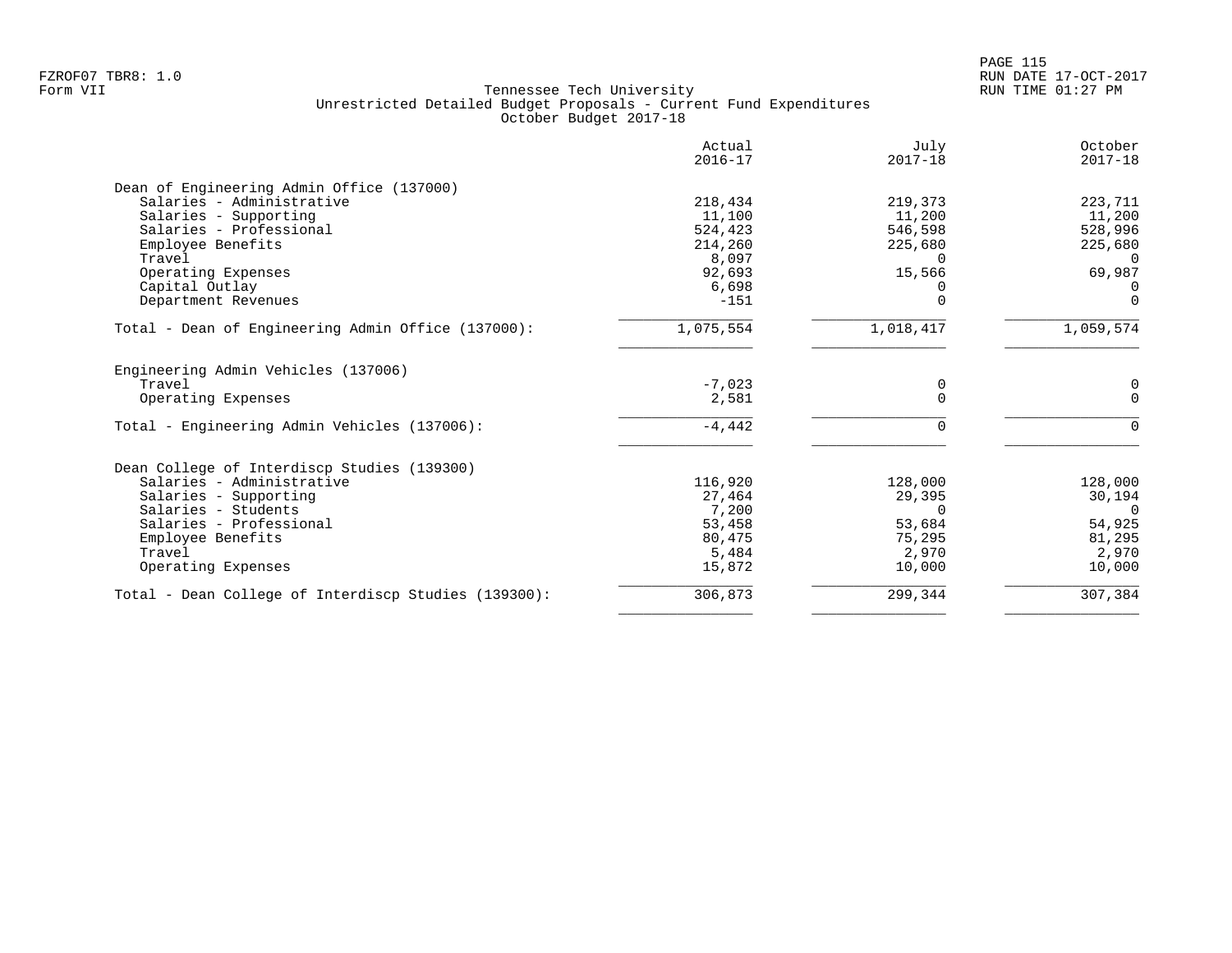PAGE 116 FZROF07 TBR8: 1.0 RUN DATE 17-OCT-2017

|                                                 | Actual<br>$2016 - 17$ | July<br>$2017 - 18$ | October<br>$2017 - 18$ |
|-------------------------------------------------|-----------------------|---------------------|------------------------|
| Water Ctr Vehicle (139401)                      |                       |                     |                        |
| Operating Expenses                              | 6,960                 | 13,000              | 13,000                 |
| Total - Water Ctr Vehicle (139401):             | 6,960                 | 13,000              | 13,000                 |
| Water Ctr Vehicle Transfer In (139402)          |                       |                     |                        |
| Travel                                          | $-15,795$             | $\Omega$            | $\overline{0}$         |
| Operating Expenses                              | 0                     | $-25,000$           | $-25,000$              |
| Total - Water Ctr Vehicle Transfer In (139402): | $-15,795$             | $-25,000$           | $-25,000$              |
| Dean College Of Business (140000)               |                       |                     |                        |
| Salaries - Administrative                       | 205,655               | 206,840             | 213,466                |
| Salaries - Supporting                           | 74,936                | 107,983             | 107,472                |
| Salaries - Professional                         | 203,321               | 229,713             | 285,151                |
| Employee Benefits                               | 145,166               | 155,985             | 153,194                |
| Travel                                          | 1,028                 | $\Omega$            | $\Omega$               |
| Operating Expenses                              | 53,434                | 5,790               | 8,551                  |
| Total - Dean College Of Business (140000):      | 683,540               | 706,311             | 767,834                |
| Business Copying (140006)                       |                       |                     |                        |
| Operating Expenses                              | 3,066                 | 4,220               | 4,220                  |
| Department Revenues                             | $-93$                 | O                   | $\Omega$               |
| Total - Business Copying (140006):              | 2,973                 | 4,220               | 4,220                  |
|                                                 |                       |                     |                        |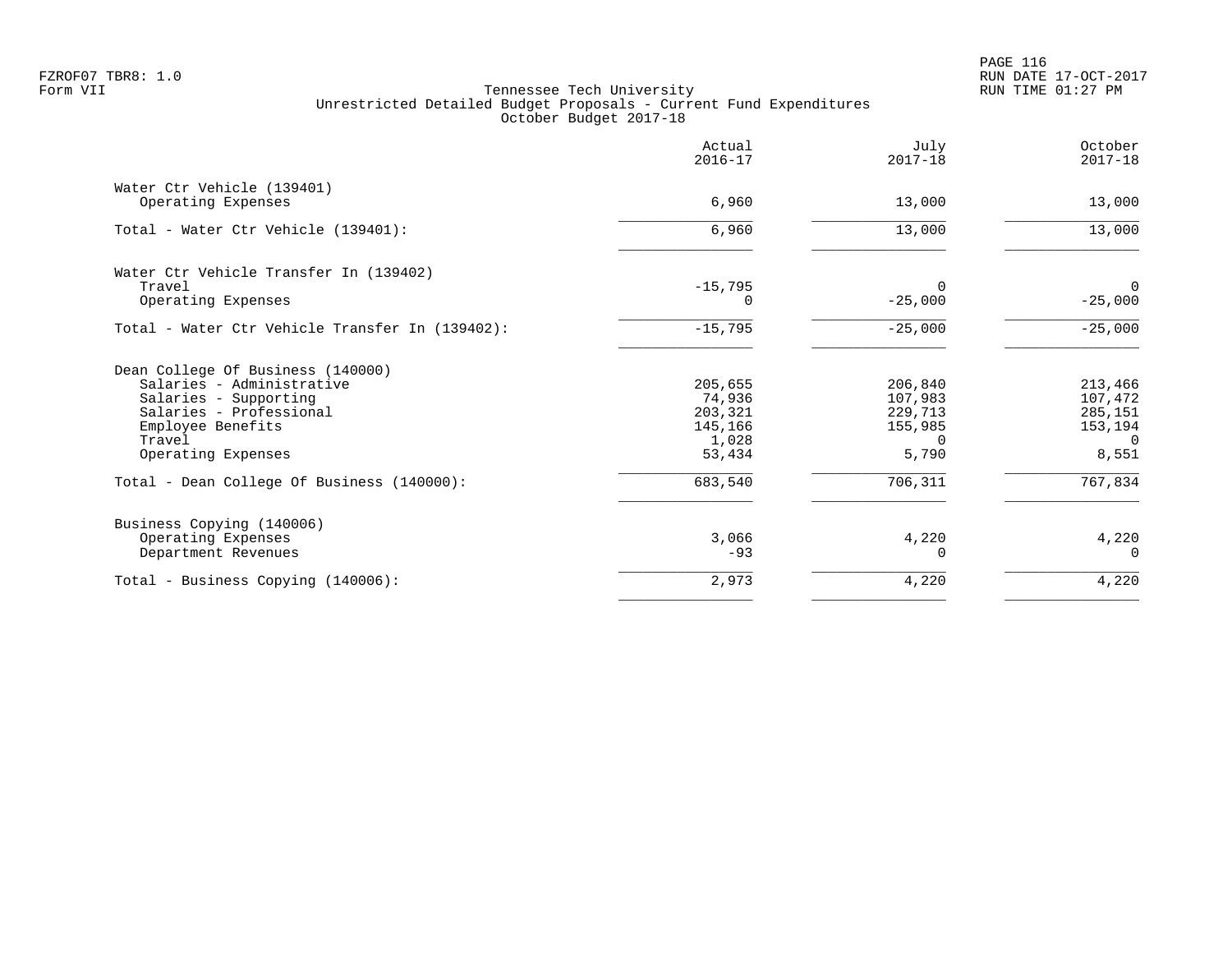|                                                       | Actual<br>$2016 - 17$ | July<br>$2017 - 18$  | October<br>$2017 - 18$ |
|-------------------------------------------------------|-----------------------|----------------------|------------------------|
| Bus Copying Transfer In (140007)                      |                       |                      |                        |
| Operating Expenses<br>Department Revenues             | $-4,383$<br>$-73$     | $\Omega$<br>$-4,220$ | 0<br>$-4,220$          |
| Total - Bus Copying Transfer In (140007):             | $-4,456$              | $-4,220$             | $-4,220$               |
| Dean Business Strategic Initiatives (140027)          |                       |                      |                        |
| Operating Expenses<br>Capital Outlay                  | 42,483<br>60,297      | 0<br>$\Omega$        | 25,271<br>$\Omega$     |
| Total - Dean Business Strategic Initiatives (140027): | 102,780               | $\Omega$             | 25,271                 |
| Dean of College of Education Office (150000)          |                       |                      |                        |
| Salaries - Administrative                             | 156,832               | 157,410              | 161,708                |
| Salaries - Academic                                   | $\Omega$              | 29,000               | 29,000                 |
| Salaries - Supporting                                 | 117,922               | 89,326               | 87,289                 |
| Salaries - Students                                   | $\Omega$              | 780                  | 780                    |
| Salaries - Professional<br>Employee Benefits          | 164,959<br>139,640    | 165,848<br>152,180   | 170,454<br>152,180     |
| Travel                                                | 36,842                | 14,542               | 14,542                 |
| Operating Expenses                                    | 29,100                | 23,211               | 23,211                 |
| Total - Dean of College of Education Office (150000): | 645,295               | 632,297              | 639,164                |
| Dean Educ Revenues (150026)                           |                       |                      |                        |
| Operating Expenses                                    | 0                     | 5,060                | 5,060                  |
| Total - Dean Educ Revenues (150026):                  | $\Omega$              | 5,060                | 5,060                  |
|                                                       |                       |                      |                        |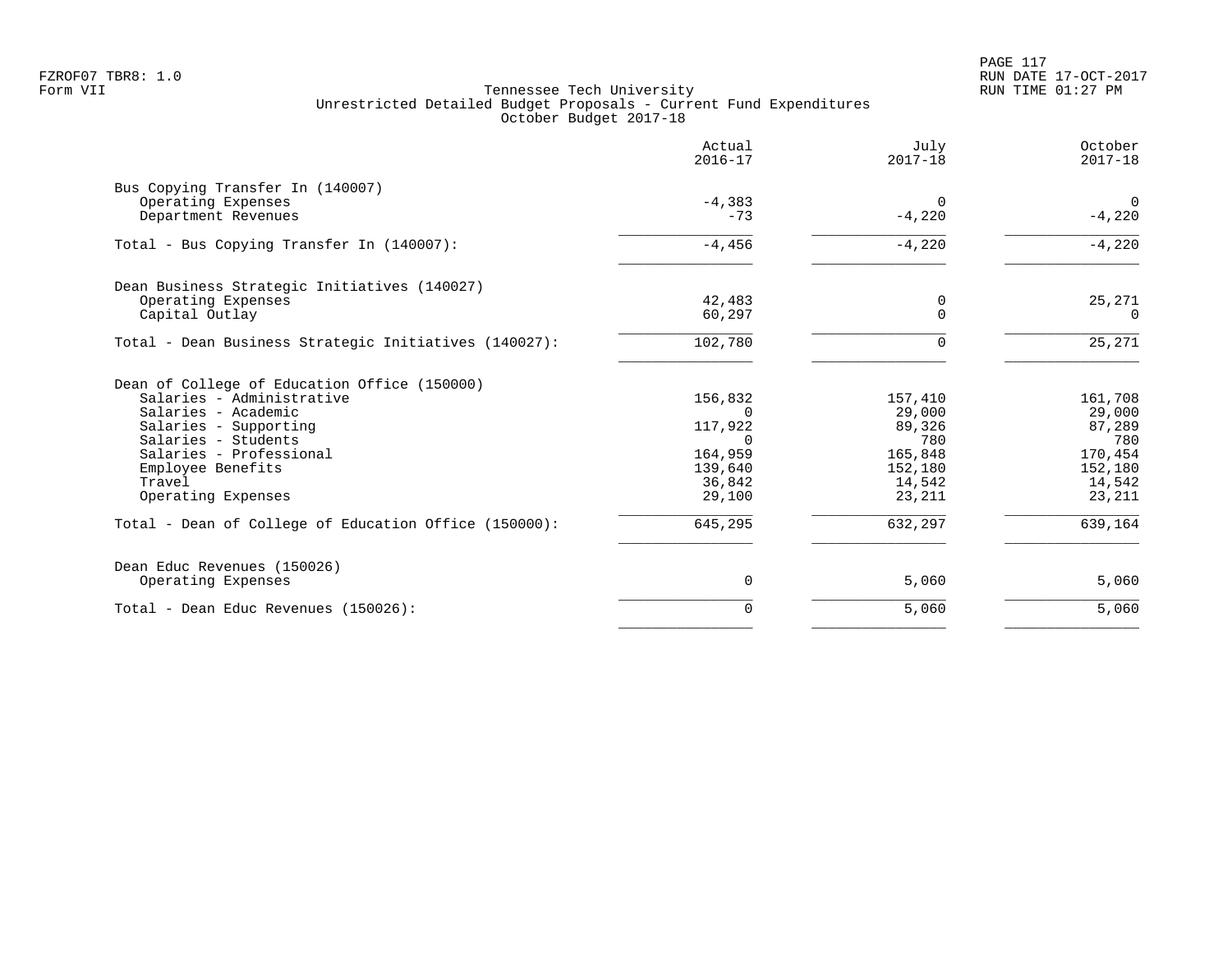|                                                       | Actual<br>$2016 - 17$ | July<br>$2017 - 18$ | October<br>$2017 - 18$ |
|-------------------------------------------------------|-----------------------|---------------------|------------------------|
| Dean Education Strategic Initiative (150027)          |                       |                     |                        |
| Travel                                                | 6,519                 | 0                   | $\overline{0}$         |
| Operating Expenses                                    | 21,754                | $\Omega$            | 2,502                  |
| Total - Dean Education Strategic Initiative (150027): | 28,273                | $\Omega$            | 2,502                  |
| Col of Education Student Success Ct (153058)          |                       |                     |                        |
| Salaries - Academic                                   | 1,575                 | $\Omega$            | $\Omega$               |
| Salaries - Supporting                                 | 23,485                | 26,281              | 26,541                 |
| Salaries - Students                                   | 610                   | $\Omega$            | $\Omega$               |
| Salaries - Professional                               | 188,374               | 192,714             | 196,731                |
| Employee Benefits                                     | 77,648                | 78,470              | 78,470                 |
| Operating Expenses                                    | 6,276                 | 5,757               | 5,757                  |
| Total - Col of Education Student Success Ct (153058): | 297,968               | 303,222             | 307,499                |
| Child Development Lab (153400)                        |                       |                     |                        |
| Salaries - Supporting                                 | 169,826               | 153,522             | 153,530                |
| Salaries - Students                                   | 47,284                | 17,586              | 11,586                 |
| Salaries - Professional                               | 213,871               | 233,045             | 228,885                |
| Employee Benefits                                     | 148,407               | 220,530             | 216,012                |
| Travel                                                | 599                   | 760                 | 760                    |
| Operating Expenses                                    | 44,142                | 36,669              | 29,229                 |
| Total - Child Development Lab (153400):               | 624,129               | 662,112             | 640,002                |
| UC Joan Derryberry Art Gallery (155003)               |                       |                     |                        |
| Travel                                                | 0                     | 0                   | 96                     |
| Operating Expenses                                    | 1,784                 | 1,810               | 1,714                  |
| Total - UC Joan Derryberry Art Gallery (155003):      | 1,784                 | 1,810               | 1,810                  |
|                                                       |                       |                     |                        |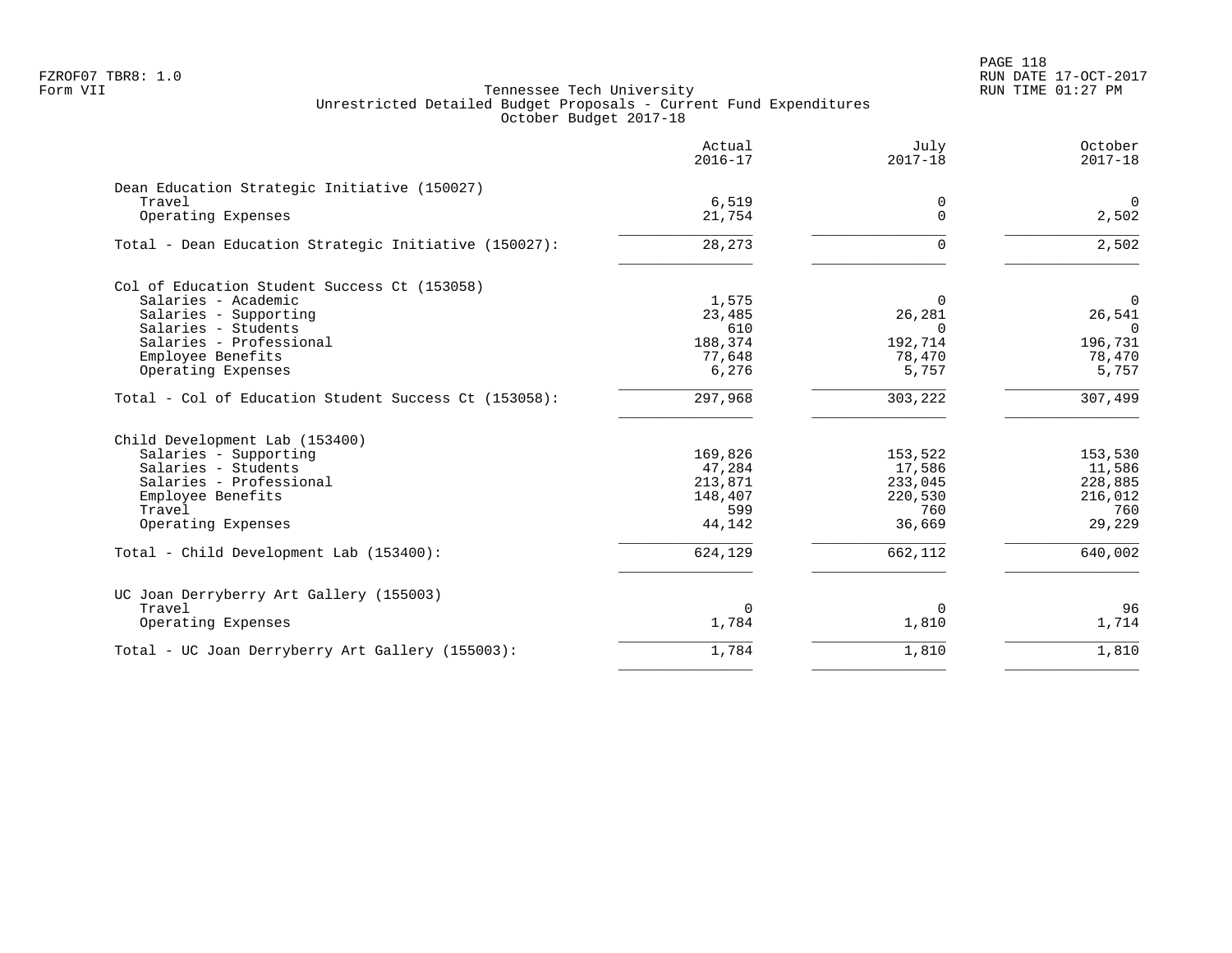|                                                                                                                                                                                | Actual<br>$2016 - 17$                                   | July<br>$2017 - 18$                                       | October<br>$2017 - 18$                                    |
|--------------------------------------------------------------------------------------------------------------------------------------------------------------------------------|---------------------------------------------------------|-----------------------------------------------------------|-----------------------------------------------------------|
| Learning Resource Center (157000)<br>Salaries - Academic<br>Salaries - Supporting<br>Salaries - Professional<br>Employee Benefits<br>Operating Expenses<br>Department Revenues | 8,717<br>29,546<br>49,119<br>46,164<br>10,881<br>$-471$ | 6,000<br>29,806<br>49,177<br>35,300<br>16,265<br>$\Omega$ | 6,000<br>30,773<br>50,528<br>46,300<br>16,265<br>$\Omega$ |
| Total - Learning Resource Center (157000):                                                                                                                                     | 143,956                                                 | 136,548                                                   | 149,866                                                   |
| Education Media Grad Assist (157001)<br>Employee Benefits                                                                                                                      | 17,947                                                  | 17,230                                                    | 17,230                                                    |
| Total - Education Media Grad Assist (157001):                                                                                                                                  | 17,947                                                  | 17,230                                                    | 17,230                                                    |
| Ag and Human Ecology Admin (160000)<br>Salaries - Administrative<br>Salaries - Supporting<br>Employee Benefits<br>Travel<br>Operating Expenses                                 | 169,053<br>37,041<br>67,296<br>$-19$<br>4,134           | 169,970<br>37,475<br>69,200<br>$\Omega$<br>3,764          | 175,503<br>38,783<br>69,200<br>$\Omega$<br>3,764          |
| Total - Ag and Human Ecology Admin (160000):                                                                                                                                   | 277,505                                                 | 280,409                                                   | 287,250                                                   |
| Ag and Human Ecology Vehicles (160003)<br>Operating Expenses<br>Department Revenues                                                                                            | 71<br>$-618$                                            | 0<br>$\Omega$                                             | 2,101<br>$\Omega$                                         |
| Total - Ag and Human Ecology Vehicles (160003):                                                                                                                                | $-547$                                                  | 0                                                         | 2,101                                                     |
|                                                                                                                                                                                |                                                         |                                                           |                                                           |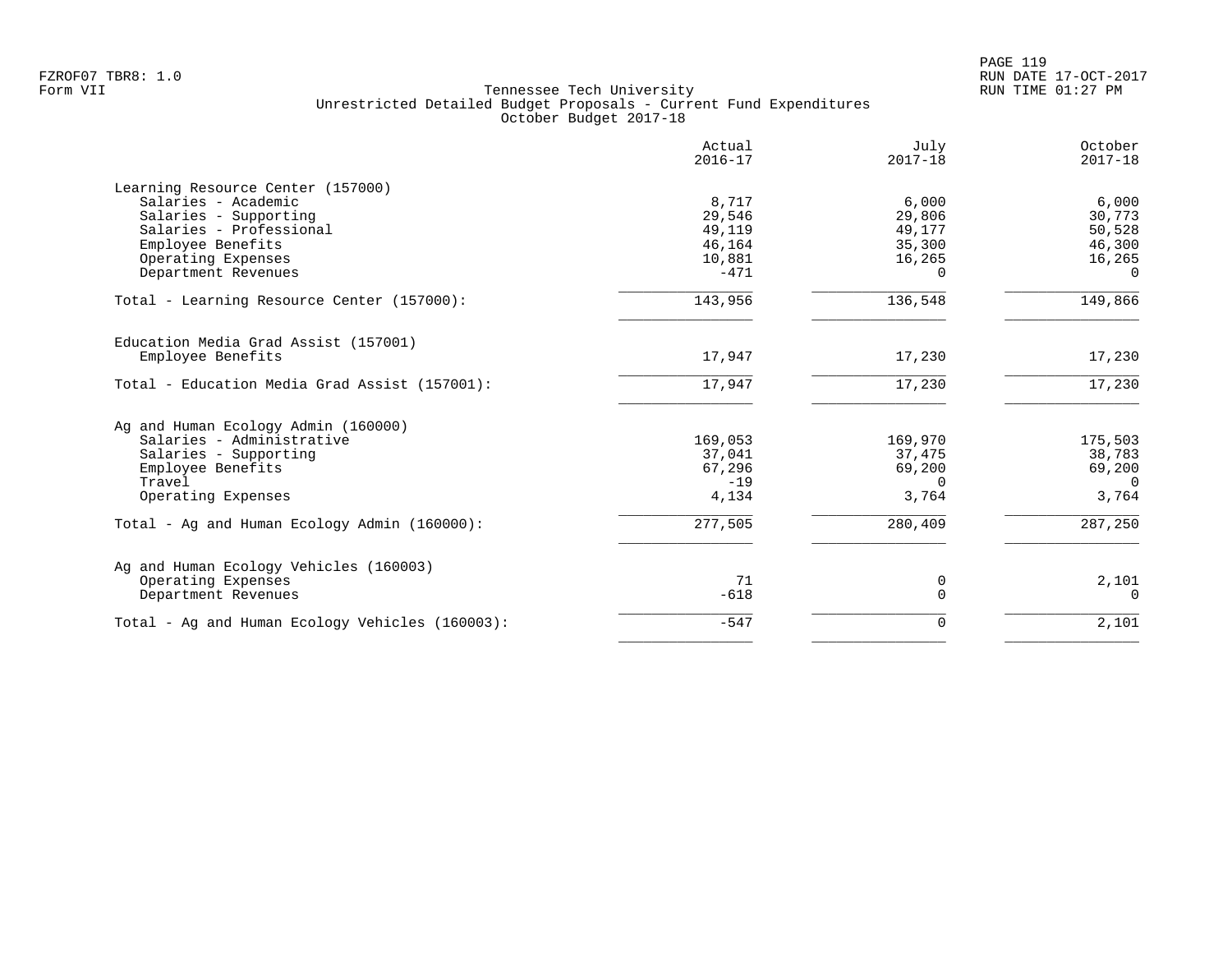|                                                       | Actual<br>$2016 - 17$ | July<br>$2017 - 18$ | October<br>$2017 - 18$ |
|-------------------------------------------------------|-----------------------|---------------------|------------------------|
| Dean Ag & HEC Strategic Initiatives (160027)          |                       |                     |                        |
| Salaries - Academic                                   | 2,000                 | 0                   | 0                      |
| Salaries - Supporting                                 | 3,777                 | $\Omega$            | $\mathbf 0$            |
| Employee Benefits                                     | 694                   | $\Omega$            | $\mathbf 0$            |
| Travel                                                | 3,274                 |                     | $\mathbf 0$            |
| Operating Expenses                                    | 18,628                | $\cap$              | 12,792                 |
| Total - Dean Ag & HEC Strategic Initiatives (160027): | 28,373                | $\Omega$            | 12,792                 |
| Farm Administration (162000)                          |                       |                     |                        |
| Salaries - Supporting                                 | 51,975                | 52,319              | 91,129                 |
| Salaries - Professional                               | 49,963                | 50,303              | 51,336                 |
| Employee Benefits                                     | 56,141                | 53,224              | 53,224                 |
| Travel                                                | $\Omega$              | 140                 | 140                    |
| Total - Farm Administration (162000):                 | 158,079               | 155,986             | 195,829                |
| Livestock and Dairy (162001)                          |                       |                     |                        |
| Salaries - Students                                   | 13,563                | 2,090               | 2,090                  |
| Employee Benefits                                     | 251                   | 300                 | 300                    |
| Operating Expenses                                    | 171,969               | 168,950             | 168,950                |
| Capital Outlay                                        | 12,654                | $\Omega$            | $\Omega$               |
| Total - Livestock and Dairy (162001):                 | 198,437               | 171,340             | 171,340                |
| Oakley Sustainable Aq Center (162006)                 |                       |                     |                        |
| Salaries - Academic                                   | 24,235                | $\mathbf 0$         | $\mathbf 0$            |
| Salaries - Supporting                                 | 82,484                | 73,450              | 5,700                  |
| Salaries - Students                                   | 7,981                 | $\Omega$            | $\mathbf 0$            |
| Salaries - Professional                               | 28,026                | 74,788              | $\mathbf 0$            |
| Employee Benefits                                     | 51,318                | 52,800              | $\mathbf 0$            |
| Travel                                                | 499                   | $\Omega$            | $\Omega$               |
| Operating Expenses<br>Capital Outlay                  | 186,500<br>34,689     | 100,112<br>$\Omega$ | 60,000<br>$\cap$       |
| Total - Oakley Sustainable Ag Center (162006):        | 415,732               | 301,150             | 65,700                 |
|                                                       |                       |                     |                        |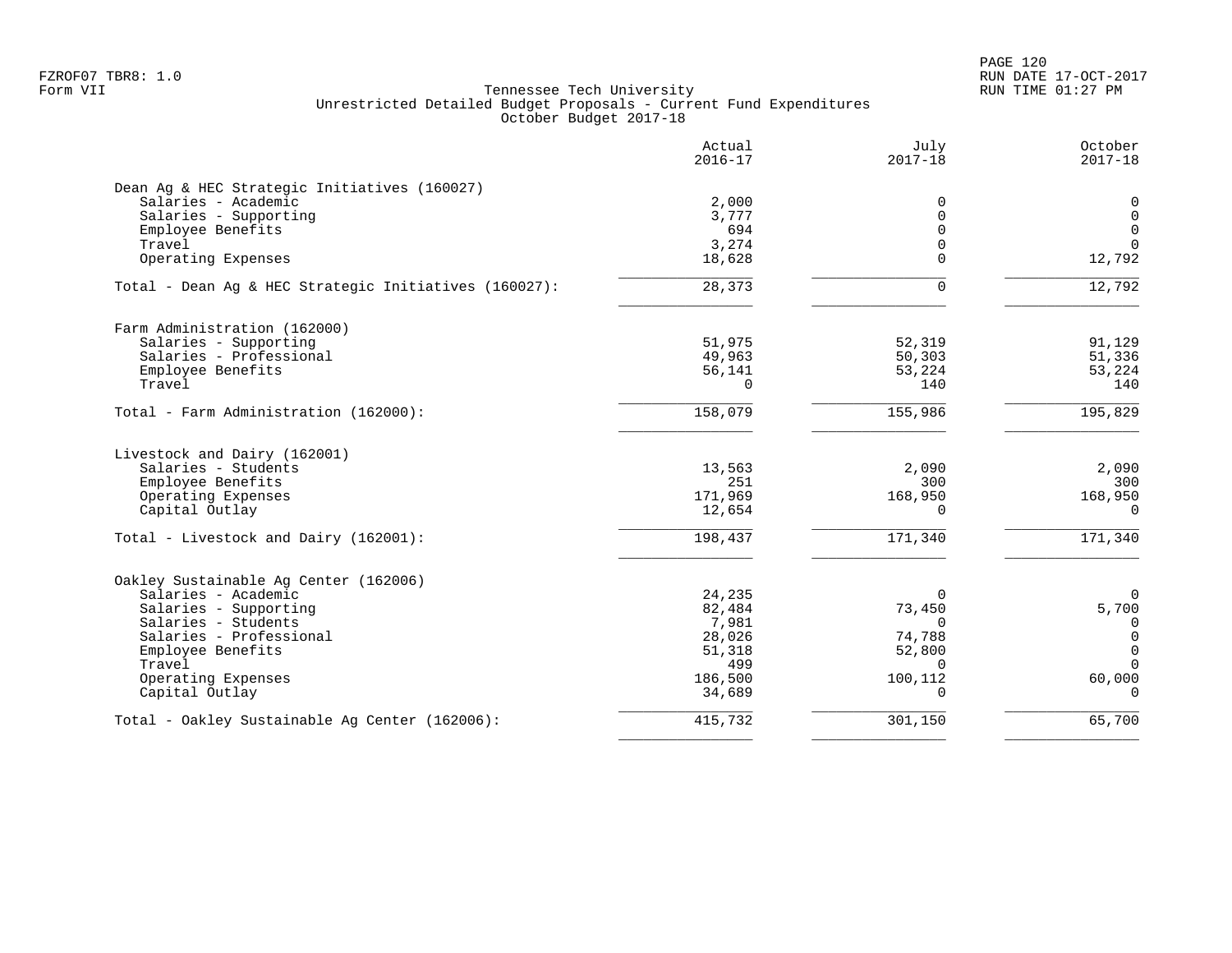PAGE 121 FZROF07 TBR8: 1.0 RUN DATE 17-OCT-2017

|                                                                                                                    | Actual<br>$2016 - 17$             | July<br>$2017 - 18$         | October<br>$2017 - 18$                 |
|--------------------------------------------------------------------------------------------------------------------|-----------------------------------|-----------------------------|----------------------------------------|
| Waters Organic Farm (162007)<br>Operating Expenses                                                                 | $\Omega$                          | 6,000                       | 6,000                                  |
| Total - Waters Organic Farm (162007):                                                                              | $\Omega$                          | 6,000                       | 6,000                                  |
| Oakley Produce (162009)<br>Salaries - Supporting<br>Salaries - Students<br>Employee Benefits<br>Operating Expenses | 1,847<br>2,777<br>3,009<br>20,552 | $\mathbf 0$<br>15,000       | 0<br>$\mathbf 0$<br>$\Omega$<br>15,000 |
| Total - Oakley Produce (162009):                                                                                   | 28,185                            | 15,000                      | 15,000                                 |
| Agriculture Vehicles (163002)<br>Travel<br>Operating Expenses<br>Total - Agriculture Vehicles (163002):            | $-134$<br>594<br>460              | 0<br>$\Omega$<br>$\Omega$   | 0<br>$\Omega$<br>$\Omega$              |
| Dean Hester School of Nursing (166004)<br>Salaries - Administrative<br>Salaries - Supporting<br>Employee Benefits  | 176,313<br>35,244<br>39,571       | 177,050<br>29,210<br>42,255 | 178,818<br>30,034<br>42,255            |
| Total - Dean Hester School of Nursing (166004):                                                                    | 251,128                           | 248,515                     | 251,107                                |
|                                                                                                                    |                                   |                             |                                        |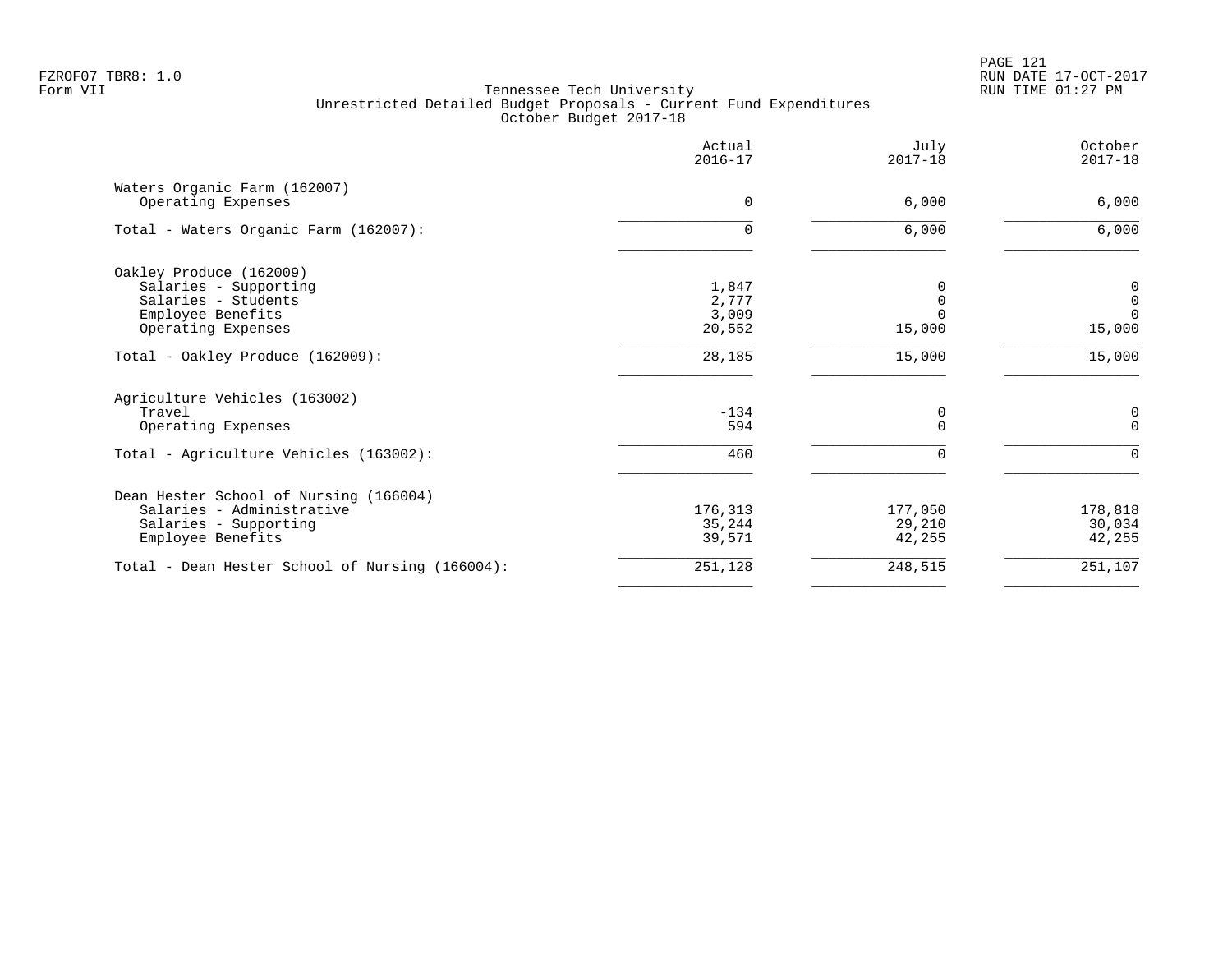|                                                      | Actual<br>$2016 - 17$ | July<br>$2017 - 18$ | October<br>$2017 - 18$ |
|------------------------------------------------------|-----------------------|---------------------|------------------------|
| Dean Nursing Strategic Initiatives (166027)          |                       |                     |                        |
| Salaries - Academic                                  | 9,366                 |                     | 0                      |
| Salaries - Students                                  | 908                   |                     | $\mathbf 0$            |
| Employee Benefits                                    | 747                   |                     | $\overline{0}$         |
| Travel                                               | 14,972                |                     | $\Omega$               |
| Operating Expenses                                   | 3,365                 |                     | 10,000                 |
| Total - Dean Nursing Strategic Initiatives (166027): | 29,358                | U                   | 10,000                 |
| Office of Sponsored Research (170000)                |                       |                     |                        |
| Salaries - Administrative                            | 166,148               | 167,059             | 171,679                |
| Salaries - Supporting                                | 33,286                | 33,415              | 33,415                 |
| Salaries - Professional                              | 163,834               | 194,771             | 199,571                |
| Employee Benefits                                    | 145,511               | 169,840             | 169,840                |
| Travel                                               | $\Omega$              | 2,000               | 2,000                  |
| Operating Expenses                                   | 14,964                | 8,050               | 8,050                  |
| Total - Office of Sponsored Research (170000):       | 523,743               | 575,135             | 584,555                |
| Graduate Studies Admin (176000)                      |                       |                     |                        |
| Salaries - Supporting                                | 82,823                | 65,438              | 66,707                 |
| Salaries - Professional                              | 180,204               | 180,956             | 185,799                |
| Employee Benefits                                    | 132,786               | 163,630             | 163,630                |
| Travel                                               | 11,495                | 1,000               | 1,000                  |
| Operating Expenses                                   | 33,506                | 23,000              | 49,706                 |
| Total - Graduate Studies Admin (176000):             | 440,814               | 434,024             | 466,842                |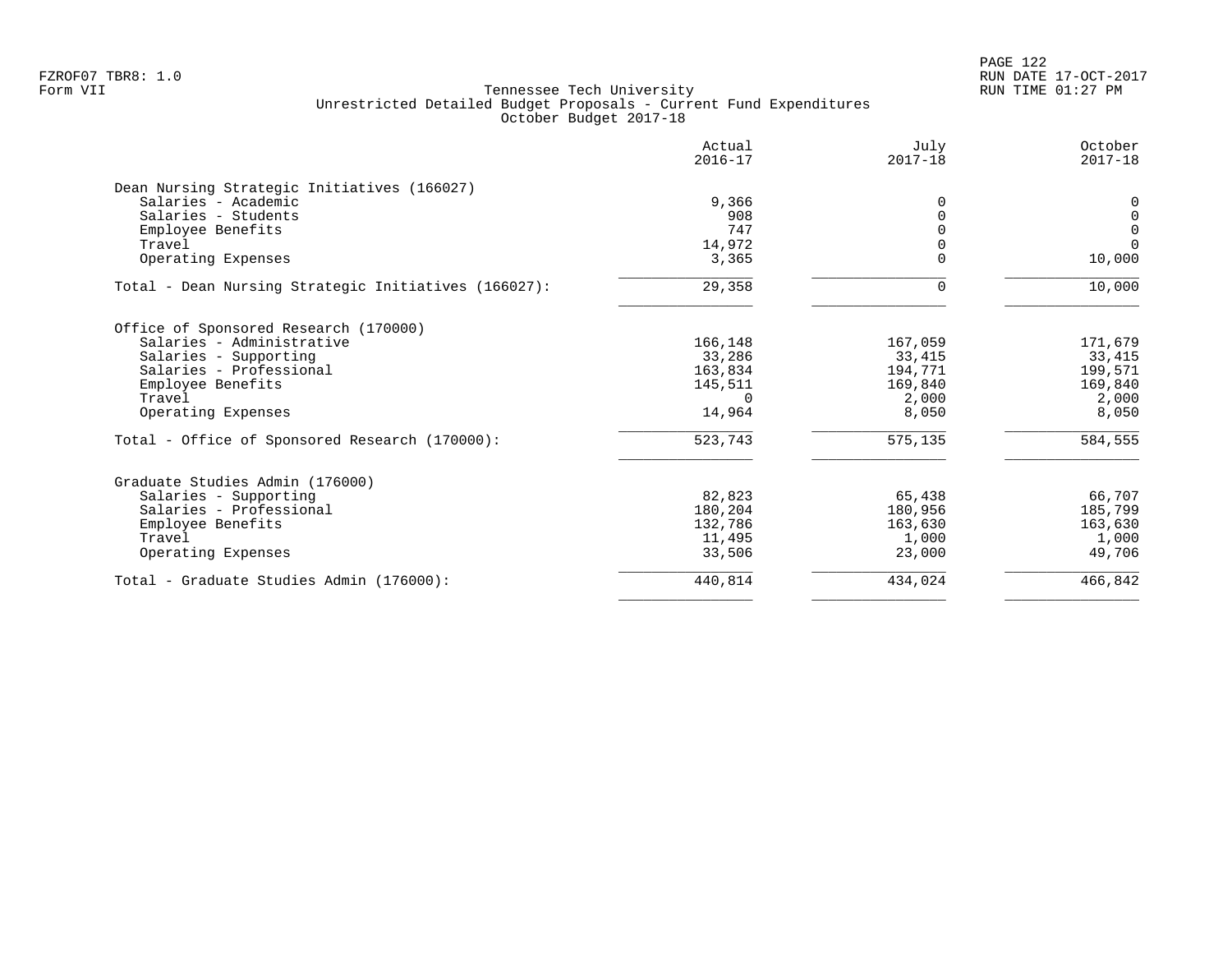|                                                | Actual<br>$2016 - 17$ | July<br>$2017 - 18$ | October<br>$2017 - 18$ |
|------------------------------------------------|-----------------------|---------------------|------------------------|
| Thesis Binding (176005)                        |                       |                     |                        |
| Operating Expenses                             | $\Omega$              | 2,000               | 2,000                  |
| Total - Thesis Binding (176005):               | $\Omega$              | 2,000               | 2,000                  |
| Dean of College of Fine Arts (177000)          |                       |                     |                        |
| Salaries - Administrative                      | 0                     | 0                   | 159,946                |
| Salaries - Supporting                          | $\Omega$              |                     | 32,473                 |
| Employee Benefits                              | $\Omega$              |                     | 45,000                 |
| Travel                                         | $\Omega$              |                     | 6,000                  |
| Operating Expenses                             | $\Omega$              |                     | 15,000                 |
| Total - Dean of College of Fine Arts (177000): | $\Omega$              | $\Omega$            | 258,419                |
| Visions 5000 (180006)                          |                       |                     |                        |
| Operating Expenses                             | $\Omega$              | 30                  | 30                     |
| Total - Visions 5000 (180006):                 | $\Omega$              | 30                  | 30                     |
| Extended Education (180012)                    |                       |                     |                        |
| Salaries - Supporting                          | 94,996                | 90,032              | 93,343                 |
| Salaries - Students                            | $\Omega$              | 1,500               | 1,500                  |
| Salaries - Professional                        | 71,150                | 67,666              | 69,551                 |
| Employee Benefits                              | 70,610                | 65,421              | 71,421                 |
| Travel                                         | 2,186                 | 10,000              | 2,000                  |
| Operating Expenses                             | 11,535                | 10,000              | 16,050                 |
| Total - Extended Education (180012):           | 250,477               | 244,619             | 253,865                |
|                                                |                       |                     |                        |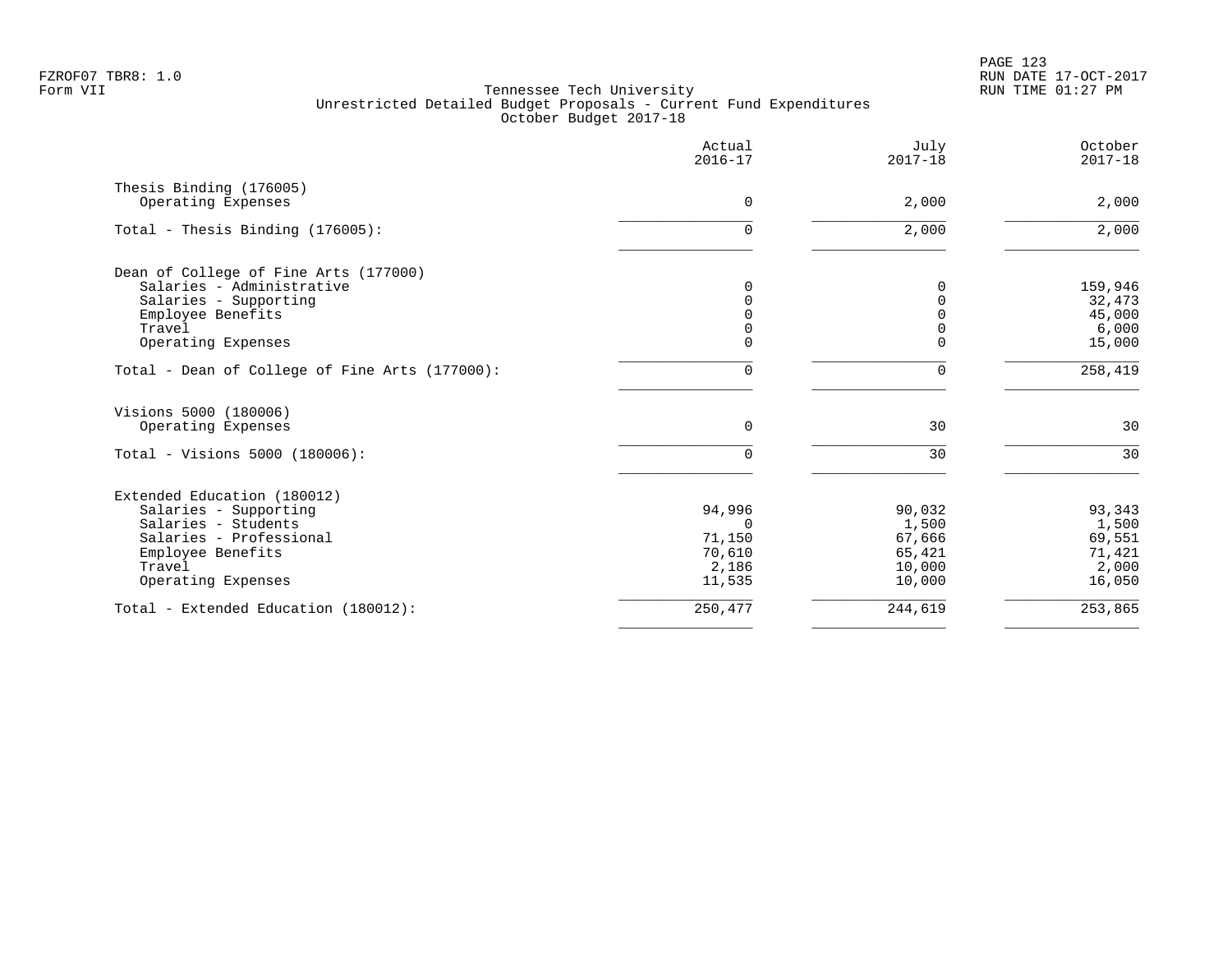PAGE 124 FZROF07 TBR8: 1.0 RUN DATE 17-OCT-2017

|                                                       | Actual<br>$2016 - 17$ | July<br>$2017 - 18$ | October<br>$2017 - 18$ |
|-------------------------------------------------------|-----------------------|---------------------|------------------------|
| Extended Educ Grad Asst (180018)<br>Employee Benefits | 4,935                 | $\mathbf 0$         | $\mathbf 0$            |
|                                                       |                       |                     |                        |
| Total - Extended Educ Grad Asst (180018):             | $\overline{4,935}$    | $\Omega$            | $\Omega$               |
| Information Technology Admin (190000)                 |                       |                     |                        |
| Salaries - Administrative                             | $\Omega$              | 137,000             | 71,166                 |
| Salaries - Supporting                                 | 8,310                 | 13,713              | $\Omega$               |
| Salaries - Students                                   | 618                   | 2,290               | 2,290                  |
| Salaries - Professional                               | 175,082               | 110,362             | 114,512                |
| Employee Benefits                                     | 73,263                | 100,620             | 100,620                |
| Travel                                                | 11,064                | 24,000              | 14,000                 |
| Operating Expenses                                    | 76,350                | 70,260              | 80,260                 |
| Department Revenues                                   | 450,000               | 450,000             | 450,000                |
| Total - Information Technology Admin (190000):        | 794,687               | 908,245             | 832,848                |
| PC Maintenance (190004)                               |                       |                     |                        |
| Operating Expenses                                    | 35,992                | 37,020              | 37,020                 |
| Total - PC Maintenance (190004):                      | 35,992                | 37,020              | 37,020                 |
| Innovation Institute (190005)                         |                       |                     |                        |
| Salaries - Academic                                   | $\Omega$              | 5,000               | 0                      |
| Salaries - Supporting                                 | 30,452                | 40,291              | $\mathbf 0$            |
| Salaries - Students                                   | $\Omega$              | 1,180               | $\Omega$               |
| Salaries - Professional                               | 154,217               | 159,299             | 2,400                  |
| Employee Benefits                                     | 75,251                | 61,430              | $\Omega$               |
| Travel                                                | 3,964                 | 5,000               | $\Omega$               |
| Operating Expenses                                    | 40,686                | 22,310              | 350                    |
| Capital Outlay                                        | $\cap$                | 10,000              | $\Omega$               |
| Total - Innovation Institute (190005):                | 304,570               | 304,510             | 2,750                  |
|                                                       |                       |                     |                        |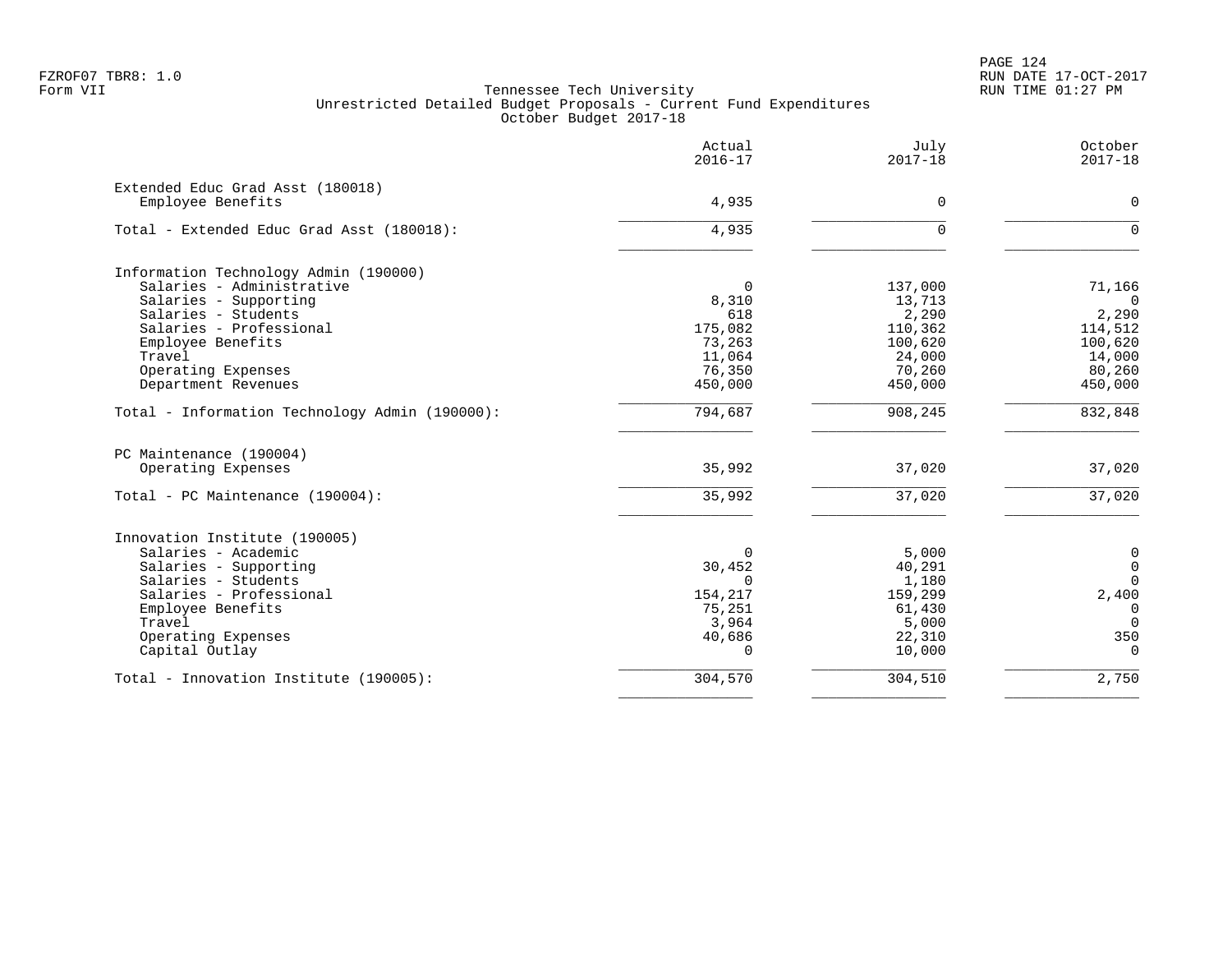PAGE 125 FZROF07 TBR8: 1.0 RUN DATE 17-OCT-2017

|                                                                      | Actual<br>$2016 - 17$ | July<br>$2017 - 18$ | October<br>$2017 - 18$ |
|----------------------------------------------------------------------|-----------------------|---------------------|------------------------|
| TAF Acad Support Tech Access Fee (190007)<br>Salaries - Professional | 213,818               | 215,466             | 221,796                |
| Employee Benefits                                                    | 106,416               | 88,200              | 111,486                |
| Total - TAF Acad Support Tech Access Fee (190007):                   | 320,234               | 303,666             | 333,282                |
| Student Printing Cost Center (190010)                                |                       |                     |                        |
| Operating Expenses                                                   | 3,447                 | 5,460               | 5,460                  |
| Total - Student Printing Cost Center (190010):                       | 3,447                 | 5,460               | 5,460                  |
| Academic & Client Technologies (190100)                              |                       |                     |                        |
| Salaries - Supporting                                                | 321,244               | 305,068             | 321,959                |
| Salaries - Professional<br>Employee Benefits                         | 384,844<br>282,175    | 417,631<br>261,260  | 527,143<br>282,260     |
| Travel                                                               | 6,180                 | 31,000              | 31,000                 |
| Operating Expenses                                                   | 22,366                | 44,800              | 44,800                 |
| Total - Academic & Client Technologies (190100):                     | 1,016,809             | 1,059,759           | 1,207,162              |
| IT Infrastructure Services (190199)                                  |                       |                     |                        |
| Employee Benefits                                                    | $\Omega$              | 12,700              | 12,700                 |
| Total - IT Infrastructure Services (190199):                         | $\Omega$              | 12,700              | 12,700                 |
| Network Services & Operations (190200)                               |                       |                     |                        |
| Salaries - Supporting                                                | 127, 115              | 126,598             | 130,070                |
| Salaries - Professional                                              | 263,964               | 265,480             | 272,535                |
| Employee Benefits<br>Travel                                          | 153,615<br>1,875      | 153,335<br>11,600   | 153,335<br>11,600      |
| Operating Expenses                                                   | 296,467               | 276,300             | 172,525                |
| Total - Network Services & Operations (190200):                      | 843,036               | 833,313             | 740,065                |
|                                                                      |                       |                     |                        |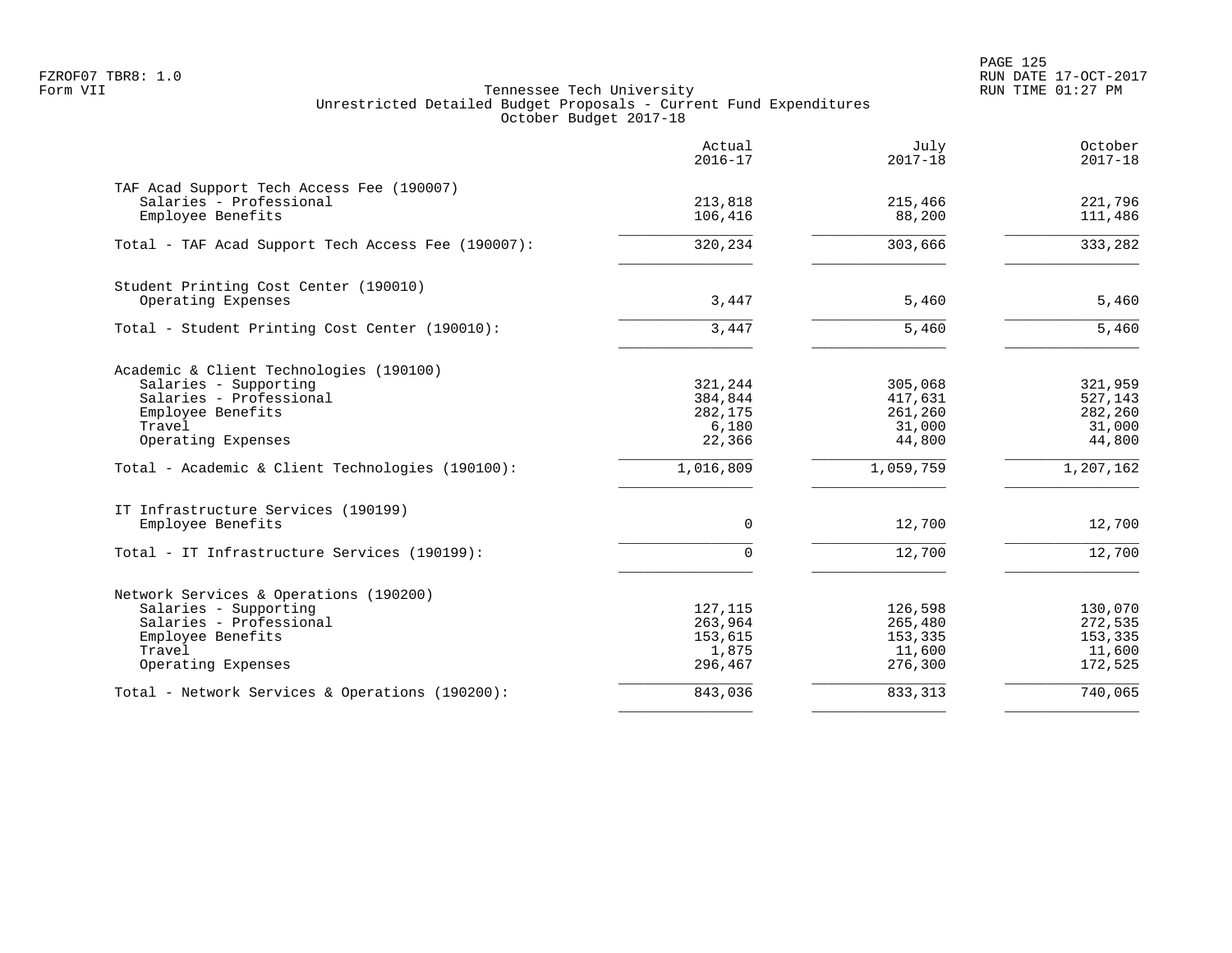|                                                   | Actual<br>$2016 - 17$ | July<br>$2017 - 18$ | October<br>$2017 - 18$ |
|---------------------------------------------------|-----------------------|---------------------|------------------------|
| Systems Support (190300)                          |                       |                     |                        |
| Salaries - Professional                           | 452,663               | 422,980             | 432,409                |
| Employee Benefits                                 | 148,865               | 169,895             | 169,895                |
| Travel                                            | 3,297                 | 22,055              | 22,055                 |
| Operating Expenses                                | 18,139                | 11,000              | 11,000                 |
| Total - Systems Support (190300):                 | 622,964               | 625,930             | 635, 359               |
| Enterprise Application Services (190400)          |                       |                     |                        |
| Salaries - Professional                           | 665,461               | 669,350             | 686,631                |
| Employee Benefits                                 | 263,790               | 260,150             | 260,150                |
| Travel                                            | 6,867                 | 29,630              | 29,630                 |
| Operating Expenses                                | 42,814                | 61,640              | 61,640                 |
| Total - Enterprise Application Services (190400): | 978,932               | 1,020,770           | 1,038,051              |
| Information Security (190500)                     |                       |                     |                        |
| Salaries - Professional                           | 150,615               | 151,410             | 157,329                |
| Employee Benefits                                 | 58,585                | 51,140              | 59,140                 |
| Travel                                            | 88                    | 7,850               | 7,850                  |
| Operating Expenses                                | 28,332                | 21,700              | 21,700                 |
| Total - Information Security (190500):            | 237,620               | 232,100             | 246,019                |
| Software & Licenses (190600)                      |                       |                     |                        |
| Operating Expenses                                | 17,921                | 0                   | 0                      |
| Total - Software & Licenses (190600):             | 17,921                | $\Omega$            | $\Omega$               |
|                                                   |                       |                     |                        |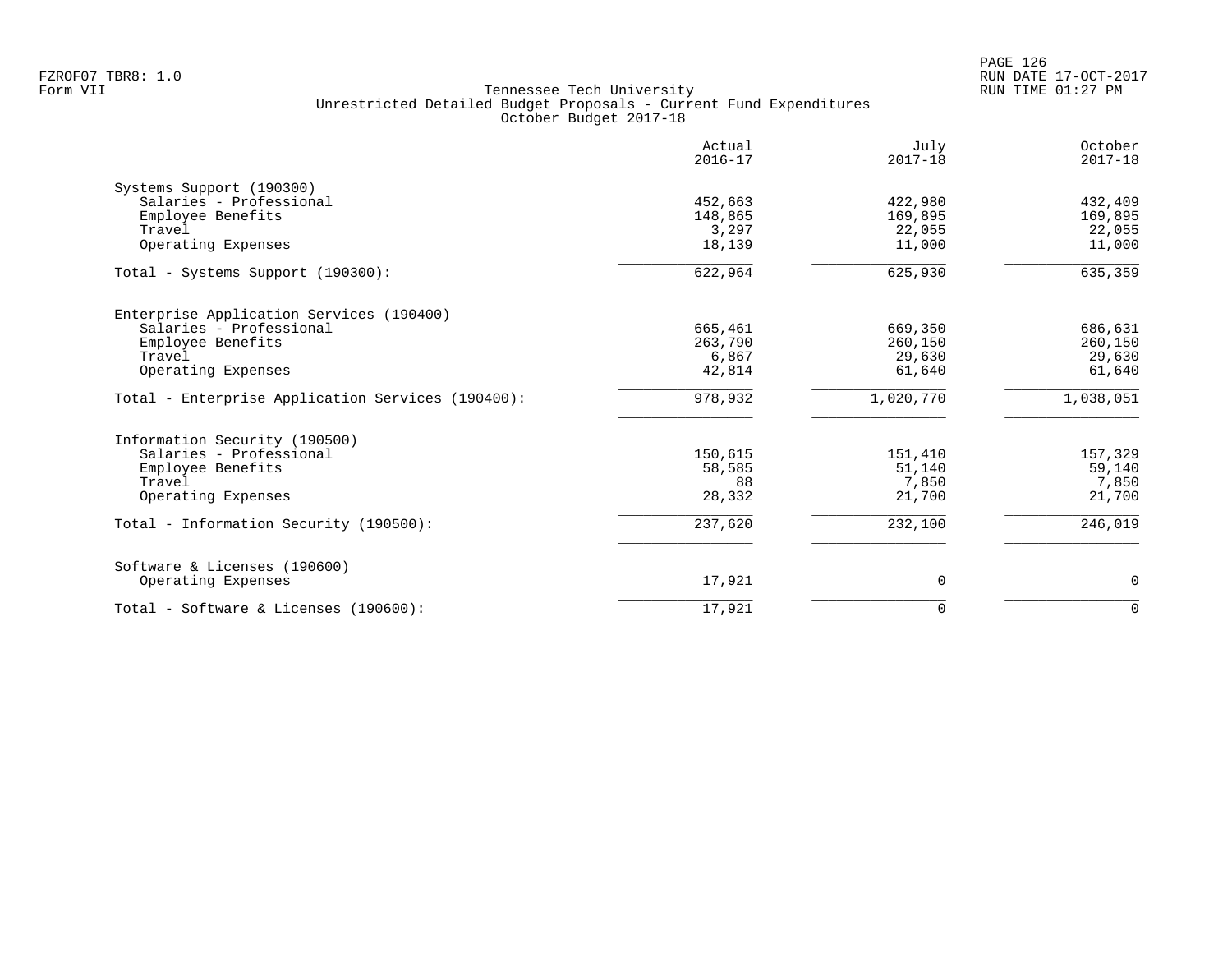|                                                                                                                                 | Actual<br>$2016 - 17$               | July<br>$2017 - 18$                        | October<br>$2017 - 18$             |
|---------------------------------------------------------------------------------------------------------------------------------|-------------------------------------|--------------------------------------------|------------------------------------|
| Maintenance Contracts (190601)<br>Operating Expenses<br>Capital Outlay                                                          | 1,635,791<br>203,571                | 1,779,471<br>0                             | 1,780,771<br>$\Omega$              |
| Total - Maintenance Contracts (190601):                                                                                         | 1,839,362                           | 1,779,471                                  | 1,780,771                          |
| CHEC Information Technology Svcs (210005)<br>Salaries - Supporting<br>Employee Benefits<br>Operating Expenses<br>Capital Outlay | 25,235<br>7,341<br>38,550<br>61,852 | 38,749<br>15,547<br>91,000<br><sup>n</sup> | 0<br>$\Omega$<br>3,000<br>$\Omega$ |
| Total - CHEC Information Technology Svcs (210005):                                                                              | 132,978                             | 145,296                                    | 3,000                              |
| TBR Spouse Dependent Discount (700000)<br>Employee Benefits<br>Total - TBR Spouse Dependent Discount (700000):                  | 82,521<br>82,521                    | 105,010<br>105,010                         | 105,010<br>105,010                 |
| TBR Employ Remission PC191 (700001)<br>Employee Benefits                                                                        | 59,204                              | 28,700                                     | 28,700                             |
| Total - TBR Employ Remission PC191 (700001):                                                                                    | 59,204                              | 28,700                                     | 28,700                             |
| E and G Data Processing Allocation (700003)<br>Department Revenues                                                              | 31,937                              | 32,550                                     | 32,650                             |
| Total - E and G Data Processing Allocation (700003):                                                                            | 31,937                              | 32,550                                     | 32,650                             |
|                                                                                                                                 |                                     |                                            |                                    |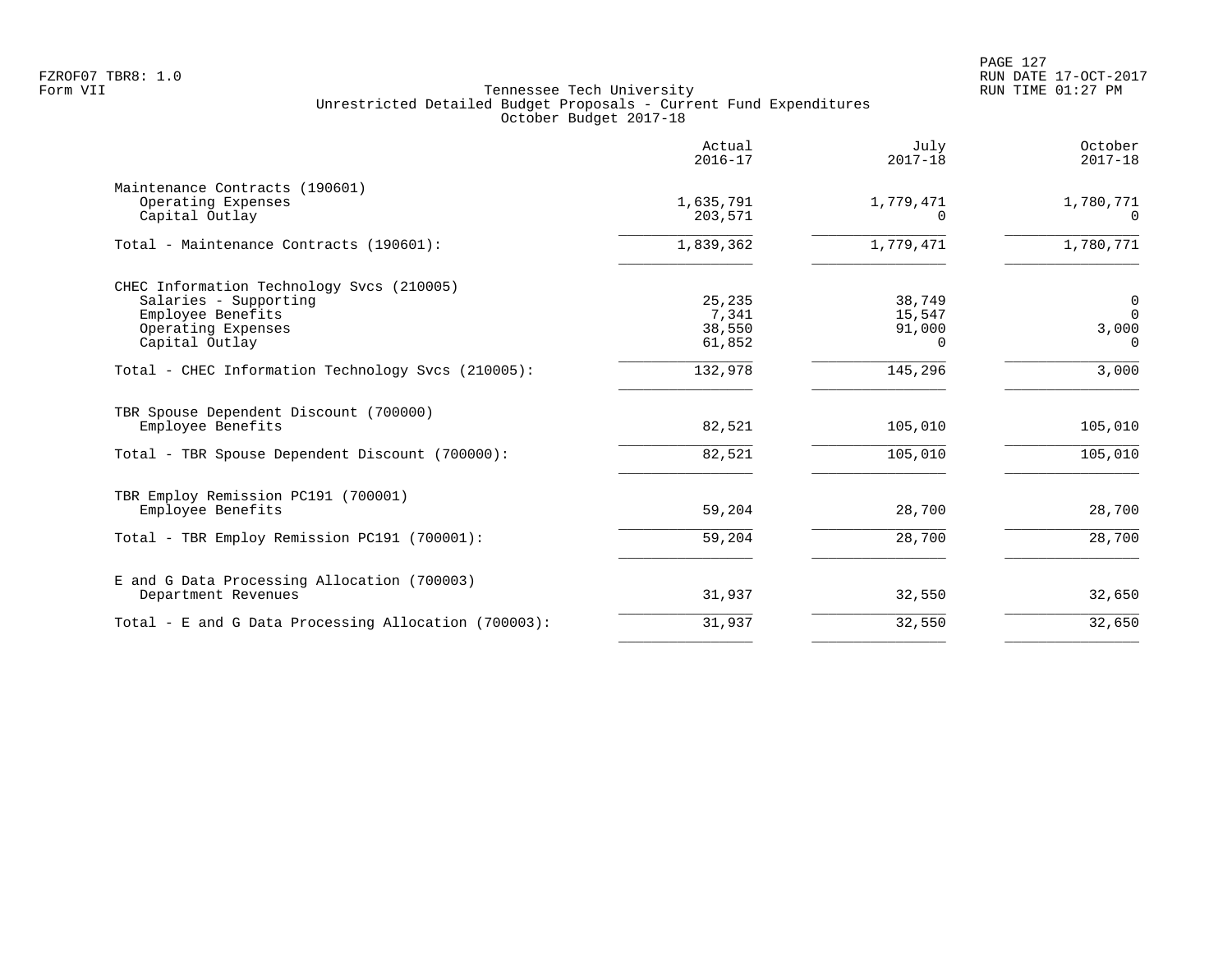PAGE 128 FZROF07 TBR8: 1.0 RUN DATE 17-OCT-2017

|                                                          | Actual<br>$2016 - 17$ | July<br>$2017 - 18$ | October<br>$2017 - 18$ |
|----------------------------------------------------------|-----------------------|---------------------|------------------------|
| E and G Claims Adjustment (700004)<br>Operating Expenses | 62,313                | 44,080              | 62,310                 |
| Total - E and G Claims Adjustment (700004):              | 62,313                | 44,080              | 62,310                 |
| $E$ and G Support (700005)                               |                       |                     |                        |
| Salaries - Administrative                                |                       | 58,190              | 0                      |
| Salaries - Academic                                      |                       | 34,905              | 15,450                 |
| Salaries - Supporting                                    |                       | 56,680              | 16,981                 |
| Salaries - Professional                                  |                       | 147,855             | 19,396                 |
| Employee Benefits                                        | 20,658                | 424,112             | $\Omega$               |
| Operating Expenses                                       | $-15,853$             | $-38,175$           | $-38,601$              |
| Total - E and G Support $(700005)$ :                     | 4,805                 | 683,567             | 13,226                 |
| E and G Other Salary Pool (700009)                       |                       |                     |                        |
| Salaries - Supporting                                    |                       | 20,670              | 20,670                 |
| Salaries - Professional                                  | $\Omega$              | 12,380              | 12,380                 |
| Total - E and G Other Salary Pool (700009):              | 0                     | 33,050              | 33,050                 |
| $C$ C Admin Trans (700014)                               |                       |                     |                        |
| Operating Expenses                                       | $-124,600$            | $-124,600$          | $-124,600$             |
| Total - C C Admin Trans $(700014)$ :                     | $-124,600$            | $-124,600$          | $-124,600$             |
|                                                          |                       |                     |                        |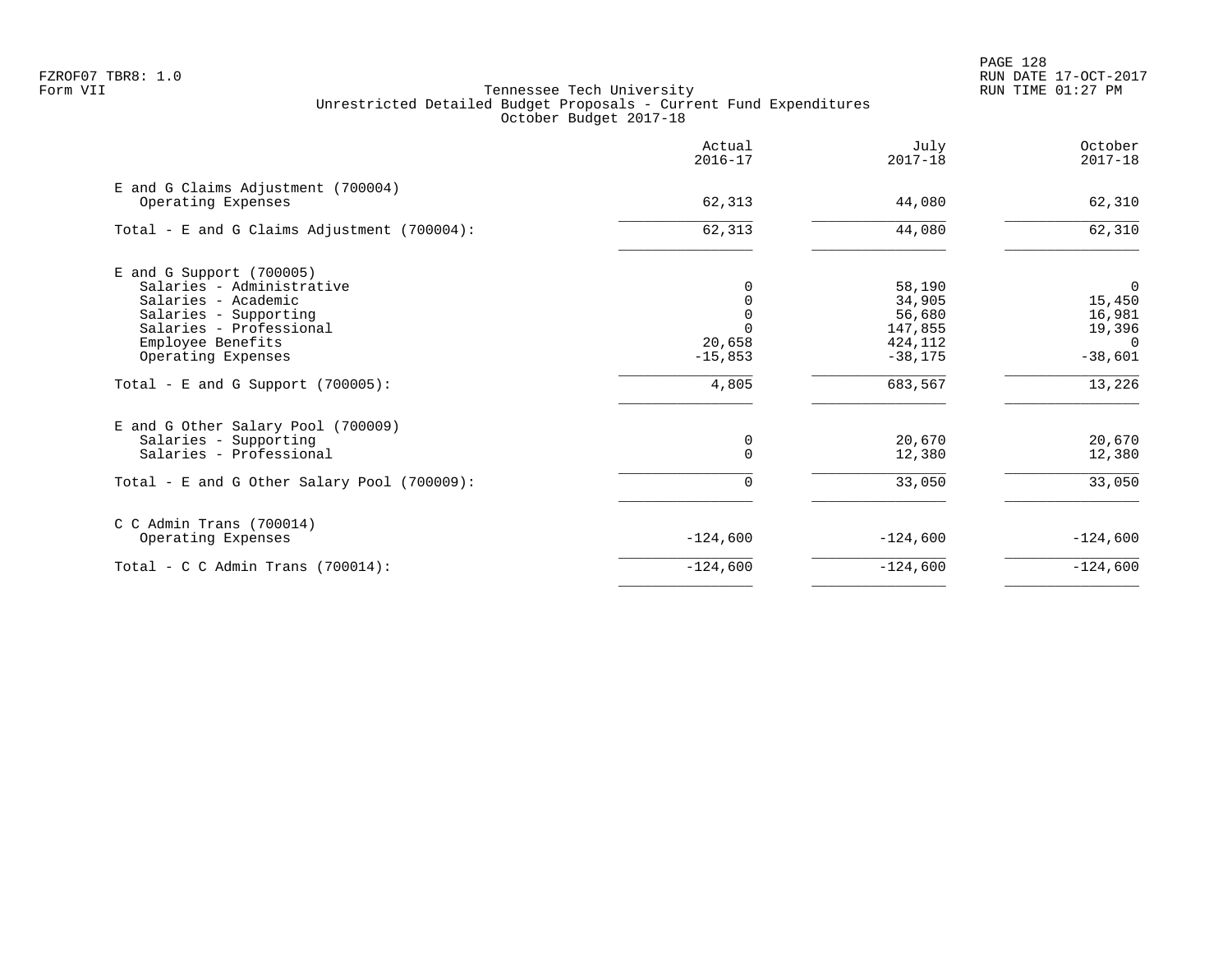|                                                                 | Actual<br>$2016 - 17$ | July<br>$2017 - 18$ | October<br>$2017 - 18$ |
|-----------------------------------------------------------------|-----------------------|---------------------|------------------------|
| Post Office Allocation (700045)                                 |                       |                     |                        |
| Operating Expenses<br>Department Revenues                       | $\Omega$<br>4,830     | 4,030<br>0          | 4,030<br>$\Omega$      |
| Total - Post Office Allocation (700045):                        | 4,830                 | 4,030               | 4,030                  |
| Computing Alloc to Other Function (700051)                      |                       |                     |                        |
| Department Revenues                                             | $-6, 387, 319$        | $-6,509,310$        | $-6,529,990$           |
| Total - Computing Alloc to Other Function (700051):             | $-6, 387, 319$        | $-6, 509, 310$      | $-6, 529, 990$         |
| TTU Staff Tuit Maint Reimbursment (700068)<br>Employee Benefits | 47,076                | 39,170              | 39,170                 |
| Total - TTU Staff Tuit Maint Reimbursment (700068):             | 47,076                | 39,170              | 39,170                 |
| Total - Academic Support (350):                                 |                       |                     |                        |
| Salaries - Administrative                                       | 1,806,712             | 2,016,607           | 2,108,037              |
| Salaries - Academic                                             | 897,479               | 755,412             | 729,329                |
| Salaries - Supporting                                           | 1,935,338             | 1,993,808           | 1,912,813              |
| Salaries - Students                                             | 188,686               | 119,700             | 113,700                |
| Salaries - Professional                                         | 4,918,257             | 5,200,331           | 5, 173, 923            |
| Employee Benefits                                               | 3,789,453             | 4,325,819           | 3,924,622              |
| Travel                                                          | 215,051               | 224,450             | 219,046                |
| Operating Expenses                                              | 4,057,311             | 3,383,041           | 3, 344, 776            |
| Capital Outlay                                                  | 484,419               | 230,000             | 220,000                |
| Department Revenues                                             | $-5,994,168$          | $-6,044,840$        | $-6,065,420$           |

| Total | 12,298,538 | 12,204,328 | 11,680,826 |
|-------|------------|------------|------------|
|       |            |            |            |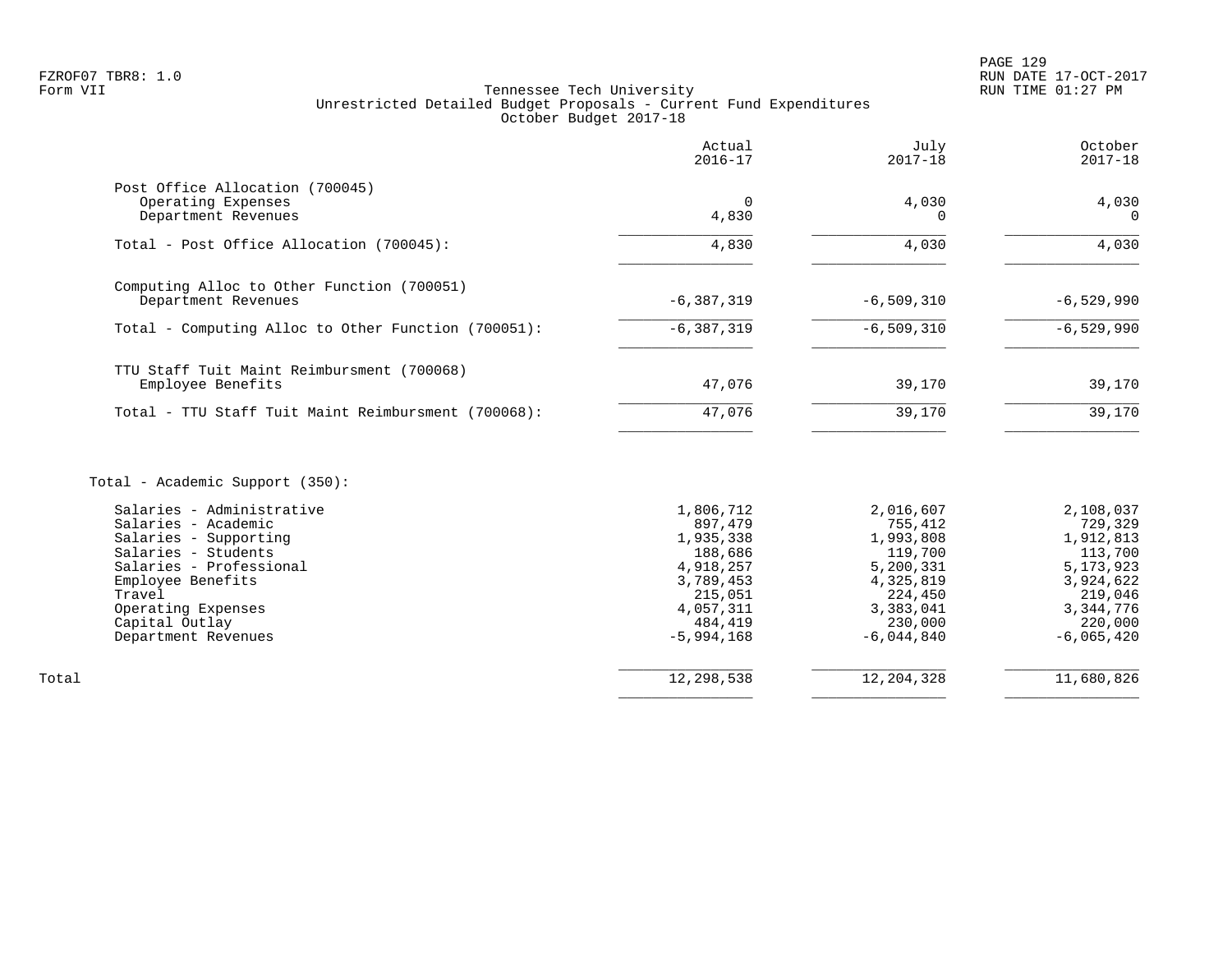PAGE 130 FZROF07 TBR8: 1.0 RUN DATE 17-OCT-2017

|                                                                                 | Actual<br>$2016 - 17$ | July<br>$2017 - 18$ | October<br>$2017 - 18$ |
|---------------------------------------------------------------------------------|-----------------------|---------------------|------------------------|
| Total - Academic Support (35):                                                  |                       |                     |                        |
| Salaries - Administrative                                                       | 1,806,712             | 2,016,607           | 2,108,037              |
| Salaries - Academic                                                             | 897,479               | 755,412             | 729,329                |
| Salaries - Supporting                                                           | 1,935,338             | 1,993,808           | 1,912,813              |
| Salaries - Students                                                             | 188,686               | 119,700             | 113,700                |
| Salaries - Professional                                                         | 4,918,257             | 5,200,331           | 5, 173, 923            |
| Employee Benefits                                                               | 3,789,453             | 4,325,819           | 3,924,622              |
| Travel                                                                          | 215,051               | 224,450             | 219,046                |
| Operating Expense                                                               | 4,057,311             | 3,383,041           | 3, 344, 776            |
| Capital Outlay                                                                  | 484,419               | 230,000             | 220,000                |
| Department Revenues                                                             | $-5,994,168$          | $-6,044,840$        | $-6,065,420$           |
| Total                                                                           | 12,298,538            | 12, 204, 328        | 11,680,826             |
| Student Services (40)<br>Student Services (400)<br>Seminars and Forums (110013) |                       |                     |                        |
| Operating Expenses                                                              | 94,469                | 33,480              | 90,480                 |
|                                                                                 |                       |                     |                        |
| Total - Seminars and Forums (110013):                                           | 94,469                | 33,480              | 90,480                 |
| NCAA Certification and Compliance (110015)                                      |                       |                     |                        |
| Salaries - Professional                                                         | 113,019               | 113,568             | 116,298                |
| Employee Benefits                                                               | 30,534                | 32,170              | 32,170                 |
| Travel                                                                          | 3,299                 | 7,000               | 7,000                  |
| Operating Expenses                                                              | 408                   | 1,280               | 1,280                  |
| Total - NCAA Certification and Compliance (110015):                             | 147,260               | 154,018             | 156,748                |
|                                                                                 |                       |                     |                        |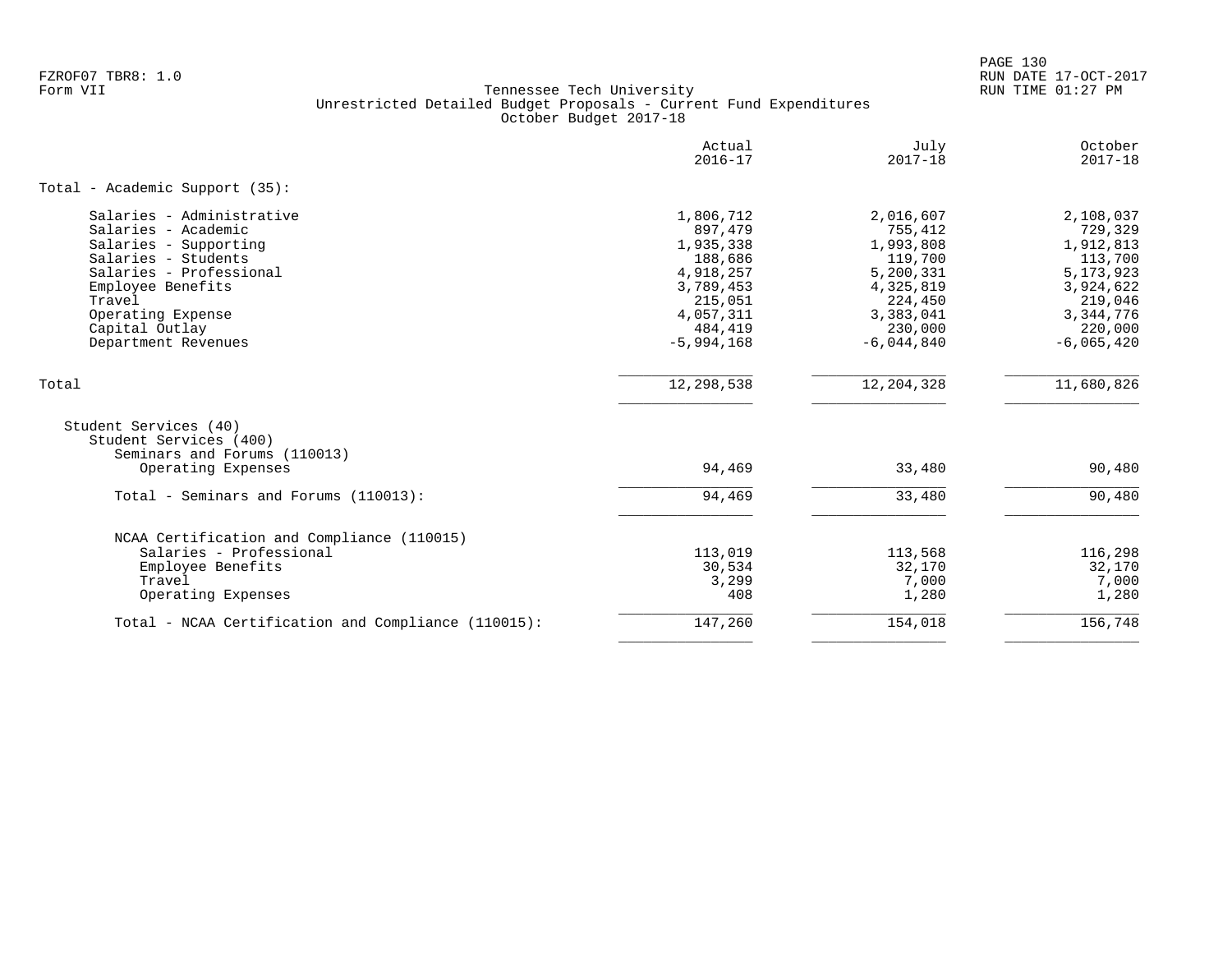|                                               | Actual<br>$2016 - 17$ | July<br>$2017 - 18$ | October<br>$2017 - 18$ |
|-----------------------------------------------|-----------------------|---------------------|------------------------|
| Scholarship Office (120003)                   |                       |                     |                        |
| Salaries - Supporting                         | 18,575                | 22,572              | 27,536                 |
| Salaries - Professional                       | 45,880                | 68,800              | 70,804                 |
| Employee Benefits                             | 27,559                | 10,490              | 27,490                 |
| Travel                                        | 58                    | 800                 | 700                    |
| Operating Expenses                            | 2,325                 | 1,260               | 1,260                  |
| Total - Scholarship Office (120003):          | 94,397                | 103,922             | 127,790                |
| Womens Center (121500)                        |                       |                     |                        |
| Salaries - Academic                           | 2,229                 | 0                   | $\mathbf 0$            |
| Salaries - Supporting                         | 25,789                | 26,011              | 26,518                 |
| Salaries - Professional                       | 14,310                | 9,310               | 9,310                  |
| Employee Benefits                             | 18,300                | 17,020              | 17,020                 |
| Travel                                        | 410                   | $\Omega$            | $\Omega$               |
| Operating Expenses                            | 6,519                 | 1,600               | 4,293                  |
| Total - Womens Center (121500):               | 67, 557               | 53,941              | 57,141                 |
| SAF Internaltional Educ Fee (121704)          |                       |                     |                        |
| Travel                                        | 314,937               | 266,980             | 266,980                |
| Operating Expenses                            | 13,245                | 30,350              | 147,243                |
| Department Revenues                           | $-300$                | $\Omega$            | $\Omega$               |
| Total - SAF Internaltional Educ Fee (121704): | 327,882               | 297,330             | 414,223                |
| Craft Center Promo and Dev (121761)           |                       |                     |                        |
| Employee Benefits                             | 4,665                 | 5,200               | 5,200                  |
| Travel                                        | 2,581                 | 500                 | 670                    |
| Operating Expenses                            | 32,293                | 22,600              | 22,430                 |
| Total - Craft Center Promo and Dev (121761):  | 39,539                | 28,300              | 28,300                 |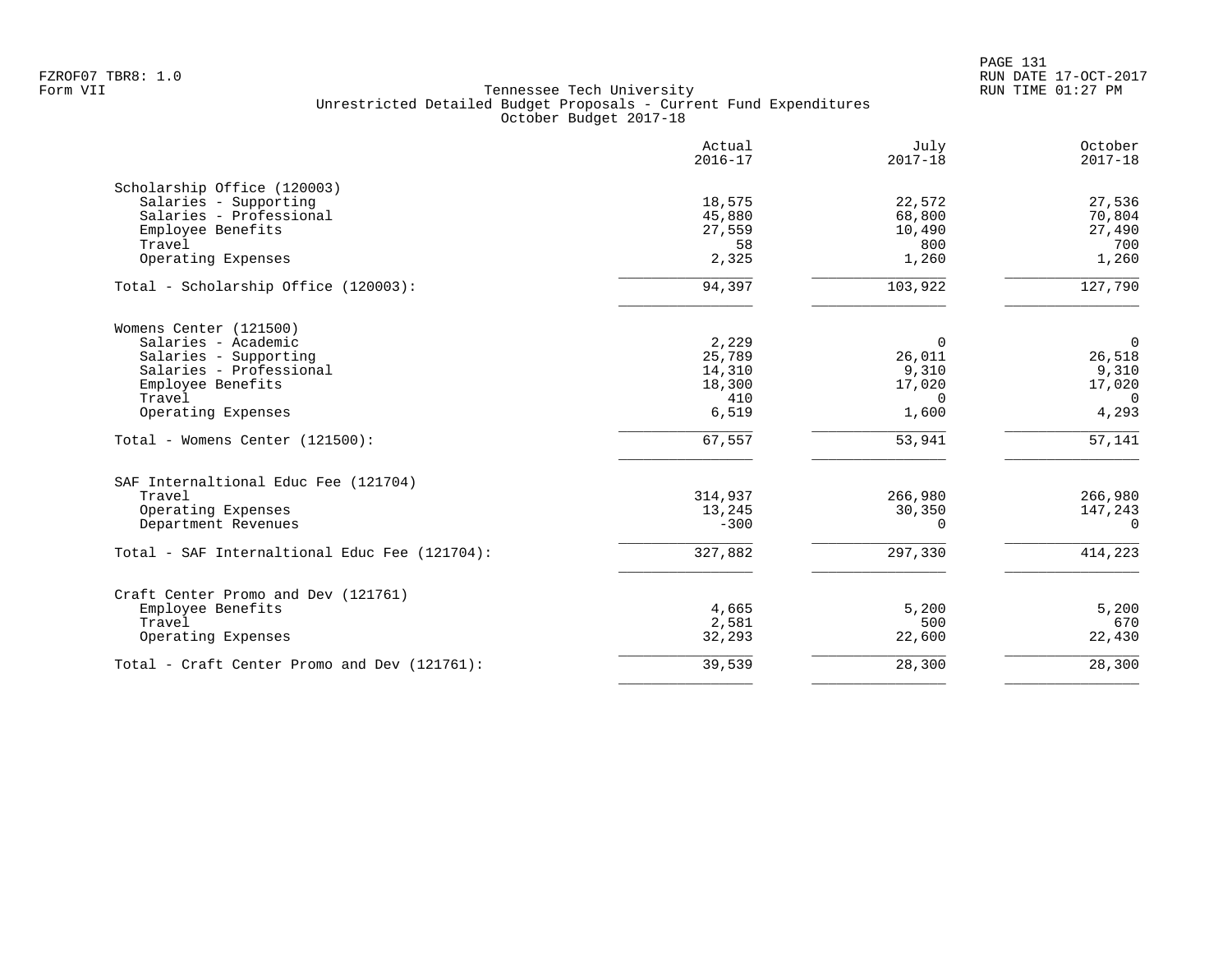|                                                      | Actual<br>$2016 - 17$ | July<br>$2017 - 18$ | October<br>$2017 - 18$ |
|------------------------------------------------------|-----------------------|---------------------|------------------------|
| Center for Career Development (121800)               |                       |                     |                        |
| Salaries - Supporting                                | 25,595                | 25,702              | 26,234                 |
| Salaries - Students                                  | 11,910                | $\Omega$            | $\mathbf{0}$           |
| Salaries - Professional<br>Employee Benefits         | 121,449<br>48,092     | 122,226<br>51,830   | 125,152<br>51,830      |
| Travel                                               | 11,710                | 3,000               | 3,000                  |
| Operating Expenses                                   | 92,563                | 27,364              | 27,544                 |
| Total - Center for Career Development (121800):      | 311,319               | 230,122             | 233,760                |
| Student Financial Aid Office (122000)                |                       |                     |                        |
| Salaries - Supporting                                | 271,008               | 267,732             | 274,180                |
| Salaries - Students                                  | 8,766                 | $\Omega$            | $\Omega$               |
| Salaries - Professional                              | 277,794               | 289,901             | 298,210                |
| Employee Benefits                                    | 265,028               | 282,065             | 282,065                |
| Travel                                               | 10,323                | 2,190               | 2,190                  |
| Operating Expenses                                   | 127,847               | 148,400             | 148,400                |
| Total - Student Financial Aid Office (122000):       | 960,766               | 990,288             | 1,005,045              |
| Federal College Work Study Program (122001)          |                       |                     |                        |
| Salaries - Students                                  | 24,109                | 28,490              | 28,490                 |
| Total - Federal College Work Study Program (122001): | 24,109                | 28,490              | 28,490                 |
| Student Fin Aid Grad Asst (122017)                   |                       |                     |                        |
| Employee Benefits                                    | 4,688                 | 8,320               | 8,320                  |
| Total - Student Fin Aid Grad Asst (122017):          | 4,688                 | 8,320               | 8,320                  |
|                                                      |                       |                     |                        |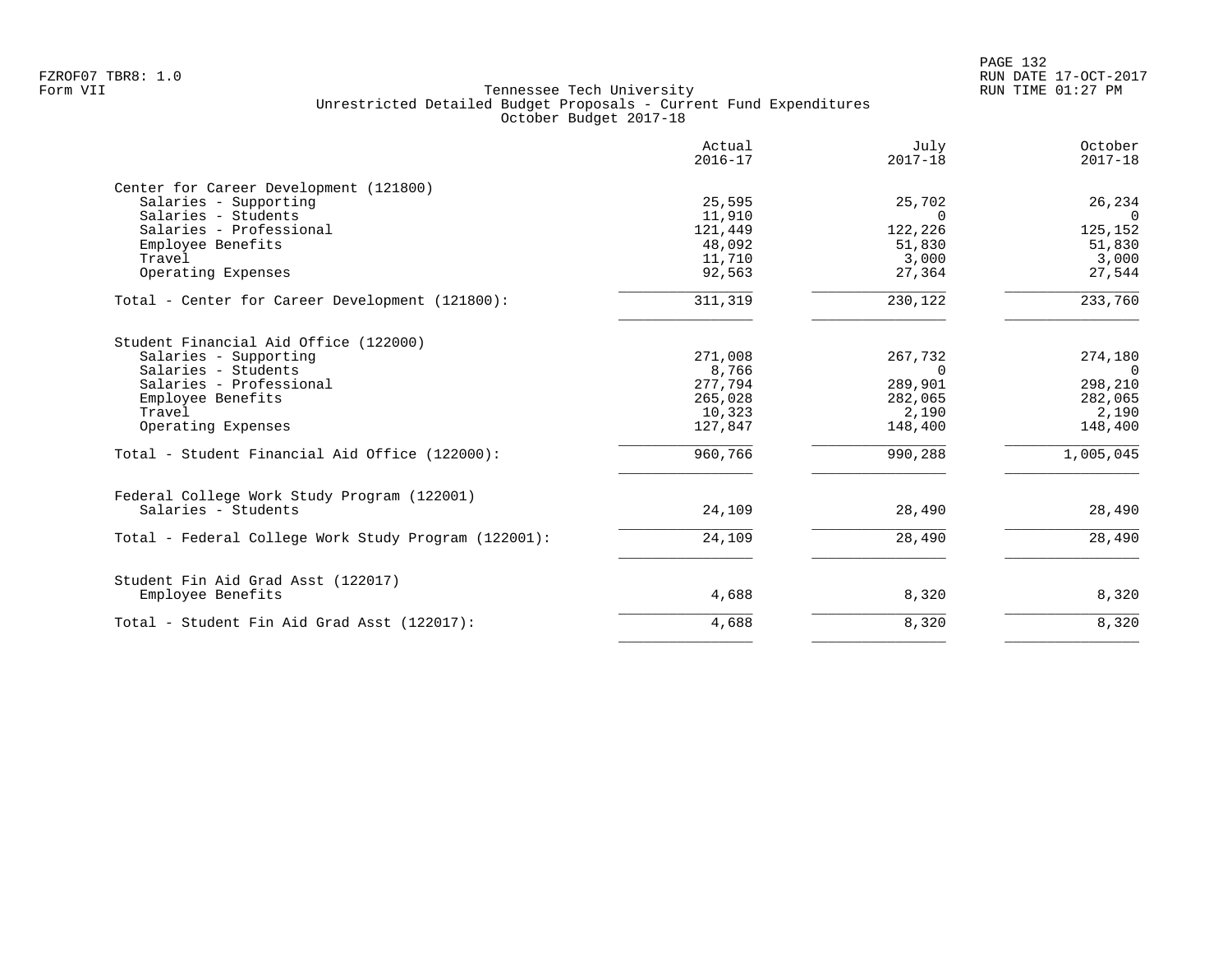PAGE 133 FZROF07 TBR8: 1.0 RUN DATE 17-OCT-2017

|                                                  | Actual<br>$2016 - 17$ | July<br>$2017 - 18$ | October<br>$2017 - 18$ |
|--------------------------------------------------|-----------------------|---------------------|------------------------|
| Admissions Office (123000)                       |                       |                     |                        |
| Salaries - Supporting                            | 197,133               | 154,806             | 164,827                |
| Salaries - Professional                          | 381,008               | 445,848             | 387,254                |
| Employee Benefits                                | 233,787               | 254,450             | 254,450                |
| Travel                                           | 51,842                | 50,000              | 10,000                 |
| Operating Expenses                               | 9,572                 | 27,634              | 27,634                 |
| Total - Admissions Office (123000):              | 873,342               | 932,738             | 844,165                |
| Admiss Counsel Athlet Tickets (123001)           |                       |                     |                        |
| Operating Expenses                               | 10,440                | 10,440              | 10,440                 |
| Total - Admiss Counsel Athlet Tickets (123001):  | 10,440                | 10,440              | 10,440                 |
| Enrollment Management (123002)                   |                       |                     |                        |
| Salaries - Administrative                        | 120,975               | 123,592             | 147,046                |
| Salaries - Supporting                            | 137,435               | 102,203             | 131,847                |
| Salaries - Professional                          | 123,842               | 124,961             | 150,178                |
| Employee Benefits                                | 120,808               | 141,410             | 141,410                |
| Travel                                           | 3,128                 | 2,700               | 2,700                  |
| Operating Expenses                               | 77,638                | 41,340              | 62,393                 |
| Department Revenues                              | $-9$                  | $\Omega$            | $\Omega$               |
| Total - Enrollment Management (123002):          | 583,817               | 536,206             | 635,574                |
| Admissions Athletic Recruiting (123003)          |                       |                     |                        |
| Salaries - Professional                          | 322,083               | 339,021             | 346,729                |
| Employee Benefits                                | 104,817               | 109,440             | 109,440                |
| Total - Admissions Athletic Recruiting (123003): | 426,900               | 448,461             | 456, 169               |
|                                                  |                       |                     |                        |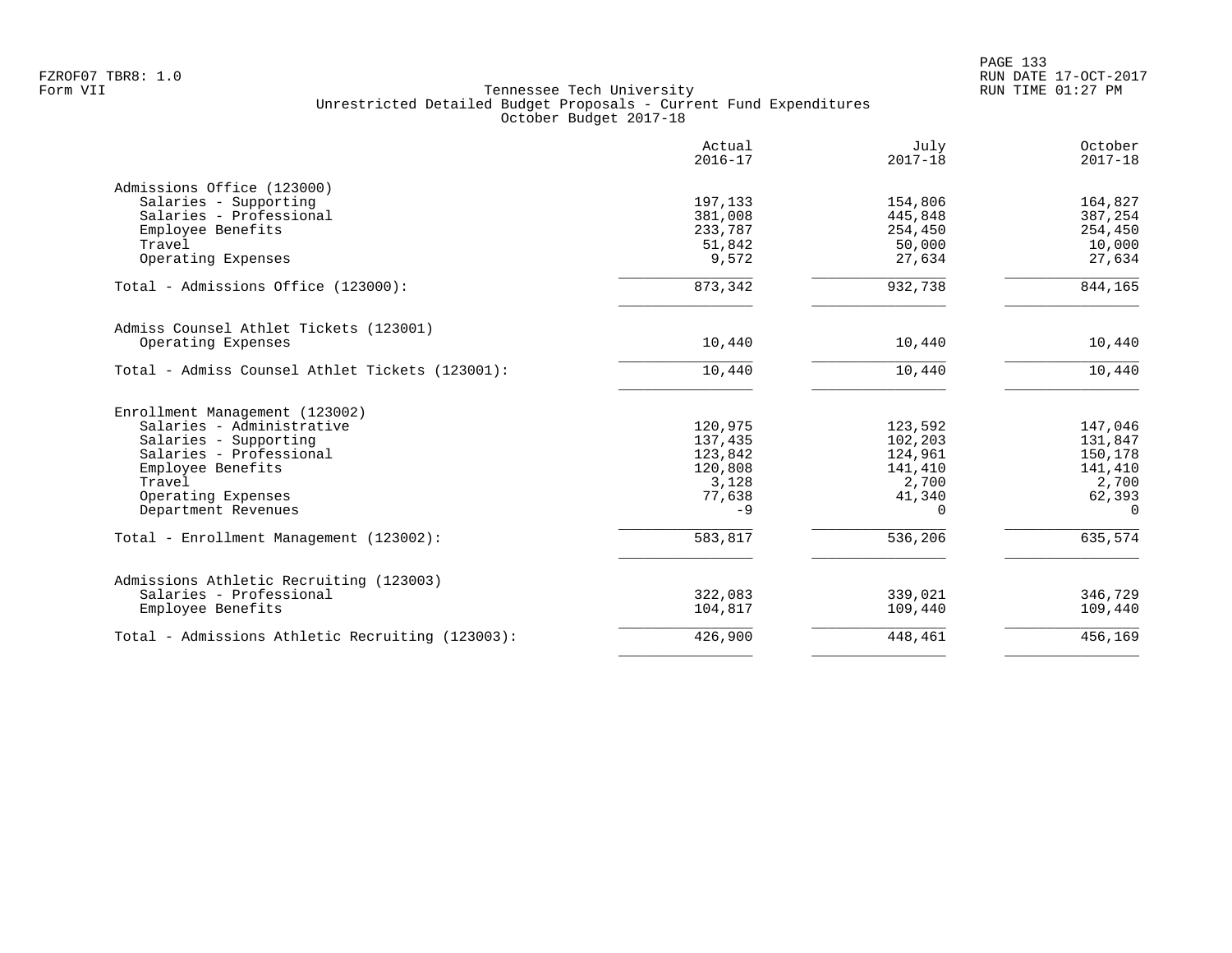PAGE 134 FZROF07 TBR8: 1.0 RUN DATE 17-OCT-2017

|                                                       | Actual<br>$2016 - 17$ | July<br>$2017 - 18$ | October<br>$2017 - 18$ |
|-------------------------------------------------------|-----------------------|---------------------|------------------------|
| Admissions Publicatins (123004)<br>Operating Expenses | 41,251                | 30,000              | 30,000                 |
| Total - Admissions Publicatins (123004):              | 41,251                | 30,000              | 30,000                 |
| Admiss Rec Grad Assist (123005)<br>Employee Benefits  | $\mathbf 0$           | 9,720               | 9,720                  |
| Total - Admiss Rec Grad Assist (123005):              | $\Omega$              | 9,720               | 9,720                  |
| Career College Fair (123007)                          |                       |                     |                        |
| Salaries - Supporting                                 | 62                    | 0                   | $\mathbf 0$            |
| Employee Benefits                                     | 6                     | $\mathbf 0$         | $\mathbf 0$            |
| Operating Expenses                                    | 3,560                 | 5,880               | 5,880                  |
| Total - Career College Fair (123007):                 | 3,628                 | 5,880               | 5,880                  |
| Campus Visitation (123008)                            |                       |                     |                        |
| Salaries - Students                                   | 1,261                 | 0                   | $\mathbf 0$            |
| Employee Benefits                                     | 96                    | $\Omega$            | $\Omega$               |
| Operating Expenses                                    | 5,429                 | 8,000               | 8,000                  |
| Total - Campus Visitation (123008):                   | 6,786                 | 8,000               | 8,000                  |
| Undergrad Recruitment (123009)                        |                       |                     |                        |
| Salaries - Students                                   | 14,882                | 21,553              | 27,553                 |
| Employee Benefits                                     | 481                   | 2,230               | 2,230                  |
| Travel                                                | $\cap$                | $\Omega$            | 40,000                 |
| Operating Expenses                                    | 134,266               | 84,285              | 128,615                |
| Total - Undergrad Recruitment (123009):               | 149,629               | 108,068             | 198,398                |
|                                                       |                       |                     |                        |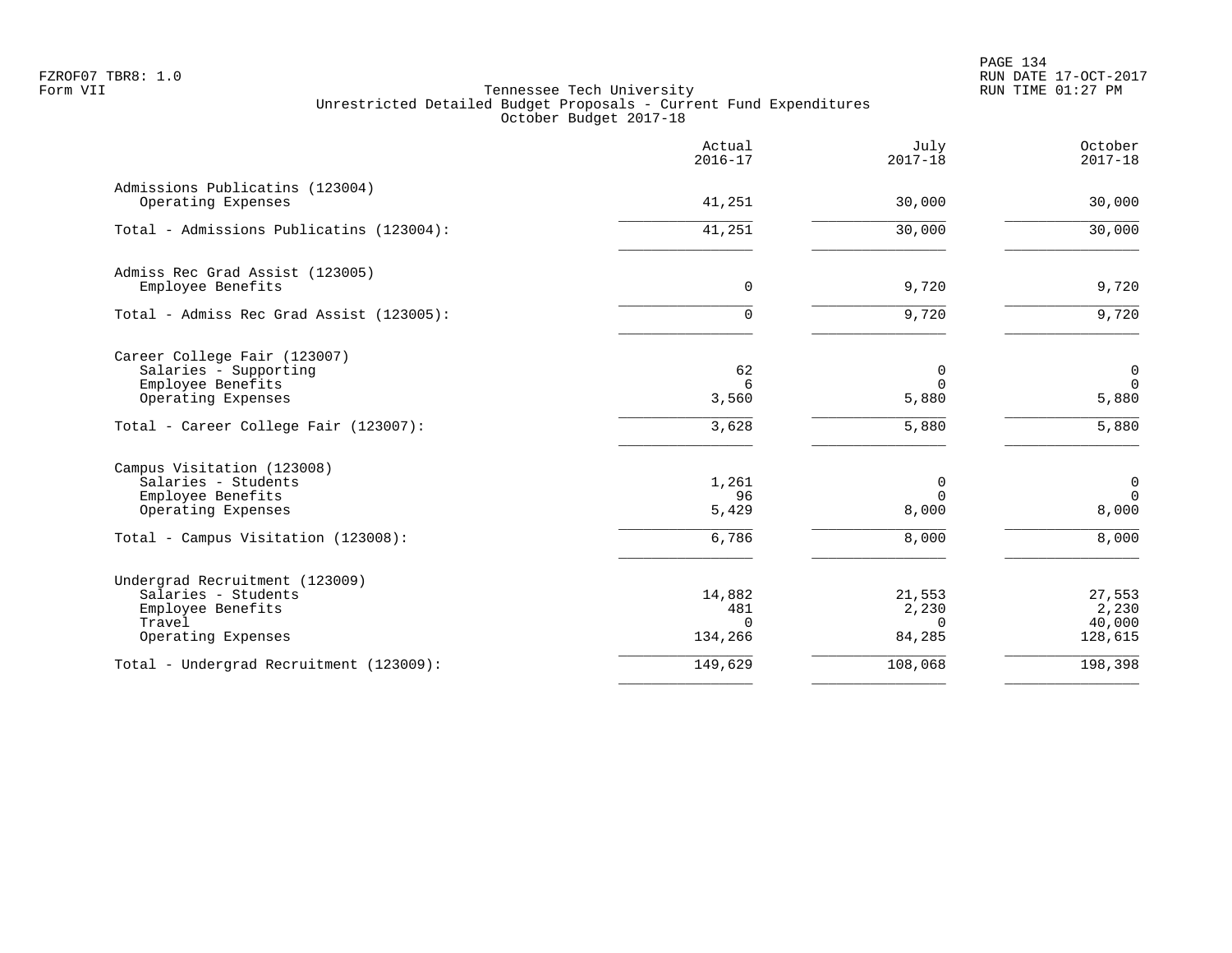PAGE 135 FZROF07 TBR8: 1.0 RUN DATE 17-OCT-2017

|                                                                                                              | Actual<br>$2016 - 17$                | July<br>$2017 - 18$                        | October<br>$2017 - 18$               |
|--------------------------------------------------------------------------------------------------------------|--------------------------------------|--------------------------------------------|--------------------------------------|
| Strategic Recruitment Initiatives (123027)<br>Operating Expenses                                             | 418,555                              | 425,000                                    | 425,000                              |
| Total - Strategic Recruitment Initiatives (123027):                                                          | 418,555                              | 425,000                                    | 425,000                              |
| Admissition GIK Chartwells (123100)<br>Operating Expenses                                                    | 10,000                               | $\Omega$                                   | $\mathbf 0$                          |
| Total - Admissition GIK Chartwells (123100):                                                                 | 10,000                               | 0                                          | $\mathbf 0$                          |
| Advisement Services (123400)<br>Salaries - Professional<br>Employee Benefits<br>Travel<br>Operating Expenses | 619,429<br>253,446<br>2,758<br>3,614 | 634,579<br>253,280<br>0<br>O               | 650,237<br>253,280<br>1,000<br>4,000 |
| Total - Advisement Services (123400):                                                                        | 879,247                              | 887,859                                    | 908,517                              |
| Student Success (123401)<br>Salaries - Professional<br>Employee Benefits<br>Travel<br>Operating Expenses     | 90,459<br>27,703<br>3,829<br>652     | 91,004<br>27,575<br>10,000<br><sup>n</sup> | 23,260<br>27,575<br>2,000<br>3,000   |
| Total - Student Success (123401):                                                                            | 122,643                              | 128,579                                    | 55,835                               |
|                                                                                                              |                                      |                                            |                                      |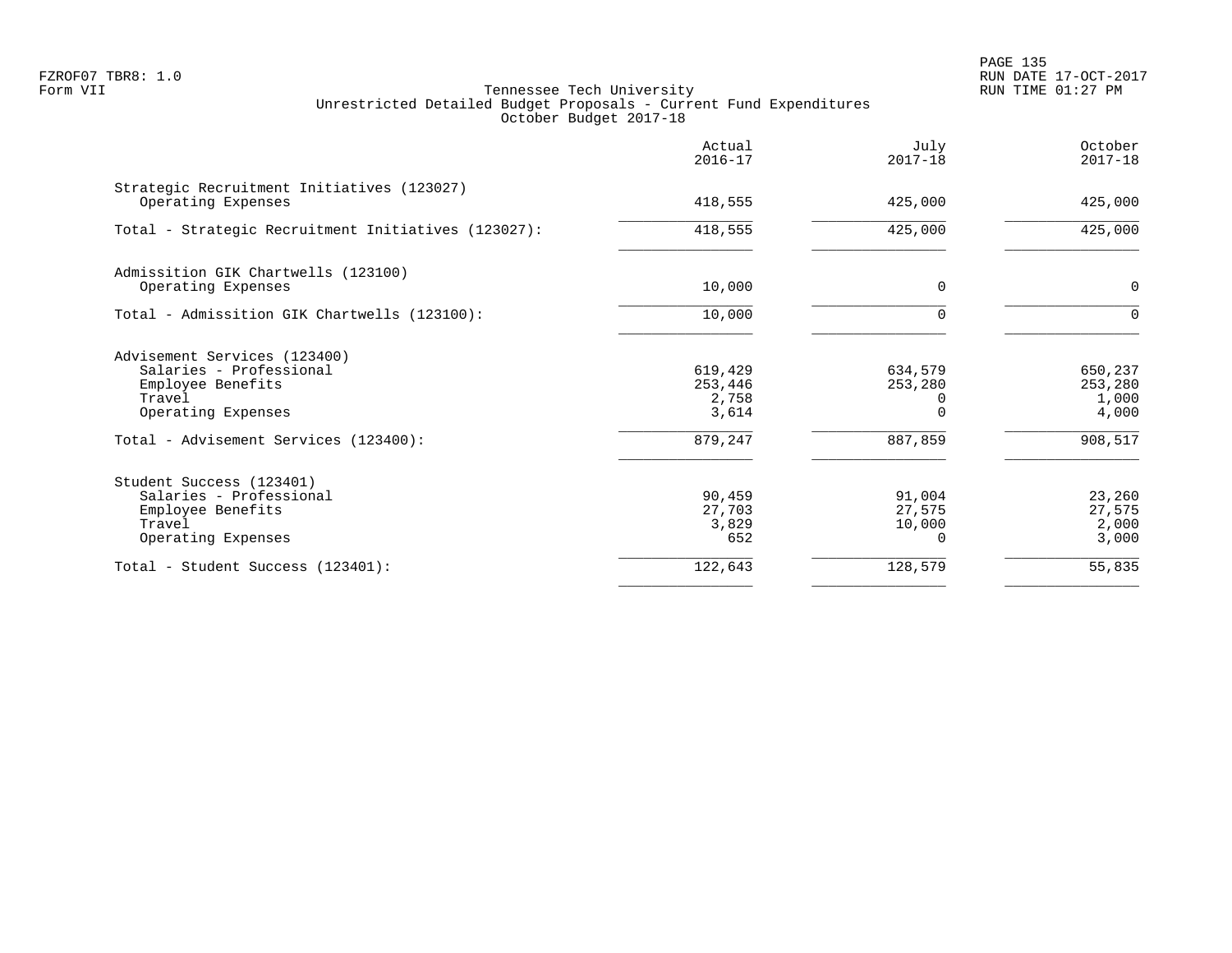|                                                 | Actual<br>$2016 - 17$ | July<br>$2017 - 18$ | October<br>$2017 - 18$ |
|-------------------------------------------------|-----------------------|---------------------|------------------------|
| Military & Veterans Affairs (123402)            |                       |                     |                        |
| Salaries - Supporting                           | $\mathbf 0$           | $\mathbf 0$         | 32,856                 |
| Salaries - Professional                         | 61,050                | 61,300              | 63,295                 |
| Employee Benefits                               | 14,174                | 16,885              | 16,885                 |
| Travel                                          | 1,087                 | 3,000               | 3,000                  |
| Operating Expenses                              | 4,034                 | 3,175               | 18,175                 |
| Total - Military & Veterans Affairs (123402):   | 80,345                | 84,360              | 134,211                |
| Record Office (123500)                          |                       |                     |                        |
| Salaries - Supporting                           | 231,375               | 212,297             | 193,662                |
| Salaries - Students                             | 2,108                 | $\Omega$            | $\Omega$               |
| Salaries - Professional                         | 119,321               | 121,852             | 134,604                |
| Employee Benefits                               | 200,690               | 207,150             | 207,150                |
| Travel                                          | 2,352                 | 700                 | 2,200                  |
| Operating Expenses                              | 22,394                | 26,280              | 22,560                 |
| Total - Record Office $(123500)$ :              | 578,240               | 568,279             | 560,176                |
| International Education Admin (123700)          |                       |                     |                        |
| Salaries - Supporting                           | 62,869                | 52,744              | 54,325                 |
| Salaries - Students                             | $\Omega$              | 860                 | 860                    |
| Salaries - Professional                         | 165,022               | 167,686             | 172,149                |
| Employee Benefits                               | 105,081               | 113,420             | 113,420                |
| Travel                                          | 9,935                 | 20,000              | 20,000                 |
| Operating Expenses                              | 29,242                | 39,175              | 39,175                 |
| Total - International Education Admin (123700): | 372,149               | 393,885             | 399,929                |
|                                                 |                       |                     |                        |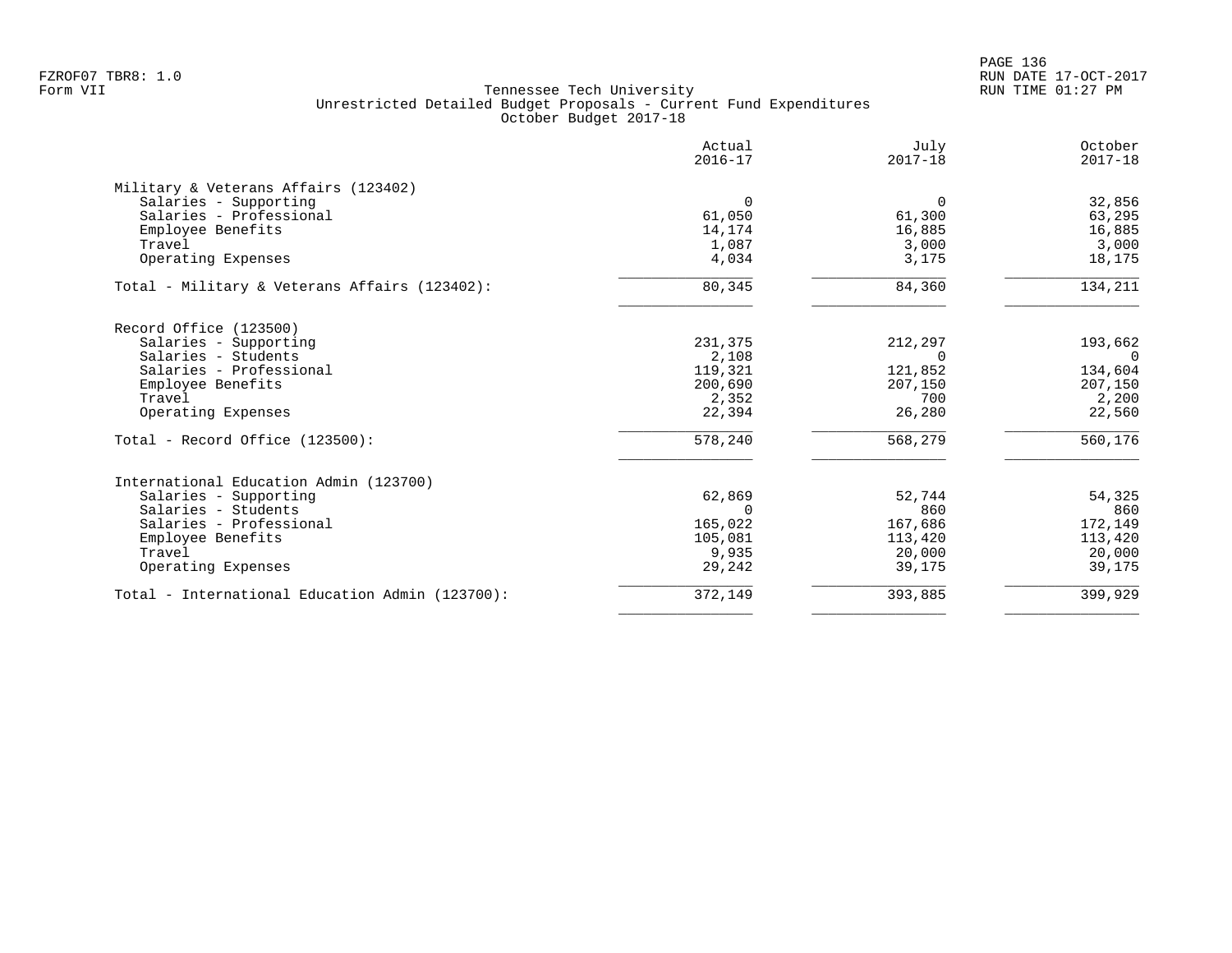PAGE 137 FZROF07 TBR8: 1.0 RUN DATE 17-OCT-2017

|                                                        | Actual<br>$2016 - 17$ | July<br>$2017 - 18$ | October<br>$2017 - 18$ |
|--------------------------------------------------------|-----------------------|---------------------|------------------------|
| International Insurance (123701)<br>Operating Expenses | 1,238                 | 0                   | 262                    |
| Total - International Insurance (123701):              | 1,238                 | $\Omega$            | 262                    |
| Intern Student Registration Fees (123702)              |                       |                     |                        |
| Salaries - Supporting                                  | 16,921                | 5,000               | 5,000                  |
| Salaries - Students                                    | 18,211                | 500                 | 500                    |
| Salaries - Professional                                | 111,609               | 96,881              | 99,576                 |
| Employee Benefits                                      | 73,459                | 30,500              | 30,500                 |
| Travel                                                 | $\Omega$              | 10,500              | 10,500                 |
| Operating Expenses                                     | 31,860                | 22,219              | 141,188                |
| Total - Intern Student Registration Fees (123702):     | 252,060               | 165,600             | 287,264                |
| Airport Transportation Fee (123706)                    |                       |                     |                        |
| Travel                                                 | 6,640                 | 9,440               | 9,440                  |
| Operating Expenses                                     |                       |                     | 8,515                  |
| Total - Airport Transportation Fee (123706):           | $6,640$               | 9,440               | 17,955                 |
| FLS International ESL (123711)                         |                       |                     |                        |
| Operating Expenses                                     | 53,368                | 96,000              | 53,500                 |
| Total - FLS International ESL (123711):                | 53,368                | 96,000              | 53,500                 |
|                                                        |                       |                     |                        |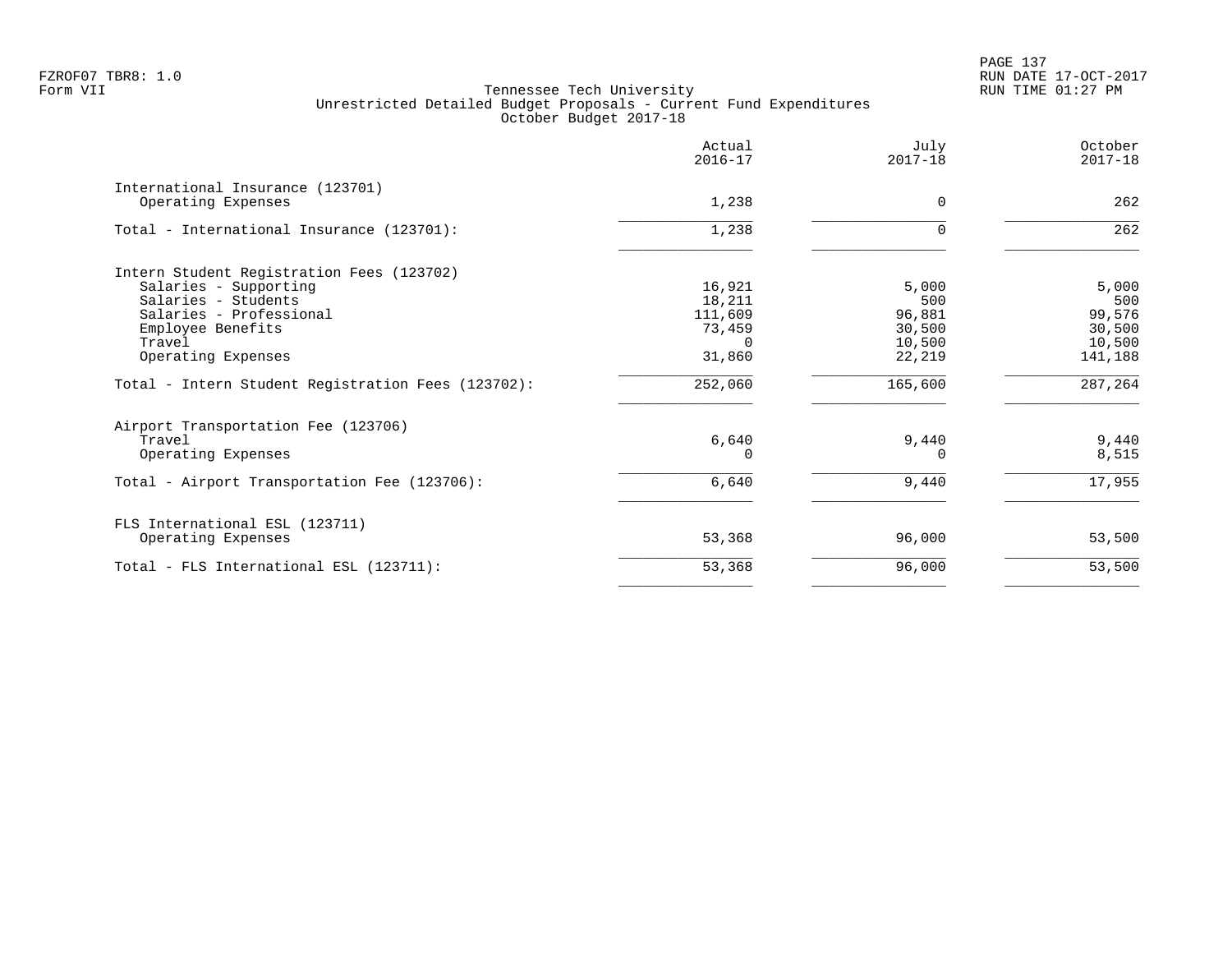|                                              | Actual<br>$2016 - 17$ | July<br>$2017 - 18$ | October<br>$2017 - 18$ |
|----------------------------------------------|-----------------------|---------------------|------------------------|
| International Student SOAR (123712)          |                       |                     |                        |
| Salaries - Students                          | 123                   | 4,950               | 4,950                  |
| Employee Benefits                            | $\Omega$              | 750                 | 750                    |
| Travel                                       | 782                   | $\Omega$            | $\Omega$               |
| Operating Expenses                           | 5,113                 | 6,055               | 14,229                 |
| Total - International Student SOAR (123712): | 6,018                 | 11,755              | 19,929                 |
| International Recruitment (123715)           |                       |                     |                        |
| Salaries - Professional                      | 43,863                | 47,776              | 49,030                 |
| Employee Benefits                            | 14,567                | 13,910              | 13,910                 |
| Travel                                       | 70,728                | 100,000             | 100,000                |
| Operating Expenses                           | 98,864                | 70,000              | 70,000                 |
| Total - International Recruitment (123715):  | 228,022               | 231,686             | 232,940                |
| Deposit Forfeiture (123716)                  |                       |                     |                        |
| Operating Expenses                           | 36,270                | $\mathbf 0$         | 73,230                 |
| Total - Deposit Forfeiture (123716):         | 36,270                | $\mathbf 0$         | 73,230                 |
| Student Svc Publications (127003)            |                       |                     |                        |
| Operating Expenses                           | 7,499                 | 7,500               | 7,500                  |
| Total - Student Svc Publications (127003):   | 7,499                 | 7,500               | 7,500                  |
|                                              |                       |                     |                        |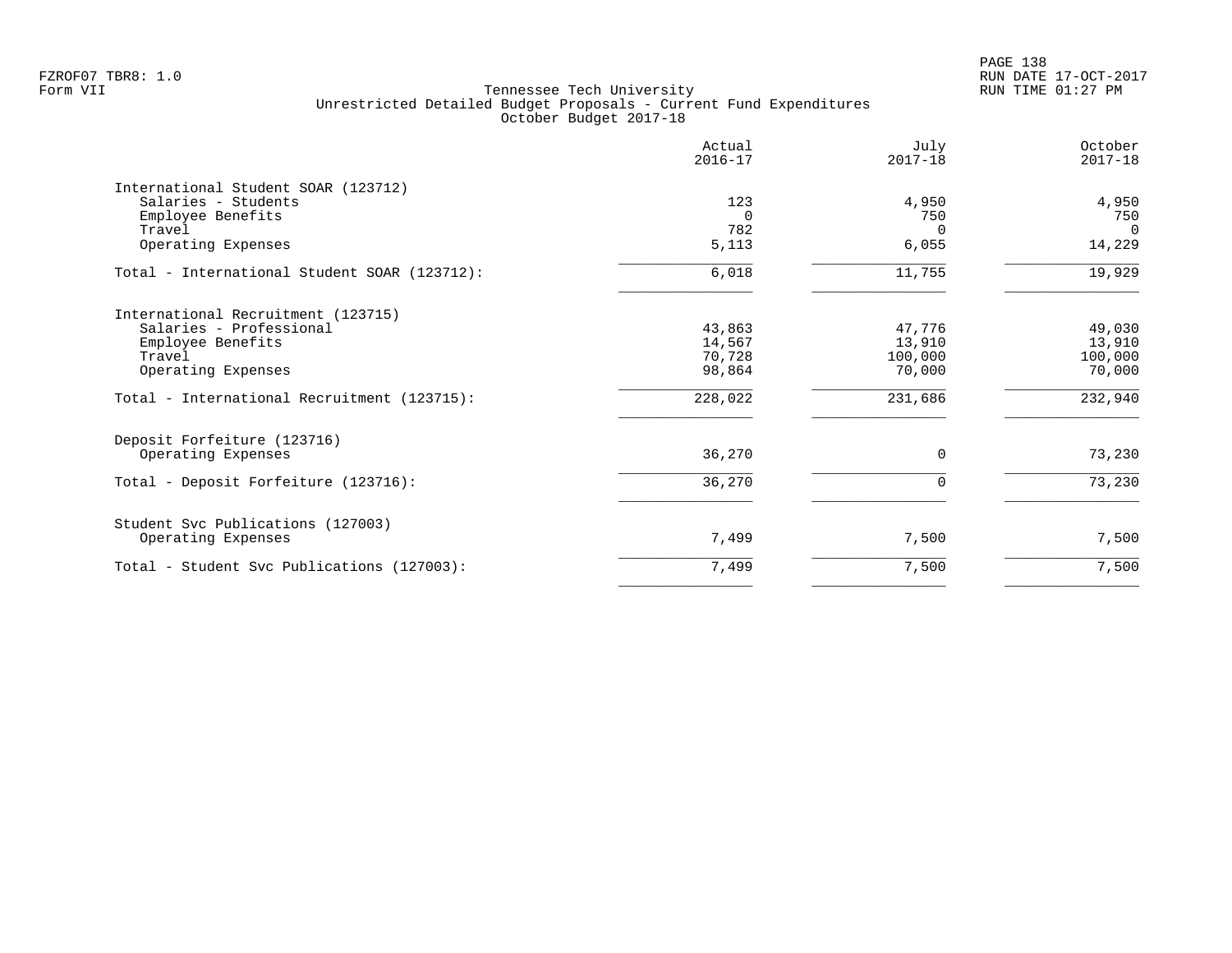|                                                    | Actual<br>$2016 - 17$ | July<br>$2017 - 18$ | October<br>$2017 - 18$ |
|----------------------------------------------------|-----------------------|---------------------|------------------------|
| Student Government Association (127005)            |                       |                     |                        |
| Salaries - Students                                | 3,525                 | 3,520               | 3,820                  |
| Travel                                             | 715                   | 140                 | 360                    |
| Operating Expenses                                 | 1,198                 | 3,550               | 2,880                  |
| Total - Student Government Association (127005):   | 5,438                 | 7,210               | 7,060                  |
| Student Gov Assoc (127006)                         |                       |                     |                        |
| Salaries - Students                                | 2,448                 | $\Omega$            | 2,450                  |
| Operating Expenses                                 | 4,558                 | 10,000              | 7,550                  |
| Total - Student Gov Assoc (127006):                | 7,006                 | 10,000              | 10,000                 |
| SAF General Educ Student Affairs (127007)          |                       |                     |                        |
| Salaries - Supporting                              | 25,727                | 25,957              | 26,961                 |
| Employee Benefits                                  | 13,032                | 14,840              | 14,840                 |
| Operating Expenses                                 | 2,787                 | 2,074               | 10,591                 |
| Total - SAF General Educ Student Affairs (127007): | 41,546                | 42,871              | 52,392                 |
| SAF University Programming (127008)                |                       |                     |                        |
| Salaries - Supporting                              | 2,066                 | 0                   | $\mathbf 0$            |
| Salaries - Students                                | 2,662                 | $\Omega$            | $\Omega$               |
| Salaries - Professional                            | 13,600                | $\cap$              | 11,600                 |
| Employee Benefits                                  | 33,212                | 23,120              | 31,290                 |
| Operating Expenses                                 | 63,360                | 83,366              | 78,918                 |
| Total - SAF University Programming (127008):       | 114,900               | 106,486             | 121,808                |
|                                                    |                       |                     |                        |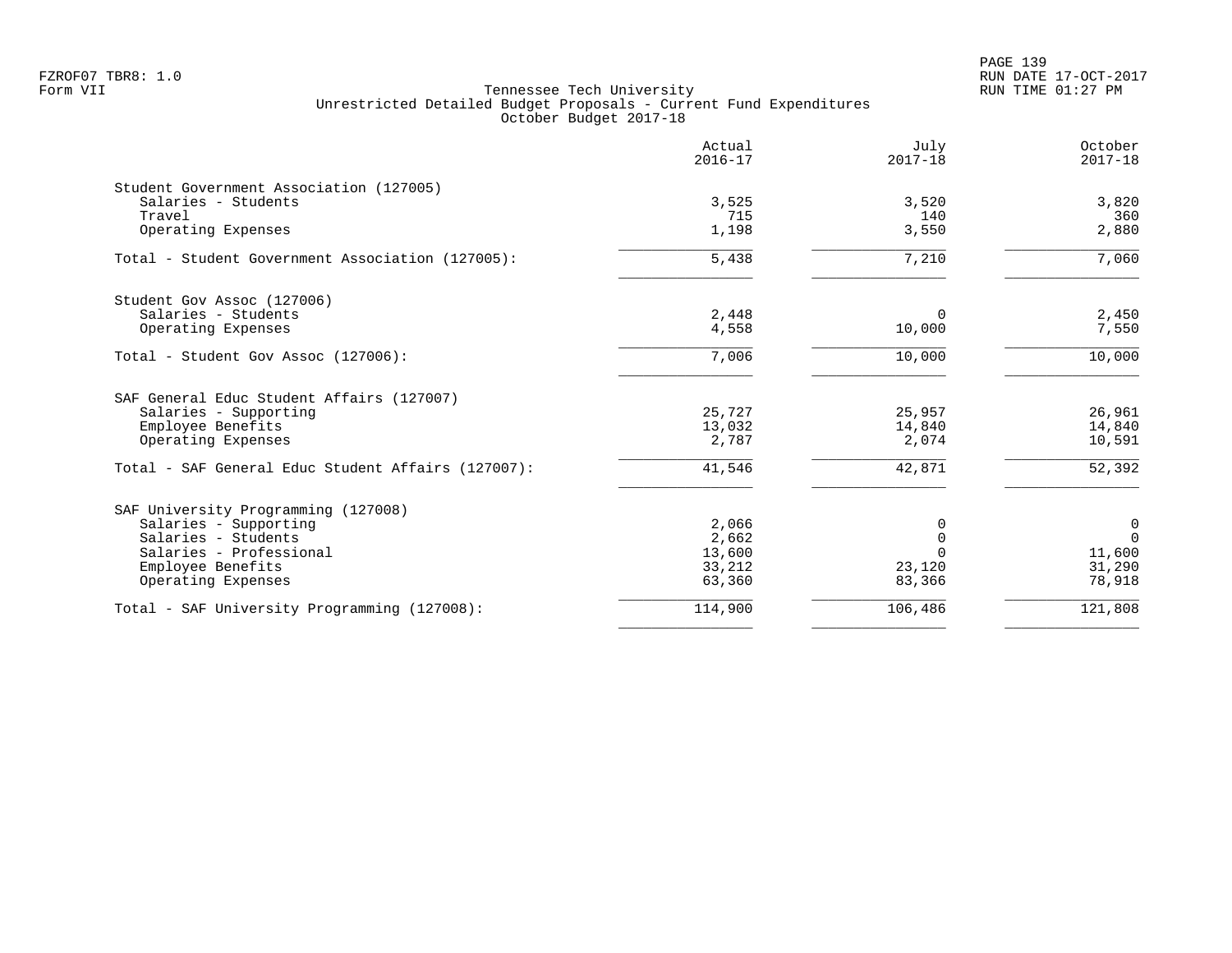PAGE 140 FZROF07 TBR8: 1.0 RUN DATE 17-OCT-2017

|                                                           | Actual<br>$2016 - 17$   | July<br>$2017 - 18$ | October<br>$2017 - 18$ |
|-----------------------------------------------------------|-------------------------|---------------------|------------------------|
| Student Gov Assoc GAs (127010)<br>Salaries - Professional | 4,650                   | 4,500               | 4,650                  |
| Employee Benefits                                         | 4,622                   | 9,055               | 9,055                  |
| Total - Student Gov Assoc GAs (127010):                   | 9,272                   | 13,555              | 13,705                 |
| Match Student Affairs (127015)                            |                         |                     |                        |
| Salaries - Administrative                                 | 0                       |                     | 749                    |
| Salaries - Professional<br>Employee Benefits              | $\mathbf 0$<br>$\Omega$ | $\Omega$            | 12,164<br>323          |
|                                                           |                         |                     |                        |
| Total - Match Student Affairs (127015):                   | $\Omega$                | O                   | 13,236                 |
| Counseling Center (127200)                                |                         |                     |                        |
| Salaries - Academic                                       | 929                     | 0                   | $\mathbf 0$            |
| Salaries - Supporting                                     | 42,241                  | 24,678              | 25,286                 |
| Salaries - Students<br>Salaries - Professional            | 656<br>211,426          | $\Omega$<br>303,683 | $\Omega$<br>306,248    |
| Employee Benefits                                         | 103,674                 | 90,610              | 103,610                |
| Operating Expenses                                        | 12,661                  | 8,150               | 10,700                 |
| Total - Counseling Center (127200):                       | 371,587                 | 427,121             | 445,844                |
| Counseling Center GAs (127210)                            |                         |                     |                        |
| Salaries - Professional                                   | 4,000                   | 4,000               | 4,000                  |
| Employee Benefits                                         | 8,665                   | 8,665               | 8,665                  |
| Total - Counseling Center GAs (127210):                   | 12,665                  | 12,665              | 12,665                 |
|                                                           |                         |                     |                        |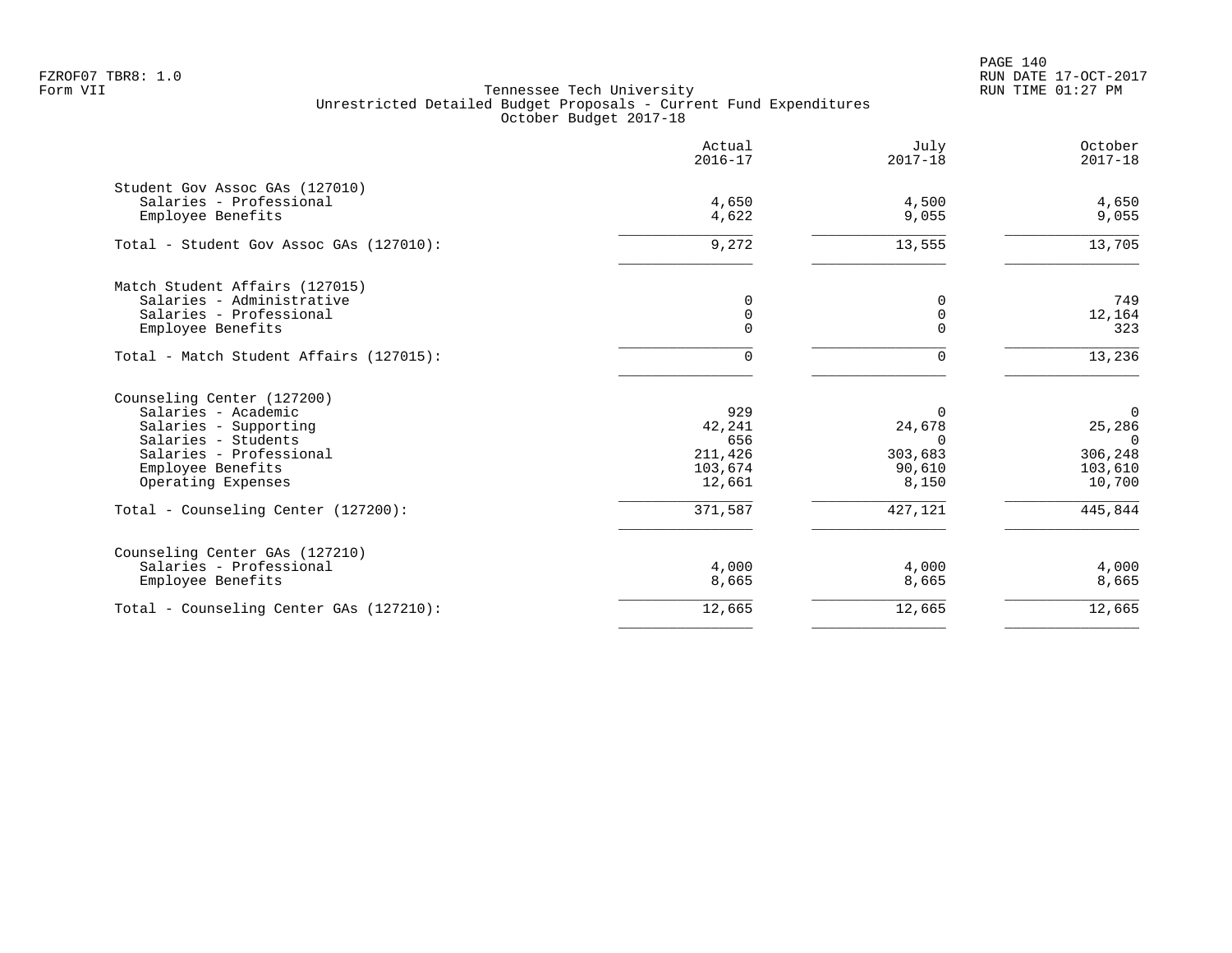|                                           | Actual<br>$2016 - 17$ | July<br>$2017 - 18$ | October<br>$2017 - 18$ |
|-------------------------------------------|-----------------------|---------------------|------------------------|
| Match Counseling Center (127215)          |                       |                     |                        |
| Salaries - Professional                   | 50,786                | $\Omega$            | $\mathbf 0$            |
| Employee Benefits                         | 22,885                | $\Omega$            | $\mathbf 0$            |
| Travel                                    | 1,614                 |                     | $\Omega$               |
| Operating Expenses                        | $\Omega$              | 0                   | 14,977                 |
| Total - Match Counseling Center (127215): | 75,285                | $\Omega$            | 14,977                 |
| AVP Student Affairs (127300)              |                       |                     |                        |
| Salaries - Administrative                 | 100,979               | 101,414             | 103,960                |
| Salaries - Supporting                     | 6                     |                     | $\Omega$               |
| Employee Benefits                         | 33,493                | 37,095              | 37,095                 |
| Operating Expenses                        | 1,780                 | 2,380               | 2,380                  |
| Total - AVP Student Affairs (127300):     | 136,258               | 140,889             | 143,435                |
| Student Development (127301)              |                       |                     |                        |
| Travel                                    | 2,096                 | $\Omega$            | $\overline{0}$         |
| Operating Expenses                        | 2,449                 | 3,990               | 3,990                  |
| Total - Student Development (127301):     | 4,545                 | 3,990               | 3,990                  |
| Student Affairs Orient (127302)           |                       |                     |                        |
| Operating Expenses                        | 14,999                | 15,000              | 10,000                 |
| Total - Student Affairs Orient (127302):  | 14,999                | 15,000              | 10,000                 |
|                                           |                       |                     |                        |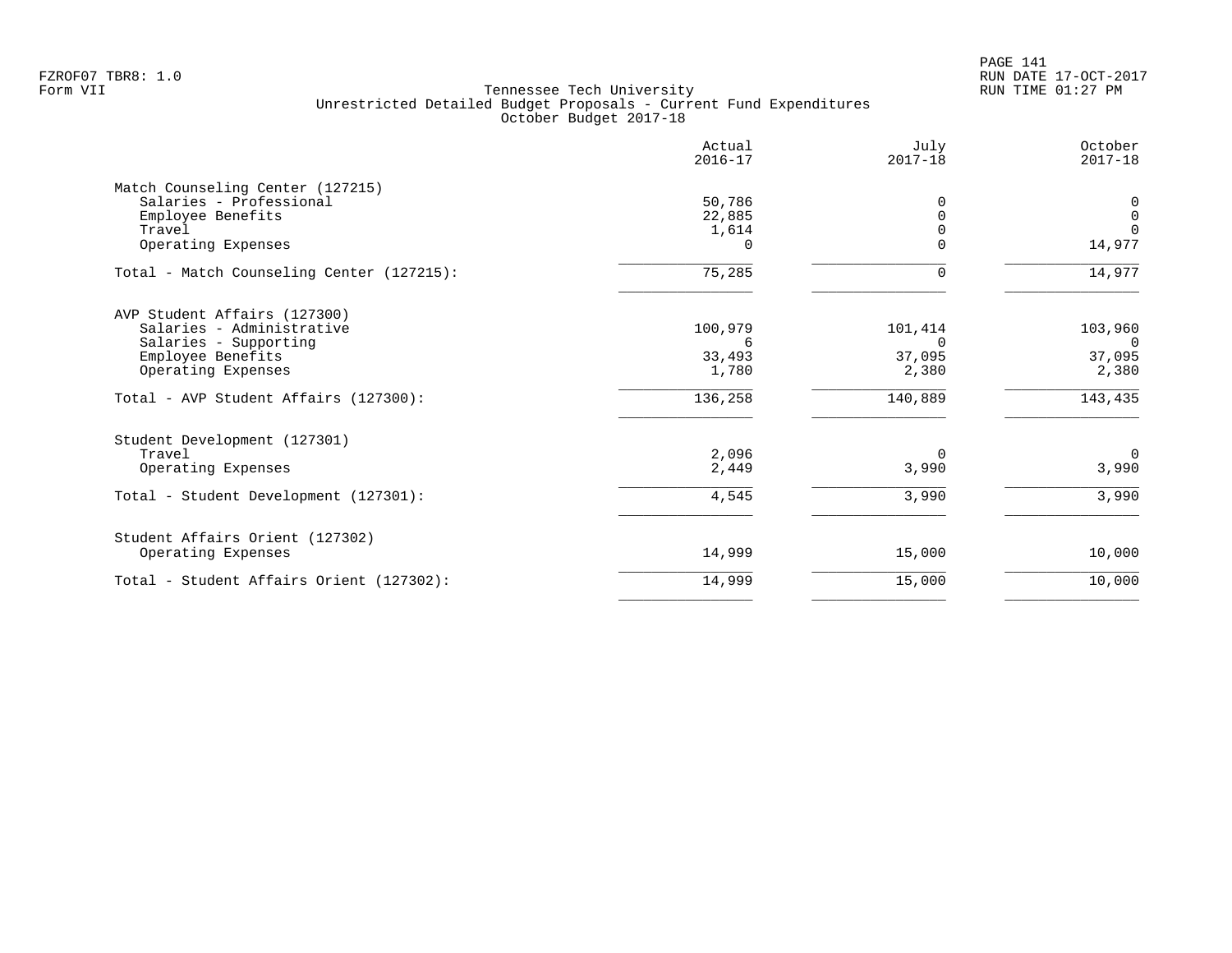|                                                     | Actual<br>$2016 - 17$ | July<br>$2017 - 18$ | October<br>$2017 - 18$ |
|-----------------------------------------------------|-----------------------|---------------------|------------------------|
| New Student & Family Programs (127303)              |                       |                     |                        |
| Salaries - Supporting                               | 34,274                | 34,555              | 35,887                 |
| Salaries - Students                                 | 12,058                | 12,050              | 12,244                 |
| Salaries - Professional                             | 90,513                | 92,034              | 94,539                 |
| Employee Benefits                                   | 51,211                | 40,520              | 51,462                 |
| Travel                                              | 7,767                 | 7,500               | 7,500                  |
| Operating Expenses                                  | 38,866                | 43,460              | 43,460                 |
| Capital Outlay                                      | 7,208                 | $\Omega$            | $\Omega$               |
| Total - New Student & Family Programs (127303):     | 241,897               | 230,119             | 245,092                |
| Student Orient Advis Registration (127304)          |                       |                     |                        |
| Salaries - Students                                 | 45,989                | 50,000              | 50,476                 |
| Employee Benefits                                   | 2,442                 | 2,000               | 2,000                  |
| Travel                                              | 3,135                 | $\Omega$            | $\overline{0}$         |
| Operating Expenses                                  | 231,831               | 188,632             | 239,378                |
| Department Revenues                                 | $-2,000$              | $\Omega$            | $-1,000$               |
| Total - Student Orient Advis Registration (127304): | 281,397               | 240,632             | 290,854                |
| Disability Services (127400)                        |                       |                     |                        |
| Salaries - Supporting                               | 19,292                | 0                   | 0                      |
| Salaries - Students                                 | 654                   | $\Omega$            | $\Omega$               |
| Salaries - Professional                             | 146,333               | 149,363             | 154,644                |
| Employee Benefits                                   | 66,863                | 55,935              | 66,935                 |
| Travel                                              | 7,756                 | $-3,500$            | 500                    |
| Operating Expenses                                  | 62,282                | 16,880              | 91,880                 |
| Total - Disability Services (127400):               | 303,180               | 218,678             | 313,959                |
|                                                     |                       |                     |                        |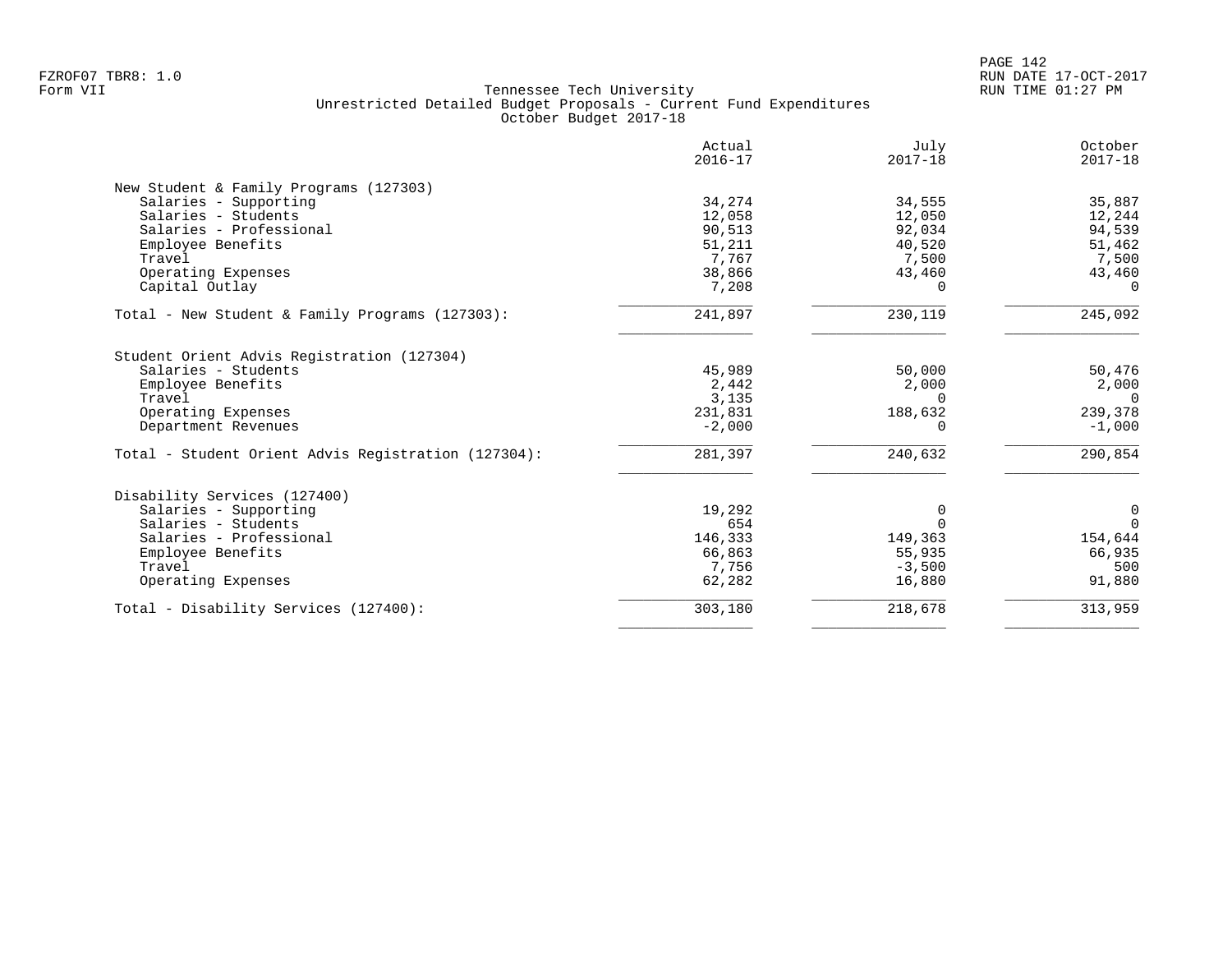PAGE 143 FZROF07 TBR8: 1.0 RUN DATE 17-OCT-2017

| Actual<br>$2016 - 17$ | July<br>$2017 - 18$                | October<br>$2017 - 18$ |
|-----------------------|------------------------------------|------------------------|
|                       |                                    |                        |
| 783                   | $\Omega$                           | $\Omega$               |
|                       | 4,500                              | 4,500                  |
| 0                     | 1,300                              | 1,300                  |
| 5,583                 | 5,800                              | 5,800                  |
|                       |                                    |                        |
| 97,693                | 97,035                             | 100,154                |
| 76,218                | 77,470                             | 79,301                 |
|                       | 80,900                             | 80,900                 |
| 16,561                | 5,852                              | 6,302                  |
| 268,028               | 261,257                            | 266,657                |
|                       |                                    |                        |
|                       |                                    | 19,414                 |
|                       |                                    | 2,400                  |
| 41,762                | 42,203                             | 41,986                 |
| 63,303                | 63,800                             | 63,800                 |
|                       |                                    |                        |
| 17,983                | 27,000                             | 27,000                 |
| 17,983                | 27,000                             | 27,000                 |
|                       | 4,800<br>77,556<br>18,785<br>2,756 | 19,197<br>2,400        |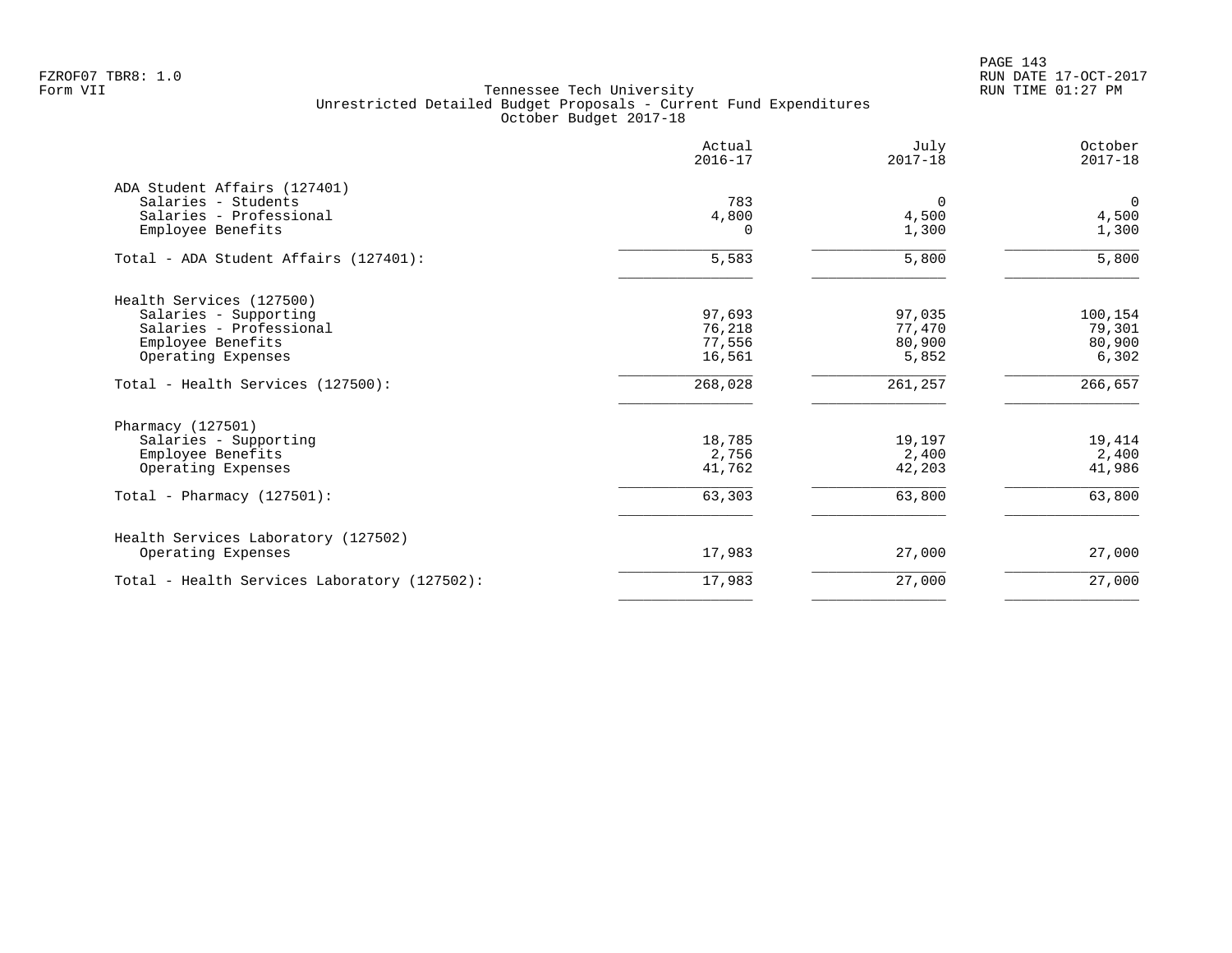PAGE 144 FZROF07 TBR8: 1.0 RUN DATE 17-OCT-2017

|                                           | Actual<br>$2016 - 17$ | July<br>$2017 - 18$ | October<br>$2017 - 18$ |
|-------------------------------------------|-----------------------|---------------------|------------------------|
| SAF Health Services (127504)              |                       |                     |                        |
| Salaries - Supporting                     | 63,851                | 23,240              | 23,240                 |
| Salaries - Professional                   | 375,146               | 346,540             | 356,605                |
| Employee Benefits                         | 163,167<br>59,424     | 119,070<br>150,064  | 119,070<br>157,082     |
| Operating Expenses                        |                       |                     |                        |
| Total - SAF Health Services (127504):     | 661,588               | 638,914             | 655,997                |
| Dean of Students (127600)                 |                       |                     |                        |
| Salaries - Administrative                 | 69,131                | 73,689              | 84,144                 |
| Salaries - Supporting                     | 63,251                | 75,757              | 66,880                 |
| Salaries - Professional                   | 1,996                 | 100                 | 100                    |
| Employee Benefits                         | 58,501                | 64,140              | 64,140                 |
| Operating Expenses                        | 16,512                | 4,475               | 4,475                  |
| Total - Dean of Students (127600):        | 209,391               | 218,161             | $\overline{219}$ , 739 |
| Social Development UPC (127602)           |                       |                     |                        |
| Employee Benefits                         | $\Omega$              | 310                 | 310                    |
| Operating Expenses                        | 6,139                 | 6,270               | 6,270                  |
| Total - Social Development UPC (127602):  | 6,139                 | 6,580               | 6,580                  |
| Student Act Grad Assist (127603)          |                       |                     |                        |
| Salaries - Professional                   | 8,000                 | 8,000               | 8,000                  |
| Employee Benefits                         | 18,000                | 18,000              | 18,000                 |
| Total - Student Act Grad Assist (127603): | 26,000                | 26,000              | 26,000                 |
|                                           |                       |                     |                        |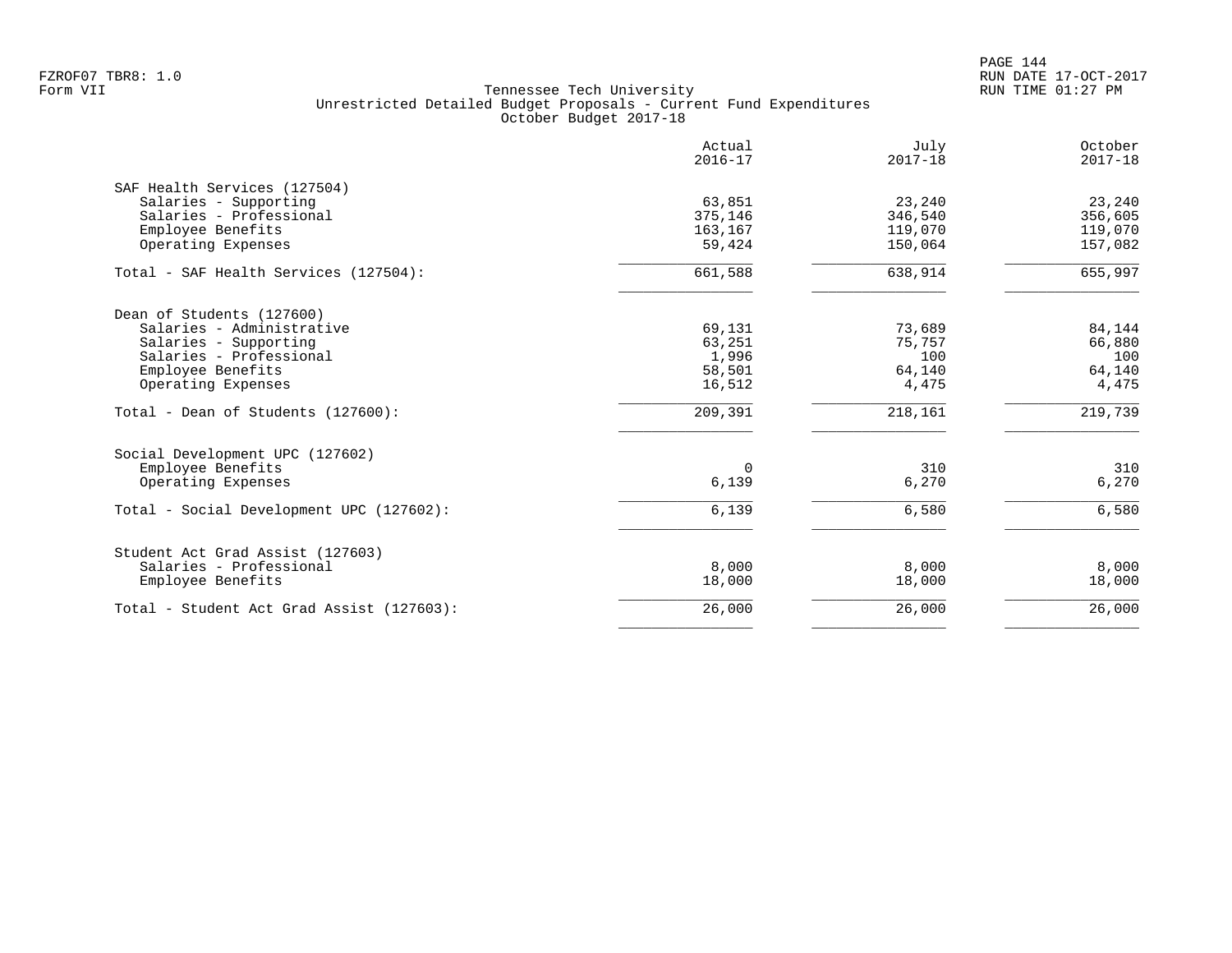|                                         | Actual<br>$2016 - 17$ | July<br>$2017 - 18$ | October<br>$2017 - 18$ |
|-----------------------------------------|-----------------------|---------------------|------------------------|
| Multicultural Affairs (127700)          |                       |                     |                        |
| Salaries - Administrative               | 77,442                | 77,930              | 79,511                 |
| Salaries - Professional                 | 53,419                | $\Omega$            | $\cap$                 |
| Employee Benefits                       | 49,344                | 43,590              | 49,325                 |
| Travel                                  | 1,788                 | 3,000               | 3,000                  |
| Operating Expenses                      | 4,480                 | 5,120               | 5,120                  |
| Total - Multicultural Affairs (127700): | 186,473               | 129,640             | 136,956                |
| Diversity Summit (127702)               |                       |                     |                        |
| Operating Expenses                      | 5,130                 | 0                   | $\mathbf 0$            |
| Total - Diversity Summit (127702):      | 5,130                 | $\Omega$            | $\Omega$               |
| Eagle Card Office (127800)              |                       |                     |                        |
| Salaries - Supporting                   | 32,889                | 33,126              | 34,346                 |
| Salaries - Students                     | 4,640                 | $\Omega$            | 2,120                  |
| Salaries - Professional                 | 40,816                | 39,827              | 41,006                 |
| Employee Benefits                       | 35,648                | 35,900              | 35,900                 |
| Operating Expenses                      | 32,737                | 39,660              | 37,540                 |
| Total - Eagle Card Office (127800):     | 146,730               | 148,513             | 150,912                |
| The Eagle (127900)                      |                       |                     |                        |
| Salaries - Students                     | 8,441                 | 7,840               | 7,840                  |
| Employee Benefits                       | $\Omega$              | 5,370               | 5,370                  |
| Travel                                  | 150                   | 400                 | 400                    |
| Operating Expenses                      | 9,017                 | 7,810               | 7,810                  |
| Department Revenues                     | $-64$                 | $\Omega$            | $\Omega$               |
| Total - The Eagle $(127900)$ :          | 17,544                | 21,420              | 21,420                 |
|                                         |                       |                     |                        |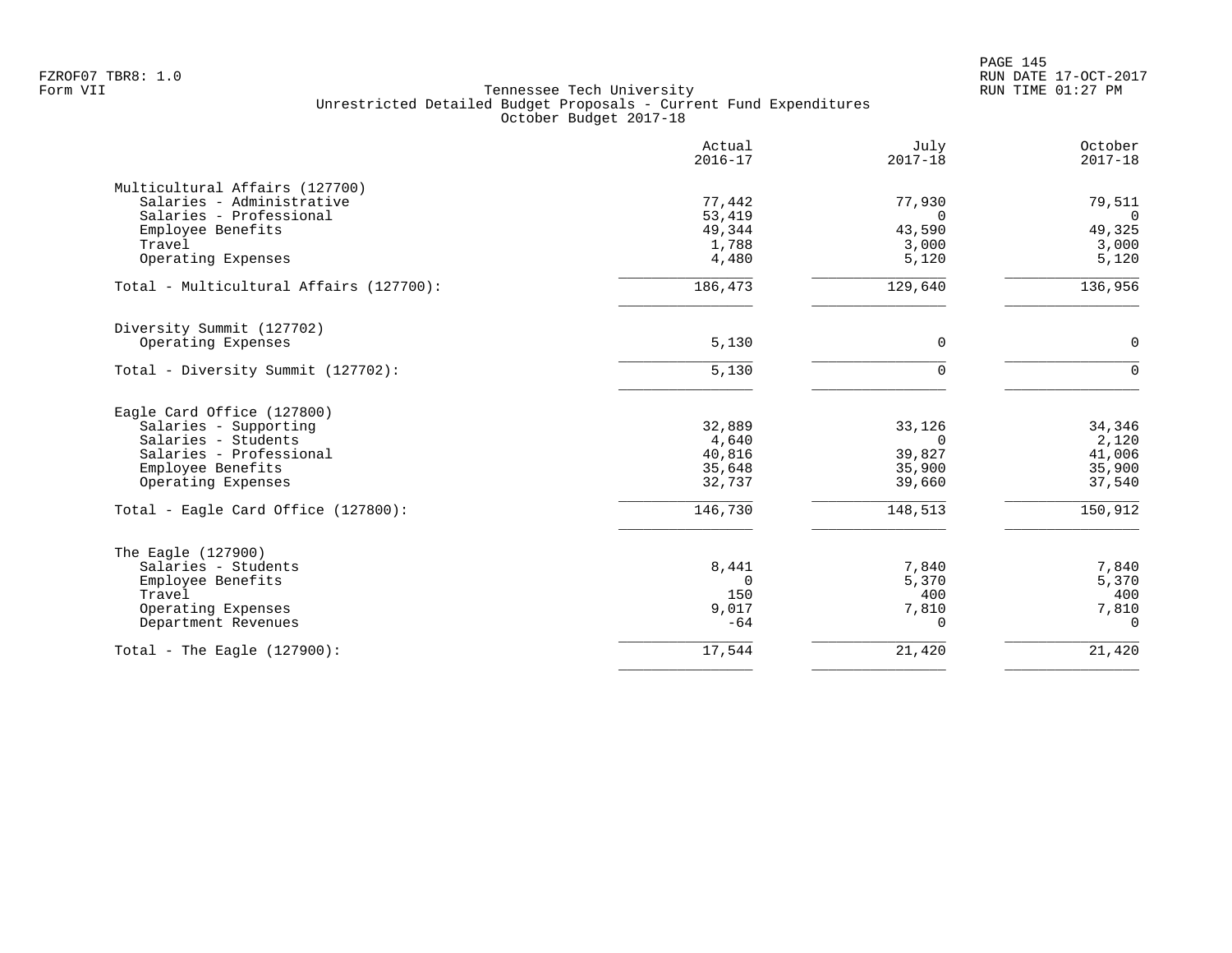PAGE 146 FZROF07 TBR8: 1.0 RUN DATE 17-OCT-2017

|                                    | Actual<br>$2016 - 17$ | July<br>$2017 - 18$ | October<br>$2017 - 18$ |
|------------------------------------|-----------------------|---------------------|------------------------|
| Tenn Tech Oracle (127902)          |                       |                     |                        |
| Salaries - Students                | 9,718                 | 11,990              | 11,990                 |
| Employee Benefits                  | $\Omega$              | 6,300               | 6,300                  |
| Operating Expenses                 | 14,133                | 8,810               | 8,810                  |
| Department Revenues                | $-223$                | $\Omega$            | $\Omega$               |
| Total - Tenn Tech Oracle (127902): | 23,628                | 27,100              | 27,100                 |
| SAF Intramurals (129001)           |                       |                     |                        |
| Salaries - Supporting              | 24,700                | 37,350              | 300                    |
| Salaries - Students                | 39,397                | 45,520              | 45,520                 |
| Salaries - Professional            | 43,382                | 39,510              | 78,366                 |
| Employee Benefits                  | 50,742                | 47,330              | 47,330                 |
| Travel                             | 1,975                 | 3,000               | 3,000                  |
| Operating Expenses                 | 60,536                | 39,570              | 98,418                 |
| Total - SAF Intramurals (129001):  | 220,732               | 212,280             | 272,934                |
| Extramurals (129002)               |                       |                     |                        |
| Travel                             | 550                   | 0                   | $\mathbf 0$            |
| Operating Expenses                 | $\Omega$              | 820                 | 820                    |
| Total - Extramurals (129002):      | 550                   | 820                 | 820                    |
| Cheerleaders (129003)              |                       |                     |                        |
| Salaries - Professional            | 43,221                | 47,549              | 48,836                 |
| Employee Benefits                  | 12,470                | 12,470              | 12,470                 |
| Travel                             | 25,997                | 4,490               | 4,490                  |
| Operating Expenses                 | 9,410                 | 17,950              | 17,950                 |
| Total - Cheerleaders (129003):     | 91,098                | 82,459              | 83,746                 |
|                                    |                       |                     |                        |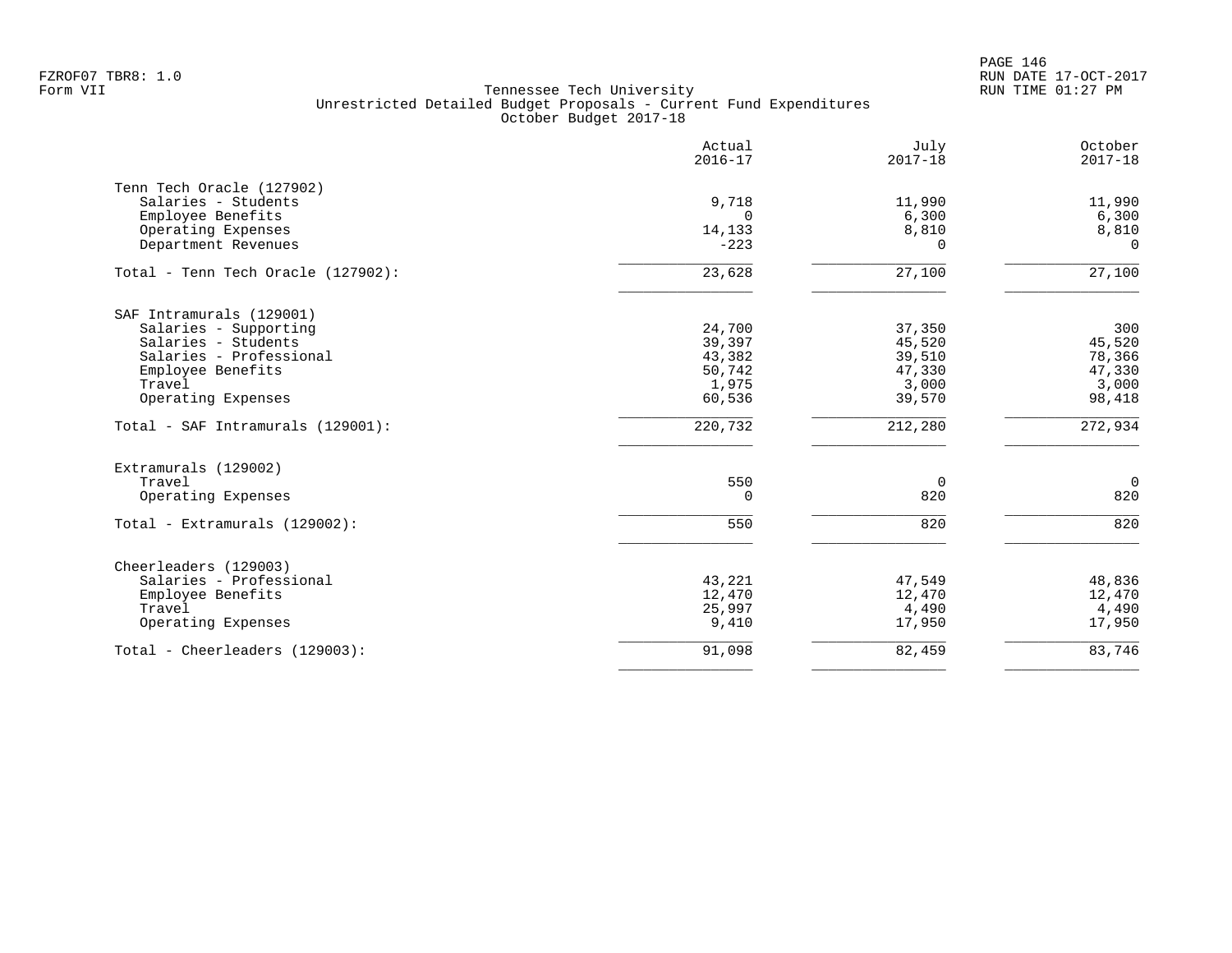PAGE 147 FZROF07 TBR8: 1.0 RUN DATE 17-OCT-2017

|                                                         | Actual<br>$2016 - 17$ | July<br>$2017 - 18$ | October<br>$2017 - 18$                     |
|---------------------------------------------------------|-----------------------|---------------------|--------------------------------------------|
| Cheerleaders Housing Sch (129004)<br>Operating Expenses | 18,700                | 25,390              | 25,390                                     |
| Total - Cheerleaders Housing Sch (129004):              | 18,700                | 25,390              | 25,390                                     |
|                                                         |                       |                     |                                            |
| Dance Team (129007)<br>Travel                           | 22,038                | 17,100              | 17,100                                     |
| Operating Expenses                                      | 5,965                 | 6,000               | 6,000                                      |
| Total - Dance Team $(129007)$ :                         | 28,003                | 23,100              | 23,100                                     |
| Rugby (129010)                                          |                       |                     |                                            |
| Travel                                                  | 2,443                 | $\Omega$            | $\Omega$                                   |
| Operating Expenses                                      | 4,097                 | 16,000              | 16,000                                     |
| Total - Rugby $(129010)$ :                              | 6,540                 | 16,000              | 16,000                                     |
| SAF General Education Acad Affrs (130002)               |                       |                     |                                            |
| Salaries - Administrative                               | 3,424                 |                     | $\begin{smallmatrix}0\\0\end{smallmatrix}$ |
| Salaries - Academic                                     | 5,343                 |                     | $\mathbf 0$                                |
| Salaries - Supporting<br>Salaries - Students            | 1,072<br>3,578        |                     | $\Omega$                                   |
| Salaries - Professional                                 | 36,862                | 36,778              | 37,778                                     |
| Employee Benefits                                       | 25,001                | 21,510              | 21,510                                     |
| Operating Expenses                                      | 238,095               | 240,425             | 304,441                                    |
| Total - SAF General Education Acad Affrs (130002):      | 313,375               | 298,713             | 363,729                                    |
|                                                         |                       |                     |                                            |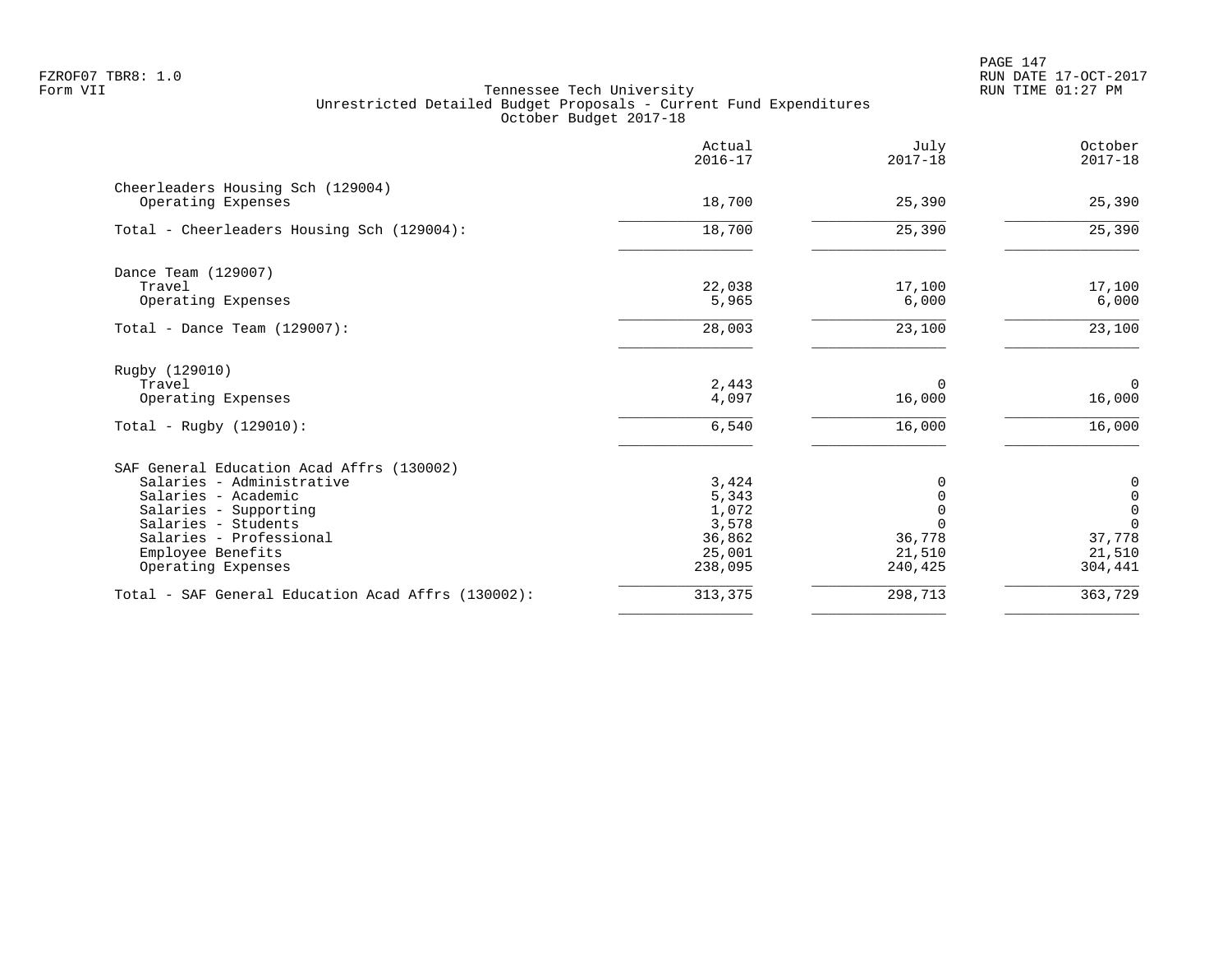| Actual<br>$2016 - 17$ | July<br>$2017 - 18$ | October<br>$2017 - 18$ |
|-----------------------|---------------------|------------------------|
|                       |                     |                        |
| 1,003                 | 0                   | $\mathbf 0$            |
| 396                   | $\Omega$            | $\mathbf 0$            |
| 77                    |                     | 1,145                  |
| 25,290                |                     | 1,600                  |
| 42,540                | 52,456              | 82,456                 |
| 69,306                | 55,201              | 85,201                 |
|                       |                     |                        |
| 117,113               | 148,010             | 148,010                |
| 117,113               | 148,010             | 148,010                |
|                       |                     |                        |
| 778                   | 1,400               | 2,320                  |
| 778                   | 1,400               | 2,320                  |
|                       |                     |                        |
|                       |                     | $\overline{0}$         |
|                       |                     | $\Omega$               |
| $\Omega$              |                     | 3,617                  |
| 2,948                 | 0                   | 3,617                  |
|                       | 2,740<br>208        | 1,145<br>1,600<br>0    |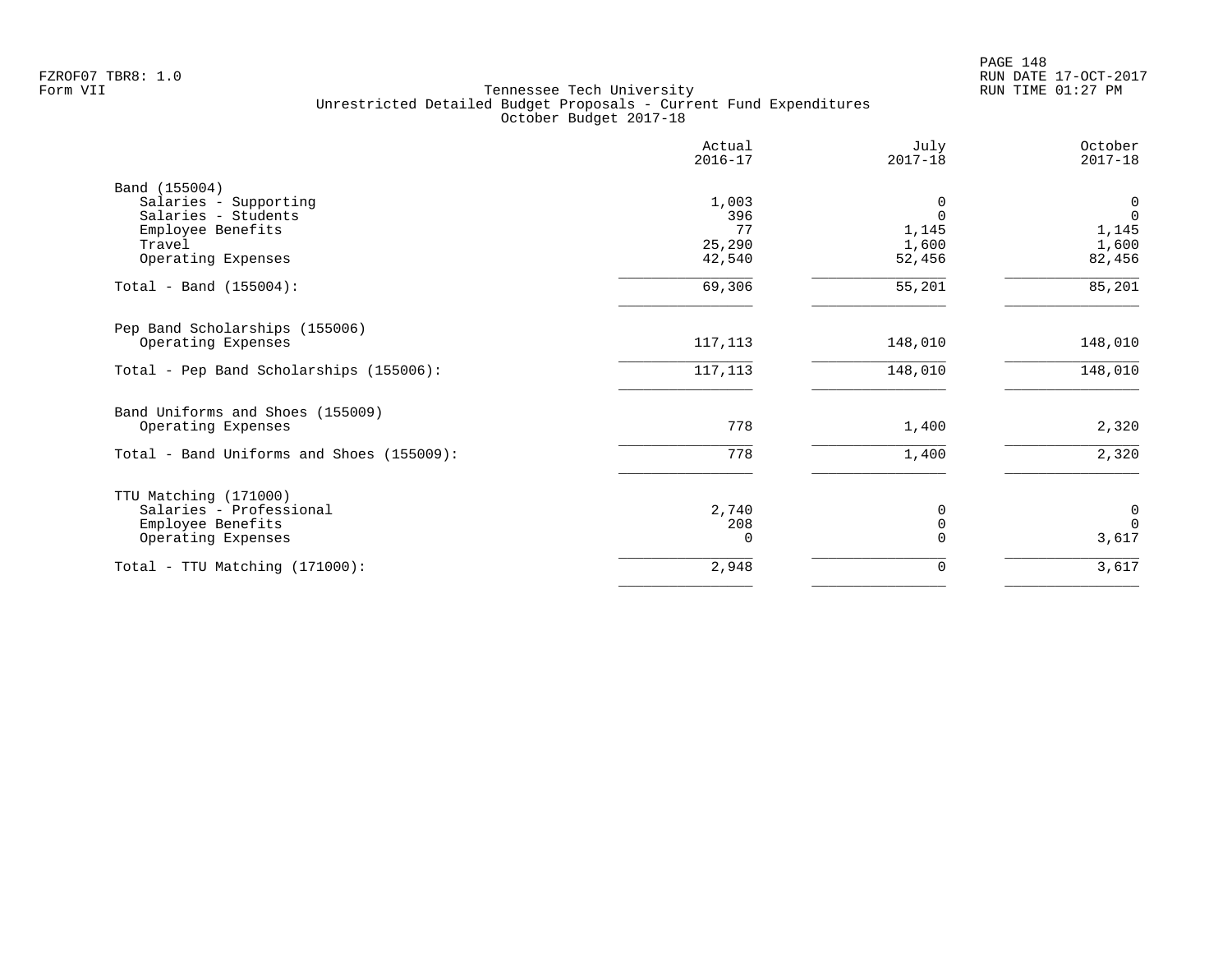|                                                                                                                         | Actual<br>$2016 - 17$               | July<br>$2017 - 18$                   | October<br>$2017 - 18$                |
|-------------------------------------------------------------------------------------------------------------------------|-------------------------------------|---------------------------------------|---------------------------------------|
| Public Safety Recruiting (185503)<br>Salaries - Professional<br>Employee Benefits<br>Travel<br>Operating Expenses       | 78,300<br>5,990<br>8,018<br>2,002   | O<br>$\Omega$<br>$\Omega$<br>$\Omega$ | 0<br>$\Omega$<br>$\Omega$<br>$\Omega$ |
| Total - Public Safety Recruiting (185503):                                                                              | 94,310                              | $\Omega$                              | $\Omega$                              |
| Improved Parking Operations (203026)<br>Salaries - Supporting<br>Employee Benefits<br>Operating Expenses                | 6,110<br>461<br>176,403             | 12,000<br>$\Omega$<br>174,025         | 12,000<br>$\overline{0}$<br>195,025   |
| Total - Improved Parking Operations (203026):                                                                           | 182,974                             | 186,025                               | 207,025                               |
| CHEC Financial Aid & Admissions (210001)<br>Operating Expenses<br>Total - CHEC Financial Aid & Admissions (210001):     | 1,155<br>1,155                      | $\Omega$<br>$\Omega$                  | $\Omega$<br>$\Omega$                  |
| CHEC Student Activities (210006)<br>Operating Expenses<br>Total - CHEC Student Activities (210006):                     | 4,145<br>4,145                      | 6,000<br>6,000                        | 0<br>$\mathbf 0$                      |
| CHEC Testing Center (210007)<br>Salaries - Supporting<br>Employee Benefits<br>Operating Expenses<br>Department Revenues | 24,416<br>23,338<br>1,864<br>$-475$ | 41,187<br>11,156<br>2,208<br>$\Omega$ | 0<br>$\Omega$<br>0<br>$\Omega$        |
| Total - CHEC Testing Center (210007):                                                                                   | 49,143                              | 54,551                                | $\Omega$                              |
|                                                                                                                         |                                     |                                       |                                       |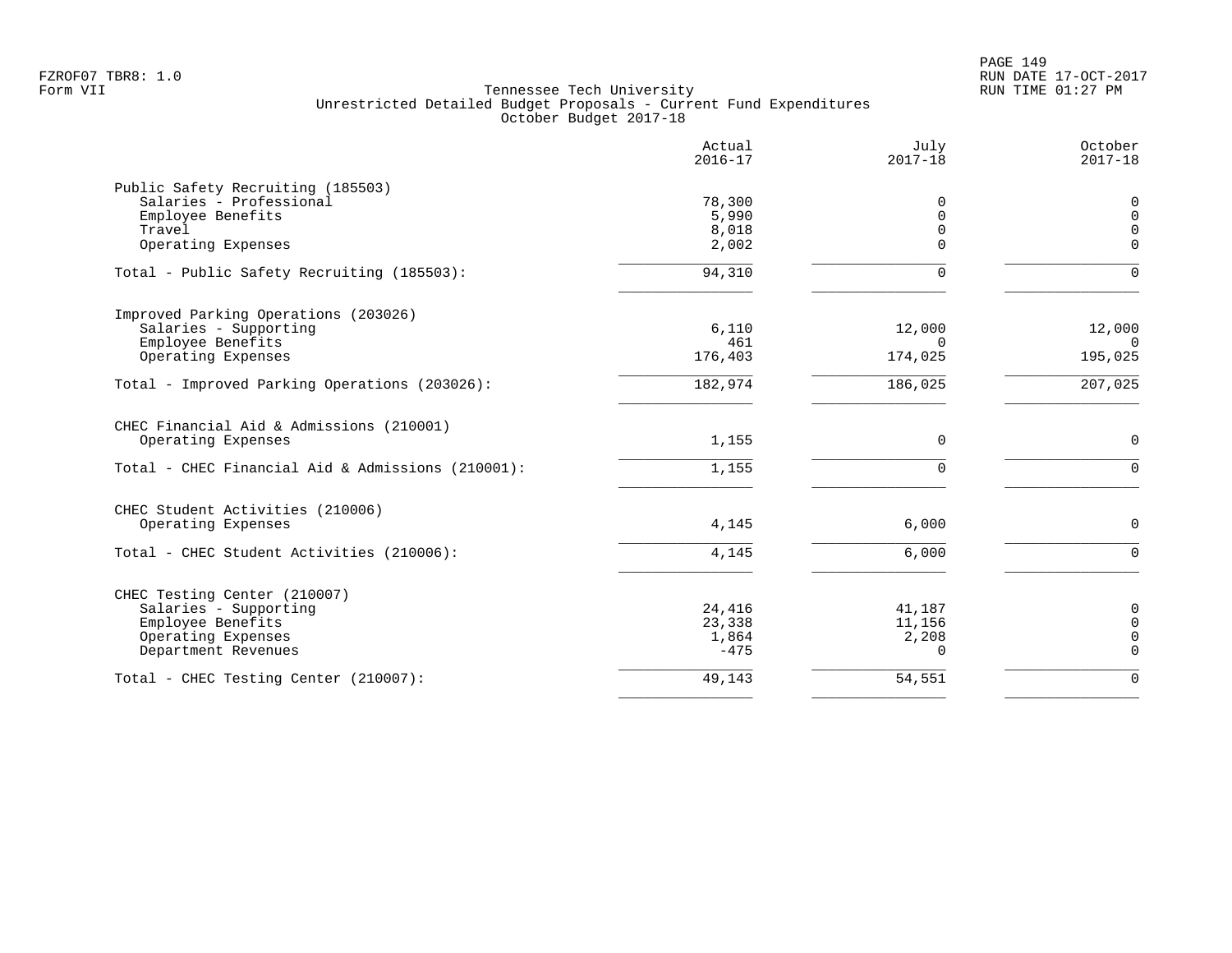|                                            | Actual<br>$2016 - 17$ | July<br>$2017 - 18$ | October<br>$2017 - 18$ |
|--------------------------------------------|-----------------------|---------------------|------------------------|
| Marketing and Promotions (305000)          |                       |                     |                        |
| Salaries - Students                        | 440                   | $\Omega$            | $\overline{0}$         |
| Salaries - Professional                    | $\Omega$              | 100                 | 100                    |
| Employee Benefits                          | $\Omega$              | 720                 | 720                    |
| Travel                                     | 4,310                 | $\Omega$            | $\Omega$               |
| Operating Expenses                         | 214,684               | 219,390             | 218,310                |
| Department Revenues                        | $-212$                | n                   | $\Omega$               |
| Total - Marketing and Promotions (305000): | 219,222               | 220,210             | 219,130                |
| Athletic Director (600050)                 |                       |                     |                        |
| Salaries - Administrative                  | 82,413                | 83,094              | 84,567                 |
| Salaries - Academic                        | 372                   |                     | $\Omega$               |
| Salaries - Supporting                      | 116,131               | 119,025             | 117,251                |
| Salaries - Students                        | 1,474                 | $\Omega$            | 0                      |
| Salaries - Professional                    | 396,376               | 362,348             | 371,182                |
| Employee Benefits                          | 224,863               | 152,000             | 152,000                |
| Travel                                     | 17,114                | 15,000              | 15,000                 |
| Operating Expenses                         | 159,864               | 85,344              | 64,493                 |
| Total - Athletic Director (600050):        | 998,607               | 816,811             | 804,493                |
| Athletic Grad Assistant (600051)           |                       |                     |                        |
| Employee Benefits                          | 39,858                | 31,200              | 31,200                 |
| Total - Athletic Grad Assistant (600051):  | 39,858                | 31,200              | 31,200                 |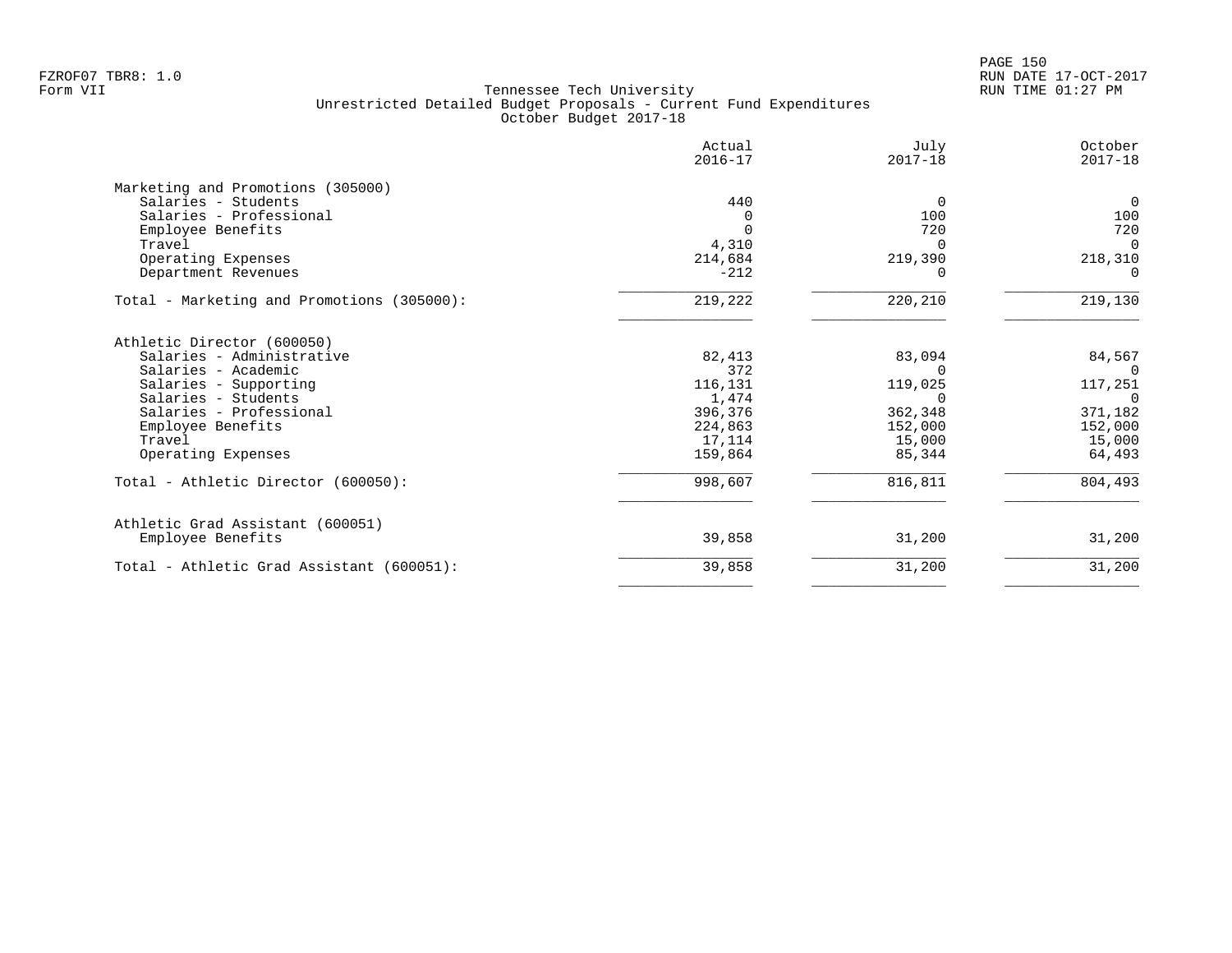PAGE 151 FZROF07 TBR8: 1.0 RUN DATE 17-OCT-2017

| Actual<br>$2016 - 17$ | July<br>$2017 - 18$                                                        | October<br>$2017 - 18$                                                          |
|-----------------------|----------------------------------------------------------------------------|---------------------------------------------------------------------------------|
|                       |                                                                            |                                                                                 |
| 13,855                | 13,000                                                                     | 13,000                                                                          |
|                       |                                                                            | $\overline{0}$                                                                  |
|                       |                                                                            | 36,000                                                                          |
|                       |                                                                            | 4,000                                                                           |
|                       |                                                                            | $\Omega$                                                                        |
|                       |                                                                            | 18,983                                                                          |
| 190,562               | 141,983                                                                    | 71,983                                                                          |
|                       |                                                                            |                                                                                 |
| 318,324               | 87,650                                                                     | 87,650                                                                          |
| 318,324               | 87,650                                                                     | 87,650                                                                          |
|                       |                                                                            |                                                                                 |
| 10,054                | $\mathbf 0$                                                                | $\mathbf 0$                                                                     |
| 10,054                | $\Omega$                                                                   | $\Omega$                                                                        |
|                       |                                                                            |                                                                                 |
| 26,543                | 16,890                                                                     | 16,890                                                                          |
| 26,543                | 16,890                                                                     | 16,890                                                                          |
|                       |                                                                            |                                                                                 |
|                       |                                                                            | 113,584                                                                         |
|                       |                                                                            | 83,000                                                                          |
|                       |                                                                            | 3,920                                                                           |
| 27,430                | 35,000                                                                     | 35,000                                                                          |
| 219,563               | 232,996                                                                    | 235,504                                                                         |
|                       | 4,345<br>33,932<br>8,767<br>1,024<br>128,639<br>148,962<br>40,775<br>2,396 | $\Omega$<br>46,000<br>4,000<br>$\Omega$<br>78,983<br>111,076<br>83,000<br>3,920 |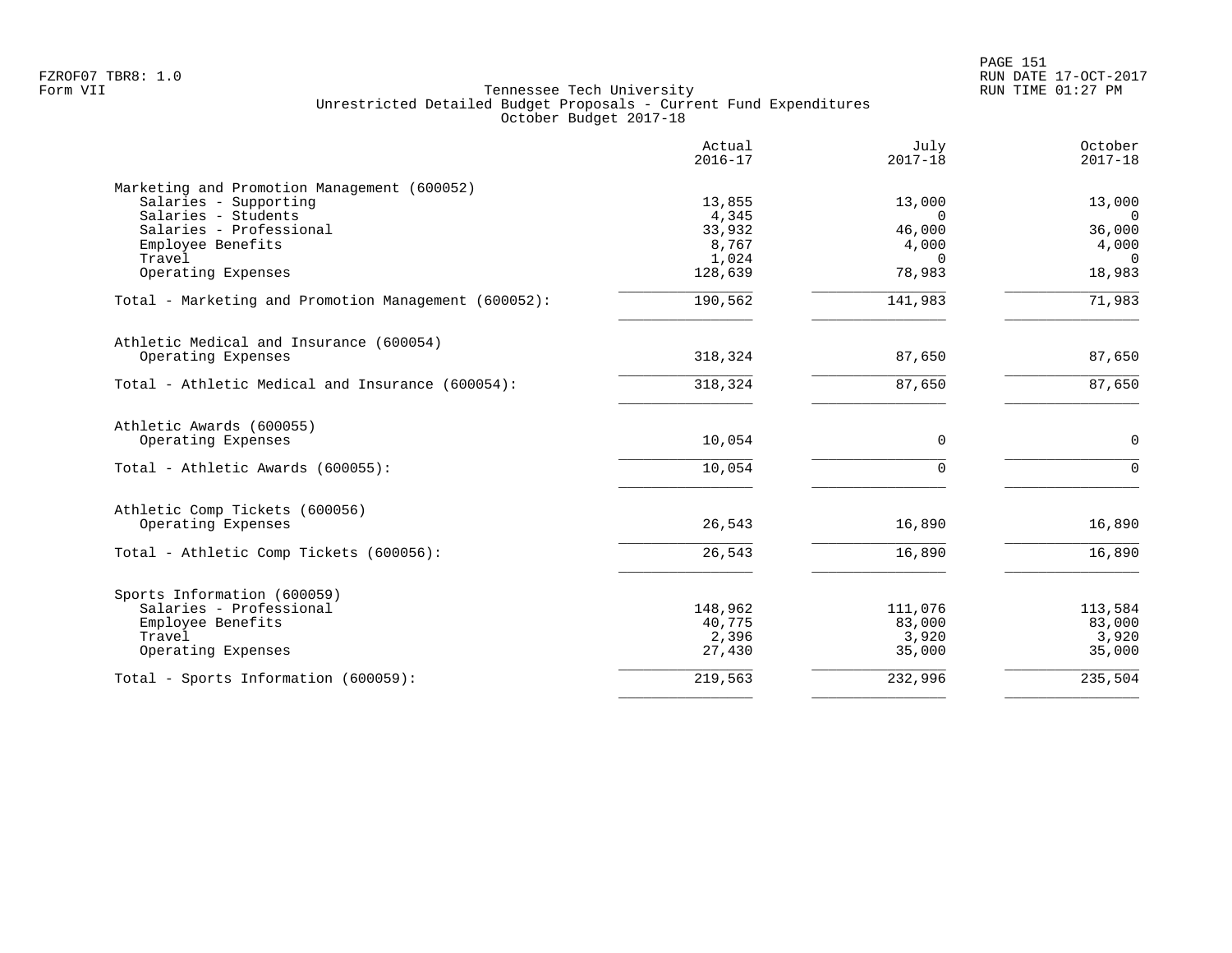|                                                       | Actual<br>$2016 - 17$ | July<br>$2017 - 18$ | October<br>$2017 - 18$ |
|-------------------------------------------------------|-----------------------|---------------------|------------------------|
| Athletic Academic Counseling (600060)                 |                       |                     |                        |
| Salaries - Supporting                                 | 12,480                | 13,648              | 13,889                 |
| Salaries - Professional                               | 135,620               | 146,877             | 152,089                |
| Employee Benefits<br>Operating Expenses               | 71,227<br>11,738      | 70,000<br>12,690    | 70,000<br>12,690       |
|                                                       |                       |                     |                        |
| Total - Athletic Academic Counseling (600060):        | 231,065               | 243,215             | 248,668                |
| Athletic Student Therapy Center (600062)              |                       |                     |                        |
| Salaries - Students                                   | 3,000                 | $\mathbf 0$         | $\mathbf 0$            |
| Salaries - Professional                               | 279,426               | 245,973             | 299,737                |
| Employee Benefits                                     | 110,058               | 81,170              | 81,170                 |
| Travel                                                | 1,586                 | 3,010               | 3,010                  |
| Operating Expenses                                    | 78,319                | 68,193              | 50,193                 |
| Total - Athletic Student Therapy Center (600062):     | 472,389               | 398,346             | 434,110                |
| Athletic Training Graduate Teaching (600064)          |                       |                     |                        |
| Employee Benefits                                     | 22,707                | 23,830              | 23,830                 |
| Total - Athletic Training Graduate Teaching (600064): | 22,707                | 23,830              | 23,830                 |
| Strength and Conditioning (600066)                    |                       |                     |                        |
| Salaries - Supporting                                 | 10,469                | $\Omega$            | $\mathbf 0$            |
| Salaries - Students                                   | 3,440                 | 3,000               | 3,000                  |
| Salaries - Professional                               | 134,406               | 141,677             | 147,107                |
| Employee Benefits                                     | 45,419                | 42,938              | 42,938                 |
| Travel                                                | 1,243                 | 3,000               | 3,000                  |
| Operating Expenses                                    | 25,937                | 12,000              | 12,000                 |
| Total - Strength and Conditioning (600066):           | 220,914               | 202,615             | 208,045                |
|                                                       |                       |                     |                        |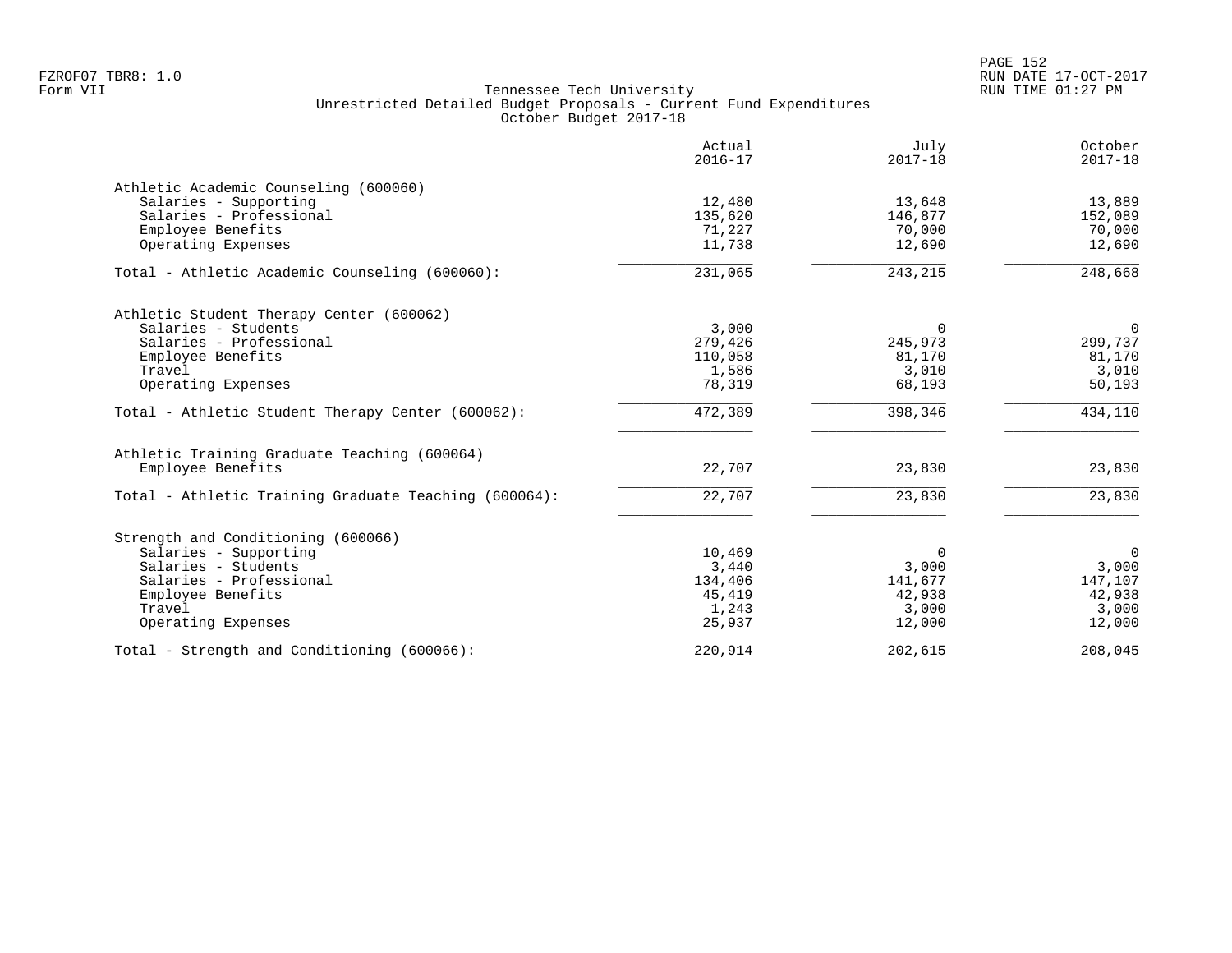|                                    | Actual<br>$2016 - 17$ | July<br>$2017 - 18$ | October<br>$2017 - 18$ |
|------------------------------------|-----------------------|---------------------|------------------------|
| Video Production (600067)          |                       |                     |                        |
| Salaries - Supporting              | 14,401                | $\Omega$            | 0                      |
| Salaries - Students                | 25,773                | $\Omega$            | $\Omega$               |
| Salaries - Professional            | 74,684                | 104,321             | 106,150                |
| Employee Benefits                  | 25,415                |                     | 0                      |
| Travel                             | 1,326                 |                     | $\Omega$               |
| Operating Expenses                 | 17,718                |                     | $\Omega$               |
| Capital Outlay                     | 6,319                 |                     | $\mathbf 0$            |
| Department Revenues                | $-5,000$              | $\Omega$            | $\mathbf 0$            |
| Total - Video Production (600067): | 160,636               | 104,321             | 106,150                |
| Football (601000)                  |                       |                     |                        |
| Salaries - Supporting              | 28,180                | 28,415              | 29,081                 |
| Salaries - Professional            | 565,338               | 601,792             | 614,709                |
| Employee Benefits                  | 197,591               | 212,000             | 212,000                |
| Travel                             | 142,704               | 156,030             | 156,030                |
| Operating Expenses                 | 339,698               | 167,420             | 226,610                |
| Department Revenues                | $-11,937$             | ∩                   | $\Omega$               |
| $Total - Football (601000):$       | 1,261,574             | 1,165,657           | 1,238,430              |
| Mens Basketball (601001)           |                       |                     |                        |
| Salaries - Supporting              | 24,662                | 24,851              | 12,573                 |
| Salaries - Professional            | 268,100               | 268,062             | 272,498                |
| Employee Benefits                  | 102,715               | 90,000              | 90,000                 |
| Travel                             | 146,230               | 130,610             | 134,649                |
| Operating Expenses                 | 120,559               | 109,020             | 112,392                |
| Total - Mens Basketball (601001):  | 662,266               | 622,543             | 622,112                |
|                                    |                       |                     |                        |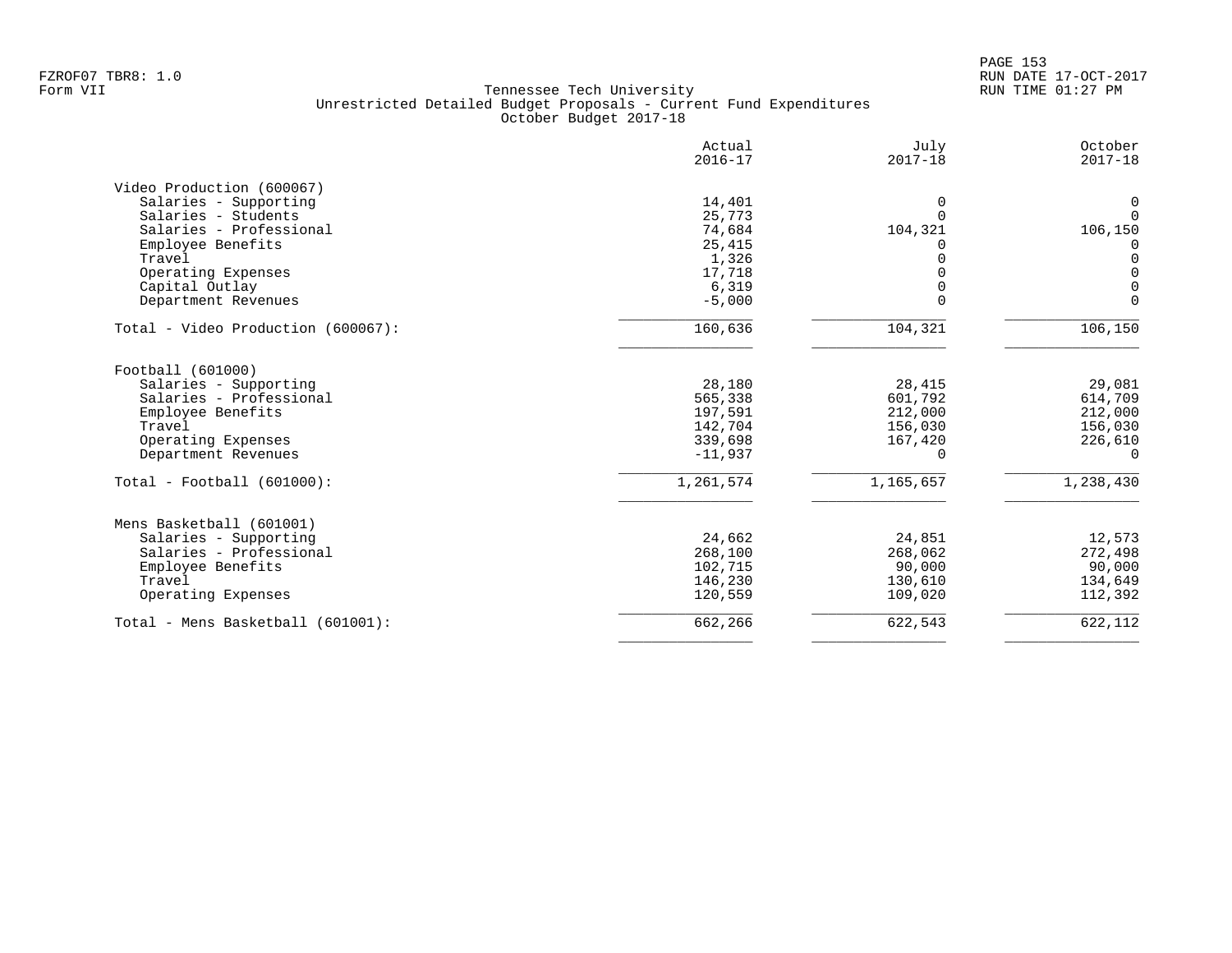|                                      | Actual<br>$2016 - 17$ | July<br>$2017 - 18$ | October<br>$2017 - 18$ |
|--------------------------------------|-----------------------|---------------------|------------------------|
| Baseball (601003)                    |                       |                     |                        |
| Salaries - Professional              | 128,811               | 122,628             | 149,857                |
| Employee Benefits                    | 58,859                | 47,000              | 47,000                 |
| Travel                               | 83,151                | 47,420              | 57,420                 |
| Operating Expenses                   | 94,169                | 47,130              | 62,130                 |
| $Total - Baseball (601003):$         | 364,990               | 264,178             | 316,407                |
| Mens Cross Country (601005)          |                       |                     |                        |
| Salaries - Professional              | 47,165                | 47,820              | 49,940                 |
| Employee Benefits                    | 25,353                | 18,400              | 18,400                 |
| Travel                               | 12,520                | 7,100               | 16,740                 |
| Operating Expenses                   | 6,725                 | 4,880               | 6,642                  |
| Total - Mens Cross Country (601005): | 91,763                | 78,200              | 91,722                 |
| Mens Golf (601006)                   |                       |                     |                        |
| Salaries - Professional              | 29,833                | 30,173              | 31,498                 |
| Employee Benefits                    | 10,574                | 12,800              | 12,800                 |
| Travel                               | 27,192                | 23,880              | 24,615                 |
| Operating Expenses                   | 13,741                | 10,000              | 11,700                 |
| Total - Mens Golf (601006):          | 81,340                | 76,853              | 80,613                 |
| Mens Tennis (601007)                 |                       |                     |                        |
| Salaries - Professional              | 66,113                | 65,669              | 69,169                 |
| Employee Benefits                    | 19,961                | 27,000              | 27,000                 |
| Travel                               | 37,755                | 33,000              | 35,100                 |
| Operating Expenses                   | 26,620                | 22,270              | 22,950                 |
| Total - Mens Tennis $(601007)$ :     | 150,449               | 147,939             | 154,219                |
|                                      |                       |                     |                        |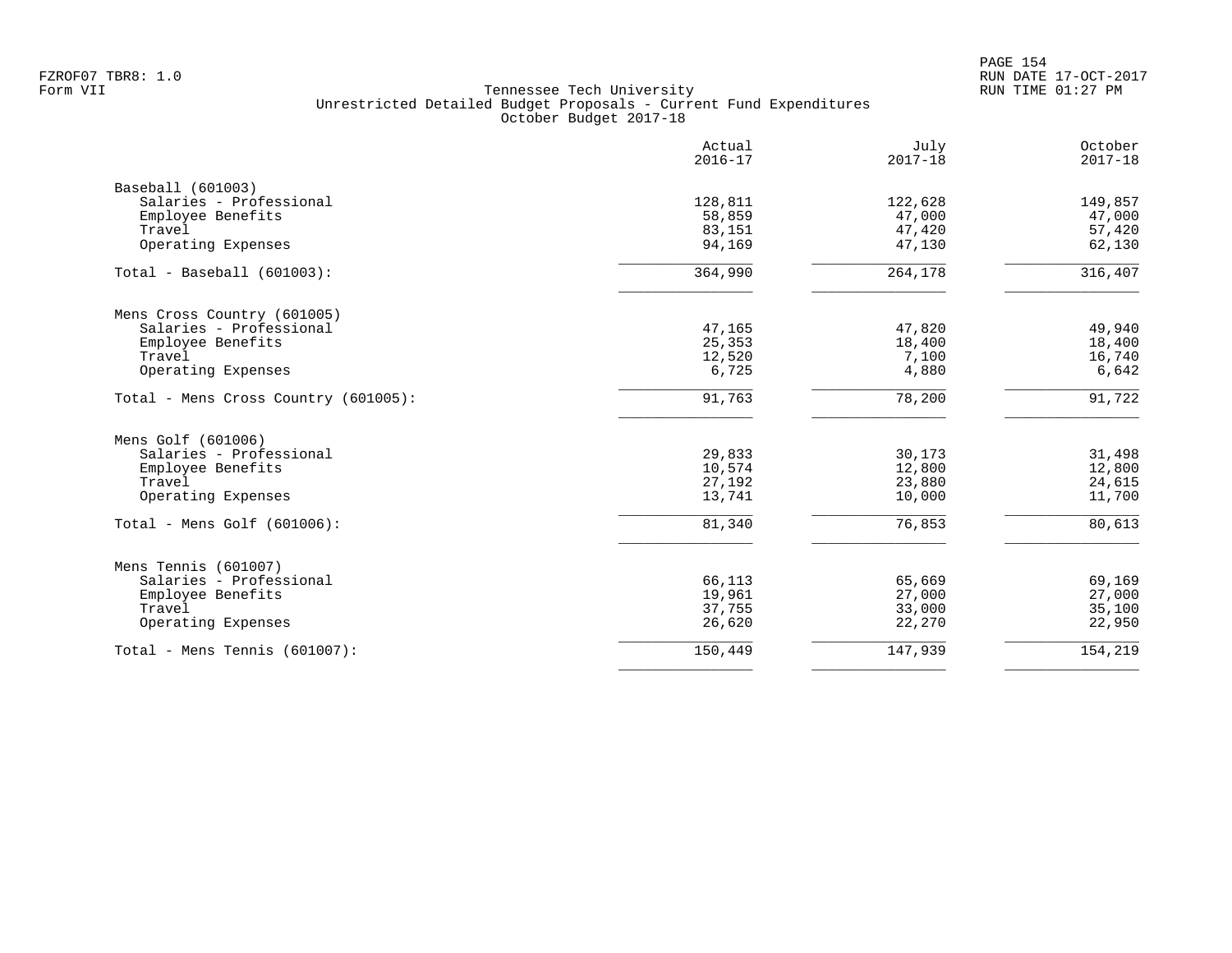|                                                                    | Actual<br>$2016 - 17$ | July<br>$2017 - 18$ | October<br>$2017 - 18$ |
|--------------------------------------------------------------------|-----------------------|---------------------|------------------------|
| Mens Tennis Tournaments (601008)<br>Travel                         | 28,377                | $\Omega$            | $\mathbf 0$            |
| Total - Mens Tennis Tournaments (601008):                          | 28, 377               | $\Omega$            | $\Omega$               |
| Mens OVC Tournaments (601011)<br>Travel<br>Operating Expenses      | 13,257<br>300         | 0<br>$\Omega$       | 0<br>$\mathbf 0$       |
| Total - Mens OVC Tournaments (601011):                             | 13,557                | O                   | $\Omega$               |
| Mens OVC Golf (601012)<br>Travel                                   | 4,319                 | $\Omega$            | $\mathbf 0$            |
| Total - Mens OVC Golf $(601012)$ :                                 | 4,319                 |                     | $\Omega$               |
| Mens OVC Baseball Tourney (601014)<br>Travel<br>Operating Expenses | 54,538<br>7,260       | 0<br>$\cap$         | 0<br>$\Omega$          |
| Total - Mens OVC Baseball Tourney (601014):                        | 61,798                | $\Omega$            | $\Omega$               |
| Mens OVC Cross Country Tourney (601016)<br>Travel                  | 1,138                 | $\Omega$            | $\mathbf 0$            |
| Total - Mens OVC Cross Country Tourney (601016):                   | 1,138                 | O                   | $\mathbf 0$            |
|                                                                    |                       |                     |                        |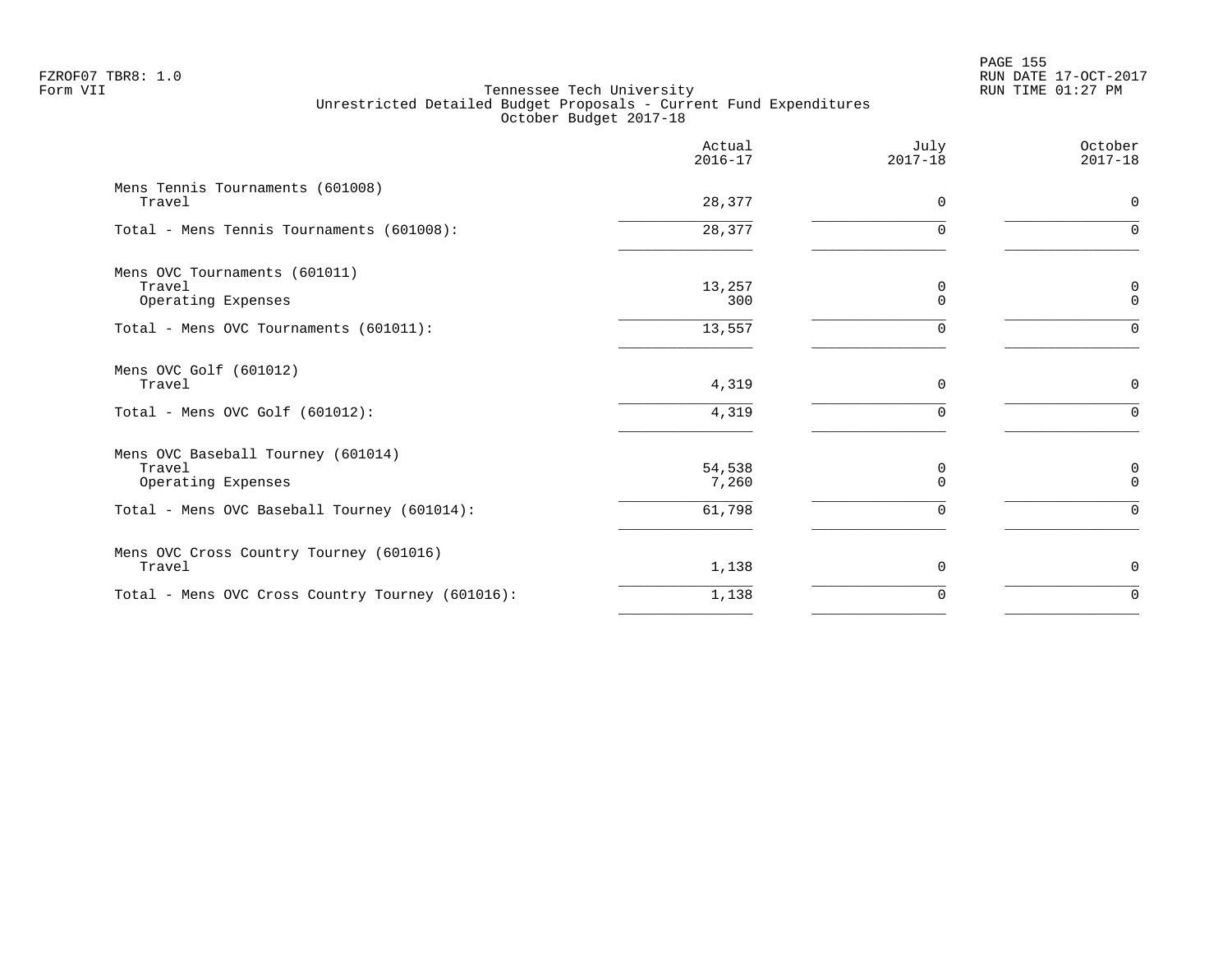|                                                | Actual<br>$2016 - 17$ | July<br>$2017 - 18$ | October<br>$2017 - 18$ |
|------------------------------------------------|-----------------------|---------------------|------------------------|
| Womens Basketball (602000)                     |                       |                     |                        |
| Salaries - Supporting                          | 24,214                | 24,439              | 10,970                 |
| Salaries - Professional                        | 230,866               | 233, 213            | 250,331                |
| Employee Benefits                              | 99,111                | 66,000              | 66,000                 |
| Travel                                         | 117,536               | 98,390              | 101,430                |
| Operating Expenses                             | 97,968                | 81,770              | 84,294                 |
| Total - Womens Basketball (602000):            | 569,695               | 503,812             | 513,025                |
| Womens Bball OVC Tournaments (602001)          |                       |                     |                        |
| Travel                                         | 11,285                | 0                   | 0                      |
| Operating Expenses                             | 300                   | $\Omega$            | $\mathbf 0$            |
| Total - Womens Bball OVC Tournaments (602001): | 11,585                | $\Omega$            | $\Omega$               |
| Womens Volleyball (602004)                     |                       |                     |                        |
| Salaries - Supporting                          | 180                   | 0                   | 0                      |
| Salaries - Students                            | 830                   | $\Omega$            | $\mathbf 0$            |
| Salaries - Professional                        | 90,362                | 98,918              | 100,770                |
| Employee Benefits                              | 33,509                | 41,090              | 41,090                 |
| Travel                                         | 56,656                | 33,600              | 35,640                 |
| Operating Expenses                             | 26,110                | 21,240              | 25,200                 |
| Total - Womens Volleyball (602004):            | 207,647               | 194,848             | 202,700                |
| Womens Golf (602008)                           |                       |                     |                        |
| Salaries - Professional                        | 29,534                | 29,472              | 30,798                 |
| Employee Benefits                              | 10,488                | 13,400              | 13,400                 |
| Travel                                         | 30,030                | 25,890              | 26,685                 |
| Operating Expenses                             | 13,872                | 10,000              | 11,700                 |
| Total - Womens Golf (602008):                  | 83,924                | 78,762              | 82,583                 |
|                                                |                       |                     |                        |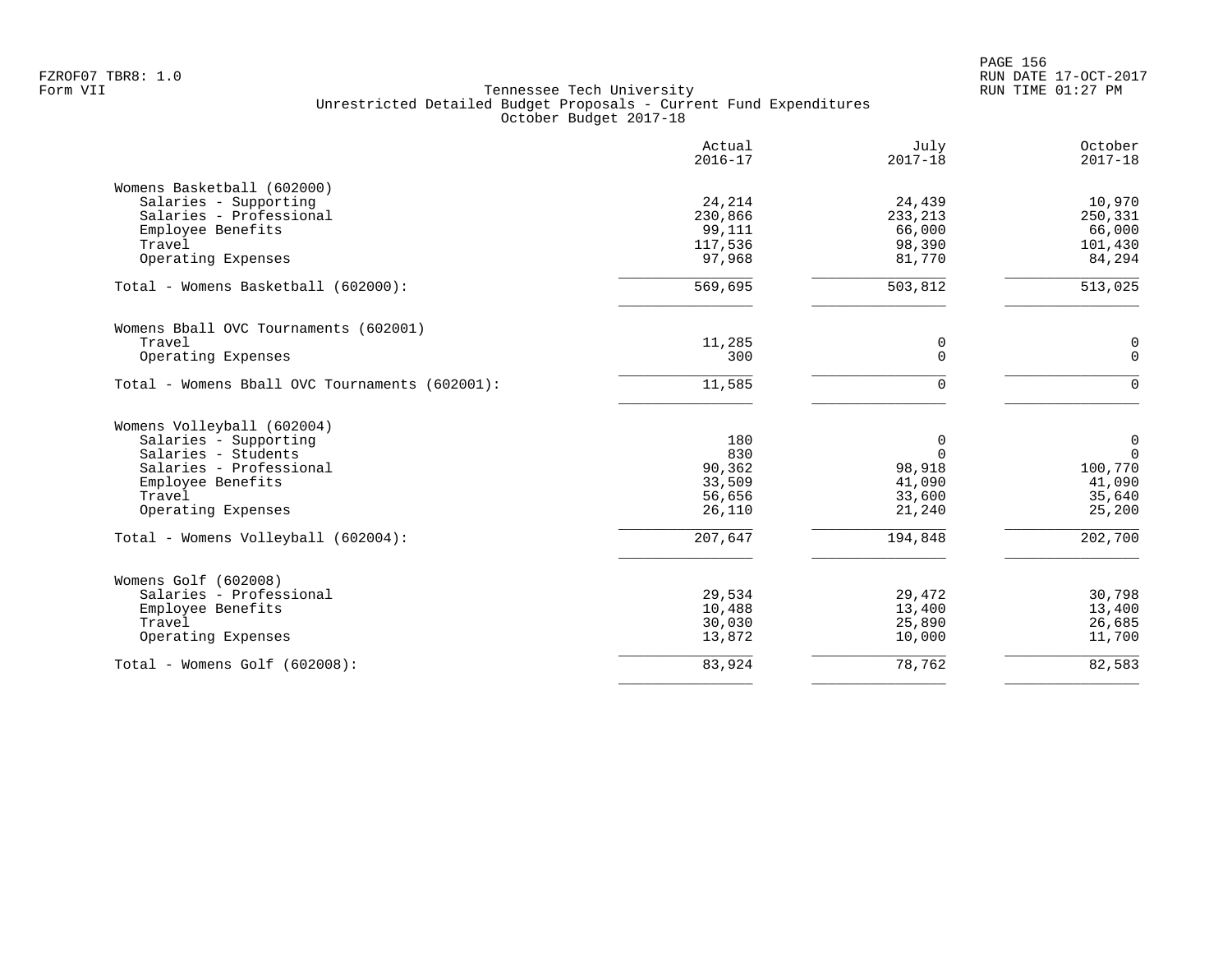|                                              | Actual<br>$2016 - 17$ | July<br>$2017 - 18$ | October<br>$2017 - 18$ |
|----------------------------------------------|-----------------------|---------------------|------------------------|
| Womens Cross Country Track (602009)          |                       |                     |                        |
| Salaries - Professional                      | 29,293                | 51,590              | 52,964                 |
| Employee Benefits                            | 10,873                | 19,130              | 19,130                 |
| Travel                                       | 54,628                | 19,750              | 44,775                 |
| Operating Expenses                           | 17,968                | 10,000              | 15,750                 |
| Department Revenues                          | $-41$                 | $\Omega$            | $\Omega$               |
| Total - Womens Cross Country Track (602009): | 112,721               | 100,470             | 132,619                |
| Womens Track Tournaments (602010)            |                       |                     |                        |
| Travel                                       | 33,307                | $\Omega$            | $\mathbf 0$            |
| Total - Womens Track Tournaments (602010):   | 33,307                | $\Omega$            | $\Omega$               |
| Womens Softball (602011)                     |                       |                     |                        |
| Salaries - Professional                      | 106,779               | 103,773             | 105,142                |
| Employee Benefits                            | 35,894                | 47,000              | 47,000                 |
| Travel                                       | 52,550                | 41,000              | 44,612                 |
| Operating Expenses                           | 56,699                | 35,310              | 38,418                 |
| Total - Womens Softball (602011):            | 251,922               | 227,083             | 235,172                |
| Womens Soccer (602012)                       |                       |                     |                        |
| Salaries - Professional                      | 109,099               | 112,933             | 114,926                |
| Employee Benefits                            | 34,681                | 44,000              | 44,000                 |
| Travel                                       | 42,469                | 41,170              | 42,435                 |
| Operating Expenses                           | 46,507                | 32,580              | 35,604                 |
| Total - Womens Soccer (602012):              | 232,756               | 230,683             | 236,965                |
|                                              |                       |                     |                        |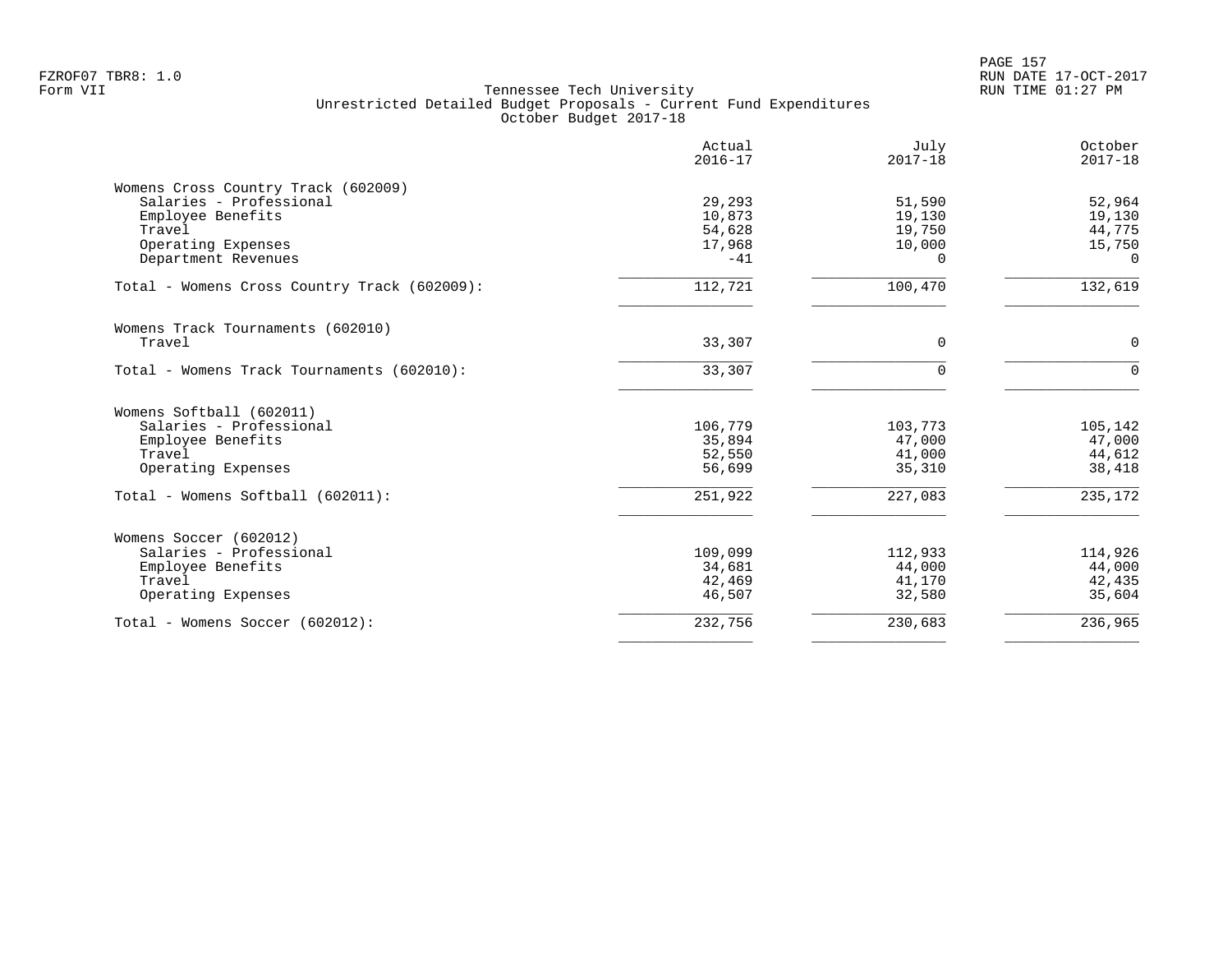PAGE 158 FZROF07 TBR8: 1.0 RUN DATE 17-OCT-2017

|                                                                                                                        | Actual<br>$2016 - 17$ | July<br>$2017 - 18$       | October<br>$2017 - 18$       |
|------------------------------------------------------------------------------------------------------------------------|-----------------------|---------------------------|------------------------------|
| Womens OVC Softball Tournaments (602013)<br>Travel                                                                     | 8,992                 | $\Omega$                  | $\mathbf 0$                  |
| Total - Womens OVC Softball Tournaments (602013):                                                                      | 8,992                 | $\Omega$                  | $\Omega$                     |
| Womens OVC Golf (602014)<br>Travel                                                                                     | 3,814                 | 0                         | $\mathbf 0$                  |
| Total - Womens OVC Golf (602014):                                                                                      | 3,814                 | $\Omega$                  | $\Omega$                     |
| Womens Soccer OVC Tourney (602015)<br>Travel<br>Operating Expenses<br>Total - Womens Soccer OVC Tourney (602015):      | 4,712<br>781<br>5,493 | 0<br>$\Omega$<br>$\Omega$ | 0<br>$\mathbf 0$<br>$\Omega$ |
| Athletic Motor Pool (650000)<br>Salaries - Professional<br>Operating Expenses<br>Total - Athletic Motor Pool (650000): | 0<br>22,321<br>22,321 | 4,000<br>13,000<br>17,000 | 4,000<br>13,000<br>17,000    |
| Athletic Motor Pool Revenue (650001)<br>Travel<br>Operating Expenses                                                   | $-21,635$<br>$-2,901$ | $\Omega$<br>$-19,000$     | $\Omega$<br>$-19,000$        |
| Total - Athletic Motor Pool Revenue (650001):                                                                          | $-24,536$             | $-19,000$                 | $-19,000$                    |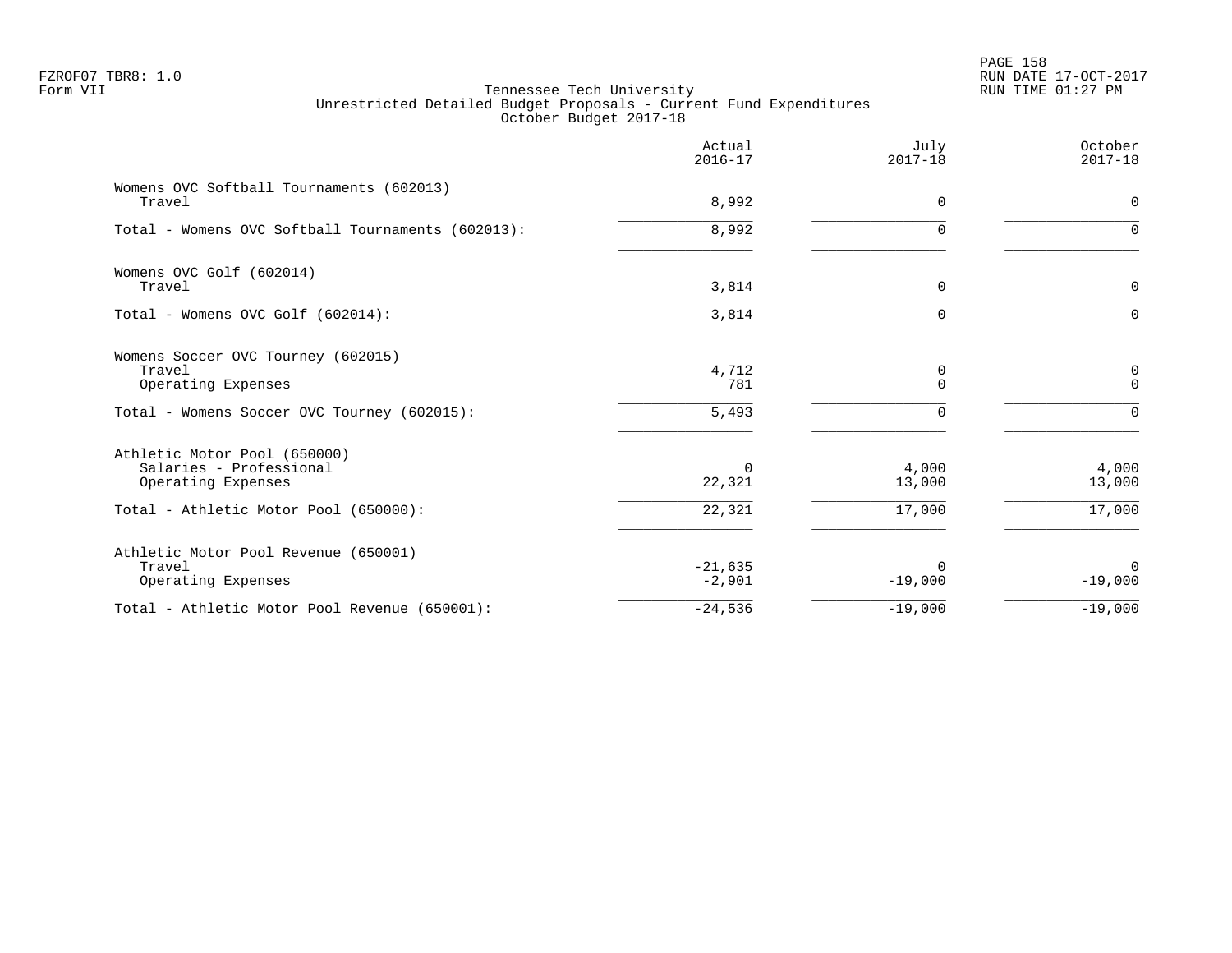| 52,825<br>18,613<br>24,316<br>$-1$<br>95,753<br>$\Omega$ | 60,399<br>14,606<br>15,930<br>$\Omega$<br>90,935 | 62,504<br>14,606<br>15,930<br>$\Omega$<br>93,040 |
|----------------------------------------------------------|--------------------------------------------------|--------------------------------------------------|
|                                                          |                                                  |                                                  |
|                                                          |                                                  |                                                  |
|                                                          |                                                  |                                                  |
|                                                          |                                                  |                                                  |
|                                                          |                                                  |                                                  |
|                                                          |                                                  |                                                  |
|                                                          |                                                  |                                                  |
|                                                          | 2,780                                            | 2,780                                            |
| $\Omega$                                                 | 2,780                                            | 2,780                                            |
|                                                          |                                                  |                                                  |
|                                                          |                                                  | 13,719                                           |
| 4,626                                                    | 10,362                                           | 10,362                                           |
| 17,757                                                   | 23,555                                           | 24,081                                           |
|                                                          |                                                  |                                                  |
|                                                          |                                                  | 2,000                                            |
|                                                          |                                                  | 1,000                                            |
|                                                          | 1,000                                            | 1,000                                            |
| 0                                                        | 4,000                                            | 4,000                                            |
|                                                          | 13,131<br><sup>0</sup>                           | 13,193<br>2,000<br>1,000                         |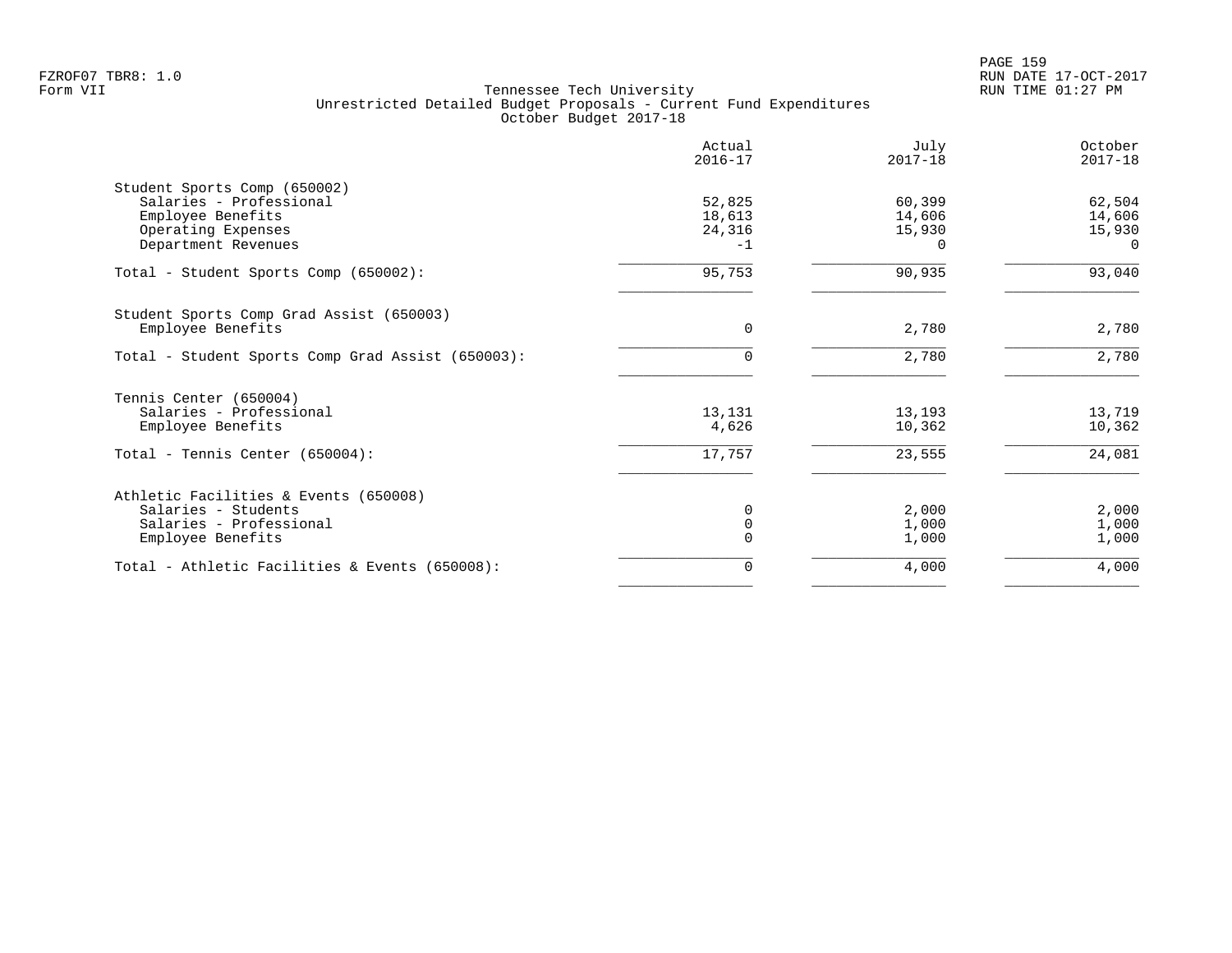PAGE 160 FZROF07 TBR8: 1.0 RUN DATE 17-OCT-2017

|                                                                                                                                                        | Actual<br>$2016 - 17$                | July<br>$2017 - 18$                                 | October<br>$2017 - 18$                                        |
|--------------------------------------------------------------------------------------------------------------------------------------------------------|--------------------------------------|-----------------------------------------------------|---------------------------------------------------------------|
| TBR Spouse Dependent Discount (700000)<br>Employee Benefits                                                                                            | 106,488                              | 89,270                                              | 89,270                                                        |
| Total - TBR Spouse Dependent Discount (700000):                                                                                                        | 106,488                              | 89,270                                              | 89,270                                                        |
| TBR Employ Remission PC191 (700001)<br>Employee Benefits                                                                                               | 40,900                               | 34,860                                              | 34,860                                                        |
| Total - TBR Employ Remission PC191 (700001):                                                                                                           | 40,900                               | 34,860                                              | 34,860                                                        |
| E and G Data Processing Allocation (700003)<br>Department Revenues                                                                                     | 577,414                              | 588,440                                             | 590,310                                                       |
| Total - E and G Data Processing Allocation (700003):                                                                                                   | $\overline{577,414}$                 | 588,440                                             | 590, 310                                                      |
| E and G Claims Adjustment (700004)<br>Operating Expenses                                                                                               | 62,842                               | 39,130                                              | 62,840                                                        |
| Total - E and G Claims Adjustment $(700004)$ :                                                                                                         | 62,842                               | 39,130                                              | 62,840                                                        |
| $E$ and G Support (700005)<br>Salaries - Administrative<br>Salaries - Supporting<br>Salaries - Professional<br>Employee Benefits<br>Operating Expenses | 0<br>$\mathbf 0$<br>21,416<br>49,051 | 13,590<br>40,135<br>196,235<br>303,470<br>$-64,096$ | $\overline{0}$<br>$\Omega$<br>35,173<br>$\Omega$<br>$-93,301$ |
| Total - E and G Support $(700005)$ :                                                                                                                   | 70,467                               | 489,334                                             | $-58,128$                                                     |
|                                                                                                                                                        |                                      |                                                     |                                                               |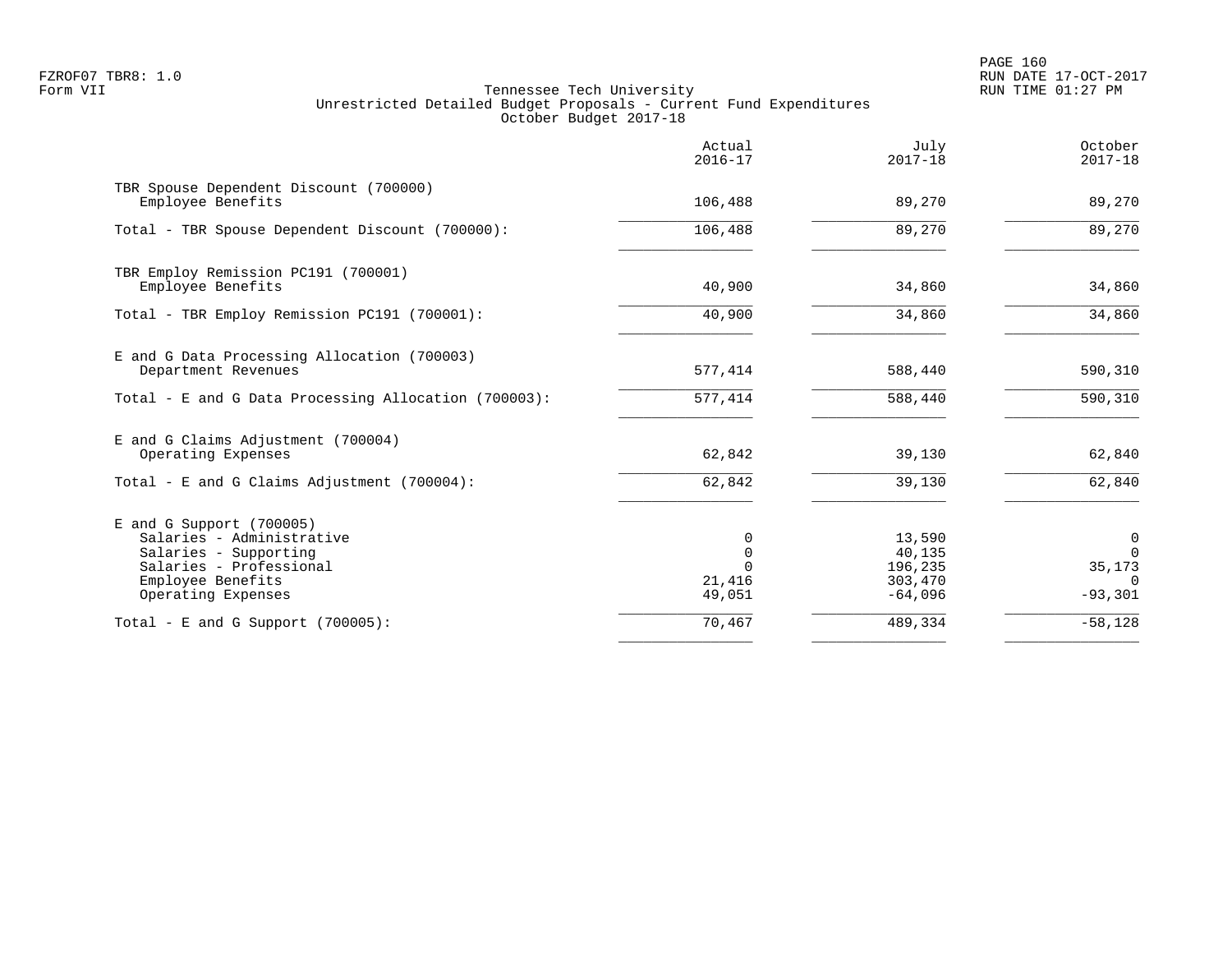PAGE 161 FZROF07 TBR8: 1.0 RUN DATE 17-OCT-2017

|                                                                 | Actual<br>$2016 - 17$  | July<br>$2017 - 18$    | October<br>$2017 - 18$ |
|-----------------------------------------------------------------|------------------------|------------------------|------------------------|
| E and G Other Salary Pool (700009)                              |                        |                        |                        |
| Salaries - Supporting                                           | 0                      | 21,350                 | 21,350                 |
| Salaries - Professional                                         | $\Omega$               | 21,520                 | 21,520                 |
| Total - E and G Other Salary Pool (700009):                     | $\Omega$               | 42,870                 | 42,870                 |
| Post Office Allocation (700045)                                 |                        |                        |                        |
| Operating Expenses                                              | 0                      | 1,200                  | 1,200                  |
| Department Revenues                                             | 9,750                  | 0                      | $\mathbf 0$            |
| Total - Post Office Allocation (700045):                        | 9,750                  | 1,200                  | 1,200                  |
|                                                                 |                        |                        |                        |
| TTU Staff Tuit Maint Reimbursment (700068)<br>Employee Benefits | 50,905                 | 61,326                 | 61,326                 |
| Total - TTU Staff Tuit Maint Reimbursment (700068):             | 50,905                 | 61,326                 | 61,326                 |
|                                                                 |                        |                        |                        |
| SAF Carryforward Resources (700073)                             |                        |                        |                        |
| Operating Expenses                                              | $\mathbf 0$            | $-693,638$             | $-621,069$             |
| Total - SAF Carryforward Resources (700073):                    | $\Omega$               | $-693,638$             | $-621,069$             |
| Total - Student Services (400):                                 |                        |                        |                        |
| Salaries - Administrative                                       | 454,364                | 473,309                | 499,977                |
| Salaries - Academic                                             | 8,873                  | $\Omega$               | $\Omega$               |
| Salaries - Supporting                                           | 1,688,710              | 1,578,012              | 1,499,567              |
| Salaries - Students                                             | 255,617                | 192,273                | 203,813                |
| Salaries - Professional                                         | 6,867,001              | 7,109,329              | 7,144,890              |
| Employee Benefits<br>Travel                                     | 3,882,985<br>1,582,255 | 3,984,898<br>1,203,310 | 3,736,442<br>1,264,391 |
| Operating Expenses                                              | 4,762,136              | 3,034,603              | 3,844,971              |
| Capital Outlay                                                  | 13,527                 | $\Omega$               | $\Omega$               |
| Department Revenues                                             | 566,902                | 588,440                | 589,310                |
| Total                                                           | 20,082,370             | 18, 164, 174           | 18,783,361             |
|                                                                 |                        |                        |                        |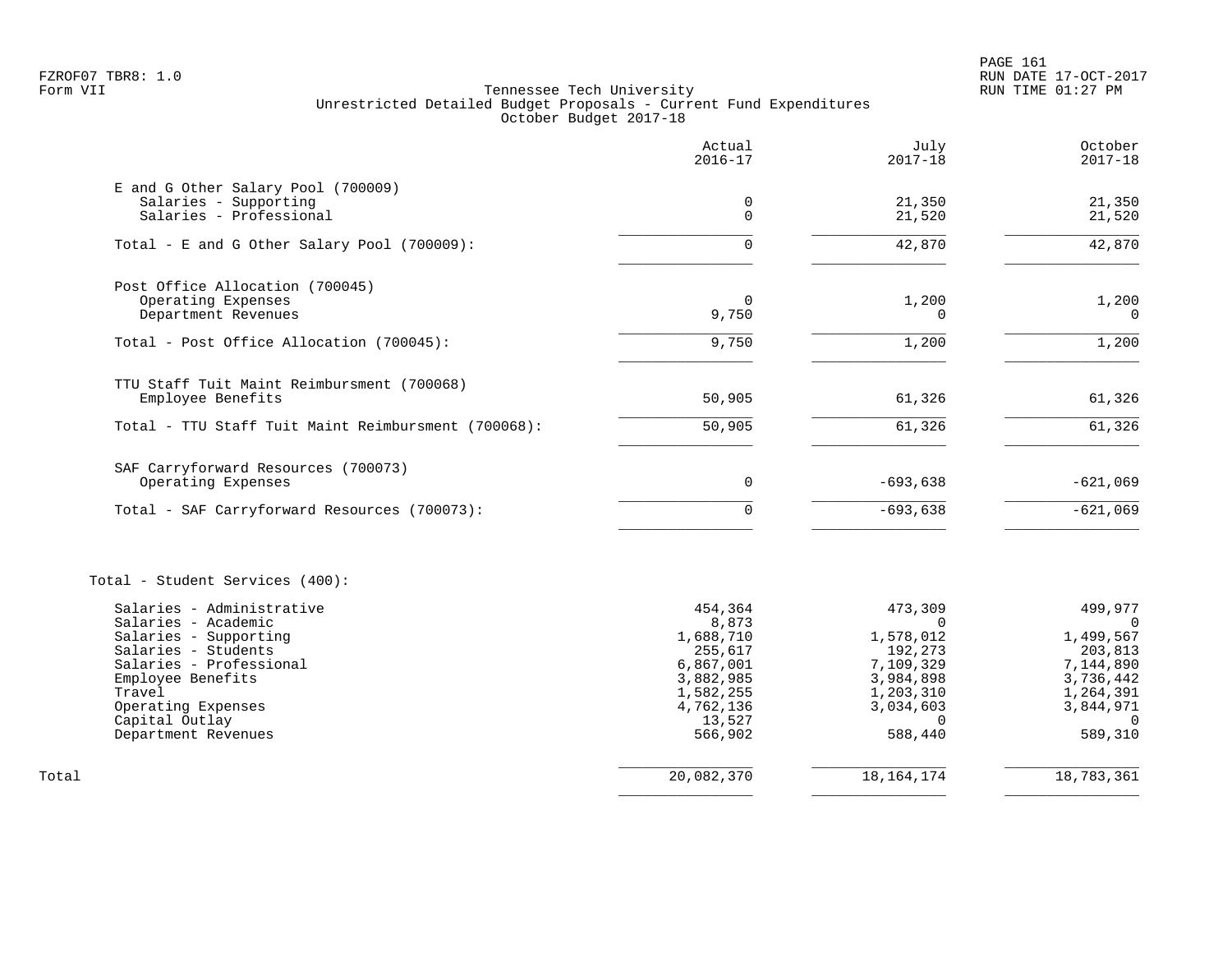PAGE 162 FZROF07 TBR8: 1.0 RUN DATE 17-OCT-2017

|                                                                                                                         | Actual<br>$2016 - 17$ | July<br>$2017 - 18$   | October<br>$2017 - 18$ |
|-------------------------------------------------------------------------------------------------------------------------|-----------------------|-----------------------|------------------------|
| Total - Student Services (40):                                                                                          |                       |                       |                        |
| Salaries - Administrative                                                                                               | 454,364               | 473,309               | 499,977                |
| Salaries - Academic<br>Salaries - Supporting                                                                            | 8,873<br>1,688,710    | $\Omega$<br>1,578,012 | $\Omega$<br>1,499,567  |
| Salaries - Students                                                                                                     | 255,617               | 192,273               | 203,813                |
| Salaries - Professional                                                                                                 | 6,867,001             | 7,109,329             | 7,144,890              |
| Employee Benefits                                                                                                       | 3,882,985             | 3,984,898             | 3,736,442              |
| Travel                                                                                                                  | 1,582,255             | 1,203,310             | 1,264,391              |
| Operating Expense                                                                                                       | 4,762,136             | 3,034,603             | 3,844,971              |
| Capital Outlay                                                                                                          | 13,527                | $\Omega$              | $\Omega$               |
| Department Revenues                                                                                                     | 566,902               | 588,440               | 589,310                |
| Total                                                                                                                   | 20,082,370            | 18, 164, 174          | 18,783,361             |
| Institutional Support (45)<br>Institutional Support (450)<br>Board of Trustees (101000)<br>Travel<br>Operating Expenses | 7,698<br>55,944       | $\Omega$<br>37,400    | $\Omega$<br>37,400     |
| Total - Board of Trustees (101000):                                                                                     | 63,642                | 37,400                | 37,400                 |
| Presidents Office (110000)                                                                                              |                       |                       |                        |
| Salaries - Administrative                                                                                               | 499,886               | 505,473               | 624,546                |
| Salaries - Supporting                                                                                                   | 23,396                | 36,000                | 33,935                 |
| Salaries - Students                                                                                                     | 3,149                 | 3,190                 | 3,190                  |
| Salaries - Professional                                                                                                 | 85,919                | 86,042                | 92,758                 |
| Employee Benefits                                                                                                       | 162,911               | 140,130               | 201,940                |
| Travel                                                                                                                  | 16,874                | 4,000                 | 6,117                  |
| Operating Expenses                                                                                                      | 17,966                | 15,720                | 14,656                 |
| Total - Presidents Office (110000):                                                                                     | 810,101               | 790,555               | 977,142                |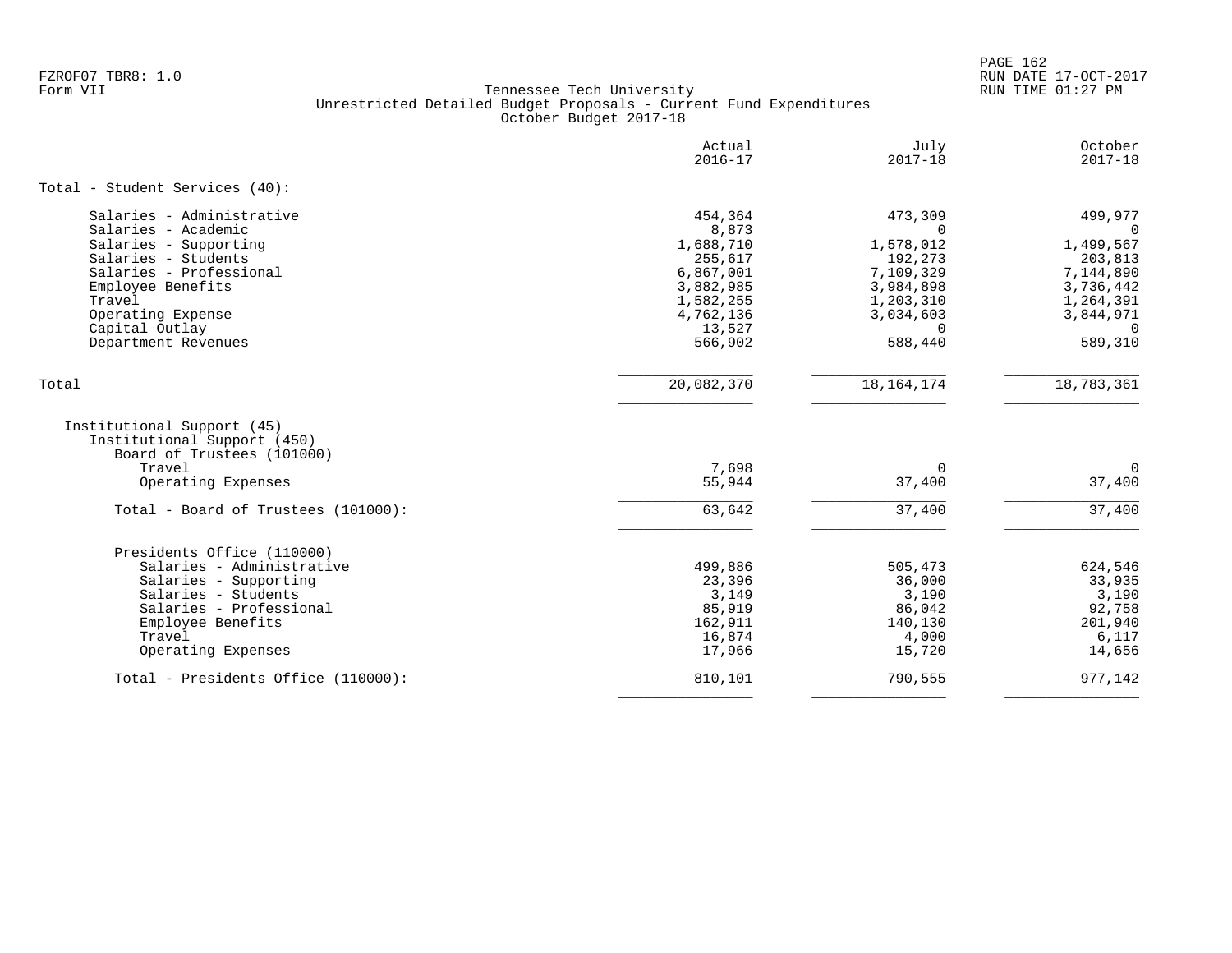PAGE 163 FZROF07 TBR8: 1.0 RUN DATE 17-OCT-2017

|                                                                                                             | Actual<br>$2016 - 17$             | July<br>$2017 - 18$                  | October<br>$2017 - 18$                     |
|-------------------------------------------------------------------------------------------------------------|-----------------------------------|--------------------------------------|--------------------------------------------|
| University Support (110001)<br>Operating Expenses                                                           | $\Omega$                          | 25,277                               | $\mathbf 0$                                |
| Total - University Support (110001):                                                                        | 0                                 | 25,277                               | $\Omega$                                   |
| President Emeritus (110002)<br>Salaries - Professional<br>Employee Benefits<br>Travel<br>Operating Expenses | 77,918<br>4,191<br>963<br>609     | 77,920<br>4,185<br>$\Omega$<br>1,040 | 77,920<br>4,185<br>$\overline{0}$<br>1,040 |
| Total - President Emeritus (110002):                                                                        | 83,681                            | 83,145                               | 83,145                                     |
| Faculty Senate (110003)<br>Salaries - Academic<br>Employee Benefits<br>Travel<br>Operating Expenses         | 4,032<br>842<br>1,849<br>$\Omega$ | 4,000<br>1,500<br>400<br>380         | 4,000<br>1,500<br>1,280<br>$\Omega$        |
| Total - Faculty Senate (110003):                                                                            | 6,723                             | 6,280                                | 6,780                                      |
| Staff Development (110005)<br>Operating Expenses                                                            | 1,115                             | 1,500                                | 1,500                                      |
| Total - Staff Development (110005):                                                                         | 1,115                             | 1,500                                | 1,500                                      |
|                                                                                                             |                                   |                                      |                                            |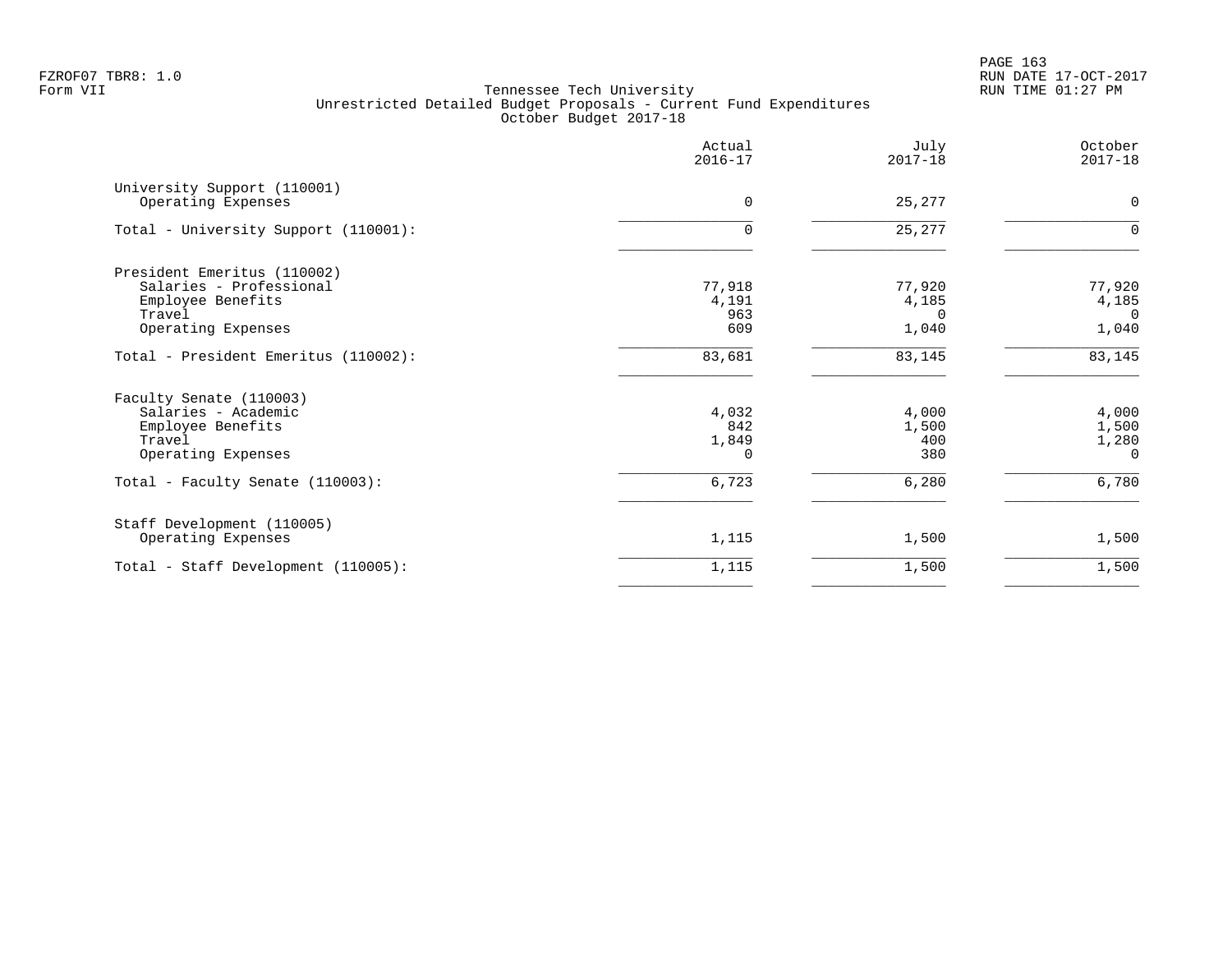PAGE 164 FZROF07 TBR8: 1.0 RUN DATE 17-OCT-2017

|                                                                                                                                                 | Actual<br>$2016 - 17$            | July<br>$2017 - 18$              | October<br>$2017 - 18$                |
|-------------------------------------------------------------------------------------------------------------------------------------------------|----------------------------------|----------------------------------|---------------------------------------|
| President Grad Assistant (110006)<br>Employee Benefits                                                                                          | 14,475                           | 16,380                           | 16,380                                |
| Total - President Grad Assistant (110006):                                                                                                      | 14,475                           | 16,380                           | 16,380                                |
| Staff Awards (110008)<br>Salaries - Supporting<br>Employee Benefits<br>Operating Expenses                                                       | 4,000<br>0<br>88                 | 4,000<br>2,115<br>2,200          | 4,000<br>2,115<br>200                 |
| Total - Staff Awards (110008):                                                                                                                  | 4,088                            | 8,315                            | 6,315                                 |
| Professional Awards (110009)<br>Salaries - Supporting<br>Salaries - Professional<br>Operating Expenses<br>Total - Professional Awards (110009): | 1,000<br>0<br>22<br>1,022        | $\Omega$<br>1,000<br>50<br>1,050 | $\mathbf 0$<br>1,000<br>50<br>1,050   |
| Performance Awards (110010)<br>Operating Expenses                                                                                               | 0                                | 12,000                           | $\mathbf 0$                           |
| Total - Performance Awards (110010):                                                                                                            | $\Omega$                         | 12,000                           | $\Omega$                              |
| Graduation Experience (110012)<br>Salaries - Supporting<br>Salaries - Students<br>Employee Benefits<br>Operating Expenses                       | 2,095<br>9,405<br>490<br>175,783 | 0<br>$\Omega$<br>100<br>157,110  | 5,100<br>$\Omega$<br>1,000<br>157,110 |
| Total - Graduation Experience (110012):                                                                                                         | 187,773                          | 157,210                          | 163,210                               |
|                                                                                                                                                 |                                  |                                  |                                       |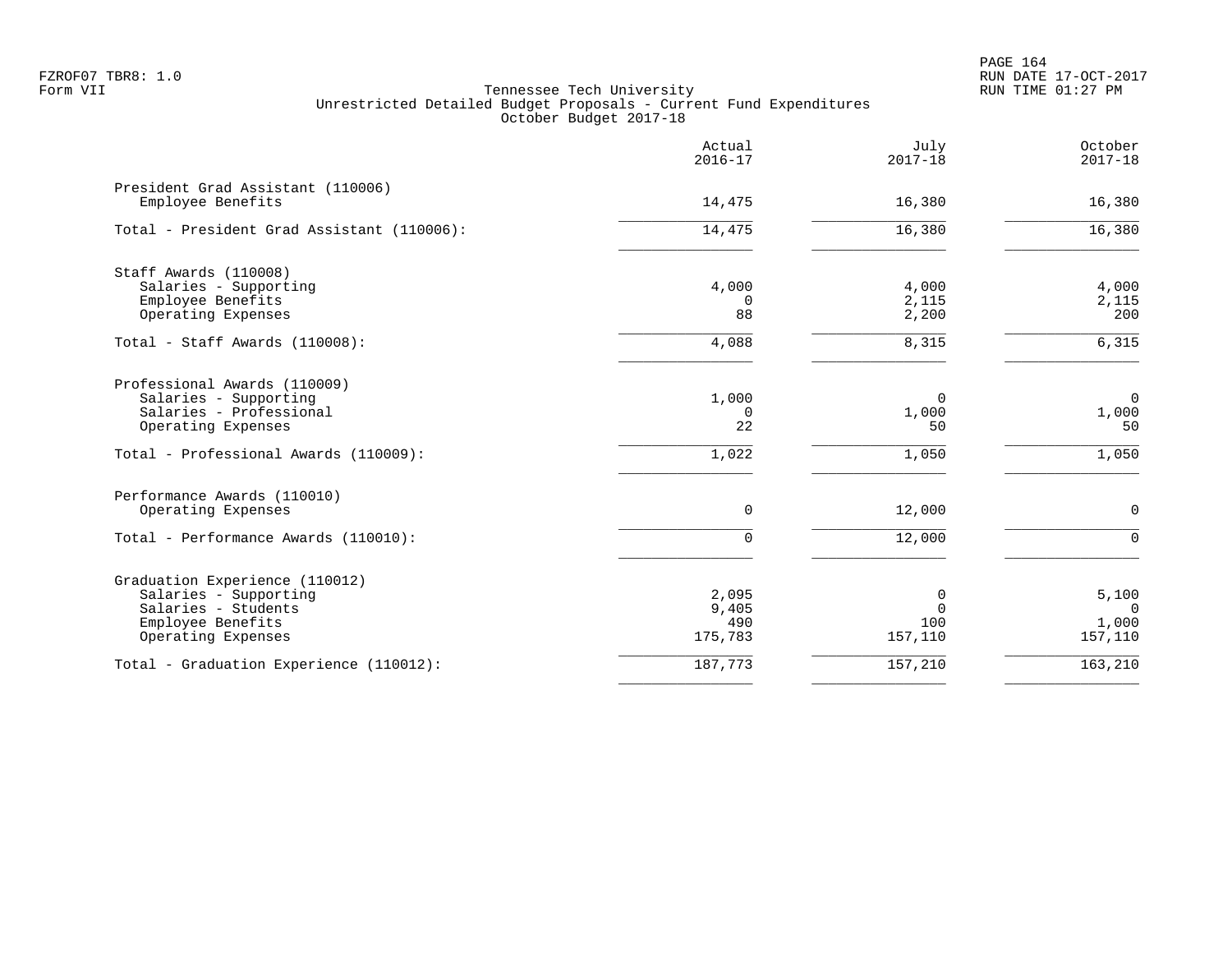PAGE 165 FZROF07 TBR8: 1.0 RUN DATE 17-OCT-2017

|                                                                                                                                                                 | Actual<br>$2016 - 17$                                    | July<br>$2017 - 18$                                | October<br>$2017 - 18$                                    |
|-----------------------------------------------------------------------------------------------------------------------------------------------------------------|----------------------------------------------------------|----------------------------------------------------|-----------------------------------------------------------|
| Exec Mgt Strategic Initiatives (110016)<br>Operating Expenses                                                                                                   | $\overline{0}$                                           | 271,886                                            | 132,145                                                   |
| Total - Exec Mgt Strategic Initiatives (110016):                                                                                                                | $\Omega$                                                 | 271,886                                            | 132,145                                                   |
| Marketing Strategic Plans (110017)<br>Operating Expenses                                                                                                        | 137,740                                                  | $\Omega$                                           | 866,753                                                   |
| Total - Marketing Strategic Plans (110017):                                                                                                                     | 137,740                                                  | O                                                  | 866,753                                                   |
| President GIK Chartwells (110025)<br>Operating Expenses                                                                                                         | 9,999                                                    | $\Omega$                                           | $\mathbf 0$                                               |
| Total - President GIK Chartwells (110025):                                                                                                                      | 9,999                                                    | O                                                  | $\Omega$                                                  |
| Centennial (110026)<br>Operating Expenses                                                                                                                       | 72                                                       | 0                                                  | $\mathbf 0$                                               |
| Total - Centennial $(110026)$ :                                                                                                                                 | 72                                                       | $\Omega$                                           | $\Omega$                                                  |
| University Counsel (110100)<br>Salaries - Administrative<br>Salaries - Professional<br>Employee Benefits<br>Travel<br>Operating Expenses<br>Department Revenues | 154,325<br>76,376<br>64,041<br>3,770<br>14,204<br>$-936$ | 155,300<br>75,691<br>64,510<br>5,000<br>6,000<br>0 | 160,928<br>77,754<br>64,510<br>5,000<br>6,000<br>$\Omega$ |
| Total - University Counsel (110100):                                                                                                                            | 311,780                                                  | 306,501                                            | 314,192                                                   |
|                                                                                                                                                                 |                                                          |                                                    |                                                           |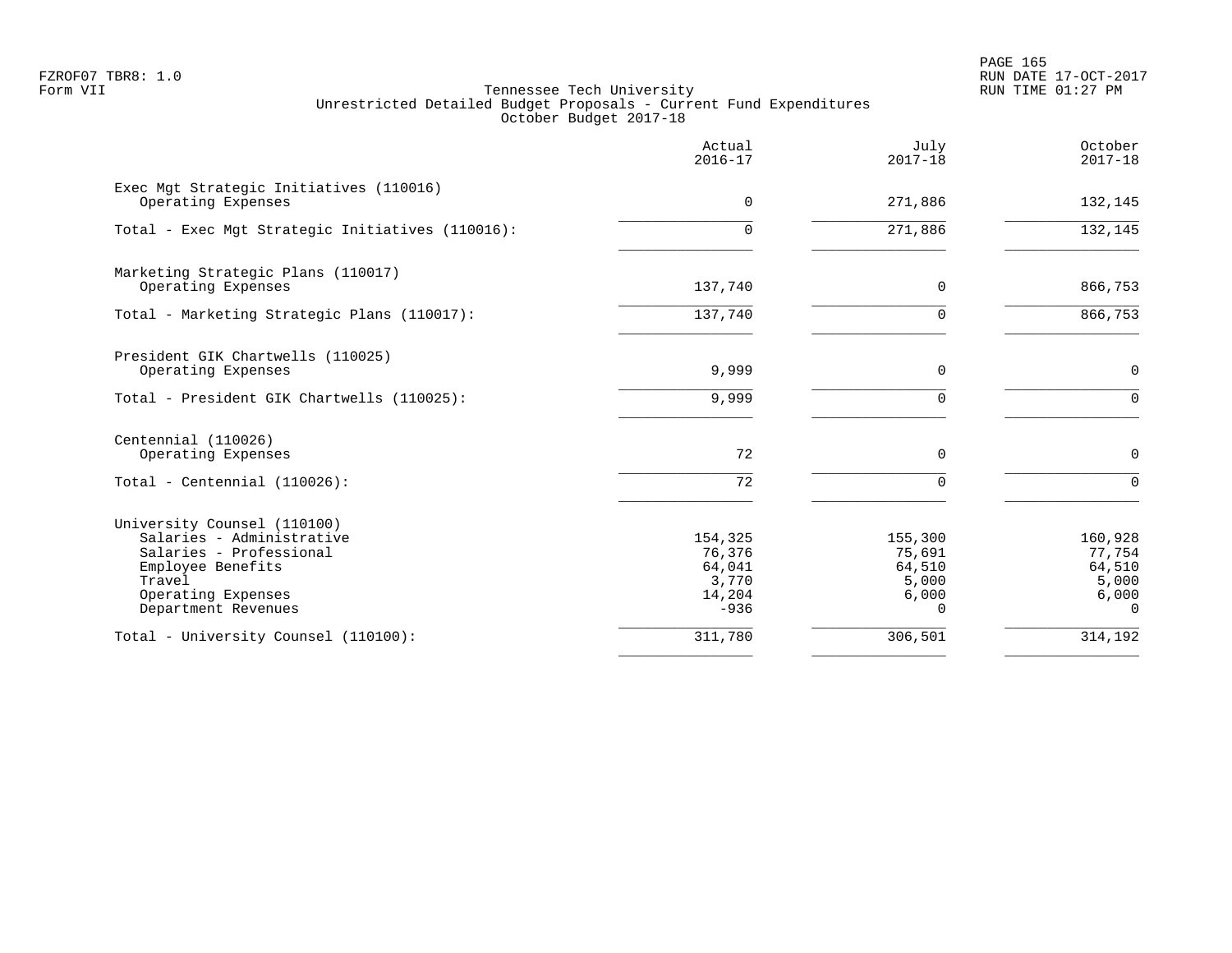| Actual<br>$2016 - 17$ | July<br>$2017 - 18$                                                                                                                               | October<br>$2017 - 18$                                                                                                                   |
|-----------------------|---------------------------------------------------------------------------------------------------------------------------------------------------|------------------------------------------------------------------------------------------------------------------------------------------|
|                       |                                                                                                                                                   |                                                                                                                                          |
|                       |                                                                                                                                                   | 104,167                                                                                                                                  |
|                       |                                                                                                                                                   | 400                                                                                                                                      |
|                       |                                                                                                                                                   | 112,293                                                                                                                                  |
|                       |                                                                                                                                                   | 79,540                                                                                                                                   |
|                       |                                                                                                                                                   | 17,800                                                                                                                                   |
|                       |                                                                                                                                                   | 3,650                                                                                                                                    |
| $\overline{282,641}$  | 282,774                                                                                                                                           | 317,850                                                                                                                                  |
|                       |                                                                                                                                                   |                                                                                                                                          |
| 1,451                 | 2,000                                                                                                                                             | 2,548                                                                                                                                    |
| 1,451                 | 2,000                                                                                                                                             | 2,548                                                                                                                                    |
|                       |                                                                                                                                                   |                                                                                                                                          |
|                       |                                                                                                                                                   | 315,605                                                                                                                                  |
|                       |                                                                                                                                                   | 35,642                                                                                                                                   |
|                       |                                                                                                                                                   | 93,110                                                                                                                                   |
| 121,492               | 148,115                                                                                                                                           | 148,115                                                                                                                                  |
| $\overline{536,733}$  | 580,410                                                                                                                                           | $\frac{1}{592,472}$                                                                                                                      |
|                       |                                                                                                                                                   |                                                                                                                                          |
|                       |                                                                                                                                                   | 232,513                                                                                                                                  |
|                       | $\Omega$                                                                                                                                          | $\Omega$                                                                                                                                 |
|                       |                                                                                                                                                   | 174,501                                                                                                                                  |
|                       |                                                                                                                                                   | 156,870                                                                                                                                  |
|                       |                                                                                                                                                   | 1,920                                                                                                                                    |
|                       |                                                                                                                                                   | 4,500                                                                                                                                    |
| $-1$                  | $\Omega$                                                                                                                                          | $\Omega$                                                                                                                                 |
| 608,036               | 548,768                                                                                                                                           | 570,304                                                                                                                                  |
|                       | 97,267<br>39,187<br>61,488<br>79,387<br>2,178<br>3,134<br>308,335<br>31,003<br>75,903<br>229,474<br>6,788<br>203,220<br>156,532<br>5,546<br>6,477 | 98,000<br>39,478<br>61,806<br>73,540<br>6,300<br>3,650<br>309,272<br>34,375<br>88,648<br>230,215<br>162,263<br>149,870<br>1,920<br>4,500 |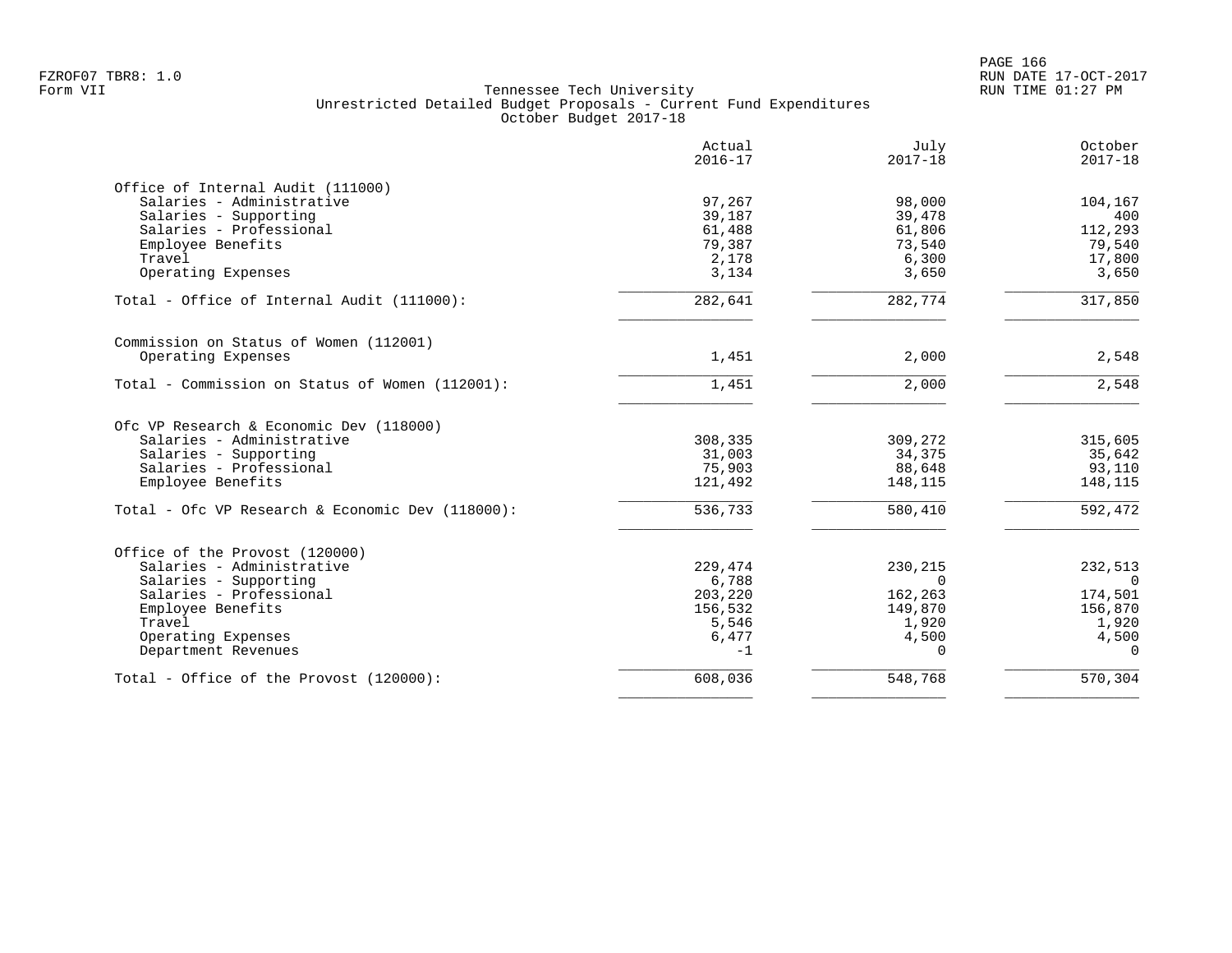PAGE 167 FZROF07 TBR8: 1.0 RUN DATE 17-OCT-2017

|                                                      | Actual<br>$2016 - 17$ | July<br>$2017 - 18$ | October<br>$2017 - 18$ |
|------------------------------------------------------|-----------------------|---------------------|------------------------|
| Self Study (120001)                                  |                       |                     |                        |
| Salaries - Academic                                  | 504                   | 0                   | $\overline{0}$         |
| Salaries - Professional                              | 8,952                 | $\Omega$            | 312                    |
| Employee Benefits                                    | 5,584                 | 5,800               | 5,800                  |
| Travel                                               | 10,302                | 4,000               | 4,000                  |
| Operating Expenses                                   | 33,686                | 75,960              | 75,960                 |
| Total - Self Study $(120001)$ :                      | 59,028                | 85,760              | 86,072                 |
| Federal College Work Study Program (122001)          |                       |                     |                        |
| Salaries - Students                                  | 3,239                 | 20,410              | 20,410                 |
| Employee Benefits                                    | 0                     | 3,000               | 3,000                  |
| Total - Federal College Work Study Program (122001): | 3,239                 | 23,410              | 23,410                 |
| African Am Undergrad Sch (123017)                    |                       |                     |                        |
| Employee Benefits                                    | 6,918                 | $\Omega$            | $\Omega$               |
| Total - African Am Undergrad Sch (123017):           | 6,918                 | $\Omega$            | $\Omega$               |
| Institutional Research Office (125000)               |                       |                     |                        |
| Salaries - Administrative                            | 95,432                | 95,920              | 98,598                 |
| Salaries - Professional                              | 115,984               | 116,752             | 119,592                |
| Employee Benefits                                    | 65,829                | 64,675              | 64,675                 |
| Travel                                               | 7,302                 | 2,300               | 4,800                  |
| Operating Expenses                                   | 7,044                 | 12,220              | 9,720                  |
| Total - Institutional Research Office (125000):      | 291,591               | 291,867             | 297,385                |
|                                                      |                       |                     |                        |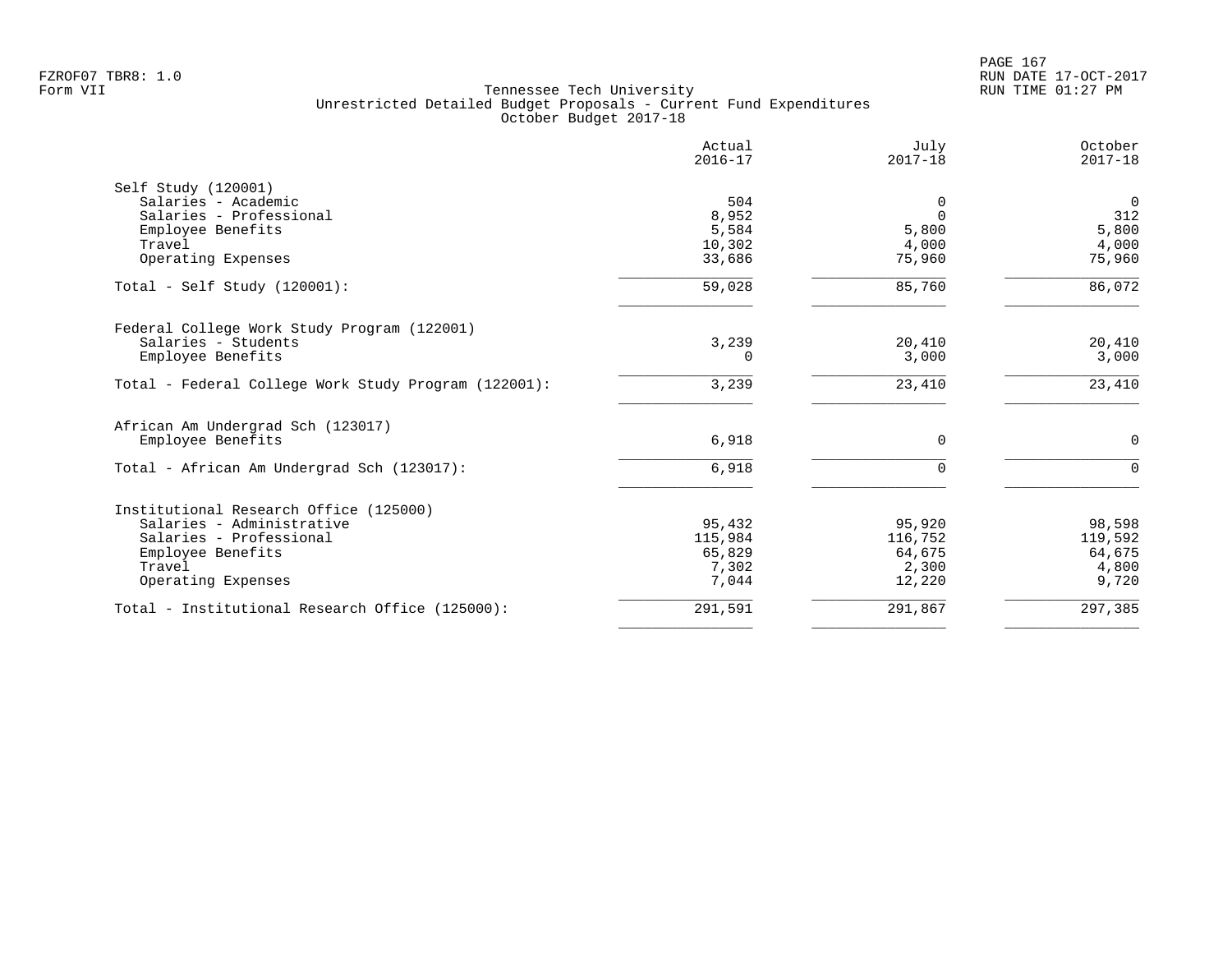PAGE 168 FZROF07 TBR8: 1.0 RUN DATE 17-OCT-2017

| Actual<br>$2016 - 17$      | July<br>$2017 - 18$        | October<br>$2017 - 18$               |
|----------------------------|----------------------------|--------------------------------------|
| $\Omega$                   | 9,640                      | 9,640                                |
| $\Omega$                   | 9,640                      | 9,640                                |
| 159,655<br>47,134<br>3,596 | 160,540<br>63,443<br>1,200 | 165,676<br>71,856<br>2,070<br>38,906 |
| 83,842<br>414<br>9,331     | 89,666<br>480<br>12,653    | 89,666<br>480<br>14,983              |
| 342,525                    | 365,709                    | 383,637                              |
| 32,343                     | 46,300                     | 46,300                               |
| 32,343                     | 46,300                     | 46,300                               |
| 1,998                      | 2,010                      | 2,010                                |
| 1,998                      | 2,010                      | 2,010                                |
|                            | 38,553                     | 37,727                               |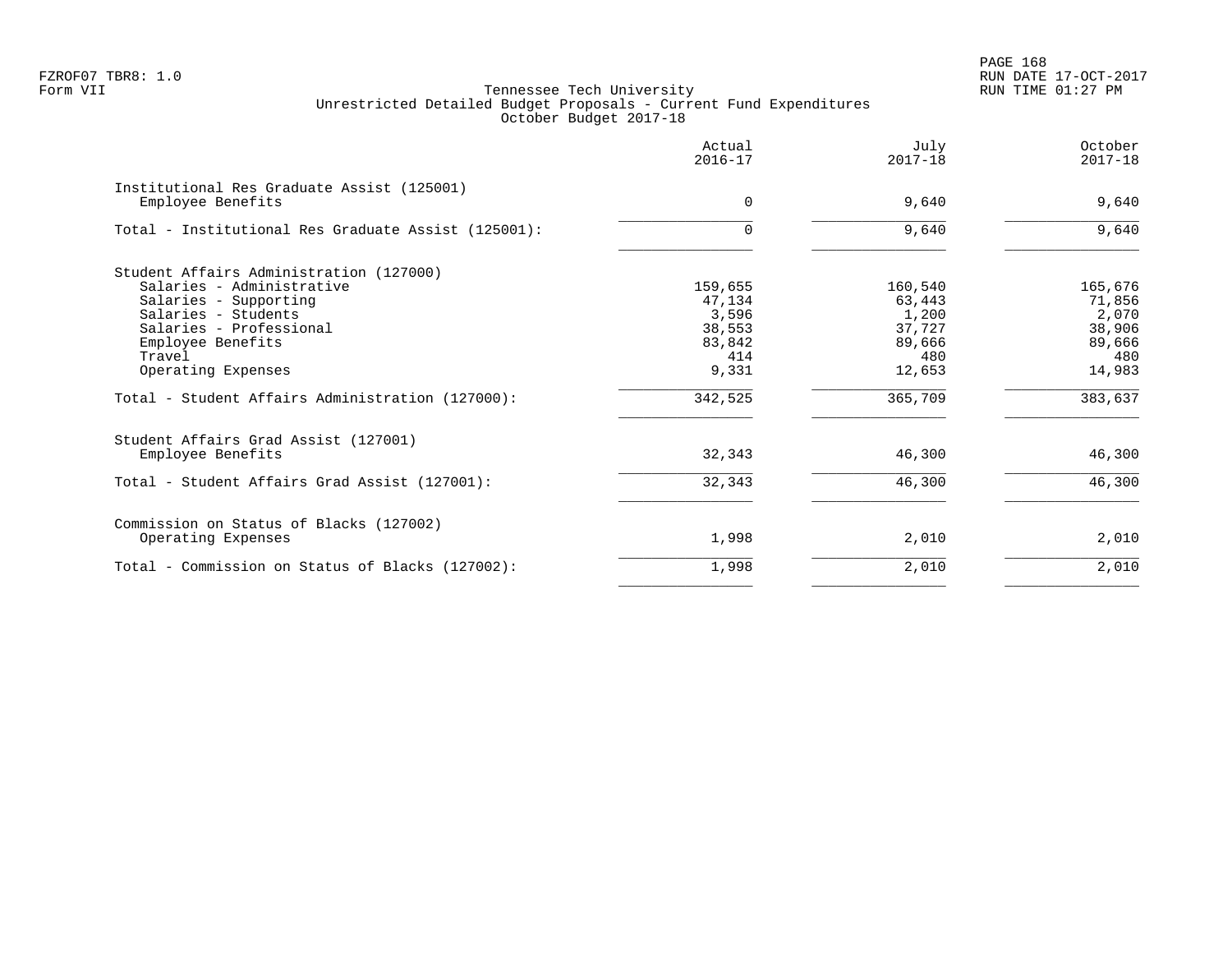|                                                      | Actual<br>$2016 - 17$ | July<br>$2017 - 18$ | October<br>$2017 - 18$ |
|------------------------------------------------------|-----------------------|---------------------|------------------------|
| Vice Pres for Planning and Finance (200000)          |                       |                     |                        |
| Salaries - Administrative                            | 205,775               | 207,000             | 214,962                |
| Salaries - Supporting                                | 30,543                | 27,352              | 28,003                 |
| Salaries - Professional                              | 56,723                | 52,770              | 67,202                 |
| Employee Benefits                                    | 73,550                | 69,340              | 79,340                 |
| Travel                                               | 9,192                 | 750                 | 750                    |
| Operating Expenses                                   | 6,529                 | 3,760               | 3,760                  |
| Total - Vice Pres for Planning and Finance (200000): | 382,312               | 360,972             | 394,017                |
| Business Office (200001)                             |                       |                     |                        |
| Salaries - Administrative                            | 169,162               | 169,850             | 174,274                |
| Salaries - Supporting                                | 490,347               | 414,918             | 379,426                |
| Salaries - Students                                  | 4,322                 | 4,448               | 4,448                  |
| Salaries - Professional                              | 559,984               | 561,397             | 621,530                |
| Employee Benefits                                    | 539,140               | 524,535             | 539,535                |
| Travel                                               | 20,597                | 25,670              | 25,670                 |
| Operating Expenses                                   | 61,136                | 82,240              | 82,320                 |
| Department Revenues                                  | $-314$                | $\Omega$            | $\Omega$               |
| Total - Business Office (200001):                    | 1,844,374             | 1,783,058           | 1,827,203              |
| Human Resources (200002)                             |                       |                     |                        |
| Salaries - Administrative                            | 123,150               | 124,200             | 132,362                |
| Salaries - Supporting                                | 215,518               | 163,874             | 168,409                |
| Salaries - Professional                              | 556,745               | 552,916             | 578,543                |
| Employee Benefits                                    | 312,854               | 313,090             | 313,090                |
| Travel                                               | 14,131                | 1,780               | 16,780                 |
| Operating Expenses                                   | 93,595                | 74,489              | 64,489                 |
| Total - Human Resources (200002):                    | 1,315,993             | 1,230,349           | 1,273,673              |
|                                                      |                       |                     |                        |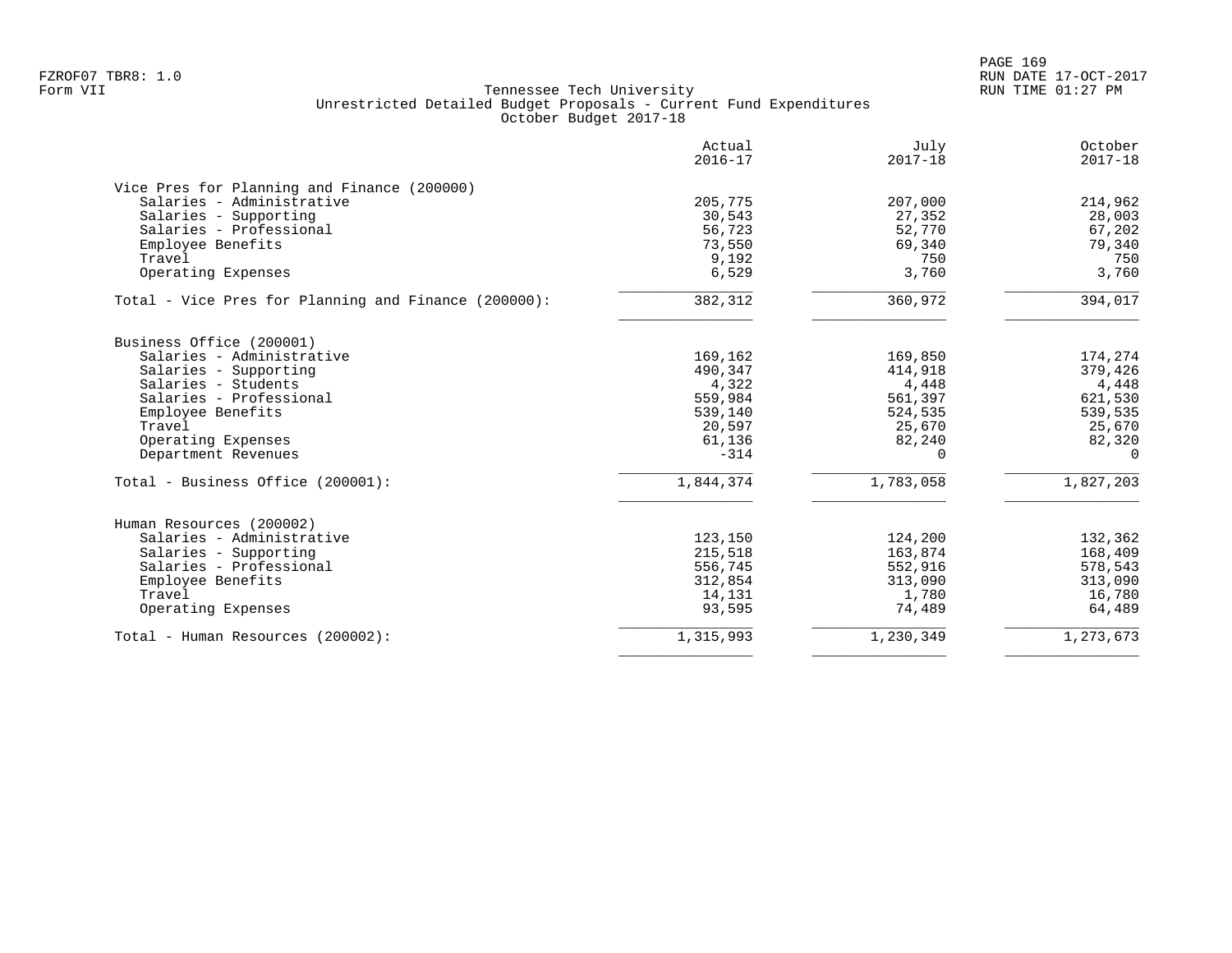PAGE 170 FZROF07 TBR8: 1.0 RUN DATE 17-OCT-2017

|                                                                                                                                                                                                | Actual<br>$2016 - 17$                     | July<br>$2017 - 18$                        | October<br>$2017 - 18$                     |
|------------------------------------------------------------------------------------------------------------------------------------------------------------------------------------------------|-------------------------------------------|--------------------------------------------|--------------------------------------------|
| Business Office GA (200008)<br>Employee Benefits                                                                                                                                               | 11,430                                    | 11,420                                     | 11,420                                     |
| Total - Business Office GA (200008):                                                                                                                                                           | 11,430                                    | 11,420                                     | 11,420                                     |
| Planning Strategic Initiatives (200009)<br>Operating Expenses                                                                                                                                  | 436,182                                   | 0                                          | 30,000                                     |
| Total - Planning Strategic Initiatives (200009):                                                                                                                                               | 436,182                                   | $\Omega$                                   | 30,000                                     |
| Facilities Rental (200011)<br>Salaries - Administrative<br>Salaries - Supporting<br>Salaries - Students<br>Salaries - Professional<br>Employee Benefits<br>Total - Facilities Rental (200011): | 0<br>1,950<br>15<br>2,461<br>846<br>5,272 | 700<br>800<br>450<br>1,000<br>600<br>3,550 | 700<br>800<br>450<br>1,000<br>600<br>3,550 |
| CHEC Management (200012)<br>Operating Expenses                                                                                                                                                 | 108,804                                   | 0                                          | 93,820                                     |
| Total - CHEC Management (200012):                                                                                                                                                              | 108,804                                   | 0                                          | 93,820                                     |
| University Budget & Planning (200025)<br>Salaries - Professional<br>Employee Benefits                                                                                                          | 107,674<br>37,587                         | 149,613<br>33,000                          | 162,139<br>53,000                          |
| Total - University Budget & Planning (200025):                                                                                                                                                 | 145,261                                   | 182,613                                    | 215,139                                    |
|                                                                                                                                                                                                |                                           |                                            |                                            |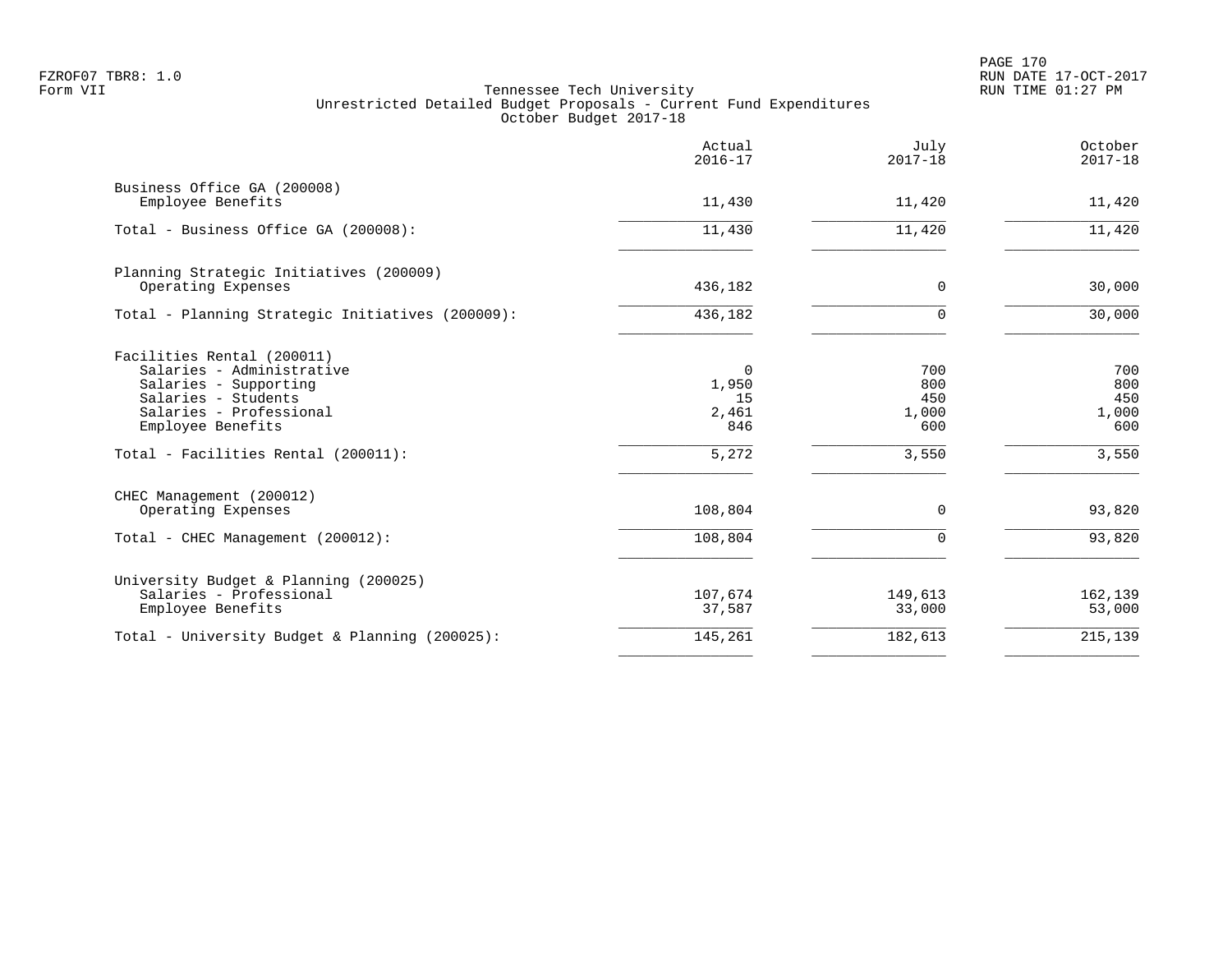PAGE 171 FZROF07 TBR8: 1.0 RUN DATE 17-OCT-2017

| Actual<br>$2016 - 17$ | July<br>$2017 - 18$                                                                                           | October<br>$2017 - 18$                                                                                            |
|-----------------------|---------------------------------------------------------------------------------------------------------------|-------------------------------------------------------------------------------------------------------------------|
|                       |                                                                                                               |                                                                                                                   |
|                       |                                                                                                               | 104,361<br>35,000                                                                                                 |
|                       |                                                                                                               | 51,050                                                                                                            |
|                       |                                                                                                               | $\Omega$                                                                                                          |
| 6,172                 | $\Omega$                                                                                                      | $\mathbf 0$                                                                                                       |
| 149,892               | 141,004                                                                                                       | 190,411                                                                                                           |
|                       |                                                                                                               |                                                                                                                   |
| $\Omega$              | 5,000                                                                                                         | 5,000                                                                                                             |
| 0                     | $\overline{5,000}$                                                                                            | 5,000                                                                                                             |
|                       |                                                                                                               |                                                                                                                   |
|                       |                                                                                                               | 170,000                                                                                                           |
| 143,988               | 170,000                                                                                                       | 170,000                                                                                                           |
|                       |                                                                                                               |                                                                                                                   |
| $-133,600$            | $\Omega$                                                                                                      | $\Omega$                                                                                                          |
|                       |                                                                                                               | $-170,000$                                                                                                        |
| $-133,999$            | $-170,000$                                                                                                    | $-170,000$                                                                                                        |
|                       |                                                                                                               |                                                                                                                   |
| 0                     | 2,610                                                                                                         | 2,610                                                                                                             |
|                       |                                                                                                               | 2,120                                                                                                             |
|                       |                                                                                                               | 46,190                                                                                                            |
|                       |                                                                                                               | 140<br>68,320                                                                                                     |
| 8,300                 | 8,300                                                                                                         | 8,300                                                                                                             |
| 430,548               |                                                                                                               | 127,680                                                                                                           |
|                       | 101,804<br>$\Omega$<br>37,372<br>4,544<br>143,988<br>$-399$<br>$\mathbf 0$<br>$\Omega$<br>$\Omega$<br>422,248 | 102,204<br>$\Omega$<br>38,800<br>$\Omega$<br>170,000<br>$-170,000$<br>2,120<br>46,190<br>140<br>68,320<br>127,680 |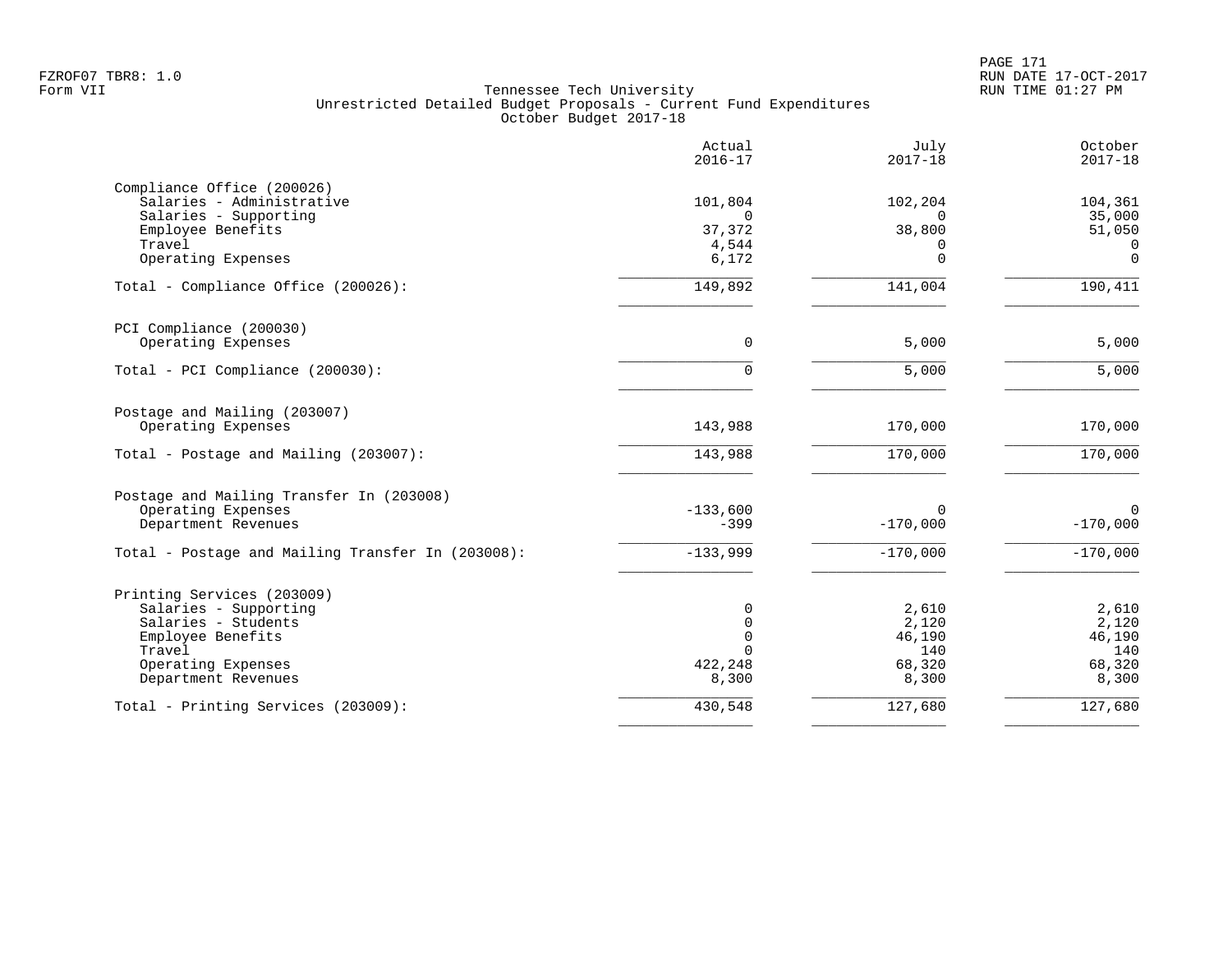|                                                                                       | Actual<br>$2016 - 17$  | July<br>$2017 - 18$   | October<br>$2017 - 18$ |
|---------------------------------------------------------------------------------------|------------------------|-----------------------|------------------------|
| Printing Serv Transf In (203010)<br>Operating Expenses<br>Department Revenues         | $-267,614$<br>$\Omega$ | $\Omega$<br>$-15,520$ | $\Omega$<br>$-15,520$  |
| Total - Printing Serv Transf In (203010):                                             | $-267,614$             | $-15,520$             | $-15,520$              |
| Printing Serv Allocation Offset (203011)<br>Operating Expenses<br>Department Revenues | $-57,969$<br>0         | $\Omega$<br>$-40,300$ | 0<br>$-39,999$         |
| Total - Printing Serv Allocation Offset (203011):                                     | $-57,969$              | $-40,300$             | $-39,999$              |
| Mail Services Spouse Dependent (203014)<br>Employee Benefits                          | 1,274                  | 10,830                | 10,830                 |
| Total - Mail Services Spouse Dependent (203014):                                      | 1,274                  | 10,830                | 10,830                 |
| Mail Services PC191 (203015)<br>Employee Benefits                                     | $\Omega$               | 3,300                 | 3,300                  |
| Total - Mail Services PC191 (203015):                                                 | 0                      | 3,300                 | 3,300                  |
| Mail Services E&G Operations (203027)<br>Operating Expenses<br>Department Revenues    | 353,649<br>0           | 309,778<br>$-16,898$  | 309,778<br>$-9,614$    |
| Total - Mail Services E&G Operations (203027):                                        | 353,649                | 292,880               | 300,164                |
|                                                                                       |                        |                       |                        |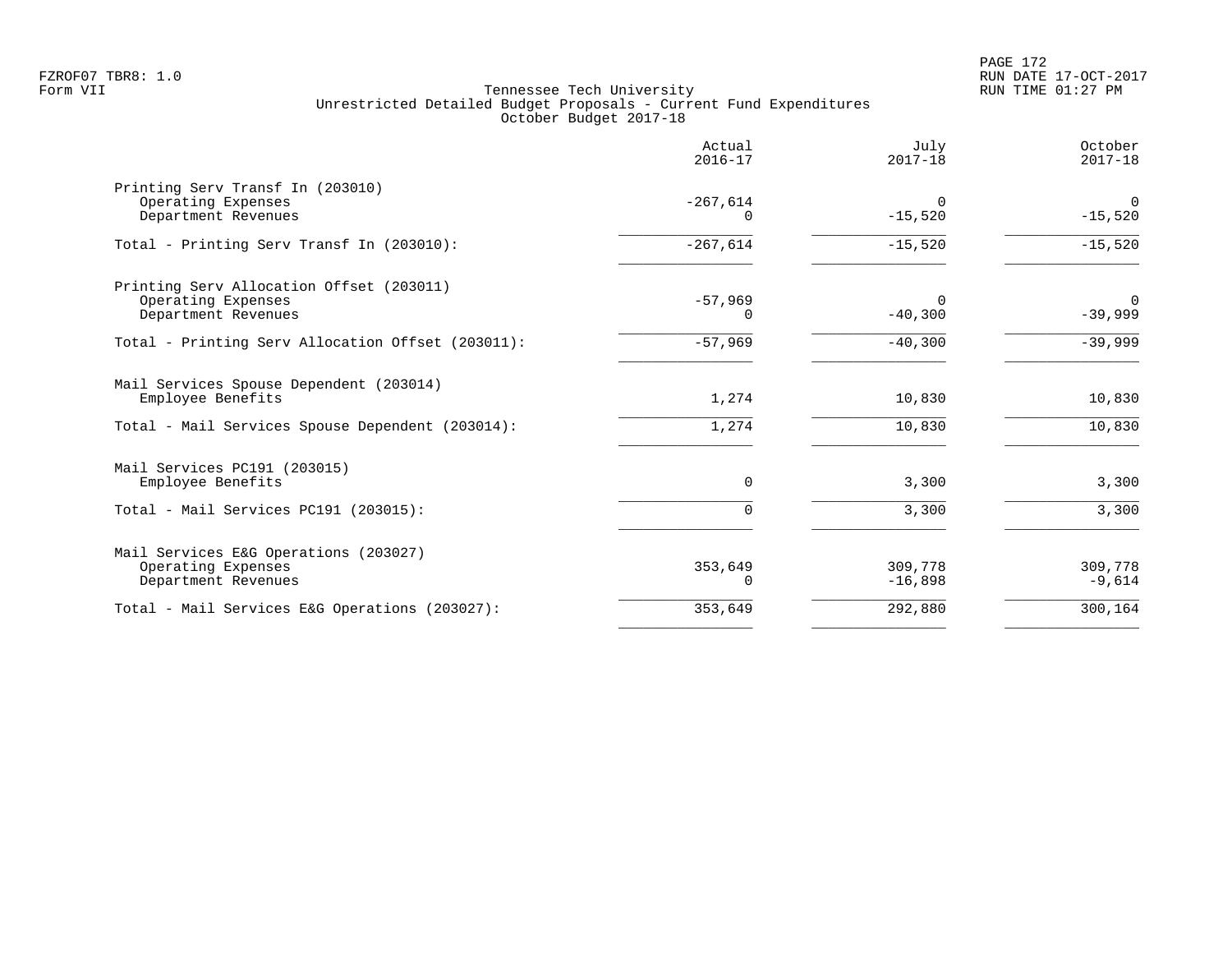PAGE 173 FZROF07 TBR8: 1.0 RUN DATE 17-OCT-2017

|                                                    | Actual<br>$2016 - 17$ | July<br>$2017 - 18$ | October<br>$2017 - 18$ |
|----------------------------------------------------|-----------------------|---------------------|------------------------|
| Mail Services Svc Ctr Allocation (203028)          |                       |                     |                        |
| Operating Expenses<br>Department Revenues          | 36,396<br>$-54,000$   | 0<br>$\Omega$       | 0<br>$\Omega$          |
| Total - Mail Services Svc Ctr Allocation (203028): | $-17,604$             |                     | $\Omega$               |
| CHEC Administrative Services (210000)              |                       |                     |                        |
| Salaries - Administrative                          | 80,135                | 82,961              | $\Omega$               |
| Salaries - Supporting                              | 52,986                | 55,340              | $\Omega$               |
| Salaries - Professional                            | 46,378                | 48,901              | $\Omega$               |
| Employee Benefits                                  | 76,871                | 78,680              | $\Omega$               |
| Travel                                             | 1,795                 | 3,000               | $\Omega$               |
| Operating Expenses<br>Department Revenues          | 13,928<br>$-106, 165$ | 41,824<br>$\Omega$  | 0<br>$\Omega$          |
|                                                    |                       |                     |                        |
| Total - CHEC Administrative Services (210000):     | 165,928               | 310,706             | $\Omega$               |
| CHEC Facilities Rentals (210002)                   |                       |                     |                        |
| Operating Expenses                                 | 1,092                 | 5,000               | 0                      |
| Department Revenues                                | $-444$                | $\Omega$            | $\Omega$               |
| Total - CHEC Facilities Rentals (210002):          | 648                   | 5,000               | $\Omega$               |
| CHEC Marketing & Communications (210003)           |                       |                     |                        |
| Operating Expenses                                 | 19,705                | 8,000               | 0                      |
| Total - CHEC Marketing & Communications (210003):  | 19,705                | 8,000               | $\Omega$               |
|                                                    |                       |                     |                        |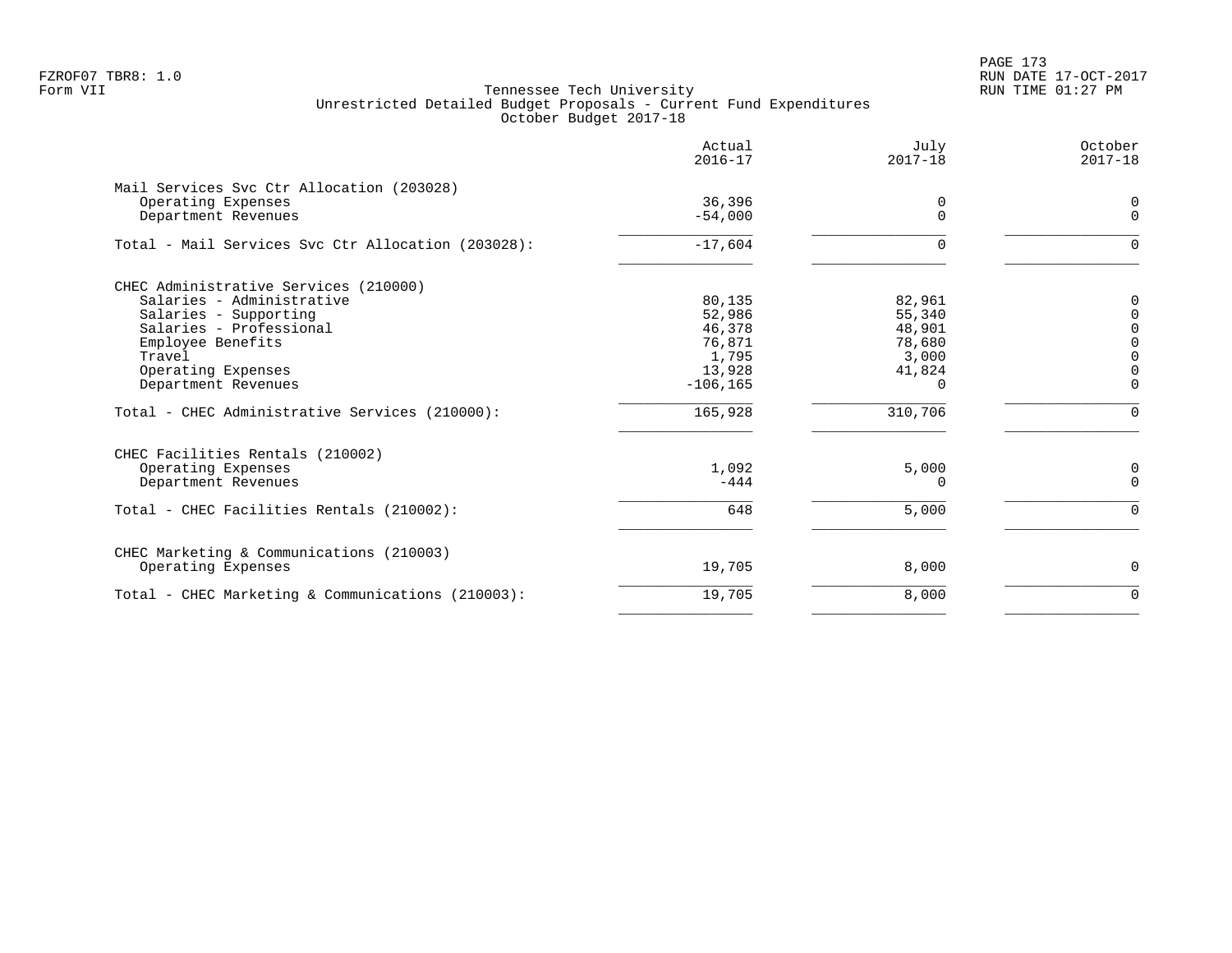| Actual<br>$2016 - 17$ | July<br>$2017 - 18$                                                                    | October<br>$2017 - 18$                                                                   |
|-----------------------|----------------------------------------------------------------------------------------|------------------------------------------------------------------------------------------|
|                       |                                                                                        |                                                                                          |
|                       |                                                                                        | 97,525                                                                                   |
|                       |                                                                                        | 104,576                                                                                  |
| $\Omega$              |                                                                                        | 410                                                                                      |
|                       | 55,619                                                                                 | 57,169                                                                                   |
| 115,337               | 115,365                                                                                | 130,365                                                                                  |
| 80                    | 4,200                                                                                  | 4,200                                                                                    |
| 8,334                 | 14,210                                                                                 | 14,210                                                                                   |
| 366,704               | 380,676                                                                                | 408,455                                                                                  |
|                       |                                                                                        |                                                                                          |
|                       |                                                                                        | 30,614                                                                                   |
|                       |                                                                                        | 11,000                                                                                   |
|                       |                                                                                        | 210,341                                                                                  |
|                       |                                                                                        | 78,165                                                                                   |
|                       |                                                                                        | 4,000                                                                                    |
| 34,843                | 43,430                                                                                 | 39,430                                                                                   |
|                       |                                                                                        | 373,550                                                                                  |
|                       |                                                                                        |                                                                                          |
|                       |                                                                                        |                                                                                          |
| 86,357                | 150,000                                                                                | 150,000                                                                                  |
| 86,357                | 150,000                                                                                | 150,000                                                                                  |
|                       |                                                                                        |                                                                                          |
| $-86, 357$            | $-150,000$                                                                             | $-150,000$                                                                               |
| $-86, 357$            | $-150,000$                                                                             | $-150,000$                                                                               |
|                       | 88,357<br>99,345<br>55,251<br>29,526<br>7,151<br>197,475<br>72,950<br>6,752<br>348,697 | 89,041<br>101,831<br>410<br>29,828<br>11,000<br>205,370<br>78,165<br>$\Omega$<br>367,793 |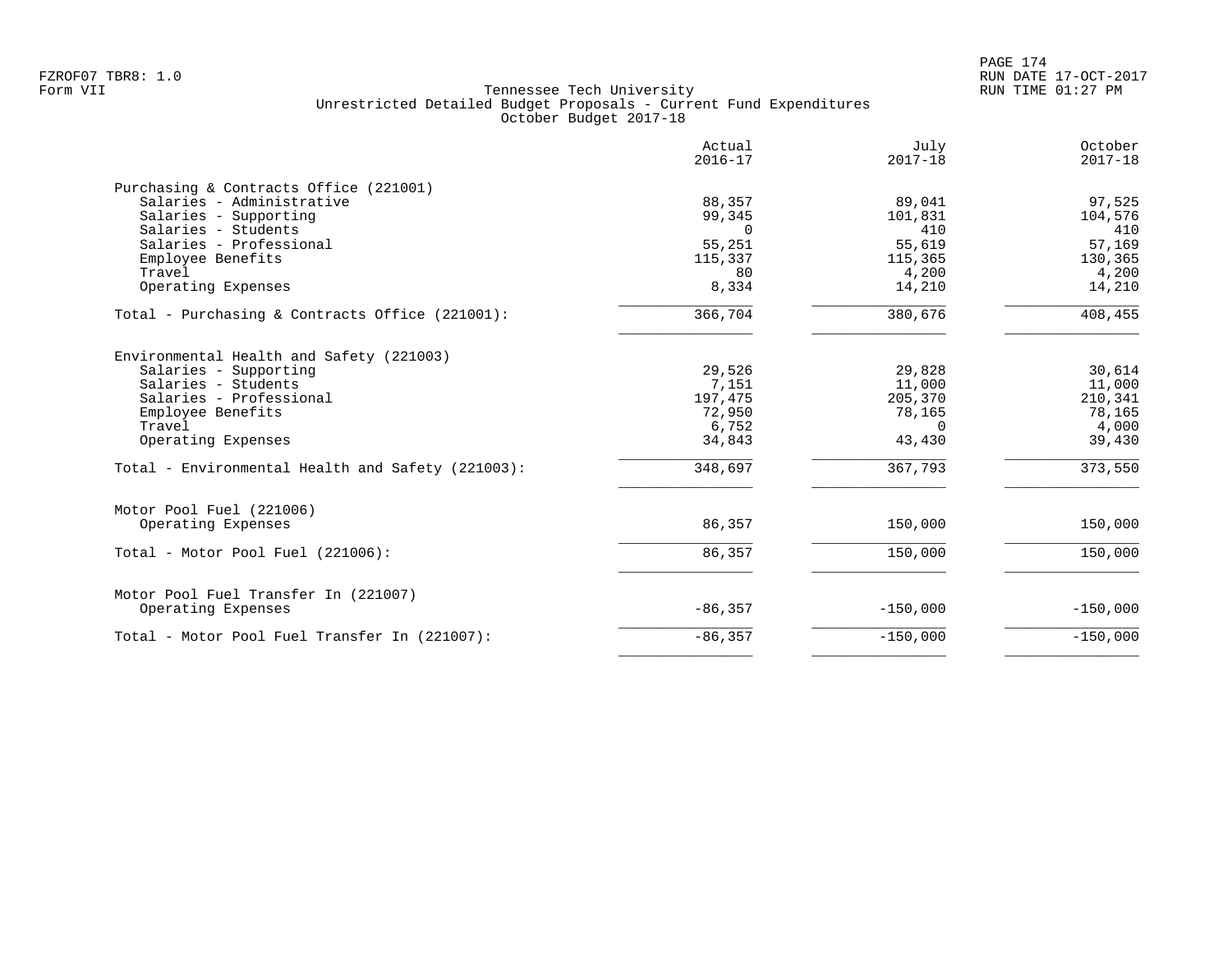PAGE 175 FZROF07 TBR8: 1.0 RUN DATE 17-OCT-2017

|                                         | Actual<br>$2016 - 17$ | July<br>$2017 - 18$ | October<br>$2017 - 18$ |
|-----------------------------------------|-----------------------|---------------------|------------------------|
| Telephone Services (231000)             |                       |                     |                        |
| Salaries - Supporting                   | 93,713                | 71,447              | 73,020                 |
| Salaries - Students                     | 4,087                 | 5,140               | 5,140                  |
| Salaries - Professional                 | 136,179               | 136,797             | 139,939                |
| Employee Benefits                       | 122,139               | 123,990             | 123,990                |
| Travel                                  |                       | 1,000               | 1,000                  |
| Operating Expenses                      | 340,156               | 554,470             | 554,470                |
| Department Revenues                     | 99,963                | 100,000             | 100,000                |
| Total - Telephone Services (231000):    | 796,237               | 992,844             | 997,559                |
| Telephone Transfer In (231001)          |                       |                     |                        |
| Operating Expenses                      | $-777,518$            | $\Omega$            | 0                      |
| Department Revenues                     | 0                     | $-971,844$          | $-976,559$             |
| Total - Telephone Transfer In (231001): | $-777,518$            | $-971,844$          | $-976,559$             |
| Cable TV (231002)                       |                       |                     |                        |
| Operating Expenses                      | 88,000                | 102,000             | 102,000                |
| Total - Cable TV $(231002)$ :           | 88,000                | 102,000             | 102,000                |
| Cable TV Transfer In (231003)           |                       |                     |                        |
| Operating Expenses                      | $-158, 331$           | O                   | $\Omega$               |
| Department Revenues                     | 0                     | $-102,000$          | $-102,000$             |
| Total - Cable TV Transfer In (231003):  | $-158,331$            | $-102,000$          | $-102,000$             |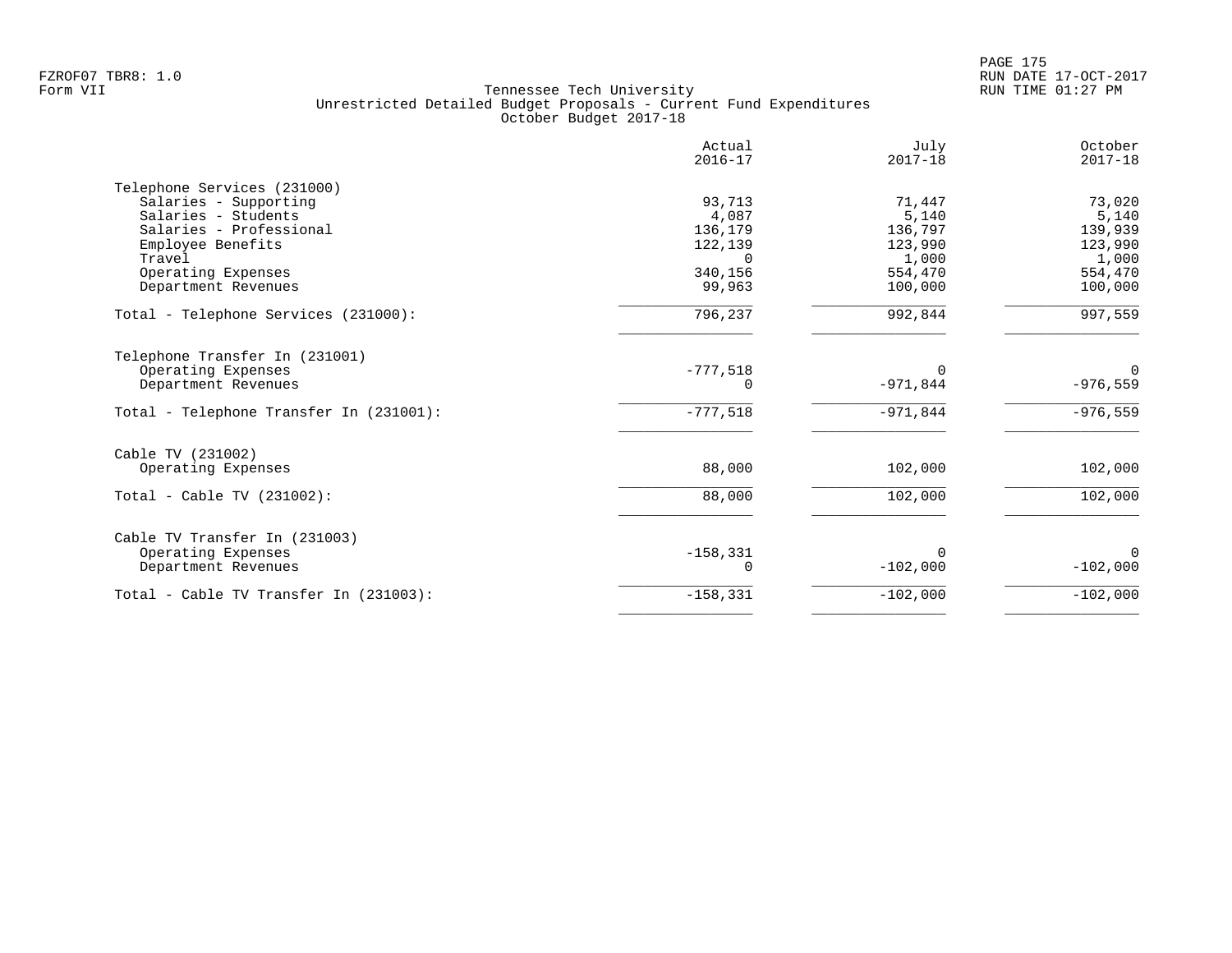PAGE 176 FZROF07 TBR8: 1.0 RUN DATE 17-OCT-2017

|                                                         | Actual<br>$2016 - 17$ | July<br>$2017 - 18$ | October<br>$2017 - 18$ |
|---------------------------------------------------------|-----------------------|---------------------|------------------------|
| Regulated Waste Disposal (255001)<br>Operating Expenses | 41,209                | 42,500              | 42,500                 |
| Total - Regulated Waste Disposal (255001):              | 41,209                | 42,500              | 42,500                 |
| VP for Univ Advancement Office (300000)                 |                       |                     |                        |
| Salaries - Administrative                               | 344,419               | 282,387             | 290,847                |
| Salaries - Supporting                                   | 237,312               | 216,962             | 222,580                |
| Salaries - Students                                     | 9,367                 | 1,940               | 1,940                  |
| Salaries - Professional                                 | 1,128,974             | 966,657             | 1,018,539              |
| Employee Benefits                                       | 585,316               | 554,877             | 589,877                |
| Travel                                                  | 6,006                 | 12,310              | 12,310                 |
| Operating Expenses<br>Capital Outlay                    | 111,677<br>$\Omega$   | 212,819<br>6,970    | 184,606<br>6,970       |
|                                                         |                       |                     |                        |
| Total - VP for Univ Advancement Office (300000):        | 2,423,071             | 2, 254, 922         | 2,327,669              |
| Capital Campaign (300004)                               |                       |                     |                        |
| Operating Expenses                                      | 3,974                 | 0                   | 0                      |
| Total - Capital Campaign (300004):                      | 3,974                 | $\Omega$            | $\Omega$               |
| Univ Advancement Advertising (301000)                   |                       |                     |                        |
| Operating Expenses                                      | 0                     | 3,490               | 3,490                  |
| Total - Univ Advancement Advertising (301000):          | 0                     | 3,490               | 3,490                  |
|                                                         |                       |                     |                        |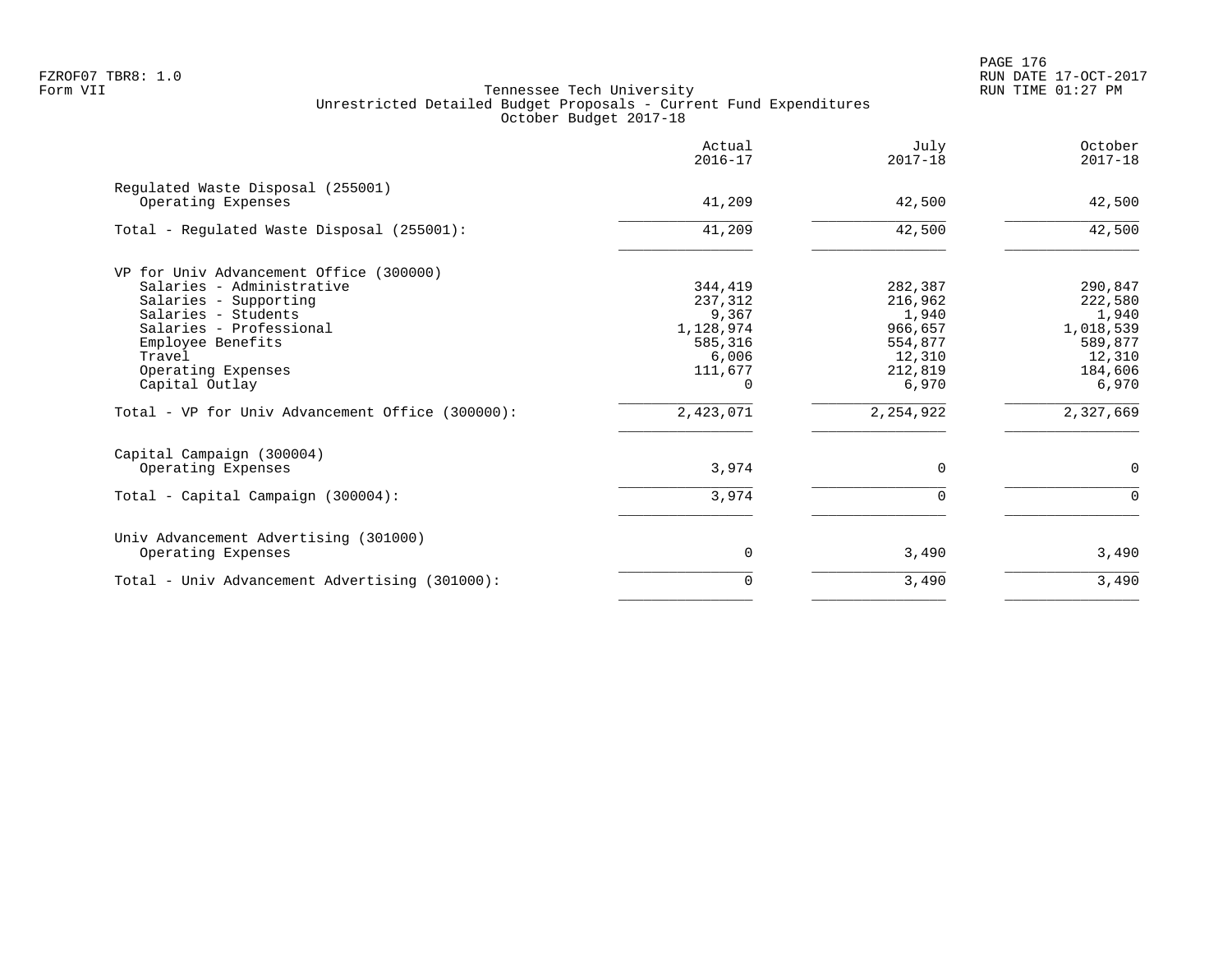|                                                                                                                                                  | Actual<br>$2016 - 17$                                | July<br>$2017 - 18$                       | October<br>$2017 - 18$                    |
|--------------------------------------------------------------------------------------------------------------------------------------------------|------------------------------------------------------|-------------------------------------------|-------------------------------------------|
| Univ Advancement Athletic Tickets (301001)<br>Operating Expenses                                                                                 | 114,558                                              | 114,560                                   | 114,560                                   |
| Total - Univ Advancement Athletic Tickets (301001):                                                                                              | 114,558                                              | 114,560                                   | 114,560                                   |
| Univ Adv Graduate Assistant (301003)<br>Employee Benefits                                                                                        | 0                                                    | 25,440                                    | 25,440                                    |
| Total - Univ Adv Graduate Assistant (301003):                                                                                                    | $\Omega$                                             | 25,440                                    | 25,440                                    |
| Special Activity Fundraising (301004)<br>Salaries - Professional<br>Employee Benefits                                                            | 67,265<br>19,065                                     | 67,602<br>12,700                          | 69,084<br>19,700                          |
| Total - Special Activity Fundraising (301004):                                                                                                   | 86,330                                               | 80,302                                    | 88,784                                    |
| Univ Develop and Alumni Engagement (302000)<br>Salaries - Supporting<br>Employee Benefits<br>Travel<br>Operating Expenses<br>Department Revenues | $\mathbf 0$<br>$\Omega$<br>26,226<br>34,035<br>$-50$ | 500<br>110<br>6,170<br>18,670<br>$\Omega$ | 500<br>110<br>6,170<br>17,527<br>$\Omega$ |
| Total - Univ Develop and Alumni Engagement (302000):                                                                                             | 60,211                                               | 25,450                                    | 24,307                                    |
| Alumni Engagement & Annual Giving (302004)<br>Operating Expenses                                                                                 | 2,651                                                | 2,500                                     | 2,500                                     |
| Total - Alumni Engagement & Annual Giving (302004):                                                                                              | 2,651                                                | 2,500                                     | 2,500                                     |
|                                                                                                                                                  |                                                      |                                           |                                           |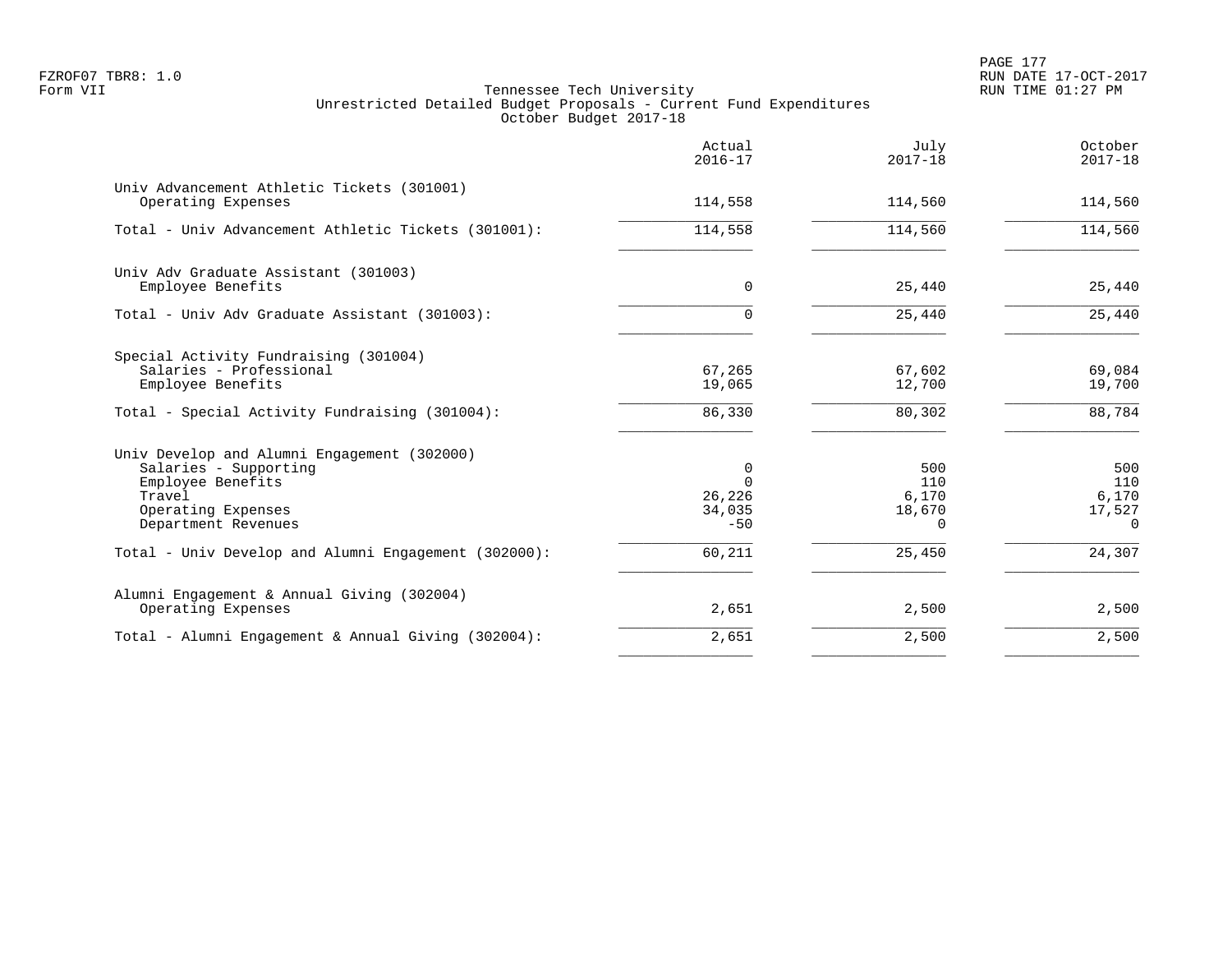|                                                      | Actual<br>$2016 - 17$ | July<br>$2017 - 18$ | October<br>$2017 - 18$ |
|------------------------------------------------------|-----------------------|---------------------|------------------------|
| Communications & Marketing (303000)                  |                       |                     |                        |
| Salaries - Administrative                            | 120,963               | 122,000             | 125,400                |
| Salaries - Supporting                                | 226,261               | 239,646             | 283,676                |
| Salaries - Students                                  | 9,244                 | $\Omega$            | $\Omega$               |
| Salaries - Professional                              | 328,112               | 370,611             | 383,588                |
| Employee Benefits                                    | 273,434               | 269,270             | 324,270                |
| Travel                                               | 11,923                | 820                 | 820                    |
| Operating Expenses                                   | 139,316               | 17,435              | 124,547                |
| Total - Communications & Marketing (303000):         | 1,109,253             | 1,019,782           | 1,242,301              |
| Communications & Mrktg Transfer In (303001)          |                       |                     |                        |
| Operating Expenses                                   | $-35,672$             | $\Omega$            | $\overline{0}$         |
| Department Revenues                                  | 0                     | $-4,120$            | $-4,120$               |
| Total - Communications & Mrktq Transfer In (303001): | $-35,672$             | $-4,120$            | $-4,120$               |
| Web & Digital Media (303003)                         |                       |                     |                        |
| Travel                                               | 433                   | 0                   | 0                      |
| Operating Expenses                                   | 2,856                 | $\Omega$            | $\Omega$               |
| Total - Web & Digital Media (303003):                | 3,289                 | $\Omega$            | $\Omega$               |
| Photo Services Office (304000)                       |                       |                     |                        |
| Salaries - Supporting                                | 81,288                | 80,315              | 45,669                 |
| Employee Benefits                                    | 40,150                | 62,960              | 62,960                 |
| Travel                                               | 584                   | 420                 | 420                    |
| Operating Expenses                                   | 9,354                 | 27,390              | 24,688                 |
| Department Revenues                                  | 1,500                 | 1,500               | 1,500                  |
| Total - Photo Services Office (304000):              | 132,876               | 172,585             | 135,237                |
|                                                      |                       |                     |                        |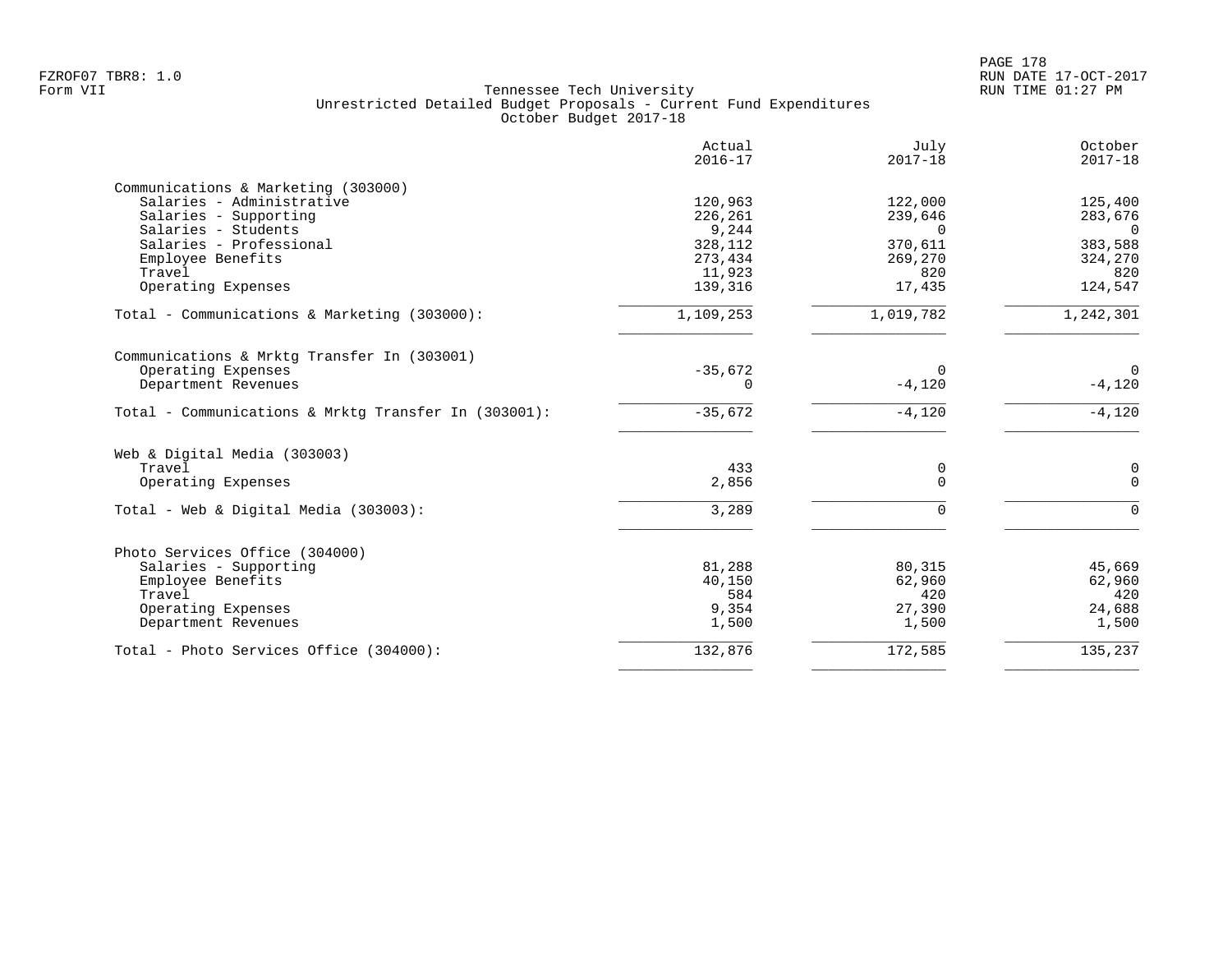|                                                                                                                                    | Actual<br>$2016 - 17$           | July<br>$2017 - 18$                 | October<br>$2017 - 18$            |
|------------------------------------------------------------------------------------------------------------------------------------|---------------------------------|-------------------------------------|-----------------------------------|
| Photo Svc Transfer In Revenue (304001)<br>Operating Expenses<br>Department Revenues                                                | $-8,570$<br>0                   | $-22,500$<br>$-580$                 | $-22,500$<br>$-580$               |
| Total - Photo Svc Transfer In Revenue (304001):                                                                                    | $-8,570$                        | $-23,080$                           | $-23,080$                         |
| Photo Svc Allocation Offset (304002)<br>Operating Expenses<br>Department Revenues<br>Total - Photo Svc Allocation Offset (304002): | $-103, 400$<br>0<br>$-103, 400$ | 28,250<br>$-145, 266$<br>$-117,016$ | 28,250<br>$-107,917$<br>$-79,667$ |
| TBR Spouse Dependent Discount (700000)<br>Employee Benefits                                                                        | 95,078                          | 79,600                              | 79,600                            |
| Total - TBR Spouse Dependent Discount (700000):                                                                                    | 95,078                          | 79,600                              | 79,600                            |
| TBR Employ Remission PC191 (700001)<br>Employee Benefits                                                                           | 45,499                          | 33,940                              | 33,940                            |
| Total - TBR Employ Remission PC191 (700001):                                                                                       | 45,499                          | 33,940                              | 33,940                            |
| E and G Data Processing Allocation (700003)<br>Department Revenues                                                                 | 510,986                         | 520,740                             | 522,400                           |
| Total - E and G Data Processing Allocation (700003):                                                                               | 510,986                         | 520,740                             | 522,400                           |
|                                                                                                                                    |                                 |                                     |                                   |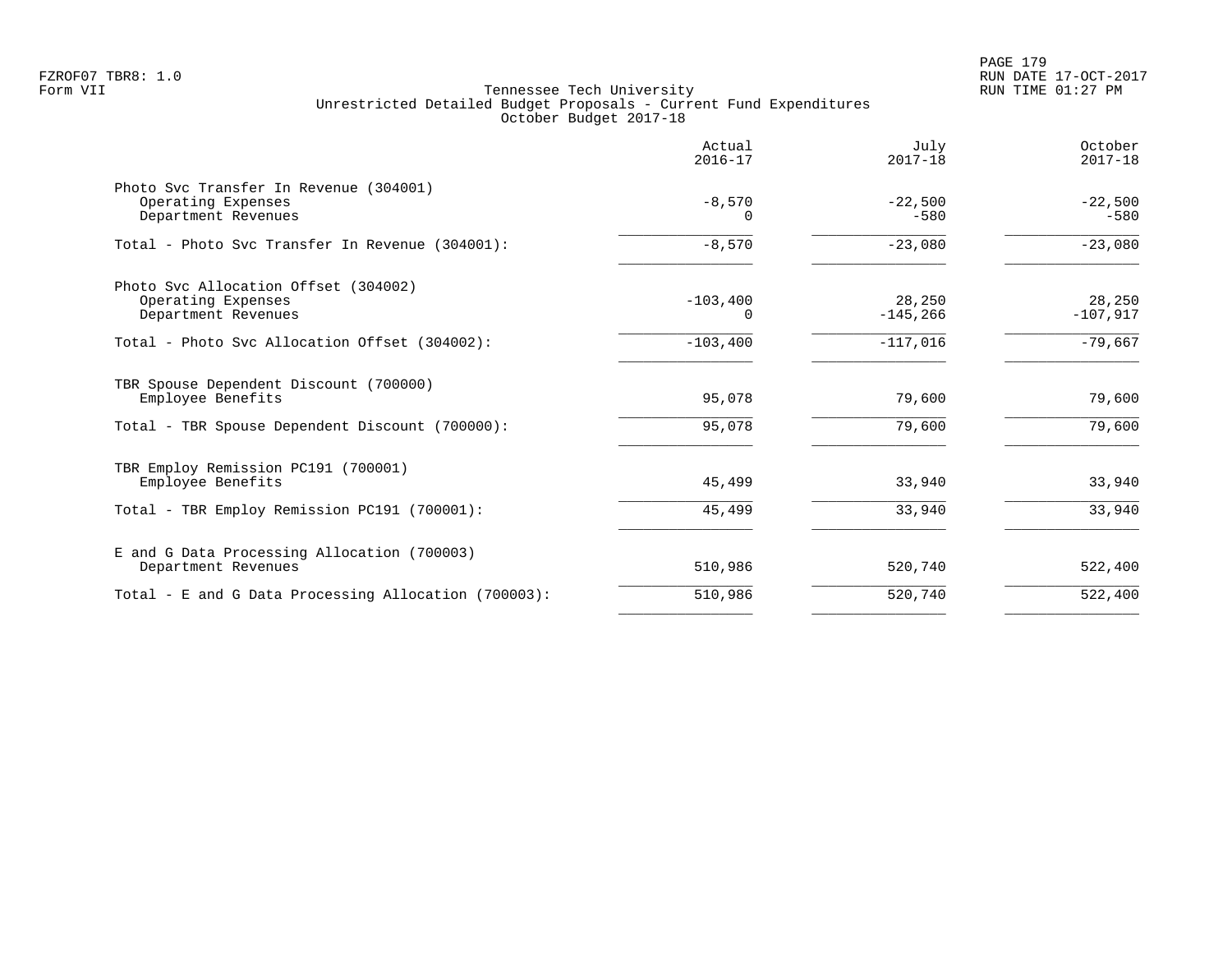|                                                                                                                                                        | Actual<br>$2016 - 17$                          | July<br>$2017 - 18$                                  | October<br>$2017 - 18$                                     |
|--------------------------------------------------------------------------------------------------------------------------------------------------------|------------------------------------------------|------------------------------------------------------|------------------------------------------------------------|
| E and G Claims Adjustment (700004)<br>Operating Expenses                                                                                               | 56,482                                         | 41,910                                               | 56,480                                                     |
| Total - E and G Claims Adjustment (700004):                                                                                                            | 56,482                                         | 41,910                                               | 56,480                                                     |
| $E$ and G Support (700005)<br>Salaries - Administrative<br>Salaries - Supporting<br>Salaries - Professional<br>Employee Benefits<br>Operating Expenses | $\Omega$<br>$\mathbf 0$<br>19,543<br>$-75,130$ | 78,830<br>46,345<br>112,890<br>379,470<br>$-159,859$ | $\overline{0}$<br>2,970<br>3,220<br>604,905<br>$-164, 102$ |
| Total - E and G Support $(700005)$ :                                                                                                                   | $-55,587$                                      | 457,676                                              | 446,993                                                    |
| E and G Other Salary Pool (700009)<br>Salaries - Supporting<br>Total - E and G Other Salary Pool (700009):                                             | 0<br>$\Omega$                                  | 15,220<br>15,220                                     | 15,220<br>15,220                                           |
| TBR Chargeback non TN eCampus (700017)<br>Operating Expenses<br>Total - TBR Chargeback non TN eCampus (700017):                                        | 395,237<br>395,237                             | 177,240<br>177,240                                   | 175,740<br>175,740                                         |
| Legal Fees (700023)<br>Operating Expenses                                                                                                              | 79,763                                         | 29,000                                               | 29,000                                                     |
| Total - Legal Fees $(700023)$ :                                                                                                                        | 79,763                                         | 29,000                                               | 29,000                                                     |
|                                                                                                                                                        |                                                |                                                      |                                                            |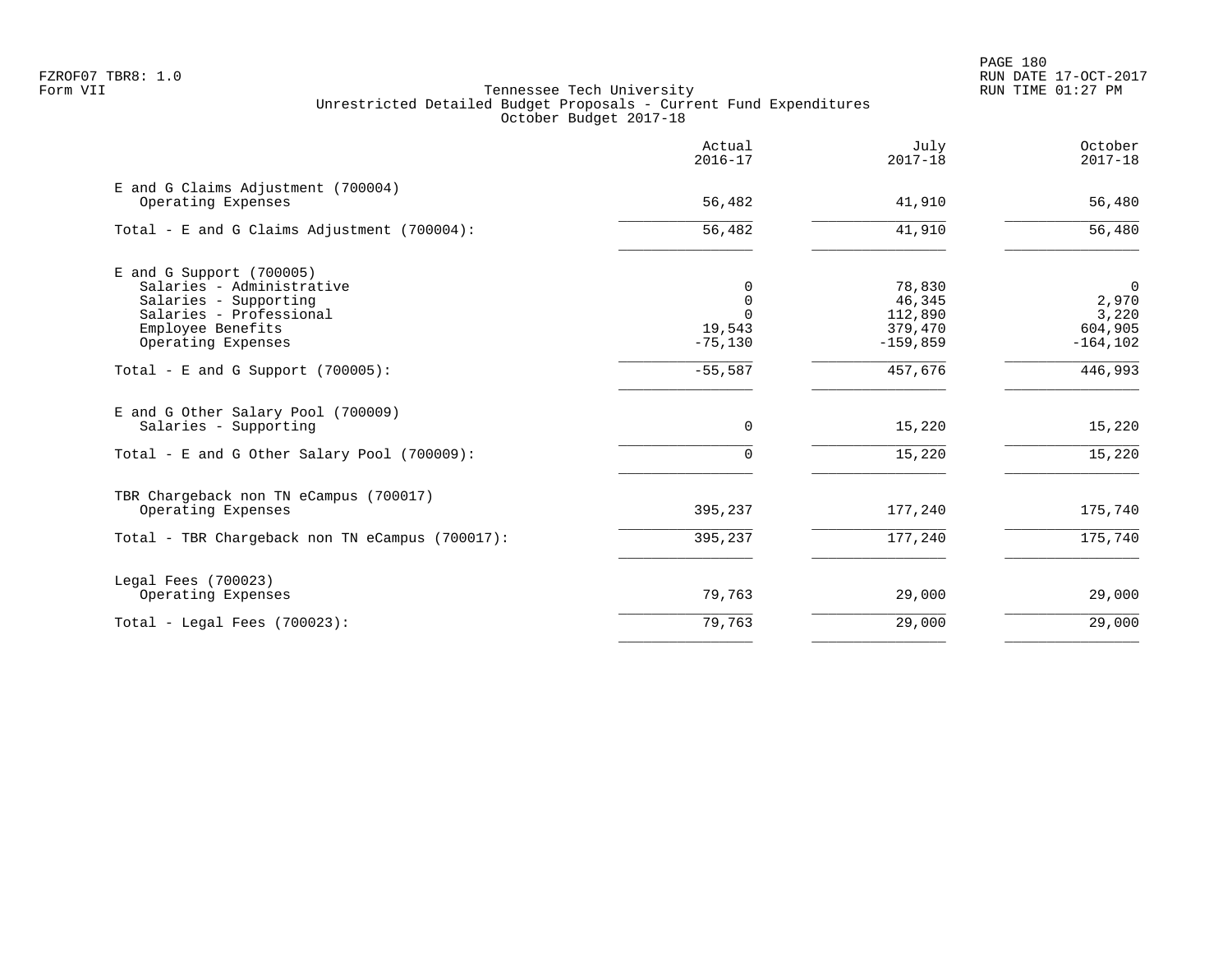PAGE 181 FZROF07 TBR8: 1.0 RUN DATE 17-OCT-2017

|                                                 | Actual<br>$2016 - 17$ | July<br>$2017 - 18$ | October<br>$2017 - 18$ |
|-------------------------------------------------|-----------------------|---------------------|------------------------|
| License Fees (700024)<br>Operating Expenses     | 19,933                | 20,000              | 20,000                 |
| Total - License Fees (700024):                  | 19,933                | 20,000              | 20,000                 |
| Membership Fees (700025)                        | 654                   | $\Omega$            | $\mathbf 0$            |
| Employee Benefits<br>Operating Expenses         | 239,474               | 159,457             | 163,732                |
| Total - Membership Fees (700025):               | 240,128               | 159,457             | 163,732                |
| Consultation Services (700026)                  | 0                     |                     |                        |
| Operating Expenses                              |                       | 7,800               | 7,800                  |
| Total - Consultation Services (700026):         | 0                     | 7,800               | 7,800                  |
| Banking Services (700027)<br>Operating Expenses | 496,940               | 452,700             | 497,700                |
| Total - Banking Services (700027):              | 496,940               | 452,700             | 497,700                |
| Collection of Debts (700028)                    |                       |                     |                        |
| Operating Expenses                              | 14,948                | 26,770              | 26,770                 |
| Total - Collection of Debts (700028):           | 14,948                | 26,770              | 26,770                 |
|                                                 |                       |                     |                        |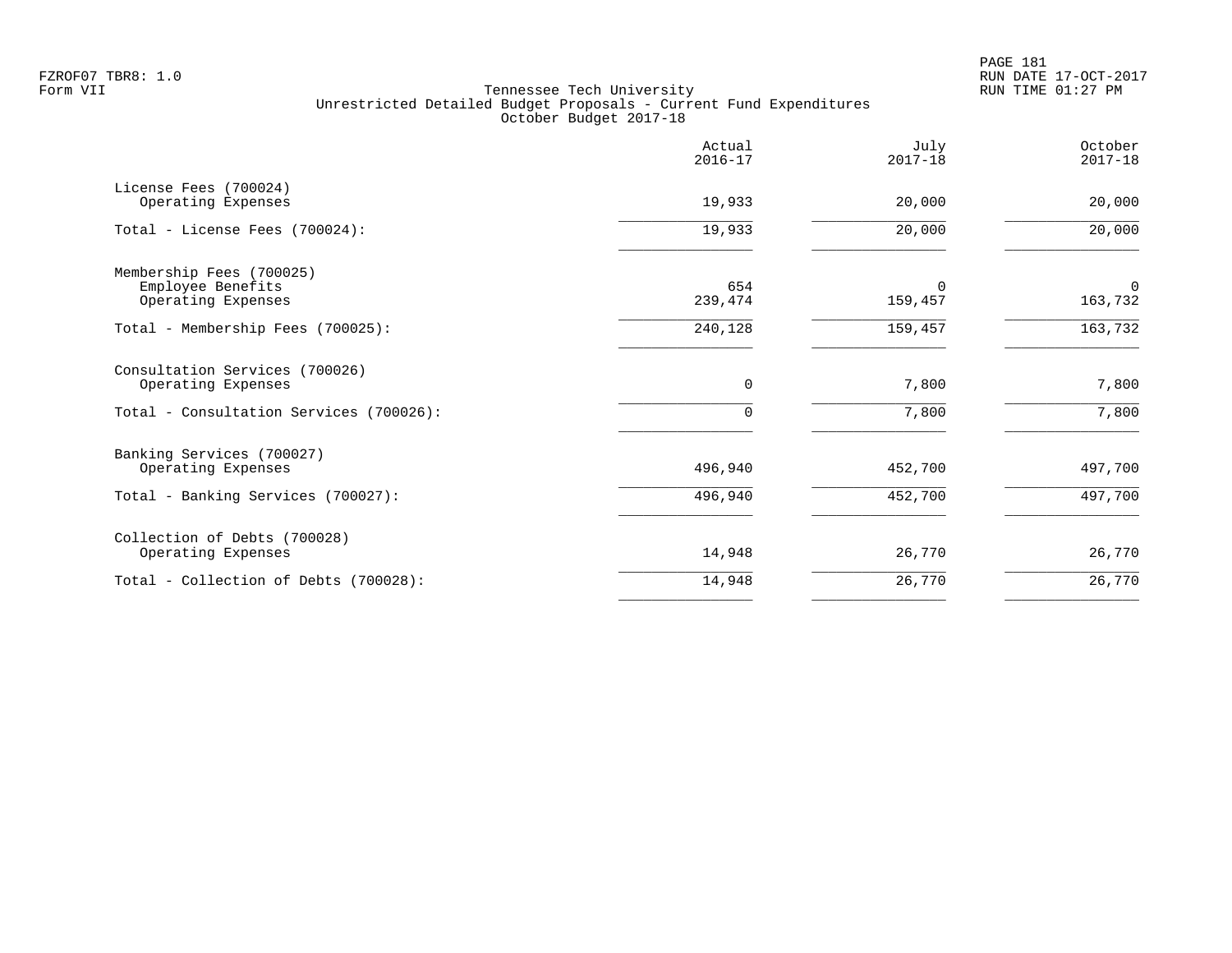PAGE 182 FZROF07 TBR8: 1.0 RUN DATE 17-OCT-2017

|                                                             | Actual<br>$2016 - 17$ | July<br>$2017 - 18$ | October<br>$2017 - 18$ |
|-------------------------------------------------------------|-----------------------|---------------------|------------------------|
| Provision for Doubtful Accts (700029)<br>Operating Expenses | 10,652                | 80,000              | 80,000                 |
| Total - Provision for Doubtful Accts (700029):              | 10,652                | 80,000              | 80,000                 |
| External Audit (700030)<br>Operating Expenses               | 49,647                | 70,000              | 70,000                 |
| Total - External Audit (700030):                            | 49,647                | 70,000              | 70,000                 |
| Training (700031)<br>Operating Expenses                     | 0<br>$\Omega$         | 1,360               | 1,360                  |
| Total - Training $(700031)$ :                               |                       | 1,360               | 1,360                  |
| Cafeteria Benefits (700032)<br>Operating Expenses           | 4,708                 | 15,000              | 15,000                 |
| Total - Cafeteria Benefits (700032):                        | 4,708                 | 15,000              | 15,000                 |
| Background Checks (700033)<br>Operating Expenses            | 12,620                | 22,700              | 22,700                 |
| Total - Background Checks (700033):                         | 12,620                | 22,700              | 22,700                 |
|                                                             |                       |                     |                        |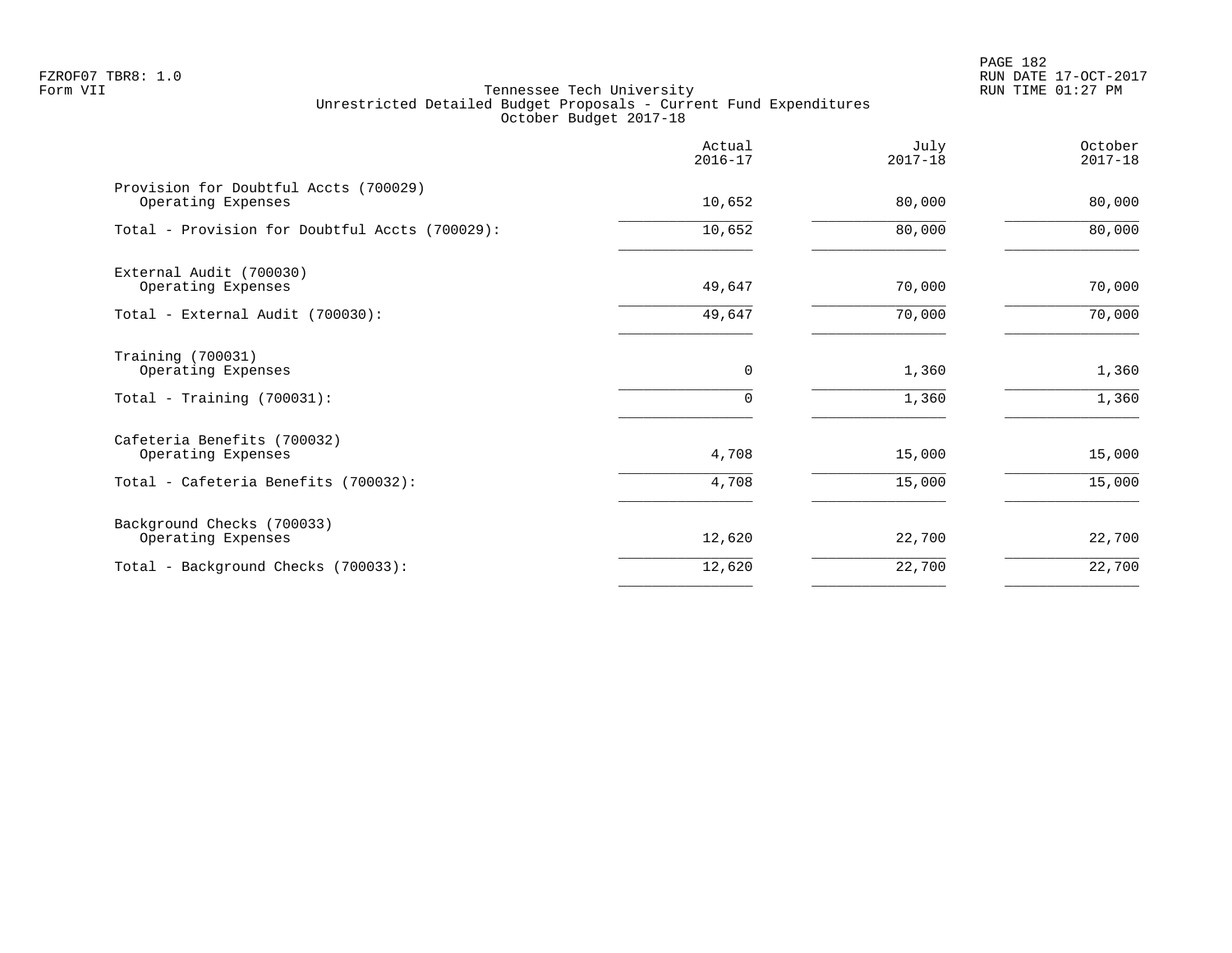PAGE 183 FZROF07 TBR8: 1.0 RUN DATE 17-OCT-2017

|                                                                                                                                                                                                                           | Actual<br>$2016 - 17$                                                                                              | July<br>$2017 - 18$                                                                                                   | October<br>$2017 - 18$                                                                                                 |
|---------------------------------------------------------------------------------------------------------------------------------------------------------------------------------------------------------------------------|--------------------------------------------------------------------------------------------------------------------|-----------------------------------------------------------------------------------------------------------------------|------------------------------------------------------------------------------------------------------------------------|
| Allocation to Aux Ent (700037)                                                                                                                                                                                            |                                                                                                                    |                                                                                                                       |                                                                                                                        |
| Department Revenues                                                                                                                                                                                                       | $-326, 517$                                                                                                        | $-333,480$                                                                                                            | $-359, 340$                                                                                                            |
| Total - Allocation to Aux Ent (700037):                                                                                                                                                                                   | $-326, 517$                                                                                                        | $-333,480$                                                                                                            | $-359,340$                                                                                                             |
| Post Office Allocation (700045)                                                                                                                                                                                           |                                                                                                                    |                                                                                                                       |                                                                                                                        |
| Operating Expenses<br>Department Revenues                                                                                                                                                                                 | 5,970                                                                                                              | 6,650<br>$\Omega$                                                                                                     | 6,650<br>$\Omega$                                                                                                      |
| Total - Post Office Allocation (700045):                                                                                                                                                                                  | 5,970                                                                                                              | 6,650                                                                                                                 | 6,650                                                                                                                  |
| System Internal Audit (700061)                                                                                                                                                                                            |                                                                                                                    |                                                                                                                       |                                                                                                                        |
| Operating Expenses                                                                                                                                                                                                        | 45,900                                                                                                             | $\Omega$                                                                                                              | $\mathbf 0$                                                                                                            |
| Total - System Internal Audit (700061):                                                                                                                                                                                   | 45,900                                                                                                             | $\Omega$                                                                                                              | $\mathbf 0$                                                                                                            |
| TTU Staff Tuit Maint Reimbursment (700068)                                                                                                                                                                                |                                                                                                                    |                                                                                                                       |                                                                                                                        |
| Employee Benefits                                                                                                                                                                                                         | 28,358                                                                                                             | 7,736                                                                                                                 | 7,736                                                                                                                  |
| Total - TTU Staff Tuit Maint Reimbursment (700068):                                                                                                                                                                       | 28,358                                                                                                             | 7,736                                                                                                                 | 7,736                                                                                                                  |
| Total - Institutional Support (450):                                                                                                                                                                                      |                                                                                                                    |                                                                                                                       |                                                                                                                        |
| Salaries - Administrative<br>Salaries - Academic<br>Salaries - Supporting<br>Salaries - Students<br>Salaries - Professional<br>Employee Benefits<br>Travel<br>Operating Expenses<br>Capital Outlay<br>Department Revenues | 2,778,139<br>4,536<br>1,713,392<br>53,575<br>3,987,534<br>3,307,324<br>159,159<br>2,919,550<br>$\Omega$<br>137,893 | 2,813,893<br>4,000<br>1,644,284<br>50,308<br>3,989,992<br>3,692,934<br>80,660<br>3,521,919<br>6,970<br>$-1, 169, 468$ | 2,842,464<br>4,000<br>1,544,006<br>51,178<br>4,100,440<br>4,084,649<br>113,657<br>4,396,820<br>6,970<br>$-1, 153, 449$ |
| Total                                                                                                                                                                                                                     | 15,061,102                                                                                                         | 14,635,492                                                                                                            | 15,990,735                                                                                                             |
|                                                                                                                                                                                                                           |                                                                                                                    |                                                                                                                       |                                                                                                                        |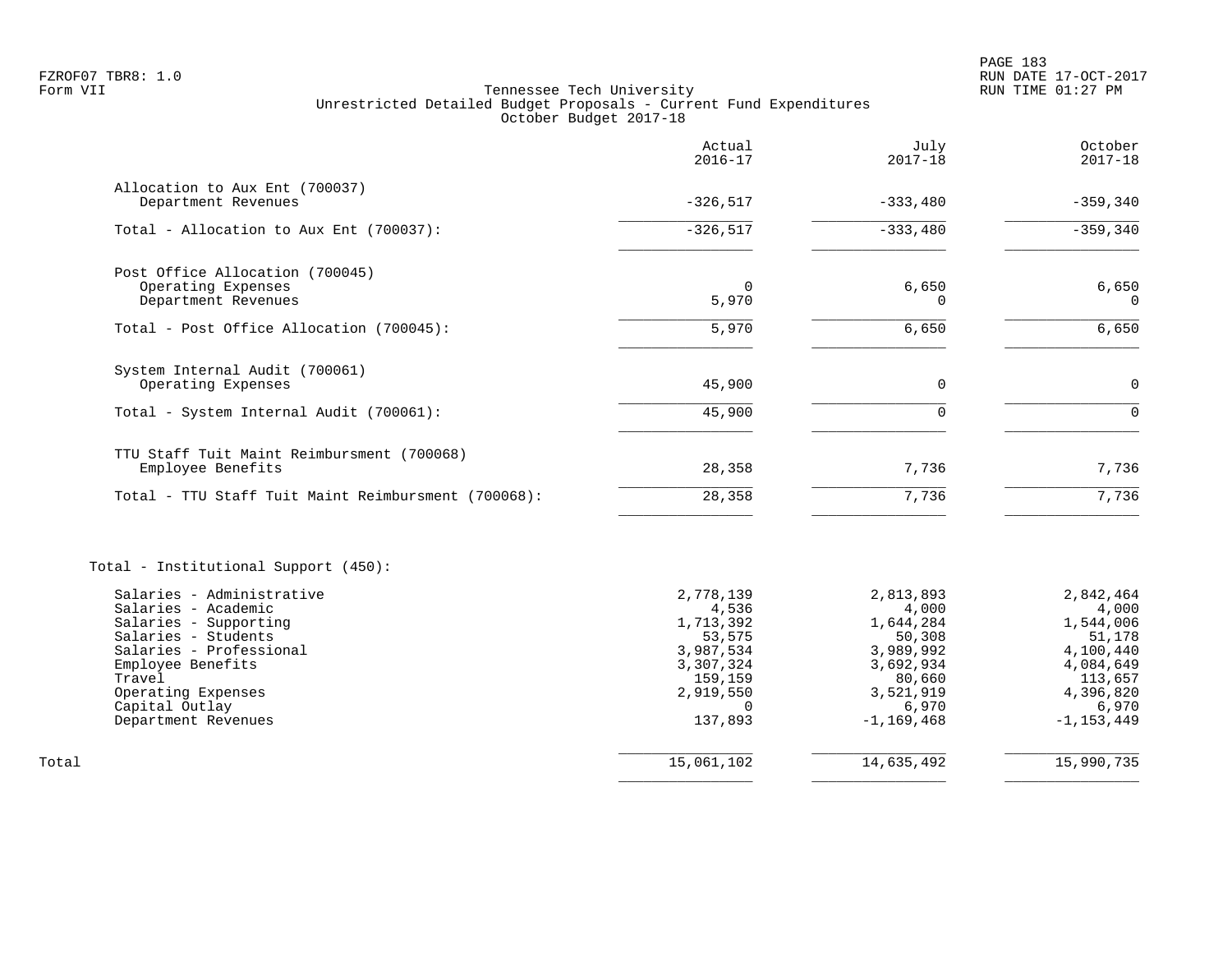PAGE 184 FZROF07 TBR8: 1.0 RUN DATE 17-OCT-2017

|                                                                                                                                                                                                                          | Actual<br>$2016 - 17$                                                                                              | July<br>$2017 - 18$                                                                                                   | October<br>$2017 - 18$                                                                                                 |
|--------------------------------------------------------------------------------------------------------------------------------------------------------------------------------------------------------------------------|--------------------------------------------------------------------------------------------------------------------|-----------------------------------------------------------------------------------------------------------------------|------------------------------------------------------------------------------------------------------------------------|
| Total - Institutional Support (45):                                                                                                                                                                                      |                                                                                                                    |                                                                                                                       |                                                                                                                        |
| Salaries - Administrative<br>Salaries - Academic<br>Salaries - Supporting<br>Salaries - Students<br>Salaries - Professional<br>Employee Benefits<br>Travel<br>Operating Expense<br>Capital Outlay<br>Department Revenues | 2,778,139<br>4,536<br>1,713,392<br>53,575<br>3,987,534<br>3,307,324<br>159,159<br>2,919,550<br>$\Omega$<br>137,893 | 2,813,893<br>4,000<br>1,644,284<br>50,308<br>3,989,992<br>3,692,934<br>80,660<br>3,521,919<br>6,970<br>$-1, 169, 468$ | 2,842,464<br>4,000<br>1,544,006<br>51,178<br>4,100,440<br>4,084,649<br>113,657<br>4,396,820<br>6,970<br>$-1, 153, 449$ |
| Total                                                                                                                                                                                                                    | 15,061,102                                                                                                         | 14,635,492                                                                                                            | 15,990,735                                                                                                             |
| Physical Plant (50)<br>Physical Plant (500)<br>Craft Center Security (121771)<br>Salaries - Supporting<br>Salaries - Students                                                                                            | 50,402<br>$\Omega$                                                                                                 | 23,322<br>4,000                                                                                                       | 34,142<br>$\Omega$                                                                                                     |
| Employee Benefits<br>Operating Expenses                                                                                                                                                                                  | 15,177<br>3,787                                                                                                    | 18,460<br>100                                                                                                         | 18,460<br>400                                                                                                          |
| Total - Craft Center Security (121771):                                                                                                                                                                                  | 69,366                                                                                                             | 45,882                                                                                                                | 53,002                                                                                                                 |
| Craft Center Property Insur (121772)<br>Operating Expenses                                                                                                                                                               | 36,000                                                                                                             | 37,700                                                                                                                | 37,700                                                                                                                 |
| Total - Craft Center Property Insur (121772):                                                                                                                                                                            | 36,000                                                                                                             | 37,700                                                                                                                | 37,700                                                                                                                 |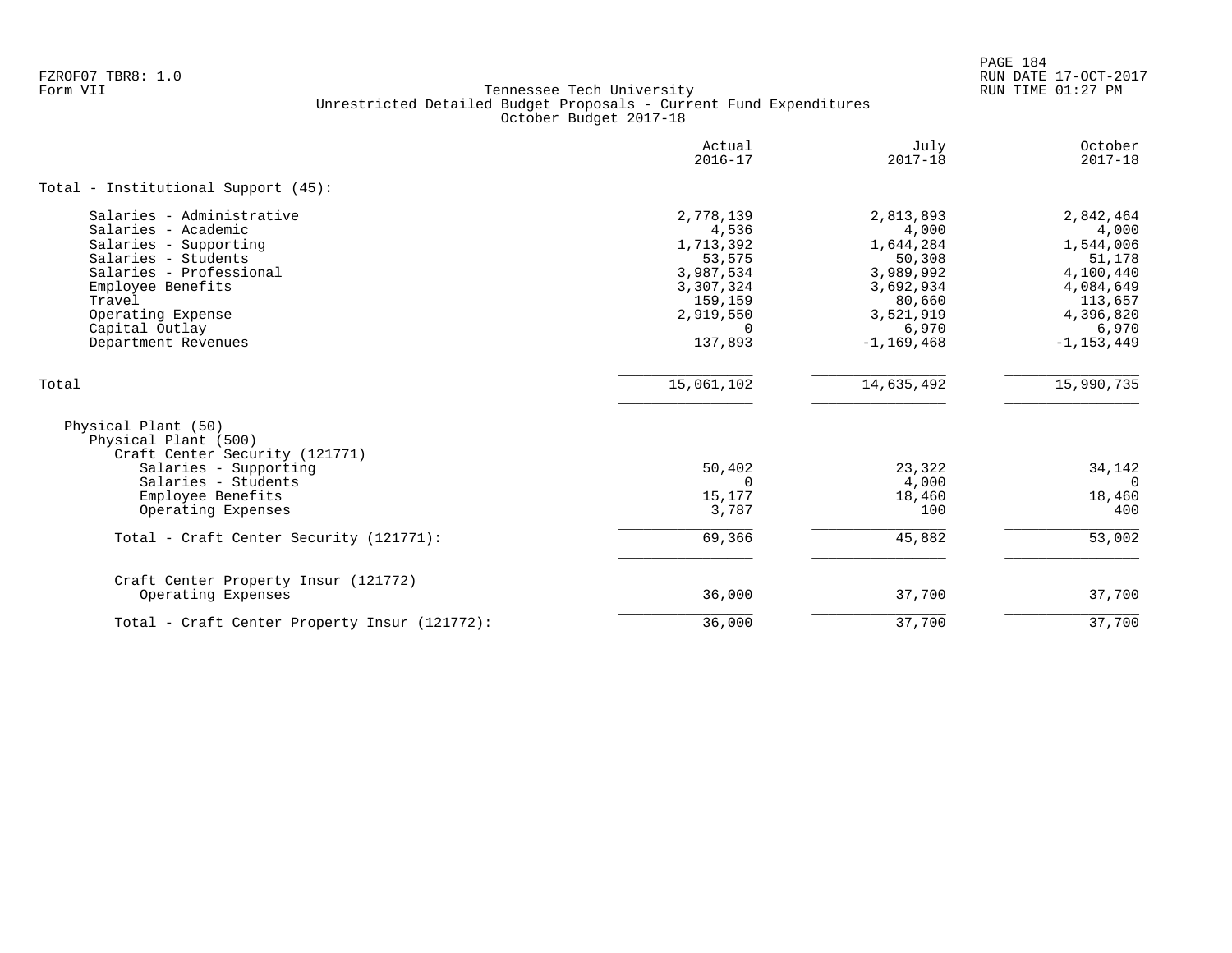PAGE 185 FZROF07 TBR8: 1.0 RUN DATE 17-OCT-2017

|                                                                                                                                         | Actual<br>$2016 - 17$                          | July<br>$2017 - 18$                         | October<br>$2017 - 18$                      |
|-----------------------------------------------------------------------------------------------------------------------------------------|------------------------------------------------|---------------------------------------------|---------------------------------------------|
| M and R Craft Center (121773)<br>Salaries - Supporting<br>Salaries - Students<br>Salaries - Professional<br>Employee Benefits<br>Travel | 123,511<br>755<br>53,065<br>80,593<br>$\Omega$ | 127,629<br>3,400<br>53,389<br>81,960<br>200 | 131,172<br>3,400<br>54,873<br>81,960<br>200 |
| Operating Expenses                                                                                                                      | 46,538                                         | 43,050                                      | 43,050                                      |
| Total - M and R Craft Center (121773):                                                                                                  | 304,462                                        | 309,628                                     | 314,655                                     |
| Utilities Craft Center (121774)<br>Operating Expenses                                                                                   | 211,441                                        | 260,000                                     | 260,000                                     |
| Total - Utilities Craft Center (121774):                                                                                                | 211,441                                        | 260,000                                     | 260,000                                     |
| Craft Center Repairs and Renov (121775)<br>Operating Expenses                                                                           | 953                                            | 47,422                                      | 41,122                                      |
| Total - Craft Center Repairs and Renov (121775):                                                                                        | 953                                            | 47,422                                      | 41,122                                      |
| Federal College Work Study Program (122001)<br>Salaries - Students                                                                      | 383                                            | 550                                         | 550                                         |
| Total - Federal College Work Study Program (122001):                                                                                    | 383                                            | 550                                         | 550                                         |
| M and R University Progrms (127604)<br>Operating Expenses                                                                               | 12,568                                         | 12,750                                      | 12,750                                      |
| Total - M and R University Progrms (127604):                                                                                            | 12,568                                         | 12,750                                      | 12,750                                      |
|                                                                                                                                         |                                                |                                             |                                             |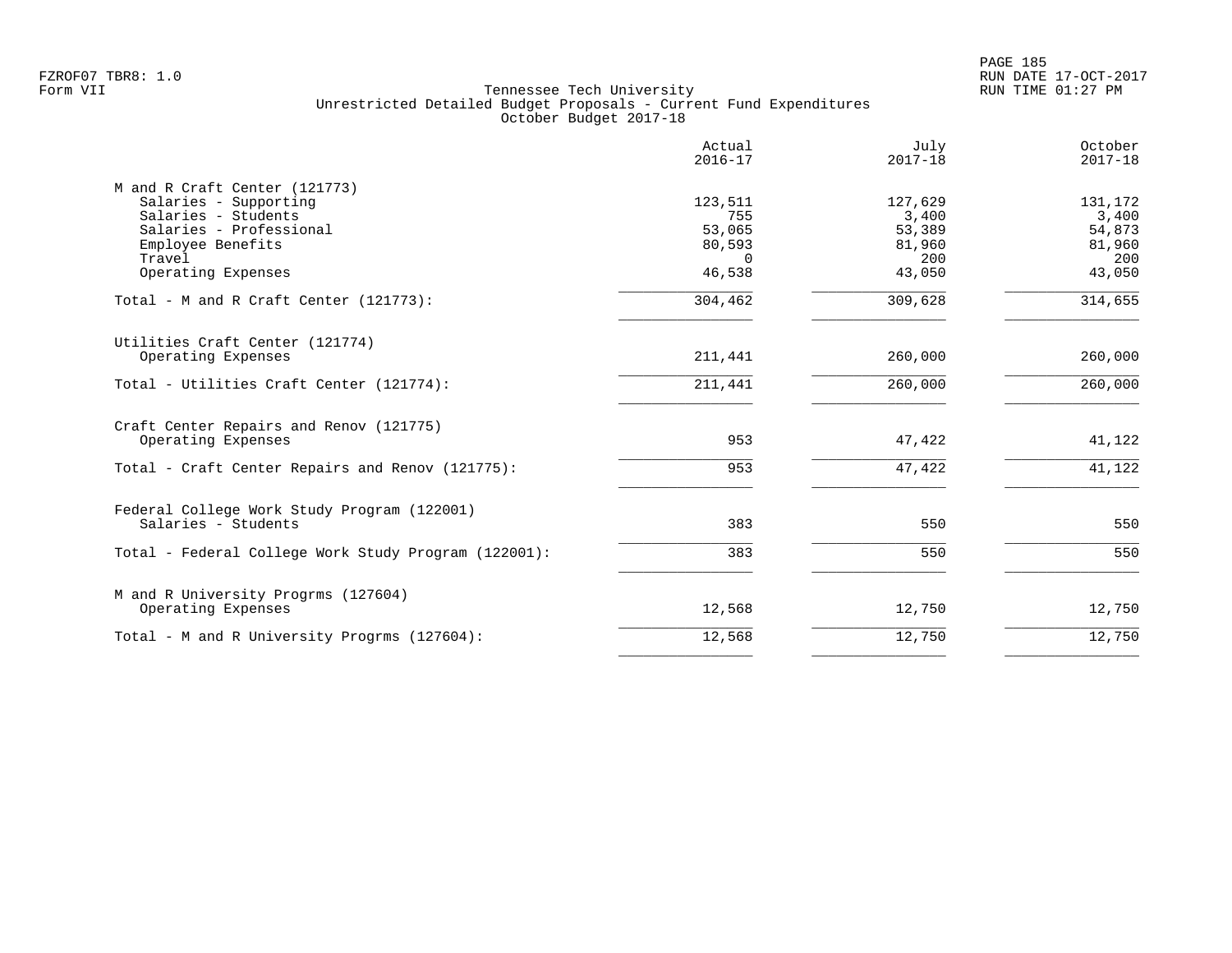PAGE 186 FZROF07 TBR8: 1.0 RUN DATE 17-OCT-2017

|                                          | Actual<br>$2016 - 17$ | July<br>$2017 - 18$ | October<br>$2017 - 18$                          |
|------------------------------------------|-----------------------|---------------------|-------------------------------------------------|
| M and R Ag Pavilion (161001)             |                       |                     |                                                 |
| Salaries - Supporting                    | 67,808                | 69,973              | 71,773                                          |
| Employee Benefits                        | 40,312                | 41,720              | 41,720                                          |
| Operating Expenses                       | 1,528                 | 0                   | 0                                               |
| Total - M and R Ag Pavilion (161001):    | 109,648               | 111,693             | 113,493                                         |
| Greenhouse (162002)                      |                       |                     |                                                 |
| Salaries - Supporting                    | 249                   | $\Omega$            |                                                 |
| Salaries - Students                      | 65                    | 668                 | $\begin{array}{c} 0 \\ 8 \\ 2 \\ 0 \end{array}$ |
| Employee Benefits                        | 19                    | 52                  |                                                 |
| Travel                                   | 100                   | $\Omega$            |                                                 |
| Operating Expenses                       | 14,043                | 3,500               | 2,050                                           |
| Total - Greenhouse (162002):             | 14,476                | 4,220               | 2,060                                           |
| Greenhouse Transfer In (162003)          |                       |                     |                                                 |
| Department Revenues                      | $-50$                 | $\Omega$            | $\mathbf 0$                                     |
| Total - Greenhouse Transfer In (162003): | $-50$                 | $\Omega$            | $\mathbf 0$                                     |
| M and R Farm (162004)                    |                       |                     |                                                 |
| Operating Expenses                       | 6,646                 | 6,650               | 6,650                                           |
| Total - M and R Farm $(162004)$ :        | 6,646                 | 6,650               | 6,650                                           |
|                                          |                       |                     |                                                 |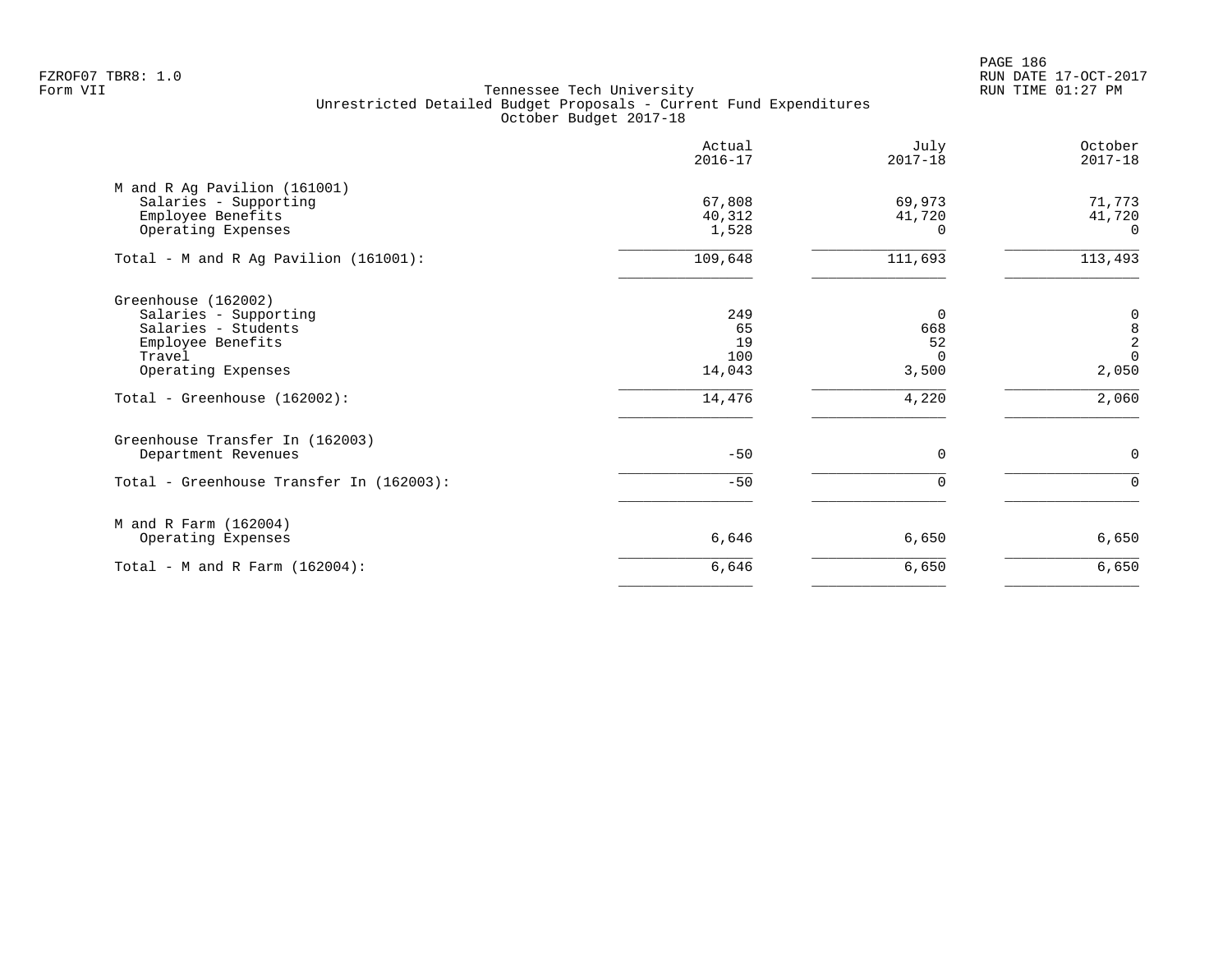|                                                     | Actual<br>$2016 - 17$ | July<br>$2017 - 18$ | October<br>$2017 - 18$ |
|-----------------------------------------------------|-----------------------|---------------------|------------------------|
| University Police (200004)                          |                       |                     |                        |
| Salaries - Supporting                               | 576,328               | 588,829             | 600,730                |
| Salaries - Professional                             | 119,274               | 122,560             | 125,204                |
| Employee Benefits                                   | 324,425               | 339,100             | 355,100                |
| Travel                                              | 4,711                 | 2,710               | 2,710                  |
| Operating Expenses                                  | 109,673               | 82,590              | 138,650                |
| Department Revenues                                 | $-1,234$              | O.                  | $\Omega$               |
| Total - University Police (200004):                 | 1,133,177             | 1,135,789           | 1,222,394              |
| CHEC Security Services (210010)                     |                       |                     |                        |
| Salaries - Supporting                               | 35,969                | 47,297              | $\mathbf 0$            |
| Employee Benefits                                   | 18,295                | 17,406              | $\overline{0}$         |
| Operating Expenses                                  | 6,802                 | 10,200              | 1,500                  |
| Total - CHEC Security Services (210010):            | 61,066                | 74,903              | 1,500                  |
| CHEC Bldg Maintenance and Repairs (210012)          |                       |                     |                        |
| Salaries - Supporting                               | 13,581                | 15,590              | $\mathbf 0$            |
| Employee Benefits                                   | 2,528                 | 1,540               | $\Omega$               |
| Operating Expenses                                  | 117,815               | 82,046              | 1,200                  |
| Total - CHEC Bldg Maintenance and Repairs (210012): | 133,924               | 99,176              | 1,200                  |
| CHEC Custodial Services (210015)                    |                       |                     |                        |
| Operating Expenses                                  | 51,109                | 76,000              | 0                      |
| Total - CHEC Custodial Services (210015):           | 51,109                | 76,000              | $\mathbf 0$            |
|                                                     |                       |                     |                        |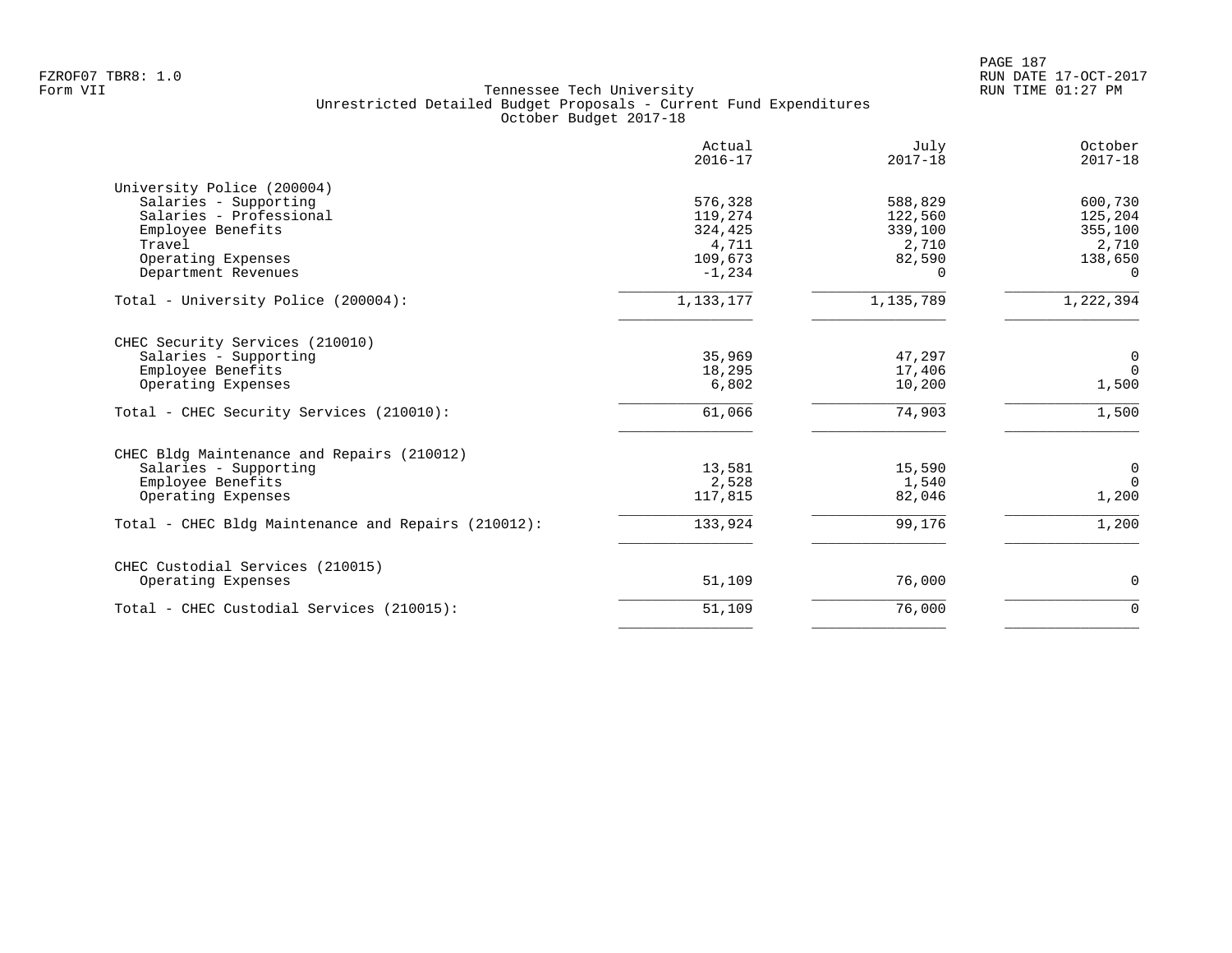PAGE 188 FZROF07 TBR8: 1.0 RUN DATE 17-OCT-2017

|                                                | Actual<br>$2016 - 17$ | July<br>$2017 - 18$ | October<br>$2017 - 18$ |
|------------------------------------------------|-----------------------|---------------------|------------------------|
| CHEC Landscaping and Grounds (210016)          |                       |                     |                        |
| Operating Expenses                             | 8,884                 | 18,700              | $\mathbf 0$            |
| Total - CHEC Landscaping and Grounds (210016): | 8,884                 | 18,700              | $\Omega$               |
| CHEC Utilities (210017)                        |                       |                     |                        |
| Operating Expenses                             | 119,549               | 112,400             | 5,000                  |
| Total - CHEC Utilities (210017):               | 119,549               | 112,400             | 5,000                  |
| CHEC Parking (210018)                          |                       |                     |                        |
| Operating Expenses                             | 1,932                 | 2,500               | $\mathbf 0$            |
| Department Revenues                            | $-1,720$              | $\Omega$            | $\Omega$               |
| Total - CHEC Parking (210018):                 | 212                   | 2,500               | $\Omega$               |
| Central Receiving (221005)                     |                       |                     |                        |
| Salaries - Supporting                          | 41,280                | 31,644              | 32,315                 |
| Salaries - Students<br>Employee Benefits       | $\Omega$<br>17,645    | 6,000<br>19,600     | 6,000<br>19,600        |
| Operating Expenses                             | 3,923                 | 3,680               | 3,680                  |
| Department Revenues                            | $-1, 263$             | $\Omega$            | $\Omega$               |
| Total - Central Receiving (221005):            | 61,585                | 60,924              | 61,595                 |
| Facilities Administration (241000)             |                       |                     |                        |
| Salaries - Administrative                      | 118,892               | 119,459             | 122,940                |
| Salaries - Supporting                          | 71,423                | 99,421              | 91,130                 |
| Salaries - Students                            | $\Omega$              | 6,820               | 6,820                  |
| Salaries - Professional<br>Employee Benefits   | 94,222<br>104,020     | 94,297<br>80,305    | 97,427<br>125,305      |
| Travel                                         | 1,930                 | 5,230               | 5,230                  |
| Operating Expenses                             | 76,824                | 59,573              | 62,489                 |
| Total - Facilities Administration (241000):    | 467,311               | 465,105             | 511,341                |
|                                                |                       |                     |                        |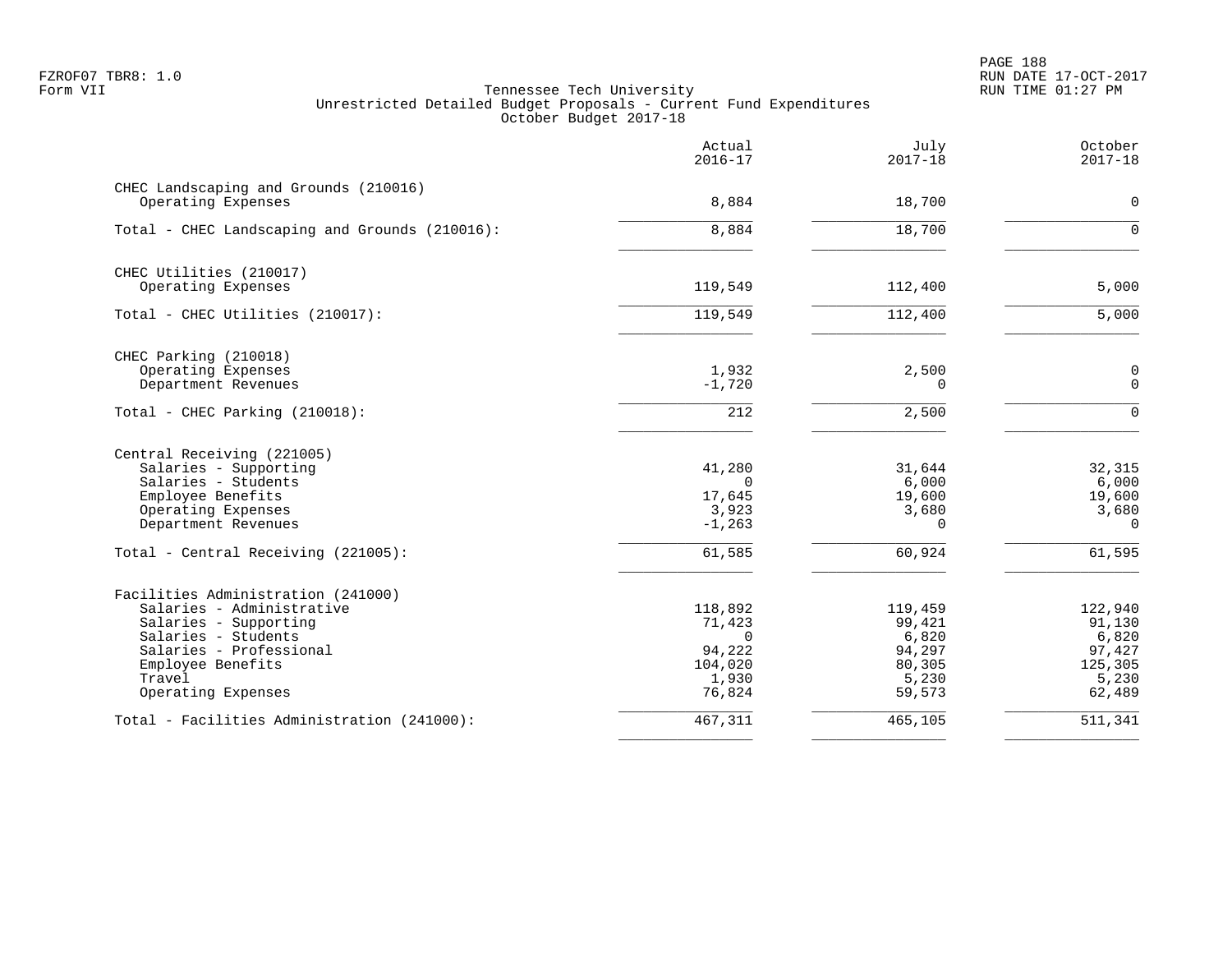|                                                                                                                                                                  | Actual<br>$2016 - 17$                              | July<br>$2017 - 18$                                       | October<br>$2017 - 18$                                    |
|------------------------------------------------------------------------------------------------------------------------------------------------------------------|----------------------------------------------------|-----------------------------------------------------------|-----------------------------------------------------------|
| Vehicle Maintenance (241001)<br>Operating Expenses                                                                                                               | 74,921                                             | 22,500                                                    | 22,500                                                    |
| Total - Vehicle Maintenance (241001):                                                                                                                            | 74,921                                             | 22,500                                                    | 22,500                                                    |
| Property Insurance (241002)<br>Operating Expenses                                                                                                                | 267,500                                            | 294,800                                                   | 294,800                                                   |
| Total - Property Insurance (241002):                                                                                                                             | 267,500                                            | 294,800                                                   | 294,800                                                   |
| Facilities Development Fee (241003)<br>Operating Expenses<br>Total - Facilities Development Fee (241003):                                                        | 160,900<br>160,900                                 | 160,900<br>160,900                                        | 160,900<br>160,900                                        |
| Maintenance and Repairs (251000)<br>Salaries - Supporting<br>Salaries - Professional<br>Employee Benefits<br>Travel<br>Operating Expenses<br>Department Revenues | $\Omega$<br>63,007<br>29,062<br>230<br>45,911<br>0 | 43,290<br>63,410<br>103,605<br>1,000<br>8,410<br>$-9,000$ | 43,290<br>65,505<br>103,605<br>1,000<br>8,410<br>$-9,000$ |
| Total - Maintenance and Repairs (251000):                                                                                                                        | 138,210                                            | 210,715                                                   | 212,810                                                   |
| M and R Projects (251001)<br>Operating Expenses                                                                                                                  | 249,543                                            | 0                                                         | 31,190                                                    |
| Total - M and R Projects $(251001)$ :                                                                                                                            | 249,543                                            | 0                                                         | 31,190                                                    |
|                                                                                                                                                                  |                                                    |                                                           |                                                           |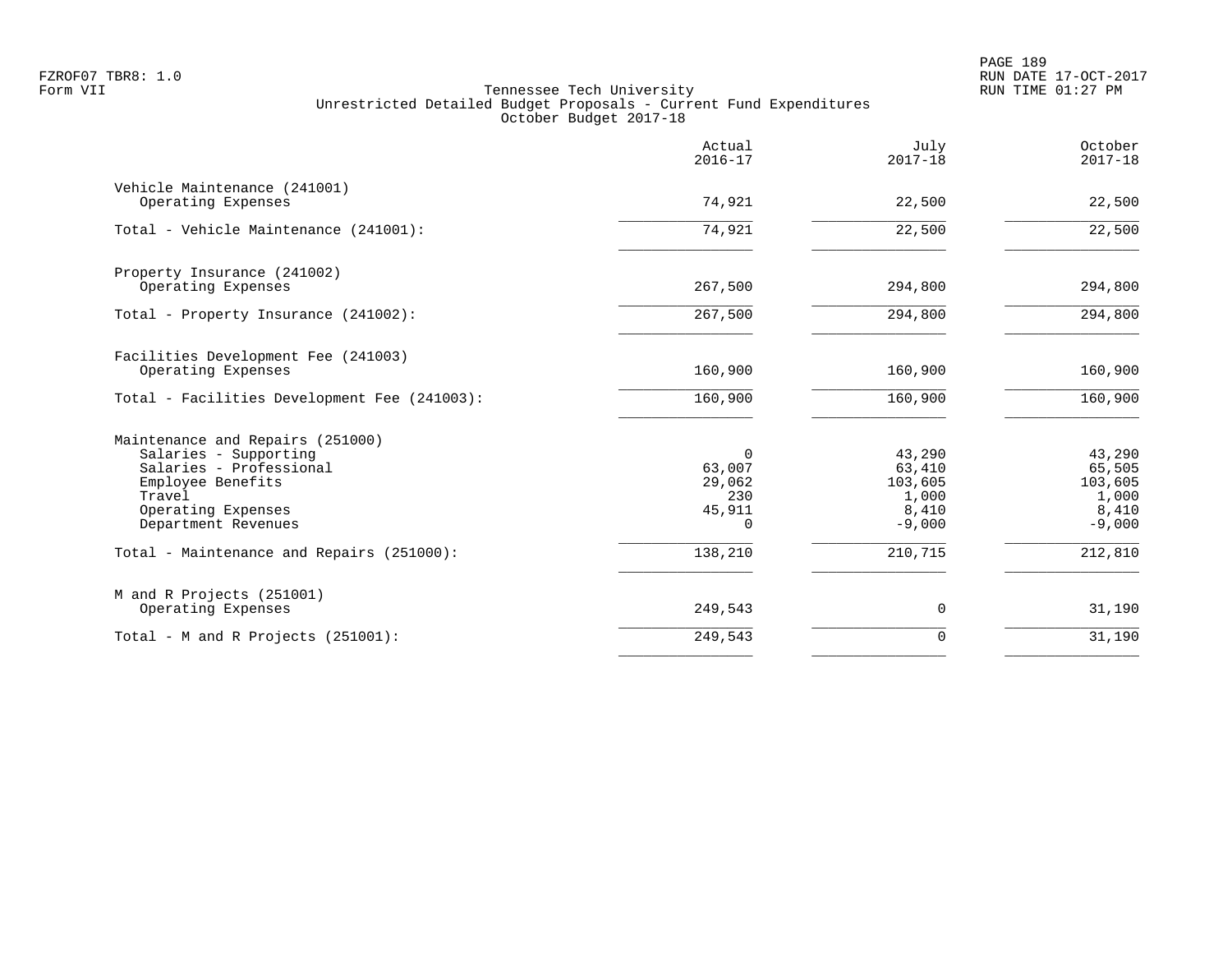PAGE 190 FZROF07 TBR8: 1.0 RUN DATE 17-OCT-2017

|                                                        | Actual<br>$2016 - 17$ | July<br>$2017 - 18$ | October<br>$2017 - 18$ |
|--------------------------------------------------------|-----------------------|---------------------|------------------------|
| American Disability Act (251002)<br>Operating Expenses | 10,051                | 10,000              | 10,000                 |
|                                                        |                       |                     |                        |
| Total - American Disability Act (251002):              | 10,051                | 10,000              | 10,000                 |
| Fire Alarm System (251004)                             |                       |                     |                        |
| Operating Expenses                                     | 121,924               | 87,800              | 87,800                 |
| Total - Fire Alarm System (251004):                    | 121,924               | 87,800              | 87,800                 |
| Building Controls (251005)                             |                       |                     |                        |
| Salaries - Supporting                                  | 351                   | 17,632              | 4,465                  |
| Employee Benefits                                      | 27                    | 0                   | $\Omega$               |
| Operating Expenses                                     | 56,264                | 75,000              | 75,000                 |
| Total - Building Controls (251005):                    | 56,642                | 92,632              | 79,465                 |
| M and R HVAC (251006)                                  |                       |                     |                        |
| Salaries - Supporting                                  | 268,747               | 296,867             | 304,543                |
| Salaries - Students                                    | 589                   | $\Omega$            | $\Omega$               |
| Salaries - Professional                                | 37,412                | 37,547              | 38,519                 |
| Employee Benefits                                      | 172,363               | 189,260             | 189,260                |
| Operating Expenses                                     | 262,253               | 140,760             | 140,760                |
| Department Revenues                                    | $-2,530$              |                     | $\Omega$               |
| Total - M and R HVAC (251006):                         | 738,834               | 664,434             | 673,082                |
|                                                        |                       |                     |                        |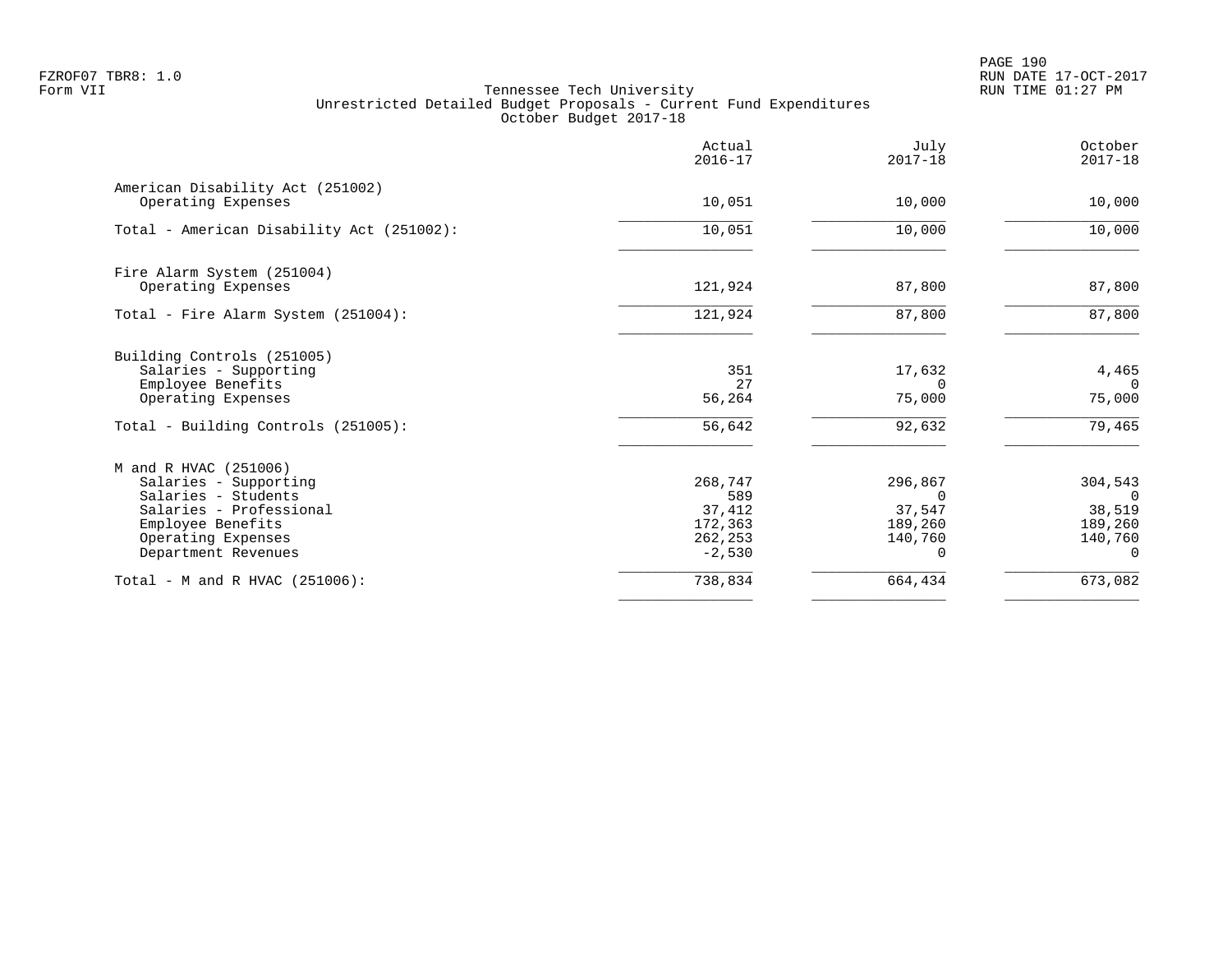PAGE 191 FZROF07 TBR8: 1.0 RUN DATE 17-OCT-2017

|                                                   | Actual<br>$2016 - 17$ | July<br>$2017 - 18$ | October<br>$2017 - 18$    |
|---------------------------------------------------|-----------------------|---------------------|---------------------------|
| Stores for Reissue (251007)<br>Operating Expenses | 191,282               | 290,000             | 290,000                   |
| Total - Stores for Reissue (251007):              | 191,282               | 290,000             | 290,000                   |
| Stores for Reissue Transfer In (251008)           |                       |                     |                           |
| Operating Expenses<br>Department Revenues         | $-194,619$<br>0       | 0<br>$-290,000$     | $\mathbf 0$<br>$-290,000$ |
| Total - Stores for Reissue Transfer In (251008):  | $-194,619$            | $-290,000$          | $-290,000$                |
| M&R PO Qrtly Reportg (251014)                     |                       |                     |                           |
| Operating Expenses                                | 58,141                | 0                   | $\Omega$                  |
| Total - M&R PO Ortly Reportq (251014):            | 58,141                | $\Omega$            | $\Omega$                  |
| $M & R - Carpentry (251015)$                      |                       |                     |                           |
| Salaries - Supporting<br>Employee Benefits        | 187,411<br>112,652    | 194,837<br>107,000  | 198,972<br>126,000        |
| Travel                                            | 230                   | $\Omega$            | $\Omega$                  |
| Operating Expenses<br>Department Revenues         | 71,453<br>$-26,746$   | 93,800<br>$\Omega$  | 93,800<br>$\Omega$        |
| Total - M & R - Carpentry (251015):               | 345,000               | 395,637             | 418,772                   |
| $M & R - Electrical (251016)$                     |                       |                     |                           |
| Salaries - Supporting                             | 180,982               | 180,809             | 184,619                   |
| Employee Benefits<br>Travel                       | 114,919<br>230        | 100,000<br>$\Omega$ | 115,000<br>$\Omega$       |
| Operating Expenses                                | 55,806                | 33,500              | 33,500                    |
| Department Revenues                               | $-22,044$             | $\Omega$            | $\Omega$                  |
| Total - M & R - Electrical (251016):              | 329,893               | 314,309             | 333,119                   |
|                                                   |                       |                     |                           |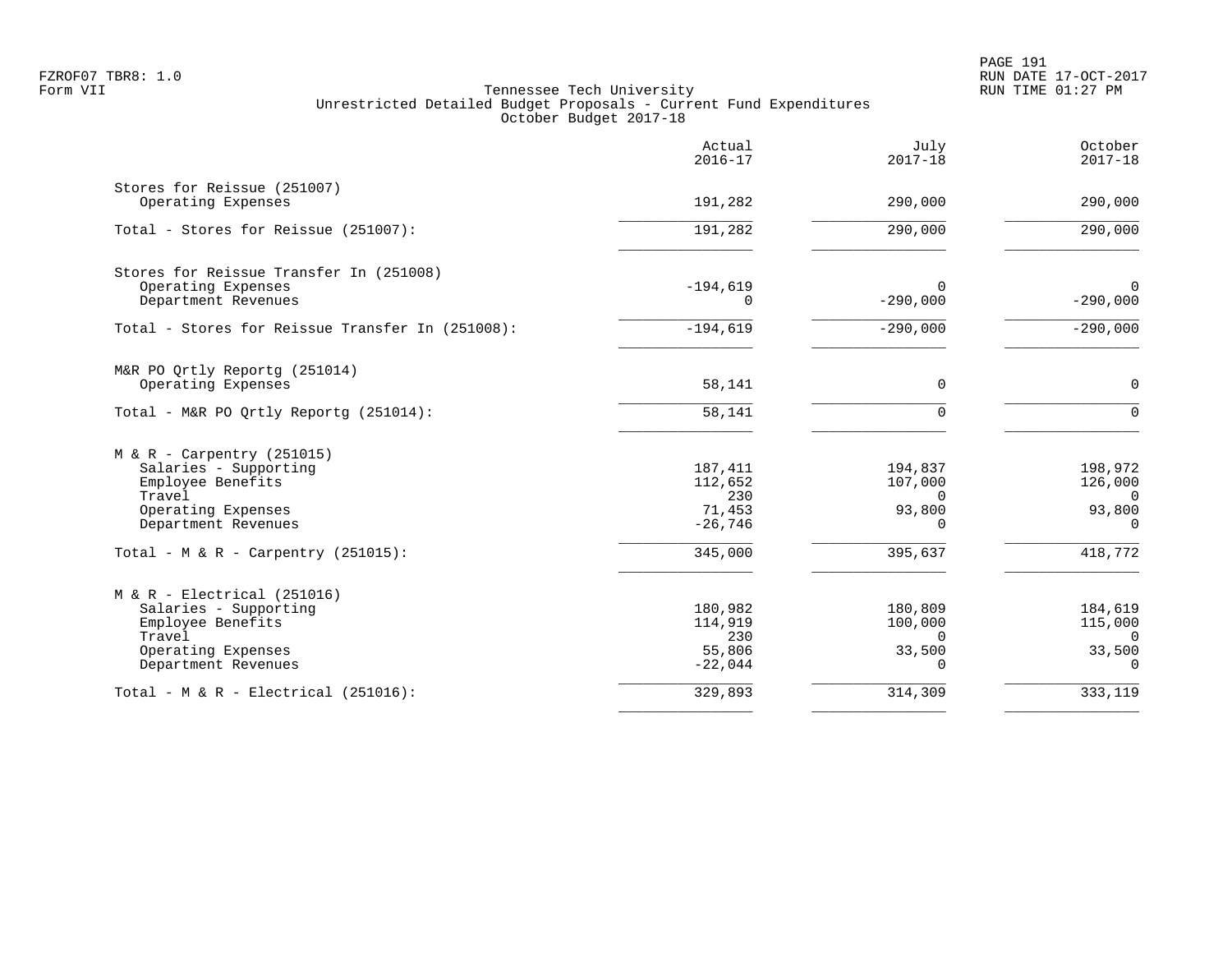PAGE 192 FZROF07 TBR8: 1.0 RUN DATE 17-OCT-2017

|                                        | Actual<br>$2016 - 17$ | July<br>$2017 - 18$ | October<br>$2017 - 18$ |
|----------------------------------------|-----------------------|---------------------|------------------------|
| $M & R - Locksmith (251017)$           |                       |                     |                        |
| Salaries - Supporting                  | 35,982                | 35,489              | 36,204                 |
| Employee Benefits                      | 18,660                | 21,000              | 21,000                 |
| Operating Expenses                     | 21,854                | 33,500              | 33,500                 |
| Department Revenues                    | $-3,028$              | $\Omega$            | $\Omega$               |
| Total - M & R - Locksmith $(251017)$ : | 73,468                | 89,989              | 90,704                 |
| $M & R - Masonry (251018)$             |                       |                     |                        |
| Salaries - Supporting                  | 42,063                | 41,781              | 42,667                 |
| Employee Benefits                      | 10,172                | 10,000              | 10,000                 |
| Travel                                 | 230                   | $\Omega$            | - 0                    |
| Operating Expenses                     | 59,343                | 67,000              | 67,000                 |
| Department Revenues                    | $-4,780$              |                     | $\Omega$               |
| Total - M & R - Masonry $(251018)$ :   | 107,028               | 118,781             | 119,667                |
| $M & R$ - Painting (251019)            |                       |                     |                        |
| Salaries - Supporting                  | 120,502               | 121,170             | 125,576                |
| Salaries - Students                    | 11,307                | $\Omega$            | $\overline{0}$         |
| Employee Benefits                      | 58,952                | 57,000              | 57,000                 |
| Travel                                 | 230                   |                     | $\Omega$               |
| Operating Expenses                     | 17,357                | 33,500              | 33,500                 |
| Department Revenues                    | $-21,050$             |                     | $\Omega$               |
| Total - M & R - Painting $(251019)$ :  | 187,298               | 211,670             | 216,076                |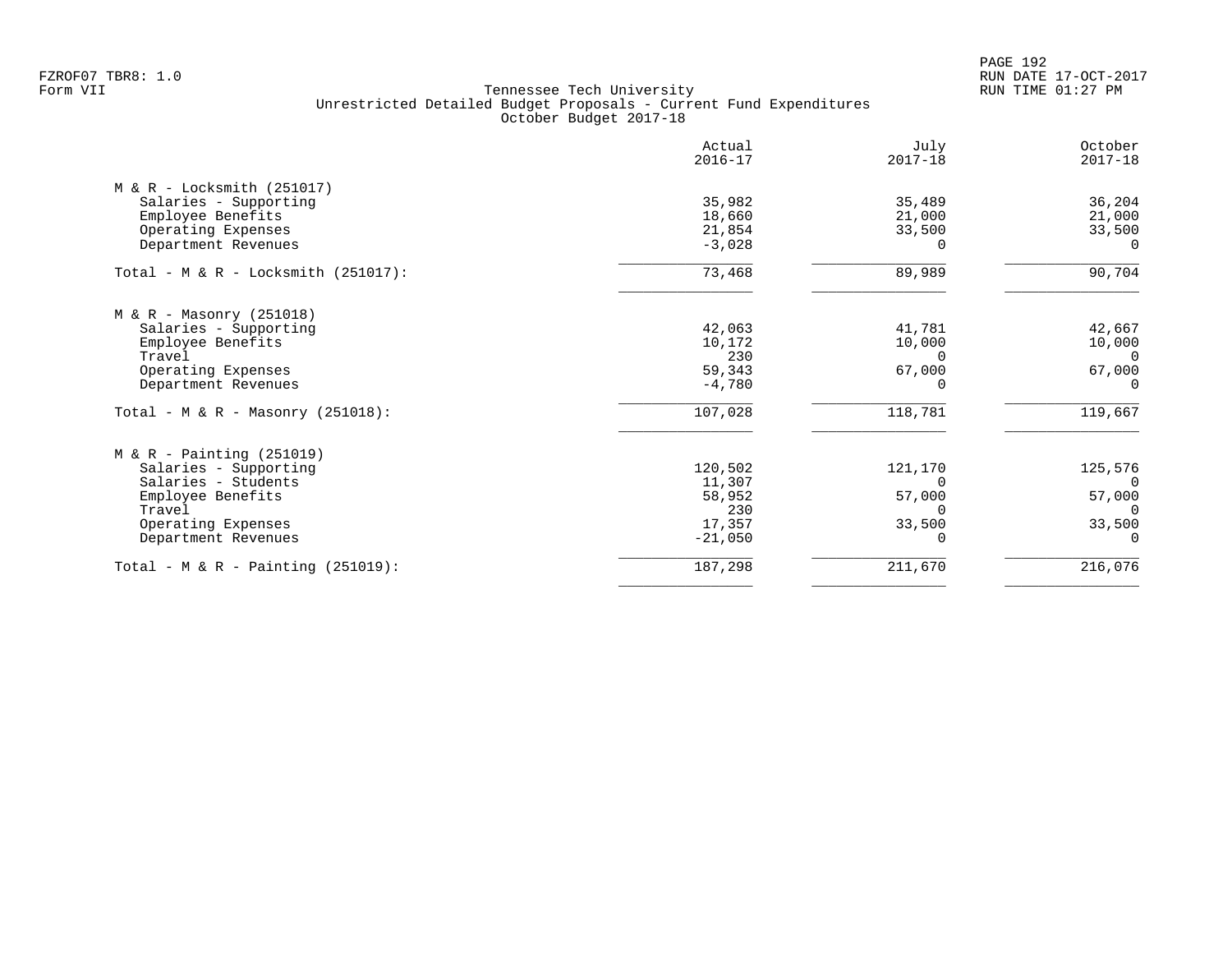|                                        | Actual<br>$2016 - 17$ | July<br>$2017 - 18$ | October<br>$2017 - 18$ |
|----------------------------------------|-----------------------|---------------------|------------------------|
| $M & R - Plumbing (251020)$            |                       |                     |                        |
| Salaries - Supporting                  | 139,798               | 140,208             | 143,327                |
| Employee Benefits                      | 68,731                | 70,000              | 70,000                 |
| Travel                                 | 230                   | $\Omega$            | $\Omega$               |
| Operating Expenses                     | 68,842                | 73,700              | 73,700                 |
| Capital Outlay                         | 5,964                 |                     | 0                      |
| Department Revenues                    | $-7,320$              | $\Omega$            | $\mathbf 0$            |
| Total - $M & R - Plumbing (251020)$ :  | 276,245               | 283,908             | 287,027                |
| $M & R - Heat Plant (251021)$          |                       |                     |                        |
| Salaries - Supporting                  | 253,288               | 232,134             | 238,608                |
| Employee Benefits                      | 140,196               | 140,000             | 140,000                |
| Operating Expenses                     | 99,567                | 100,000             | 100,000                |
| Total - $M & R$ - Heat Plant (251021): | 493,051               | 472,134             | 478,608                |
| Campus Lighting (251025)               |                       |                     |                        |
| Operating Expenses                     | 23,753                | $\Omega$            | 0                      |
| Total - Campus Lighting (251025):      | 23,753                | $\Omega$            | $\Omega$               |
| Custodial Services (255000)            |                       |                     |                        |
| Salaries - Supporting                  | 31,201                | 31,100              | 32,271                 |
| Employee Benefits                      | 12,898                | 49,000              | 49,000                 |
| Operating Expenses                     | 1,384,021             | 1,245,266           | 1,245,266              |
| Total - Custodial Services (255000):   | 1,428,120             | 1,325,366           | 1,326,537              |
|                                        |                       |                     |                        |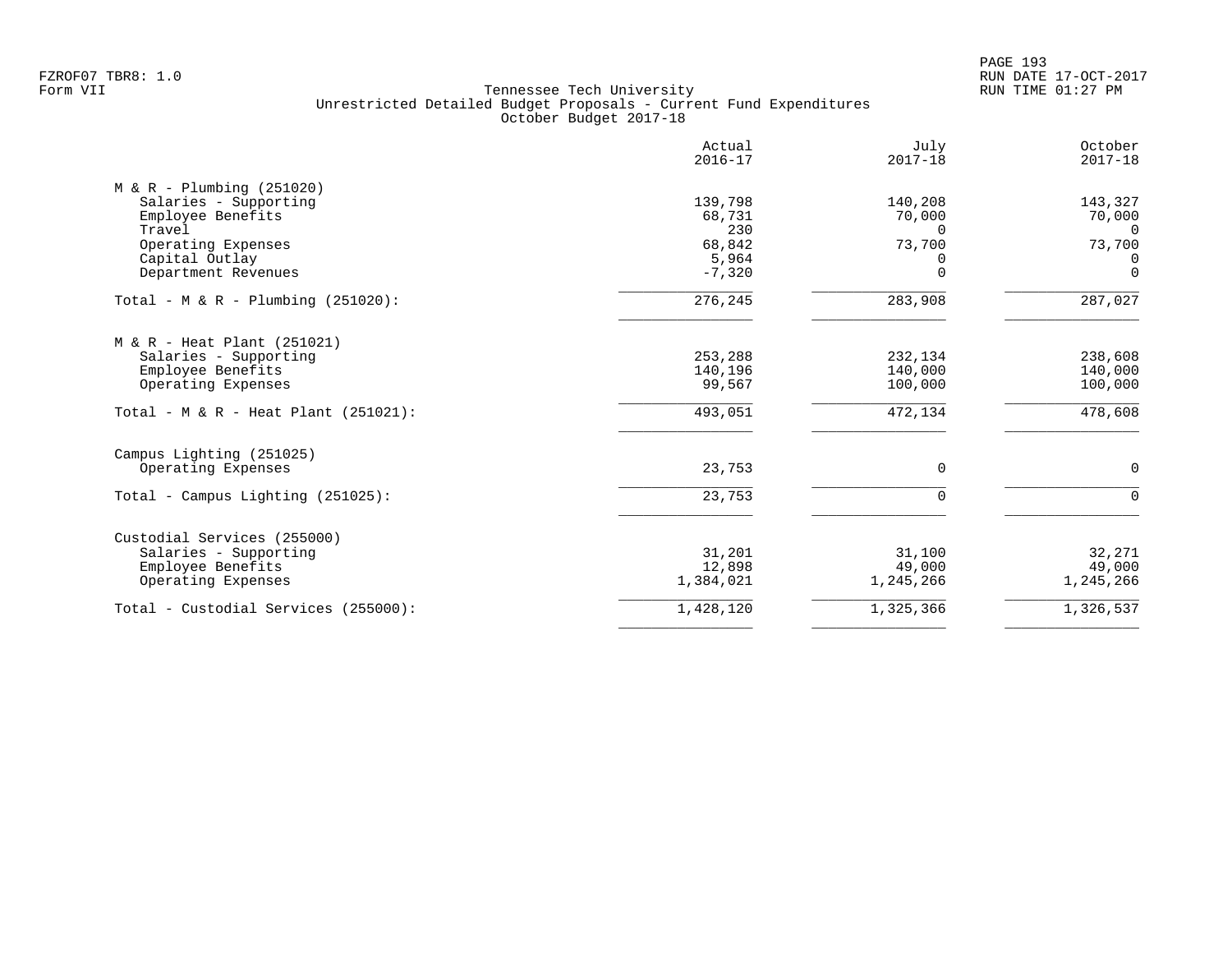|                                                                                                                                    | Actual<br>$2016 - 17$                         | July<br>$2017 - 18$                                | October<br>$2017 - 18$                        |
|------------------------------------------------------------------------------------------------------------------------------------|-----------------------------------------------|----------------------------------------------------|-----------------------------------------------|
| Recycling (255003)<br>Operating Expenses                                                                                           | 11,742                                        | 22,000                                             | 22,000                                        |
| Total - Recycling (255003):                                                                                                        | 11,742                                        | 22,000                                             | 22,000                                        |
| Special Event Cost Center (255004)<br>Operating Expenses                                                                           | 55,466                                        | 150,000                                            | 150,000                                       |
| Total - Special Event Cost Center (255004):                                                                                        | 55,466                                        | 150,000                                            | 150,000                                       |
| Outside Special Event Cost Center (255007)<br>Operating Expenses                                                                   | 6,256                                         | 16,699                                             | 16,699                                        |
| Total - Outside Special Event Cost Center (255007):                                                                                | 6,256                                         | 16,699                                             | 16,699                                        |
| Capital Projects (256001)<br>Salaries - Supporting<br>Salaries - Professional<br>Employee Benefits<br>Travel<br>Operating Expenses | 15,313<br>322,655<br>128,102<br>204<br>18,202 | 45,938<br>364,068<br>115,145<br>$\Omega$<br>14,676 | 45,938<br>373,102<br>161,145<br>160<br>14,516 |
| Total - Capital Projects (256001):                                                                                                 | 484,476                                       | 539,827                                            | 594,861                                       |
| CP Major Repairs & Renovations (256003)<br>Operating Expenses                                                                      | 3,905                                         | 0                                                  | $\mathbf 0$                                   |
| Total - CP Major Repairs & Renovations (256003):                                                                                   | 3,905                                         | $\Omega$                                           | $\Omega$                                      |
|                                                                                                                                    |                                               |                                                    |                                               |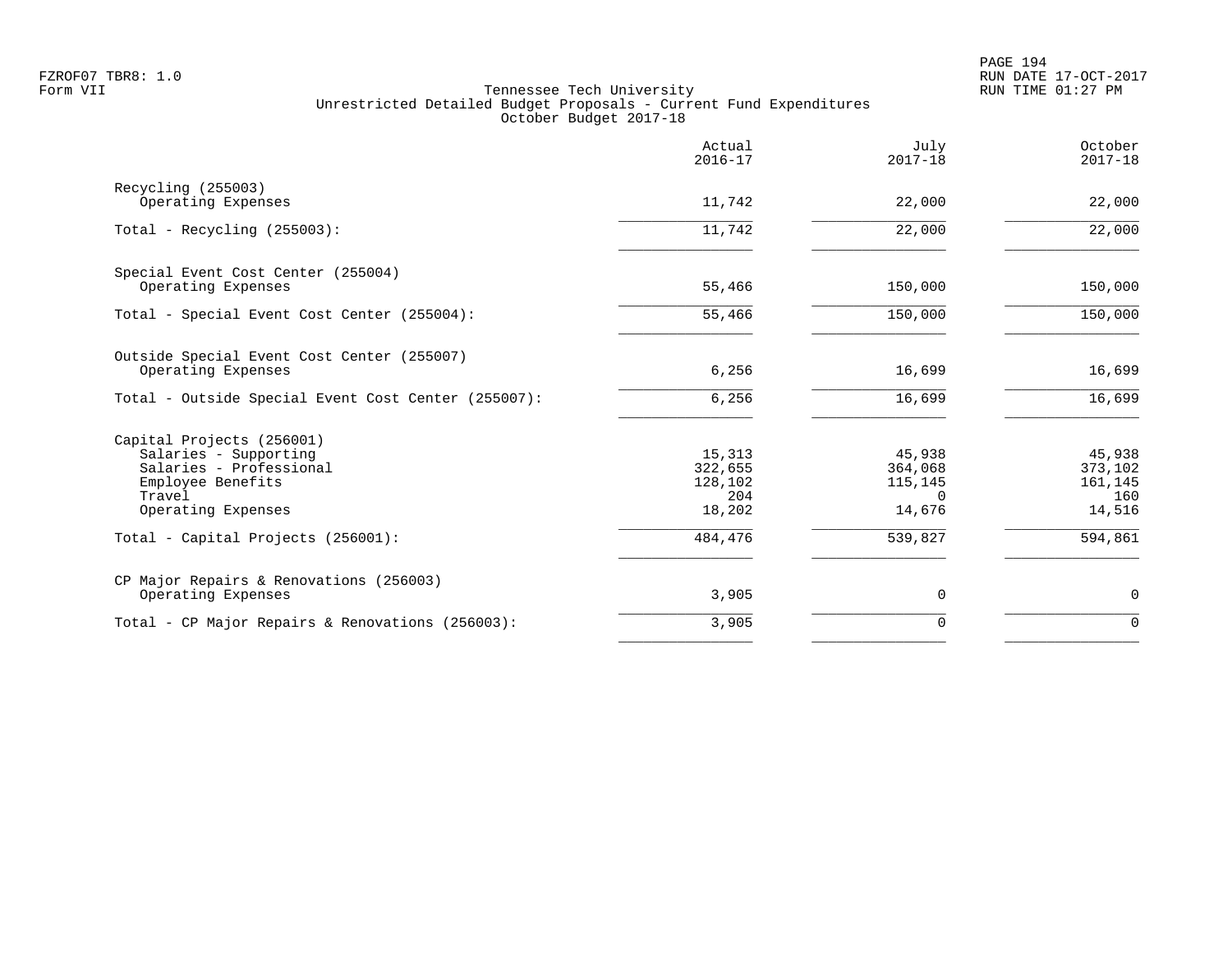PAGE 195 FZROF07 TBR8: 1.0 RUN DATE 17-OCT-2017

|                                              | Actual<br>$2016 - 17$ | July<br>$2017 - 18$ | October<br>$2017 - 18$ |
|----------------------------------------------|-----------------------|---------------------|------------------------|
| Utilities Admin (260000)                     |                       |                     |                        |
| Salaries - Supporting                        | 0                     | 20,890              | 20,890                 |
| Salaries - Professional                      | 39,612                | 39,848              | 40,819                 |
| Employee Benefits                            | 16,009                | 154,350             | 154,350                |
| Travel                                       | 1,320                 | 500                 | 500                    |
| Operating Expenses                           | 5,577                 | 29,500              | 29,500                 |
| Total - Utilities Admin (260000):            | 62,518                | 245,088             | 246,059                |
| Utilities Main Campus (260001)               |                       |                     |                        |
| Operating Expenses                           | 4,526,855             | 5,657,400           | 5,127,400              |
| Total - Utilities Main Campus (260001):      | 4,526,855             | 5,657,400           | 5,127,400              |
| Utilities Farm (260002)                      |                       |                     |                        |
| Operating Expenses                           | 43,332                | 51,680              | 51,680                 |
| Total - Utilities Farm (260002):             | 43,332                | 51,680              | 51,680                 |
| Utilities Ag Pavilion (260003)               |                       |                     |                        |
| Operating Expenses                           | 50,857                | 106,600             | 106,600                |
| Total - Utilities Aq Pavilion (260003):      | 50,857                | 106,600             | 106,600                |
| SAF Sustainable Campus Fee (260004)          |                       |                     |                        |
| Salaries - Students                          | 42,397                | 0                   | $\mathbf 0$            |
| Salaries - Professional                      | 6,750                 | $\Omega$            | $\Omega$               |
| Employee Benefits                            | 15,474                | 700                 | 700                    |
| Travel                                       | 2,373                 | $\Omega$            | $\Omega$               |
| Operating Expenses                           | 152,181               | 156,263             | 395,388                |
| Capital Outlay                               | 48,082                |                     | $\Omega$               |
| Total - SAF Sustainable Campus Fee (260004): | 267,257               | 156,963             | 396,088                |
|                                              |                       |                     |                        |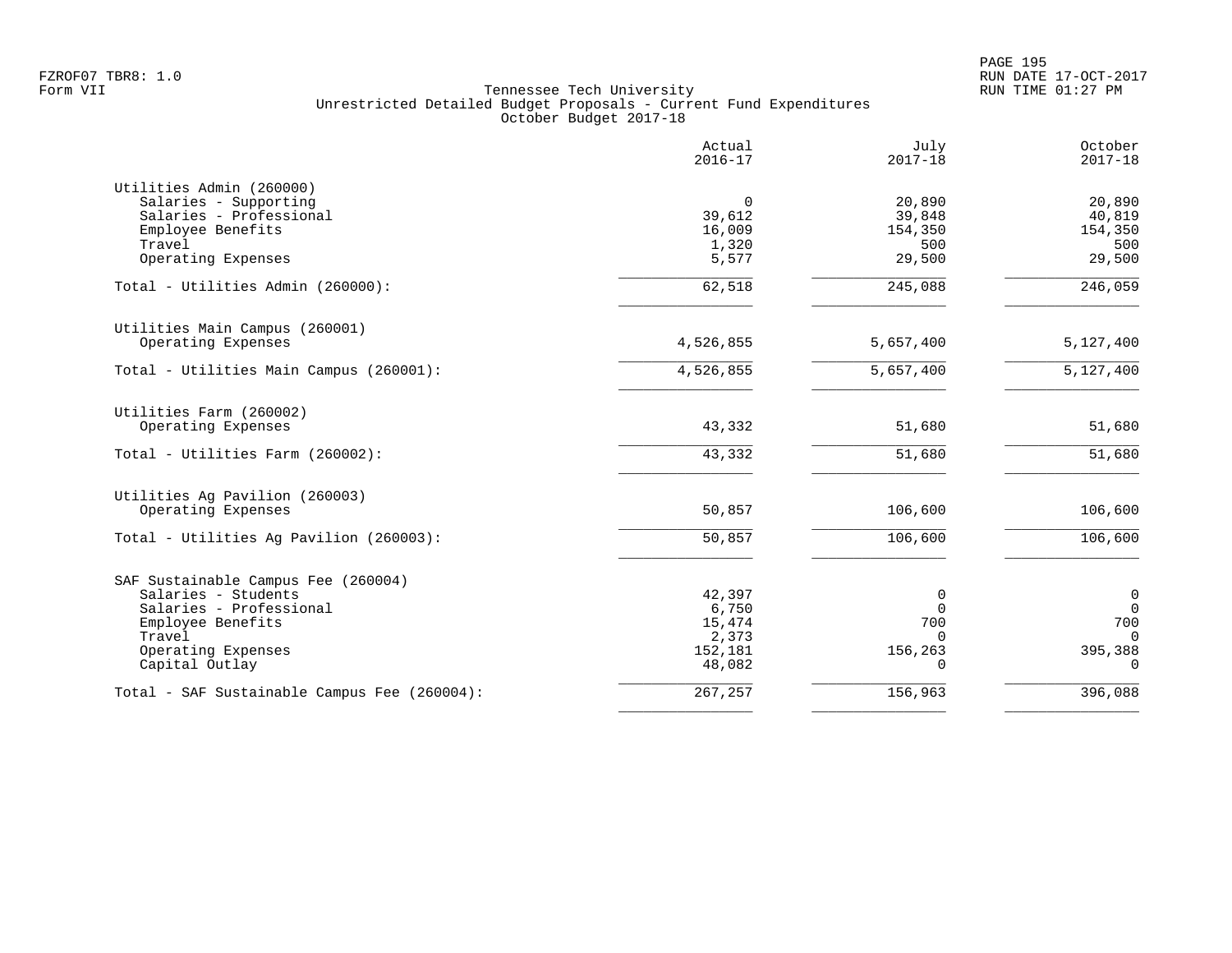PAGE 196 FZROF07 TBR8: 1.0 RUN DATE 17-OCT-2017

|                                                                                                                                                                  | Actual<br>$2016 - 17$                             | July<br>$2017 - 18$                                         | October<br>$2017 - 18$                                      |
|------------------------------------------------------------------------------------------------------------------------------------------------------------------|---------------------------------------------------|-------------------------------------------------------------|-------------------------------------------------------------|
| Utilities TVA Energy Reimb (260005)<br>Operating Expenses                                                                                                        | $-288,043$                                        | $-260,000$                                                  | $-260,000$                                                  |
| Total - Utilities TVA Energy Reimb (260005):                                                                                                                     | $-288,043$                                        | $-260,000$                                                  | $-260,000$                                                  |
| Utilities TVA Energy Exp (260006)<br>Operating Expenses                                                                                                          | 76,999                                            | 111,800                                                     | 111,800                                                     |
| Total - Utilities TVA Energy Exp (260006):                                                                                                                       | 76,999                                            | 111,800                                                     | 111,800                                                     |
| Utilities Univ Regions (260007)<br>Operating Expenses                                                                                                            | 15,987                                            | 0                                                           | 30,000                                                      |
| Total - Utilities Univ Regions (260007):                                                                                                                         | 15,987                                            | 0                                                           | 30,000                                                      |
| Sustainability Office (260008)<br>Salaries - Professional<br>Employee Benefits<br>Operating Expenses<br>Total - Sustainability Office (260008):                  | 73,272<br>26,530<br>2,566<br>102,368              | 73,700<br>26,700<br>$\Omega$<br>100,400                     | 75,347<br>26,700<br>$\Omega$<br>102,047                     |
|                                                                                                                                                                  |                                                   |                                                             |                                                             |
| Grounds Roads and Walks (265000)<br>Salaries - Supporting<br>Salaries - Professional<br>Employee Benefits<br>Travel<br>Operating Expenses<br>Department Revenues | 0<br>60,304<br>29,723<br>2,190<br>1,456<br>$-500$ | 12,620<br>60,700<br>62,019<br>$\Omega$<br>5,000<br>$\Omega$ | 12,620<br>62,770<br>62,019<br>$\Omega$<br>5,000<br>$\Omega$ |
| Total - Grounds Roads and Walks (265000):                                                                                                                        | 93,173                                            | 140,339                                                     | 142,409                                                     |
|                                                                                                                                                                  |                                                   |                                                             |                                                             |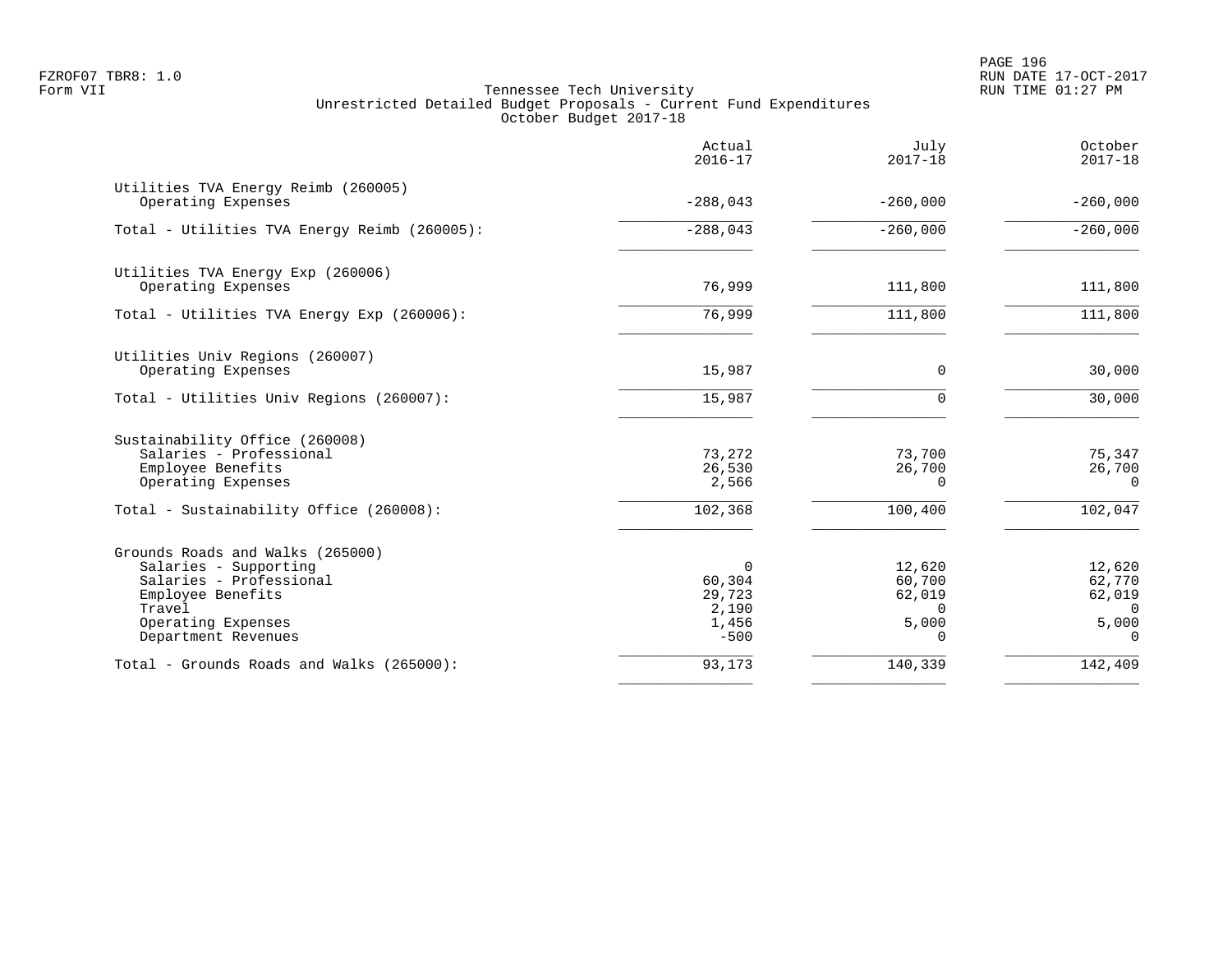PAGE 197 FZROF07 TBR8: 1.0 RUN DATE 17-OCT-2017

|                                                        | Actual<br>$2016 - 17$ | July<br>$2017 - 18$ | October<br>$2017 - 18$ |
|--------------------------------------------------------|-----------------------|---------------------|------------------------|
| Grounds Refuse Disposal (265001)<br>Operating Expenses | 48,265                | 57,500              | 57,500                 |
| Total - Grounds Refuse Disposal (265001):              | 48,265                | 57,500              | 57,500                 |
| $M & R -$ Landscape (265002)                           |                       |                     |                        |
| Salaries - Supporting<br>Salaries - Students           | 145,099<br>206        | 193,215<br>$\Omega$ | 200,689<br>0           |
| Employee Benefits<br>Operating Expenses                | 104,554<br>28,296     | 117,000<br>15,500   | 117,000<br>15,500      |
| Department Revenues                                    | $-902$                | $\Omega$            | $\Omega$               |
| Total - M & R - Landscape $(265002)$ :                 | 277,253               | 325,715             | 333,189                |
| $M & R -$ Logistics (265003)                           |                       |                     |                        |
| Salaries - Supporting                                  | 126,830               | 106,356             | 134,192                |
| Employee Benefits<br>Operating Expenses                | 48,285<br>22,721      | 51,000<br>20,800    | 64,000<br>20,800       |
| Capital Outlay                                         | 17,366                | $\Omega$            | $\Omega$               |
| Department Revenues                                    | $-1,396$              | $\Omega$            | $\Omega$               |
| Total - M & R - Logistics $(265003)$ :                 | 213,806               | 178,156             | 218,992                |
| $M & R - Parking$ and Paving (265004)                  |                       |                     |                        |
| Operating Expenses                                     | 11,774                | 12,780              | 12,780                 |
| Total - M & R - Parking and Paving (265004):           | 11,774                | 12,780              | 12,780                 |
|                                                        |                       |                     |                        |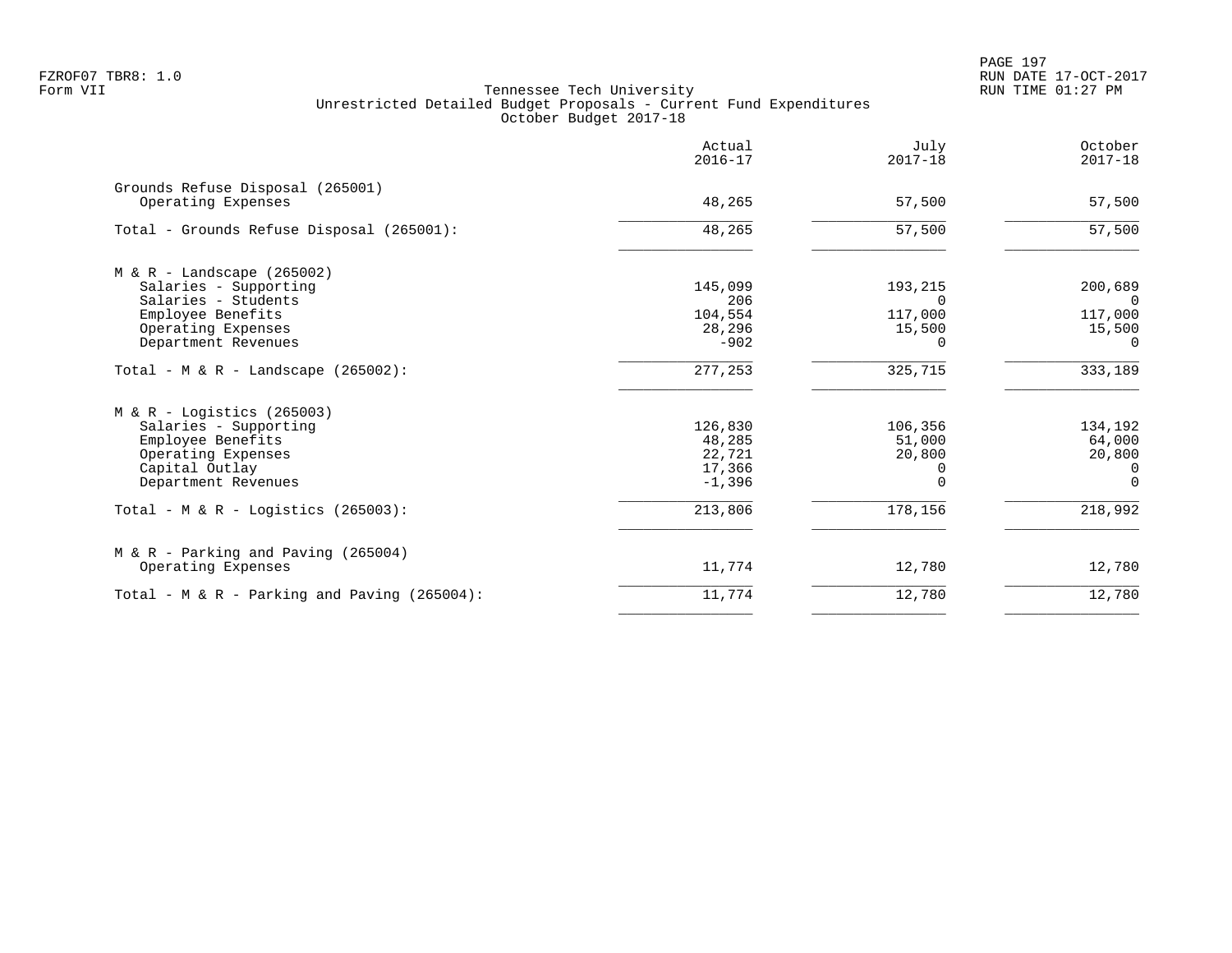PAGE 198 FZROF07 TBR8: 1.0 RUN DATE 17-OCT-2017

|                                                                                                                                           | Actual<br>$2016 - 17$                          | July<br>$2017 - 18$                          | October<br>$2017 - 18$                              |
|-------------------------------------------------------------------------------------------------------------------------------------------|------------------------------------------------|----------------------------------------------|-----------------------------------------------------|
| $M & R - Turf (265005)$<br>Salaries - Supporting<br>Salaries - Students<br>Employee Benefits<br>Operating Expenses<br>Department Revenues | 138,599<br>4,398<br>74,474<br>45,869<br>$-234$ | 139,397<br>$\Omega$<br>74,000<br>14,300<br>0 | 143,669<br>$\Omega$<br>74,000<br>14,300<br>$\Omega$ |
| Total - M & R - Turf (265005):                                                                                                            | 263,106                                        | 227,697                                      | 231,969                                             |
| Major Repairs and Renovations (270000)<br>Operating Expenses                                                                              | 181,506                                        | 160,120                                      | 236,442                                             |
| Total - Major Repairs and Renovations (270000):                                                                                           | 181,506                                        | 160,120                                      | 236,442                                             |
| TBR Spouse Dependent Discount (700000)<br>Employee Benefits                                                                               | 76,508                                         | 54,160                                       | 54,160                                              |
| Total - TBR Spouse Dependent Discount (700000):                                                                                           | 76,508                                         | 54,160                                       | 54,160                                              |
| TBR Employ Remission PC191 (700001)<br>Employee Benefits                                                                                  | 4,482                                          | 6,530                                        | 6,530                                               |
| Total - TBR Employ Remission PC191 (700001):                                                                                              | 4,482                                          | 6,530                                        | 6,530                                               |
| E and G Data Processing Allocation (700003)<br>Department Revenues                                                                        | 40,879                                         | 41,660                                       | 41,790                                              |
| Total - E and G Data Processing Allocation (700003):                                                                                      | 40,879                                         | 41,660                                       | 41,790                                              |
|                                                                                                                                           |                                                |                                              |                                                     |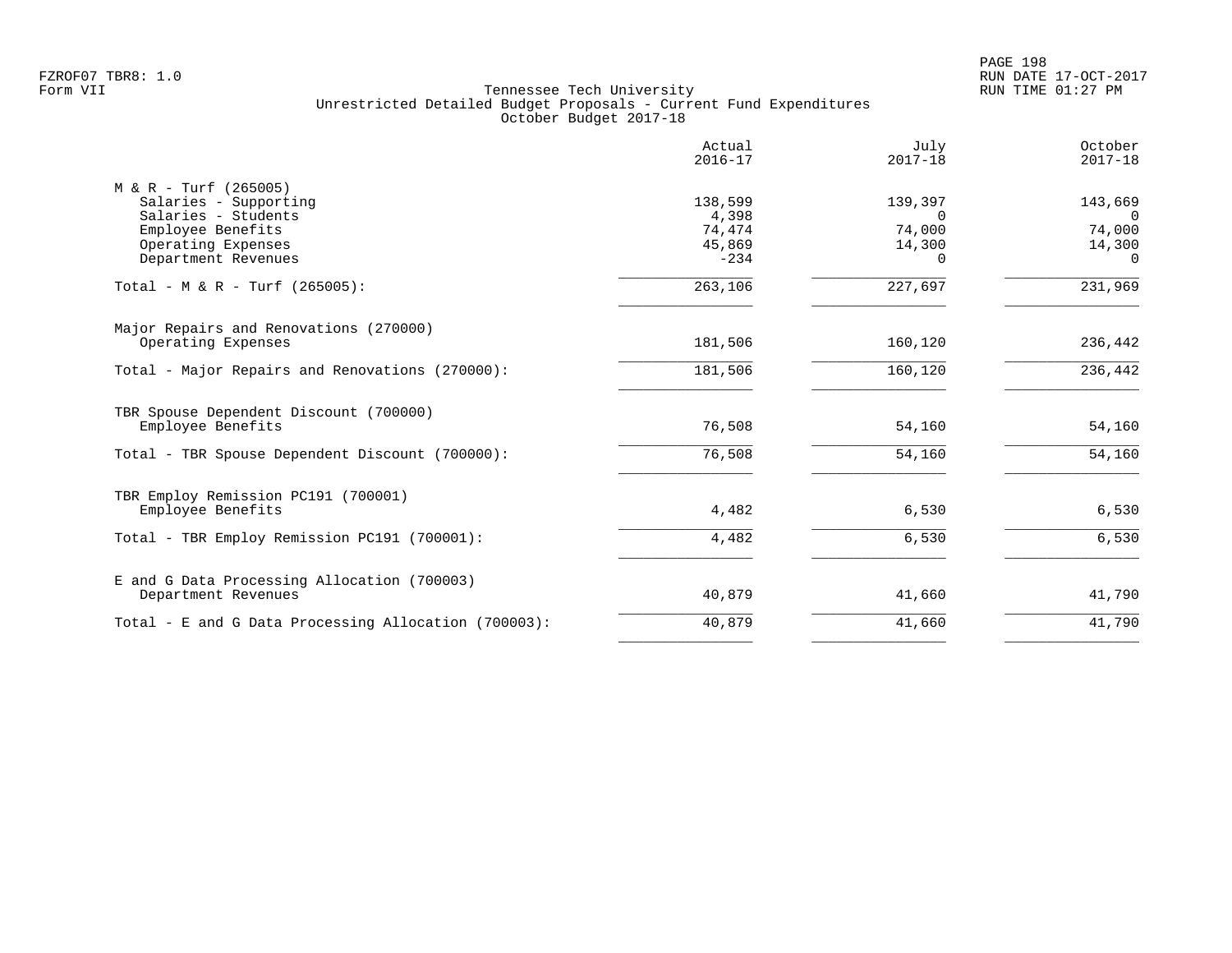|                                                                                                                                                        | Actual<br>$2016 - 17$                         | July<br>$2017 - 18$                              | October<br>$2017 - 18$                                |
|--------------------------------------------------------------------------------------------------------------------------------------------------------|-----------------------------------------------|--------------------------------------------------|-------------------------------------------------------|
| E and G Claims Adjustment (700004)<br>Operating Expenses                                                                                               | 24,413                                        | 13,810                                           | 24,410                                                |
| Total - E and G Claims Adjustment (700004):                                                                                                            | 24,413                                        | 13,810                                           | 24,410                                                |
| $E$ and G Support (700005)<br>Salaries - Administrative<br>Salaries - Supporting<br>Salaries - Professional<br>Employee Benefits<br>Operating Expenses | $\Omega$<br>$\mathbf 0$<br>11,923<br>$-9,516$ | 3,565<br>78,660<br>26,990<br>231,884<br>$-8,495$ | $\Omega$<br>9,953<br>$\Omega$<br>$\Omega$<br>$-8,352$ |
| Total - E and G Support $(700005)$ :                                                                                                                   | 2,407                                         | 332,604                                          | 1,601                                                 |
| E and G Other Salary Pool (700009)<br>Salaries - Supporting<br>Total - E and G Other Salary Pool (700009):                                             | 0<br>$\Omega$                                 | 19,520<br>19,520                                 | 19,520<br>19,520                                      |
| C C Security Trans (700015)<br>Operating Expenses                                                                                                      | $-60,000$                                     | $-60,000$                                        | $-60,000$                                             |
| Total - C C Security Trans (700015):                                                                                                                   | $-60,000$                                     | $-60,000$                                        | $-60,000$                                             |
| App Plant Non Utility Allocation (700038)<br>Department Revenues                                                                                       | $-909,100$                                    | $-943, 230$                                      | $-891,700$                                            |
| Total - App Plant Non Utility Allocation (700038):                                                                                                     | $-909,100$                                    | $-943,230$                                       | $-891,700$                                            |
|                                                                                                                                                        |                                               |                                                  |                                                       |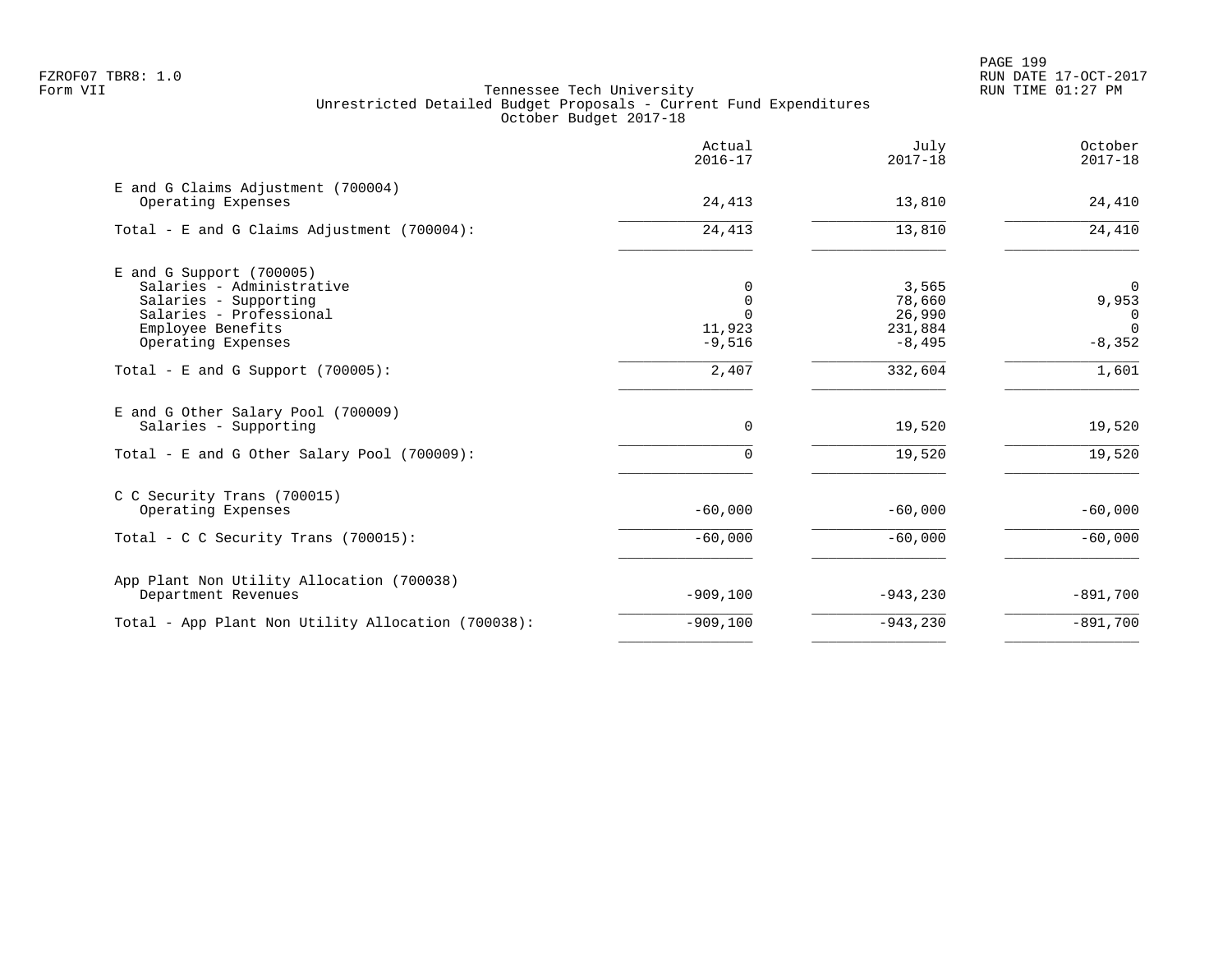PAGE 200 FZROF07 TBR8: 1.0 RUN DATE 17-OCT-2017

|                                                                              | Actual<br>$2016 - 17$ | July<br>$2017 - 18$ | October<br>$2017 - 18$ |
|------------------------------------------------------------------------------|-----------------------|---------------------|------------------------|
| App Plant Utilities Allocation (700039)<br>Department Revenues               | $-732,760$            | $-937,870$          | $-847,630$             |
| Total - App Plant Utilities Allocation (700039):                             | $-732,760$            | $-937,870$          | $-847,630$             |
| App Plant CC Utility Alloc (700042)<br>Department Revenues                   | $-16, 190$            | $-22,630$           | $-22,630$              |
| Total - App Plant CC Utility Alloc (700042):                                 | $-16, 190$            | $-22,630$           | $-22,630$              |
| App Plant CC Non Utility Alloc (700043)<br>Department Revenues               | $-64,300$             | $-67,130$           | $-68,120$              |
| Total - App Plant CC Non Utility Alloc (700043):                             | $-64,300$             | $-67,130$           | $-68,120$              |
| Post Office Allocation (700045)<br>Operating Expenses<br>Department Revenues | $\Omega$<br>5,680     | 4,810<br>$\Omega$   | 4,810<br>$\Omega$      |
| Total - Post Office Allocation (700045):                                     | 5,680                 | 4,810               | 4,810                  |
| Building Maintenance Support (700052)<br>Employee Benefits                   | 0                     | 7,900               | 7,900                  |
| Total - Building Maintenance Support (700052):                               | 0                     | 7,900               | 7,900                  |
|                                                                              |                       |                     |                        |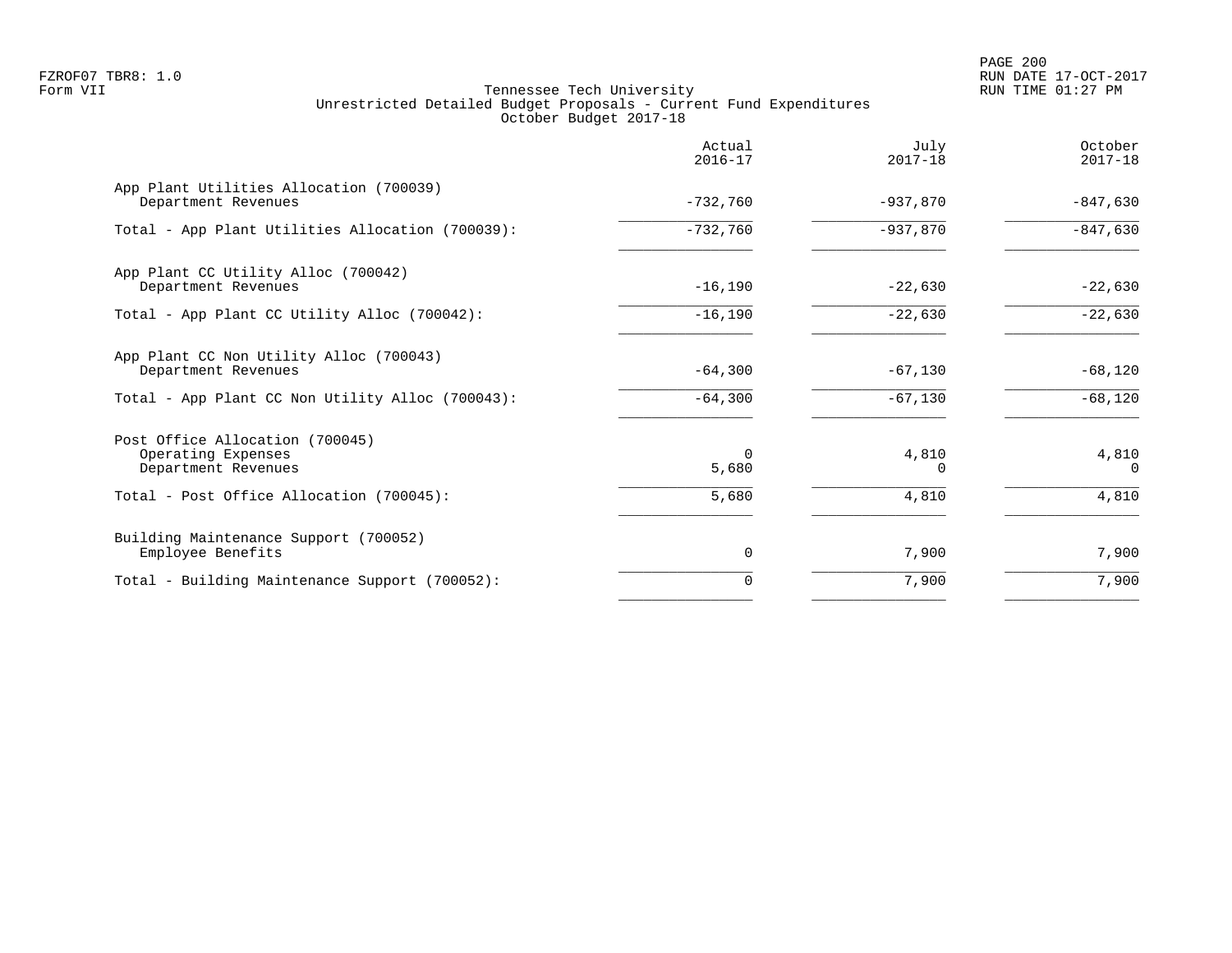# FZROF07 TBR8: 1.0 RUN DATE 17-OCT-2017 Tennessee Tech University Unrestricted Detailed Budget Proposals - Current Fund Expenditures October Budget 2017-18

|                                                                                                                                                                                                    | Actual<br>$2016 - 17$                                                                                   | July<br>$2017 - 18$                                                                                        | October<br>$2017 - 18$                                                                                     |
|----------------------------------------------------------------------------------------------------------------------------------------------------------------------------------------------------|---------------------------------------------------------------------------------------------------------|------------------------------------------------------------------------------------------------------------|------------------------------------------------------------------------------------------------------------|
| TTU Staff Tuit Maint Reimbursment (700068)<br>Employee Benefits                                                                                                                                    | 2,013                                                                                                   | $\mathbf 0$                                                                                                | $\Omega$                                                                                                   |
| Total - TTU Staff Tuit Maint Reimbursment (700068):                                                                                                                                                | 2,013                                                                                                   | $\Omega$                                                                                                   | $\Omega$                                                                                                   |
| Total - Physical Plant (500):                                                                                                                                                                      |                                                                                                         |                                                                                                            |                                                                                                            |
| Salaries - Administrative<br>Salaries - Supporting<br>Salaries - Students<br>Salaries - Professional<br>Employee Benefits<br>Travel<br>Operating Expenses<br>Capital Outlay<br>Department Revenues | 118,892<br>2,666,717<br>60,100<br>869,573<br>1,879,723<br>14,208<br>8,912,748<br>71,412<br>$-1,770,588$ | 123,024<br>2,955,618<br>21,438<br>936,509<br>2,348,396<br>9,640<br>9,922,040<br>$\Omega$<br>$-2, 228, 200$ | 122,940<br>2,903,275<br>16,778<br>933,566<br>2, 251, 516<br>9,800<br>9,536,640<br>$\Omega$<br>$-2,087,290$ |
| Total                                                                                                                                                                                              | 12,822,785                                                                                              | 14,088,465                                                                                                 | 13,687,225                                                                                                 |
| Total - Physical Plant (50):                                                                                                                                                                       |                                                                                                         |                                                                                                            |                                                                                                            |
| Salaries - Administrative<br>Salaries - Supporting<br>Salaries - Students<br>Salaries - Professional<br>Employee Benefits<br>Travel<br>Operating Expense<br>Capital Outlay<br>Department Revenues  | 118,892<br>2,666,717<br>60,100<br>869,573<br>1,879,723<br>14,208<br>8,912,748<br>71,412<br>$-1,770,588$ | 123,024<br>2,955,618<br>21,438<br>936,509<br>2,348,396<br>9,640<br>9,922,040<br>$\Omega$<br>$-2, 228, 200$ | 122,940<br>2,903,275<br>16,778<br>933,566<br>2,251,516<br>9,800<br>9,536,640<br>$\Omega$<br>$-2,087,290$   |
| Total                                                                                                                                                                                              | 12,822,785                                                                                              | 14,088,465                                                                                                 | 13,687,225                                                                                                 |

 Scholarships and Fellowships (55) Scholarships and Fellowships (550)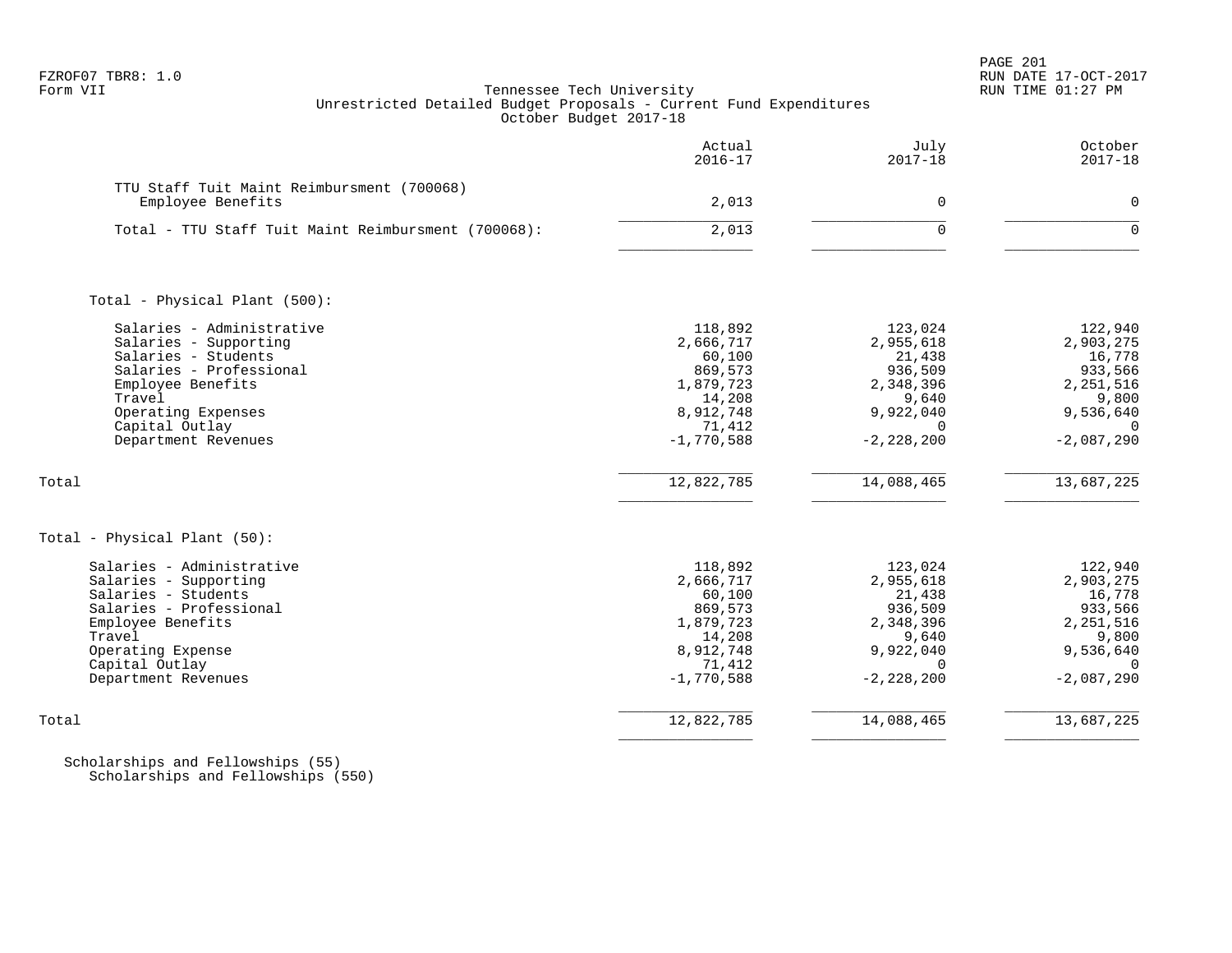|                                                                  | Actual<br>$2016 - 17$ | July<br>$2017 - 18$ | October<br>$2017 - 18$ |
|------------------------------------------------------------------|-----------------------|---------------------|------------------------|
| Alumni Scholarships (120019)<br>Operating Expenses               | 16,000                | 12,780              | 12,780                 |
| Total - Alumni Scholarships (120019):                            | 16,000                | 12,780              | 12,780                 |
| Honors Scholarship (121901)<br>Operating Expenses                | 347,418               | 610,640             | 610,640                |
| Total - Honors Scholarship (121901):                             | 347,418               | 610,640             | 610,640                |
| Comm Coll Scholarship (121902)<br>Operating Expenses             | 1,219,196             | 1,219,230           | 1,219,230              |
| Total - Comm Coll Scholarship (121902):                          | 1,219,196             | 1,219,230           | 1,219,230              |
| Financial Aid Housing Scholarship (122003)<br>Operating Expenses | 22,430                | 39,600              | 39,600                 |
| Total - Financial Aid Housing Scholarship (122003):              | 22,430                | 39,600              | 39,600                 |
| SEOG Matching (122004)<br>Operating Expenses                     | 79,249                | 64,690              | 64,690                 |
| Total - SEOG Matching (122004):                                  | 79,249                | 64,690              | 64,690                 |
|                                                                  |                       |                     |                        |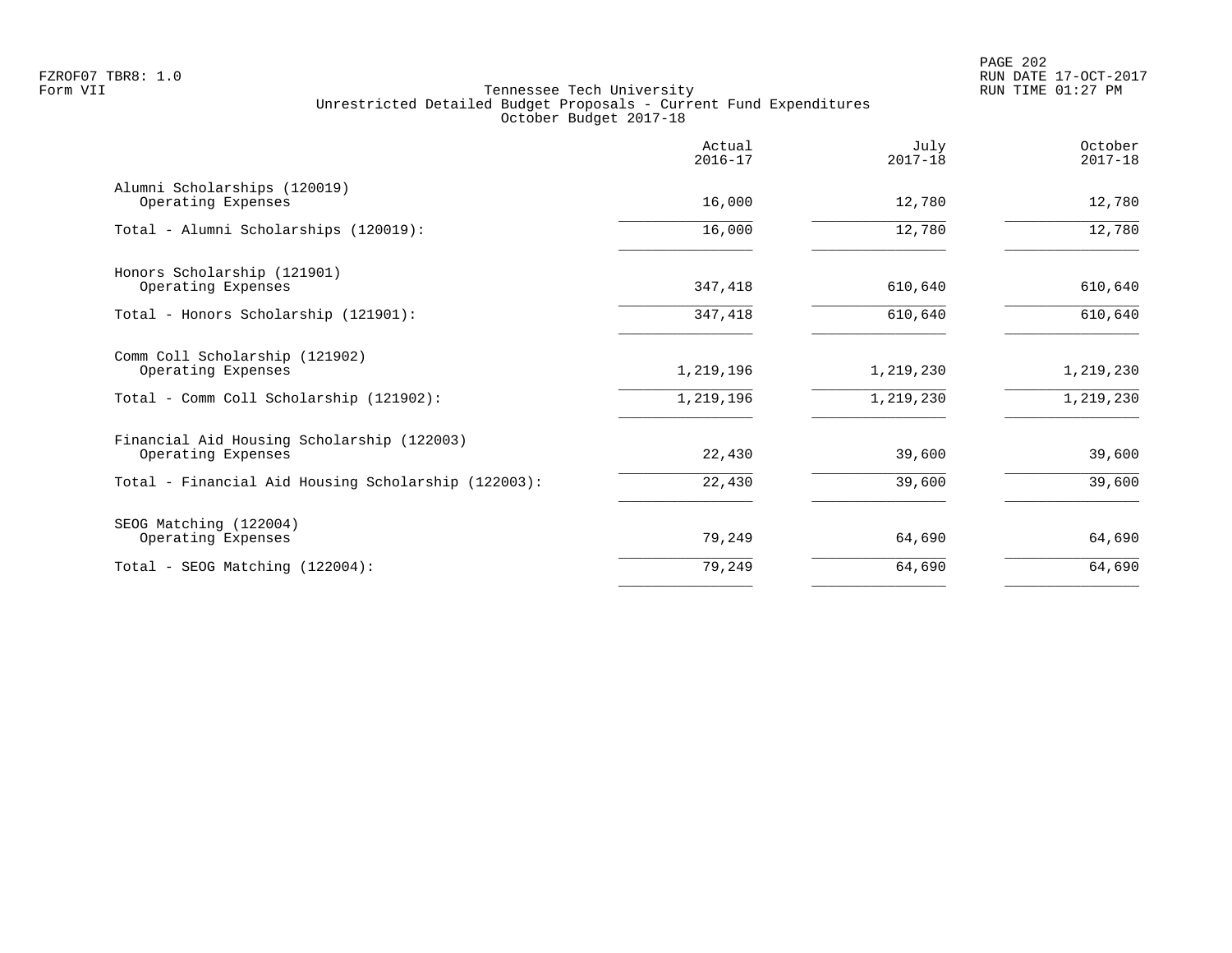|                                                         | Actual<br>$2016 - 17$ | July<br>$2017 - 18$ | October<br>$2017 - 18$ |
|---------------------------------------------------------|-----------------------|---------------------|------------------------|
| UAS (122005)<br>Operating Expenses                      | 5,281,036             | 6,602,330           | 6,602,330              |
| $Total - UAS (122005):$                                 | 5,281,036             | 6,602,330           | 6,602,330              |
| Science Fair Scholarship (123011)<br>Operating Expenses | 4,500                 | 31,650              | 31,650                 |
| Total - Science Fair Scholarship (123011):              | 4,500                 | 31,650              | 31,650                 |
| Alumni OST Scholarship (123012)<br>Operating Expenses   | 27,000                | 38,310              | 38,310                 |
| Total - Alumni OST Scholarship (123012):                | 27,000                | 38,310              | 38,310                 |
| Boys Girls State Sch (123014)<br>Operating Expenses     | 4,000                 | 11,780              | 11,780                 |
| Total - Boys Girls State Sch (123014):                  | 4,000                 | 11,780              | 11,780                 |
| Admissions Hounsing Sch (123015)<br>Operating Expenses  | 252,264               | 267,440             | 267,440                |
| Total - Admissions Hounsing Sch (123015):               | 252,264               | 267,440             | 267,440                |
|                                                         |                       |                     |                        |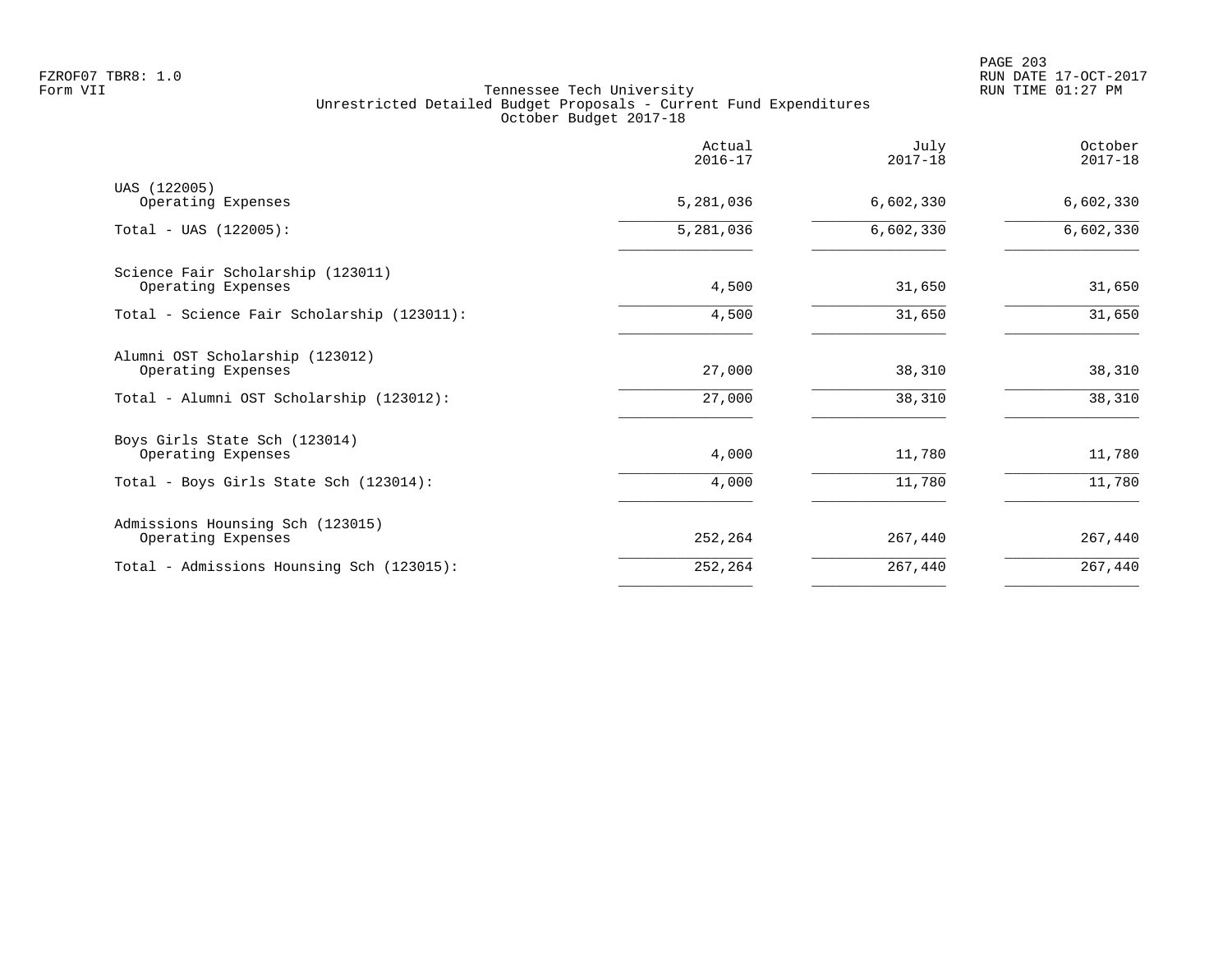|                                                               | Actual<br>$2016 - 17$ | July<br>$2017 - 18$ | October<br>$2017 - 18$ |
|---------------------------------------------------------------|-----------------------|---------------------|------------------------|
| African Am Undergrad Sch (123017)<br>Operating Expenses       | 167,050               | 251,300             | 251,300                |
| Total - African Am Undergrad Sch (123017):                    | 167,050               | 251,300             | 251,300                |
| Minority Housing Sch (123018)<br>Operating Expenses           | $\Omega$              | 810                 | 810                    |
| Total - Minority Housing Sch (123018):                        |                       | 810                 | 810                    |
| Veterans Yellow Ribbon Program (123020)<br>Operating Expenses | 44,541                | 44,542              | 44,542                 |
| Total - Veterans Yellow Ribbon Program (123020):              | 44,541                | 44,542              | 44,542                 |
| University Summer Scholarships (123021)<br>Operating Expenses | 114,185               | $\Omega$            | 115,000                |
| Total - University Summer Scholarships (123021):              | 114,185               | 0                   | 115,000                |
| TnCIS Study Abroad Scholarship (123708)<br>Operating Expenses | 7,990                 | $\Omega$            | 0                      |
| Total - TnCIS Study Abroad Scholarship (123708):              | 7,990                 | 0                   | $\Omega$               |
|                                                               |                       |                     |                        |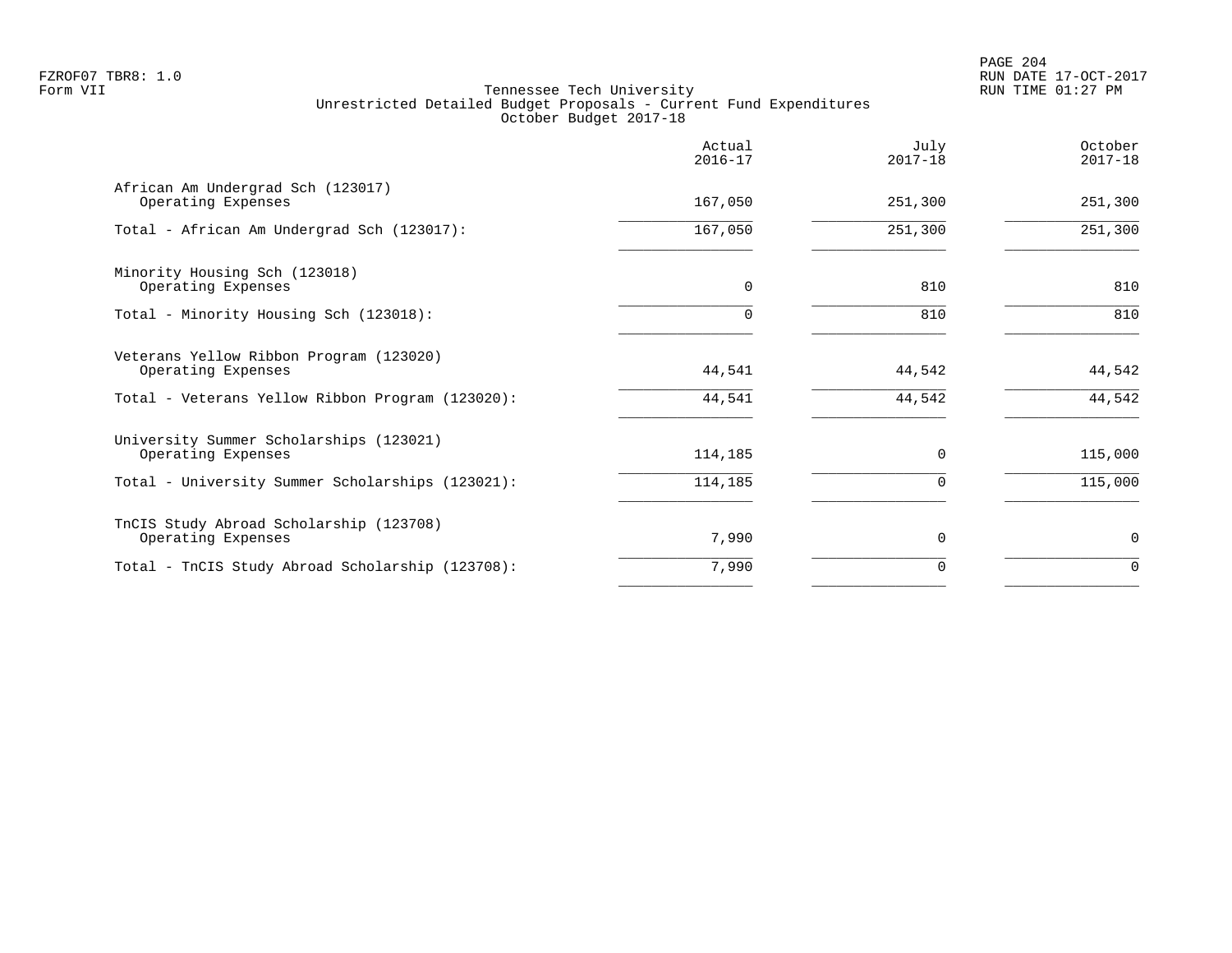PAGE 205 FZROF07 TBR8: 1.0 RUN DATE 17-OCT-2017

|                                                                    | Actual<br>$2016 - 17$ | July<br>$2017 - 18$ | October<br>$2017 - 18$ |
|--------------------------------------------------------------------|-----------------------|---------------------|------------------------|
| UAS International (123720)<br>Operating Expenses                   | $\Omega$              | 12,200              | 12,200                 |
| Total - UAS International (123720):                                | $\Omega$              | 12,200              | 12,200                 |
| International Merit Scholarship (123721)<br>Operating Expenses     | 669,430               | 542,880             | 542,880                |
| Total - International Merit Scholarship (123721):                  | 669,430               | 542,880             | 542,880                |
| International Legacy Scholarship (123722)<br>Operating Expenses    | 7,000                 | 13,920              | 13,920                 |
| Total - International Legacy Scholarship (123722):                 | 7,000                 | 13,920              | 13,920                 |
| Multinational Enhancement Svc Schol (123723)<br>Operating Expenses | 197,243               | 371,200             | 371,200                |
| Total - Multinational Enhancement Svc Schol (123723):              | 197,243               | 371,200             | 371,200                |
| Fulbright Scholars OST (123724)<br>Operating Expenses              | 110,920               | 118,200             | 118,200                |
| Total - Fulbright Scholars OST (123724):                           | 110,920               | 118,200             | 118,200                |
|                                                                    |                       |                     |                        |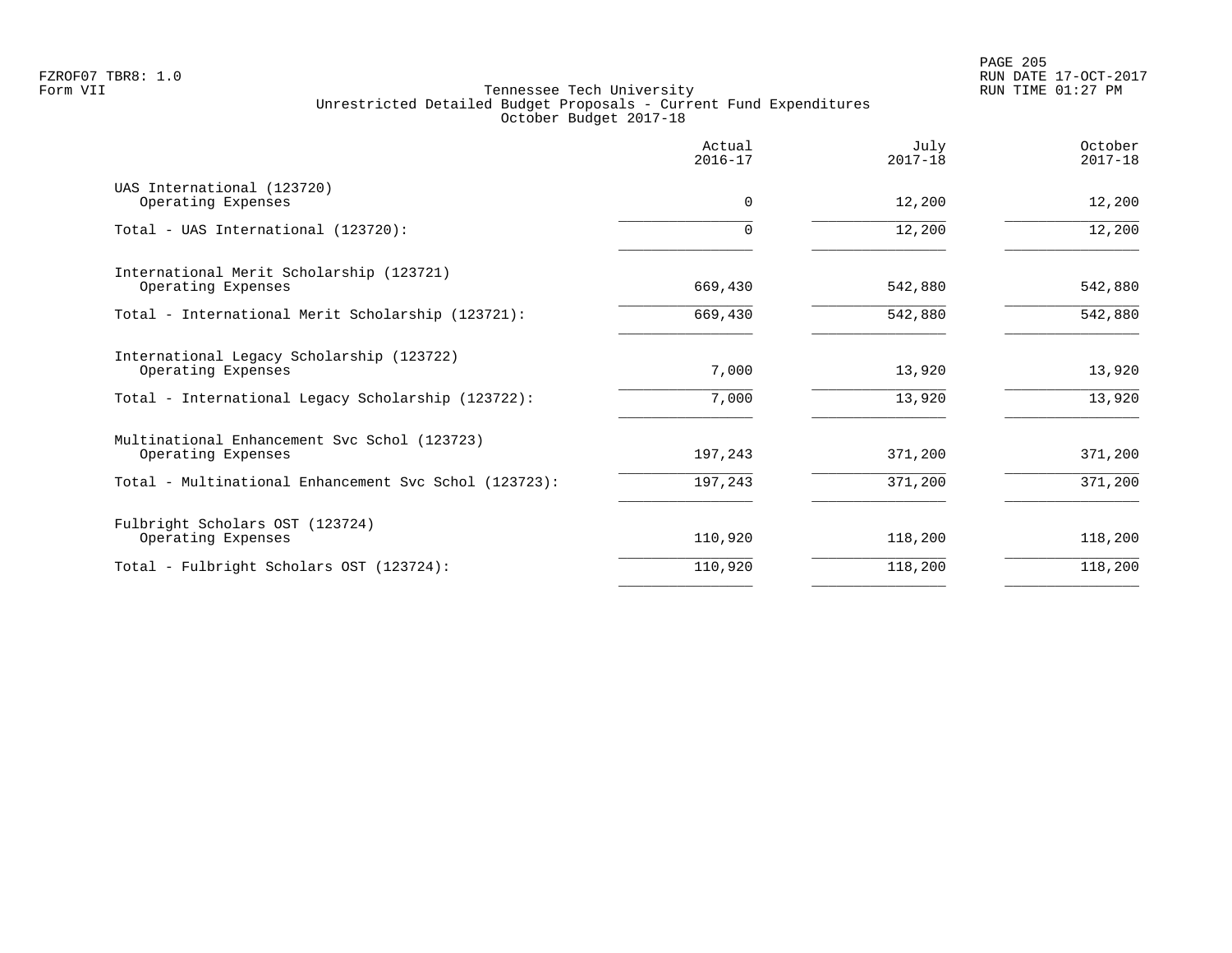PAGE 206 FZROF07 TBR8: 1.0 RUN DATE 17-OCT-2017

|                                                               | Actual<br>$2016 - 17$ | July<br>$2017 - 18$ | October<br>$2017 - 18$ |
|---------------------------------------------------------------|-----------------------|---------------------|------------------------|
| Institutional Scholarship Fund (123800)<br>Operating Expenses | 32,726                | 20,000              | 20,000                 |
| Total - Institutional Scholarship Fund (123800):              | 32,726                | 20,000              | 20,000                 |
| ROTC Housing Scholarship (125601)<br>Operating Expenses       | 97,776                | 123,810             | 123,810                |
| Total - ROTC Housing Scholarship (125601):                    | 97,776                | 123,810             | 123,810                |
| ROTC STEM Scholarships (125604)<br>Operating Expenses         | 135,306               | 100,000             | 100,000                |
| Total - ROTC STEM Scholarships (125604):                      | 135,306               | 100,000             | 100,000                |
| Varsity Spirit Scholarship (129008)<br>Operating Expenses     | $\mathbf 0$           | 5,000               | 5,000                  |
| Total - Varsity Spirit Scholarship (129008):                  | 0                     | 5,000               | 5,000                  |
| Chemistry LM Scholarships (131509)<br>Operating Expenses      | 4,514                 | 12,613              | 44,655                 |
| Total - Chemistry LM Scholarships (131509):                   | 4,514                 | 12,613              | 44,655                 |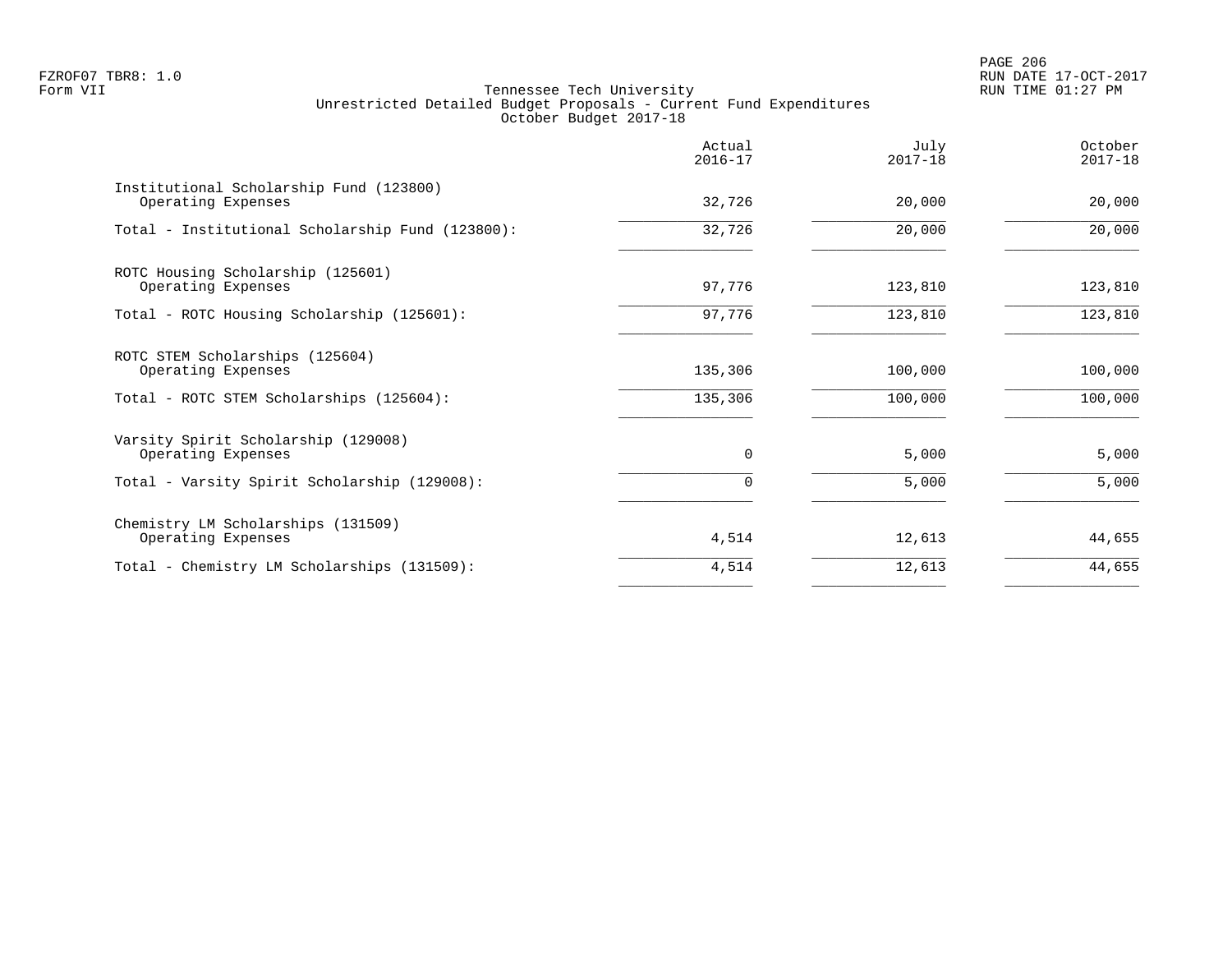PAGE 207 FZROF07 TBR8: 1.0 RUN DATE 17-OCT-2017

|                                                             | Actual<br>$2016 - 17$ | July<br>$2017 - 18$ | October<br>$2017 - 18$ |
|-------------------------------------------------------------|-----------------------|---------------------|------------------------|
| Physics LM Scholarships (135009)<br>Operating Expenses      | 0                     | 3,005               | 21,264                 |
| Total - Physics LM Scholarships (135009):                   | 0                     | 3,005               | 21,264                 |
| Don Cook Scholarship (140020)<br>Operating Expenses         | $\mathbf 0$           | 3,700               | 500                    |
| Total - Don Cook Scholarship (140020):                      | 0                     | 3,700               | 500                    |
| Restricted Ext Prog Regl Dev (180013)<br>Operating Expenses | $-228$                | 910                 | 910                    |
| Total - Restricted Ext Prog Regl Dev (180013):              | $-228$                | 910                 | 910                    |
| Athletic Book Account (600057)<br>Operating Expenses        | 158,929               | 125,000             | 125,000                |
| Total - Athletic Book Account (600057):                     | 158,929               | 125,000             | 125,000                |
| Athletic Book Trans Out (600058)<br>Operating Expenses      | $-158,929$            | $-125,000$          | $-125,000$             |
| Total - Athletic Book Trans Out (600058):                   | $-158,929$            | $-125,000$          | $-125,000$             |
|                                                             |                       |                     |                        |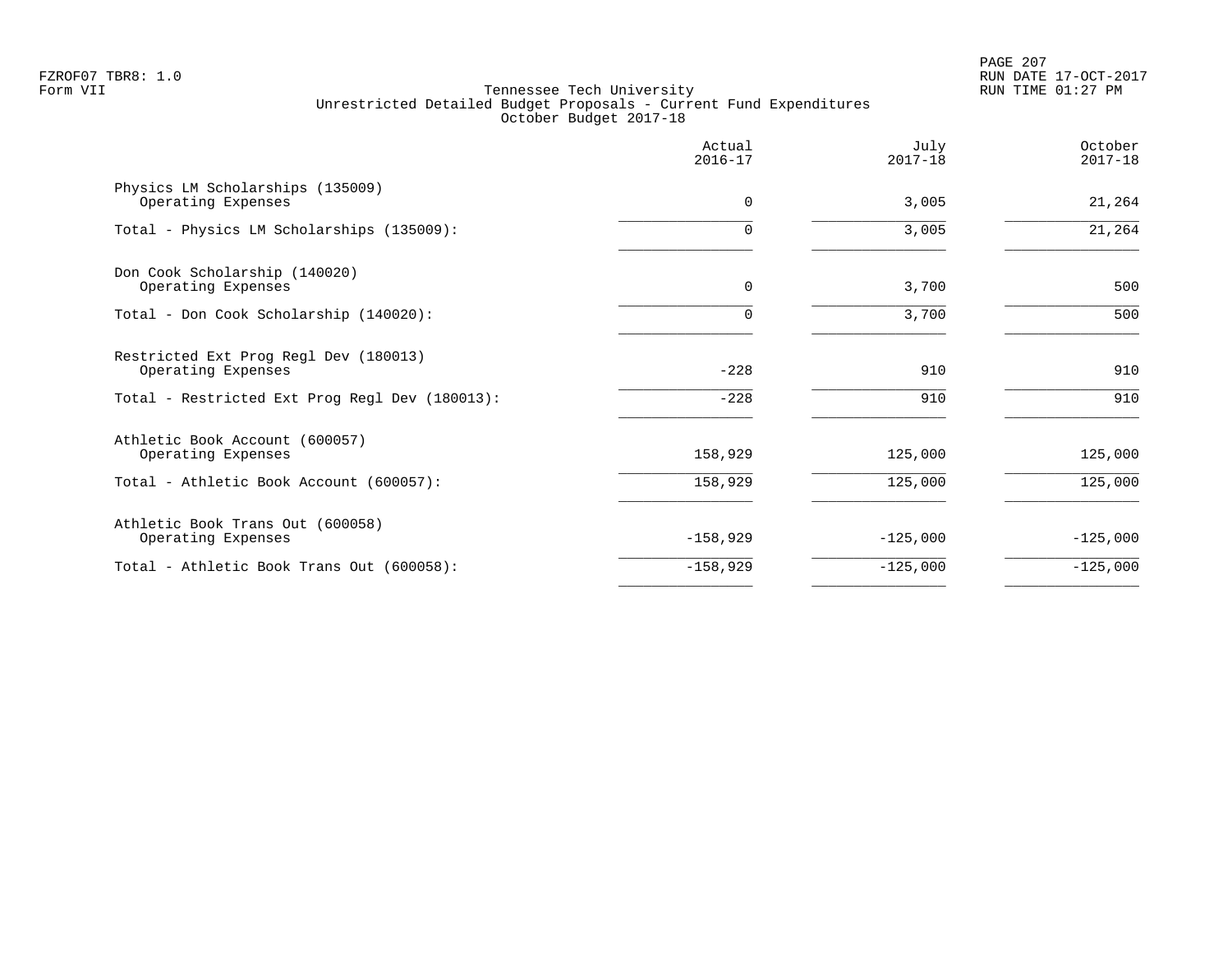PAGE 208 FZROF07 TBR8: 1.0 RUN DATE 17-OCT-2017

|                                                                | Actual<br>$2016 - 17$ | July<br>$2017 - 18$ | October<br>$2017 - 18$ |
|----------------------------------------------------------------|-----------------------|---------------------|------------------------|
| Athletic Student Therapy Center (600062)<br>Operating Expenses | 10,466                | $\Omega$            | 0                      |
| Total - Athletic Student Therapy Center (600062):              | 10,466                | 0                   | $\Omega$               |
| Football Scholarships (601060)<br>Operating Expenses           | 1,760,521             | 1,426,773           | 1,815,330              |
| Total - Football Scholarships (601060):                        | 1,760,521             | 1,426,773           | 1,815,330              |
| Mens Basketball Scholarships (601061)<br>Operating Expenses    | 394,434               | 464,370             | 478,660                |
| Total - Mens Basketball Scholarships (601061):                 | 394,434               | 464,370             | 478,660                |
| Baseball Scholarships (601062)<br>Operating Expenses           | 287,684               | 374,080             | 347,730                |
| Total - Baseball Scholarships (601062):                        | 287,684               | 374,080             | 347,730                |
| Mens Tennis Scholarships (601064)<br>Operating Expenses        | 169,981               | 154,470             | 163,060                |
| Total - Mens Tennis Scholarships (601064):                     | 169,981               | 154,470             | 163,060                |
|                                                                |                       |                     |                        |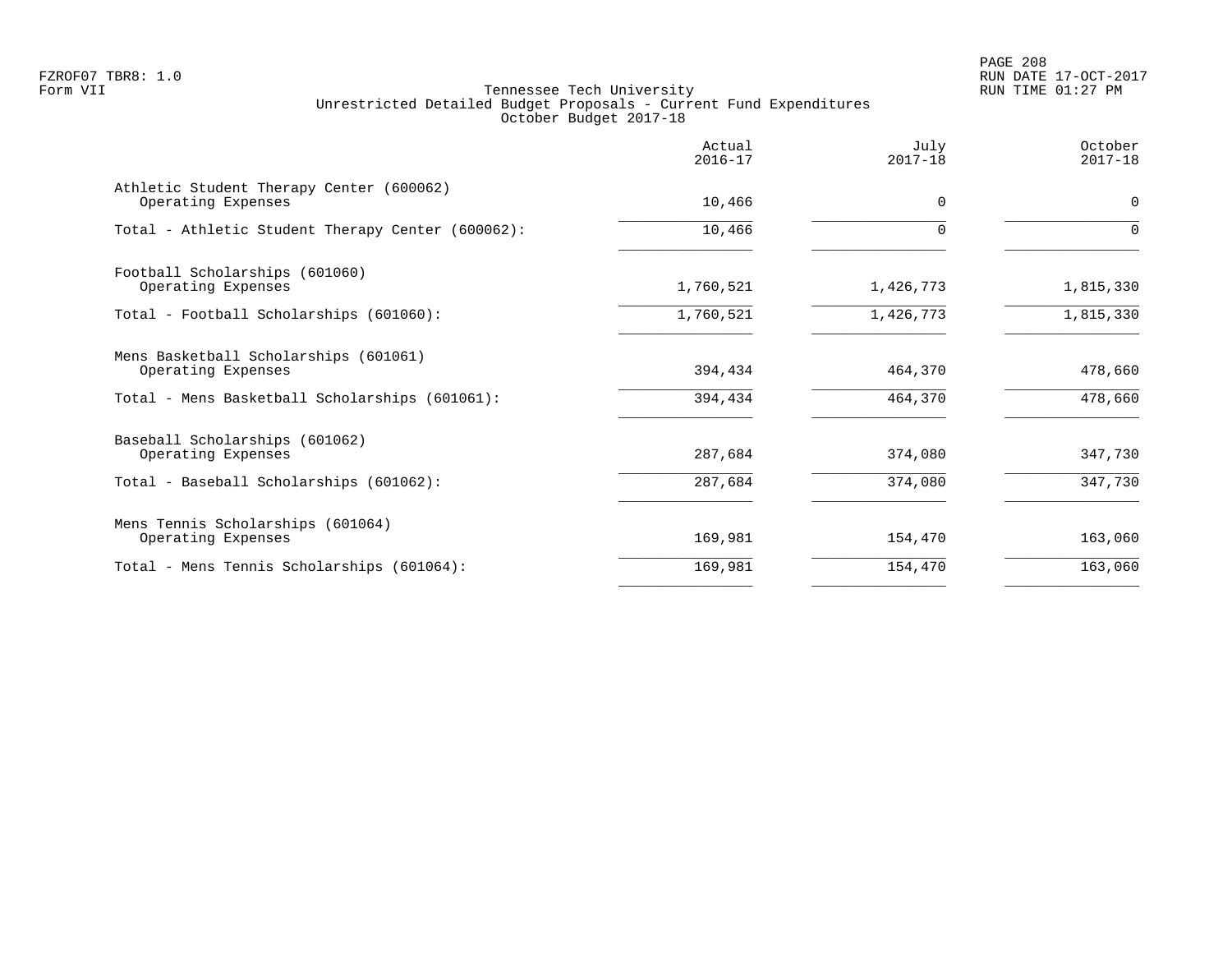| Actual<br>$2016 - 17$ | July<br>$2017 - 18$ | October<br>$2017 - 18$ |
|-----------------------|---------------------|------------------------|
| 56,846                | 81,540              | 88,100                 |
| 56,846                | 81,540              | 88,100                 |
| 172,312               | 155,430             | 164,520                |
| 172,312               | 155,430             | 164,520                |
| 310,964               | 514,910             | 507,595                |
| 310,964               | 514,910             | 507,595                |
| 409,325               | 421,080             | 432,870                |
| 409,325               | 421,080             | 432,870                |
| 100,438               | 205,960             | 157,530                |
| 100,438               | 205,960             | 157,530                |
|                       |                     |                        |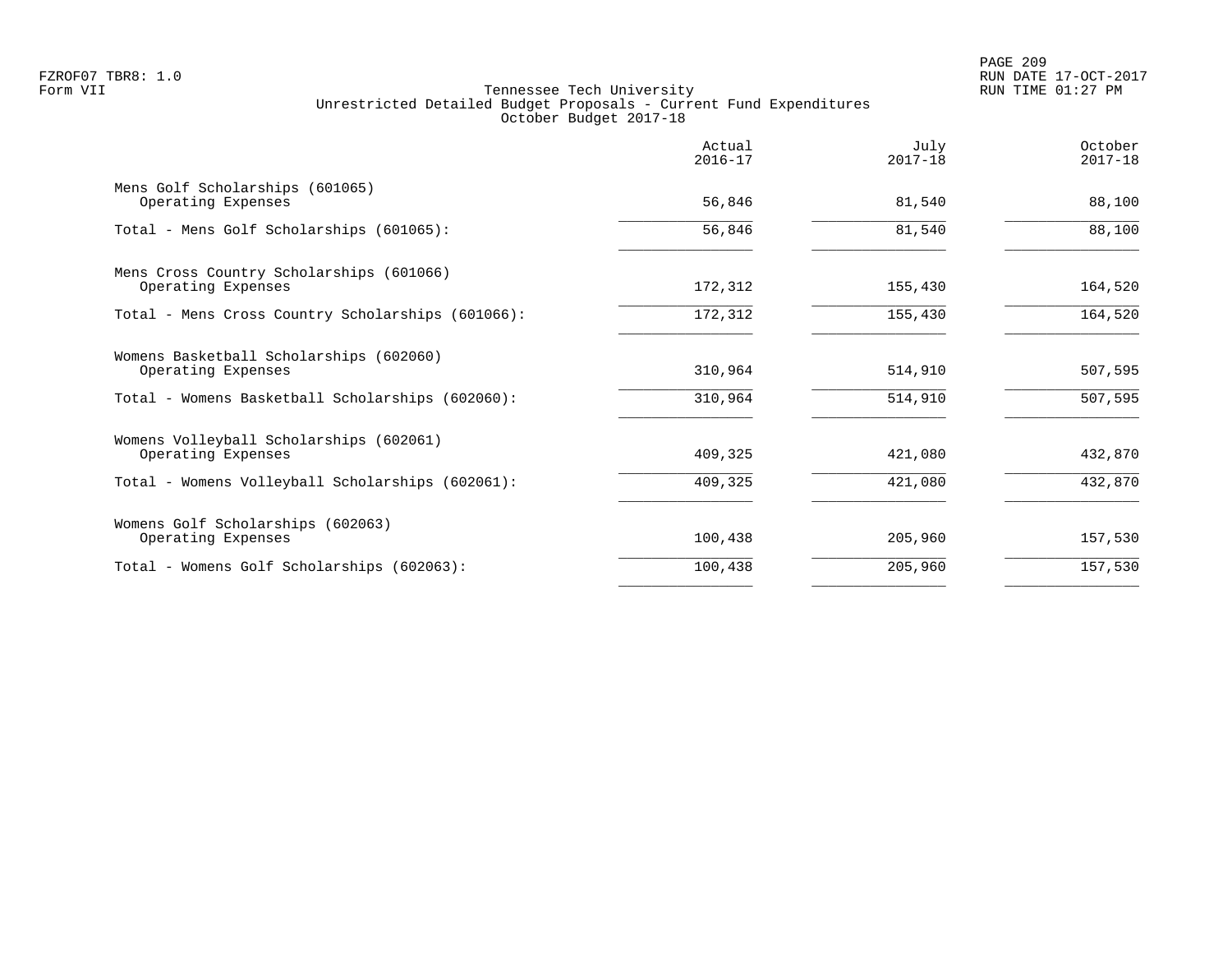|                                                                  | Actual<br>$2016 - 17$ | July<br>$2017 - 18$ | October<br>$2017 - 18$ |
|------------------------------------------------------------------|-----------------------|---------------------|------------------------|
| Womens Softball Scholarships (602064)<br>Operating Expenses      | 280,784               | 411,920             | 377,560                |
| Total - Womens Softball Scholarships (602064):                   | 280,784               | 411,920             | 377,560                |
| Womens Cross Country Scholarships (602065)<br>Operating Expenses | 455,297               | 423,420             | 518,980                |
| Total - Womens Cross Country Scholarships (602065):              | 455,297               | 423,420             | 518,980                |
| Womens Soccer Scholarships (602066)<br>Operating Expenses        | 444,205               | 480,580             | 495,310                |
| Total - Womens Soccer Scholarships (602066):                     | 444,205               | 480,580             | 495,310                |
| Graduation Incentive Sch (650006)<br>Operating Expenses          | 150,040               | 146,530             | 146,530                |
| Total - Graduation Incentive Sch (650006):                       | 150,040               | 146,530             | 146,530                |
| TBR Spouse Dependent Discount (700000)<br>Operating Expenses     | 238                   | 8,960               | 8,960                  |
| Total - TBR Spouse Dependent Discount (700000):                  | 238                   | 8,960               | 8,960                  |
|                                                                  |                       |                     |                        |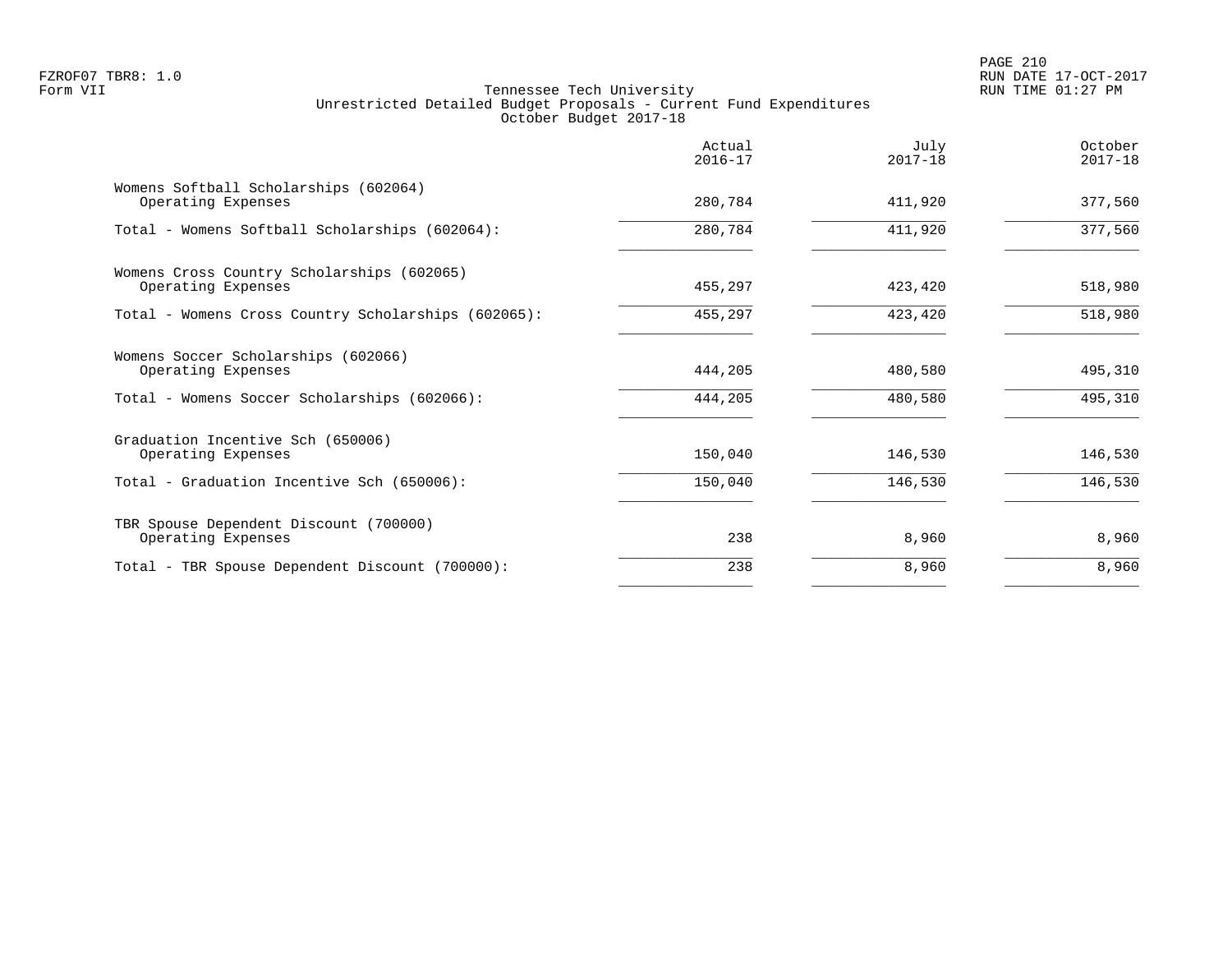PAGE 211 FZROF07 TBR8: 1.0 RUN DATE 17-OCT-2017

|                                                                  | Actual<br>$2016 - 17$ | July<br>$2017 - 18$ | October<br>$2017 - 18$ |
|------------------------------------------------------------------|-----------------------|---------------------|------------------------|
| TBR Employ Remission PC191 (700001)<br>Operating Expenses        | 145,992               | 87,216              | 87,216                 |
| Total - TBR Employ Remission PC191 (700001):                     | 145,992               | 87,216              | 87,216                 |
| Non TTU Staff Scholarships (700053)<br>Operating Expenses        | 7,736                 | 2,148               | 2,148                  |
| Total - Non TTU Staff Scholarships (700053):                     | 7,736                 | 2,148               | 2,148                  |
| Armed Forces Dependent Schoarship (700054)<br>Operating Expenses | $\mathbf 0$           | 12,410              | 12,410                 |
| Total - Armed Forces Dependent Schoarship (700054):              | $\Omega$              | 12,410              | 12,410                 |
| TSAC Scholarship Match (700055)<br>Operating Expenses            | $\mathbf 0$           | 6,270               | 6,270                  |
| Total - TSAC Scholarship Match (700055):                         |                       | 6,270               | 6,270                  |
| State Employee Fee Waiver (700056)<br>Operating Expenses         | 325,906               | 202,001             | 202,001                |
| Total - State Employee Fee Waiver (700056):                      | 325,906               | 202,001             | 202,001                |
|                                                                  |                       |                     |                        |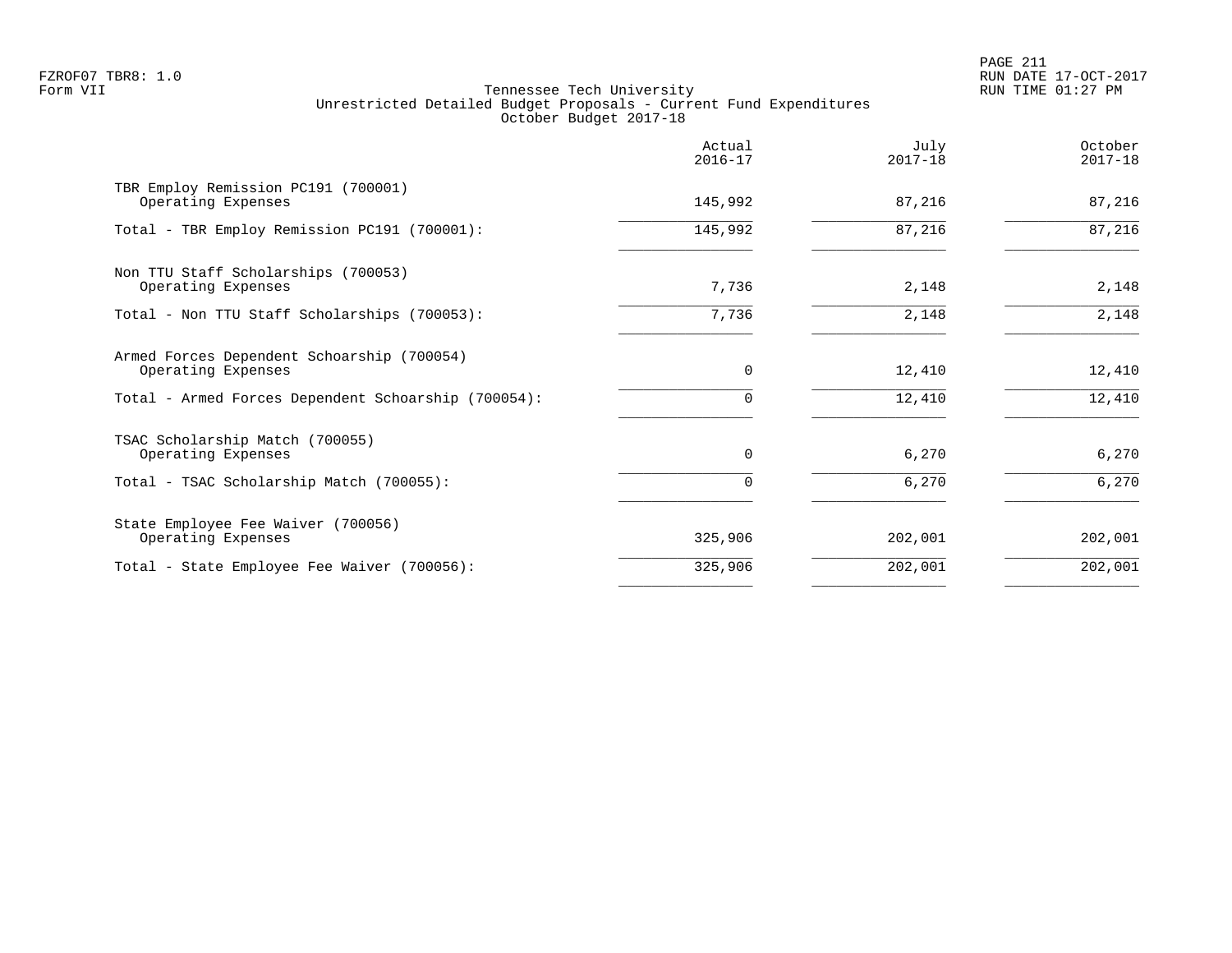PAGE 212 FZROF07 TBR8: 1.0 RUN DATE 17-OCT-2017

|                                                               | Actual<br>$2016 - 17$ | July<br>$2017 - 18$ | October<br>$2017 - 18$ |
|---------------------------------------------------------------|-----------------------|---------------------|------------------------|
| Public Schl Teach Dep Discount (700057)<br>Operating Expenses | 1,487,454             | 1,447,735           | 1,447,735              |
| Total - Public Schl Teach Dep Discount (700057):              | 1,487,454             | 1,447,735           | 1,447,735              |
| State Employee Dep Discount (700058)<br>Operating Expenses    | 512,570               | 493,778             | 493,778                |
| Total - State Employee Dep Discount (700058):                 | 512,570               | 493,778             | 493,778                |
| RIF Educ Assistance MOE Funds (700065)<br>Operating Expenses  | 15,143                | $\mathbf 0$         | 0                      |
| Total - RIF Educ Assistance MOE Funds (700065):               | 15,143                | $\Omega$            | $\Omega$               |
| Total - Scholarships and Fellowships (550):                   |                       |                     |                        |
| Operating Expenses                                            | 16,339,882            | 18,044,121          | 18,638,934             |
| Total                                                         | 16,339,882            | 18,044,121          | 18,638,934             |
|                                                               |                       |                     |                        |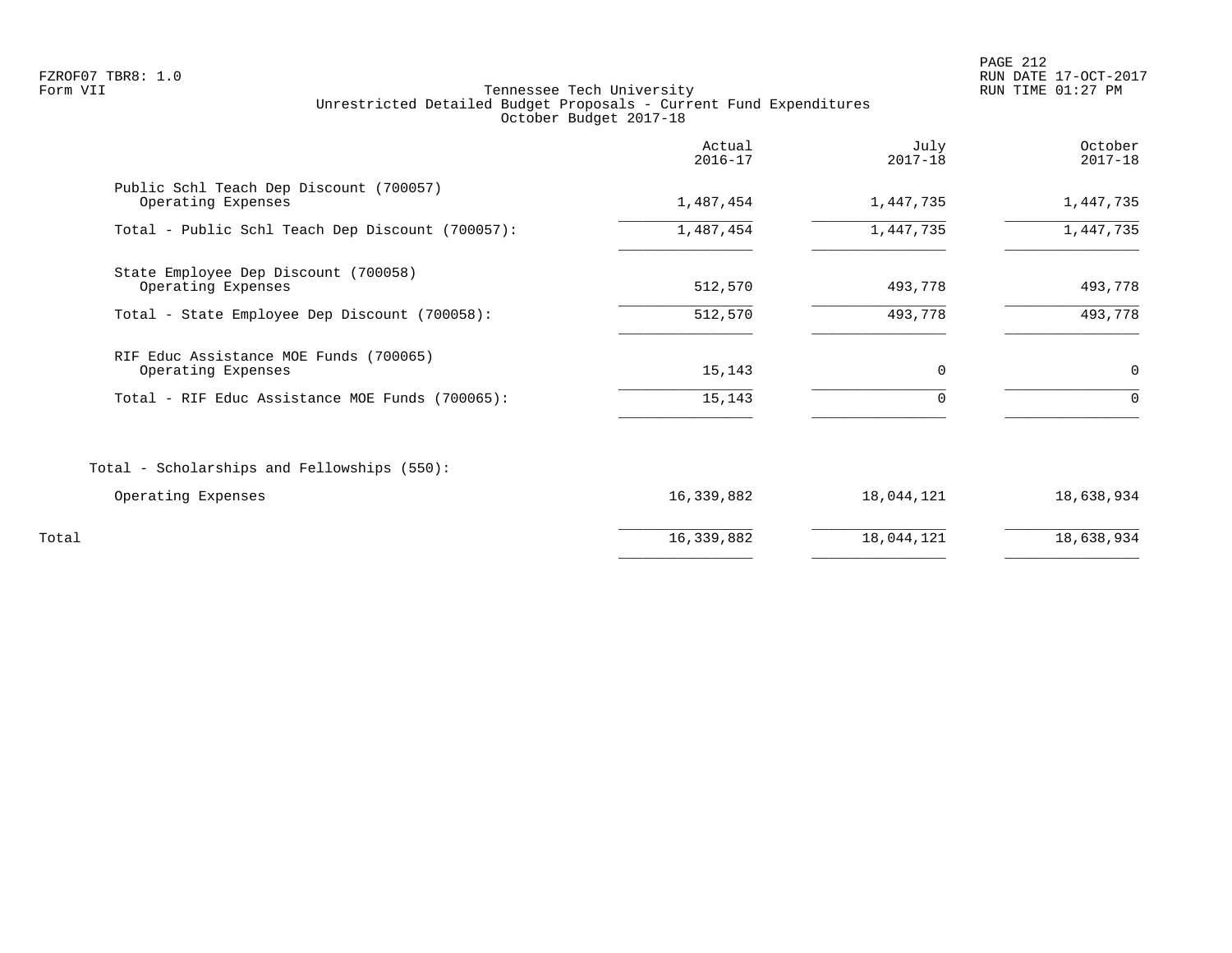| FZROF07 TBR8: 1.0<br>Form VII                | Tennessee Tech University                                                                    |                            |                          | PAGE 213<br>RUN DATE 17-OCT-2017<br>RUN TIME 01:27 PM |
|----------------------------------------------|----------------------------------------------------------------------------------------------|----------------------------|--------------------------|-------------------------------------------------------|
|                                              | Unrestricted Detailed Budget Proposals - Current Fund Expenditures<br>October Budget 2017-18 |                            |                          |                                                       |
|                                              |                                                                                              | Actual<br>$2016 - 17$      | July<br>$2017 - 18$      | October<br>$2017 - 18$                                |
| Total - Scholarships and Fellowships (55):   |                                                                                              |                            |                          |                                                       |
| Operating Expense                            |                                                                                              | 16,339,882                 | 18,044,121               | 18,638,934                                            |
| Total                                        |                                                                                              | 16,339,882                 | 18,044,121               | 18,638,934                                            |
| Total Education and General                  |                                                                                              |                            |                          |                                                       |
| Salaries - Administrative                    |                                                                                              | 5,464,781                  | 5,746,868                | 5,892,716                                             |
| Salaries - Academic<br>Salaries - Supporting |                                                                                              | 38, 274, 081<br>10,720,741 | 38,630,204<br>10,915,176 | 39, 121, 957<br>10,589,833                            |
| Salaries - Students                          |                                                                                              | 1,593,934                  | 1,012,354                | 1,083,149                                             |
| Salaries - Professional                      |                                                                                              | 19,481,711                 | 20,057,642               | 20, 162, 793                                          |
| Employee Benefits                            |                                                                                              | 29, 237, 119               | 28,957,545               | 30,649,467                                            |
| Travel                                       |                                                                                              | 2,626,694                  | 1,895,046                | 2,008,479                                             |
| Operating Expense                            |                                                                                              | 42,760,366                 | 44,876,840               | 49,739,214                                            |
| Capital Outlay<br>Department Revenues        |                                                                                              | 1,465,413<br>$-1,846,545$  | 348,470<br>$-3,567,208$  | 356,919<br>$-3, 413, 189$                             |
| Total                                        |                                                                                              | 149,778,295                | 148,872,937              | 156,191,338                                           |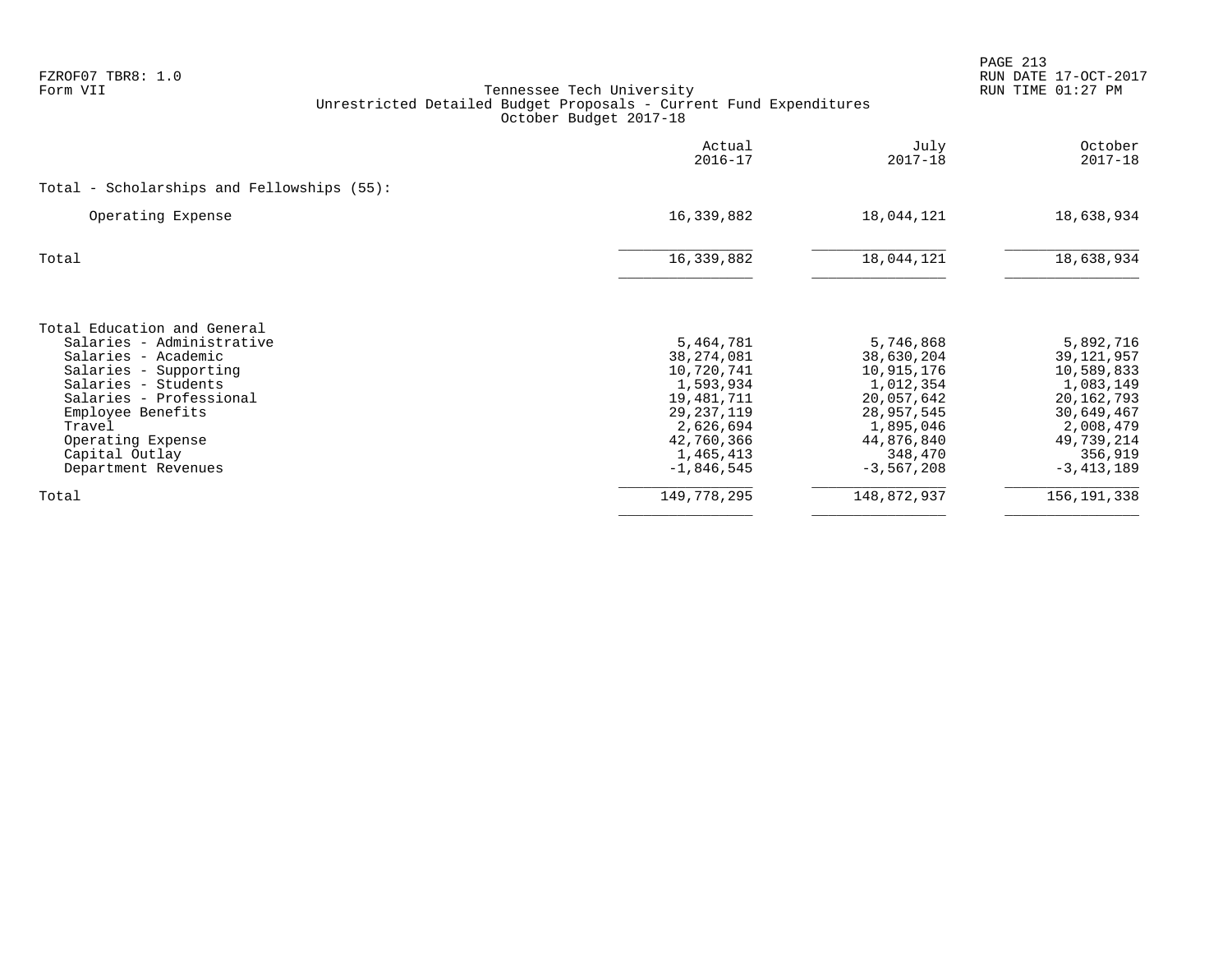|                                                                           | Actual<br>$2016 - 17$ | July<br>$2017 - 18$  | October<br>$2017 - 18$               |
|---------------------------------------------------------------------------|-----------------------|----------------------|--------------------------------------|
| E & G Transfers                                                           |                       |                      |                                      |
| Mandatory Transfers                                                       |                       |                      |                                      |
| ROI Energy Performance Contract                                           | 243,480               | 10,220               | 6,350                                |
| ROI Performance Contr Order 2                                             | 157,862               | 123,630              | 124,130                              |
| ROI Energy Perf 2014B 08B 915                                             | 63,533                | 63,530               | 63,530                               |
| ROI Energy Perf 2014B 09A 918                                             | 43,576                | 43,580               | 43,580                               |
| ROI Parking & Transportation P927                                         | 8,192                 | 74,400               | 74,400                               |
| ROI Lab Science Building P928                                             | 1,600                 | 13,000               | 13,000                               |
| Total E & G Mandatory Transfers:                                          | 518,243               | 328,360              | 324,990                              |
|                                                                           |                       |                      |                                      |
| Non-Mandatory Transfers                                                   |                       |                      |                                      |
| Transf to Un Ex Plant Extra Maint                                         | 90,000                | 90,000               | 90,000                               |
| Transf to Un Ex Plant Parkg Paving                                        | $\mathbf 0$           | 214,800<br>$\Omega$  | 214,800<br>$\overline{0}$            |
| Trf to Un Ex Plnt Volpe Library Exp<br>Trf to Un Ex Plt Extra Maint Local | 225,000<br>60,000     | 60,000               | 60,000                               |
| Trf to Un Ex Plt West Prop Purchase                                       | 886,630               | $\Omega$             | $\Omega$                             |
| Trf to Un Ex Plt Var Acad Bldg                                            | $\Omega$              | 841,000              | 901,210                              |
| Trf to Un Ex Plt Research                                                 | $\Omega$              | $\Omega$             | 20,000                               |
| Trf to Un Ex Plt Regions TSBDC S300                                       | 6,950                 | $\Omega$             | $\overline{0}$                       |
| Trf to Un Ex Plt Facilities Develop                                       | 965,779               | 939,400              | 939,400                              |
| Trf to Un Ex Plt Alumni Bldg                                              | 8,643                 | $\Omega$             | 0                                    |
| Trf to Un Ex Plt W TV Dixie Prkg Pr                                       | 878,465               | 774,575              | 789,575                              |
| Trf to Un Ex Plt RUC Studio 365 367                                       | 36,800                | $\Omega$             | $\mathbf 0$                          |
| Trf to Un Ex Plt Found move Cap Pro                                       | 11,000                | $\Omega$<br>$\Omega$ | $\mathbf 0$                          |
| Trf to Un Ex Plt Shipley Tanks<br>Trf to Un Ex Plt Lewis 102              | 24,804<br>10,000      | $\Omega$             | $\mathbb O$                          |
| Trf to Un Ex Plt Clement 227                                              | 11,988                | $\Omega$             | $\begin{matrix} 0 \\ 0 \end{matrix}$ |
| Trf to Un Ex Plt TnSBD to FNDH                                            | 6,049                 | $\Omega$             | $\mathsf 0$                          |
| Trf to Un Ex Plt Bruner CS Suite                                          | 5,000                 | $\Omega$             | $\overline{0}$                       |
| Transfers to RR Computer Ctr                                              | 300,000               | 200,000              | 200,000                              |
| Transfers to RR MP Athletics                                              | $\Omega$              | 2,000                | 2,000                                |
| Transfers to RR MP Ext Educ                                               | $\Omega$              | 1,000                | 1,000                                |
| Transfers to RR MP Arts n Sci                                             | 14,495                | 10,000               | 10,000                               |
| Transfers to RR MP Water Ctr                                              | 8,835                 | 12,000               | 10,000                               |
| Transfers to RR Post Office                                               | 36,396                | $\Omega$             | 30,000                               |
| Transfers to RR Reserves                                                  | $\mathbf 0$           | 675,000              | $\mathbf 0$                          |
| Transfers to RR Athletic Fund                                             | 33,093                | 0                    | $\mathbf 0$                          |
| Transfers to RR Craft Ctr E&G                                             | 198,749               | $\Omega$             | 190,000                              |
| Transfers to RR Com Equipment Repl<br>Transfers to RR Electronic Updates  | 77,110<br>335,000     | 77,110<br>350,000    | 77,110<br>350,000                    |
|                                                                           |                       |                      |                                      |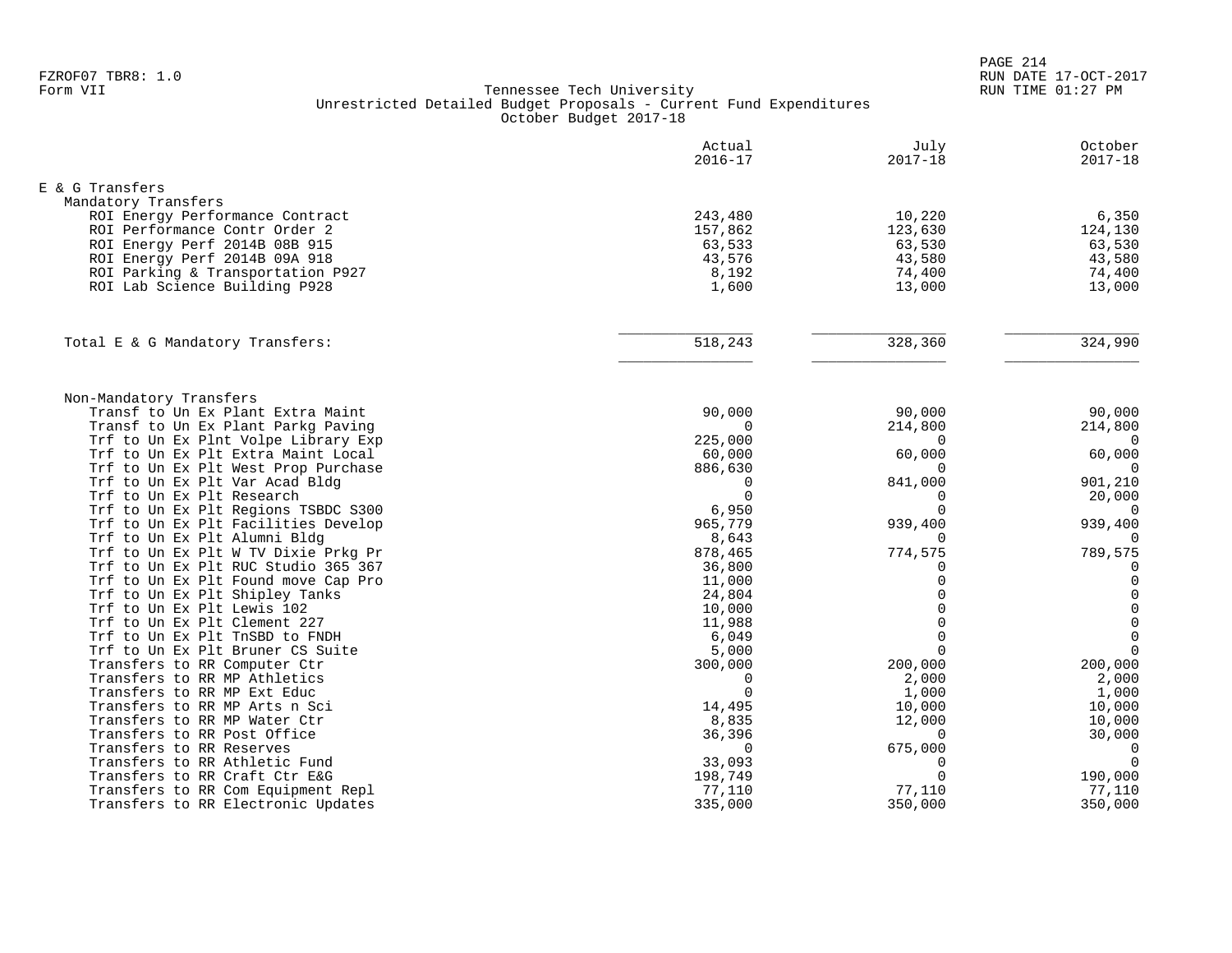|                                                                 | Actual<br>$2016 - 17$ | July<br>$2017 - 18$ | October<br>$2017 - 18$  |
|-----------------------------------------------------------------|-----------------------|---------------------|-------------------------|
| Transfers to RR MP Engineering                                  | 4,441                 | 0                   | 0                       |
| Transfers to RR MP Ag HEC                                       | 547                   | $\Omega$            | $\mathbf 0$             |
| Trnsfr to RR CHEC Technology Access                             | 162,746               | 120,000             | $\mathbf 0$             |
| Trnsfr to RR CHEC Parking                                       | 12,348                | 15,000              | $\mathbf 0$             |
| Transfers to Restricted                                         | 22,200                | $\Omega$            | $\Omega$                |
| Transfers to ROI Fitness Center<br>Transfers to ROI Univ Center | 2,076,008             | 2,030,490           | 2,072,540               |
| Transfers to ROI Eblen Center                                   | 93,918                | 89,850              | 91,710                  |
| Transfers from RR Reserves                                      | 206,619<br>$\Omega$   | 197,660<br>$\Omega$ | 201,750<br>$-3,000,000$ |
|                                                                 |                       |                     |                         |
| Total E & G Non-Mandatory Transfers:                            | 6,809,613             | 6,699,885           | 3, 251, 095             |
|                                                                 |                       |                     |                         |
| Total E & G Transfers                                           | 7,327,856             | 7,028,245           | 3,576,085               |
|                                                                 |                       |                     |                         |
| Total Education and General (Expenditures & Transfers)          |                       |                     |                         |
| Salaries - Administrative                                       | 5,464,781             | 5,746,868           | 5,892,716               |
| Salaries - Academic                                             | 38,274,081            | 38,630,204          | 39, 121, 957            |
| Salaries - Supporting                                           | 10,720,741            | 10,915,176          | 10,589,833              |
| Salaries - Students                                             | 1,593,934             | 1,012,354           | 1,083,149               |
| Salaries - Professional                                         | 19,481,711            | 20,057,642          | 20, 162, 793            |
| Employee Benefits                                               | 29, 237, 119          | 28,957,545          | 30,649,467              |
| Travel                                                          | 2,626,694             | 1,895,046           | 2,008,479               |
| Operating Expense                                               | 42,760,366            | 44,876,840          | 49,739,214              |
| Capital Outlay                                                  | 1,465,413             | 348,470             | 356,919                 |
| Department Revenues                                             | $-1,846,545$          | $-3,567,208$        | $-3, 413, 189$          |
| E & G Transfers                                                 | 7,327,856             | 7,028,245           | 3,576,085               |
| Total                                                           | 157,106,151           | 155,901,182         | 159, 767, 423           |
|                                                                 |                       |                     |                         |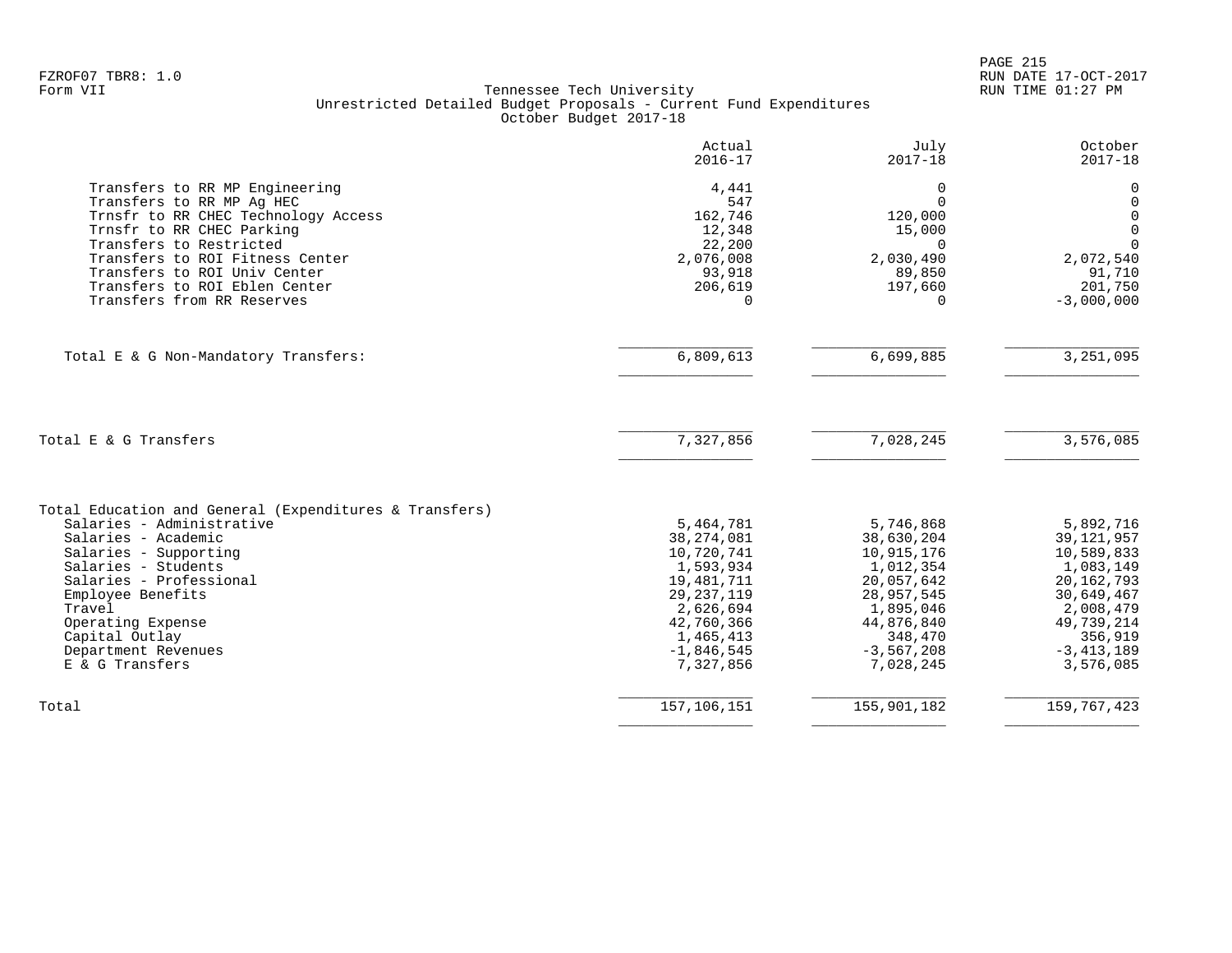PAGE 216 FZROF07 TBR8: 1.0 RUN DATE 17-OCT-2017

|                                                                                                                                                     | Actual<br>$2016 - 17$                          | July<br>$2017 - 18$                        | October<br>$2017 - 18$                     |
|-----------------------------------------------------------------------------------------------------------------------------------------------------|------------------------------------------------|--------------------------------------------|--------------------------------------------|
| Auxiliaries<br>Auxiliary Expenditures<br>Auxiliary Enterprises Expenditures (710)                                                                   |                                                |                                            |                                            |
| Craft Center Gallery (121776)<br>Salaries - Supporting<br>Salaries - Students<br>Salaries - Professional<br>Employee Benefits<br>Operating Expenses | 16,460<br>9,296<br>$\Omega$<br>4,058<br>97,167 | 36,135<br>4,000<br>360<br>13,410<br>75,682 | 35,220<br>4,000<br>360<br>13,410<br>75,682 |
| Total - Craft Center Gallery (121776):                                                                                                              | 126,981                                        | 129,587                                    | 128,672                                    |
| Craft Center Housing (121777)<br>Operating Expenses<br>Department Revenues<br>Total - Craft Center Housing (121777):                                | 3,531<br>3,893<br>7,424                        | 2,915<br>O<br>2,915                        | 2,885<br>$\Omega$<br>2,885                 |
| Craft Center Food Svc (121780)<br>Operating Expenses<br>Total - Craft Center Food Svc (121780):                                                     | 475<br>475                                     | $\mathbf 0$<br>$\Omega$                    | $\mathbf 0$<br>$\Omega$                    |
| Residence Halls Honors (121904)<br>Operating Expenses                                                                                               | 14,768                                         | 157,610                                    | 142,840                                    |
| Total - Residence Halls Honors (121904):                                                                                                            | 14,768                                         | 157,610                                    | 142,840                                    |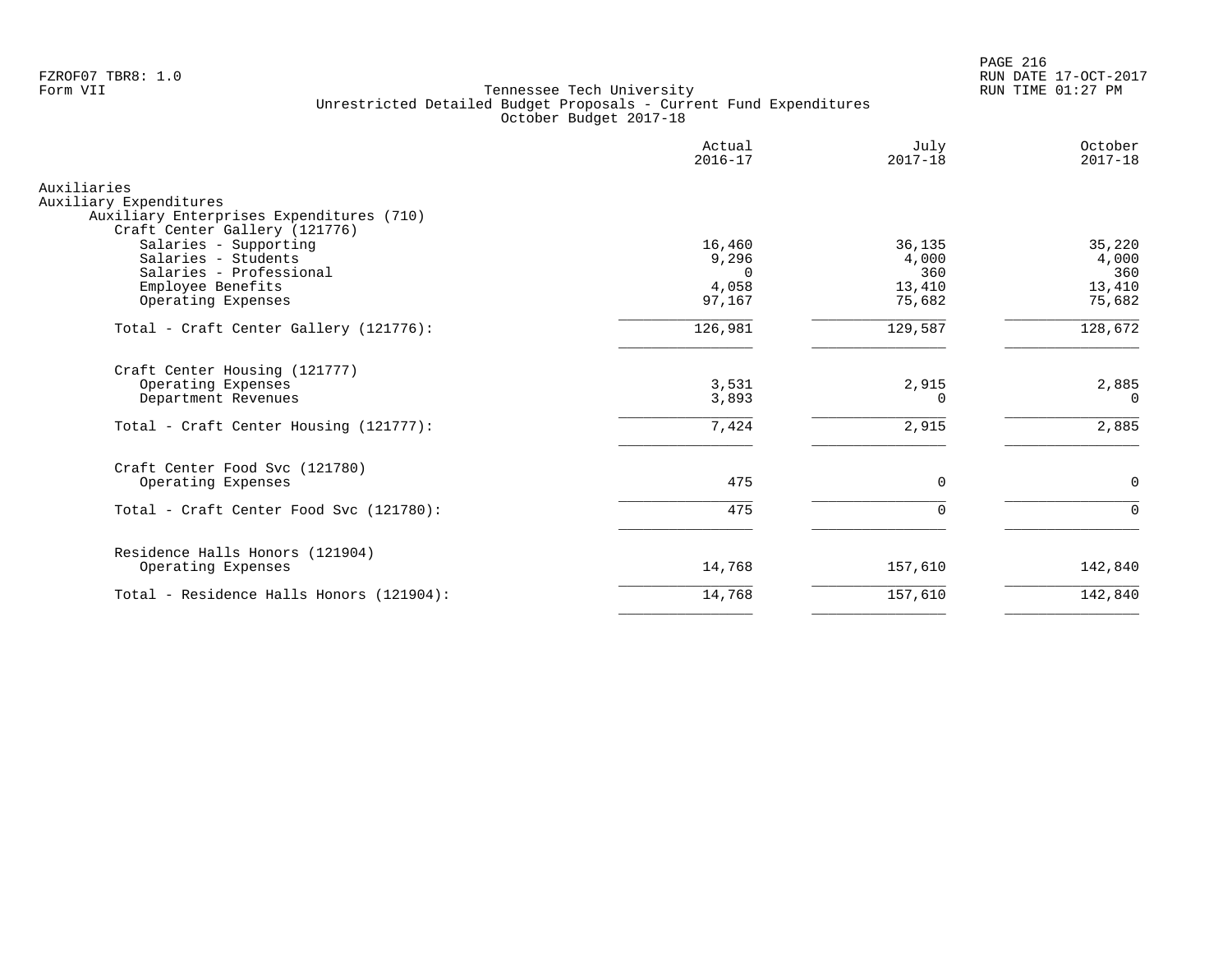PAGE 217 FZROF07 TBR8: 1.0 RUN DATE 17-OCT-2017

|                                                              | Actual<br>$2016 - 17$ | July<br>$2017 - 18$ | October<br>$2017 - 18$ |
|--------------------------------------------------------------|-----------------------|---------------------|------------------------|
| Residence Halls International (123705)<br>Operating Expenses | 0                     | 3,420               | 3,420                  |
| Total - Residence Halls International (123705):              | 0                     | 3,420               | 3,420                  |
| Housing Administration (128000)                              |                       |                     |                        |
| Salaries - Supporting                                        | 88,094                | 98,811              | 97,775                 |
| Salaries - Students                                          | 5,818                 | 14,690              | 14,690                 |
| Salaries - Professional                                      | 202,629               | 204,357             | 202,981                |
| Employee Benefits                                            | 103,969               | 86,290              | 86,290                 |
| Travel                                                       | 89                    | 500                 | 500                    |
| Operating Expenses                                           | 34,772                | 69,865              | 69,865                 |
| Total - Housing Administration (128000):                     | 435,371               | 474,513             | $\overline{472, 101}$  |
| Housing Admin Allocation (128001)                            |                       |                     |                        |
| Operating Expenses                                           | $-426, 184$           | $-474,513$          | $-472,101$             |
| Total - Housing Admin Allocation (128001):                   | $-426, 184$           | $-474,513$          | $-472,101$             |
| Residential Halls General (128002)                           |                       |                     |                        |
| Salaries - Supporting                                        | 7,320                 | 0                   | $\overline{0}$         |
| Salaries - Students                                          | $\Omega$              | 19,385              | 19,385                 |
| Salaries - Professional                                      | 286,480               | 309,835             | 305,528                |
| Employee Benefits                                            | 110,889               | 92,375              | 92,375                 |
| Travel                                                       | 6,378                 | 13,500              | 13,500                 |
| Operating Expenses                                           | 530,980               | 581,478             | 579,306                |
| Department Revenues                                          | 15,571                | 0                   | $\Omega$               |
| Total - Residential Halls General (128002):                  | 957,618               | 1,016,573           | 1,010,094              |
|                                                              |                       |                     |                        |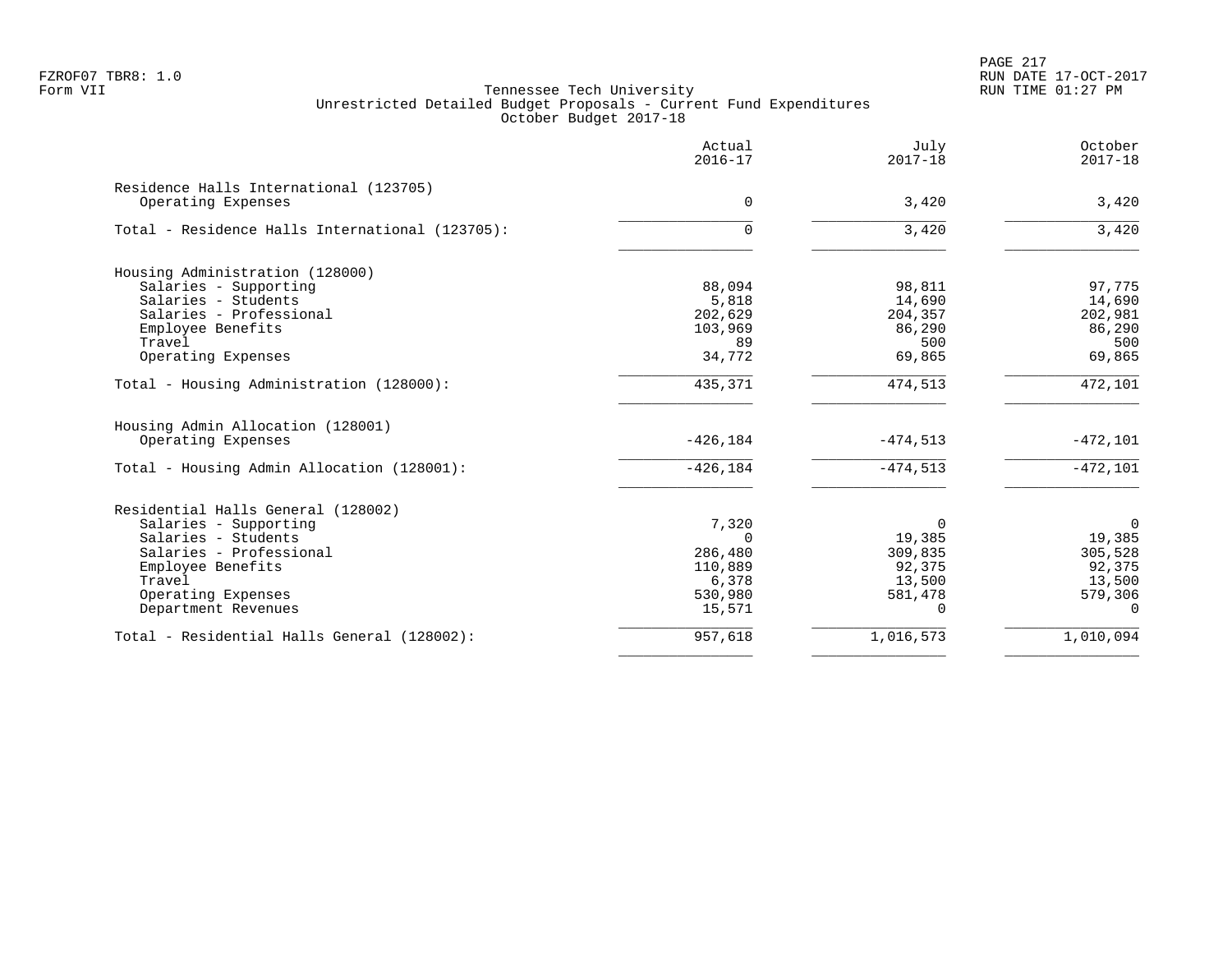PAGE 218 FZROF07 TBR8: 1.0 RUN DATE 17-OCT-2017

|                                                                                                         | Actual<br>$2016 - 17$       | July<br>$2017 - 18$         | October<br>$2017 - 18$      |
|---------------------------------------------------------------------------------------------------------|-----------------------------|-----------------------------|-----------------------------|
| Residential Halls Telephone (128003)<br>Operating Expenses                                              | 360,696                     | 419,900                     | 419,900                     |
| Total - Residential Halls Telephone (128003):                                                           | 360,696                     | 419,900                     | 419,900                     |
| Res Life GIK Chartwells (128004)<br>Operating Expenses                                                  | 3,397                       | 0                           | $\mathbf 0$                 |
| Total - Res Life GIK Chartwells (128004):                                                               | 3,397                       | U                           | $\Omega$                    |
| Counselor Fees (128009)<br>Salaries - Students<br>Employee Benefits<br>Total - Counselor Fees (128009): | 419,013<br>1,989<br>421,002 | 441,753<br>2,880<br>444,633 | 441,753<br>2,880<br>444,633 |
| Summer Conferences (128010)<br>Salaries - Students<br>Employee Benefits<br>Operating Expenses           | 19,307<br>1,477<br>44,196   | 22,400<br>900<br>52,500     | 22,400<br>900<br>52,500     |
| Total - Summer Conferences (128010):                                                                    | 64,980                      | 75,800                      | 75,800                      |
| Residential Halls Sp Dep Disc (128011)<br>Employee Benefits                                             | 9,659                       | 23,640                      | 23,640                      |
| Total - Residential Halls Sp Dep Disc (128011):                                                         | 9,659                       | 23,640                      | 23,640                      |
|                                                                                                         |                             |                             |                             |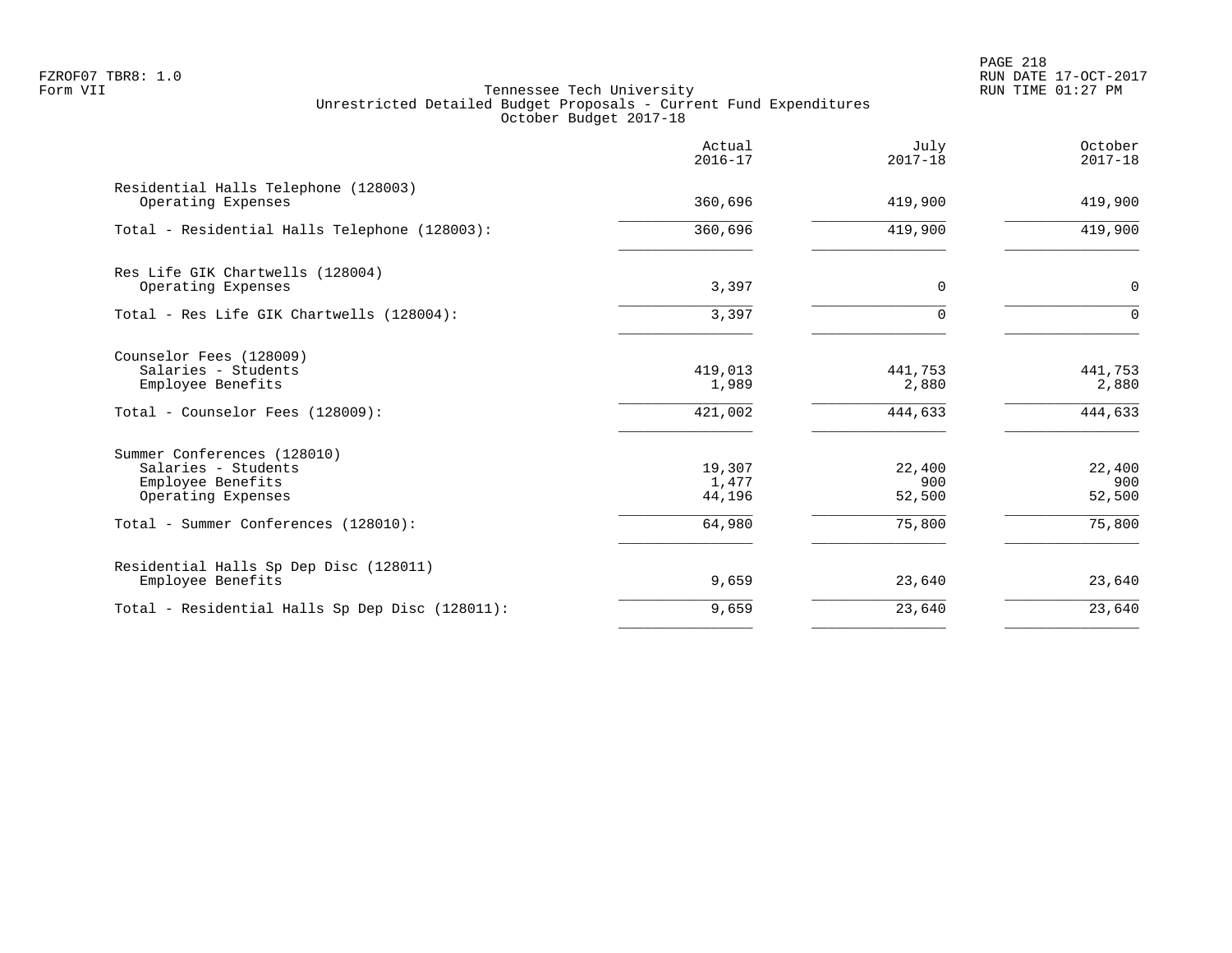PAGE 219 FZROF07 TBR8: 1.0 RUN DATE 17-OCT-2017

|                                                     | Actual<br>$2016 - 17$ | July<br>$2017 - 18$ | October<br>$2017 - 18$ |
|-----------------------------------------------------|-----------------------|---------------------|------------------------|
| Residential Hall PC 191 (128012)                    |                       |                     |                        |
| Employee Benefits                                   | 527                   | 7,260               | 7,260                  |
| Total - Residential Hall PC 191 (128012):           | 527                   | 7,260               | 7,260                  |
| Tech Village Administration (128100)                |                       |                     |                        |
| Salaries - Supporting                               | 9,466                 | 480                 | 480                    |
| Salaries - Students                                 | 71,101                | 87,407              | 87,407                 |
| Salaries - Professional                             | 17,783                | 30,650              | 30,064                 |
| Employee Benefits                                   | 12,407                | 35,135              | 35,135                 |
| Operating Expenses                                  | 93,175                | 83,807              | 83,427                 |
| Department Revenues                                 | 3,893                 | <sup>n</sup>        | $\Omega$               |
| Total - Tech Village Administration (128100):       | 207,825               | 237,479             | 236,513                |
| Tech Village Telephone (128102)                     |                       |                     |                        |
| Operating Expenses                                  | 70,329                | 90,200              | 90,200                 |
| Total - Tech Village Telephone (128102):            | 70,329                | 90,200              | 90,200                 |
| University Recreation Fitness Ctr (128500)          |                       |                     |                        |
| Salaries - Academic                                 | 0                     | 1,000               | 1,000                  |
| Salaries - Supporting                               | 109,882               | 126,658             | 125,658                |
| Salaries - Students                                 | 130,735               | 111,000             | 111,000                |
| Salaries - Professional                             | 164,344               | 180,122             | 179,589                |
| Employee Benefits                                   | 122,876               | 152,995             | 152,995                |
| Travel                                              | 300                   | $\Omega$            | $\Omega$               |
| Operating Expenses                                  | 78,471                | 57,510              | 57,480                 |
| Department Revenues                                 | 3,890                 | $\Omega$            | $\Omega$               |
| Total - University Recreation Fitness Ctr (128500): | 610,498               | 629,285             | 627,722                |
|                                                     |                       |                     |                        |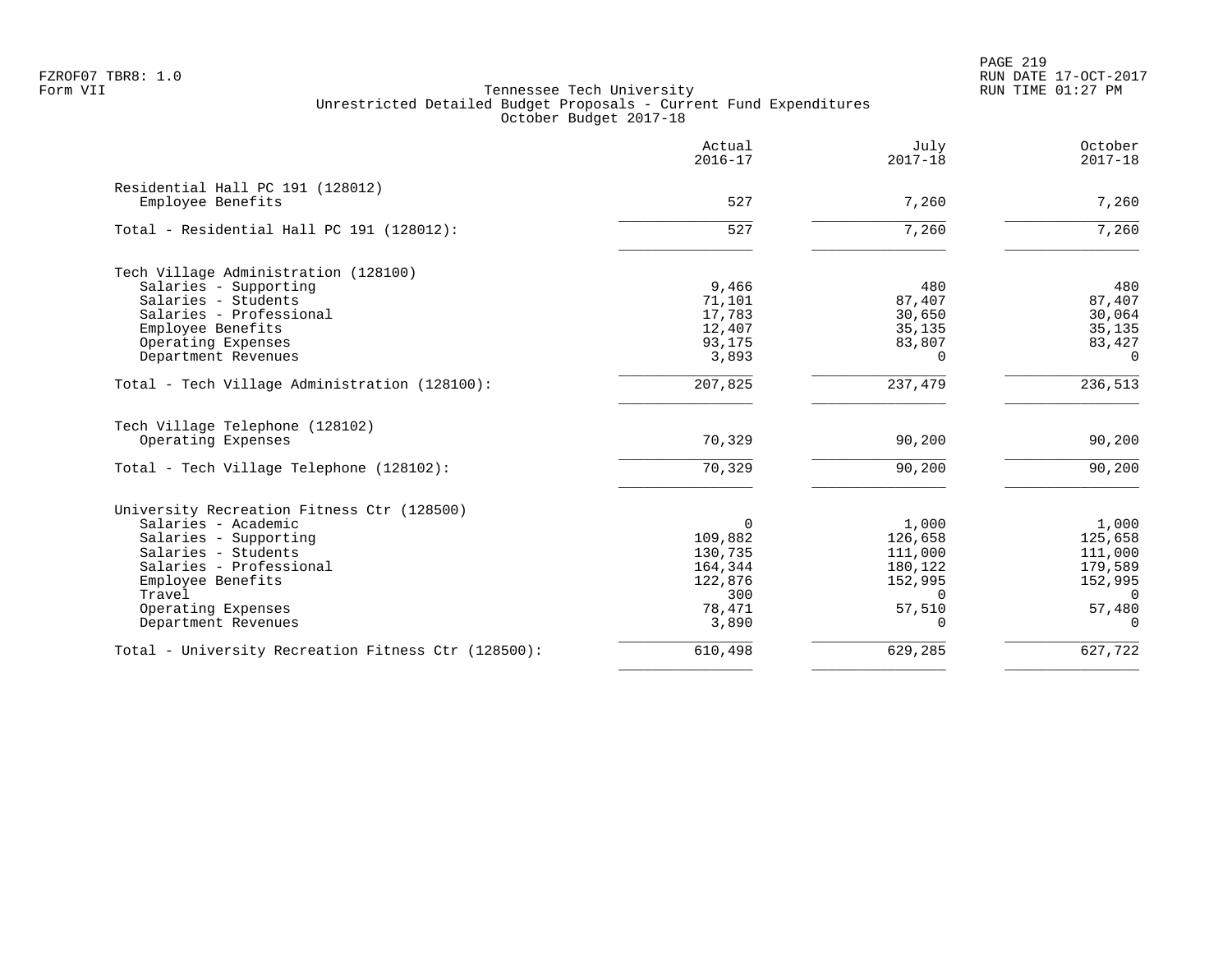PAGE 220 FZROF07 TBR8: 1.0 RUN DATE 17-OCT-2017

|                                                                                                                                                                                 | Actual<br>$2016 - 17$                                  | July<br>$2017 - 18$                                              | October<br>$2017 - 18$                                            |
|---------------------------------------------------------------------------------------------------------------------------------------------------------------------------------|--------------------------------------------------------|------------------------------------------------------------------|-------------------------------------------------------------------|
| Fitness Ctr Spouse Dep Disc (128501)<br>Employee Benefits                                                                                                                       | $\Omega$                                               | 4,160                                                            | 4,160                                                             |
| Total - Fitness Ctr Spouse Dep Disc (128501):                                                                                                                                   | $\Omega$                                               | 4,160                                                            | 4,160                                                             |
| Fitness Ctr PC191 (128502)<br>Employee Benefits                                                                                                                                 | 3,290                                                  | $\Omega$                                                         | $\mathbf 0$                                                       |
| Total - Fitness Ctr PC191 $(128502)$ :                                                                                                                                          | 3,290                                                  | $\mathbf 0$                                                      | $\Omega$                                                          |
| Fitness Cheer Clinic (128503)<br>Salaries - Supporting<br>Salaries - Students<br>Salaries - Professional<br>Employee Benefits<br>Travel<br>Operating Expenses<br>Capital Outlay | 11,823<br>14,449<br>13,133<br>27,021<br>351<br>243,132 | 18,602<br>28,650<br>13,762<br>23,550<br>2,000<br>93,700<br>2,500 | 18,694<br>28,650<br>13,832<br>23,550<br>2,000<br>234,700<br>2,500 |
| Total - Fitness Cheer Clinic (128503):                                                                                                                                          | 309,909                                                | 182,764                                                          | 323,926                                                           |
| Residence Halls Engineering (137204)<br>Operating Expenses                                                                                                                      | 54,996                                                 | 41,400                                                           | 56,050                                                            |
| Total - Residence Halls Engineering (137204):                                                                                                                                   | 54,996                                                 | 41,400                                                           | 56,050                                                            |
|                                                                                                                                                                                 |                                                        |                                                                  |                                                                   |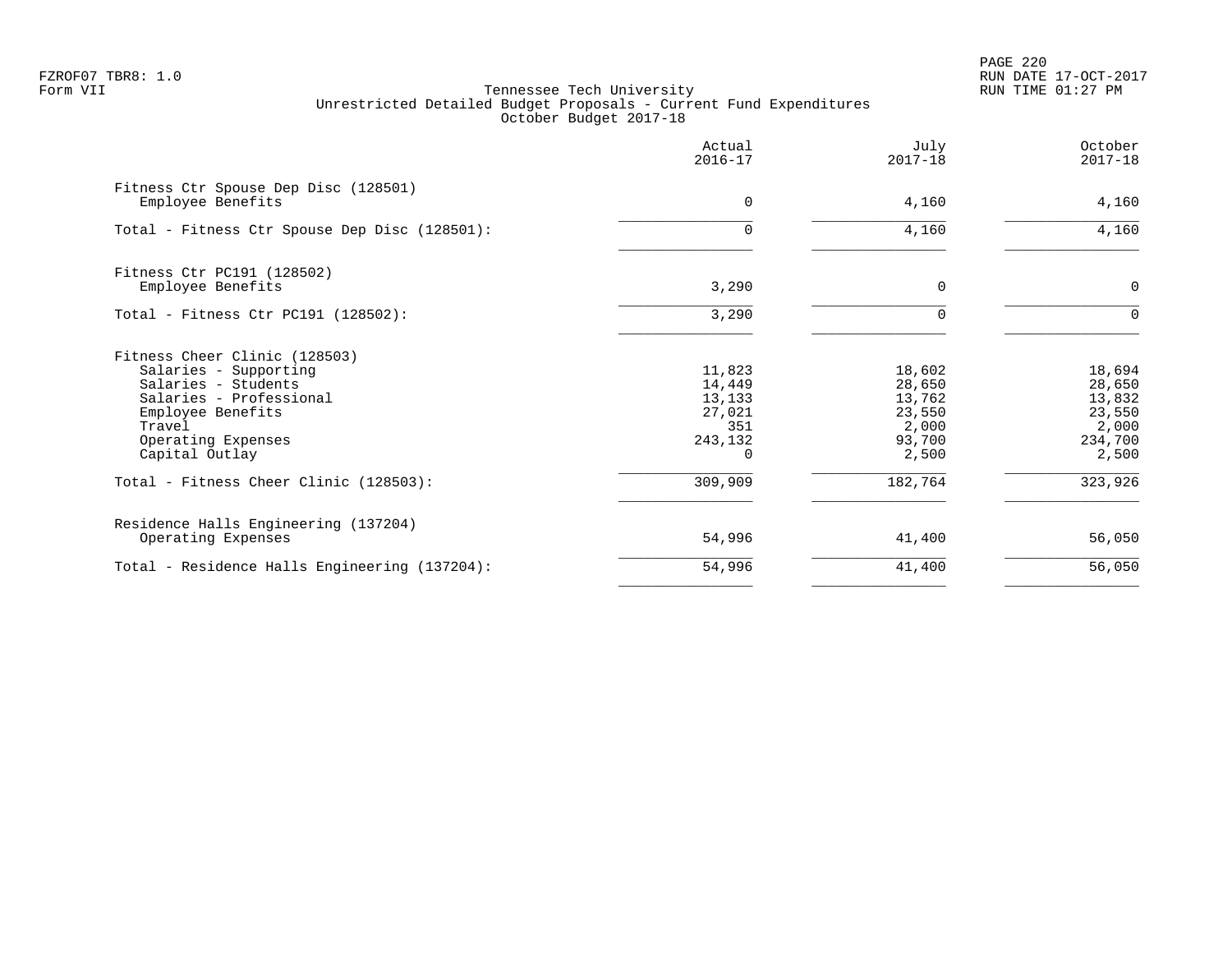PAGE 221 FZROF07 TBR8: 1.0 RUN DATE 17-OCT-2017

|                                                                                                                  | Actual<br>$2016 - 17$              | July<br>$2017 - 18$                | October<br>$2017 - 18$             |
|------------------------------------------------------------------------------------------------------------------|------------------------------------|------------------------------------|------------------------------------|
| Residence Halls Business (140018)<br>Operating Expenses                                                          | $\Omega$                           | 6,460                              | 6,460                              |
| Total - Residence Halls Business (140018):                                                                       | $\Omega$                           | 6,460                              | 6,460                              |
| Residential Hall Security (200006)<br>Salaries - Supporting<br>Employee Benefits<br>Operating Expenses           | 66,279<br>18,683<br>5,195          | 68,352<br>42,560<br>8,530          | 66,685<br>42,560<br>8,530          |
| Total - Residential Hall Security (200006):                                                                      | 90,157                             | 119,442                            | 117,775                            |
| Director of Auxiliaries (203000)<br>Salaries - Professional<br>Employee Benefits<br>Travel<br>Operating Expenses | 54,387<br>18,059<br>3,777<br>1,523 | 56,646<br>14,490<br>4,010<br>1,660 | 56,079<br>14,490<br>4,010<br>1,660 |
| Total - Director of Auxiliaries (203000):                                                                        | 77,746                             | 76,806                             | 76,239                             |
| Director of Auxil Transfers (203001)<br>Operating Expenses<br>Department Revenues                                | $-77,857$                          | $-76,806$                          | $-76,239$<br>$\Omega$              |
| Total - Director of Auxil Transfers (203001):                                                                    | $-77,857$                          | $-76,806$                          | $-76,239$                          |
|                                                                                                                  |                                    |                                    |                                    |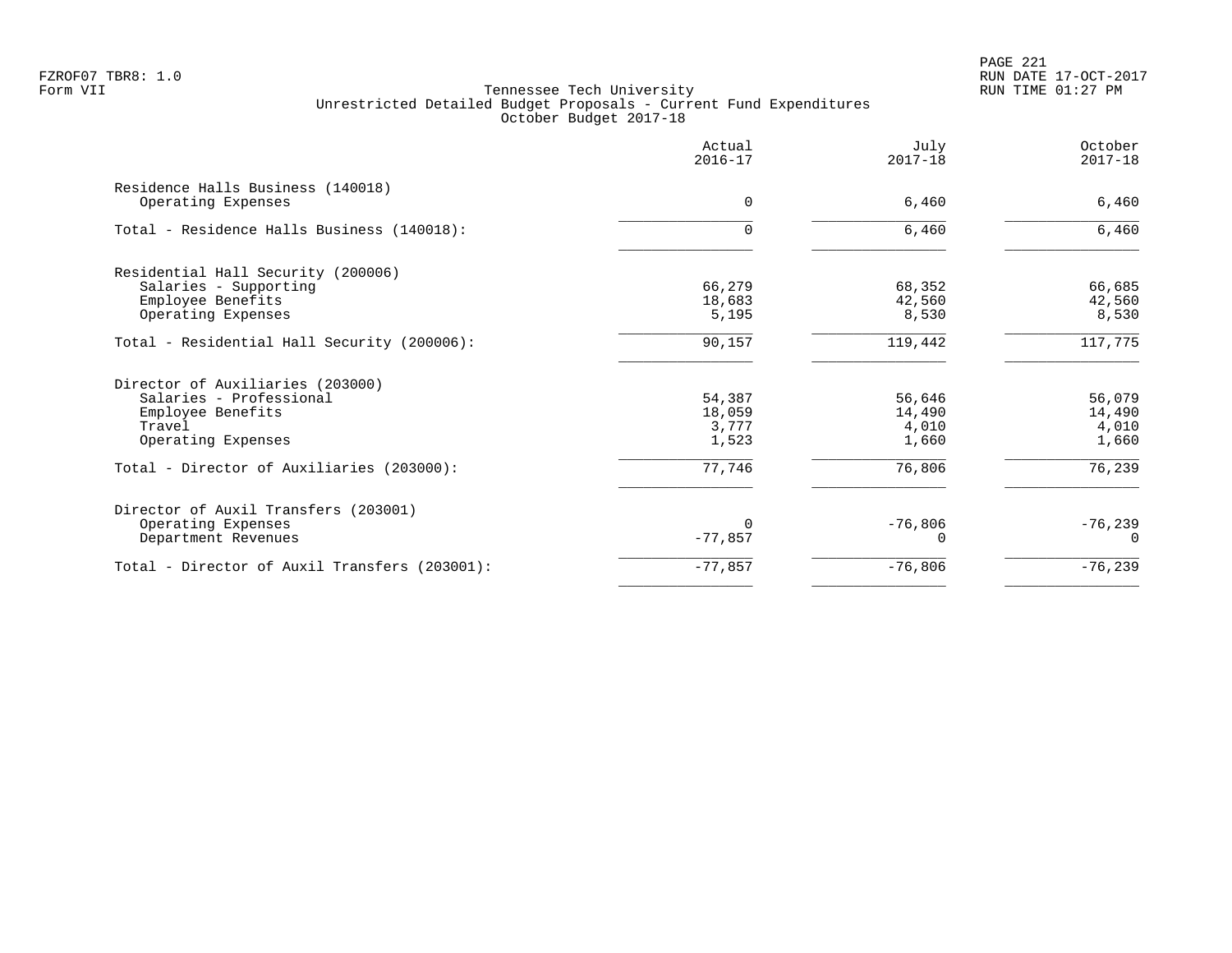PAGE 222 FZROF07 TBR8: 1.0 RUN DATE 17-OCT-2017

|                                                   | Actual<br>$2016 - 17$ | July<br>$2017 - 18$ | October<br>$2017 - 18$ |
|---------------------------------------------------|-----------------------|---------------------|------------------------|
| Dining Services (203002)<br>Salaries - Supporting | 417                   | 13,582              | 14,420                 |
| Employee Benefits                                 | 390                   | 16,725              | 16,725                 |
| Travel                                            | 573                   | $\Omega$            | $\Omega$               |
| Operating Expenses<br>Department Revenues         | 22,577<br>23,357      | 42,447<br>$\Omega$  | 42,277<br>$\Omega$     |
| Total - Dining Services (203002):                 | 47,314                | 72,754              | 73,422                 |
| Cafeteria Insurance (203003)                      |                       |                     |                        |
| Operating Expenses                                | 120                   | 10                  | 10                     |
| Total - Cafeteria Insurance (203003):             | 120                   | 10                  | 10                     |
| Cafe Spouse Depend Discount (203004)              |                       |                     |                        |
| Employee Benefits                                 | 5,009                 | 8,320               | 8,320                  |
| Total - Cafe Spouse Depend Discount (203004):     | 5,009                 | 8,320               | 8,320                  |
| Mail Services Administration (203012)             |                       |                     |                        |
| Travel                                            | 335<br>495            | 0<br>650            | $\mathbf 0$<br>650     |
| Operating Expenses                                |                       |                     |                        |
| Total - Mail Services Administration (203012):    | 830                   | 650                 | 650                    |
| Bookstore Operating (203016)                      |                       |                     |                        |
| Operating Expenses<br>Department Revenues         | 438<br>19,464         | 24,216<br>$\Omega$  | 24,076<br>$\Omega$     |
| Total - Bookstore Operating (203016):             | 19,902                | 24,216              | 24,076                 |
|                                                   |                       |                     |                        |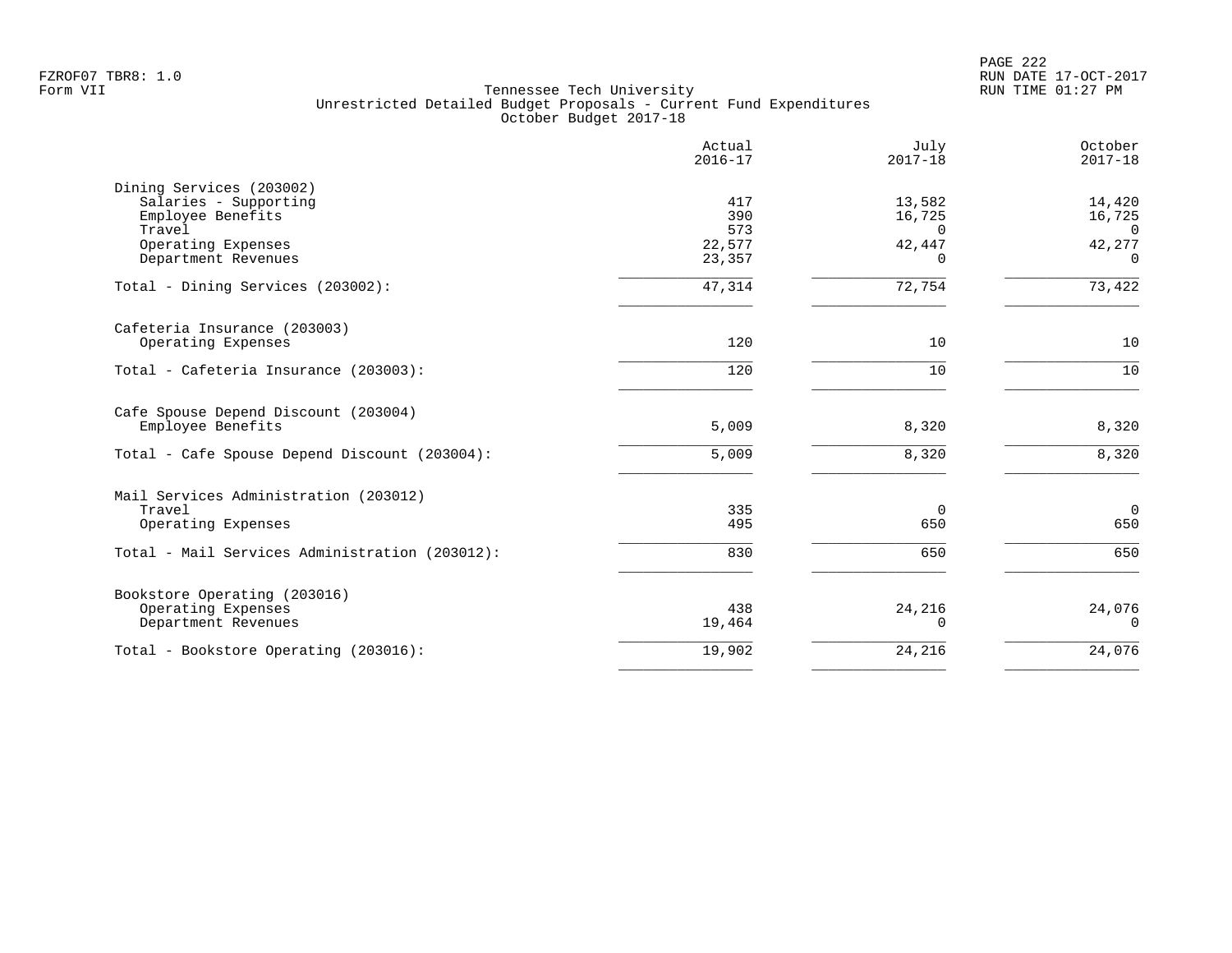PAGE 223 FZROF07 TBR8: 1.0 RUN DATE 17-OCT-2017

|                                               | Actual<br>$2016 - 17$ | July<br>$2017 - 18$ | October<br>$2017 - 18$ |
|-----------------------------------------------|-----------------------|---------------------|------------------------|
| Vending General (203017)                      |                       |                     |                        |
| Operating Expenses                            | 9,078                 | 18,680              | 18,623                 |
| Department Revenues                           | 7,786                 | $\Omega$            | $\Omega$               |
| Total - Vending General (203017):             | 16,864                | 18,680              | 18,623                 |
| Tech Village General (221010)                 |                       |                     |                        |
| Salaries - Supporting                         | 36,828                | 57,667              | 57,487                 |
| Employee Benefits                             | 26,102                | 58,245              | 58,245                 |
| Operating Expenses                            | 64,488                | 85,000              | 85,000                 |
| Total - Tech Village General (221010):        | 127,418               | 200,912             | 200,732                |
| Residence Halls Maintenance (251009)          |                       |                     |                        |
| Salaries - Supporting                         | 285,066               | 300,858             | 299,220                |
| Salaries - Students                           | 20,086                | $\Omega$            | $\Omega$               |
| Employee Benefits                             | 155,789               | 104,275             | 104,275                |
| Operating Expenses                            | 172,642               | 125,000             | 125,000                |
| Department Revenues                           | $-55$                 | 0                   | 0                      |
| Total - Residence Halls Maintenance (251009): | 633,528               | 530,133             | 528,495                |
| Residential Life Lighting (251026)            |                       |                     |                        |
| Operating Expenses                            | 18,823                | 0                   | $\mathbf 0$            |
| Total - Residential Life Lighting (251026):   | 18,823                | 0                   | $\mathbf 0$            |
|                                               |                       |                     |                        |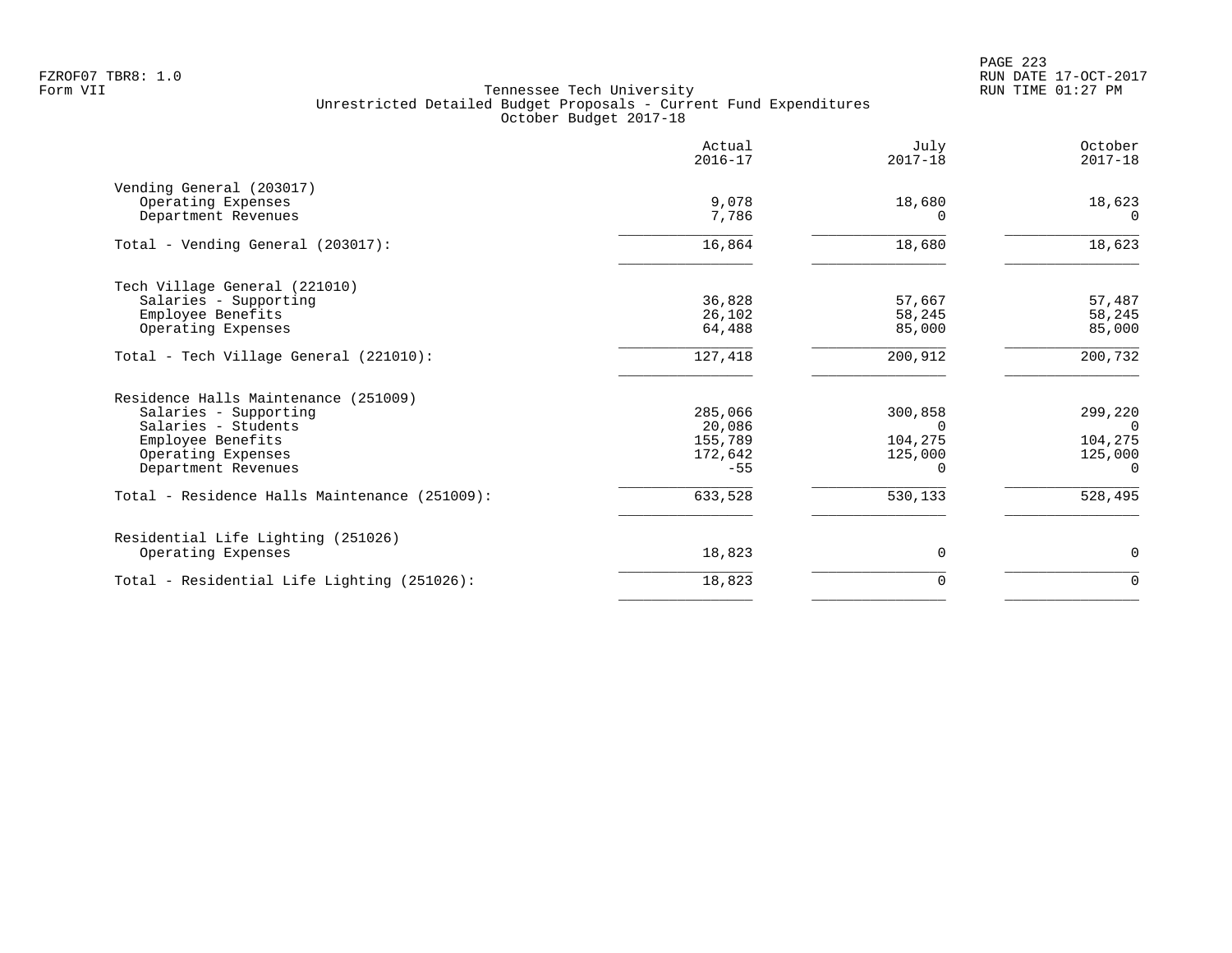PAGE 224 FZROF07 TBR8: 1.0 RUN DATE 17-OCT-2017

|                                              | Actual<br>$2016 - 17$ | July<br>$2017 - 18$ | October<br>$2017 - 18$ |
|----------------------------------------------|-----------------------|---------------------|------------------------|
| Tech Village Lighting (251027)               | 720                   | $\Omega$            | 0                      |
| Operating Expenses                           |                       |                     |                        |
| Total - Tech Village Lighting (251027):      | 720                   | $\Omega$            | $\Omega$               |
| Residence Hall Custodial (255002)            |                       |                     |                        |
| Salaries - Supporting                        | 126,915               | 8,760               | 8,833                  |
| Employee Benefits                            | 55,355                | 65,065              | 65,065                 |
| Operating Expenses                           | 216,124               | 238,750             | 238,750                |
| Total - Residence Hall Custodial (255002):   | 398,394               | 312,575             | 312,648                |
| Tech Village Custodial (255005)              |                       |                     |                        |
| Operating Expenses                           | 21,147                | 29,000              | 29,000                 |
| Total - Tech Village Custodial (255005):     | 21,147                | 29,000              | 29,000                 |
| Fitness Center Custodial (255006)            |                       |                     |                        |
| Operating Expenses                           | 77,047                | 75,000              | 75,000                 |
| Total - Fitness Center Custodial (255006):   | 77,047                | 75,000              | 75,000                 |
| Auxil Inst Supp Allocation (700046)          |                       |                     |                        |
| Department Revenues                          | 326,517               | 333,480             | 359,340                |
| Total - Auxil Inst Supp Allocation (700046): | 326,517               | 333,480             | 359,340                |
|                                              |                       |                     |                        |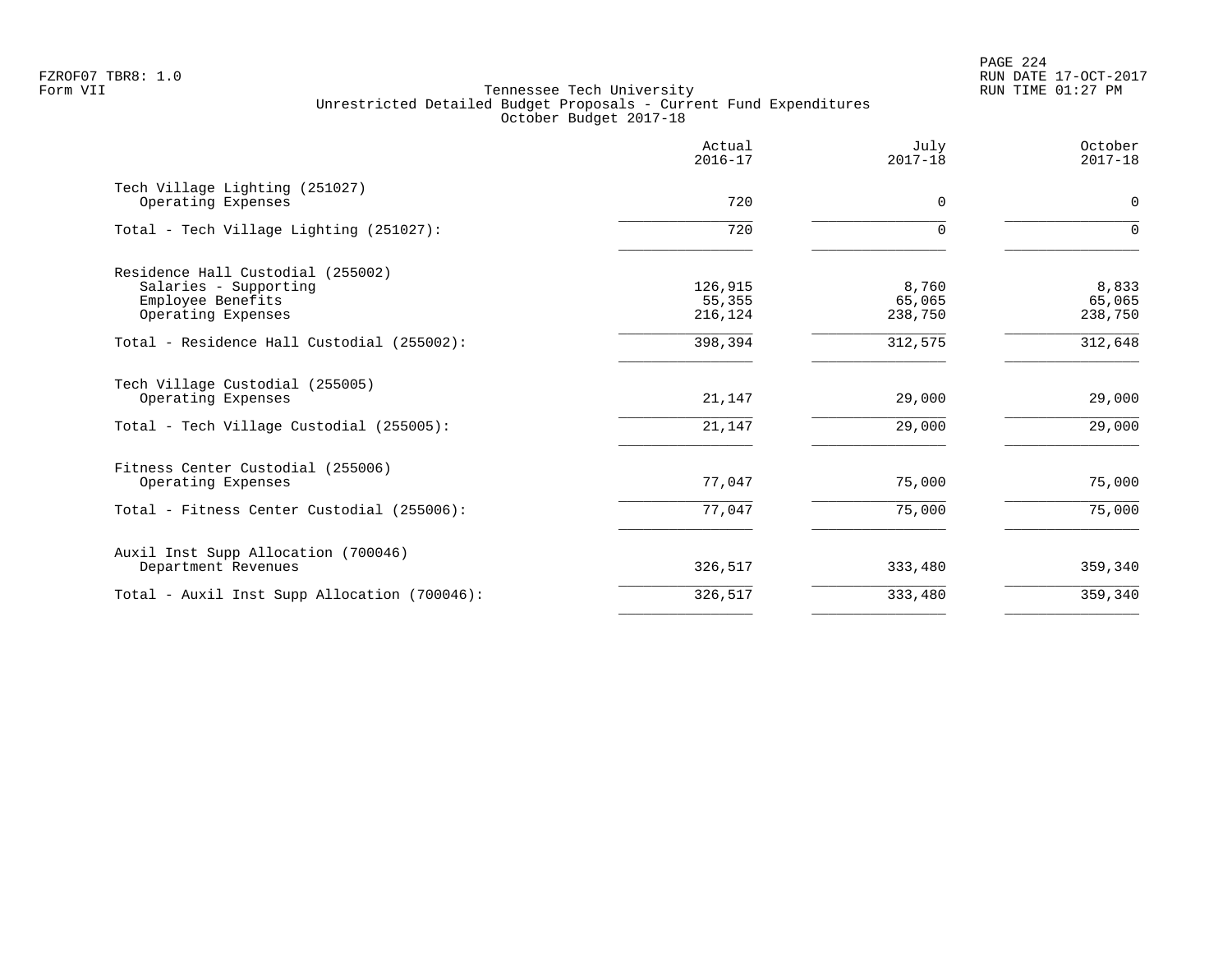PAGE 225 FZROF07 TBR8: 1.0 RUN DATE 17-OCT-2017

# Tennessee Tech University Unrestricted Detailed Budget Proposals - Current Fund Expenditures October Budget 2017-18

|                                                                                                                                                                                                                                                   | Actual<br>$2016 - 17$                                                                       | July<br>$2017 - 18$                                                                            | October<br>$2017 - 18$                                                                         |
|---------------------------------------------------------------------------------------------------------------------------------------------------------------------------------------------------------------------------------------------------|---------------------------------------------------------------------------------------------|------------------------------------------------------------------------------------------------|------------------------------------------------------------------------------------------------|
| Auxil Data Processing Allocation (700047)<br>Department Revenues                                                                                                                                                                                  | 38,324                                                                                      | 39,060                                                                                         | 39,180                                                                                         |
| Total - Auxil Data Processing Allocation (700047):                                                                                                                                                                                                | 38,324                                                                                      | 39,060                                                                                         | 39,180                                                                                         |
| Auxil Pro Rata Allocation (700048)                                                                                                                                                                                                                |                                                                                             |                                                                                                |                                                                                                |
| Department Revenues                                                                                                                                                                                                                               | 1,722,350                                                                                   | 1,970,870                                                                                      | 1,830,090                                                                                      |
| Total - Auxil Pro Rata Allocation (700048):                                                                                                                                                                                                       | 1,722,350                                                                                   | 1,970,870                                                                                      | 1,830,090                                                                                      |
| Auxil Insurance Allocation (700049)<br>Operating Expenses                                                                                                                                                                                         | 13,357                                                                                      | 10,790                                                                                         | 10,790                                                                                         |
| Total - Auxil Insurance Allocation (700049):                                                                                                                                                                                                      | 13,357                                                                                      | 10,790                                                                                         | 10,790                                                                                         |
| TTU Staff Tuit Maint Reimbursment (700068)<br>Employee Benefits                                                                                                                                                                                   | 10,290                                                                                      | 3,474                                                                                          | 3,474                                                                                          |
| Total - TTU Staff Tuit Maint Reimbursment (700068):                                                                                                                                                                                               | 10,290                                                                                      | 3,474                                                                                          | 3,474                                                                                          |
| Total - Auxiliary Enterprises Expenditures (710):<br>Salaries - Academic<br>Salaries - Supporting<br>Salaries - Students<br>Salaries - Professional<br>Employee Benefits<br>Travel<br>Operating Expenses<br>Capital Outlay<br>Department Revenues | 0<br>758,550<br>689,805<br>738,756<br>687,839<br>11,803<br>1,827,675<br>$\cap$<br>2,087,133 | 1,000<br>729,905<br>729,285<br>795,732<br>755,749<br>20,010<br>1,844,861<br>2,500<br>2,343,410 | 1,000<br>724,472<br>729,285<br>788,433<br>755,749<br>20,010<br>1,985,741<br>2,500<br>2,228,610 |
| Total                                                                                                                                                                                                                                             | 6,801,561                                                                                   | 7,222,452                                                                                      | 7,235,800                                                                                      |
|                                                                                                                                                                                                                                                   |                                                                                             |                                                                                                |                                                                                                |

Auxiliary Mandatory Transfers (720)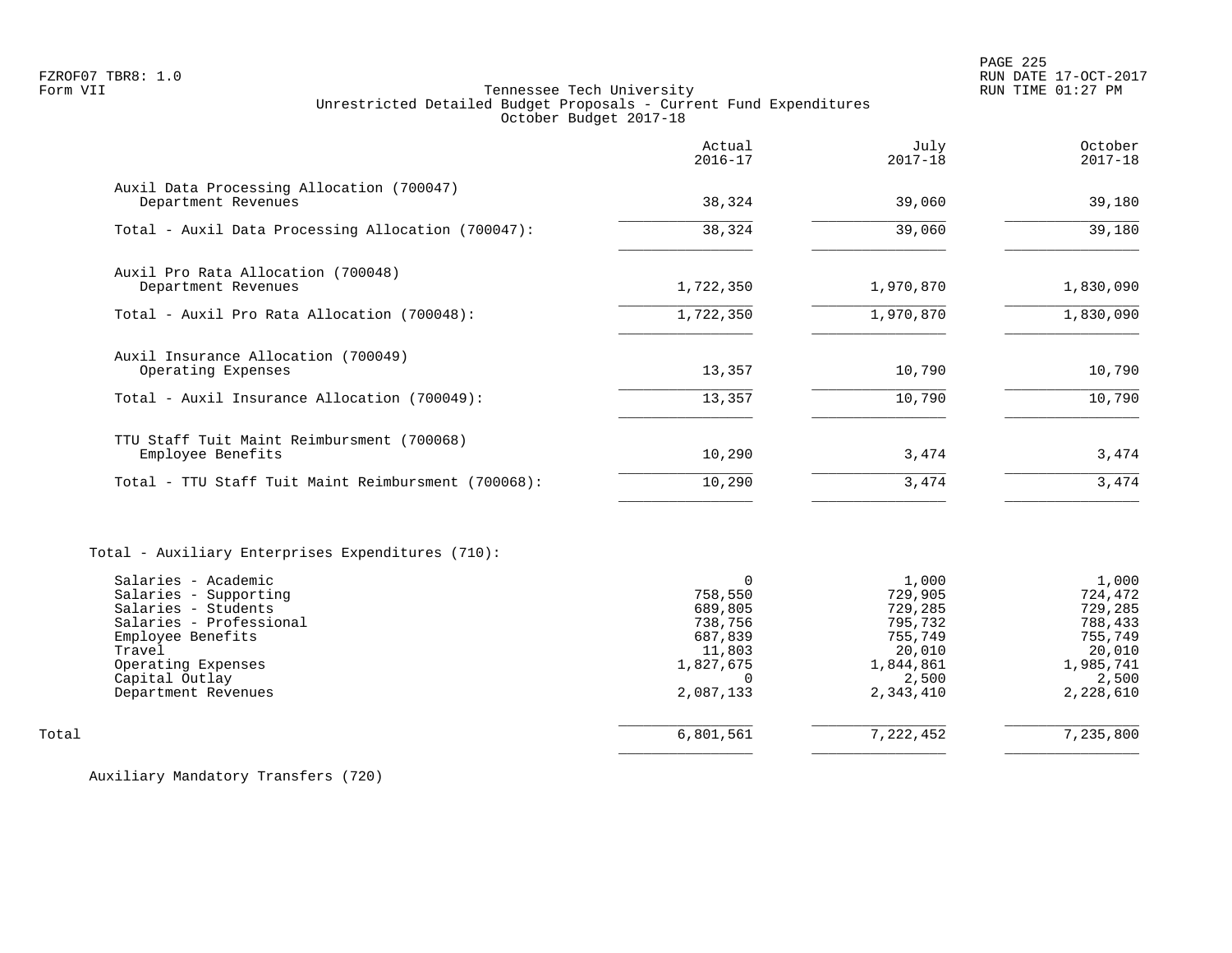|                                        | Actual<br>$2016 - 17$ | July<br>$2017 - 18$ | October<br>$2017 - 18$ |
|----------------------------------------|-----------------------|---------------------|------------------------|
| Auxiliary Nonmandatory Transfers (730) |                       |                     |                        |
| Total Auxiliary Expenditures           |                       |                     |                        |
| Salaries - Academic                    |                       | 1,000               | 1,000                  |
| Salaries - Supporting                  | 758,550               | 729,905             | 724,472                |
| Salaries - Students                    | 689,805               | 729,285             | 729,285                |
| Salaries - Professional                | 738,756               | 795,732             | 788,433                |
| Employee Benefits                      | 687,839               | 755,749             | 755,749                |
| Travel                                 | 11,803                | 20,010              | 20,010                 |
| Operating Expense                      | 1,827,675             | 1,844,861           | 1,985,741              |
| Capital Outlay                         |                       | 2,500               | 2,500                  |
| Department Revenues                    | 2,087,133             | 2,343,410           | 2,228,610              |
| Total                                  | 6,801,561             | 7,222,452           | 7,235,800              |
|                                        |                       |                     |                        |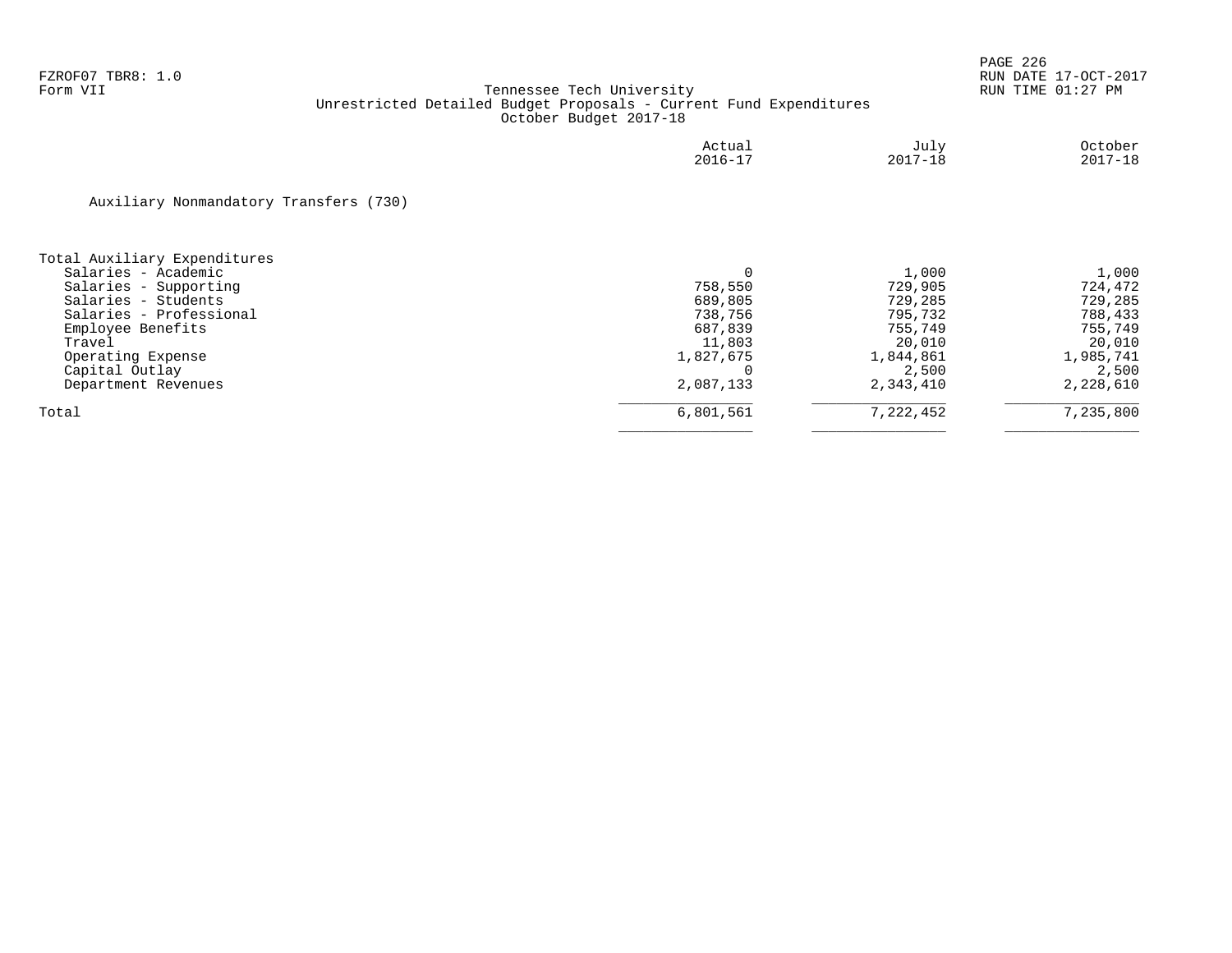PAGE 227 FZROF07 TBR8: 1.0 RUN DATE 17-OCT-2017

|                                                                                | Actual<br>$2016 - 17$  | July<br>$2017 - 18$   | October<br>$2017 - 18$ |
|--------------------------------------------------------------------------------|------------------------|-----------------------|------------------------|
| Auxiliary Transfers                                                            |                        |                       |                        |
| Mandatory Transfers                                                            |                        |                       |                        |
| ROI Dorms 10TH D 2012C 914 (2004B)                                             | 343,473                | 347,830               | 347,820                |
| ROI R H Rep 2007C 914 Bd                                                       | 112,926                | 287,460               | 178,860                |
| ROI New Dorm 2010 917                                                          | 1,274,137              | 1,285,400             | $\overline{0}$         |
| ROI TV Apts 2012A 920                                                          | 450,711                | 460,030               | 344,570                |
| ROI TV Apts Renov PH2 P921                                                     | 454,656                | 465,070               | 413,770                |
| ROI Warf Ellington P922                                                        | 369,949                | 367,900               | 380,500                |
| ROI Jobe Murphy RH P924                                                        | 65,666                 | 735,350               | 763,170                |
| ROI TV P3 2017A P923 390250 76121                                              | 82,085                 | 929,750               | 243,250                |
| ROI Dorms 10TH Dixie 2014A 05A 914                                             | 150,552                | $\mathbf 0$           | $\overline{0}$         |
| ROI RH 2015A 914 07C 076125 390252                                             | 70,511                 | 69,910                | 69,910                 |
| ROI RH 2015B 917 10A 076126 390253<br>ROI M McCord B Evans P926                | 581,261                | 581,260               | 581,260                |
| ROI RH 2017B 914 07C 076128 390255                                             | 25,323<br>0            | 66,000<br>$\Omega$    | 703,100                |
| ROI RH 2017B 917 10A 076129 390256                                             | $\mathbf 0$            | $\Omega$              | 85,910<br>792,780      |
| ROI TV1 2017B 920 12A 076130 390257                                            | $\mathbf 0$            | $\Omega$              | 105,900                |
| ROI TV2 2017B 921 13A 076131 390258                                            | $\mathbf 0$            | $\Omega$              | 47,120                 |
| Total Auxiliary Mandatory Transfers:                                           | 3,981,250              | 5,595,960             | 5,057,920              |
| Non-Mandatory Transfers<br>Transfers to RR Housing<br>Transfers to RR Aptments | 3, 185, 557<br>237,022 | 1,265,729<br>$\Omega$ | 1,903,846<br>0         |
| Transfers to RR Bookstore                                                      | 490,356                | 478,564               | 480,894                |
| Transfers to RR Cafeteria                                                      | 1,930,051              | 2,716,847             | 3,010,620              |
| Transfers to RR Vending                                                        | 107,297                | 74,940                | 77,737                 |
| Transfers to RR Post Office                                                    | 14,200                 | 4,100                 | 4,100                  |
| Transfers to RR Fitness Center                                                 | 186,263                | 73,661                | 148,572                |
| Transfers to RR CC Housing                                                     | 10,538                 | 41,428                | 41,023                 |
| Transfers to RR CC Contr SR                                                    | 500                    | $\Omega$              | $\Omega$               |
| Total Auxiliary Non-Mandatory Transfers:                                       | 6,161,784              | 4,655,269             | 5,666,792              |
|                                                                                |                        |                       |                        |
| Total Auxiliary Transfers                                                      | 10,143,034             | 10, 251, 229          | 10,724,712             |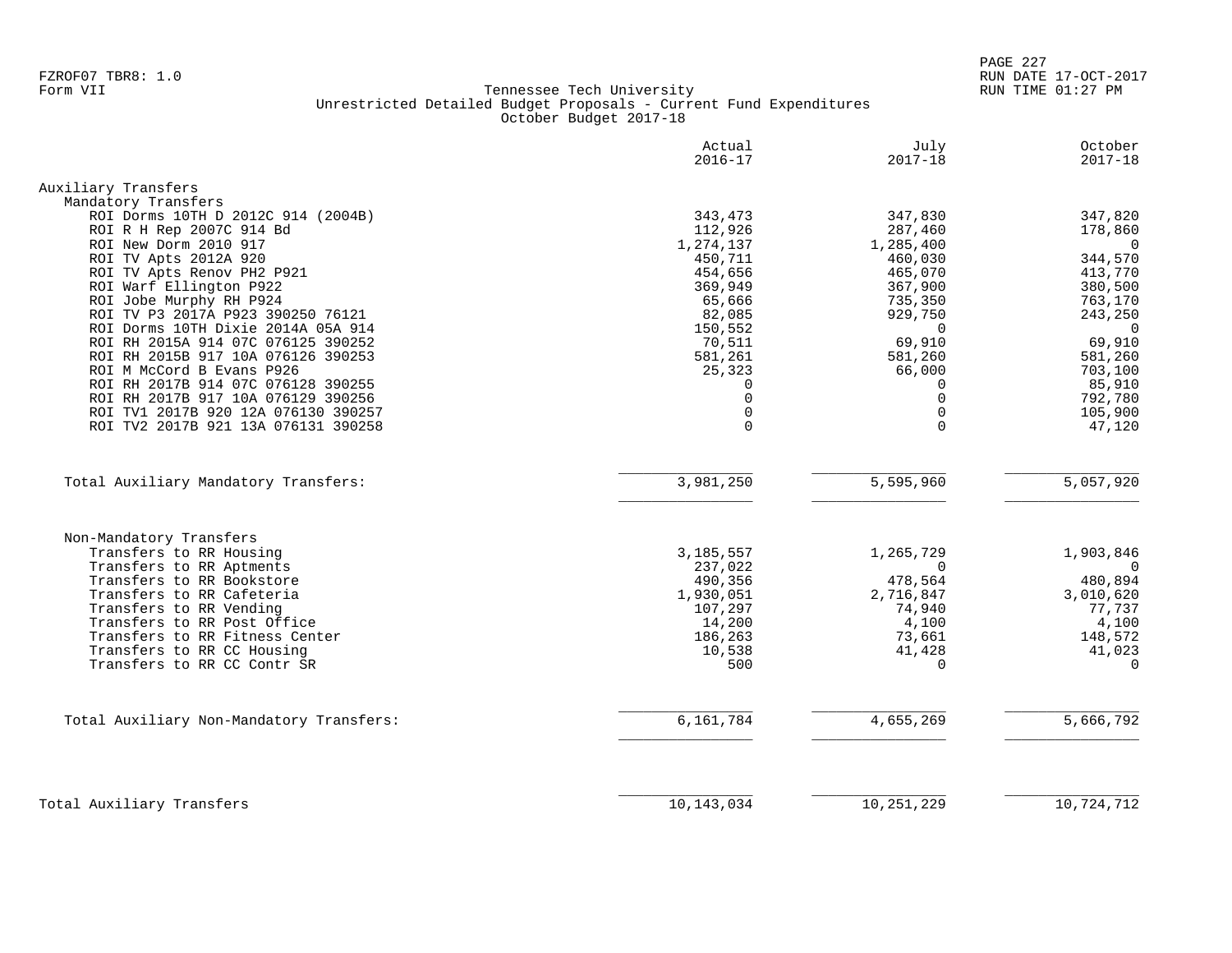|                                                                                                                                                                                                                                                                                            | Actual<br>$2016 - 17$                                                                                                                             | July<br>$2017 - 18$                                                                                                                                      | October<br>$2017 - 18$                                                                                                                                 |
|--------------------------------------------------------------------------------------------------------------------------------------------------------------------------------------------------------------------------------------------------------------------------------------------|---------------------------------------------------------------------------------------------------------------------------------------------------|----------------------------------------------------------------------------------------------------------------------------------------------------------|--------------------------------------------------------------------------------------------------------------------------------------------------------|
| Total Auxiliary Enterprises (Expenditures & Transfers)<br>Salaries - Academic<br>Salaries - Supporting<br>Salaries - Students<br>Salaries - Professional<br>Employee Benefits<br>Travel<br>Operating Expense<br>Capital Outlay<br>Department Revenues                                      | $\mathbf 0$<br>758,550<br>689,805<br>738,756<br>687,839<br>11,803<br>1,827,675<br>$\mathbf 0$<br>2,087,133                                        | 1,000<br>729,905<br>729,285<br>795,732<br>755,749<br>20,010<br>1,844,861<br>2,500<br>2,343,410                                                           | 1,000<br>724,472<br>729,285<br>788,433<br>755,749<br>20,010<br>1,985,741<br>2,500<br>2,228,610                                                         |
| Auxiliary Transfers                                                                                                                                                                                                                                                                        | 10,143,034                                                                                                                                        | 10,251,229                                                                                                                                               | 10,724,712                                                                                                                                             |
| Total                                                                                                                                                                                                                                                                                      | 16,944,595                                                                                                                                        | 17, 473, 681                                                                                                                                             | 17,960,512                                                                                                                                             |
| Total Unrestricted<br>Salaries - Administrative<br>Salaries - Academic<br>Salaries - Supporting<br>Salaries - Students<br>Salaries - Professional<br>Employee Benefits<br>Travel<br>Operating Expenses<br>Capital Outlay<br>Department Revenues<br>E & G Transfers and Auxiliary Transfers | 5,464,781<br>38, 274, 081<br>11,479,291<br>2,283,739<br>20,220,467<br>29,924,958<br>2,638,497<br>44,588,041<br>1,465,413<br>240,588<br>17,470,890 | 5,746,868<br>38,631,204<br>11,645,081<br>1,741,639<br>20,853,374<br>29, 713, 294<br>1,915,056<br>46,721,701<br>350,970<br>$-1, 223, 798$<br>17, 279, 474 | 5,892,716<br>39, 122, 957<br>11, 314, 305<br>1,812,434<br>20,951,226<br>31,405,216<br>2,028,489<br>51,724,955<br>359,419<br>$-1,184,579$<br>14,300,797 |
| Total                                                                                                                                                                                                                                                                                      | 174,050,746                                                                                                                                       | 173, 374, 863                                                                                                                                            | 177, 727, 935                                                                                                                                          |